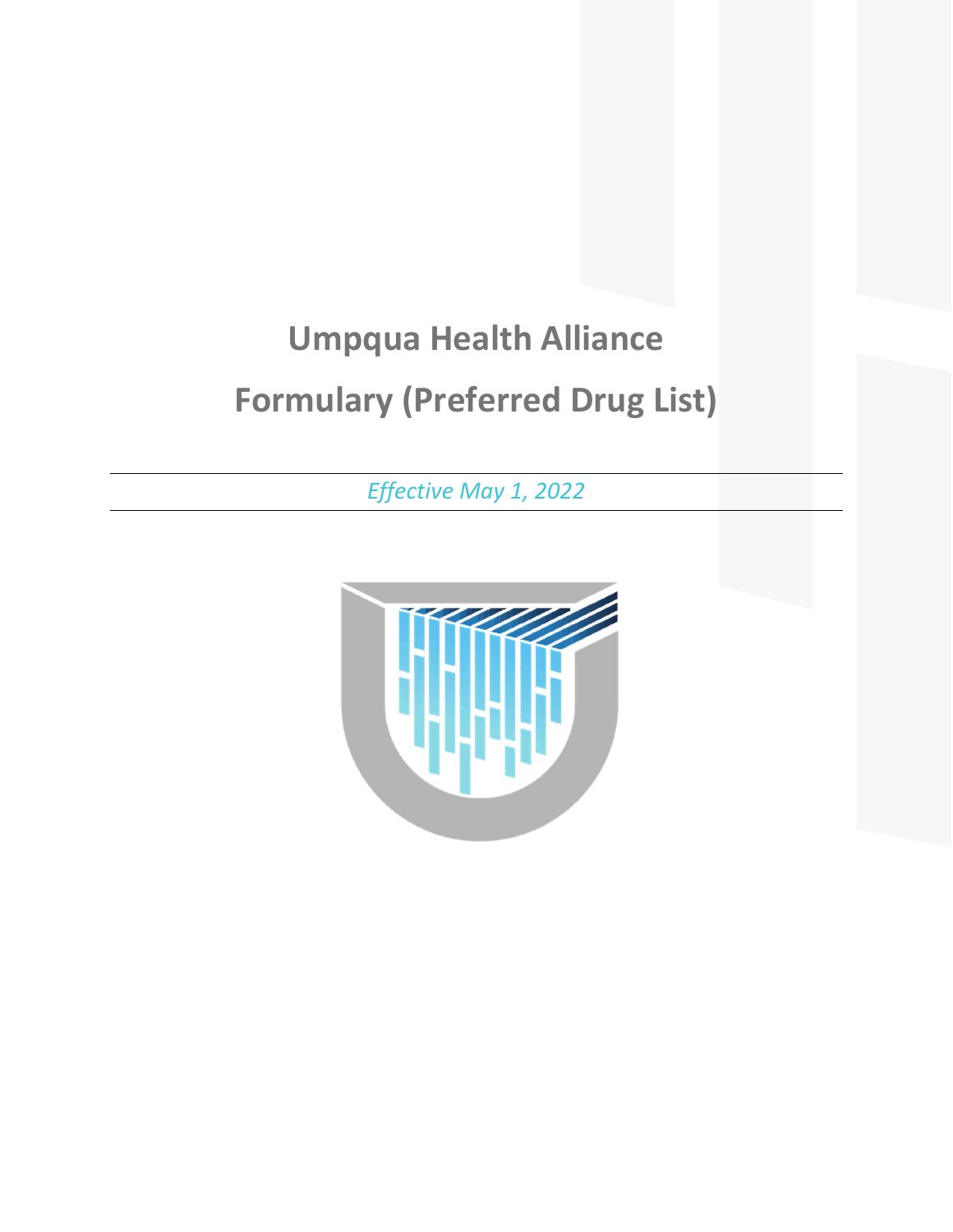# **TABLE OF CONTENTS**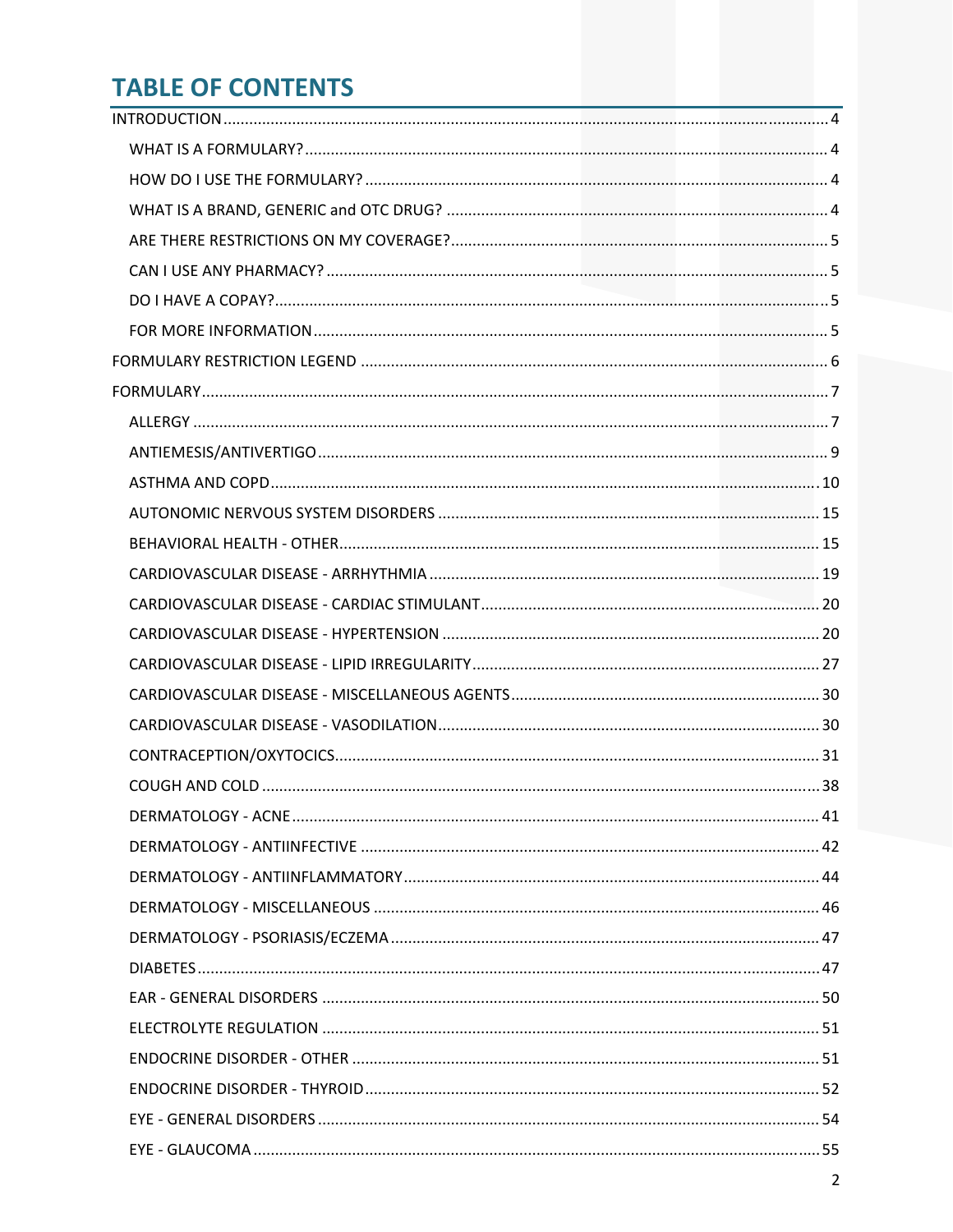| APPENDIX B: ALTERNATIVES FOR COMMONLY REQUESTED NON-FORMULARY DRUGS 116 |  |
|-------------------------------------------------------------------------|--|
|                                                                         |  |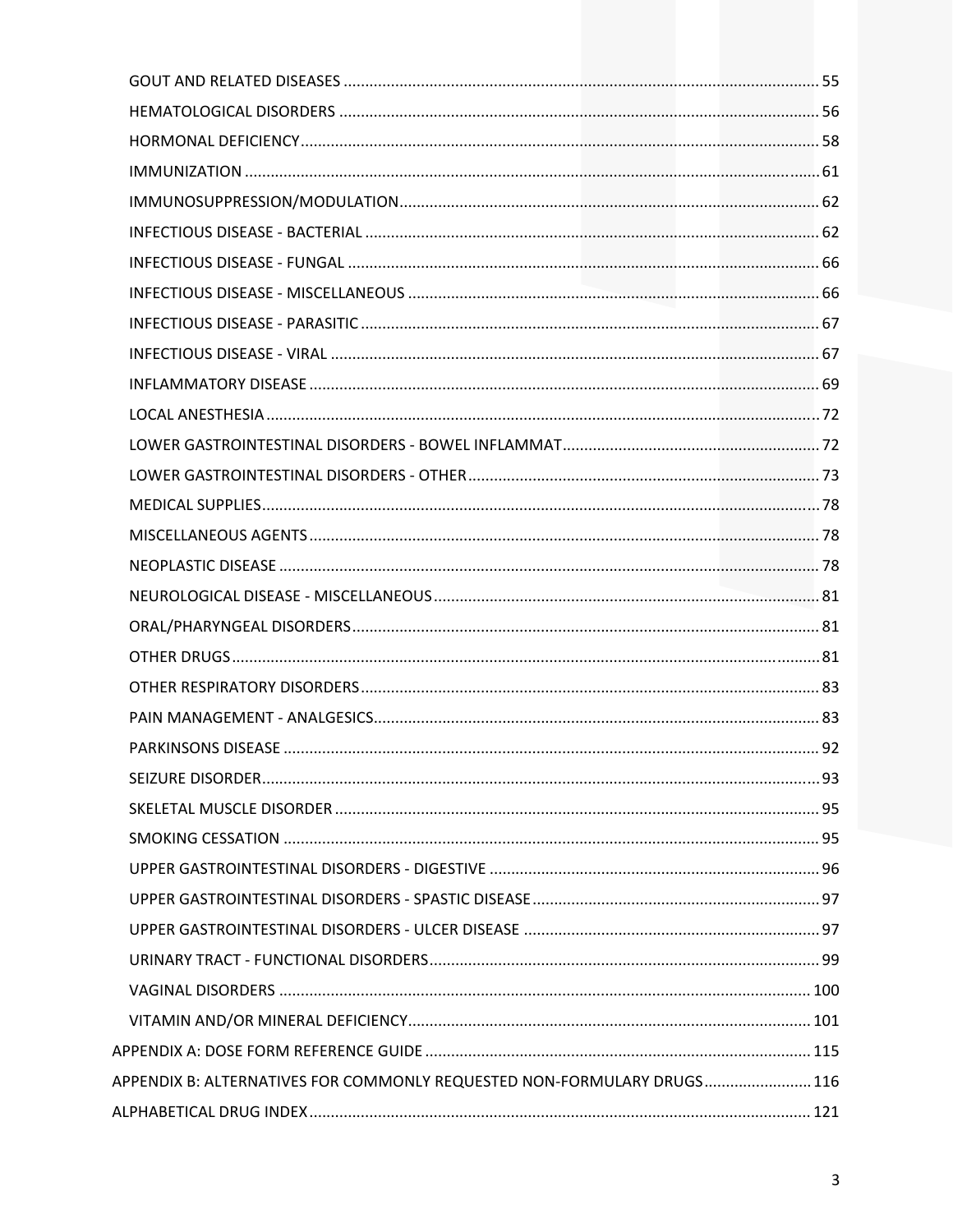# **INTRODUCTION**

Prescription drugs are a very important part of your healthcare benefits. The following information will help you get the most out of your prescription drug benefit.

# **WHAT IS A FORMULARY?**

As a member of the Umpqua Health Alliance (UHA) CCO, you have Medicaid prescription drug coverage under the Oregon Health Plan (OHP). This booklet is your list of the drugs that are we cover. We call it a drug "formulary." A group of pharmacists and doctors decide which drugs should be in the formulary. Their goal is to create a formulary with drugs that are safe and effective and that offer the best value.

We usually update our formulary at least four times per year. The current version of our formulary is available on our website: www.umpquahealth.com.

# **HOW DO I USE THE FORMULARY?**

There are two ways to find a drug in the formulary:

#### **1. By medical condition**

The drugs are organized into categories that match the type of medical conditions each drug treats. For example, drugs to allergies are listed under the category "Allergy." If you know what a drug is used for, start by looking for its category in the table of contents. Then check the category for the name of your drug.

#### **2. Alphabetically**

If you're not sure which category a drug is in, look for the drug in the index at the end of this booklet. The index provides an alphabetical listing of all the drugs included in the formulary and the page where they can be found in the formulary.

#### **WHAT IS A BRAND, GENERIC AND OTC DRUG?**

A generic drug is a copy of a brand‐name drug. It has the same active ingredients as the brand‐name drug. Generic drugs are approved by the U.S. Food and Drug Administration (FDA) after being tested for effectiveness and safety. They usually cost less than brand‐name drugs and become available after the patent for a brand‐name drug expires.

We cover both brand name and generic drugs. However, if a generic drug is available, we usually will not cover a brand name drug. The middle column of the formulary lists the drug type: brand, generic, or non drug (e.g. durable medical equipment). If the formulary lists only generic versions of a drug, this means that we do not cover the brand‐name drug. In this column we also noted if a drug is over‐the‐counter (OTC).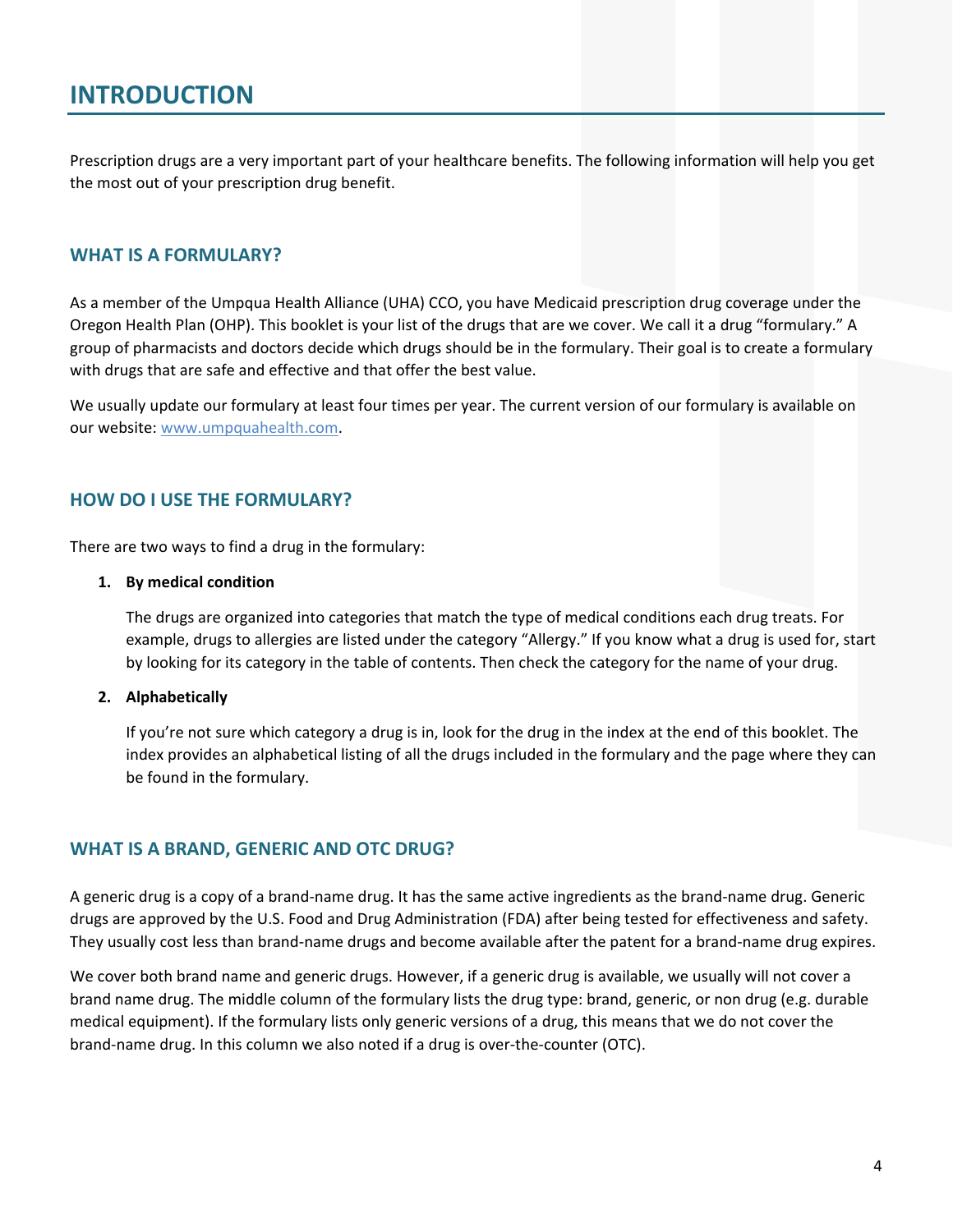# **ARE THERE RESTRICTIONS ON MY COVERAGE?**

Yes. Some covered drugs may have special rules or restrictions related to their use. If there is a restriction on a drug, it is listed in the formulary under the "Restrictions" column next to the drug. This may include information on quantity limits, if the drug requires preapproval or step therapy, or if the drug has any other important restrictions (like an age restriction). The following section, "Formulary Restriction Legend", describes each type of restriction in detail. Certain restrictions require additional approval or "prior authorization". This means that we will not pay for the drug without first receiving the important information we need from your provider. Your provider can submit a Prior Authorization Form to us to request coverage.

Drugs usually are not covered unless they are in the formulary. However, if your provider believes a drug outside of our formulary is the best drug for you, the provider can ask us to cover it by submitting a Prior Authorization Form to us. Usually, we'll approve formulary exception requests only if other formulary drugs would be less effective in treating your condition, or would cause side effects that could hurt you.

Drugs used to treat some conditions are not covered by OHP, such as drugs used to treat fibromyalgia, allergic rhinitis, fungal infections of the skin and nails, acne and chronic back pain. Drugs used for cosmetic purposes are also not covered by OHP. Drugs not approved by the FDA or used for non‐medically accepted indications are also excluded from OHP coverage. However, we cover some over‐the‐counter (OTC) drugs that are listed in the formulary. These drugs have "OTC" noted in the middle column. These drugs are covered if you have a prescription for the drug from your provider.

Mental health drugs, such as antidepressants, anxiolytics and antipsychotics, are covered through the state's Medical Assistance Programs (MAP). These drugs are not listed in this formulary. Your pharmacy sends the bill directly to MAP.

# **CAN I USE ANY PHARMACY?**

No. You must use a participating network pharmacy when filling your drugs. An in‐network pharmacy is a pharmacy that has agreed to work with our members. To check if your pharmacy is in our network, you can use the "Find A Pharmacy" tool on our website, www.umpquahealth.com. Most drugs are limited to a 30-day supply at a participating network pharmacy.

# **DO I HAVE A COPAY?**

No. You do not have copays or tiers for your covered drugs. A copay is a set amount that you would pay for each drug. If a pharmacy asks you to pay for a prescription, call Customer Service before you pay.

# **FOR MORE INFORMATION**

If you should have additional questions about the UHA Formulary, please contact Customer Service at 541‐229‐4842 Monday through Friday from 8:00 a.m. to 5:00 p.m. Pacific Time. TTY: (541)-440-6304 | Toll Free TTY: (888)-877-6304.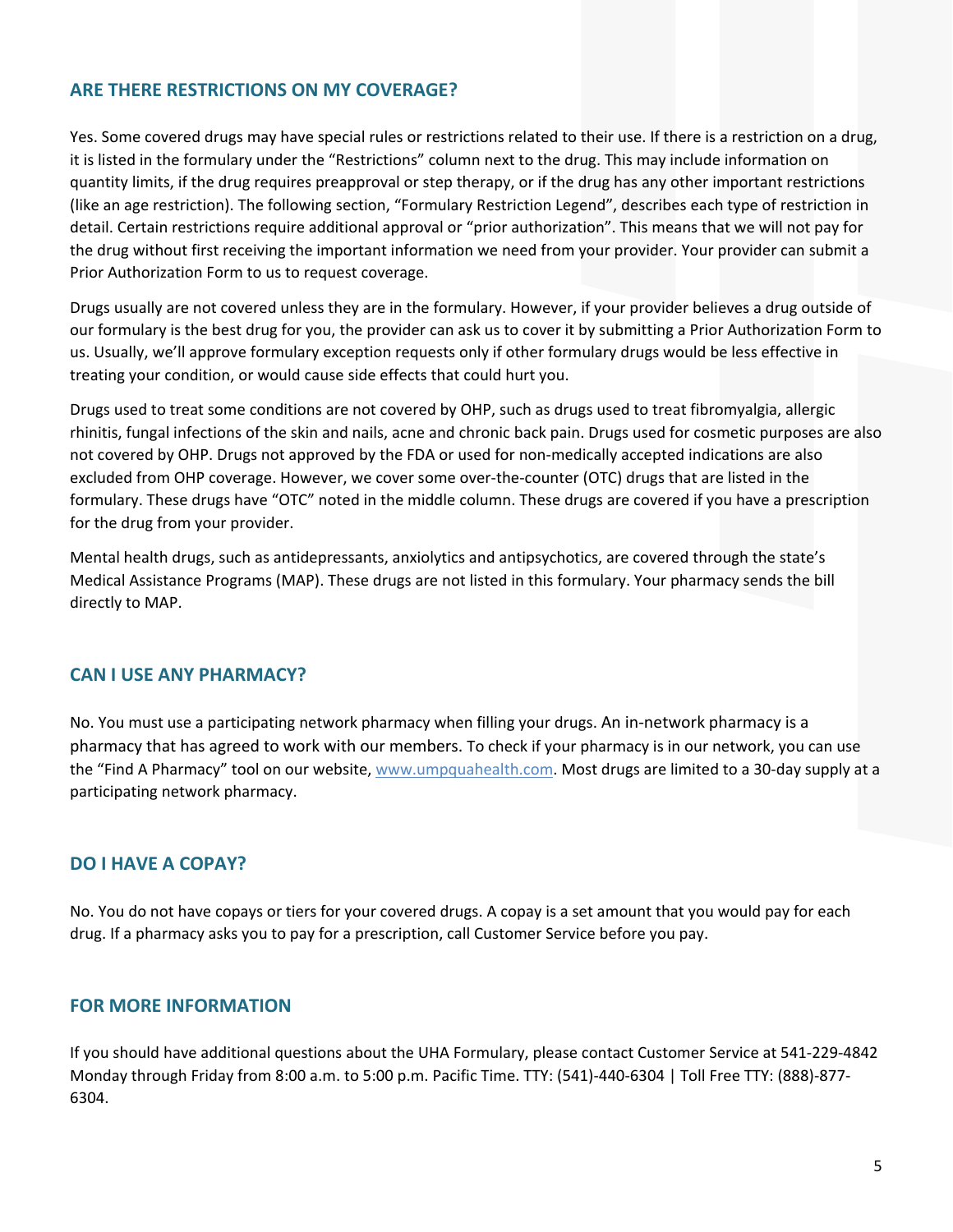# **FORMULARY RESTRICTION LEGEND**

The following restriction and coverage notes may be found in the right column in the formulary:

| <b>Abbreviations</b> | <b>Definition</b>                   | <b>Explanation</b>                                                                                                                                                                                                                                                                                                                                                                                             |
|----------------------|-------------------------------------|----------------------------------------------------------------------------------------------------------------------------------------------------------------------------------------------------------------------------------------------------------------------------------------------------------------------------------------------------------------------------------------------------------------|
| PA                   | <b>Prior Authorization Required</b> | Prior authorization (e.g. prior approval) is required before<br>filling a prescription for this drug. This means you will need<br>to get approval from us to pay for your drug. Without prior<br>authorization, we may not cover this drug. Your provider<br>must submit a request for prior authorization with the<br>appropriate documentation (including recent chart notes)<br>before the drug is covered. |
| <b>ST</b>            | <b>Step Therapy Restriction</b>     | We require you to first try another lower-cost drug ("Step<br>1 drug") before using the more expensive drug ("Step 2<br>drug"). If it is medically necessary for you to use a Step 2<br>drug first, your doctor will need to submit a request for<br>prior authorization.                                                                                                                                      |
| <b>AR</b>            | Age Restriction                     | Coverage of this drug is limited to a specific age range.<br>Covered ages are listed. A prior authorization is required<br>for members outside of the listed age range.                                                                                                                                                                                                                                        |
| QL                   | <b>Quantity Limit</b>               | We will cover this drug only up to a certain quantity or<br>limit per time or per fill. The specific quantity limit is listed.<br>If you need quantities greater than the limit shown,<br>your doctor can submit a request for prior<br>authorization.                                                                                                                                                         |
| <b>SPEC</b>          | <b>Specialty Drug</b>               | Coverage for specialty drugs will only be provided if the<br>drug is obtained through our contracted specialty<br>pharmacy, MedImpact Direct Specialty Hub.<br><b>MedImpact Direct Specialty Hub</b><br>Telephone: (877) 391-1103<br>Fax: (888) 807-5716<br>Website: www.medimpactdirect.com                                                                                                                   |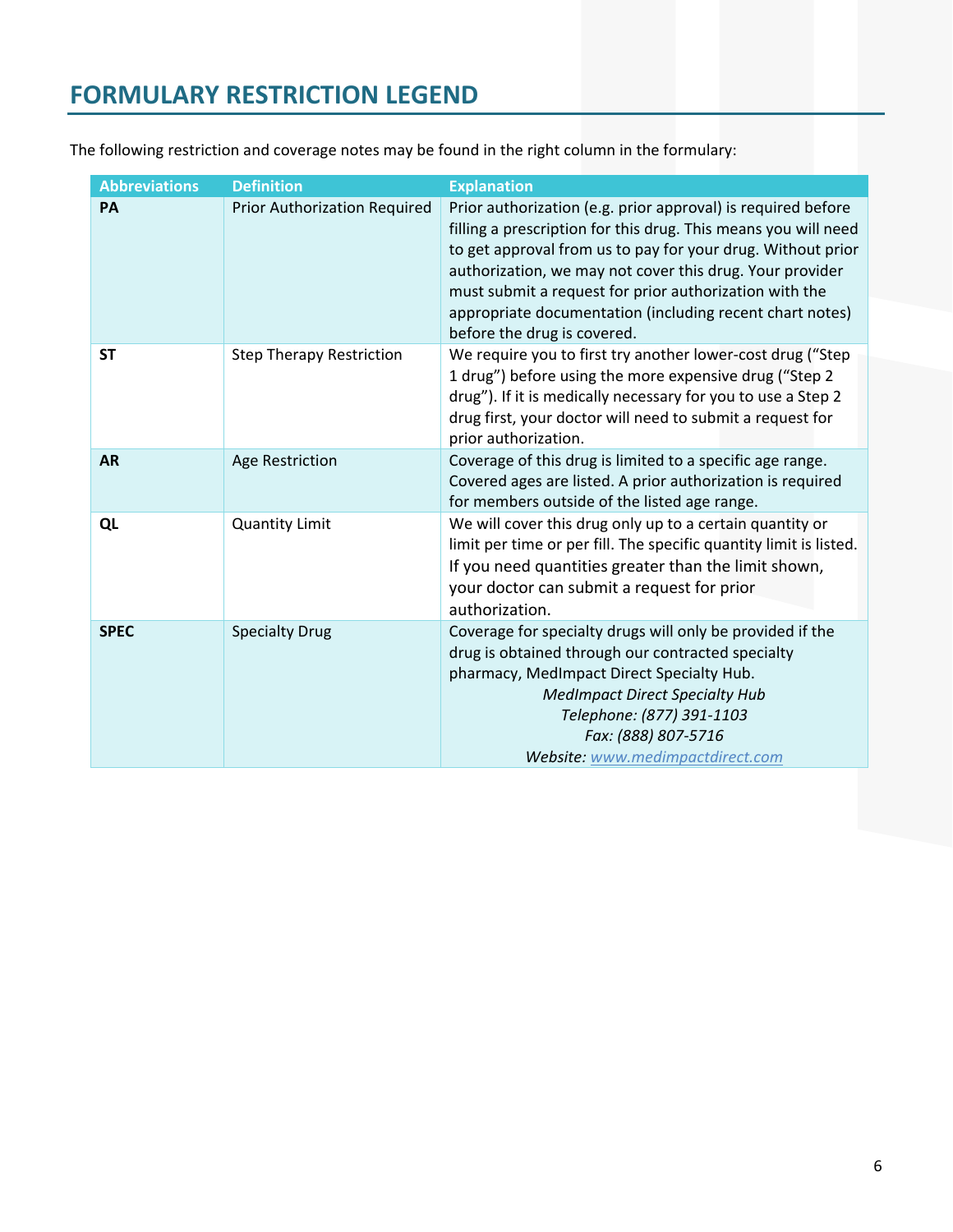# **FORMULARY**

| <b>DRUG NAME</b>                                                            | <b>TYPE</b>         | <b>RESTRICTIONS</b> |  |
|-----------------------------------------------------------------------------|---------------------|---------------------|--|
| <b>ALLERGY</b>                                                              |                     |                     |  |
| <b>ANTIHISTAMINES - 1ST GENERATION</b>                                      |                     |                     |  |
| ALLER-CHLOR (CHLORPHENIRAMINE MALEATE) 4 MG ORAL<br><b>TABLET</b>           | <b>GENERIC, OTC</b> |                     |  |
| ALLERGY (CHLORPHENIRAMINE MALEATE) 4 MG ORAL TABLET                         | <b>GENERIC, OTC</b> |                     |  |
| ALLERGY RELIEF (CHLORPHENIRAMINE MALEATE) 4 MG ORAL                         |                     |                     |  |
| <b>TABLET</b>                                                               | <b>GENERIC, OTC</b> |                     |  |
| ALLERGY-TIME (CHLORPHENIRAMINE MALEATE) 4 MG ORAL<br><b>TABLET</b>          | <b>GENERIC, OTC</b> |                     |  |
| CHLORHIST (CHLORPHENIRAMINE MALEATE) 4 MG ORAL TABLET                       | GENERIC, OTC        |                     |  |
| CHLORPHENIRAMINE MALEATE 4 MG ORAL TABLET                                   | <b>GENERIC, OTC</b> |                     |  |
| CHLORTABS (CHLORPHENIRAMINE MALEATE) 4 MG ORAL TABLET                       | <b>GENERIC, OTC</b> |                     |  |
| PHARBECHLOR (CHLORPHENIRAMINE MALEATE) 4 MG ORAL<br><b>TABLET</b>           | <b>GENERIC, OTC</b> |                     |  |
| WAL-FINATE (CHLORPHENIRAMINE MALEATE) 4 MG ORAL<br><b>TABLET</b>            | <b>GENERIC, OTC</b> |                     |  |
| ALER-CAPS (DIPHENHYDRAMINE HCL) 25 MG ORAL CAPSULE                          | <b>GENERIC, OTC</b> |                     |  |
| ALLER-G-TIME (DIPHENHYDRAMINE HCL) 25 MG ORAL TABLET                        | <b>GENERIC, OTC</b> |                     |  |
| ALLERGY (DIPHENHYDRAMINE HCL) 25 MG ORAL CAPSULE                            | <b>GENERIC, OTC</b> |                     |  |
| ALLERGY (DIPHENHYDRAMINE HCL) 12.5MG/5ML ORAL LIQUID                        | <b>GENERIC, OTC</b> |                     |  |
| ALLERGY (DIPHENHYDRAMINE HCL) 25 MG ORAL TABLET                             | <b>GENERIC, OTC</b> |                     |  |
| ALLERGY MEDICATION (DIPHENHYDRAMINE HCL) 25 MG ORAL<br><b>CAPSULE</b>       | <b>GENERIC, OTC</b> |                     |  |
| ALLERGY MEDICATION (DIPHENHYDRAMINE HCL) 25 MG ORAL<br><b>TABLET</b>        | <b>GENERIC, OTC</b> |                     |  |
| ALLERGY MEDICINE (DIPHENHYDRAMINE HCL) 25 MG ORAL<br><b>TABLET</b>          | <b>GENERIC, OTC</b> |                     |  |
| ALLERGY RELIEF (DIPHENHYDRAMINE HCL) 25 MG ORAL CAPSULE                     | <b>GENERIC, OTC</b> |                     |  |
| ALLERGY RELIEF (DIPHENHYDRAMINE HCL) 12.5MG/5ML ORAL<br>LIQUID              | <b>GENERIC, OTC</b> |                     |  |
| ALLERGY RELIEF (DIPHENHYDRAMINE HCL) 25 MG ORAL TABLET                      | <b>GENERIC, OTC</b> |                     |  |
| BANOPHEN (DIPHENHYDRAMINE HCL) 25 MG ORAL CAPSULE                           | GENERIC, OTC        |                     |  |
| BANOPHEN (DIPHENHYDRAMINE HCL) 50 MG ORAL CAPSULE                           | GENERIC, OTC        |                     |  |
| BANOPHEN (DIPHENHYDRAMINE HCL) 25 MG ORAL TABLET                            | <b>GENERIC, OTC</b> |                     |  |
| BENADRYL ALLERGY (DIPHENHYDRAMINE HCL) 25 MG ORAL<br><b>TABLET</b>          | <b>GENERIC, OTC</b> |                     |  |
| CHILDREN'S ALLERGY (DIPHENHYDRAMINE HCL) 12.5MG/5ML<br>ORAL LIQUID          | <b>GENERIC, OTC</b> |                     |  |
| CHILDREN'S ALLERGY RELIEF (DIPHENHYDRAMINE HCL)<br>12.5MG/5ML ORAL LIQUID   | <b>GENERIC, OTC</b> |                     |  |
| CHILDREN'S DIPHENHYDRAMINE (DIPHENHYDRAMINE HCL)<br>12.5MG/5ML ORAL LIQUID  | <b>GENERIC, OTC</b> |                     |  |
| CHILDREN'S WAL-DRYL ALLERGY (DIPHENHYDRAMINE HCL)<br>12.5MG/5ML ORAL LIQUID | <b>GENERIC, OTC</b> |                     |  |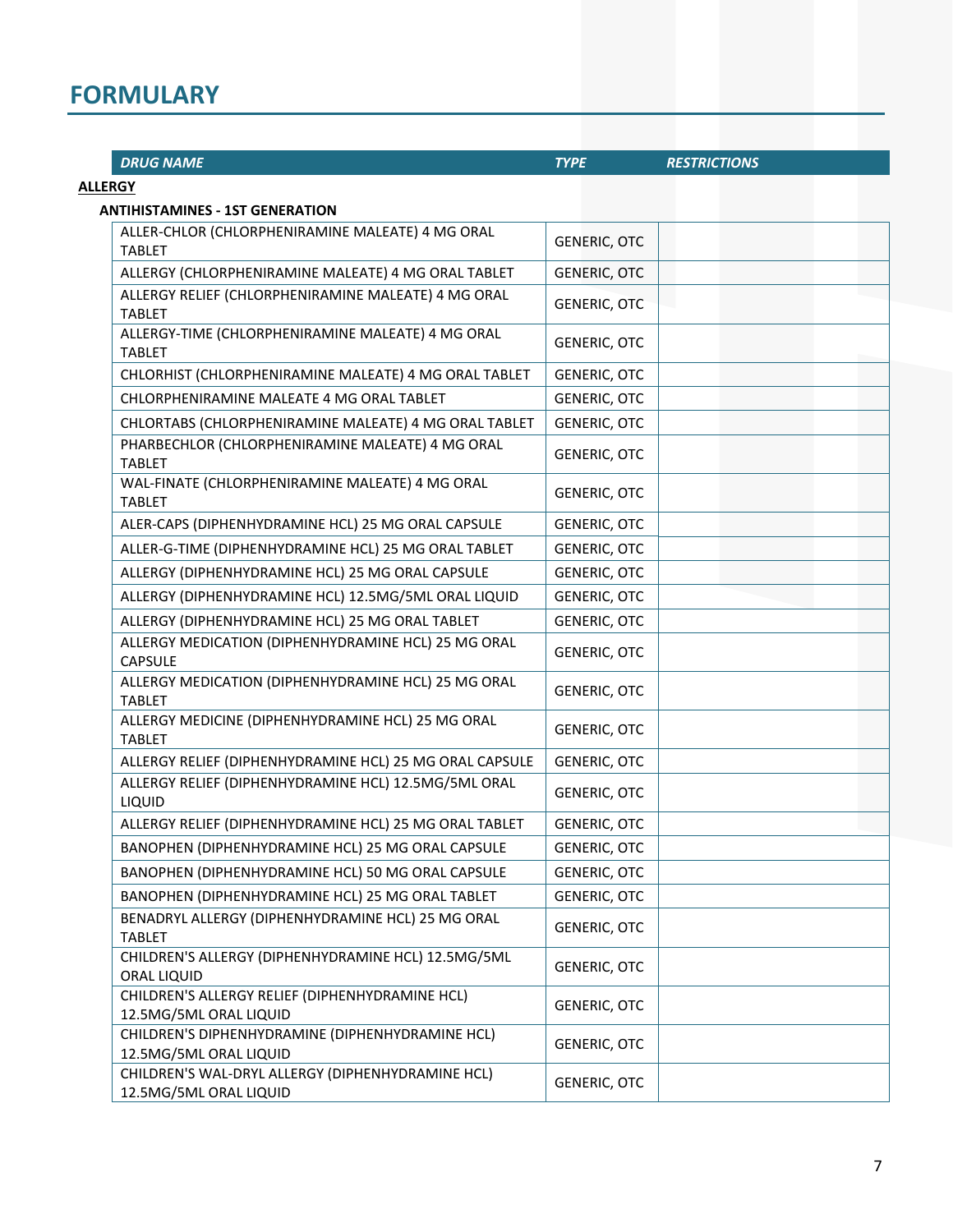| COMPLETE ALLERGY (DIPHENHYDRAMINE HCL) 25 MG ORAL<br><b>CAPSULE</b>        | <b>GENERIC, OTC</b> |                 |
|----------------------------------------------------------------------------|---------------------|-----------------|
| COMPLETE ALLERGY (DIPHENHYDRAMINE HCL) 25 MG ORAL<br><b>TABLET</b>         | <b>GENERIC, OTC</b> |                 |
| DIPHEDRYL (DIPHENHYDRAMINE HCL) 12.5MG/5ML ORAL LIQUID                     | <b>GENERIC, OTC</b> |                 |
| DIPHEDRYL ALLERGY (DIPHENHYDRAMINE HCL) 12.5MG/5ML<br>ORAL LIQUID          | <b>GENERIC, OTC</b> |                 |
| DIPHEN (DIPHENHYDRAMINE HCL) 12.5MG/5ML ORAL ELIXIR                        | <b>GENERIC</b>      |                 |
| DIPHEN (DIPHENHYDRAMINE HCL) 25 MG ORAL TABLET                             | <b>GENERIC, OTC</b> |                 |
| DIPHENHIST (DIPHENHYDRAMINE HCL) 25 MG ORAL CAPSULE                        | <b>GENERIC, OTC</b> |                 |
| DIPHENHYDRAMINE HCL 25 MG ORAL CAPSULE                                     | <b>GENERIC, OTC</b> |                 |
| DIPHENHYDRAMINE HCL 50 MG ORAL CAPSULE                                     | <b>GENERIC, OTC</b> |                 |
| DIPHENHYDRAMINE HCL 12.5MG/5ML ORAL ELIXIR                                 | <b>GENERIC, OTC</b> |                 |
| DIPHENHYDRAMINE HCL 12.5MG/5ML ORAL LIQUID                                 | GENERIC, OTC        |                 |
| DIPHENHYDRAMINE HCL 25 MG ORAL TABLET                                      | <b>GENERIC, OTC</b> |                 |
| GERI-DRYL (DIPHENHYDRAMINE HCL) 12.5MG/5ML ORAL LIQUID                     | GENERIC, OTC        |                 |
| GERI-DRYL (DIPHENHYDRAMINE HCL) 25 MG ORAL TABLET                          | <b>GENERIC, OTC</b> |                 |
| M-DRYL (DIPHENHYDRAMINE HCL) 12.5MG/5ML ORAL LIQUID                        | <b>GENERIC, OTC</b> |                 |
| NIGHTTIME ALLERGY RELIEF (DIPHENHYDRAMINE HCL) 25 MG<br><b>ORAL TABLET</b> | <b>GENERIC, OTC</b> |                 |
| PHARBEDRYL (DIPHENHYDRAMINE HCL) 25 MG ORAL CAPSULE                        | GENERIC, OTC        |                 |
| PHARBEDRYL (DIPHENHYDRAMINE HCL) 50 MG ORAL CAPSULE                        | <b>GENERIC, OTC</b> |                 |
| SILADRYL (DIPHENHYDRAMINE HCL) 12.5MG/5ML ORAL LIQUID                      | <b>GENERIC, OTC</b> |                 |
| TOTAL ALLERGY (DIPHENHYDRAMINE HCL) 25 MG ORAL TABLET                      | <b>GENERIC, OTC</b> |                 |
| WAL-DRYL (DIPHENHYDRAMINE HCL) 25 MG ORAL CAPSULE                          | <b>GENERIC, OTC</b> |                 |
| WAL-DRYL ALLERGY (DIPHENHYDRAMINE HCL) 12.5MG/5ML<br>ORAL LIQUID           | <b>GENERIC, OTC</b> |                 |
| WAL-DRYL ALLERGY (DIPHENHYDRAMINE HCL) 25 MG ORAL<br><b>TABLET</b>         | <b>GENERIC, OTC</b> |                 |
| HYDROXYZINE HCL 10 MG/5 ML ORAL SOLUTION                                   | <b>GENERIC</b>      | AR (age 2 to 6) |
| HYDROXYZINE HCL 10 MG ORAL TABLET                                          | <b>GENERIC</b>      |                 |
| HYDROXYZINE HCL 25 MG ORAL TABLET                                          | <b>GENERIC</b>      |                 |
| HYDROXYZINE HCL 50 MG ORAL TABLET                                          | <b>GENERIC</b>      |                 |
| HYDROXYZINE PAMOATE 25 MG ORAL CAPSULE                                     | <b>GENERIC</b>      |                 |
| HYDROXYZINE PAMOATE 50 MG ORAL CAPSULE                                     | <b>GENERIC</b>      |                 |
| HYDROXYZINE PAMOATE 100 MG ORAL CAPSULE                                    | <b>GENERIC</b>      |                 |
| PROMETHAZINE HCL 6.25MG/5ML ORAL SYRUP                                     | <b>GENERIC</b>      | AR (age 2 to 6) |
| PROMETHAZINE HCL 12.5 MG ORAL TABLET                                       | <b>GENERIC</b>      |                 |
| PROMETHAZINE HCL 25 MG ORAL TABLET                                         | <b>GENERIC</b>      |                 |
| PROMETHAZINE HCL 50 MG ORAL TABLET                                         | <b>GENERIC</b>      |                 |
| <b>ANTIHISTAMINES - 2ND GENERATION</b>                                     |                     |                 |

| 24HOUR ALLERGY (CETIRIZINE HCL) 10 MG ORAL TABLET     | GENERIC, OTC |                      |
|-------------------------------------------------------|--------------|----------------------|
| ALL DAY ALLERGY (CETIRIZINE HCL) 10 MG ORAL TABLET    | GENERIC, OTC |                      |
| ALLERGY (CETIRIZINE HCL) 10 MG ORAL TABLET            | GENERIC. OTC |                      |
| ALLERGY RELIEF (CETIRIZINE HCL) 1 MG/ML ORAL SOLUTION | GENERIC, OTC | AR (age $2$ to $6$ ) |
| ALLERGY RELIEF (CETIRIZINE HCL) 10 MG ORAL TABLET     | GENERIC, OTC |                      |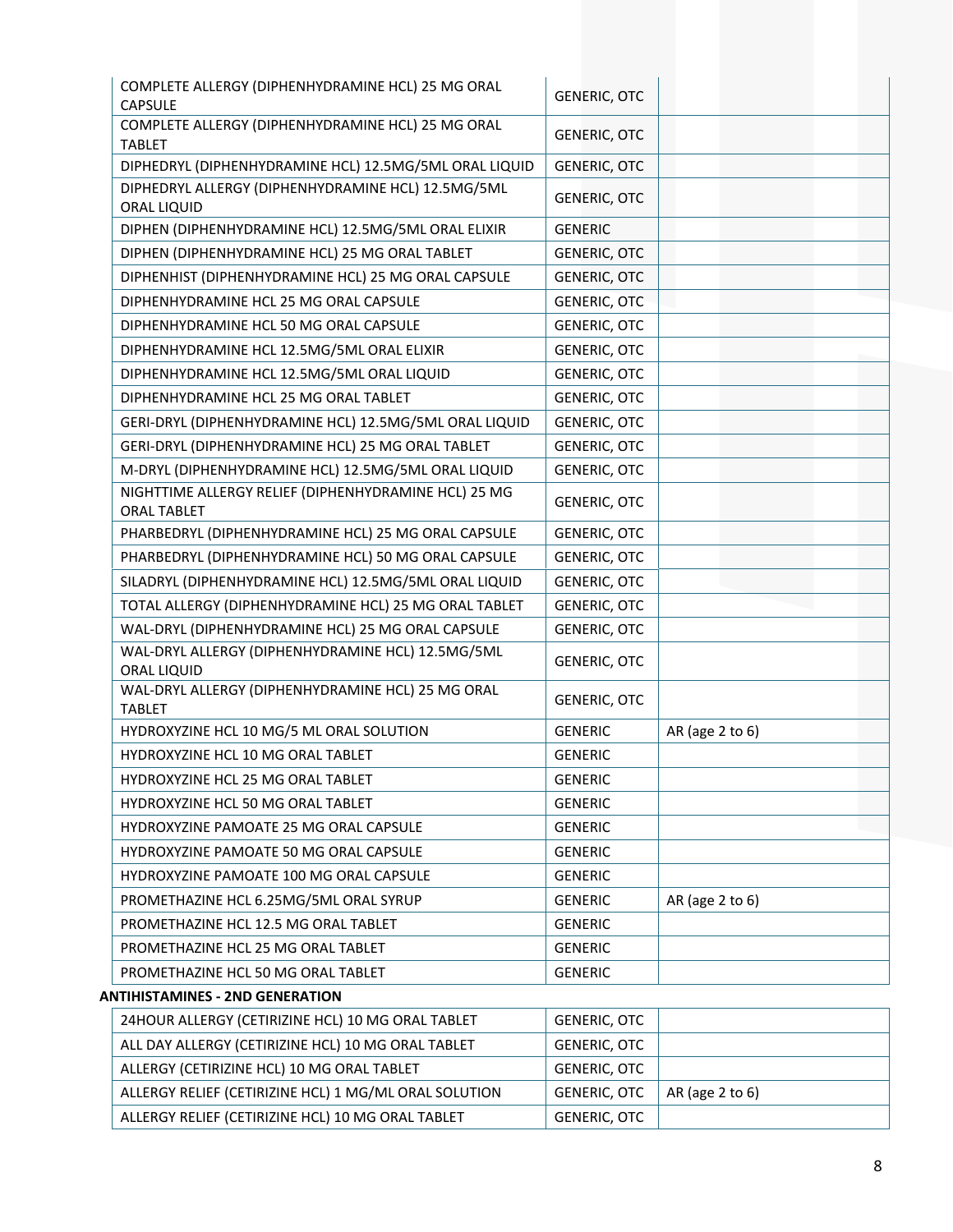| ALLER-TEC (CETIRIZINE HCL) 10 MG ORAL TABLET                               | <b>GENERIC, OTC</b> |                      |
|----------------------------------------------------------------------------|---------------------|----------------------|
| CETIRIZINE HCL 1 MG/ML ORAL SOLUTION                                       | <b>GENERIC</b>      | AR (age 2 to 6)      |
| CETIRIZINE HCL 1 MG/ML ORAL SOLUTION                                       | <b>GENERIC, OTC</b> | AR (age 2 to 6)      |
| CETIRIZINE HCL 5 MG/5 ML ORAL SOLUTION                                     | <b>GENERIC, OTC</b> | AR (age 2 to 6)      |
| CETIRIZINE HCL 5 MG ORAL TABLET                                            | GENERIC, OTC        |                      |
| CETIRIZINE HCL 10 MG ORAL TABLET                                           | <b>GENERIC, OTC</b> |                      |
| CHILDREN'S ALL DAY ALLERGY (CETIRIZINE HCL) 1 MG/ML ORAL<br>SOLUTION       | <b>GENERIC, OTC</b> | AR (age $2$ to $6$ ) |
| CHILDREN'S ALLERGY (CETIRIZINE HCL) 1 MG/ML ORAL SOLUTION                  | <b>GENERIC, OTC</b> | AR (age 2 to 6)      |
| CHILDREN'S ALLERGY RELIEF (CETIRIZINE HCL) 1 MG/ML ORAL<br>SOLUTION        | <b>GENERIC, OTC</b> | AR (age 2 to 6)      |
| CHILDREN'S CETIRIZINE HCL (CETIRIZINE HCL) 1 MG/ML ORAL<br><b>SOLUTION</b> | GENERIC, OTC        | AR (age 2 to 6)      |
| CHILDREN'S WAL-ZYR (CETIRIZINE HCL) 1 MG/ML ORAL SOLUTION                  | GENERIC, OTC        | AR (age 2 to 6)      |
| WAL-ZYR (CETIRIZINE HCL) 1 MG/ML ORAL SOLUTION                             | GENERIC, OTC        | AR (age 2 to 6)      |
| WAL-ZYR (CETIRIZINE HCL) 10 MG ORAL TABLET                                 | <b>GENERIC, OTC</b> |                      |
| ALLERCLEAR (LORATADINE) 10 MG ORAL TABLET                                  | <b>GENERIC, OTC</b> |                      |
| ALLERGY RELIEF (LORATADINE) 5 MG/5 ML ORAL SOLUTION                        | GENERIC, OTC        | AR (age 2 to 6)      |
| ALLERGY RELIEF (LORATADINE) 10 MG ORAL TABLET                              | <b>GENERIC, OTC</b> |                      |
| CHILDREN'S ALLERGY (LORATADINE) 5 MG/5 ML ORAL SOLUTION                    | <b>GENERIC, OTC</b> | AR (age 2 to 6)      |
| CHILDREN'S ALLERGY RELIEF (LORATADINE) 5 MG/5 ML ORAL<br>SOLUTION          | GENERIC, OTC        | AR (age 2 to 6)      |
| CHILDREN'S LORATADINE (LORATADINE) 5 MG/5 ML ORAL<br>SOLUTION              | <b>GENERIC, OTC</b> | AR (age 2 to 6)      |
| LORADAMED (LORATADINE) 10 MG ORAL TABLET                                   | GENERIC, OTC        |                      |
| LORATADINE 5 MG/5 ML ORAL SOLUTION                                         | <b>GENERIC, OTC</b> | AR (age 2 to 6)      |
| LORATADINE 10 MG ORAL TABLET                                               | GENERIC, OTC        |                      |
| LORATADINE ALLERGY (LORATADINE) 5 MG/5 ML ORAL<br>SOLUTION                 | <b>GENERIC, OTC</b> | AR (age 2 to 6)      |
| WAL-ITIN (LORATADINE) 5 MG/5 ML ORAL SOLUTION                              | <b>GENERIC, OTC</b> | AR (age 2 to 6)      |
| WAL-ITIN (LORATADINE) 10 MG ORAL TABLET                                    | <b>GENERIC, OTC</b> |                      |
| <b>NASAL ANTI-INFLAMMATORY STEROIDS</b>                                    |                     |                      |
| FLUTICASONE PROPIONATE 50 MCG NASAL SPRAY SUSP                             | <b>GENERIC</b>      |                      |
| ANTIEMESIS/ANTIVERTIGO                                                     |                     |                      |

# **ANTIEMETIC/ANTIVERTIGO AGENTS**

| APREPITANT 125MG-80MG ORAL CAP DS PK                              | <b>GENERIC</b>      | PA (Rx032) |
|-------------------------------------------------------------------|---------------------|------------|
| APREPITANT 40 MG ORAL CAPSULE                                     | <b>GENERIC</b>      | PA (Rx032) |
| APREPITANT 80 MG ORAL CAPSULE                                     | <b>GENERIC</b>      | PA (Rx032) |
| APREPITANT 125 MG ORAL CAPSULE                                    | <b>GENERIC</b>      | PA (Rx032) |
| ANTIVERT (MECLIZINE HCL) 50 MG ORAL TABLET                        | <b>BRAND</b>        |            |
| DRAMAMINE LESS DROWSY (MECLIZINE HCL) 25 MG ORAL<br><b>TABLET</b> | <b>GENERIC, OTC</b> |            |
| MECLIZINE HCL 25 MG ORAL TAB CHEW                                 | <b>GENERIC, OTC</b> |            |
| MECLIZINE HCL 12.5 MG ORAL TABLET                                 | <b>GENERIC</b>      |            |
| MECLIZINE HCL 12.5 MG ORAL TABLET                                 | <b>GENERIC, OTC</b> |            |
| MECLIZINE HCL 25 MG ORAL TABLET                                   | <b>GENERIC</b>      |            |
|                                                                   |                     |            |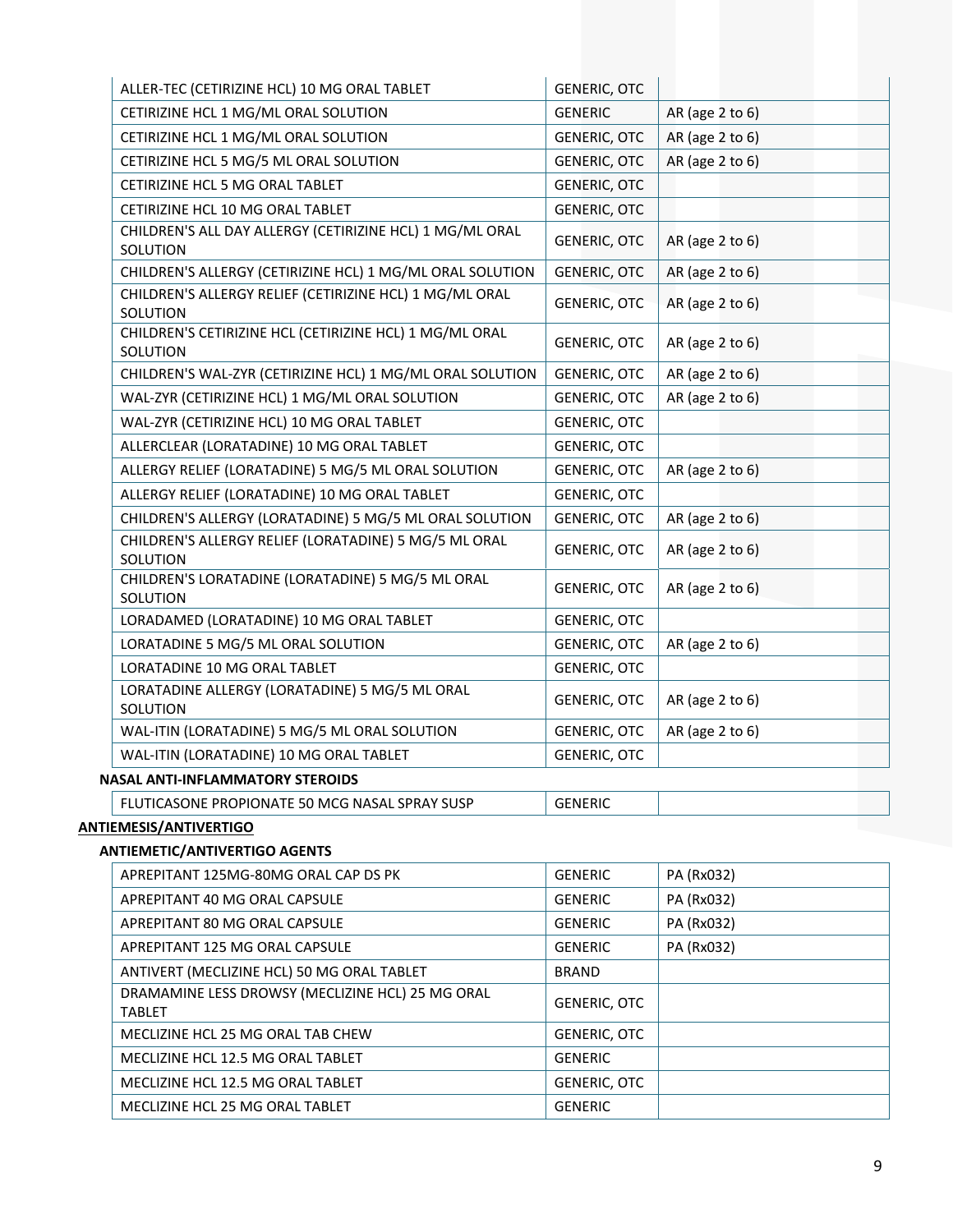| MECLIZINE HCL 25 MG ORAL TABLET                                              | <b>GENERIC, OTC</b> |                                  |
|------------------------------------------------------------------------------|---------------------|----------------------------------|
| MEDI-MECLIZINE (MECLIZINE HCL) 25 MG ORAL TABLET                             | <b>GENERIC, OTC</b> |                                  |
| MOTION SICKNESS (MECLIZINE HCL) 25 MG ORAL TABLET                            | <b>GENERIC, OTC</b> |                                  |
| MOTION SICKNESS RELIEF (MECLIZINE HCL) 25 MG ORAL TAB<br><b>CHEW</b>         | <b>GENERIC, OTC</b> |                                  |
| MOTION SICKNESS RELIEF (MECLIZINE HCL) 25 MG ORAL TABLET                     | <b>GENERIC, OTC</b> |                                  |
| MOTION-TIME (MECLIZINE HCL) 25 MG ORAL TAB CHEW                              | <b>GENERIC, OTC</b> |                                  |
| TRAVEL-EASE (MECLIZINE HCL) 25 MG ORAL TABLET                                | <b>GENERIC, OTC</b> |                                  |
| VERTICALM (MECLIZINE HCL) 25 MG ORAL TABLET                                  | <b>GENERIC, OTC</b> |                                  |
| WAL-DRAM 2 (MECLIZINE HCL) 25 MG ORAL TABLET                                 | <b>GENERIC, OTC</b> |                                  |
| ONDANSETRON ODT (ONDANSETRON) 4 MG ORAL TAB RAPDIS                           | <b>GENERIC</b>      | QL (4 tablets per day)           |
| ONDANSETRON ODT (ONDANSETRON) 8 MG ORAL TAB RAPDIS                           | <b>GENERIC</b>      | QL (4 tablets per day)           |
| ONDANSETRON HCL 4 MG ORAL TABLET                                             | <b>GENERIC</b>      | QL (4 tablets per day)           |
| ONDANSETRON HCL 8 MG ORAL TABLET                                             | <b>GENERIC</b>      | QL (4 tablets per day)           |
| COMPRO (PROCHLORPERAZINE MALEATE) 25 MG RECTAL<br>SUPP.RECT                  | <b>GENERIC</b>      | QL (2 suppositories per 30 days) |
| PROCHLORPERAZINE (PROCHLORPERAZINE MALEATE) 25 MG<br><b>RECTAL SUPP.RECT</b> | <b>GENERIC</b>      | QL (2 suppositories per 30 days) |
| PROCHLORPERAZINE MALEATE 5 MG ORAL TABLET                                    | <b>GENERIC</b>      |                                  |
| PROCHLORPERAZINE MALEATE 10 MG ORAL TABLET                                   | <b>GENERIC</b>      |                                  |
| PROMETHAZINE HCL 12.5 MG RECTAL SUPP.RECT                                    | <b>GENERIC</b>      | QL (2 suppositories per 30 days) |
| PROMETHAZINE HCL 25 MG RECTAL SUPP.RECT                                      | <b>GENERIC</b>      | QL (2 suppositories per 24 days) |
| PROMETHAZINE HCL 50 MG RECTAL SUPP.RECT                                      | <b>GENERIC</b>      | QL (2 suppositories per 30 days) |
| PROMETHEGAN (PROMETHAZINE HCL) 12.5 MG RECTAL<br>SUPP.RECT                   | <b>GENERIC</b>      | QL (2 suppositories per 30 days) |
| PROMETHEGAN (PROMETHAZINE HCL) 25 MG RECTAL SUPP.RECT                        | <b>GENERIC</b>      | QL (2 suppositories per 24 days) |
| PROMETHEGAN (PROMETHAZINE HCL) 50 MG RECTAL SUPP.RECT                        | <b>GENERIC</b>      | QL (2 suppositories per 30 days) |

#### **ASTHMA AND COPD**

#### **ANTICHOLINERGIC, ORALLY INHALED SHORT ACTING**

| ATROVENT HFA (IPRATROPIUM BROMIDE) 17MCG INHALATION<br>HFA AER AD | <b>BRAND</b>   |  |
|-------------------------------------------------------------------|----------------|--|
| IPRATROPIUM BROMIDE 0.2 MG/ML INHALATION SOLUTION                 | <b>GENERIC</b> |  |

#### **ANTICHOLINERGICS, ORALLY INHALED LONG ACTING**

ALBUTEROL SULFATE 4 MG ORAL TABLET GENERIC METAPROTERENOL SULFATE 10 MG/5 ML ORAL SYRUP GENERIC

| SPIRIVA (TIOTROPIUM BROMIDE) 18 MCG INHALATION CAP<br>W/DEV                     | <b>BRAND</b>   | ST (Incruse Ellipta) |  |  |  |
|---------------------------------------------------------------------------------|----------------|----------------------|--|--|--|
| SPIRIVA RESPIMAT (TIOTROPIUM BROMIDE) 1.25 MCG<br><b>INHALATION MIST INHAL</b>  | BRAND          | ST (Incruse Ellipta) |  |  |  |
| SPIRIVA RESPIMAT (TIOTROPIUM BROMIDE) 2.5 MCG<br><b>INHALATION MIST INHAL</b>   | <b>BRAND</b>   | ST (Incruse Ellipta) |  |  |  |
| INCRUSE ELLIPTA (UMECLIDINIUM BROMIDE) 62.5 MCG<br><b>INHALATION BLST W/DEV</b> | <b>BRAND</b>   |                      |  |  |  |
| <b>BETA-ADRENERGIC AGENTS</b>                                                   |                |                      |  |  |  |
| ALBUTEROL SULFATE 2 MG/5 ML ORAL SYRUP                                          | <b>GENERIC</b> |                      |  |  |  |
| ALBUTEROL SULFATE 2 MG ORAL TABLET                                              | <b>GENERIC</b> |                      |  |  |  |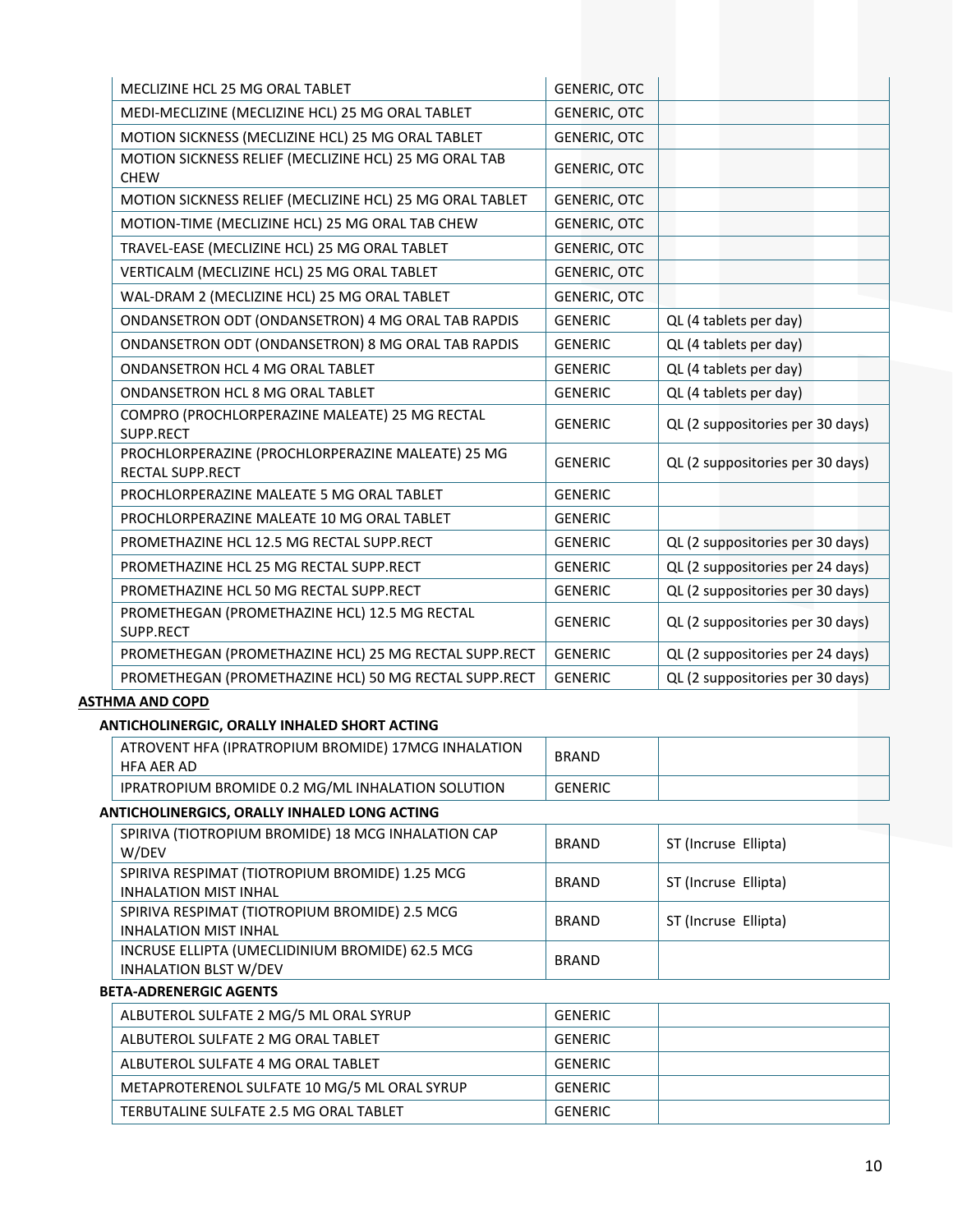| <b>GENERIC</b><br>TERBUTALINE SULFATE 5 MG ORAL TABLET<br>BETA-ADRENERGIC AGENTS, INHALED, SHORT ACTING<br>ALBUTEROL SULFATE 5 MG/ML INHALATION SOLUTION<br><b>GENERIC</b><br>ALBUTEROL SULFATE 0.63MG/3ML INHALATION VIAL-NEB<br><b>GENERIC</b><br>ALBUTEROL SULFATE 1.25MG/3ML INHALATION VIAL-NEB<br><b>GENERIC</b><br>ALBUTEROL SULFATE 2.5 MG/3ML INHALATION VIAL-NEB<br><b>GENERIC</b><br>ALBUTEROL SULFATE 2.5 MG/0.5 INHALATION VIAL-NEB<br><b>GENERIC</b><br>ALBUTEROL SULFATE HFA (ALBUTEROL SULFATE) 90 MCG<br><b>GENERIC</b><br>INHALATION HFA AER AD<br>LEVALBUTEROL CONCENTRATE (LEVALBUTEROL HCL) 1.25MG/0.5<br><b>GENERIC</b><br><b>INHALATION VIAL-NEB</b><br>LEVALBUTEROL HCL 0.31MG/3ML INHALATION VIAL-NEB<br><b>GENERIC</b><br>LEVALBUTEROL HCL 0.63MG/3ML INHALATION VIAL-NEB<br><b>GENERIC</b><br>LEVALBUTEROL HCL 1.25MG/3ML INHALATION VIAL-NEB<br><b>GENERIC</b><br>LEVALBUTEROL TARTRATE HFA (LEVALBUTEROL TARTRATE) 45<br><b>GENERIC</b><br>MCG INHALATION HFA AER AD<br>BETA-ADRENERGIC AGENTS, INHALED, ULTRA-LONG ACTING<br>STRIVERDI RESPIMAT (OLODATEROL HCL) 2.5 MCG INHALATION<br><b>BRAND</b><br><b>MIST INHAL</b><br>BETA-ADRENERGIC AGENTS, ORALLY INHALED, LONG ACTING<br>SEREVENT DISKUS (SALMETEROL XINAFOATE) 50 MCG<br>ST (Arcapta or Striverdi)<br><b>BRAND</b><br><b>INHALATION BLST W/DEV</b><br><b>BETA-ADRENERGIC AND ANTICHOLINERGIC COMBINATIONS</b><br>BEVESPI AEROSPHERE (GLYCOPYRROLATE/FORMOTEROL FUM) 9-<br><b>BRAND</b><br>4.8 MCG INHALATION HFA AER AD<br>COMBIVENT RESPIMAT (IPRATROPIUM/ALBUTEROL SULFATE) 20-<br><b>BRAND</b><br>100 MCG INHALATION MIST INHAL<br>IPRATROPIUM-ALBUTEROL (IPRATROPIUM/ALBUTEROL SULFATE)<br><b>GENERIC</b><br>0.5-3MG/3 INHALATION AMPUL-NEB<br>STIOLTO RESPIMAT (TIOTROPIUM BR/OLODATEROL HCL) 2.5-<br><b>BRAND</b><br>2.5MCG INHALATION MIST INHAL<br>ANORO ELLIPTA (UMECLIDINIUM BRM/VILANTEROL TR) 62.5-<br><b>BRAND</b><br>25MCG INHALATION BLST W/DEV<br>BETA-ADRENERGIC AND GLUCOCORTICOID COMBINATIONS<br>BUDESONIDE-FORMOTEROL FUMARATE<br>(BUDESONIDE/FORMOTEROL FUMARATE) 80-4.5 MCG<br><b>GENERIC</b><br>INHALATION HFA AER AD<br>BUDESONIDE-FORMOTEROL FUMARATE<br>(BUDESONIDE/FORMOTEROL FUMARATE) 160-4.5MCG<br><b>GENERIC</b><br>INHALATION HFA AER AD<br>FLUTICASONE-SALMETEROL (FLUTICASONE/SALMETEROL) 55-14<br><b>GENERIC</b><br>MCG INHALATION AER POW BA<br>FLUTICASONE-SALMETEROL (FLUTICASONE/SALMETEROL) 113-14<br><b>GENERIC</b><br>MCG INHALATION AER POW BA<br>FLUTICASONE-SALMETEROL (FLUTICASONE/SALMETEROL) 232-14<br><b>GENERIC</b><br>MCG INHALATION AER POW BA<br>FLUTICASONE-SALMETEROL (FLUTICASONE/SALMETEROL) 100-50<br><b>GENERIC</b><br>MCG INHALATION BLST W/DEV<br>FLUTICASONE-SALMETEROL (FLUTICASONE/SALMETEROL) 250-50<br><b>GENERIC</b><br>MCG INHALATION BLST W/DEV |  |  |
|----------------------------------------------------------------------------------------------------------------------------------------------------------------------------------------------------------------------------------------------------------------------------------------------------------------------------------------------------------------------------------------------------------------------------------------------------------------------------------------------------------------------------------------------------------------------------------------------------------------------------------------------------------------------------------------------------------------------------------------------------------------------------------------------------------------------------------------------------------------------------------------------------------------------------------------------------------------------------------------------------------------------------------------------------------------------------------------------------------------------------------------------------------------------------------------------------------------------------------------------------------------------------------------------------------------------------------------------------------------------------------------------------------------------------------------------------------------------------------------------------------------------------------------------------------------------------------------------------------------------------------------------------------------------------------------------------------------------------------------------------------------------------------------------------------------------------------------------------------------------------------------------------------------------------------------------------------------------------------------------------------------------------------------------------------------------------------------------------------------------------------------------------------------------------------------------------------------------------------------------------------------------------------------------------------------------------------------------------------------------------------------------------------------------------------------------------------------------------------------------------------------------------------------------------------------------------------------------------------------------------------------------------------------------------------------------------------------------------------------------------------------------------------------------------------------|--|--|
|                                                                                                                                                                                                                                                                                                                                                                                                                                                                                                                                                                                                                                                                                                                                                                                                                                                                                                                                                                                                                                                                                                                                                                                                                                                                                                                                                                                                                                                                                                                                                                                                                                                                                                                                                                                                                                                                                                                                                                                                                                                                                                                                                                                                                                                                                                                                                                                                                                                                                                                                                                                                                                                                                                                                                                                                                |  |  |
|                                                                                                                                                                                                                                                                                                                                                                                                                                                                                                                                                                                                                                                                                                                                                                                                                                                                                                                                                                                                                                                                                                                                                                                                                                                                                                                                                                                                                                                                                                                                                                                                                                                                                                                                                                                                                                                                                                                                                                                                                                                                                                                                                                                                                                                                                                                                                                                                                                                                                                                                                                                                                                                                                                                                                                                                                |  |  |
|                                                                                                                                                                                                                                                                                                                                                                                                                                                                                                                                                                                                                                                                                                                                                                                                                                                                                                                                                                                                                                                                                                                                                                                                                                                                                                                                                                                                                                                                                                                                                                                                                                                                                                                                                                                                                                                                                                                                                                                                                                                                                                                                                                                                                                                                                                                                                                                                                                                                                                                                                                                                                                                                                                                                                                                                                |  |  |
|                                                                                                                                                                                                                                                                                                                                                                                                                                                                                                                                                                                                                                                                                                                                                                                                                                                                                                                                                                                                                                                                                                                                                                                                                                                                                                                                                                                                                                                                                                                                                                                                                                                                                                                                                                                                                                                                                                                                                                                                                                                                                                                                                                                                                                                                                                                                                                                                                                                                                                                                                                                                                                                                                                                                                                                                                |  |  |
|                                                                                                                                                                                                                                                                                                                                                                                                                                                                                                                                                                                                                                                                                                                                                                                                                                                                                                                                                                                                                                                                                                                                                                                                                                                                                                                                                                                                                                                                                                                                                                                                                                                                                                                                                                                                                                                                                                                                                                                                                                                                                                                                                                                                                                                                                                                                                                                                                                                                                                                                                                                                                                                                                                                                                                                                                |  |  |
|                                                                                                                                                                                                                                                                                                                                                                                                                                                                                                                                                                                                                                                                                                                                                                                                                                                                                                                                                                                                                                                                                                                                                                                                                                                                                                                                                                                                                                                                                                                                                                                                                                                                                                                                                                                                                                                                                                                                                                                                                                                                                                                                                                                                                                                                                                                                                                                                                                                                                                                                                                                                                                                                                                                                                                                                                |  |  |
|                                                                                                                                                                                                                                                                                                                                                                                                                                                                                                                                                                                                                                                                                                                                                                                                                                                                                                                                                                                                                                                                                                                                                                                                                                                                                                                                                                                                                                                                                                                                                                                                                                                                                                                                                                                                                                                                                                                                                                                                                                                                                                                                                                                                                                                                                                                                                                                                                                                                                                                                                                                                                                                                                                                                                                                                                |  |  |
|                                                                                                                                                                                                                                                                                                                                                                                                                                                                                                                                                                                                                                                                                                                                                                                                                                                                                                                                                                                                                                                                                                                                                                                                                                                                                                                                                                                                                                                                                                                                                                                                                                                                                                                                                                                                                                                                                                                                                                                                                                                                                                                                                                                                                                                                                                                                                                                                                                                                                                                                                                                                                                                                                                                                                                                                                |  |  |
|                                                                                                                                                                                                                                                                                                                                                                                                                                                                                                                                                                                                                                                                                                                                                                                                                                                                                                                                                                                                                                                                                                                                                                                                                                                                                                                                                                                                                                                                                                                                                                                                                                                                                                                                                                                                                                                                                                                                                                                                                                                                                                                                                                                                                                                                                                                                                                                                                                                                                                                                                                                                                                                                                                                                                                                                                |  |  |
|                                                                                                                                                                                                                                                                                                                                                                                                                                                                                                                                                                                                                                                                                                                                                                                                                                                                                                                                                                                                                                                                                                                                                                                                                                                                                                                                                                                                                                                                                                                                                                                                                                                                                                                                                                                                                                                                                                                                                                                                                                                                                                                                                                                                                                                                                                                                                                                                                                                                                                                                                                                                                                                                                                                                                                                                                |  |  |
|                                                                                                                                                                                                                                                                                                                                                                                                                                                                                                                                                                                                                                                                                                                                                                                                                                                                                                                                                                                                                                                                                                                                                                                                                                                                                                                                                                                                                                                                                                                                                                                                                                                                                                                                                                                                                                                                                                                                                                                                                                                                                                                                                                                                                                                                                                                                                                                                                                                                                                                                                                                                                                                                                                                                                                                                                |  |  |
|                                                                                                                                                                                                                                                                                                                                                                                                                                                                                                                                                                                                                                                                                                                                                                                                                                                                                                                                                                                                                                                                                                                                                                                                                                                                                                                                                                                                                                                                                                                                                                                                                                                                                                                                                                                                                                                                                                                                                                                                                                                                                                                                                                                                                                                                                                                                                                                                                                                                                                                                                                                                                                                                                                                                                                                                                |  |  |
|                                                                                                                                                                                                                                                                                                                                                                                                                                                                                                                                                                                                                                                                                                                                                                                                                                                                                                                                                                                                                                                                                                                                                                                                                                                                                                                                                                                                                                                                                                                                                                                                                                                                                                                                                                                                                                                                                                                                                                                                                                                                                                                                                                                                                                                                                                                                                                                                                                                                                                                                                                                                                                                                                                                                                                                                                |  |  |
|                                                                                                                                                                                                                                                                                                                                                                                                                                                                                                                                                                                                                                                                                                                                                                                                                                                                                                                                                                                                                                                                                                                                                                                                                                                                                                                                                                                                                                                                                                                                                                                                                                                                                                                                                                                                                                                                                                                                                                                                                                                                                                                                                                                                                                                                                                                                                                                                                                                                                                                                                                                                                                                                                                                                                                                                                |  |  |
|                                                                                                                                                                                                                                                                                                                                                                                                                                                                                                                                                                                                                                                                                                                                                                                                                                                                                                                                                                                                                                                                                                                                                                                                                                                                                                                                                                                                                                                                                                                                                                                                                                                                                                                                                                                                                                                                                                                                                                                                                                                                                                                                                                                                                                                                                                                                                                                                                                                                                                                                                                                                                                                                                                                                                                                                                |  |  |
|                                                                                                                                                                                                                                                                                                                                                                                                                                                                                                                                                                                                                                                                                                                                                                                                                                                                                                                                                                                                                                                                                                                                                                                                                                                                                                                                                                                                                                                                                                                                                                                                                                                                                                                                                                                                                                                                                                                                                                                                                                                                                                                                                                                                                                                                                                                                                                                                                                                                                                                                                                                                                                                                                                                                                                                                                |  |  |
|                                                                                                                                                                                                                                                                                                                                                                                                                                                                                                                                                                                                                                                                                                                                                                                                                                                                                                                                                                                                                                                                                                                                                                                                                                                                                                                                                                                                                                                                                                                                                                                                                                                                                                                                                                                                                                                                                                                                                                                                                                                                                                                                                                                                                                                                                                                                                                                                                                                                                                                                                                                                                                                                                                                                                                                                                |  |  |
|                                                                                                                                                                                                                                                                                                                                                                                                                                                                                                                                                                                                                                                                                                                                                                                                                                                                                                                                                                                                                                                                                                                                                                                                                                                                                                                                                                                                                                                                                                                                                                                                                                                                                                                                                                                                                                                                                                                                                                                                                                                                                                                                                                                                                                                                                                                                                                                                                                                                                                                                                                                                                                                                                                                                                                                                                |  |  |
|                                                                                                                                                                                                                                                                                                                                                                                                                                                                                                                                                                                                                                                                                                                                                                                                                                                                                                                                                                                                                                                                                                                                                                                                                                                                                                                                                                                                                                                                                                                                                                                                                                                                                                                                                                                                                                                                                                                                                                                                                                                                                                                                                                                                                                                                                                                                                                                                                                                                                                                                                                                                                                                                                                                                                                                                                |  |  |
|                                                                                                                                                                                                                                                                                                                                                                                                                                                                                                                                                                                                                                                                                                                                                                                                                                                                                                                                                                                                                                                                                                                                                                                                                                                                                                                                                                                                                                                                                                                                                                                                                                                                                                                                                                                                                                                                                                                                                                                                                                                                                                                                                                                                                                                                                                                                                                                                                                                                                                                                                                                                                                                                                                                                                                                                                |  |  |
|                                                                                                                                                                                                                                                                                                                                                                                                                                                                                                                                                                                                                                                                                                                                                                                                                                                                                                                                                                                                                                                                                                                                                                                                                                                                                                                                                                                                                                                                                                                                                                                                                                                                                                                                                                                                                                                                                                                                                                                                                                                                                                                                                                                                                                                                                                                                                                                                                                                                                                                                                                                                                                                                                                                                                                                                                |  |  |
|                                                                                                                                                                                                                                                                                                                                                                                                                                                                                                                                                                                                                                                                                                                                                                                                                                                                                                                                                                                                                                                                                                                                                                                                                                                                                                                                                                                                                                                                                                                                                                                                                                                                                                                                                                                                                                                                                                                                                                                                                                                                                                                                                                                                                                                                                                                                                                                                                                                                                                                                                                                                                                                                                                                                                                                                                |  |  |
|                                                                                                                                                                                                                                                                                                                                                                                                                                                                                                                                                                                                                                                                                                                                                                                                                                                                                                                                                                                                                                                                                                                                                                                                                                                                                                                                                                                                                                                                                                                                                                                                                                                                                                                                                                                                                                                                                                                                                                                                                                                                                                                                                                                                                                                                                                                                                                                                                                                                                                                                                                                                                                                                                                                                                                                                                |  |  |
|                                                                                                                                                                                                                                                                                                                                                                                                                                                                                                                                                                                                                                                                                                                                                                                                                                                                                                                                                                                                                                                                                                                                                                                                                                                                                                                                                                                                                                                                                                                                                                                                                                                                                                                                                                                                                                                                                                                                                                                                                                                                                                                                                                                                                                                                                                                                                                                                                                                                                                                                                                                                                                                                                                                                                                                                                |  |  |
|                                                                                                                                                                                                                                                                                                                                                                                                                                                                                                                                                                                                                                                                                                                                                                                                                                                                                                                                                                                                                                                                                                                                                                                                                                                                                                                                                                                                                                                                                                                                                                                                                                                                                                                                                                                                                                                                                                                                                                                                                                                                                                                                                                                                                                                                                                                                                                                                                                                                                                                                                                                                                                                                                                                                                                                                                |  |  |
|                                                                                                                                                                                                                                                                                                                                                                                                                                                                                                                                                                                                                                                                                                                                                                                                                                                                                                                                                                                                                                                                                                                                                                                                                                                                                                                                                                                                                                                                                                                                                                                                                                                                                                                                                                                                                                                                                                                                                                                                                                                                                                                                                                                                                                                                                                                                                                                                                                                                                                                                                                                                                                                                                                                                                                                                                |  |  |
|                                                                                                                                                                                                                                                                                                                                                                                                                                                                                                                                                                                                                                                                                                                                                                                                                                                                                                                                                                                                                                                                                                                                                                                                                                                                                                                                                                                                                                                                                                                                                                                                                                                                                                                                                                                                                                                                                                                                                                                                                                                                                                                                                                                                                                                                                                                                                                                                                                                                                                                                                                                                                                                                                                                                                                                                                |  |  |
|                                                                                                                                                                                                                                                                                                                                                                                                                                                                                                                                                                                                                                                                                                                                                                                                                                                                                                                                                                                                                                                                                                                                                                                                                                                                                                                                                                                                                                                                                                                                                                                                                                                                                                                                                                                                                                                                                                                                                                                                                                                                                                                                                                                                                                                                                                                                                                                                                                                                                                                                                                                                                                                                                                                                                                                                                |  |  |
|                                                                                                                                                                                                                                                                                                                                                                                                                                                                                                                                                                                                                                                                                                                                                                                                                                                                                                                                                                                                                                                                                                                                                                                                                                                                                                                                                                                                                                                                                                                                                                                                                                                                                                                                                                                                                                                                                                                                                                                                                                                                                                                                                                                                                                                                                                                                                                                                                                                                                                                                                                                                                                                                                                                                                                                                                |  |  |
|                                                                                                                                                                                                                                                                                                                                                                                                                                                                                                                                                                                                                                                                                                                                                                                                                                                                                                                                                                                                                                                                                                                                                                                                                                                                                                                                                                                                                                                                                                                                                                                                                                                                                                                                                                                                                                                                                                                                                                                                                                                                                                                                                                                                                                                                                                                                                                                                                                                                                                                                                                                                                                                                                                                                                                                                                |  |  |
|                                                                                                                                                                                                                                                                                                                                                                                                                                                                                                                                                                                                                                                                                                                                                                                                                                                                                                                                                                                                                                                                                                                                                                                                                                                                                                                                                                                                                                                                                                                                                                                                                                                                                                                                                                                                                                                                                                                                                                                                                                                                                                                                                                                                                                                                                                                                                                                                                                                                                                                                                                                                                                                                                                                                                                                                                |  |  |
|                                                                                                                                                                                                                                                                                                                                                                                                                                                                                                                                                                                                                                                                                                                                                                                                                                                                                                                                                                                                                                                                                                                                                                                                                                                                                                                                                                                                                                                                                                                                                                                                                                                                                                                                                                                                                                                                                                                                                                                                                                                                                                                                                                                                                                                                                                                                                                                                                                                                                                                                                                                                                                                                                                                                                                                                                |  |  |
|                                                                                                                                                                                                                                                                                                                                                                                                                                                                                                                                                                                                                                                                                                                                                                                                                                                                                                                                                                                                                                                                                                                                                                                                                                                                                                                                                                                                                                                                                                                                                                                                                                                                                                                                                                                                                                                                                                                                                                                                                                                                                                                                                                                                                                                                                                                                                                                                                                                                                                                                                                                                                                                                                                                                                                                                                |  |  |
|                                                                                                                                                                                                                                                                                                                                                                                                                                                                                                                                                                                                                                                                                                                                                                                                                                                                                                                                                                                                                                                                                                                                                                                                                                                                                                                                                                                                                                                                                                                                                                                                                                                                                                                                                                                                                                                                                                                                                                                                                                                                                                                                                                                                                                                                                                                                                                                                                                                                                                                                                                                                                                                                                                                                                                                                                |  |  |
|                                                                                                                                                                                                                                                                                                                                                                                                                                                                                                                                                                                                                                                                                                                                                                                                                                                                                                                                                                                                                                                                                                                                                                                                                                                                                                                                                                                                                                                                                                                                                                                                                                                                                                                                                                                                                                                                                                                                                                                                                                                                                                                                                                                                                                                                                                                                                                                                                                                                                                                                                                                                                                                                                                                                                                                                                |  |  |
|                                                                                                                                                                                                                                                                                                                                                                                                                                                                                                                                                                                                                                                                                                                                                                                                                                                                                                                                                                                                                                                                                                                                                                                                                                                                                                                                                                                                                                                                                                                                                                                                                                                                                                                                                                                                                                                                                                                                                                                                                                                                                                                                                                                                                                                                                                                                                                                                                                                                                                                                                                                                                                                                                                                                                                                                                |  |  |
|                                                                                                                                                                                                                                                                                                                                                                                                                                                                                                                                                                                                                                                                                                                                                                                                                                                                                                                                                                                                                                                                                                                                                                                                                                                                                                                                                                                                                                                                                                                                                                                                                                                                                                                                                                                                                                                                                                                                                                                                                                                                                                                                                                                                                                                                                                                                                                                                                                                                                                                                                                                                                                                                                                                                                                                                                |  |  |
|                                                                                                                                                                                                                                                                                                                                                                                                                                                                                                                                                                                                                                                                                                                                                                                                                                                                                                                                                                                                                                                                                                                                                                                                                                                                                                                                                                                                                                                                                                                                                                                                                                                                                                                                                                                                                                                                                                                                                                                                                                                                                                                                                                                                                                                                                                                                                                                                                                                                                                                                                                                                                                                                                                                                                                                                                |  |  |
|                                                                                                                                                                                                                                                                                                                                                                                                                                                                                                                                                                                                                                                                                                                                                                                                                                                                                                                                                                                                                                                                                                                                                                                                                                                                                                                                                                                                                                                                                                                                                                                                                                                                                                                                                                                                                                                                                                                                                                                                                                                                                                                                                                                                                                                                                                                                                                                                                                                                                                                                                                                                                                                                                                                                                                                                                |  |  |
|                                                                                                                                                                                                                                                                                                                                                                                                                                                                                                                                                                                                                                                                                                                                                                                                                                                                                                                                                                                                                                                                                                                                                                                                                                                                                                                                                                                                                                                                                                                                                                                                                                                                                                                                                                                                                                                                                                                                                                                                                                                                                                                                                                                                                                                                                                                                                                                                                                                                                                                                                                                                                                                                                                                                                                                                                |  |  |
|                                                                                                                                                                                                                                                                                                                                                                                                                                                                                                                                                                                                                                                                                                                                                                                                                                                                                                                                                                                                                                                                                                                                                                                                                                                                                                                                                                                                                                                                                                                                                                                                                                                                                                                                                                                                                                                                                                                                                                                                                                                                                                                                                                                                                                                                                                                                                                                                                                                                                                                                                                                                                                                                                                                                                                                                                |  |  |
|                                                                                                                                                                                                                                                                                                                                                                                                                                                                                                                                                                                                                                                                                                                                                                                                                                                                                                                                                                                                                                                                                                                                                                                                                                                                                                                                                                                                                                                                                                                                                                                                                                                                                                                                                                                                                                                                                                                                                                                                                                                                                                                                                                                                                                                                                                                                                                                                                                                                                                                                                                                                                                                                                                                                                                                                                |  |  |
|                                                                                                                                                                                                                                                                                                                                                                                                                                                                                                                                                                                                                                                                                                                                                                                                                                                                                                                                                                                                                                                                                                                                                                                                                                                                                                                                                                                                                                                                                                                                                                                                                                                                                                                                                                                                                                                                                                                                                                                                                                                                                                                                                                                                                                                                                                                                                                                                                                                                                                                                                                                                                                                                                                                                                                                                                |  |  |
|                                                                                                                                                                                                                                                                                                                                                                                                                                                                                                                                                                                                                                                                                                                                                                                                                                                                                                                                                                                                                                                                                                                                                                                                                                                                                                                                                                                                                                                                                                                                                                                                                                                                                                                                                                                                                                                                                                                                                                                                                                                                                                                                                                                                                                                                                                                                                                                                                                                                                                                                                                                                                                                                                                                                                                                                                |  |  |
|                                                                                                                                                                                                                                                                                                                                                                                                                                                                                                                                                                                                                                                                                                                                                                                                                                                                                                                                                                                                                                                                                                                                                                                                                                                                                                                                                                                                                                                                                                                                                                                                                                                                                                                                                                                                                                                                                                                                                                                                                                                                                                                                                                                                                                                                                                                                                                                                                                                                                                                                                                                                                                                                                                                                                                                                                |  |  |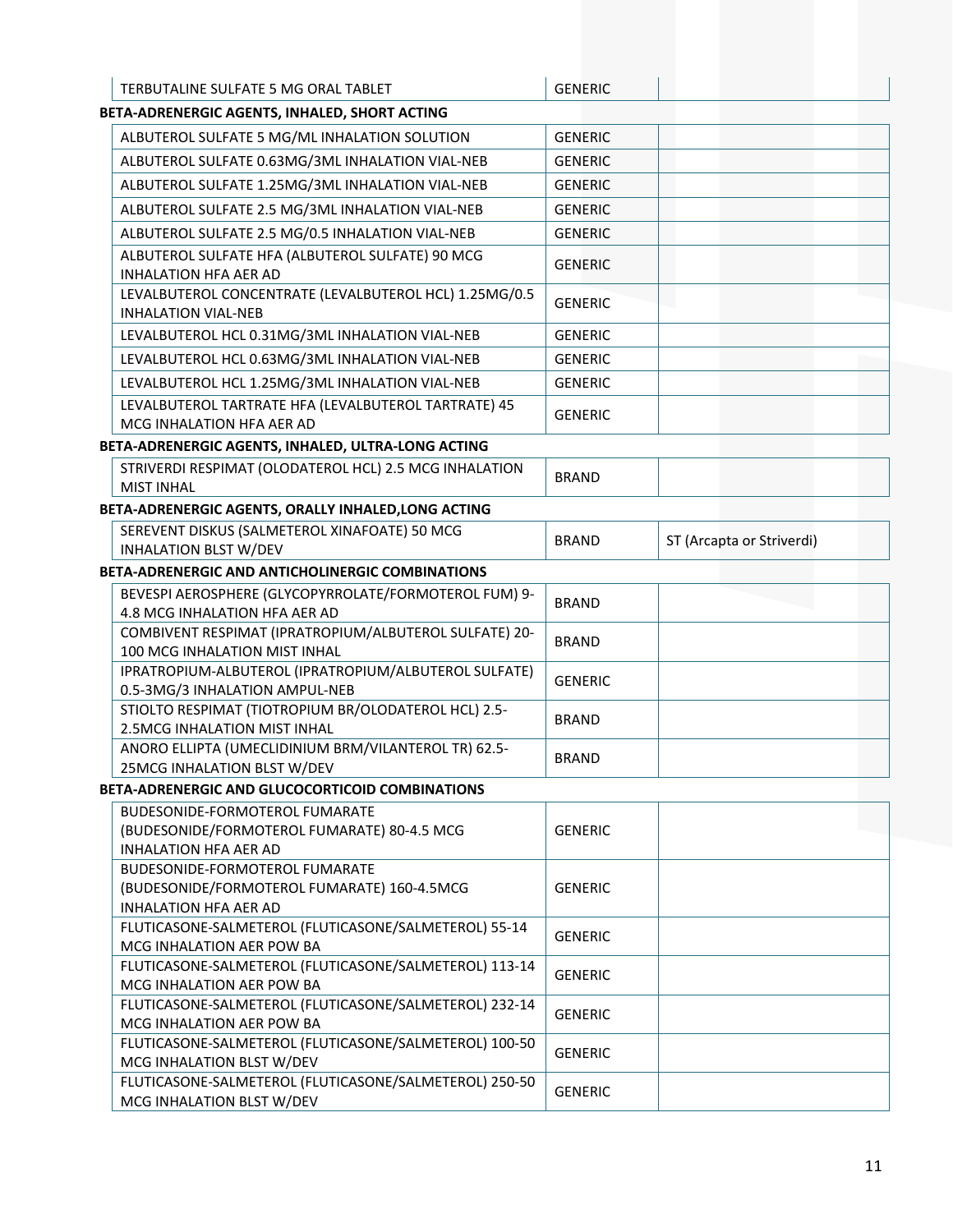| FLUTICASONE-SALMETEROL (FLUTICASONE/SALMETEROL) 500-50<br>MCG INHALATION BLST W/DEV       | <b>GENERIC</b> |                                                           |
|-------------------------------------------------------------------------------------------|----------------|-----------------------------------------------------------|
| WIXELA INHUB (FLUTICASONE/SALMETEROL) 100-50 MCG<br><b>INHALATION BLST W/DEV</b>          | <b>GENERIC</b> |                                                           |
| WIXELA INHUB (FLUTICASONE/SALMETEROL) 250-50 MCG<br><b>INHALATION BLST W/DEV</b>          | <b>GENERIC</b> |                                                           |
| WIXELA INHUB (FLUTICASONE/SALMETEROL) 500-50 MCG<br><b>INHALATION BLST W/DEV</b>          | <b>GENERIC</b> |                                                           |
| DULERA (MOMETASONE/FORMOTEROL) 50MCG-5MCG<br><b>INHALATION HFA AER AD</b>                 | <b>BRAND</b>   | ST (fluticasone/salmeterol<br>[generic Advair or AirDuo]) |
| DULERA (MOMETASONE/FORMOTEROL) 100-5 MCG INHALATION<br><b>HFA AER AD</b>                  | <b>BRAND</b>   | ST (fluticasone/salmeterol<br>[generic Advair or AirDuo]) |
| DULERA (MOMETASONE/FORMOTEROL) 200-5 MCG INHALATION<br><b>HFA AER AD</b>                  | <b>BRAND</b>   | ST (fluticasone/salmeterol<br>[generic Advair or AirDuo]) |
| BETA-ADRENERGIC-ANTICHOLINERGIC-GLUCOCORT, INHALED                                        |                |                                                           |
| TRELEGY ELLIPTA (FLUTICASONE/UMECLIDIN/VILANTER) 100-62.5<br><b>INHALATION BLST W/DEV</b> | <b>BRAND</b>   | PA (Rx041)                                                |
| TRELEGY ELLIPTA (FLUTICASONE/UMECLIDIN/VILANTER) 200-62.5<br><b>INHALATION BLST W/DEV</b> | <b>BRAND</b>   | PA (Rx041)                                                |
| <b>GLUCOCORTICOIDS, ORALLY INHALED</b>                                                    |                |                                                           |
| QVAR REDIHALER (BECLOMETHASONE DIPROPIONATE) 40 MCG<br><b>INHALATION HFA AEROBA</b>       | <b>BRAND</b>   |                                                           |
| QVAR REDIHALER (BECLOMETHASONE DIPROPIONATE) 80 MCG<br><b>INHALATION HFA AEROBA</b>       | <b>BRAND</b>   |                                                           |
| BUDESONIDE 0.25MG/2ML INHALATION AMPUL-NEB                                                | <b>GENERIC</b> |                                                           |
| BUDESONIDE 0.5 MG/2ML INHALATION AMPUL-NEB                                                | <b>GENERIC</b> |                                                           |
| BUDESONIDE 1 MG/2 ML INHALATION AMPUL-NEB                                                 | <b>GENERIC</b> |                                                           |
| PULMICORT FLEXHALER (BUDESONIDE) 90 MCG INHALATION AER                                    |                |                                                           |
| POW BA                                                                                    | <b>BRAND</b>   |                                                           |
| PULMICORT FLEXHALER (BUDESONIDE) 180 MCG INHALATION<br><b>AER POW BA</b>                  | <b>BRAND</b>   |                                                           |
| ARNUITY ELLIPTA (FLUTICASONE FUROATE) 50 MCG INHALATION<br><b>BLST W/DEV</b>              | <b>BRAND</b>   |                                                           |
| ARNUITY ELLIPTA (FLUTICASONE FUROATE) 100 MCG<br>INHALATION BLST W/DEV                    | <b>BRAND</b>   |                                                           |
| ARNUITY ELLIPTA (FLUTICASONE FUROATE) 200 MCG<br><b>INHALATION BLST W/DEV</b>             | <b>BRAND</b>   |                                                           |
| FLOVENT DISKUS (FLUTICASONE PROPIONATE) 50 MCG<br><b>INHALATION BLST W/DEV</b>            | <b>BRAND</b>   |                                                           |
| FLOVENT DISKUS (FLUTICASONE PROPIONATE) 100 MCG<br><b>INHALATION BLST W/DEV</b>           | <b>BRAND</b>   |                                                           |
| FLOVENT DISKUS (FLUTICASONE PROPIONATE) 250 MCG                                           |                |                                                           |
| <b>INHALATION BLST W/DEV</b>                                                              | <b>BRAND</b>   |                                                           |
| FLOVENT HFA (FLUTICASONE PROPIONATE) 44 MCG INHALATION<br>AER W/ADAP                      | <b>BRAND</b>   |                                                           |
| FLOVENT HFA (FLUTICASONE PROPIONATE) 110 MCG<br>INHALATION AER W/ADAP                     | <b>BRAND</b>   |                                                           |
| ASMANEX (MOMETASONE FUROATE) 110MCG(30) INHALATION<br><b>AER POW BA</b>                   | <b>BRAND</b>   |                                                           |
| ASMANEX (MOMETASONE FUROATE) 220MCG 120 INHALATION<br><b>AER POW BA</b>                   | <b>BRAND</b>   |                                                           |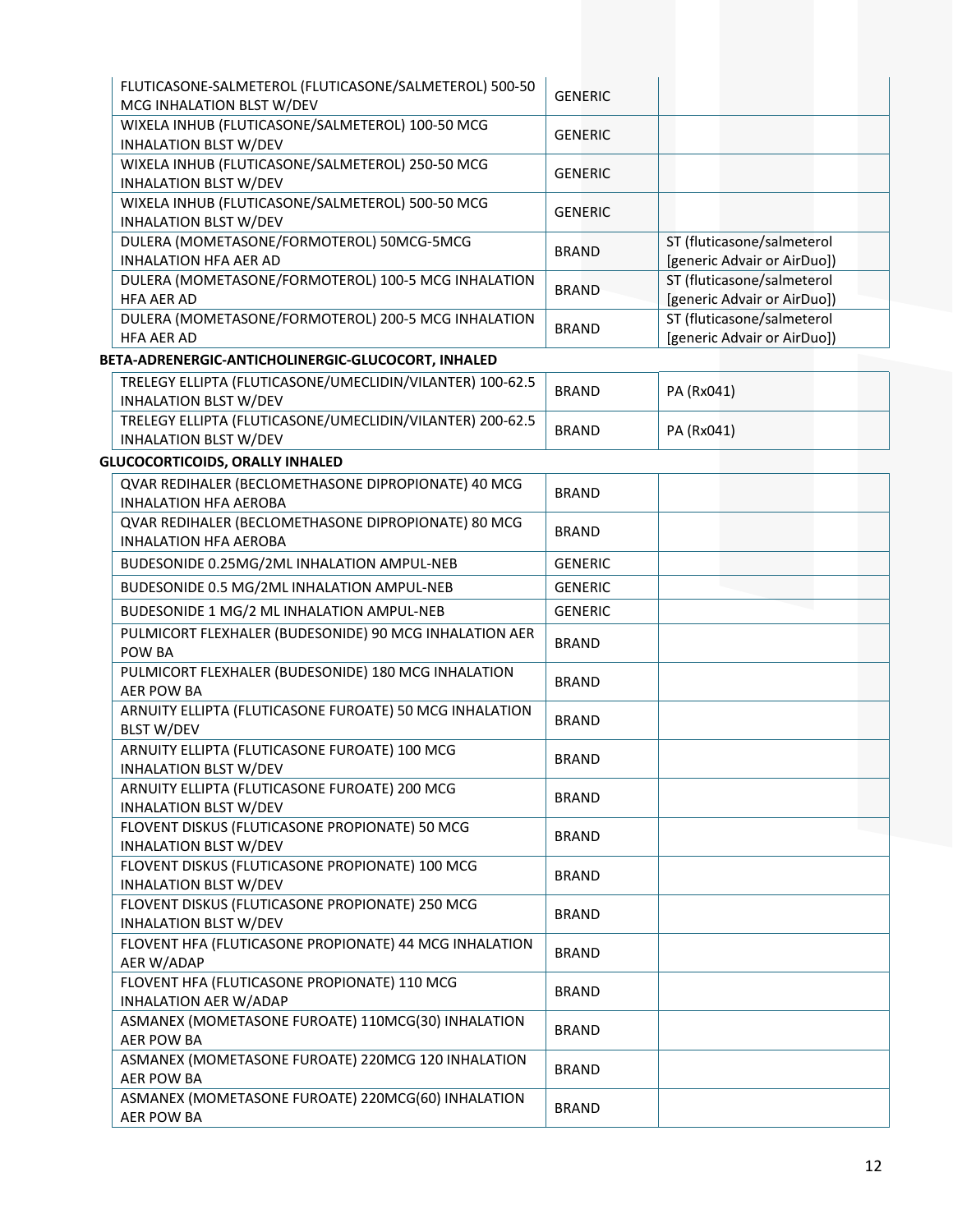| ASMANEX (MOMETASONE FUROATE) 220MCG(30) INHALATION<br><b>AER POW BA</b>     | <b>BRAND</b>            |                            |
|-----------------------------------------------------------------------------|-------------------------|----------------------------|
| ASMANEX HFA (MOMETASONE FUROATE) 50 MCG INHALATION<br><b>HFA AER AD</b>     | <b>BRAND</b>            |                            |
| ASMANEX HFA (MOMETASONE FUROATE) 100 MCG INHALATION<br><b>HFA AER AD</b>    | <b>BRAND</b>            |                            |
| ASMANEX HFA (MOMETASONE FUROATE) 200 MCG INHALATION<br><b>HFA AER AD</b>    | <b>BRAND</b>            |                            |
| LEUKOTRIENE RECEPTOR ANTAGONISTS                                            |                         |                            |
| MONTELUKAST SODIUM 4 MG ORAL TAB CHEW                                       | <b>GENERIC</b>          | AR (age 5 and younger)     |
| MONTELUKAST SODIUM 5 MG ORAL TAB CHEW                                       | <b>GENERIC</b>          | AR (age 6 to 14)           |
| MONTELUKAST SODIUM 10 MG ORAL TABLET                                        | <b>GENERIC</b>          | AR (age 6 and older)       |
| ZAFIRLUKAST 10 MG ORAL TABLET                                               | <b>GENERIC</b>          | ST (montelukast)           |
| ZAFIRLUKAST 20 MG ORAL TABLET                                               | <b>GENERIC</b>          | ST (montelukast)           |
| MAST CELL STABILIZERS, ORALLY INHALED                                       |                         |                            |
| CROMOLYN SODIUM 20 MG/2 ML INHALATION AMPUL-NEB                             | <b>GENERIC</b>          |                            |
| RESPIRATORY AIDS, DEVICES, EQUIPMENT                                        |                         |                            |
| ACE AEROSOL CLOUD ENHANCER (INHALER, ASSIST DEVICES)                        |                         |                            |
| MISCELL. SPACER                                                             | <b>NON DRUG</b>         | QL (1 device per 180 days) |
| AEROCHAMBER MINI (INHALER, ASSIST DEVICES) MISCELL.<br>SPACER               | <b>NON DRUG</b>         | QL (1 device per 180 days) |
| AEROCHAMBER MV (INHALER, ASSIST DEVICES) MISCELL. SPACER                    | <b>NON DRUG</b>         | QL (1 device per 180 days) |
| AEROCHAMBER PLUS FLOW-VU (INHALER, ASSIST DEVICES)<br>MISCELL. SPACER       | <b>NON DRUG</b>         | QL (1 device per 180 days) |
| AEROCHAMBER Z-STAT PLUS (INHALER, ASSIST DEVICES) MISCELL.<br><b>SPACER</b> | <b>NON DRUG</b>         | QL (1 device per 180 days) |
| AEROTRACH PLUS (INHALER, ASSIST DEVICES) MISCELL. SPACER                    | <b>NON DRUG</b>         | QL (1 device per 180 days) |
| AEROVENT PLUS (INHALER, ASSIST DEVICES) MISCELL. SPACER                     | <b>NON DRUG</b>         | QL (1 device per 180 days) |
| BREATHERITE (INHALER, ASSIST DEVICES) MISCELL. SPACER                       | <b>NON DRUG</b>         | QL (1 device per 180 days) |
| BREATHERITE SPACER-ADULT MASK (INHALER, ASSIST DEVICES)<br>MISCELL. SPACER  | <b>NON DRUG</b>         | QL (1 device per 180 days) |
| BREATHERITE SPACER-INFANT MASK (INHALER, ASSIST DEVICES)<br>MISCELL. SPACER | <b>NON DRUG</b>         | QL (1 device per 180 days) |
| BREATHERITE SPACER-LG CHLD MSK (INHALER, ASSIST DEVICES)<br>MISCELL. SPACER | <b>NON DRUG</b>         | QL (1 device per 180 days) |
| BREATHERITE SPACER-NEONATE MSK (INHALER, ASSIST DEVICES)<br>MISCELL. SPACER | <b>NON DRUG</b>         | QL (1 device per 180 days) |
| BREATHERITE SPACER-SM CHLD MSK (INHALER, ASSIST DEVICES)<br>MISCELL. SPACER | <b>NON DRUG</b>         | QL (1 device per 180 days) |
| BREATHRITE (INHALER, ASSIST DEVICES) MISCELL. SPACER                        | <b>NON DRUG</b>         | QL (1 device per 180 days) |
| CLEVER CHOICE HOLDING CHAMBER (INHALER, ASSIST DEVICES)<br>MISCELL. SPACER  | <b>NON DRUG</b>         | QL (1 device per 180 days) |
| COMPACT SPACE CHAMBER (INHALER, ASSIST DEVICES) MISCELL.<br><b>SPACER</b>   | <b>NON DRUG</b>         | QL (1 device per 180 days) |
| EASIVENT (INHALER, ASSIST DEVICES) MISCELL. EACH                            | <b>NON DRUG</b>         | QL (1 device per 180 days) |
| EASIVENT (INHALER, ASSIST DEVICES) MISCELL. SPACER                          | <b>NON DRUG</b>         | QL (1 device per 180 days) |
| FLEXICHAMBER (INHALER, ASSIST DEVICES) MISCELL. SPACER                      | <b>NON DRUG</b>         | QL (1 device per 180 days) |
| IN-CHECK DIAL (INHALER, ASSIST DEVICES) MISCELL. EACH                       | NON DRUG,<br><b>OTC</b> | QL (1 device per 180 days) |
| INSPIRACHAMBER (INHALER, ASSIST DEVICES) MISCELL. SPACER                    | <b>NON DRUG</b>         | QL (1 device per 180 days) |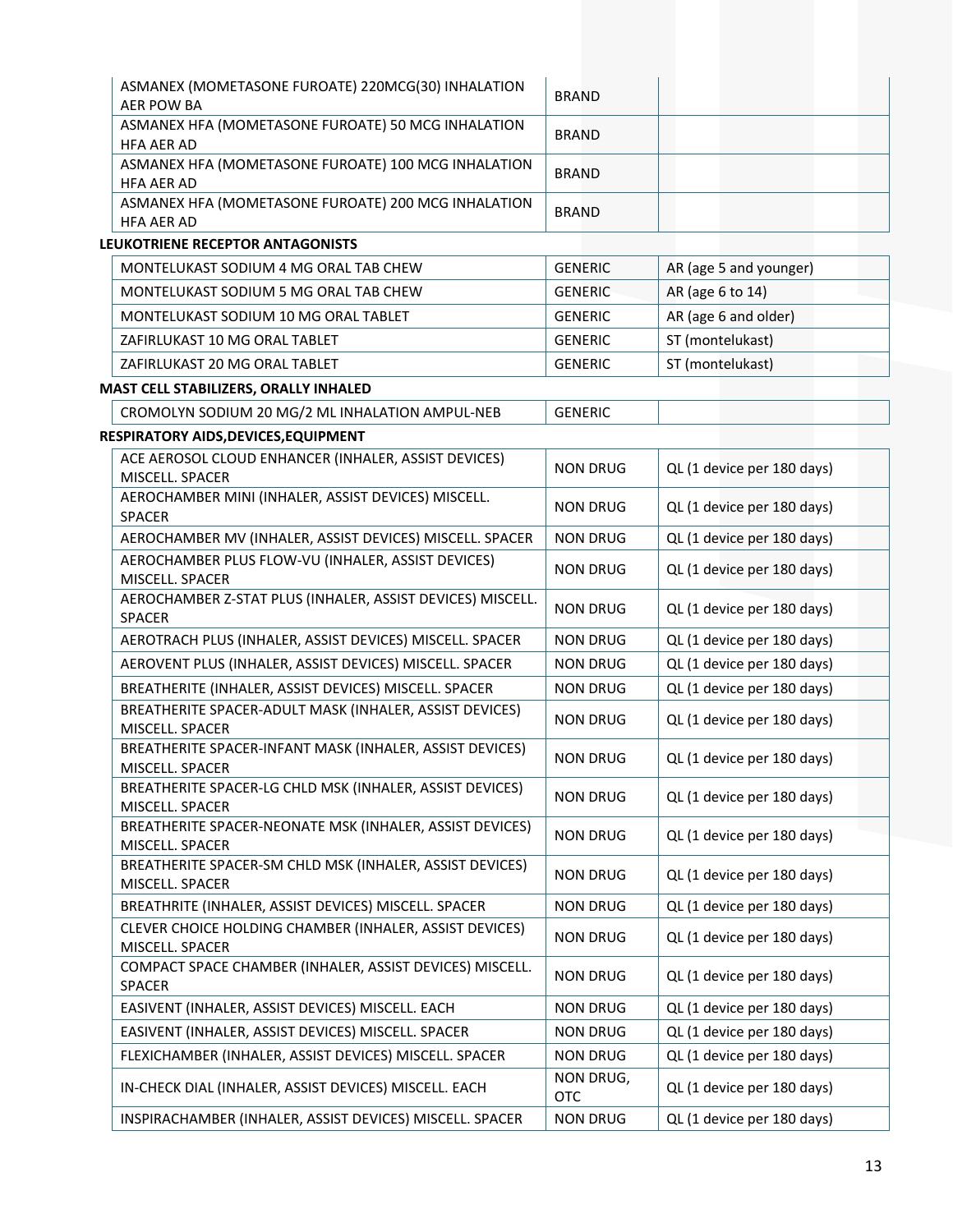| LITEAIRE (INHALER, ASSIST DEVICES) MISCELL. SPACER                                 | <b>NON DRUG</b>         | QL (1 device per 180 days) |
|------------------------------------------------------------------------------------|-------------------------|----------------------------|
| MICROCHAMBER (INHALER, ASSIST DEVICES) MISCELL. SPACER                             | <b>NON DRUG</b>         | QL (1 device per 180 days) |
| MICROSPACER (INHALER, ASSIST DEVICES) MISCELL. SPACER                              | <b>NON DRUG</b>         | QL (1 device per 180 days) |
| MISTASSIST (INHALER, ASSIST DEVICES) MISCELL. EACH                                 | <b>NON DRUG</b>         | QL (1 device per 180 days) |
| MOUTHPIECE (INHALER, ASSIST DEVICES) MISCELL. EACH                                 | NON DRUG,<br><b>OTC</b> | QL (1 device per 180 days) |
| ONE WAY MOUTHPIECE (INHALER, ASSIST DEVICES) MISCELL.<br><b>EACH</b>               | NON DRUG,<br><b>OTC</b> | QL (1 device per 180 days) |
| OPTICHAMBER (INHALER, ASSIST DEVICES) MISCELL. EACH                                | <b>NON DRUG</b>         | QL (1 device per 180 days) |
| OPTICHAMBER DIAMOND (INHALER, ASSIST DEVICES) MISCELL.<br>SPACER                   | <b>NON DRUG</b>         | QL (1 device per 180 days) |
| PANDA MASK (INHALER, ASSIST DEVICES) MISCELL. EACH                                 | NON DRUG,<br><b>OTC</b> | QL (1 device per 180 days) |
| PEDIATRIC MASK (INHALER, ASSIST DEVICES) MISCELL. EACH                             | NON DRUG,<br><b>OTC</b> | QL (1 device per 180 days) |
| PEDIATRIC PANDA MASK (INHALER, ASSIST DEVICES) MISCELL.<br><b>EACH</b>             | NON DRUG,<br><b>OTC</b> | QL (1 device per 180 days) |
| PFLEX TRAINER (INHALER, ASSIST DEVICES) MISCELL. EACH                              | <b>NON DRUG</b>         | QL (1 device per 180 days) |
| POCKET CHAMBER (INHALER, ASSIST DEVICES) MISCELL. SPACER                           | <b>NON DRUG</b>         | QL (1 device per 180 days) |
| PRIMEAIRE (INHALER, ASSIST DEVICES) MISCELL. SPACER                                | <b>NON DRUG</b>         | QL (1 device per 180 days) |
| PROCARE SPACER WITH ADULT MASK (INHALER, ASSIST DEVICES)<br>MISCELL. SPACER        | <b>NON DRUG</b>         | QL (1 device per 180 days) |
| PROCARE SPACER WITH CHILD MASK (INHALER, ASSIST DEVICES)<br>MISCELL. SPACER        | <b>NON DRUG</b>         | QL (1 device per 180 days) |
| PROCHAMBER (INHALER, ASSIST DEVICES) MISCELL. SPACER                               | <b>NON DRUG</b>         | QL (1 device per 180 days) |
| RITEFLO (INHALER, ASSIST DEVICES) MISCELL. SPACER                                  | <b>NON DRUG</b>         | QL (1 device per 180 days) |
| SIDESTREAM PEDIATRIC (INHALER, ASSIST DEVICES) MISCELL.<br><b>EACH</b>             | NON DRUG,<br><b>OTC</b> | QL (1 device per 180 days) |
| SILICONE MASK (INHALER, ASSIST DEVICES) MISCELL. EACH                              | <b>NON DRUG</b>         | QL (1 device per 180 days) |
| SILICONE MASK (INHALER, ASSIST DEVICES) MISCELL. EACH                              | NON DRUG,<br><b>OTC</b> | QL (1 device per 180 days) |
| SPACE CHAMBER (INHALER, ASSIST DEVICES) MISCELL. SPACER                            | <b>NON DRUG</b>         | QL (1 device per 180 days) |
| THRESHOLD IMT (INHALER, ASSIST DEVICES) MISCELL. EACH                              | <b>NON DRUG</b>         | QL (1 device per 180 days) |
| THRESHOLD PEP (INHALER, ASSIST DEVICES) MISCELL. EACH                              | <b>NON DRUG</b>         | QL (1 device per 180 days) |
| VORTEX (INHALER, ASSIST DEVICES) MISCELL. EACH                                     | NON DRUG,<br><b>OTC</b> | QL (1 device per 180 days) |
| VORTEX (INHALER, ASSIST DEVICES) MISCELL. SPACER                                   | <b>NON DRUG</b>         | QL (1 device per 180 days) |
| VORTEX VHC FROG MASK (INHALER, ASSIST DEVICES) MISCELL.<br>SPACER                  | <b>NON DRUG</b>         | QL (1 device per 180 days) |
| VORTEX VHC LADYBUG MASK (INHALER, ASSIST DEVICES)<br>MISCELL. SPACER               | <b>NON DRUG</b>         | QL (1 device per 180 days) |
| WINDMILL TRAINER (INHALER, ASSIST DEVICES) MISCELL. EACH                           | NON DRUG,<br><b>OTC</b> | QL (1 device per 180 days) |
| CLEVER CHOICE HOLDING CHAMBER (inhaler, assist dev, small<br>mask) MISCELL. SPACER | <b>NON DRUG</b>         | QL (1 device per 180 days) |
|                                                                                    |                         |                            |
| COMPACT SPACE CHAMBER (inhaler, assist dev, small mask)<br>MISCELL. SPACER         | <b>NON DRUG</b>         | QL (1 device per 180 days) |
| PRO COMFORT SPACER WITH MASK (inhaler, assist dev, small<br>mask) MISCELL. SPACER  | <b>NON DRUG</b>         | QL (1 device per 180 days) |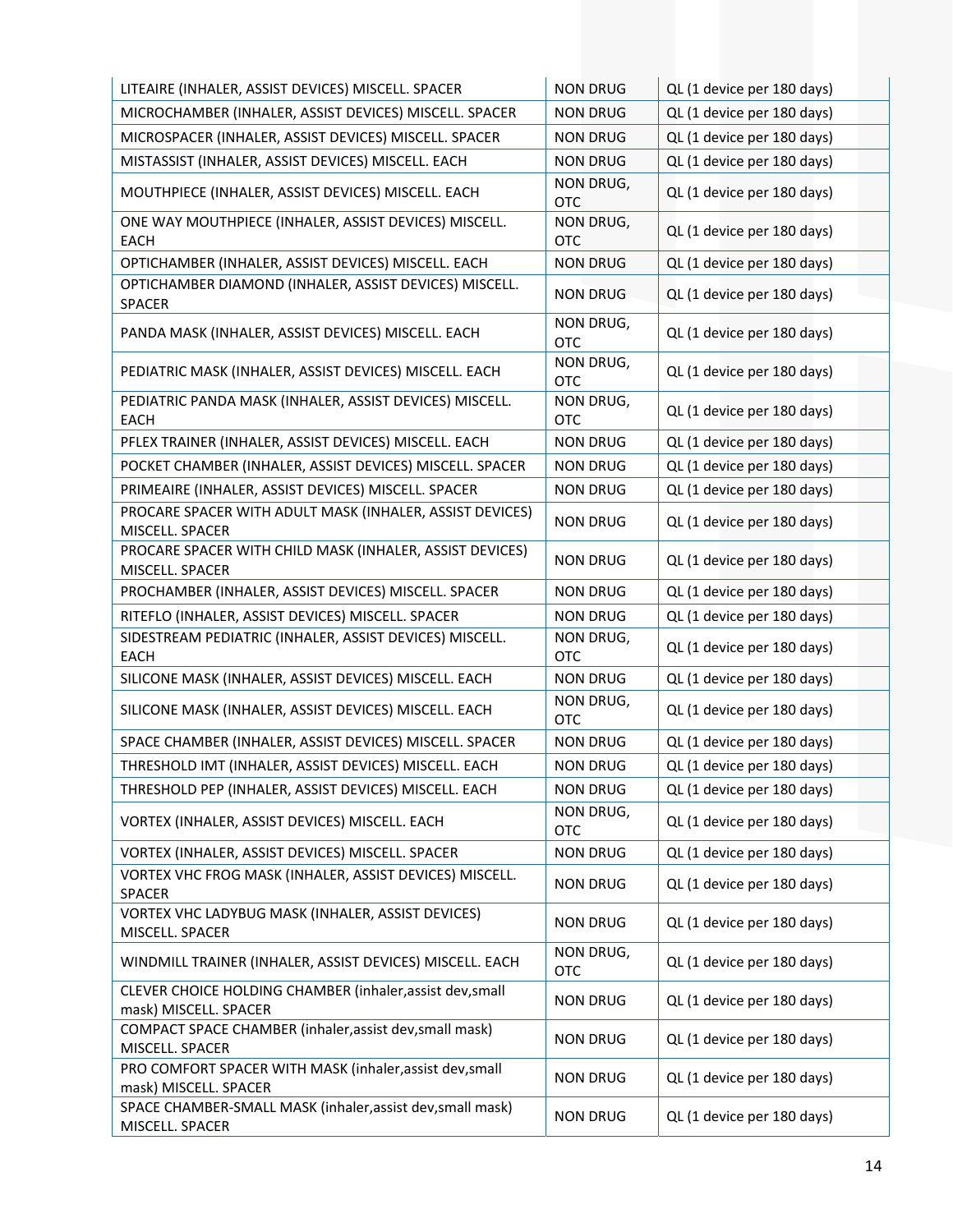| FLEXICHAMBER MASK (INHALER, ASSIST DEVICE, ACCESORY)<br>MISCELL, EACH              | NON DRUG         | QL (1 device per 180 days) |
|------------------------------------------------------------------------------------|------------------|----------------------------|
| LITETOUCH (INHALER, ASSIST DEVICE, ACCESORY) MISCELL. EACH                         | NON DRUG         | QL (1 device per 180 days) |
| SIDESTREAM PEDIATRIC (INHALER, ASSIST DEVICE, ACCESORY)<br>MISCELL, EACH           | NON DRUG,<br>OTC | QL (1 device per 180 days) |
| CLEVER CHOICE HOLDING CHAMBER (inhaler, assist device, lg<br>mask) MISCELL. SPACER | <b>NON DRUG</b>  | QL (1 device per 180 days) |
| COMPACT SPACE CHAMBER (inhaler, assist device, lg mask)<br>MISCELL, SPACER         | NON DRUG         | QL (1 device per 180 days) |
| PRO COMFORT SPACER WITH MASK (inhaler, assist device, lg<br>mask) MISCELL. SPACER  | NON DRUG         | QL (1 device per 180 days) |
| SPACE CHAMBER-LARGE MASK (inhaler, assist device, lg mask)<br>MISCELL, SPACER      | <b>NON DRUG</b>  | QL (1 device per 180 days) |
| COMPACT SPACE CHAMBER (inhaler, assist device, med mask)<br>MISCELL, SPACER        | <b>NON DRUG</b>  | QL (1 device per 180 days) |
| SPACE CHAMBER-MEDIUM MASK (inhaler, assist device, med<br>mask) MISCELL. SPACER    | <b>NON DRUG</b>  | QL (1 device per 180 days) |
| EASIVENT (NEBULIZER ACCESSORIES) MISCELL. EACH                                     | <b>NON DRUG</b>  | QL (1 device per 180 days) |
| MISTASSIST KIT (SPIROMETER/DRUG DELIVERY ADAPT) MISCELL.<br>EACH                   | <b>NON DRUG</b>  | QL (1 device per 180 days) |

#### **XANTHINES**

| THEOCHRON (THEOPHYLLINE ANHYDROUS) 100 MG ORAL TAB ER<br>12H           | <b>GENERIC</b> |  |
|------------------------------------------------------------------------|----------------|--|
| THEOCHRON (THEOPHYLLINE ANHYDROUS) 200 MG ORAL TAB ER<br>12H           | <b>GENERIC</b> |  |
| THEOCHRON (THEOPHYLLINE ANHYDROUS) 300 MG ORAL TAB ER<br>12H           | <b>GENERIC</b> |  |
| THEOPHYLLINE (THEOPHYLLINE ANHYDROUS) 400 MG ORAL TAB<br><b>ER 24H</b> | <b>GENERIC</b> |  |
| THEOPHYLLINE ANHYDROUS 300 MG ORAL TAB ER 12H                          | <b>GENERIC</b> |  |
| THEOPHYLLINE ANHYDROUS 450 MG ORAL TAB ER 12H                          | <b>GENERIC</b> |  |

#### **AUTONOMIC NERVOUS SYSTEM DISORDERS**

# **CHOLINESTERASE INHIBITORS**

| DONEPEZIL HCL 5 MG ORAL TABLET                          | GENERIC | QL (2 tablets per day) |
|---------------------------------------------------------|---------|------------------------|
| DONEPEZIL HCL 10 MG ORAL TABLET                         | GENERIC | QL (1 tablet per day)  |
| DONEPEZIL HCL ODT (DONEPEZIL HCL) 5 MG ORAL TAB RAPDIS  | GENERIC | QL (2 tablets per day) |
| DONEPEZIL HCL ODT (DONEPEZIL HCL) 10 MG ORAL TAB RAPDIS | GENERIC | QL (1 tablet per day)  |

# **BEHAVIORAL HEALTH ‐ OTHER**

#### **ADRENERGICS, AROMATIC, NON‐CATECHOLAMINE**

| DEXTROAMPHETAMINE-AMPHET ER (AMPHET ASP/AMPHET/D-<br>AMPHET) 5 MG ORAL CAP ER 24H  | <b>GENERIC</b> | PA (Rx002) |
|------------------------------------------------------------------------------------|----------------|------------|
| DEXTROAMPHETAMINE-AMPHET ER (AMPHET ASP/AMPHET/D-<br>AMPHET) 10 MG ORAL CAP ER 24H | <b>GENERIC</b> | PA (Rx002) |
| DEXTROAMPHETAMINE-AMPHET ER (AMPHET ASP/AMPHET/D-                                  |                |            |
| AMPHET) 15 MG ORAL CAP ER 24H                                                      | <b>GENERIC</b> | PA (Rx002) |
| DEXTROAMPHETAMINE-AMPHET ER (AMPHET ASP/AMPHET/D-                                  | <b>GENERIC</b> | PA (Rx002) |
| AMPHET) 20 MG ORAL CAP ER 24H                                                      |                |            |
| DEXTROAMPHETAMINE-AMPHET ER (AMPHET ASP/AMPHET/D-                                  | <b>GENERIC</b> | PA (Rx002) |
| AMPHET) 25 MG ORAL CAP ER 24H                                                      |                |            |
| DEXTROAMPHETAMINE-AMPHET ER (AMPHET ASP/AMPHET/D-                                  | <b>GENERIC</b> |            |
| AMPHET) 30 MG ORAL CAP ER 24H                                                      |                | PA (Rx002) |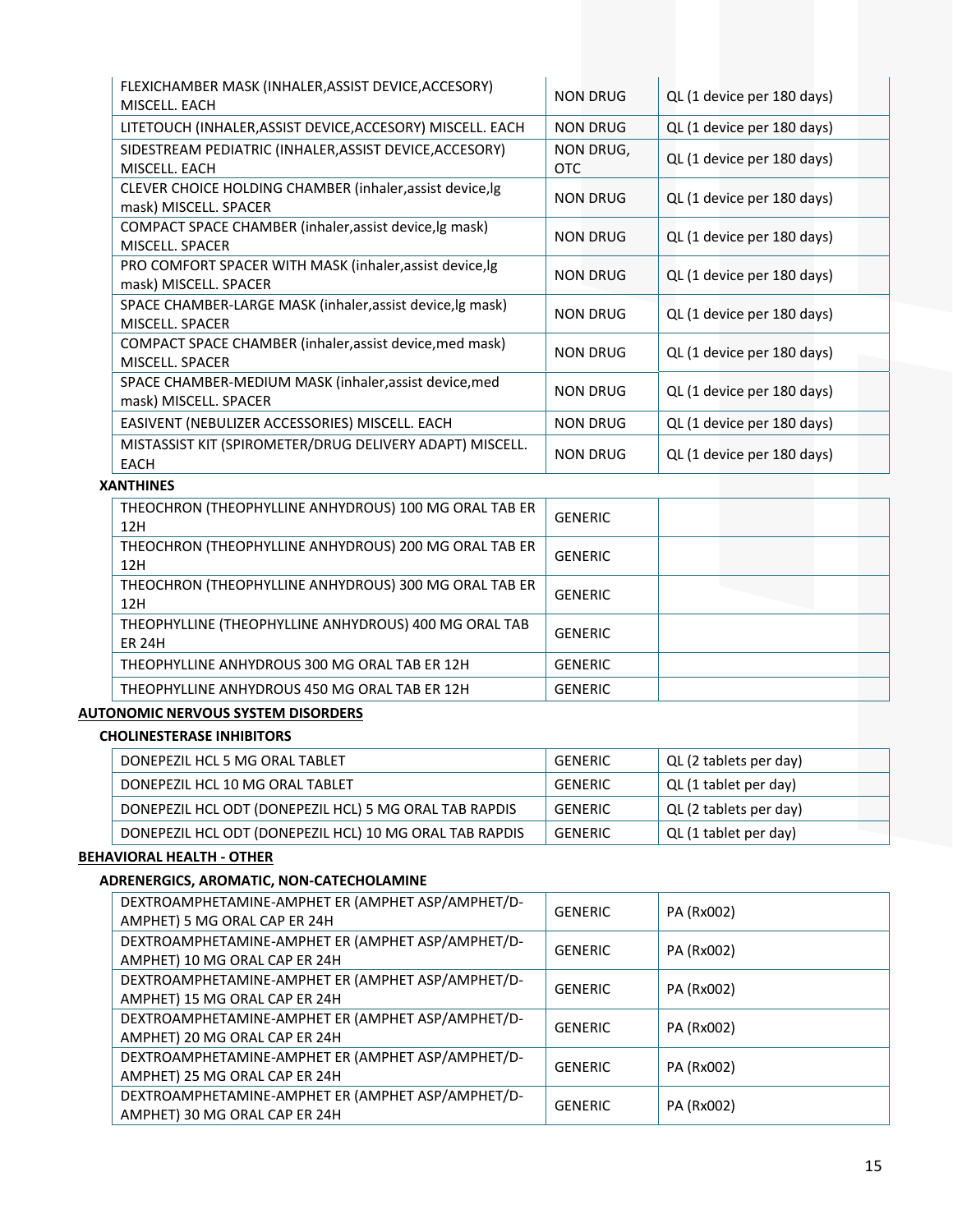| DEXTROAMPHETAMINE-AMPHETAMINE (AMPHET<br>ASP/AMPHET/D-AMPHET) 5 MG ORAL TABLET       | <b>GENERIC</b> | AR (age 6 to 18) |
|--------------------------------------------------------------------------------------|----------------|------------------|
| DEXTROAMPHETAMINE-AMPHETAMINE (AMPHET<br>ASP/AMPHET/D-AMPHET) 7.5 MG ORAL TABLET     | <b>GENERIC</b> | AR (age 6 to 18) |
| DEXTROAMPHETAMINE-AMPHETAMINE (AMPHET<br>ASP/AMPHET/D-AMPHET) 10 MG ORAL TABLET      | <b>GENERIC</b> | AR (age 6 to 18) |
| DEXTROAMPHETAMINE-AMPHETAMINE (AMPHET<br>ASP/AMPHET/D-AMPHET) 12.5 MG ORAL TABLET    | <b>GENERIC</b> | AR (age 6 to 18) |
| DEXTROAMPHETAMINE-AMPHETAMINE (AMPHET<br>ASP/AMPHET/D-AMPHET) 15 MG ORAL TABLET      | <b>GENERIC</b> | AR (age 6 to 18) |
| DEXTROAMPHETAMINE-AMPHETAMINE (AMPHET<br>ASP/AMPHET/D-AMPHET) 20 MG ORAL TABLET      | <b>GENERIC</b> | AR (age 6 to 18) |
| DEXTROAMPHETAMINE-AMPHETAMINE (AMPHET<br>ASP/AMPHET/D-AMPHET) 30 MG ORAL TABLET      | <b>GENERIC</b> | AR (age 6 to 18) |
| DEXTROAMPHETAMINE SULFATE (D-AMPHETAMINE SULFATE) 5<br>MG ORAL TABLET                | <b>GENERIC</b> | AR (age 6 to 18) |
| DEXTROAMPHETAMINE SULFATE (D-AMPHETAMINE SULFATE) 10<br>MG ORAL TABLET               | <b>GENERIC</b> | AR (age 6 to 18) |
| DEXTROAMPHETAMINE SULFATE ER (D-AMPHETAMINE SULFATE)<br>5 MG ORAL CAPSULE ER         | <b>GENERIC</b> | PA (Rx002)       |
| DEXTROAMPHETAMINE SULFATE ER (D-AMPHETAMINE SULFATE)<br><b>10 MG ORAL CAPSULE ER</b> | <b>GENERIC</b> | PA (Rx002)       |
| DEXTROAMPHETAMINE SULFATE ER (D-AMPHETAMINE SULFATE)<br><b>15 MG ORAL CAPSULE ER</b> | <b>GENERIC</b> | PA (Rx002)       |
| ZENZEDI (D-AMPHETAMINE SULFATE) 5 MG ORAL TABLET                                     | <b>GENERIC</b> | AR (age 6 to 18) |
| ZENZEDI (D-AMPHETAMINE SULFATE) 10 MG ORAL TABLET                                    | <b>GENERIC</b> | AR (age 6 to 18) |

#### **ANTI‐ALCOHOLIC PREPARATIONS**

| ACAMPROSATE CALCIUM 333 MG ORAL TABLET DR | <b>GENERIC</b> |  |
|-------------------------------------------|----------------|--|
| DISULFIRAM 250 MG ORAL TABLET             | <b>GENERIC</b> |  |
| DISULFIRAM 500 MG ORAL TABLET             | <b>GENERIC</b> |  |

#### **BARBITURATES**

| PHENOBARBITAL 20 MG/5 ML ORAL ELIXIR | <b>GENERIC</b> |
|--------------------------------------|----------------|
| PHENOBARBITAL 15 MG ORAL TABLET      | <b>GENERIC</b> |
| PHENOBARBITAL 30 MG ORAL TABLET      | <b>GENERIC</b> |
| PHENOBARBITAL 32.4 MG ORAL TABLET    | <b>GENERIC</b> |
| PHENOBARBITAL 60 MG ORAL TABLET      | <b>GENERIC</b> |
| PHENOBARBITAL 64.8 MG ORAL TABLET    | <b>GENERIC</b> |
| PHENOBARBITAL 97.2MG ORAL TABLET     | <b>GENERIC</b> |
| PHENOBARBITAL 100 MG ORAL TABLET     | <b>GENERIC</b> |

# **NARCOTIC ANTAGONISTS**

| NALOXONE HCL 0.4 MG/ML INJECTION VIAL | GENERIC        |  |
|---------------------------------------|----------------|--|
| NALOXONE HCL 4 MG NASAL SPRAY         | GENERIC        |  |
| NALTREXONE HCL 50 MG ORAL TABLET      | <b>GENERIC</b> |  |

#### **PINEAL HORMONE AGENTS**

| MELATIN (MELATONIN) 3 MG ORAL TABLET | <b>GENERIC. OTC</b> |
|--------------------------------------|---------------------|
| MELATONIN 5 MG ORAL CAPSULE          | BRAND, OTC          |
| MELATONIN 10 MG ORAL CAPSULE         | BRAND. OTC          |
| MELATONIN 10 MG ORAL TAB MPHASE      | BRAND, OTC          |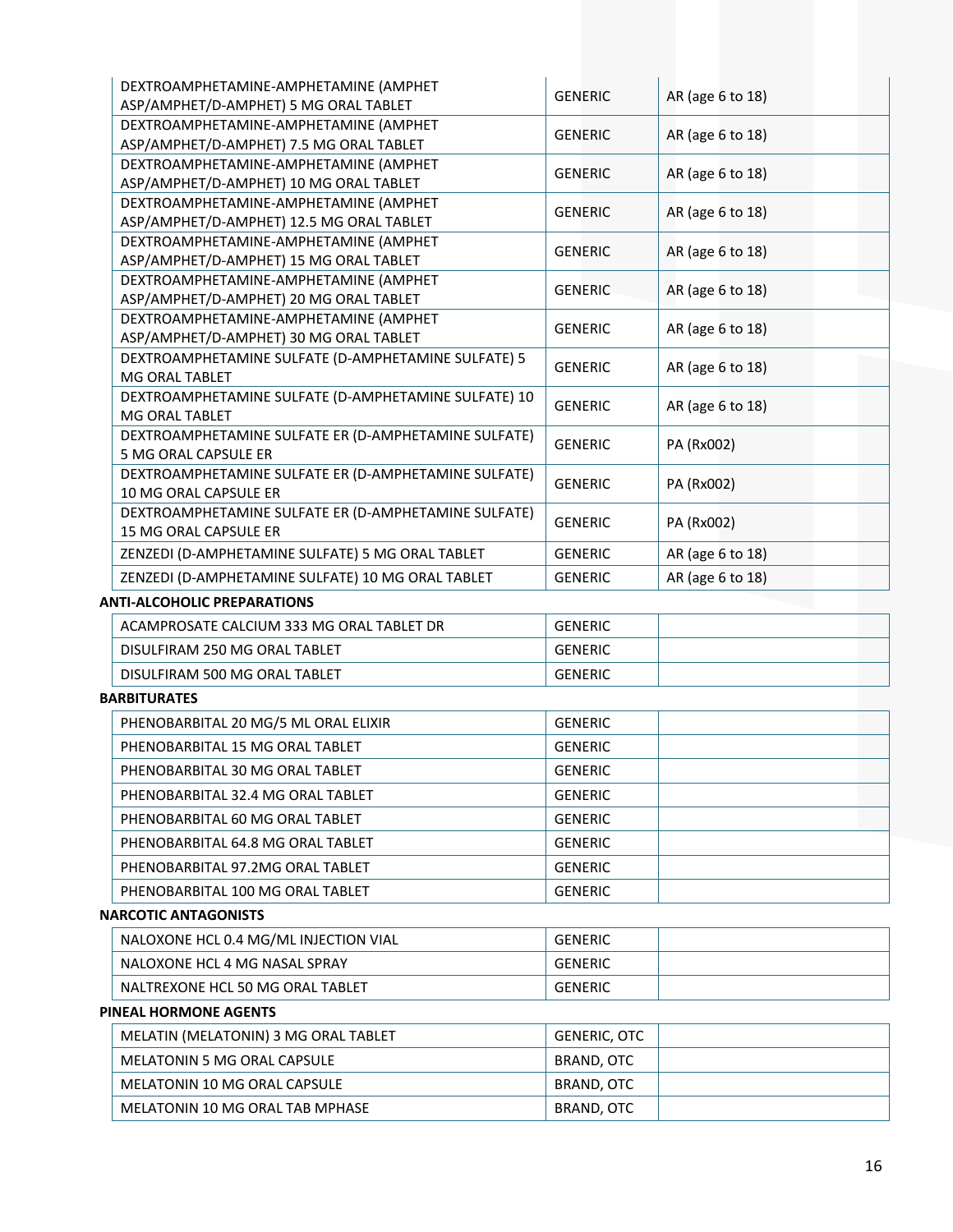| MELATONIN 3 MG ORAL TAB RAPDIS                                              | <b>GENERIC, OTC</b> |            |
|-----------------------------------------------------------------------------|---------------------|------------|
| MELATONIN 5 MG ORAL TAB RAPDIS                                              | BRAND, OTC          |            |
| <b>MELATONIN 1 MG ORAL TABLET</b>                                           | <b>GENERIC, OTC</b> |            |
| MELATONIN 3 MG ORAL TABLET                                                  | <b>GENERIC, OTC</b> |            |
| MELATONIN 5 MG ORAL TABLET                                                  | <b>BRAND, OTC</b>   |            |
| MELATONIN 10 MG ORAL TABLET                                                 | <b>GENERIC, OTC</b> |            |
| MELATONIN 1 MG ORAL TABLET ER                                               | <b>GENERIC, OTC</b> |            |
| MELATONIN-VITAMIN B6 (MELATONIN) 3 MG-10 MG ORAL                            |                     |            |
| <b>TABLET</b>                                                               | <b>GENERIC, OTC</b> |            |
| SEDATIVE-HYPNOTICS - BENZODIAZEPINES                                        |                     |            |
| TEMAZEPAM 15 MG ORAL CAPSULE                                                | <b>GENERIC</b>      | PA (Rx033) |
| TEMAZEPAM 22.5 MG ORAL CAPSULE                                              | <b>GENERIC</b>      | PA (Rx033) |
| TEMAZEPAM 30 MG ORAL CAPSULE                                                | <b>GENERIC</b>      | PA (Rx033) |
| SEDATIVE-HYPNOTICS, NON-BARBITURATE                                         |                     |            |
| ALKA-SELTZER PLUS ALLERGY (DIPHENHYDRAMINE HCL) 25 MG<br><b>ORAL TABLET</b> | <b>GENERIC, OTC</b> |            |
| DIPHENHYDRAMINE HCL 25 MG ORAL TABLET                                       | <b>GENERIC, OTC</b> |            |
| EZ NITE SLEEP (DIPHENHYDRAMINE HCL) 25 MG ORAL CAPSULE                      | <b>GENERIC, OTC</b> |            |
| NIGHTTIME SLEEP AID (DIPHENHYDRAMINE HCL) 25 MG ORAL<br><b>CAPSULE</b>      | <b>GENERIC, OTC</b> |            |
| NIGHTTIME SLEEP AID (DIPHENHYDRAMINE HCL) 50 MG ORAL<br><b>CAPSULE</b>      | <b>GENERIC, OTC</b> |            |
| NIGHTTIME SLEEP AID (DIPHENHYDRAMINE HCL) 25 MG ORAL<br><b>TABLET</b>       | <b>GENERIC, OTC</b> |            |
| NIGHTTIME SLEEP GEL (DIPHENHYDRAMINE HCL) 50 MG ORAL<br><b>CAPSULE</b>      | <b>GENERIC, OTC</b> |            |
| NYTOL QUICKCAPS (DIPHENHYDRAMINE HCL) 25 MG ORAL<br><b>TABLET</b>           | <b>GENERIC, OTC</b> |            |
| SIMPLY SLEEP (DIPHENHYDRAMINE HCL) 25 MG ORAL TABLET                        | <b>GENERIC, OTC</b> |            |
| SLEEP AID (DIPHENHYDRAMINE HCL) 25 MG ORAL CAPSULE                          | <b>GENERIC, OTC</b> |            |
| SLEEP AID (DIPHENHYDRAMINE HCL) 50 MG ORAL CAPSULE                          | <b>GENERIC, OTC</b> |            |
| SLEEP AID (DIPHENHYDRAMINE HCL) 25 MG ORAL TABLET                           | <b>GENERIC, OTC</b> |            |
| SLEEP II (DIPHENHYDRAMINE HCL) 25 MG ORAL TABLET                            | <b>GENERIC, OTC</b> |            |
| SLEEP TABLET (DIPHENHYDRAMINE HCL) 25 MG ORAL TABLET                        | GENERIC, OTC        |            |
| SLEEP TABS (DIPHENHYDRAMINE HCL) 25 MG ORAL TABLET                          | <b>GENERIC, OTC</b> |            |
| SLEEP TIME (DIPHENHYDRAMINE HCL) 25 MG ORAL CAPSULE                         | <b>GENERIC, OTC</b> |            |
| SLEEP-AID (DIPHENHYDRAMINE HCL) 25 MG ORAL CAPSULE                          | <b>GENERIC, OTC</b> |            |
| SLEEPING (DIPHENHYDRAMINE HCL) 50 MG ORAL CAPSULE                           | GENERIC, OTC        |            |
| SOMINEX (DIPHENHYDRAMINE HCL) 25 MG ORAL TABLET                             | GENERIC, OTC        |            |
| UNISOM (DIPHENHYDRAMINE HCL) 50 MG ORAL CAPSULE                             | <b>GENERIC, OTC</b> |            |
| WAL-SLEEP Z (DIPHENHYDRAMINE HCL) 25 MG ORAL CAPSULE                        | <b>GENERIC, OTC</b> |            |
| WAL-SLEEP Z (DIPHENHYDRAMINE HCL) 25 MG ORAL TAB RAPDIS                     | <b>GENERIC, OTC</b> |            |
| WAL-SOM (DIPHENHYDRAMINE HCL) 50 MG ORAL CAPSULE                            | <b>GENERIC, OTC</b> |            |
| NIGHTTIME SLEEP-AID (DOXYLAMINE SUCCINATE) 25 MG ORAL<br><b>TABLET</b>      | <b>GENERIC, OTC</b> |            |
| SLEEP AID (DOXYLAMINE SUCCINATE) 25 MG ORAL TABLET                          | <b>GENERIC, OTC</b> |            |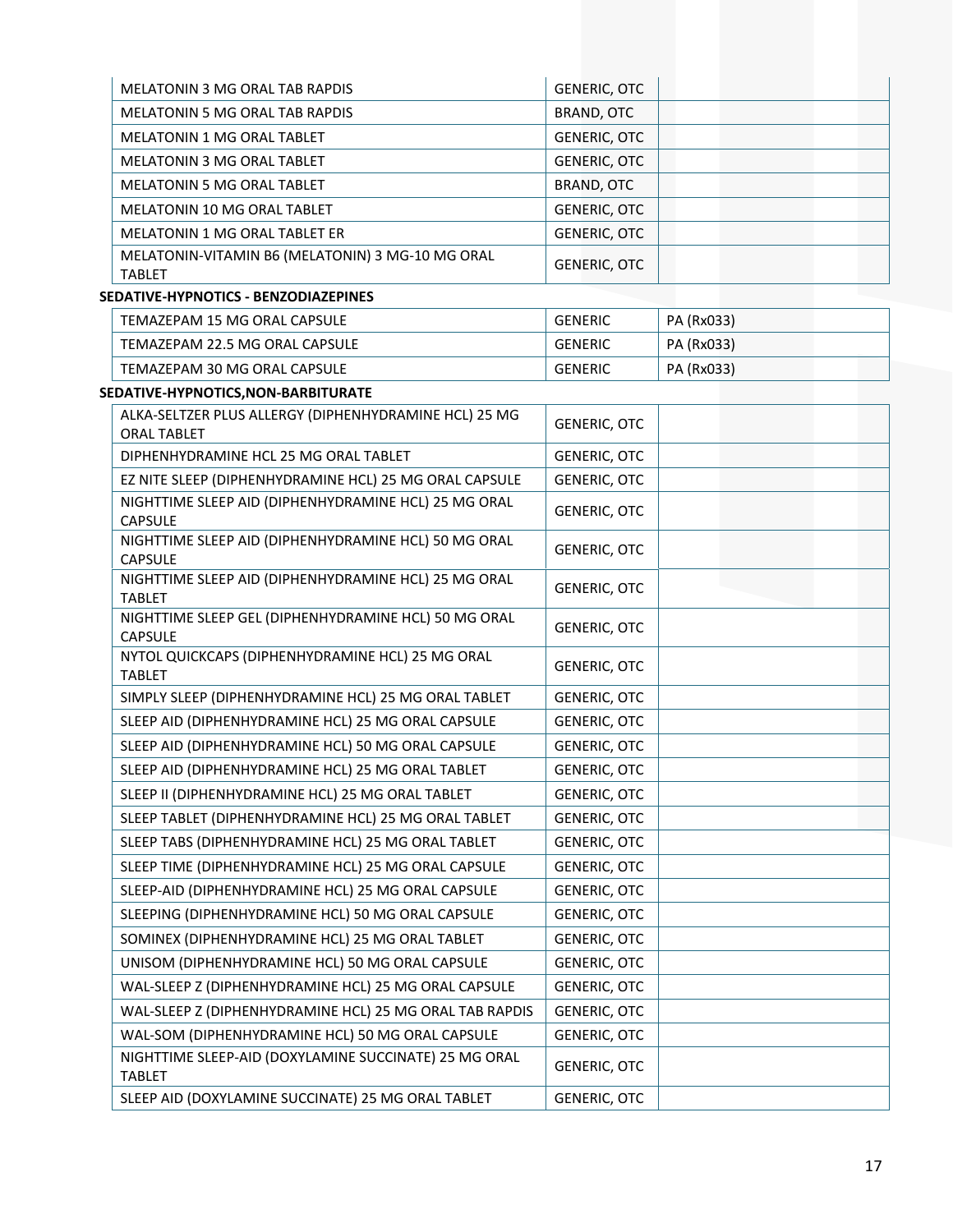| UNISOM SLEEP AID (DOXYLAMINE SUCCINATE) 25 MG ORAL<br><b>TABLET</b> | <b>GENERIC, OTC</b> |                        |
|---------------------------------------------------------------------|---------------------|------------------------|
| WAL-SOM (DOXYLAMINE SUCCINATE) 25 MG ORAL TABLET                    | <b>GENERIC, OTC</b> |                        |
| ZOLPIDEM (ZOLPIDEM TARTRATE) 5MG ORAL TABLET                        | <b>GENERIC</b>      | QL (2 tablets per day) |
| ZOLPIDEM TARTRATE 5 MG ORAL TABLET                                  | <b>GENERIC</b>      | QL (2 tablets per day) |
| ZOLPIDEM TARTRATE 5MG ORAL TABLET                                   | <b>GENERIC</b>      | QL (2 tablets per day) |
| ZOLPIDEM TARTRATE 10 MG ORAL TABLET                                 | <b>GENERIC</b>      | QL (1 tablet per day)  |
| ZOLPIDEM TARTRATE 10MG ORAL TABLET                                  | <b>GENERIC</b>      | QL (1 tablet per day)  |

# **TX FOR ATTENTION DEFICIT‐HYPERACT(ADHD)/NARCOLEPSY**

| DEXMETHYLPHENIDATE HCL 2.5 MG ORAL TABLET                                   | <b>GENERIC</b> | AR (age 6 to 18)                            |  |  |
|-----------------------------------------------------------------------------|----------------|---------------------------------------------|--|--|
| DEXMETHYLPHENIDATE HCL 5 MG ORAL TABLET                                     | <b>GENERIC</b> | AR (age 6 to 18)                            |  |  |
| DEXMETHYLPHENIDATE HCL 10 MG ORAL TABLET                                    | <b>GENERIC</b> | AR (age 6 to 18)                            |  |  |
| DEXMETHYLPHENIDATE HCL ER (DEXMETHYLPHENIDATE HCL) 5<br>MG ORAL CPBP 50-50  | <b>GENERIC</b> | PA (Rx002)                                  |  |  |
| DEXMETHYLPHENIDATE HCL ER (DEXMETHYLPHENIDATE HCL) 10<br>MG ORAL CPBP 50-50 | <b>GENERIC</b> | PA (Rx002)                                  |  |  |
| DEXMETHYLPHENIDATE HCL ER (DEXMETHYLPHENIDATE HCL) 15<br>MG ORAL CPBP 50-50 | <b>GENERIC</b> | PA (Rx002)                                  |  |  |
| DEXMETHYLPHENIDATE HCL ER (DEXMETHYLPHENIDATE HCL) 20<br>MG ORAL CPBP 50-50 | <b>GENERIC</b> | PA (Rx002)                                  |  |  |
| DEXMETHYLPHENIDATE HCL ER (DEXMETHYLPHENIDATE HCL) 25<br>MG ORAL CPBP 50-50 | <b>GENERIC</b> | PA (Rx002)                                  |  |  |
| DEXMETHYLPHENIDATE HCL ER (DEXMETHYLPHENIDATE HCL) 30<br>MG ORAL CPBP 50-50 | <b>GENERIC</b> | PA (Rx002)                                  |  |  |
| DEXMETHYLPHENIDATE HCL ER (DEXMETHYLPHENIDATE HCL) 35<br>MG ORAL CPBP 50-50 | <b>GENERIC</b> | PA (Rx002)                                  |  |  |
| DEXMETHYLPHENIDATE HCL ER (DEXMETHYLPHENIDATE HCL) 40<br>MG ORAL CPBP 50-50 | <b>GENERIC</b> | PA (Rx002)                                  |  |  |
| METADATE ER (METHYLPHENIDATE HCL) 20 MG ORAL TABLET ER                      | <b>GENERIC</b> | AR (age 6 to 18); QL (3 tablets per<br>day) |  |  |
| METHYLPHENIDATE ER (METHYLPHENIDATE HCL) 18 MG ORAL<br>TAB ER 24            | <b>GENERIC</b> | PA (Rx002)                                  |  |  |
| METHYLPHENIDATE ER (METHYLPHENIDATE HCL) 27 MG ORAL<br>TAB ER 24            | <b>GENERIC</b> | PA (Rx002)                                  |  |  |
| METHYLPHENIDATE ER (METHYLPHENIDATE HCL) 36 MG ORAL<br>TAB ER 24            | <b>GENERIC</b> | PA (Rx002)                                  |  |  |
| METHYLPHENIDATE ER (METHYLPHENIDATE HCL) 54 MG ORAL<br>TAB ER 24            | <b>GENERIC</b> | PA (Rx002)                                  |  |  |
| METHYLPHENIDATE ER (METHYLPHENIDATE HCL) 10 MG ORAL<br><b>TABLET ER</b>     | <b>GENERIC</b> | AR (age 6 to 18); QL (3 tablets per<br>day) |  |  |
| METHYLPHENIDATE ER (METHYLPHENIDATE HCL) 20 MG ORAL<br><b>TABLET ER</b>     | <b>GENERIC</b> | AR (age 6 to 18); QL (3 tablets per<br>day) |  |  |
| METHYLPHENIDATE ER (LA) (METHYLPHENIDATE HCL) 10 MG<br>ORAL CPBP 50-50      | <b>GENERIC</b> | PA (Rx002)                                  |  |  |
| METHYLPHENIDATE ER (LA) (METHYLPHENIDATE HCL) 20 MG<br>ORAL CPBP 50-50      | <b>GENERIC</b> | PA (Rx002)                                  |  |  |
| METHYLPHENIDATE ER (LA) (METHYLPHENIDATE HCL) 30 MG<br>ORAL CPBP 50-50      | <b>GENERIC</b> | PA (Rx002)                                  |  |  |
| METHYLPHENIDATE ER (LA) (METHYLPHENIDATE HCL) 40 MG<br>ORAL CPBP 50-50      | <b>GENERIC</b> | PA (Rx002)                                  |  |  |
| METHYLPHENIDATE HCL 2.5 MG ORAL TAB CHEW                                    | <b>GENERIC</b> | PA (Rx002)                                  |  |  |
|                                                                             |                |                                             |  |  |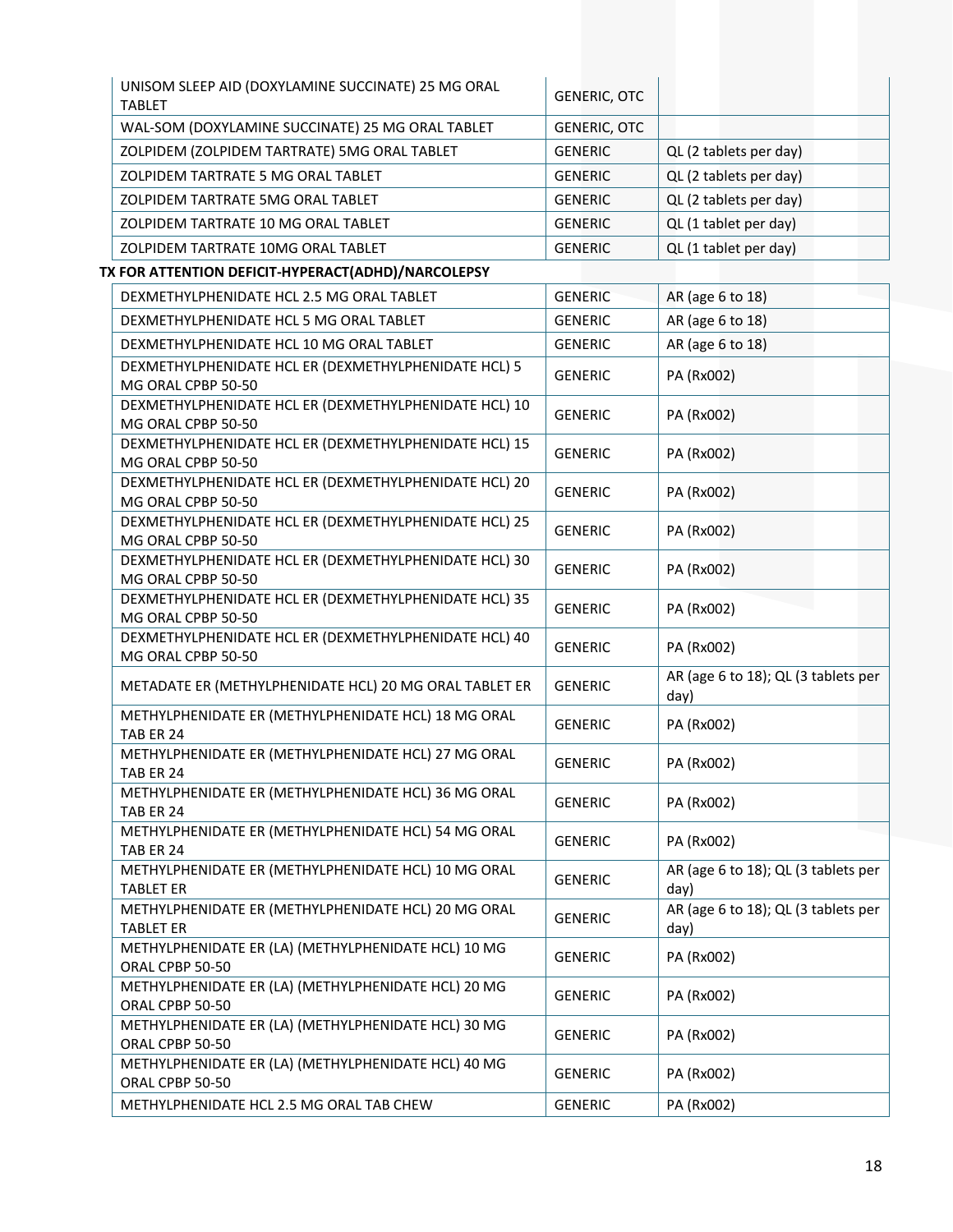| METHYLPHENIDATE HCL 5 MG ORAL TAB CHEW                                     | <b>GENERIC</b> | PA (Rx002)                                  |  |  |
|----------------------------------------------------------------------------|----------------|---------------------------------------------|--|--|
| METHYLPHENIDATE HCL 10 MG ORAL TAB CHEW                                    | <b>GENERIC</b> | PA (Rx002)                                  |  |  |
| METHYLPHENIDATE HCL 5 MG ORAL TABLET                                       | <b>GENERIC</b> | AR (age 6 to 18); QL (4 tablets per<br>day) |  |  |
| METHYLPHENIDATE HCL 10 MG ORAL TABLET                                      | <b>GENERIC</b> | AR (age 6 to 18); QL (4 tablets per<br>dav) |  |  |
| METHYLPHENIDATE HCL 20 MG ORAL TABLET                                      | <b>GENERIC</b> | AR (age 6 to 18); QL (4 tablets per<br>day) |  |  |
| METHYLPHENIDATE HCL CD (METHYLPHENIDATE HCL) 10 MG<br>ORAL CPBP 30-70      | <b>GENERIC</b> | PA (Rx002)                                  |  |  |
| METHYLPHENIDATE HCL CD (METHYLPHENIDATE HCL) 20 MG<br>ORAL CPBP 30-70      | <b>GENERIC</b> | PA (Rx002)                                  |  |  |
| METHYLPHENIDATE HCL CD (METHYLPHENIDATE HCL) 30 MG<br>ORAL CPBP 30-70      | <b>GENERIC</b> | PA (Rx002)                                  |  |  |
| METHYLPHENIDATE HCL CD (METHYLPHENIDATE HCL) 40 MG<br>ORAL CPBP 30-70      | <b>GENERIC</b> | PA (Rx002)                                  |  |  |
| METHYLPHENIDATE HCL CD (METHYLPHENIDATE HCL) 50 MG<br>ORAL CPBP 30-70      | <b>GENERIC</b> | PA (Rx002)                                  |  |  |
| METHYLPHENIDATE HCL CD (METHYLPHENIDATE HCL) 60 MG<br>ORAL CPBP 30-70      | <b>GENERIC</b> | PA (Rx002)                                  |  |  |
| METHYLPHENIDATE HCL ER (CD) (METHYLPHENIDATE HCL) 10 MG<br>ORAL CPBP 30-70 | <b>GENERIC</b> | PA (Rx002)                                  |  |  |
| METHYLPHENIDATE HCL ER (CD) (METHYLPHENIDATE HCL) 20 MG<br>ORAL CPBP 30-70 | <b>GENERIC</b> | PA (Rx002)                                  |  |  |
| METHYLPHENIDATE HCL ER (CD) (METHYLPHENIDATE HCL) 30 MG<br>ORAL CPBP 30-70 | <b>GENERIC</b> | PA (Rx002)                                  |  |  |
| METHYLPHENIDATE HCL ER (CD) (METHYLPHENIDATE HCL) 40 MG<br>ORAL CPBP 30-70 | <b>GENERIC</b> | PA (Rx002)                                  |  |  |
| METHYLPHENIDATE HCL ER (CD) (METHYLPHENIDATE HCL) 50 MG<br>ORAL CPBP 30-70 | <b>GENERIC</b> | PA (Rx002)                                  |  |  |
| METHYLPHENIDATE HCL ER (CD) (METHYLPHENIDATE HCL) 60 MG<br>ORAL CPBP 30-70 | <b>GENERIC</b> | PA (Rx002)                                  |  |  |
| METHYLPHENIDATE LA (METHYLPHENIDATE HCL) 10 MG ORAL<br>CPBP 50-50          | <b>GENERIC</b> | PA (Rx002)                                  |  |  |
| METHYLPHENIDATE LA (METHYLPHENIDATE HCL) 20 MG ORAL<br>CPBP 50-50          | <b>GENERIC</b> | PA (Rx002)                                  |  |  |
| METHYLPHENIDATE LA (METHYLPHENIDATE HCL) 30 MG ORAL<br>CPBP 50-50          | <b>GENERIC</b> | PA (Rx002)                                  |  |  |
| METHYLPHENIDATE LA (METHYLPHENIDATE HCL) 40 MG ORAL<br>CPBP 50-50          | <b>GENERIC</b> | PA (Rx002)                                  |  |  |

# **CARDIOVASCULAR DISEASE ‐ ARRHYTHMIA**

#### **ANTIARRHYTHMICS**

| <b>GENERIC</b> |
|----------------|
| <b>GENERIC</b> |
| <b>GENERIC</b> |
| <b>GENERIC</b> |
| <b>GENERIC</b> |
| <b>GENERIC</b> |
| <b>GENERIC</b> |
| <b>GENERIC</b> |
| <b>GENERIC</b> |
|                |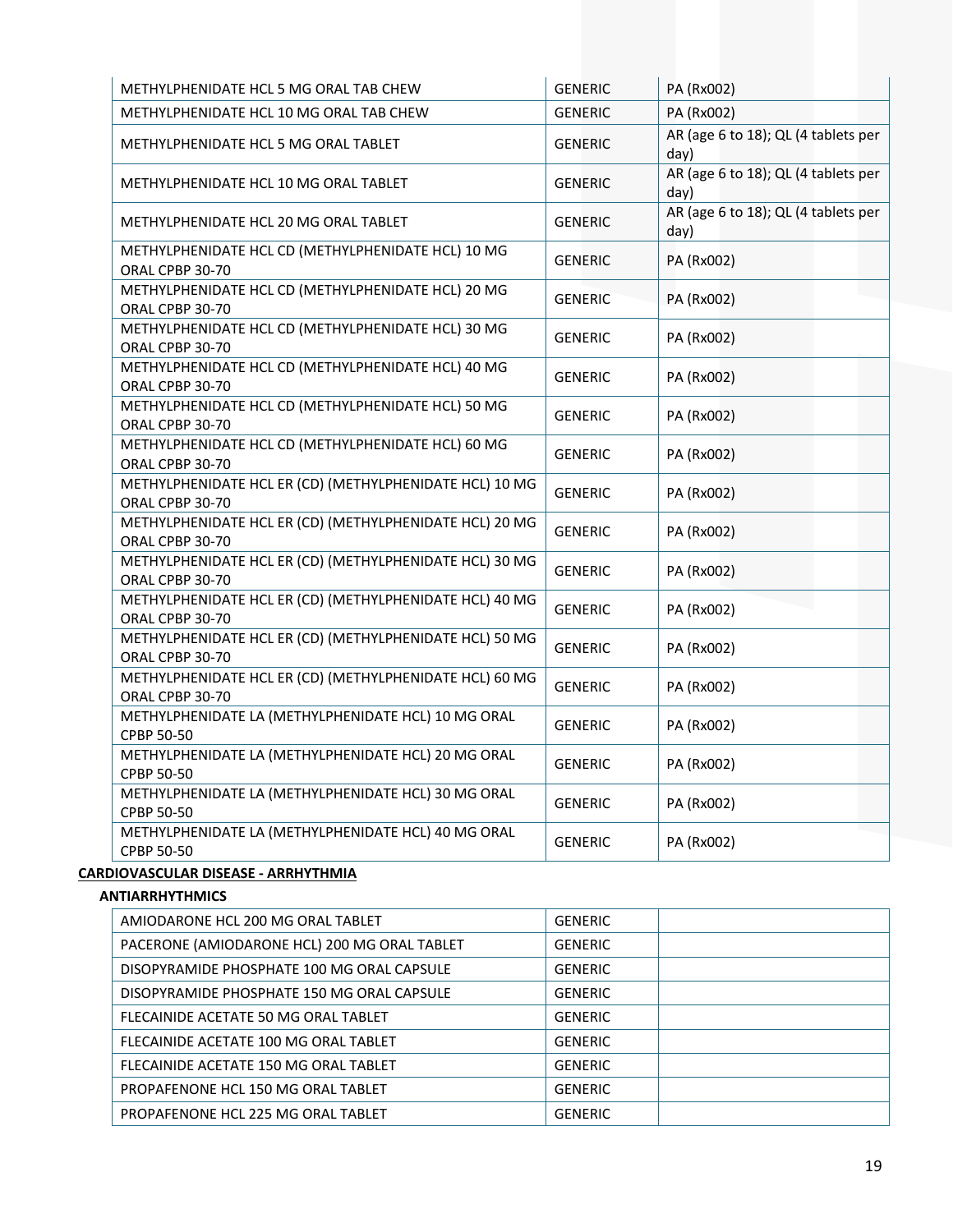| PROPAFENONE HCL 300 MG ORAL TABLET   | <b>GENERIC</b> |  |
|--------------------------------------|----------------|--|
| QUINIDINE SULFATE 200 MG ORAL TABLET | <b>GENERIC</b> |  |
| QUINIDINE SULFATE 300 MG ORAL TABLET | GENERIC        |  |

### **CARDIOVASCULAR DISEASE ‐ CARDIAC STIMULANT**

| <b>DIGITALIS GLYCOSIDES</b>           |                |
|---------------------------------------|----------------|
| DIGITEK (DIGOXIN) 125 MCG ORAL TABLET | <b>GENERIC</b> |
| DIGITEK (DIGOXIN) 250 MCG ORAL TABLET | <b>GENERIC</b> |
| DIGOX (DIGOXIN) 125 MCG ORAL TABLET   | <b>GENERIC</b> |
| DIGOX (DIGOXIN) 250 MCG ORAL TABLET   | <b>GENERIC</b> |
| DIGOXIN 125 MCG ORAL TABLET           | <b>GENERIC</b> |
| DIGOXIN 250 MCG ORAL TABLET           | <b>GENERIC</b> |

#### **CARDIOVASCULAR DISEASE ‐ HYPERTENSION**

#### **ACE INHIBITOR/CALCIUM CHANNEL BLOCKER COMBINATION**

| AMLODIPINE BESYLATE-BENAZEPRIL (AMLODIPINE<br>BESYLATE/BENAZEPRIL) 2.5MG-10MG ORAL CAPSULE | <b>GENERIC</b> |
|--------------------------------------------------------------------------------------------|----------------|
| AMLODIPINE BESYLATE-BENAZEPRIL (AMLODIPINE<br>BESYLATE/BENAZEPRIL) 5 MG-10 MG ORAL CAPSULE | <b>GENERIC</b> |
| AMLODIPINE BESYLATE-BENAZEPRIL (AMLODIPINE<br>BESYLATE/BENAZEPRIL) 5 MG-20 MG ORAL CAPSULE | <b>GENERIC</b> |
| AMLODIPINE BESYLATE-BENAZEPRIL (AMLODIPINE<br>BESYLATE/BENAZEPRIL) 5 MG-40 MG ORAL CAPSULE | <b>GENERIC</b> |
| AMLODIPINE BESYLATE-BENAZEPRIL (AMLODIPINE<br>BESYLATE/BENAZEPRIL) 10 MG-20MG ORAL CAPSULE | <b>GENERIC</b> |
| AMLODIPINE BESYLATE-BENAZEPRIL (AMLODIPINE<br>BESYLATE/BENAZEPRIL) 10 MG-40MG ORAL CAPSULE | <b>GENERIC</b> |

#### **ACE INHIBITOR/THIAZIDE & THIAZIDE‐LIKE DIURETIC**

| CAPTOPRII-HYDROCHI OROTHIAZIDE                          |                |  |
|---------------------------------------------------------|----------------|--|
| (CAPTOPRIL/HYDROCHLOROTHIAZIDE) 25 MG-15MG ORAL         | <b>GENERIC</b> |  |
| <b>TABIFT</b>                                           |                |  |
| CAPTOPRIL-HYDROCHLOROTHIAZIDE                           |                |  |
| (CAPTOPRIL/HYDROCHLOROTHIAZIDE) 25 MG-25MG ORAL         | <b>GENERIC</b> |  |
| <b>TABIFT</b>                                           |                |  |
| CAPTOPRII-HYDROCHI OROTHIAZIDE                          |                |  |
| (CAPTOPRIL/HYDROCHLOROTHIAZIDE) 50 MG-15MG ORAL         | <b>GENERIC</b> |  |
| <b>TABIFT</b>                                           |                |  |
| CAPTOPRII-HYDROCHI OROTHIAZIDE                          |                |  |
| (CAPTOPRIL/HYDROCHLOROTHIAZIDE) 50 MG-25MG ORAL         | <b>GENERIC</b> |  |
| <b>TABIFT</b>                                           |                |  |
| ENALAPRIL-HYDROCHLOROTHIAZIDE                           |                |  |
| (ENALAPRIL/HYDROCHLOROTHIAZIDE) 5MG-12.5MG ORAL         | <b>GENERIC</b> |  |
| <b>TABIFT</b>                                           |                |  |
| <b>FNAI APRII-HYDROCHI OROTHIAZIDE</b>                  |                |  |
| (ENALAPRIL/HYDROCHLOROTHIAZIDE) 10 MG-25MG ORAL         | <b>GENERIC</b> |  |
| <b>TABIFT</b>                                           |                |  |
| FOSINOPRIL-HYDROCHLOROTHIAZIDE                          | <b>GENERIC</b> |  |
| (FOSINOPRIL/HYDROCHLOROTHIAZIDE) 20-12.5 MG ORAL TABLET |                |  |
| FOSINOPRIL-HYDROCHLOROTHIAZIDE                          |                |  |
| (FOSINOPRIL/HYDROCHLOROTHIAZIDE) 10-12.5MG ORAL TABLET  | <b>GENERIC</b> |  |
| LISINOPRIL-HYDROCHLOROTHIAZIDE                          |                |  |
| (LISINOPRIL/HYDROCHLOROTHIAZIDE) 20-12.5 MG ORAL TABLET | <b>GENERIC</b> |  |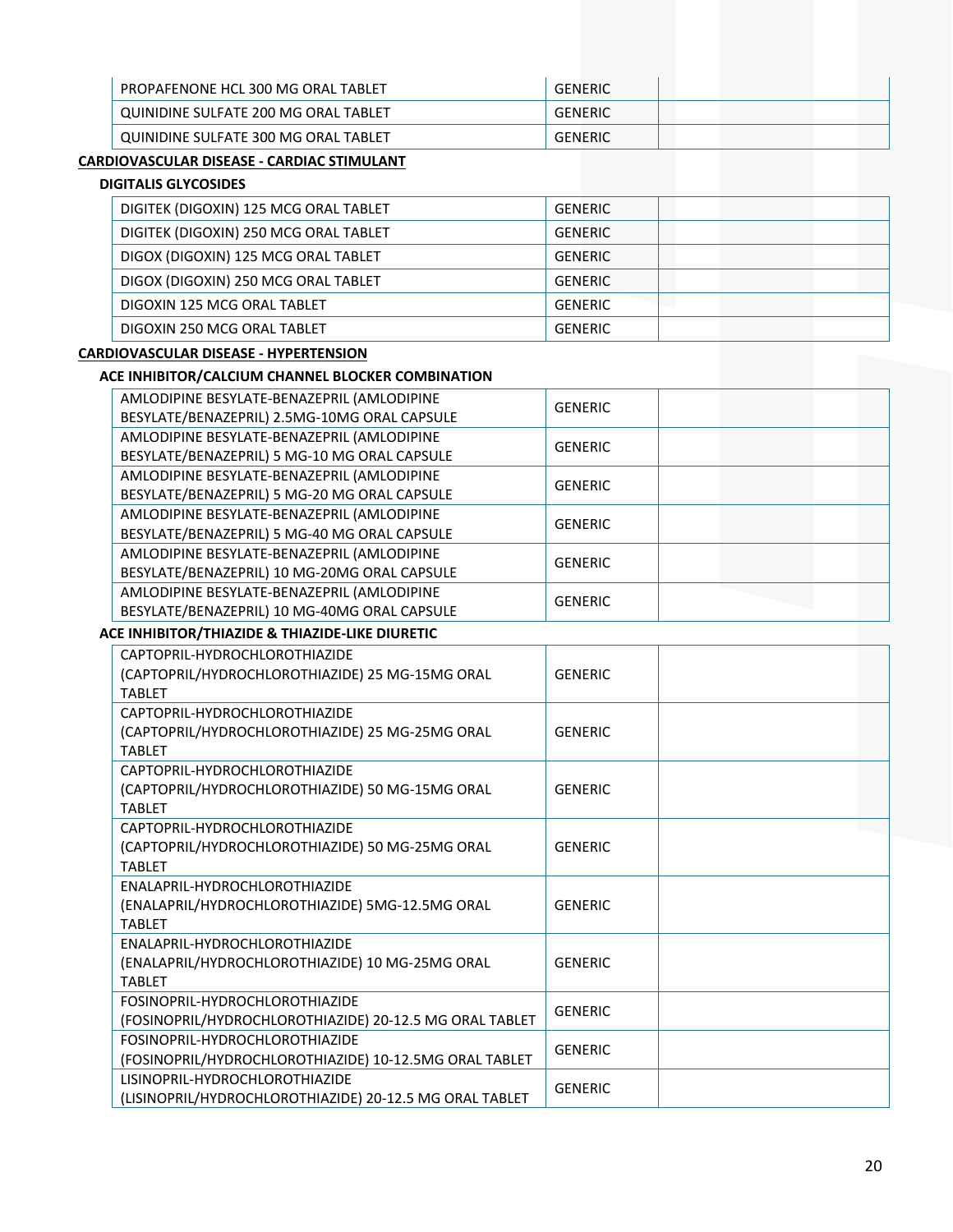| LISINOPRIL-HYDROCHLOROTHIAZIDE                                                     |                |                              |
|------------------------------------------------------------------------------------|----------------|------------------------------|
| (LISINOPRIL/HYDROCHLOROTHIAZIDE) 20 MG-25MG ORAL                                   | <b>GENERIC</b> |                              |
| <b>TABLET</b>                                                                      |                |                              |
| LISINOPRIL-HYDROCHLOROTHIAZIDE                                                     |                |                              |
| (LISINOPRIL/HYDROCHLOROTHIAZIDE) 10-12.5MG ORAL TABLET                             | <b>GENERIC</b> |                              |
| QUINAPRIL-HYDROCHLOROTHIAZIDE                                                      | <b>GENERIC</b> |                              |
| (QUINAPRIL/HYDROCHLOROTHIAZIDE) 20-12.5 MG ORAL TABLET                             |                |                              |
| QUINAPRIL-HYDROCHLOROTHIAZIDE                                                      |                |                              |
| (QUINAPRIL/HYDROCHLOROTHIAZIDE) 20 MG-25MG ORAL                                    | <b>GENERIC</b> |                              |
| <b>TABLET</b><br>OUINAPRIL-HYDROCHLOROTHIAZIDE                                     |                |                              |
| (QUINAPRIL/HYDROCHLOROTHIAZIDE) 10-12.5MG ORAL TABLET                              | <b>GENERIC</b> |                              |
| ALPHA/BETA-ADRENERGIC BLOCKING AGENTS                                              |                |                              |
| CARVEDILOL 3.125 MG ORAL TABLET                                                    | <b>GENERIC</b> |                              |
|                                                                                    |                |                              |
| CARVEDILOL 6.25 MG ORAL TABLET                                                     | <b>GENERIC</b> |                              |
| CARVEDILOL 12.5 MG ORAL TABLET                                                     | <b>GENERIC</b> |                              |
| CARVEDILOL 25 MG ORAL TABLET                                                       | <b>GENERIC</b> |                              |
| LABETALOL HCL 100 MG ORAL TABLET                                                   | <b>GENERIC</b> |                              |
| LABETALOL HCL 200 MG ORAL TABLET                                                   | <b>GENERIC</b> |                              |
| LABETALOL HCL 300 MG ORAL TABLET                                                   | <b>GENERIC</b> |                              |
| ALPHA-ADRENERGIC BLOCKING AGENTS                                                   |                |                              |
| DOXAZOSIN MESYLATE 1 MG ORAL TABLET                                                | <b>GENERIC</b> |                              |
| DOXAZOSIN MESYLATE 2 MG ORAL TABLET                                                | <b>GENERIC</b> |                              |
| DOXAZOSIN MESYLATE 4 MG ORAL TABLET                                                | <b>GENERIC</b> |                              |
| DOXAZOSIN MESYLATE 8 MG ORAL TABLET                                                | <b>GENERIC</b> |                              |
| PRAZOSIN HCL 1 MG ORAL CAPSULE                                                     | <b>GENERIC</b> |                              |
|                                                                                    | <b>GENERIC</b> |                              |
| PRAZOSIN HCL 2 MG ORAL CAPSULE                                                     |                |                              |
| PRAZOSIN HCL 5 MG ORAL CAPSULE                                                     | <b>GENERIC</b> |                              |
| <b>TERAZOSIN HCL 1 MG ORAL CAPSULE</b>                                             | <b>GENERIC</b> |                              |
| <b>TERAZOSIN HCL 2 MG ORAL CAPSULE</b>                                             | <b>GENERIC</b> |                              |
| TERAZOSIN HCL 5 MG ORAL CAPSULE                                                    | <b>GENERIC</b> |                              |
| TERAZOSIN HCL 10 MG ORAL CAPSULE                                                   | <b>GENERIC</b> |                              |
| ANGIOTENSIN RECEPTOR ANTAG./THIAZIDE DIURETIC COMB                                 |                |                              |
| IRBESARTAN-HYDROCHLOROTHIAZIDE                                                     |                |                              |
| (IRBESARTAN/HYDROCHLOROTHIAZIDE) 150-12.5MG ORAL                                   | <b>GENERIC</b> |                              |
| <b>TABLET</b>                                                                      |                |                              |
| IRBESARTAN-HYDROCHLOROTHIAZIDE                                                     |                |                              |
| (IRBESARTAN/HYDROCHLOROTHIAZIDE) 300-12.5MG ORAL<br><b>TABLET</b>                  | <b>GENERIC</b> |                              |
| LOSARTAN-HYDROCHLOROTHIAZIDE                                                       |                |                              |
| (LOSARTAN/HYDROCHLOROTHIAZIDE) 50-12.5 MG ORAL TABLET                              | <b>GENERIC</b> |                              |
| LOSARTAN-HYDROCHLOROTHIAZIDE                                                       |                |                              |
| (LOSARTAN/HYDROCHLOROTHIAZIDE) 100MG-25MG ORAL                                     | <b>GENERIC</b> |                              |
| <b>TABLET</b>                                                                      |                |                              |
| LOSARTAN-HYDROCHLOROTHIAZIDE                                                       | <b>GENERIC</b> |                              |
| (LOSARTAN/HYDROCHLOROTHIAZIDE) 100-12.5MG ORAL TABLET                              |                |                              |
| TELMISARTAN-HYDROCHLOROTHIAZID<br>(TELMISARTAN/HYDROCHLOROTHIAZID) 40-12.5 MG ORAL | <b>GENERIC</b> | ST (irbesartan and losartan) |
| <b>TABLET</b>                                                                      |                |                              |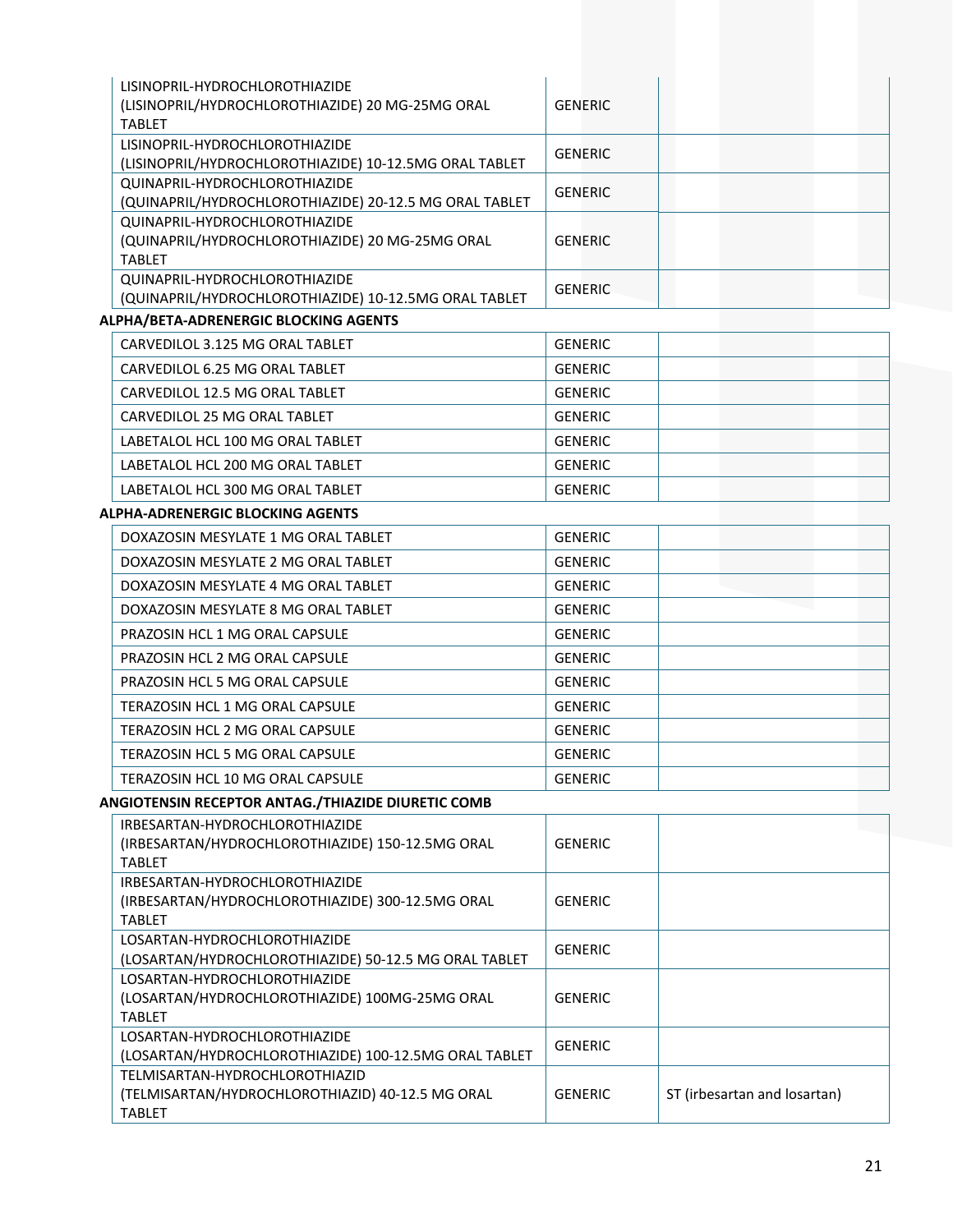| TELMISARTAN-HYDROCHLOROTHIAZID<br>(TELMISARTAN/HYDROCHLOROTHIAZID) 80-12.5MG ORAL<br><b>TABIFT</b>  | <b>GENERIC</b> | ST (irbesartan and losartan) |  |
|-----------------------------------------------------------------------------------------------------|----------------|------------------------------|--|
| TELMISARTAN-HYDROCHLOROTHIAZID                                                                      |                |                              |  |
| (TELMISARTAN/HYDROCHLOROTHIAZID) 80 MG-25MG ORAL<br><b>TABLET</b>                                   | <b>GENERIC</b> | ST (irbesartan and losartan) |  |
| VALSARTAN-HYDROCHLOROTHIAZIDE<br>(VALSARTAN/HYDROCHLOROTHIAZIDE) 80-12.5MG ORAL TABLET              | <b>GENERIC</b> | ST (irbesartan and losartan) |  |
| VALSARTAN-HYDROCHLOROTHIAZIDE<br>(VALSARTAN/HYDROCHLOROTHIAZIDE) 160-12.5MG ORAL                    | <b>GENERIC</b> | ST (irbesartan and losartan) |  |
| <b>TABIFT</b>                                                                                       |                |                              |  |
| VAI SARTAN-HYDROCHI OROTHIAZIDE<br>(VALSARTAN/HYDROCHLOROTHIAZIDE) 160MG-25MG ORAL<br><b>TABIFT</b> | <b>GENERIC</b> | ST (irbesartan and losartan) |  |
| VALSARTAN-HYDROCHLOROTHIAZIDE<br>(VALSARTAN/HYDROCHLOROTHIAZIDE) 320-12.5MG ORAL<br><b>TABIFT</b>   | <b>GENERIC</b> | ST (irbesartan and losartan) |  |
| VALSARTAN-HYDROCHLOROTHIAZIDE<br>(VALSARTAN/HYDROCHLOROTHIAZIDE) 320MG-25MG ORAL<br><b>TABLET</b>   | <b>GENERIC</b> | ST (irbesartan and losartan) |  |
| <b>ANTIHYPERTENSIVES, ACE INHIBITORS</b>                                                            |                |                              |  |
| BENAZEPRIL HCL 5 MG ORAL TABLET                                                                     | <b>GENERIC</b> |                              |  |
| BENAZEPRIL HCL 10 MG ORAL TABLET                                                                    | <b>GENERIC</b> |                              |  |

| BENAZEPRIL HCL 10 MG ORAL TABLET       | <b>GENERIC</b> |  |  |
|----------------------------------------|----------------|--|--|
| BENAZEPRIL HCL 20 MG ORAL TABLET       | <b>GENERIC</b> |  |  |
| BENAZEPRIL HCL 40 MG ORAL TABLET       | <b>GENERIC</b> |  |  |
| CAPTOPRIL 12.5 MG ORAL TABLET          | <b>GENERIC</b> |  |  |
| CAPTOPRIL 25 MG ORAL TABLET            | <b>GENERIC</b> |  |  |
| CAPTOPRIL 50 MG ORAL TABLET            | <b>GENERIC</b> |  |  |
| CAPTOPRIL 100 MG ORAL TABLET           | <b>GENERIC</b> |  |  |
| ENALAPRIL MALEATE 2.5 MG ORAL TABLET   | <b>GENERIC</b> |  |  |
| ENALAPRIL MALEATE 5 MG ORAL TABLET     | <b>GENERIC</b> |  |  |
| ENALAPRIL MALEATE 10 MG ORAL TABLET    | <b>GENERIC</b> |  |  |
| ENALAPRIL MALEATE 20 MG ORAL TABLET    | <b>GENERIC</b> |  |  |
| FOSINOPRIL SODIUM 10 MG ORAL TABLET    | <b>GENERIC</b> |  |  |
| FOSINOPRIL SODIUM 20 MG ORAL TABLET    | <b>GENERIC</b> |  |  |
| FOSINOPRIL SODIUM 40 MG ORAL TABLET    | <b>GENERIC</b> |  |  |
| LISINOPRIL 2.5 MG ORAL TABLET          | <b>GENERIC</b> |  |  |
| LISINOPRIL 5 MG ORAL TABLET            | <b>GENERIC</b> |  |  |
| LISINOPRIL 10 MG ORAL TABLET           | <b>GENERIC</b> |  |  |
| LISINOPRIL 20 MG ORAL TABLET           | <b>GENERIC</b> |  |  |
| LISINOPRIL 30 MG ORAL TABLET           | <b>GENERIC</b> |  |  |
| LISINOPRIL 40 MG ORAL TABLET           | <b>GENERIC</b> |  |  |
| QUINAPRIL HCL 5 MG ORAL TABLET         | <b>GENERIC</b> |  |  |
| <b>OUINAPRIL HCL 10 MG ORAL TABLET</b> | <b>GENERIC</b> |  |  |
| QUINAPRIL HCL 20 MG ORAL TABLET        | <b>GENERIC</b> |  |  |
| QUINAPRIL HCL 40 MG ORAL TABLET        | <b>GENERIC</b> |  |  |
| RAMIPRIL 1.25 MG ORAL CAPSULE          | <b>GENERIC</b> |  |  |
| RAMIPRIL 2.5 MG ORAL CAPSULE           | <b>GENERIC</b> |  |  |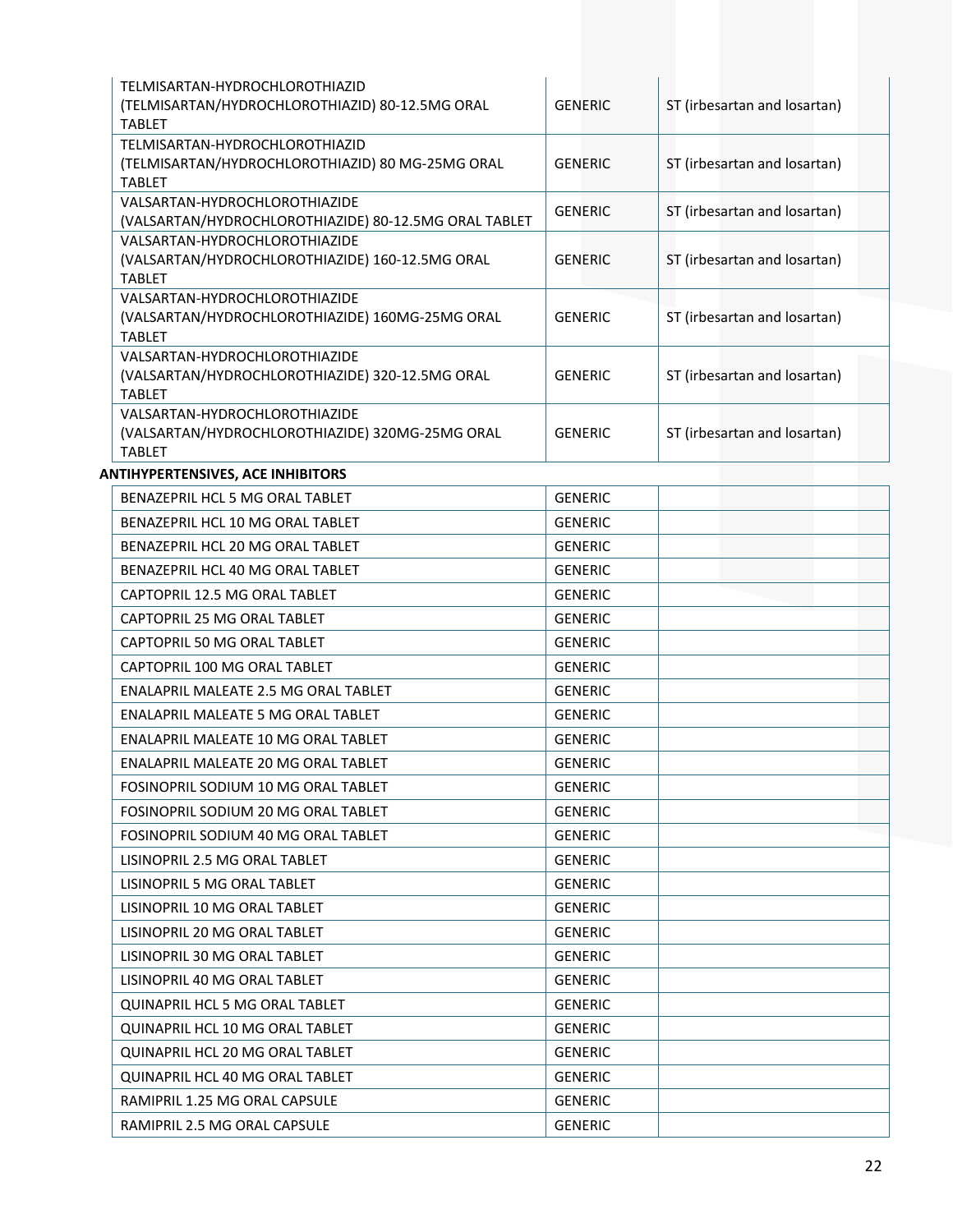| RAMIPRIL 5 MG ORAL CAPSULE  | <b>GENERIC</b> |
|-----------------------------|----------------|
| RAMIPRIL 10 MG ORAL CAPSULE | <b>GENERIC</b> |

#### **ANTIHYPERTENSIVES, ANGIOTENSIN RECEPTOR ANTAGONIST**

| <b>IRBESARTAN 75 MG ORAL TABLET</b>    | <b>GENERIC</b> |                                             |
|----------------------------------------|----------------|---------------------------------------------|
| IRBESARTAN 150 MG ORAL TABLET          | <b>GENERIC</b> |                                             |
| IRBESARTAN 300 MG ORAL TABLET          | <b>GENERIC</b> |                                             |
| LOSARTAN POTASSIUM 25 MG ORAL TABLET   | <b>GENERIC</b> |                                             |
| LOSARTAN POTASSIUM 50 MG ORAL TABLET   | <b>GENERIC</b> |                                             |
| LOSARTAN POTASSIUM 100 MG ORAL TABLET  | <b>GENERIC</b> |                                             |
| OLMESARTAN MEDOXOMIL 5 MG ORAL TABLET  | <b>GENERIC</b> |                                             |
| OLMESARTAN MEDOXOMIL 20 MG ORAL TABLET | <b>GENERIC</b> |                                             |
| OLMESARTAN MEDOXOMIL 40 MG ORAL TABLET | <b>GENERIC</b> |                                             |
| TELMISARTAN 20 MG ORAL TABLET          | <b>GENERIC</b> | ST (irbesartan, losartan, or<br>olmesartan) |
| TELMISARTAN 40 MG ORAL TABLET          | <b>GENERIC</b> | ST (irbesartan, losartan, or<br>olmesartan) |
| TELMISARTAN 80 MG ORAL TABLET          | <b>GENERIC</b> | ST (irbesartan, losartan, or<br>olmesartan) |
| <b>VALSARTAN 40 MG ORAL TABLET</b>     | <b>GENERIC</b> | ST (irbesartan, losartan, or<br>olmesartan) |
| VALSARTAN 80 MG ORAL TABLET            | <b>GENERIC</b> | ST (irbesartan, losartan, or<br>olmesartan) |
| VALSARTAN 160 MG ORAL TABLET           | <b>GENERIC</b> | ST (irbesartan, losartan, or<br>olmesartan) |
| VALSARTAN 320 MG ORAL TABLET           | <b>GENERIC</b> | ST (irbesartan, losartan, or<br>olmesartan) |

#### **ANTIHYPERTENSIVES, SYMPATHOLYTIC**

| CLONIDINE HCL 0.1 MG ORAL TABLET       | GENERIC |  |
|----------------------------------------|---------|--|
| CLONIDINE HCL 0.2 MG ORAL TABLET       | GENERIC |  |
| CLONIDINE HCL 0.3 MG ORAL TABLET       | GENERIC |  |
| <b>GUANFACINE HCL 1 MG ORAL TABLET</b> | GENERIC |  |
| <b>GUANFACINE HCL 2 MG ORAL TABLET</b> | GENERIC |  |
| METHYLDOPA 250 MG ORAL TABLET          | GENERIC |  |
| METHYLDOPA 500 MG ORAL TABLET          | GENERIC |  |

#### **ANTIHYPERTENSIVES, VASODILATORS**

| <b>HYDRALAZINE HCL 10 MG ORAL TABLET</b> | GENERIC |
|------------------------------------------|---------|
| HYDRALAZINE HCL 25 MG ORAL TABLET        | GENERIC |
| <b>HYDRALAZINE HCL 50 MG ORAL TABLET</b> | GENERIC |
| HYDRALAZINE HCL 100 MG ORAL TABLET       | GENERIC |
| MINOXIDIL 2.5 MG ORAL TABLET             | GENERIC |
| MINOXIDIL 10 MG ORAL TABLET              | GENERIC |

#### **BETA‐ADRENERGIC BLOCKING AGENTS**

| ACEBUTOLOL HCL 200 MG ORAL CAPSULE | GENERIC |  |
|------------------------------------|---------|--|
| ACEBUTOLOL HCL 400 MG ORAL CAPSULE | GENERIC |  |
| ATENOLOL 25 MG ORAL TABLET         | GENERIC |  |
| ATENOLOL 50 MG ORAL TABLET         | GENERIC |  |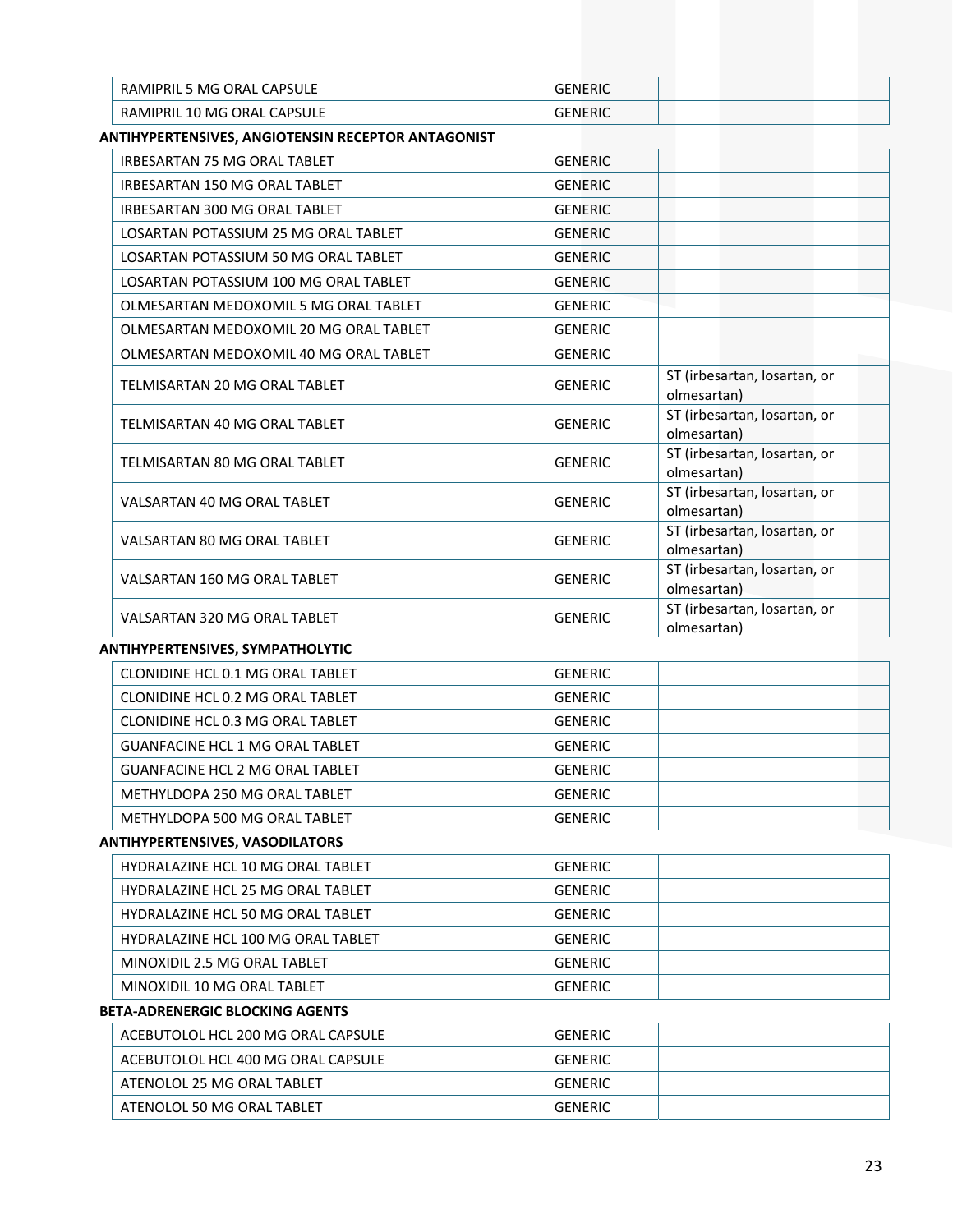| ATENOLOL 100 MG ORAL TABLET                                                             | <b>GENERIC</b> |                        |
|-----------------------------------------------------------------------------------------|----------------|------------------------|
| BISOPROLOL FUMARATE 5 MG ORAL TABLET                                                    | <b>GENERIC</b> |                        |
| BISOPROLOL FUMARATE 10 MG ORAL TABLET                                                   | <b>GENERIC</b> |                        |
| METOPROLOL SUCCINATE 25 MG ORAL TAB ER 24H                                              | <b>GENERIC</b> | QL (2 tablets per day) |
| METOPROLOL SUCCINATE 50 MG ORAL TAB ER 24H                                              | <b>GENERIC</b> | QL (2 tablets per day) |
| METOPROLOL SUCCINATE 100 MG ORAL TAB ER 24H                                             | <b>GENERIC</b> | QL (2 tablets per day) |
| METOPROLOL SUCCINATE 200 MG ORAL TAB ER 24H                                             | <b>GENERIC</b> | QL (2 tablets per day) |
| METOPROLOL TARTRATE 25 MG ORAL TABLET                                                   | <b>GENERIC</b> |                        |
| METOPROLOL TARTRATE 50 MG ORAL TABLET                                                   | <b>GENERIC</b> |                        |
| METOPROLOL TARTRATE 100 MG ORAL TABLET                                                  | <b>GENERIC</b> |                        |
| NADOLOL 20 MG ORAL TABLET                                                               | <b>GENERIC</b> |                        |
| NADOLOL 40 MG ORAL TABLET                                                               | <b>GENERIC</b> |                        |
| NADOLOL 80 MG ORAL TABLET                                                               | <b>GENERIC</b> |                        |
| PROPRANOLOL HCL 20 MG/5 ML ORAL SOLUTION                                                | <b>GENERIC</b> |                        |
| PROPRANOLOL HCL 40MG/5ML ORAL SOLUTION                                                  | <b>GENERIC</b> |                        |
| PROPRANOLOL HCL 10 MG ORAL TABLET                                                       | <b>GENERIC</b> |                        |
| PROPRANOLOL HCL 20 MG ORAL TABLET                                                       | <b>GENERIC</b> |                        |
| PROPRANOLOL HCL 40 MG ORAL TABLET                                                       | <b>GENERIC</b> |                        |
| PROPRANOLOL HCL 60 MG ORAL TABLET                                                       | <b>GENERIC</b> |                        |
| PROPRANOLOL HCL 80 MG ORAL TABLET                                                       | <b>GENERIC</b> |                        |
| PROPRANOLOL HCL ER (PROPRANOLOL HCL) 60 MG ORAL CAP SA<br>24H                           | <b>GENERIC</b> |                        |
| PROPRANOLOL HCL ER (PROPRANOLOL HCL) 80 MG ORAL CAP SA<br>24H                           | <b>GENERIC</b> |                        |
| PROPRANOLOL HCL ER (PROPRANOLOL HCL) 120 MG ORAL CAP<br><b>SA 24H</b>                   | <b>GENERIC</b> |                        |
| PROPRANOLOL HCL ER (PROPRANOLOL HCL) 160 MG ORAL CAP<br><b>SA 24H</b>                   | <b>GENERIC</b> |                        |
| SORINE (SOTALOL HCL) 80 MG ORAL TABLET                                                  | <b>GENERIC</b> |                        |
| SORINE (SOTALOL HCL) 120 MG ORAL TABLET                                                 | <b>GENERIC</b> |                        |
| SORINE (SOTALOL HCL) 160 MG ORAL TABLET                                                 | <b>GENERIC</b> |                        |
| SORINE (SOTALOL HCL) 240 MG ORAL TABLET                                                 | <b>GENERIC</b> |                        |
| SOTALOL (SOTALOL HCL) 80 MG ORAL TABLET                                                 | <b>GENERIC</b> |                        |
| SOTALOL (SOTALOL HCL) 120 MG ORAL TABLET                                                | <b>GENERIC</b> |                        |
| SOTALOL (SOTALOL HCL) 160 MG ORAL TABLET                                                | <b>GENERIC</b> |                        |
| SOTALOL (SOTALOL HCL) 240 MG ORAL TABLET                                                | <b>GENERIC</b> |                        |
| SOTALOL AF (SOTALOL HCL) 80 MG ORAL TABLET                                              | <b>GENERIC</b> |                        |
| SOTALOL AF (SOTALOL HCL) 120 MG ORAL TABLET                                             | <b>GENERIC</b> |                        |
| SOTALOL AF (SOTALOL HCL) 160 MG ORAL TABLET                                             | <b>GENERIC</b> |                        |
| BETA-ADRENERGIC BLOCKING AGENTS/THIAZIDE & RELATED                                      |                |                        |
| ATENOLOL-CHLORTHALIDONE (ATENOLOL/CHLORTHALIDONE) 50<br>MG-25MG ORAL TABLET             | <b>GENERIC</b> |                        |
| ATENOLOL-CHLORTHALIDONE (ATENOLOL/CHLORTHALIDONE)<br>100MG-25MG ORAL TABLET             | <b>GENERIC</b> |                        |
| BISOPROLOL-HYDROCHLOROTHIAZIDE<br>(BISOPROL/HYDROCHLOROTHIAZIDE) 2.5-6.25MG ORAL TABLET | <b>GENERIC</b> |                        |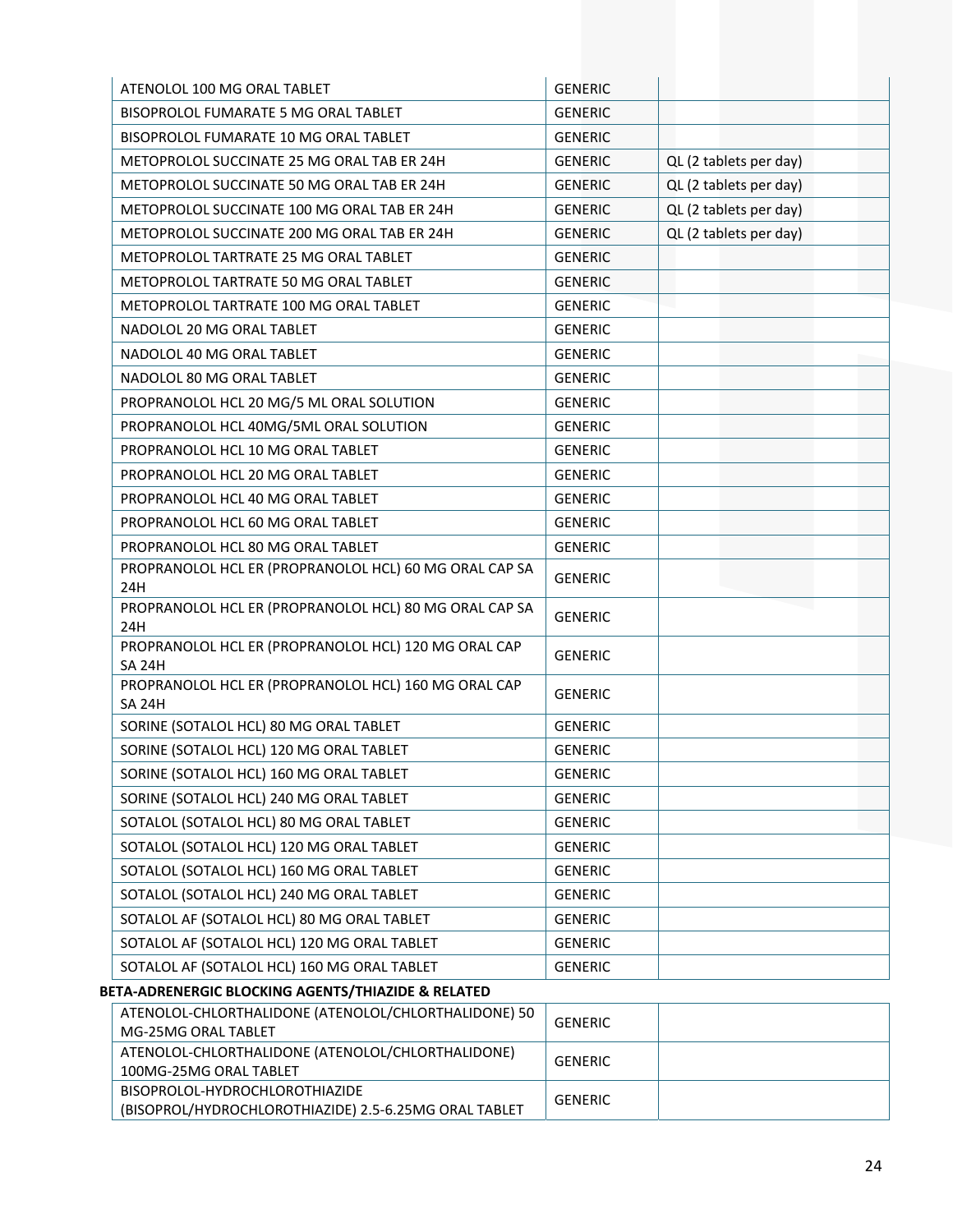| BISOPROLOL-HYDROCHLOROTHIAZIDE                                                         | <b>GENERIC</b> |  |
|----------------------------------------------------------------------------------------|----------------|--|
| (BISOPROL/HYDROCHLOROTHIAZIDE) 5-6.25MG ORAL TABLET                                    |                |  |
| BISOPROLOL-HYDROCHLOROTHIAZIDE<br>(BISOPROL/HYDROCHLOROTHIAZIDE) 10-6.25MG ORAL TABLET | <b>GENERIC</b> |  |
| PROPRANOLOL-HYDROCHLOROTHIAZID                                                         |                |  |
| (PROPRANOLOL/HYDROCHLOROTHIAZID) 40 MG-25MG ORAL                                       | <b>GENERIC</b> |  |
| <b>TABLET</b>                                                                          |                |  |
| PROPRANOLOL-HYDROCHLOROTHIAZID                                                         |                |  |
| (PROPRANOLOL/HYDROCHLOROTHIAZID) 80 MG-25MG ORAL<br><b>TABLET</b>                      | <b>GENERIC</b> |  |
| <b>CALCIUM CHANNEL BLOCKING AGENTS</b>                                                 |                |  |
| AMLODIPINE BESYLATE 2.5 MG ORAL TABLET                                                 | <b>GENERIC</b> |  |
| AMLODIPINE BESYLATE 5 MG ORAL TABLET                                                   | <b>GENERIC</b> |  |
| AMLODIPINE BESYLATE 10 MG ORAL TABLET                                                  | <b>GENERIC</b> |  |
| CARTIA XT (DILTIAZEM HCL) 120 MG ORAL CAP ER 24H                                       | <b>GENERIC</b> |  |
| CARTIA XT (DILTIAZEM HCL) 180 MG ORAL CAP ER 24H                                       | <b>GENERIC</b> |  |
| CARTIA XT (DILTIAZEM HCL) 240 MG ORAL CAP ER 24H                                       | <b>GENERIC</b> |  |
| CARTIA XT (DILTIAZEM HCL) 300 MG ORAL CAP ER 24H                                       | <b>GENERIC</b> |  |
|                                                                                        |                |  |
| DILTIAZEM 12HR ER (DILTIAZEM HCL) 60 MG ORAL CAP ER 12H                                | <b>GENERIC</b> |  |
| DILTIAZEM 12HR ER (DILTIAZEM HCL) 90 MG ORAL CAP ER 12H                                | <b>GENERIC</b> |  |
| DILTIAZEM 12HR ER (DILTIAZEM HCL) 120 MG ORAL CAP ER 12H                               | <b>GENERIC</b> |  |
| DILTIAZEM 24HR ER (DILTIAZEM HCL) 120 MG ORAL CAP SA 24H                               | <b>GENERIC</b> |  |
| DILTIAZEM 24HR ER (DILTIAZEM HCL) 180 MG ORAL CAP SA 24H                               | <b>GENERIC</b> |  |
| DILTIAZEM 24HR ER (DILTIAZEM HCL) 240 MG ORAL CAP SA 24H                               | <b>GENERIC</b> |  |
| DILTIAZEM 24HR ER (DILTIAZEM HCL) 300 MG ORAL CAP SA 24H                               | <b>GENERIC</b> |  |
| DILTIAZEM 24HR ER (DILTIAZEM HCL) 360 MG ORAL CAP SA 24H                               | <b>GENERIC</b> |  |
| DILTIAZEM 24HR ER (DILTIAZEM HCL) 420 MG ORAL CAP SA 24H                               | <b>GENERIC</b> |  |
| DILTIAZEM 24HR ER (CD) (DILTIAZEM HCL) 120 MG ORAL CAP ER<br>24H                       | <b>GENERIC</b> |  |
| DILTIAZEM 24HR ER (CD) (DILTIAZEM HCL) 180 MG ORAL CAP ER                              | <b>GENERIC</b> |  |
| 24H                                                                                    |                |  |
| DILTIAZEM 24HR ER (CD) (DILTIAZEM HCL) 240 MG ORAL CAP ER<br>24H                       | <b>GENERIC</b> |  |
| DILTIAZEM 24HR ER (CD) (DILTIAZEM HCL) 300 MG ORAL CAP ER                              |                |  |
| 24H                                                                                    | <b>GENERIC</b> |  |
| DILTIAZEM 24HR ER (CD) (DILTIAZEM HCL) 360 MG ORAL CAP ER                              | <b>GENERIC</b> |  |
| 24H                                                                                    |                |  |
| DILTIAZEM 24HR ER (LA) (DILTIAZEM HCL) 180 MG ORAL TAB ER<br>24H                       | <b>GENERIC</b> |  |
| DILTIAZEM 24HR ER (LA) (DILTIAZEM HCL) 240 MG ORAL TAB ER                              |                |  |
| 24H                                                                                    | <b>GENERIC</b> |  |
| DILTIAZEM 24HR ER (LA) (DILTIAZEM HCL) 300 MG ORAL TAB ER                              | <b>GENERIC</b> |  |
| 24H                                                                                    |                |  |
| DILTIAZEM 24HR ER (LA) (DILTIAZEM HCL) 360 MG ORAL TAB ER<br>24H                       | <b>GENERIC</b> |  |
| DILTIAZEM 24HR ER (LA) (DILTIAZEM HCL) 420 MG ORAL TAB ER                              |                |  |
| 24H                                                                                    | <b>GENERIC</b> |  |
| DILTIAZEM 24HR ER (XR) (DILTIAZEM HCL) 120 MG ORAL CAP ER                              | <b>GENERIC</b> |  |
| DEG                                                                                    |                |  |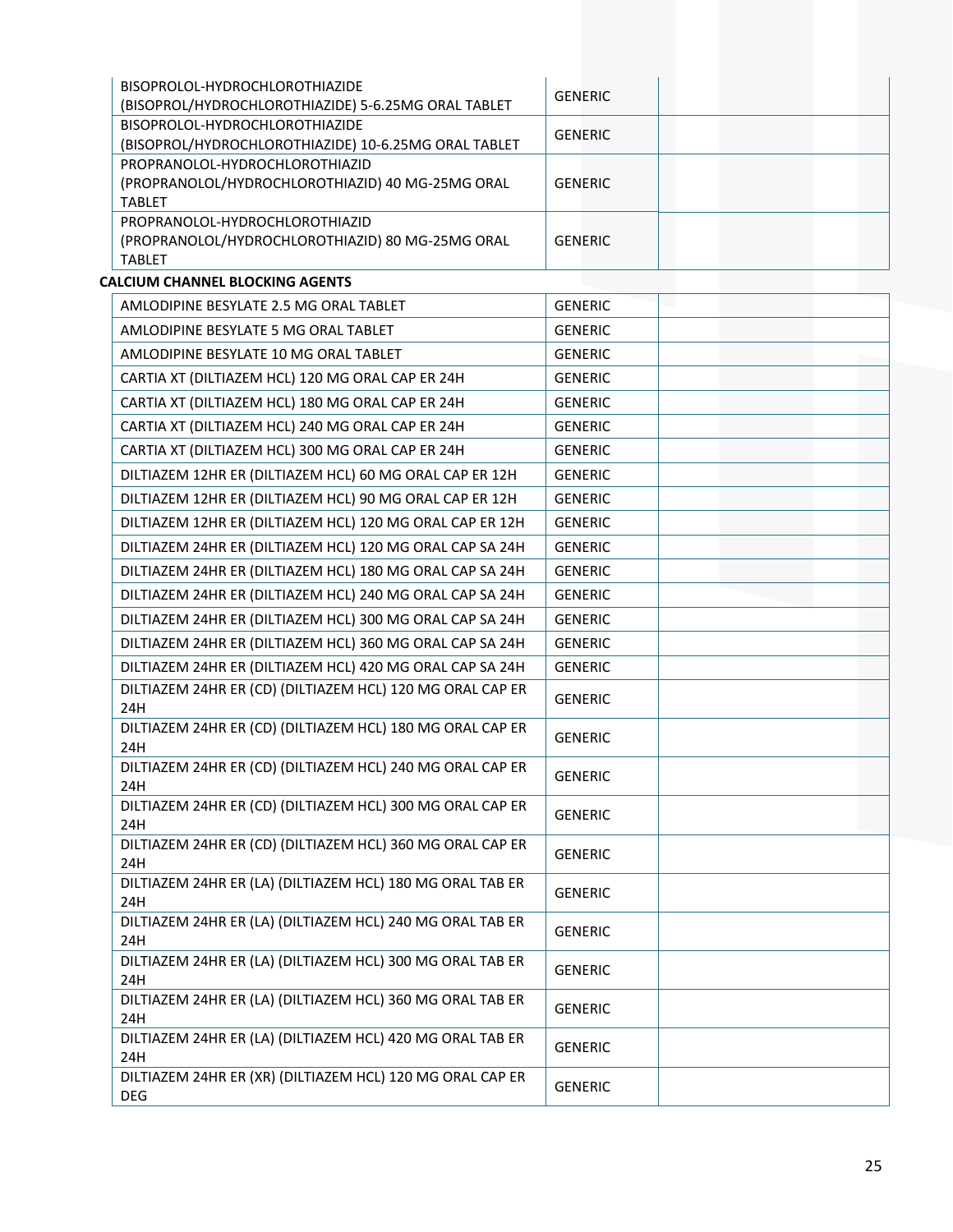| DILTIAZEM 24HR ER (XR) (DILTIAZEM HCL) 180 MG ORAL CAP ER<br><b>DEG</b> | <b>GENERIC</b> |
|-------------------------------------------------------------------------|----------------|
| DILTIAZEM 24HR ER (XR) (DILTIAZEM HCL) 240 MG ORAL CAP ER               | <b>GENERIC</b> |
| <b>DEG</b><br>DILTIAZEM HCL 30 MG ORAL TABLET                           |                |
|                                                                         | <b>GENERIC</b> |
| DILTIAZEM HCL 60 MG ORAL TABLET                                         | <b>GENERIC</b> |
| DILTIAZEM HCL 90 MG ORAL TABLET                                         | <b>GENERIC</b> |
| DILTIAZEM HCL 120 MG ORAL TABLET                                        | <b>GENERIC</b> |
| DILT-XR (DILTIAZEM HCL) 120 MG ORAL CAP ER DEG                          | <b>GENERIC</b> |
| DILT-XR (DILTIAZEM HCL) 180 MG ORAL CAP ER DEG                          | <b>GENERIC</b> |
| DILT-XR (DILTIAZEM HCL) 240 MG ORAL CAP ER DEG                          | <b>GENERIC</b> |
| MATZIM LA (DILTIAZEM HCL) 180 MG ORAL TAB ER 24H                        | <b>GENERIC</b> |
| MATZIM LA (DILTIAZEM HCL) 240 MG ORAL TAB ER 24H                        | <b>GENERIC</b> |
| MATZIM LA (DILTIAZEM HCL) 300 MG ORAL TAB ER 24H                        | <b>GENERIC</b> |
| MATZIM LA (DILTIAZEM HCL) 360 MG ORAL TAB ER 24H                        | <b>GENERIC</b> |
| MATZIM LA (DILTIAZEM HCL) 420 MG ORAL TAB ER 24H                        | <b>GENERIC</b> |
| TAZTIA XT (DILTIAZEM HCL) 120 MG ORAL CAP SA 24H                        | <b>GENERIC</b> |
| TAZTIA XT (DILTIAZEM HCL) 180 MG ORAL CAP SA 24H                        | <b>GENERIC</b> |
| TAZTIA XT (DILTIAZEM HCL) 240 MG ORAL CAP SA 24H                        | <b>GENERIC</b> |
| TAZTIA XT (DILTIAZEM HCL) 300 MG ORAL CAP SA 24H                        | <b>GENERIC</b> |
| TAZTIA XT (DILTIAZEM HCL) 360 MG ORAL CAP SA 24H                        | <b>GENERIC</b> |
| TIADYLT ER (DILTIAZEM HCL) 120 MG ORAL CAP SA 24H                       | <b>GENERIC</b> |
| TIADYLT ER (DILTIAZEM HCL) 180 MG ORAL CAP SA 24H                       | <b>GENERIC</b> |
| TIADYLT ER (DILTIAZEM HCL) 240 MG ORAL CAP SA 24H                       | <b>GENERIC</b> |
| TIADYLT ER (DILTIAZEM HCL) 300 MG ORAL CAP SA 24H                       | <b>GENERIC</b> |
| TIADYLT ER (DILTIAZEM HCL) 360 MG ORAL CAP SA 24H                       | <b>GENERIC</b> |
| TIADYLT ER (DILTIAZEM HCL) 420 MG ORAL CAP SA 24H                       | <b>GENERIC</b> |
| FELODIPINE ER (FELODIPINE) 2.5 MG ORAL TAB ER 24H                       | <b>GENERIC</b> |
| FELODIPINE ER (FELODIPINE) 5 MG ORAL TAB ER 24H                         | <b>GENERIC</b> |
| FELODIPINE ER (FELODIPINE) 10 MG ORAL TAB ER 24H                        | <b>GENERIC</b> |
| NIFEDIPINE ER (NIFEDIPINE) 30 MG ORAL TAB ER 24                         | <b>GENERIC</b> |
| NIFEDIPINE ER (NIFEDIPINE) 60 MG ORAL TAB ER 24                         | <b>GENERIC</b> |
| NIFEDIPINE ER (NIFEDIPINE) 90 MG ORAL TAB ER 24                         | <b>GENERIC</b> |
| NIFEDIPINE ER (NIFEDIPINE) 30 MG ORAL TABLET ER                         | <b>GENERIC</b> |
| NIFEDIPINE ER (NIFEDIPINE) 60 MG ORAL TABLET ER                         | <b>GENERIC</b> |
| NIFEDIPINE ER (NIFEDIPINE) 90 MG ORAL TABLET ER                         | <b>GENERIC</b> |
| VERAPAMIL ER (VERAPAMIL HCL) 120 MG ORAL TABLET ER                      | <b>GENERIC</b> |
| VERAPAMIL ER (VERAPAMIL HCL) 180 MG ORAL TABLET ER                      | <b>GENERIC</b> |
| VERAPAMIL ER (VERAPAMIL HCL) 240 MG ORAL TABLET ER                      | <b>GENERIC</b> |
| VERAPAMIL HCL 40 MG ORAL TABLET                                         | <b>GENERIC</b> |
| VERAPAMIL HCL 80 MG ORAL TABLET                                         | <b>GENERIC</b> |
| VERAPAMIL HCL 120 MG ORAL TABLET                                        | <b>GENERIC</b> |
| <b>LOOP DIURETICS</b>                                                   |                |
| BUMETANIDE 0.5 MG ORAL TABLET                                           | <b>GENERIC</b> |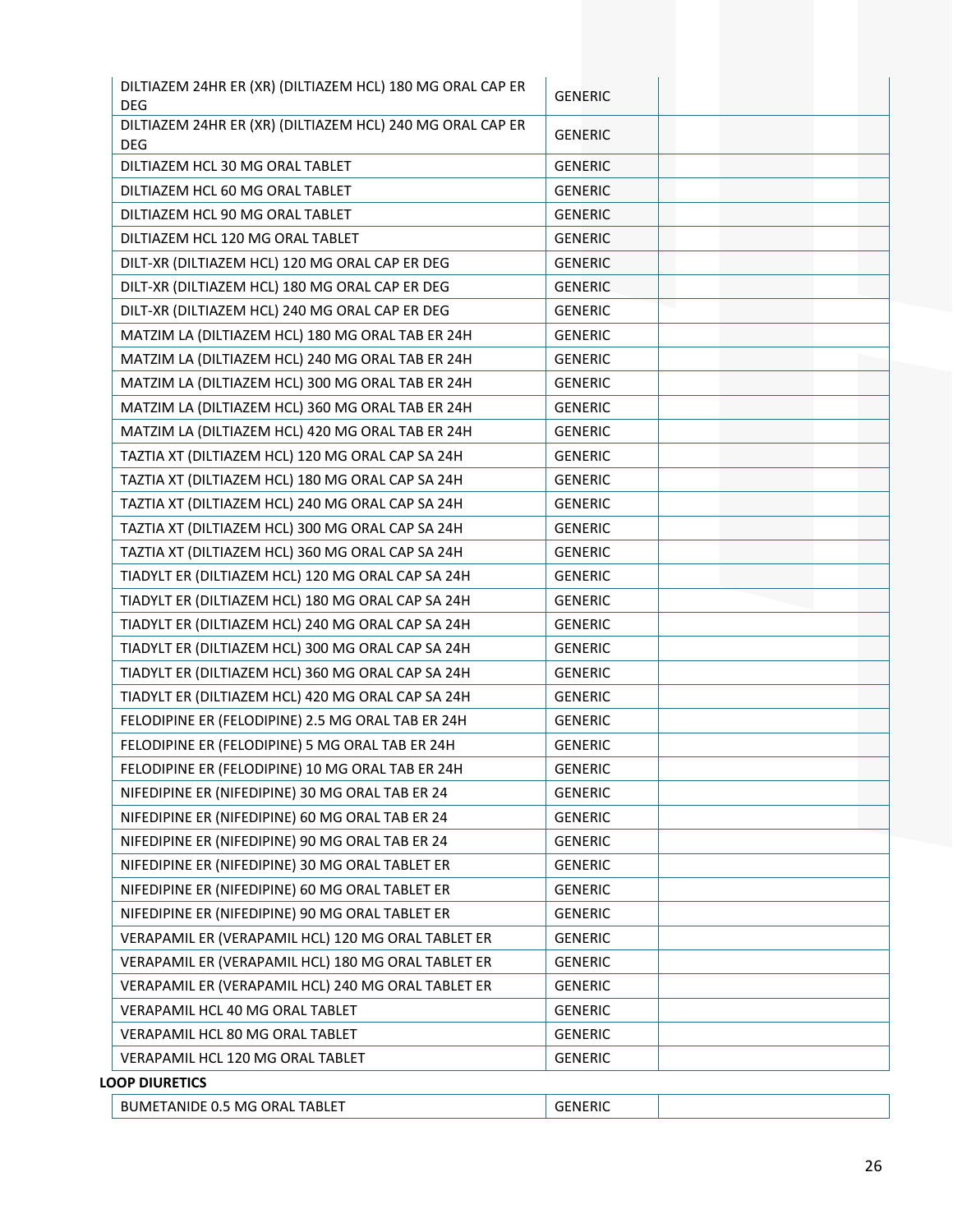| <b>BUMETANIDE 1 MG ORAL TABLET</b> | <b>GENERIC</b> |
|------------------------------------|----------------|
| <b>BUMETANIDE 2 MG ORAL TABLET</b> | <b>GENERIC</b> |
| FUROSEMIDE 10 MG/ML ORAL SOLUTION  | <b>GENERIC</b> |
| FUROSEMIDE 40MG/5ML ORAL SOLUTION  | <b>GENERIC</b> |
| FUROSEMIDE 20 MG ORAL TABLET       | <b>GENERIC</b> |
| FUROSEMIDE 40 MG ORAL TABLET       | <b>GENERIC</b> |
| FUROSEMIDE 80 MG ORAL TABLET       | <b>GENERIC</b> |
| TORSEMIDE 5 MG ORAL TABLET         | <b>GENERIC</b> |
| TORSEMIDE 10 MG ORAL TABLET        | <b>GENERIC</b> |
| TORSEMIDE 20 MG ORAL TABLET        | <b>GENERIC</b> |
| TORSEMIDE 100 MG ORAL TABLET       | <b>GENERIC</b> |

#### **POTASSIUM SPARING DIURETICS**

| AMILORIDE HCL 5 MG ORAL TABLET    | <b>GENERIC</b> |
|-----------------------------------|----------------|
| SPIRONOLACTONE 25 MG ORAL TABLET  | <b>GENERIC</b> |
| SPIRONOLACTONE 50 MG ORAL TABLET  | <b>GENERIC</b> |
| SPIRONOLACTONE 100 MG ORAL TABLET | <b>GENERIC</b> |

#### **POTASSIUM SPARING DIURETICS IN COMBINATION**

| TRIAMTERENE-HYDROCHLOROTHIAZID<br>(TRIAMTERENE/HYDROCHLOROTHIAZID) 37.5-25 MG ORAL | GENERIC        |  |
|------------------------------------------------------------------------------------|----------------|--|
| <b>CAPSULE</b>                                                                     |                |  |
| TRIAMTERENE-HYDROCHLOROTHIAZID                                                     |                |  |
| (TRIAMTERENE/HYDROCHLOROTHIAZID) 37.5-25 MG ORAL                                   | <b>GENERIC</b> |  |
| <b>TABLET</b>                                                                      |                |  |
| TRIAMTERENE-HYDROCHLOROTHIAZID                                                     |                |  |
| (TRIAMTERENE/HYDROCHLOROTHIAZID) 75 MG-50MG ORAL                                   | <b>GENERIC</b> |  |
| <b>TABLET</b>                                                                      |                |  |

#### **PULM.ANTI‐HTN,SEL.C‐GMP PHOSPHODIESTERASE T5 INHIB**

| SILDENAFIL CITRATE 20 MG ORAL TABLET | GENERIC | PA (Rx034)       |
|--------------------------------------|---------|------------------|
| ALYQ (TADALAFIL) 20 MG ORAL TABLET   | GENERIC | PA (Rx034); SPEC |
| TADALAFIL 20 MG ORAL TABLET          | GENERIC | PA (Rx034); SPEC |

#### **THIAZIDE AND RELATED DIURETICS**

| CHLORTHALIDONE 25 MG ORAL TABLET                | <b>GENERIC</b> |  |
|-------------------------------------------------|----------------|--|
| CHLORTHALIDONE 50 MG ORAL TABLET                | <b>GENERIC</b> |  |
| THALITONE (CHLORTHALIDONE) 15 MG ORAL TABLET    | <b>BRAND</b>   |  |
| <b>HYDROCHLOROTHIAZIDE 12.5 MG ORAL CAPSULE</b> | <b>GENERIC</b> |  |
| HYDROCHLOROTHIAZIDE 12.5 MG ORAL TABLET         | <b>GENERIC</b> |  |
| HYDROCHLOROTHIAZIDE 25 MG ORAL TABLET           | <b>GENERIC</b> |  |
| <b>HYDROCHLOROTHIAZIDE 50 MG ORAL TABLET</b>    | <b>GENERIC</b> |  |
| INDAPAMIDE 1.25 MG ORAL TABLET                  | <b>GENERIC</b> |  |
| INDAPAMIDE 2.5 MG ORAL TABLET                   | <b>GENERIC</b> |  |
| METOLAZONE 2.5 MG ORAL TABLET                   | <b>GENERIC</b> |  |
| METOLAZONE 5 MG ORAL TABLET                     | <b>GENERIC</b> |  |
| METOLAZONE 10 MG ORAL TABLET                    | <b>GENERIC</b> |  |

**CARDIOVASCULAR DISEASE ‐ LIPID IRREGULARITY**

**ANTIHYPERLIPIDEMIC ‐ HMG COA REDUCTASE INHIBITORS**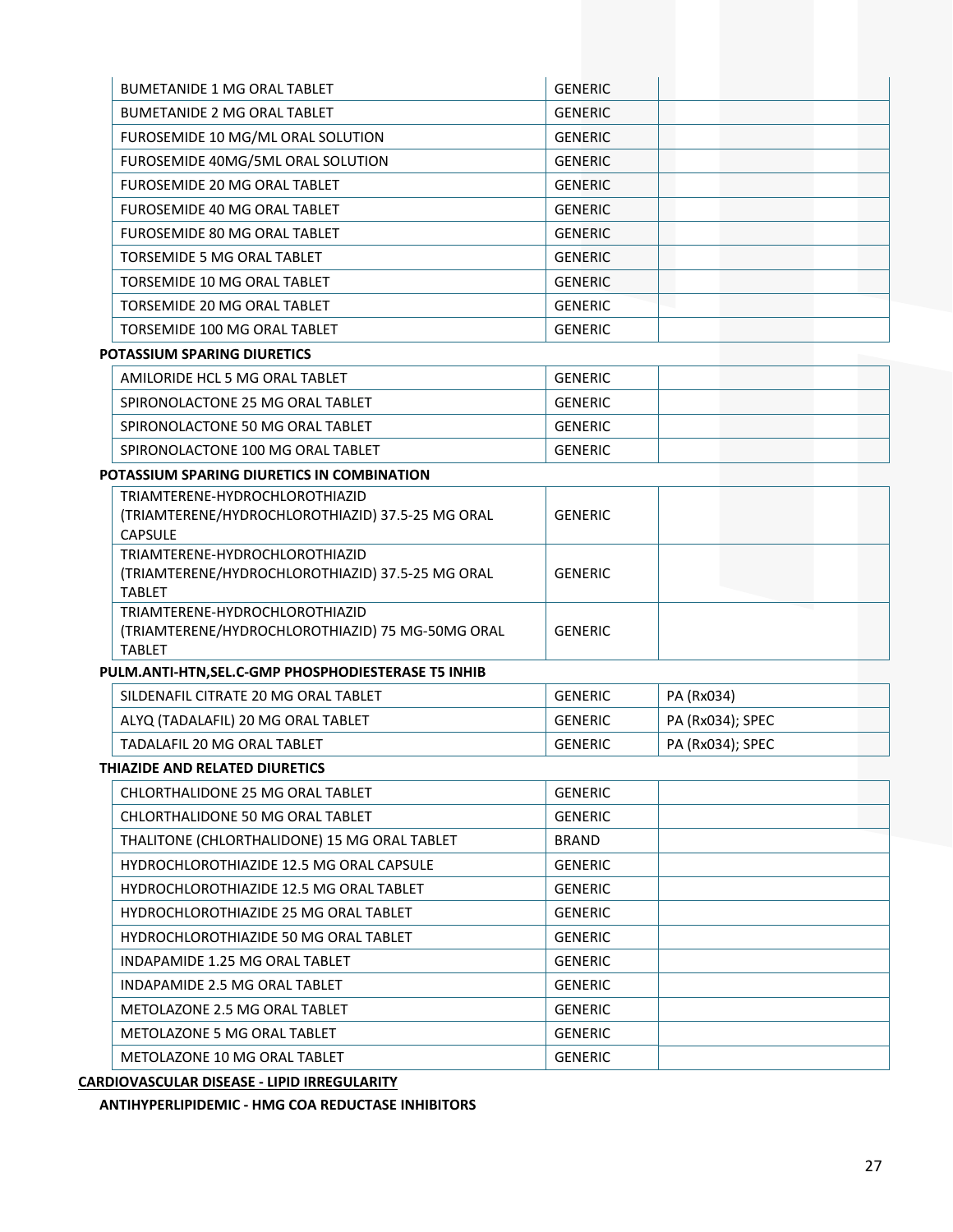| ATORVASTATIN CALCIUM 10 MG ORAL TABLET                                     | <b>GENERIC</b>      |  |
|----------------------------------------------------------------------------|---------------------|--|
| ATORVASTATIN CALCIUM 20 MG ORAL TABLET                                     | <b>GENERIC</b>      |  |
| ATORVASTATIN CALCIUM 40 MG ORAL TABLET                                     | <b>GENERIC</b>      |  |
| ATORVASTATIN CALCIUM 80 MG ORAL TABLET                                     | <b>GENERIC</b>      |  |
| LOVASTATIN 10 MG ORAL TABLET                                               | <b>GENERIC</b>      |  |
| LOVASTATIN 20 MG ORAL TABLET                                               | <b>GENERIC</b>      |  |
| LOVASTATIN 40 MG ORAL TABLET                                               | <b>GENERIC</b>      |  |
| PRAVASTATIN SODIUM 10 MG ORAL TABLET                                       | <b>GENERIC</b>      |  |
| PRAVASTATIN SODIUM 20 MG ORAL TABLET                                       | <b>GENERIC</b>      |  |
| PRAVASTATIN SODIUM 40 MG ORAL TABLET                                       | <b>GENERIC</b>      |  |
| PRAVASTATIN SODIUM 80 MG ORAL TABLET                                       | <b>GENERIC</b>      |  |
| ROSUVASTATIN CALCIUM 5 MG ORAL TABLET                                      | <b>GENERIC</b>      |  |
| ROSUVASTATIN CALCIUM 10 MG ORAL TABLET                                     | <b>GENERIC</b>      |  |
| ROSUVASTATIN CALCIUM 20 MG ORAL TABLET                                     | <b>GENERIC</b>      |  |
| ROSUVASTATIN CALCIUM 40 MG ORAL TABLET                                     | <b>GENERIC</b>      |  |
| SIMVASTATIN 5 MG ORAL TABLET                                               | <b>GENERIC</b>      |  |
| SIMVASTATIN 10 MG ORAL TABLET                                              | <b>GENERIC</b>      |  |
| SIMVASTATIN 20 MG ORAL TABLET                                              | <b>GENERIC</b>      |  |
| SIMVASTATIN 40 MG ORAL TABLET                                              | <b>GENERIC</b>      |  |
| SIMVASTATIN 80 MG ORAL TABLET                                              | <b>GENERIC</b>      |  |
| <b>BILE SALT SEQUESTRANTS</b>                                              |                     |  |
| CHOLESTYRAMINE LIGHT (CHOLESTYRAMINE/ASPARTAME) 4 G                        |                     |  |
| <b>ORAL POWDER</b>                                                         | <b>GENERIC</b>      |  |
| PREVALITE (CHOLESTYRAMINE/ASPARTAME) 4 G ORAL POWDER                       | <b>GENERIC</b>      |  |
| CHOLESTYRAMINE (CHOLESTYRAMINE/SUCROSE) 4 G ORAL<br>POWD PACK              | <b>GENERIC</b>      |  |
| CHOLESTYRAMINE (CHOLESTYRAMINE/SUCROSE) 4 G ORAL<br><b>POWDER</b>          | <b>GENERIC</b>      |  |
| COLESTIPOL HCL 1 G ORAL TABLET                                             | <b>GENERIC</b>      |  |
| <b>LIPOTROPICS</b>                                                         |                     |  |
| FISH OIL (DOCOSAHEXANOIC ACID/EPA) 100-160 MG ORAL<br><b>CAPSULE</b>       | <b>GENERIC, OTC</b> |  |
| FISH OIL (DOCOSAHEXANOIC ACID/EPA) 120-180 MG ORAL<br><b>CAPSULE</b>       | <b>GENERIC, OTC</b> |  |
| FISH OIL (DOCOSAHEXANOIC ACID/EPA) 300-500 MG ORAL<br>CAPSULE              | <b>GENERIC, OTC</b> |  |
| FISH OIL (DOCOSAHEXANOIC ACID/EPA) 300-1000MG ORAL<br>CAPSULE              | <b>GENERIC, OTC</b> |  |
| FISH OIL (DOCOSAHEXANOIC ACID/EPA) 340-1000MG ORAL<br>CAPSULE              | <b>GENERIC, OTC</b> |  |
| FISH OIL (DOCOSAHEXANOIC ACID/EPA) 435-880MG ORAL                          | <b>GENERIC, OTC</b> |  |
| CAPSULE<br>FISH OIL (DOCOSAHEXANOIC ACID/EPA) 300-1000MG ORAL              |                     |  |
| <b>CAPSULE DR</b>                                                          | <b>GENERIC, OTC</b> |  |
| FISH OIL CONCENTRATE (DOCOSAHEXANOIC ACID/EPA) 300-<br>1000MG ORAL CAPSULE | <b>GENERIC, OTC</b> |  |
| FISH OIL OMEGA-3 (DOCOSAHEXANOIC ACID/EPA) 300-1000MG<br>ORAL CAPSULE      | <b>GENERIC, OTC</b> |  |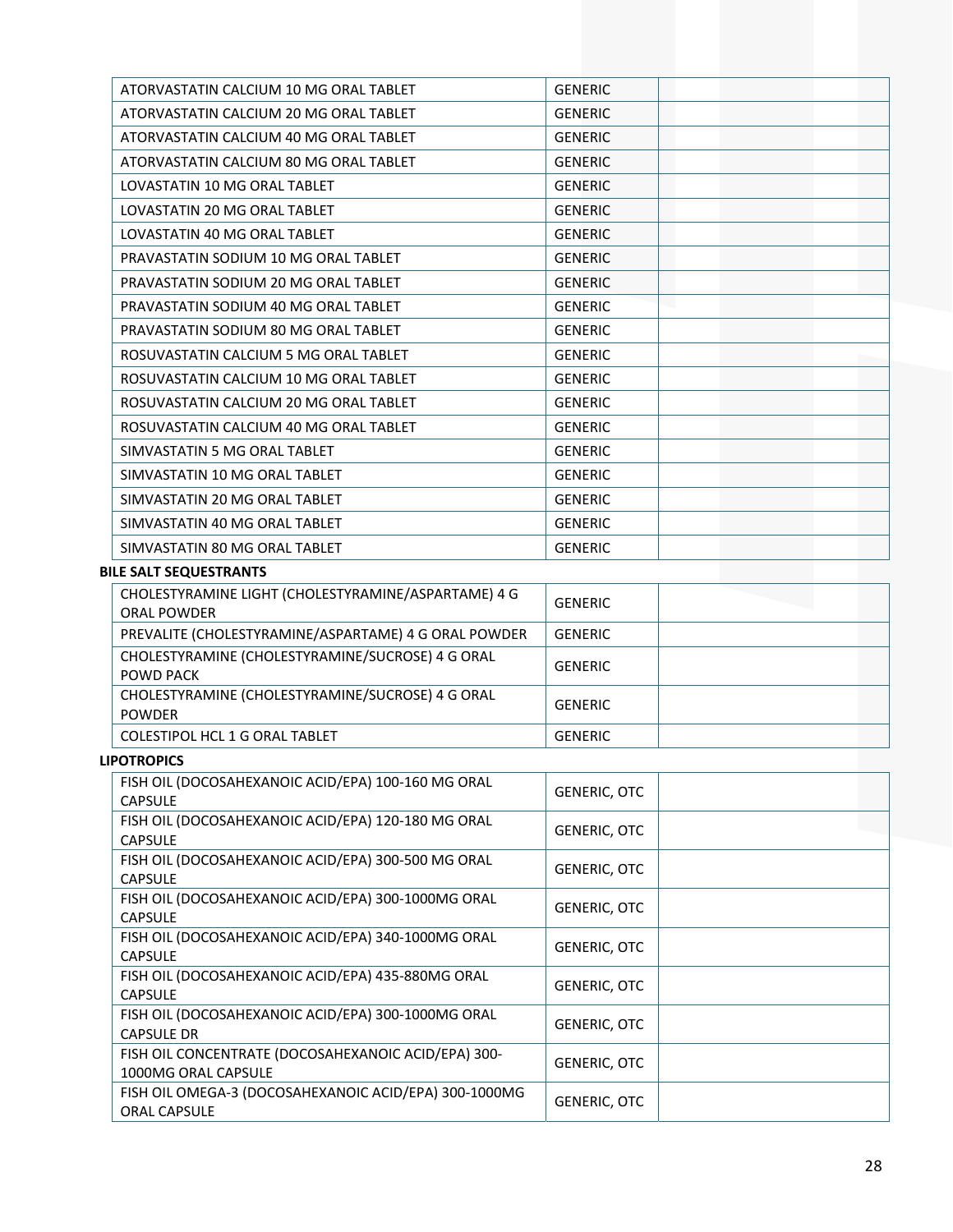| OMEGA-3 FISH OIL (DOCOSAHEXANOIC ACID/EPA) 300-1000MG<br>ORAL CAPSULE                              | <b>GENERIC, OTC</b> |
|----------------------------------------------------------------------------------------------------|---------------------|
| PREMIUM OMEGA-3 (DOCOSAHEXANOIC ACID/EPA) 600-1000MG<br>ORAL CAPSULE                               | <b>GENERIC, OTC</b> |
| ULTRA OMEGA-3 (DOCOSAHEXANOIC ACID/EPA) 500-1000MG<br>ORAL CAPSULE                                 | <b>GENERIC, OTC</b> |
| EZETIMIBE 10 MG ORAL TABLET                                                                        | <b>GENERIC</b>      |
| FENOFIBRATE 54 MG ORAL TABLET                                                                      | <b>GENERIC</b>      |
| FENOFIBRATE 160 MG ORAL TABLET                                                                     | <b>GENERIC</b>      |
| FENOFIBRATE (FENOFIBRATE NANOCRYSTALLIZED) 48 MG ORAL<br><b>TABLET</b>                             | <b>GENERIC</b>      |
| FENOFIBRATE (FENOFIBRATE NANOCRYSTALLIZED) 145 MG ORAL                                             |                     |
| <b>TABLET</b>                                                                                      | <b>GENERIC</b>      |
| FENOFIBRATE (FENOFIBRATE, MICRONIZED) 67 MG ORAL<br><b>CAPSULE</b>                                 | <b>GENERIC</b>      |
| FENOFIBRATE (FENOFIBRATE, MICRONIZED) 134 MG ORAL<br><b>CAPSULE</b>                                | <b>GENERIC</b>      |
| FISH OIL (FISH OIL/DHA/EPA) 360-1200MG ORAL CAPSULE DR                                             | <b>GENERIC, OTC</b> |
| FISH OIL (FISH OIL/OMEGA-3 FATTY ACIDS) 300-1000MG ORAL<br><b>CAPSULE</b>                          | <b>GENERIC, OTC</b> |
| FISH OIL (FISH OIL/OMEGA-3 FATTY ACIDS) 360-1200MG ORAL<br><b>CAPSULE</b>                          | <b>GENERIC, OTC</b> |
| FISH OIL (FISH OIL/OMEGA-3 FATTY ACIDS) 120-180-60 ORAL<br><b>CAPSULE DR</b>                       | <b>GENERIC, OTC</b> |
| FISH OIL (FISH OIL/OMEGA-3 FATTY ACIDS) 360-1200MG ORAL<br><b>CAPSULE DR</b>                       | <b>GENERIC, OTC</b> |
| FISH OIL OMEGA-3 (FISH OIL/OMEGA-3 FATTY ACIDS) 300-                                               |                     |
| 1000MG ORAL CAPSULE                                                                                | <b>GENERIC, OTC</b> |
| FISH OIL OMEGA-3 (FISH OIL/OMEGA-3 FATTY ACIDS) 360-                                               | <b>GENERIC, OTC</b> |
| 1200MG ORAL CAPSULE<br>OMEGA-3 FISH OIL (FISH OIL/OMEGA-3 FATTY ACIDS) 300-                        | <b>GENERIC, OTC</b> |
| 1000MG ORAL CAPSULE<br>OMEGA-3 FISH OIL (FISH OIL/OMEGA-3 FATTY ACIDS) 360-<br>1200MG ORAL CAPSULE | <b>GENERIC, OTC</b> |
| GEMFIBROZIL 600 MG ORAL TABLET                                                                     | <b>GENERIC</b>      |
| NIACIN ER (NIACIN) 500 MG ORAL TAB ER 24H                                                          | <b>GENERIC</b>      |
| NIACIN ER (NIACIN) 750 MG ORAL TAB ER 24H                                                          | <b>GENERIC</b>      |
| NIACIN ER (NIACIN) 1000 MG ORAL TAB ER 24H                                                         | <b>GENERIC</b>      |
| FISH OIL-VIT D3 (OM-3/DHA/EPA/FISH OIL/VIT D3) 300-1000MG                                          |                     |
| <b>ORAL CAPSULE</b>                                                                                | <b>GENERIC, OTC</b> |
| FISH OIL (OMEGA-3 FATTY ACIDS) 60 MG-90MG ORAL CAPSULE                                             | GENERIC, OTC        |
| FISH OIL (OMEGA-3 FATTY ACIDS) 1000 MG ORAL CAPSULE                                                | <b>GENERIC, OTC</b> |
| FISH OIL (OMEGA-3 FATTY ACIDS) 60 MG-90MG ORAL CAPSULE<br>DR                                       | <b>GENERIC, OTC</b> |
| MAXEPA (OMEGA-3 FATTY ACIDS) 500 MG ORAL CAPSULE                                                   | <b>GENERIC, OTC</b> |
| OMEGA-3 (OMEGA-3 FATTY ACIDS) 1000 MG ORAL CAPSULE                                                 | <b>GENERIC, OTC</b> |
| OMEGA-3 FISH OIL (OMEGA-3 FATTY ACIDS) 1000 MG ORAL<br><b>CAPSULE</b>                              | <b>GENERIC, OTC</b> |
| SALMON OIL-1000 (OMEGA-3 FATTY ACIDS) 1000-200MG ORAL<br>CAPSULE                                   | <b>GENERIC, OTC</b> |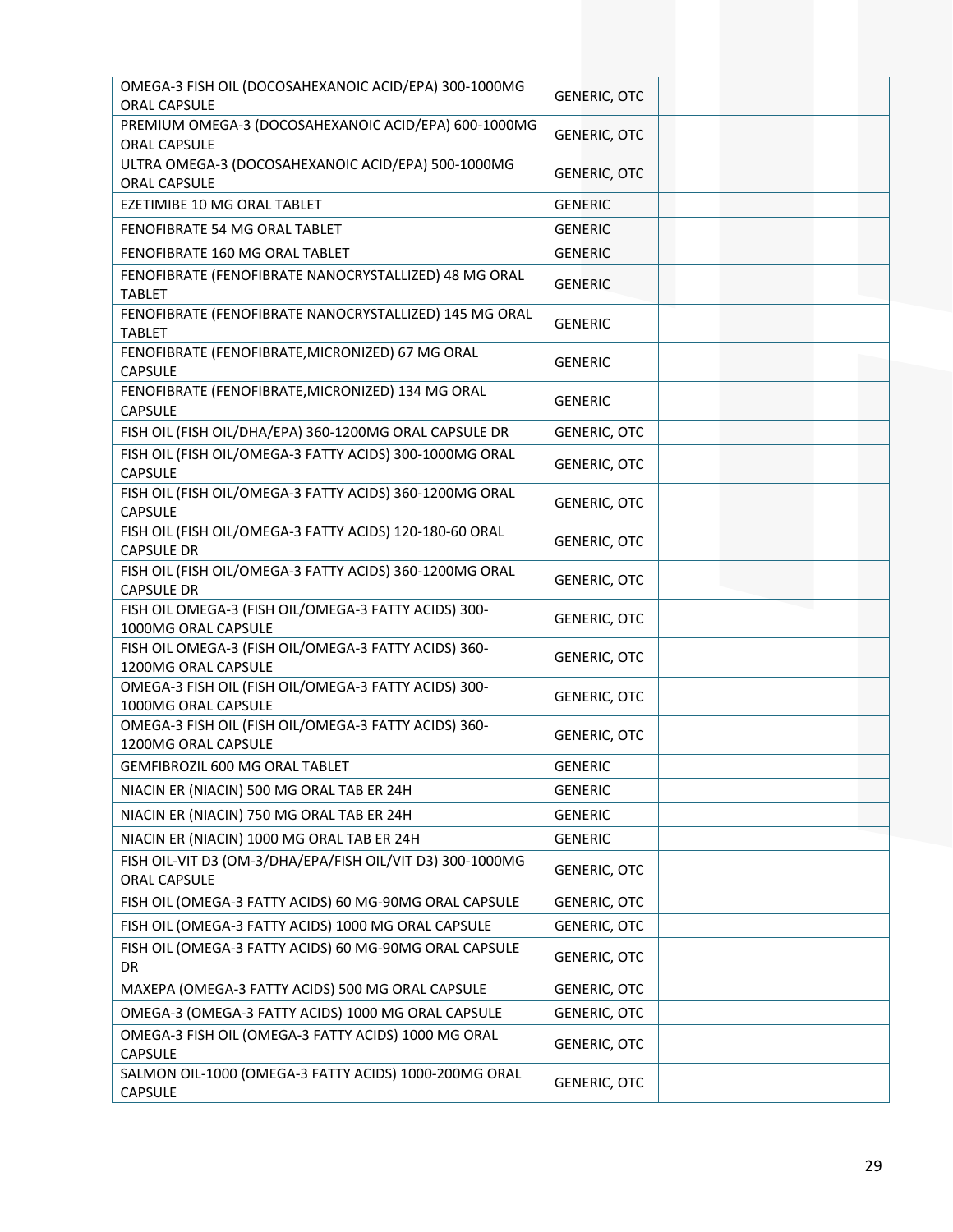| SUPER OMEGA-3 (OMEGA-3 FATTY ACIDS) 1000 MG ORAL<br><b>CAPSULE</b>             | <b>GENERIC, OTC</b> |  |
|--------------------------------------------------------------------------------|---------------------|--|
| OMEGA-3 FISH OIL (OMEGA-3 FATTY ACIDS/VITAMIN E) 300-<br>1000MG ORAL CAPSULE   | <b>GENERIC, OTC</b> |  |
| EXTREME OMEGA-3 MICROGEL (OMEGA-3/DHA/EPA/FISH OIL)<br>120-180 MG ORAL CAPSULE | <b>BRAND, OTC</b>   |  |
| FISH OIL (OMEGA-3/DHA/EPA/FISH OIL) 60 MG-90MG ORAL<br><b>CAPSULE</b>          | <b>BRAND, OTC</b>   |  |
| FISH OIL (OMEGA-3/DHA/EPA/FISH OIL) 60 MG-90MG ORAL<br><b>CAPSULE</b>          | <b>GENERIC, OTC</b> |  |
| FISH OIL (OMEGA-3/DHA/EPA/FISH OIL) 100-160 MG ORAL<br><b>CAPSULE</b>          | <b>GENERIC, OTC</b> |  |
| FISH OIL (OMEGA-3/DHA/EPA/FISH OIL) 120-180 MG ORAL<br><b>CAPSULE</b>          | <b>GENERIC, OTC</b> |  |
| FISH OIL (OMEGA-3/DHA/EPA/FISH OIL) 300-1000MG ORAL<br><b>CAPSULE</b>          | <b>GENERIC, OTC</b> |  |
| FISH OIL (OMEGA-3/DHA/EPA/FISH OIL) 1000 MG ORAL CAPSULE                       | <b>GENERIC, OTC</b> |  |
| FISH OIL (OMEGA-3/DHA/EPA/FISH OIL) 300-1000MG ORAL<br><b>CAPSULE DR</b>       | <b>GENERIC, OTC</b> |  |
| FISH OIL (OMEGA-3/DHA/EPA/FISH OIL) 300-600 MG ORAL<br><b>CAPSULE DR</b>       | <b>GENERIC, OTC</b> |  |
| FISH OIL (OMEGA-3/DHA/EPA/FISH OIL) 28.5-113.5 ORAL TAB<br><b>CHEW</b>         | BRAND, OTC          |  |
| OMEGA-3 FISH OIL (OMEGA-3/DHA/EPA/FISH OIL) 1000 MG ORAL<br><b>CAPSULE</b>     | <b>GENERIC, OTC</b> |  |
| FISH OIL (OMEGA-3S/DHA/EPA/FISH OIL) 300-1000MG ORAL<br><b>CAPSULE</b>         | <b>BRAND, OTC</b>   |  |
| FISH OIL (OMEGA-3S/DHA/EPA/FISH OIL) 120-180-60 ORAL<br><b>CAPSULE DR</b>      | <b>GENERIC, OTC</b> |  |
| FISH OIL (OMEGA-3S/DHA/EPA/FISH OIL) 300-1000MG ORAL<br><b>CAPSULE DR</b>      | BRAND, OTC          |  |
| OMEGA-3 FISH OIL (OMEGA-3S/DHA/EPA/FISH OIL) 300-1000MG<br><b>ORAL CAPSULE</b> | BRAND, OTC          |  |
| EXTREME OMEGA-3 MICROGEL (UNKNOWN) 120-180 MG ORAL<br>CAPSULE                  | BRAND, OTC          |  |

#### **CARDIOVASCULAR DISEASE ‐ MISCELLANEOUS AGENTS**

#### **ADRENERGIC VASOPRESSOR AGENTS**

| MIDODRINE HCL 2.5 MG ORAL TABLET | <b>GENERIC</b> |  |
|----------------------------------|----------------|--|
| MIDODRINE HCL 5 MG ORAL TABLET   | <b>GENERIC</b> |  |
| MIDODRINE HCL 10 MG ORAL TABLET  | <b>GENERIC</b> |  |

#### **ANGIOTENSIN RECEPT‐NEPRILYSIN INHIBITOR COMB(ARNI)**

| ENTRESTO (SACUBITRIL/VALSARTAN) 24 MG-26MG ORAL TABLET | <b>BRAND</b> | PA (Rx052); QL (60 tablets per 30<br>davs) |
|--------------------------------------------------------|--------------|--------------------------------------------|
| ENTRESTO (SACUBITRIL/VALSARTAN) 49 MG-51MG ORAL TABLET | <b>BRAND</b> | PA (Rx052); QL (60 tablets per 30<br>davs) |
| ENTRESTO (SACUBITRIL/VALSARTAN) 97MG-103MG ORAL TABLET | <b>BRAND</b> | PA (Rx052); QL (60 tablets per 30<br>days) |

#### **CARDIOVASCULAR DISEASE ‐ VASODILATION**

#### **VASODILATORS,CORONARY**

| ISOSORBIDE DINITRATE 5 MG ORAL TABLET  | GENERIC |  |
|----------------------------------------|---------|--|
| ISOSORBIDE DINITRATE 10 MG ORAL TABLET | GENERIC |  |
| ISOSORBIDE DINITRATE 20 MG ORAL TABLET | GENERIC |  |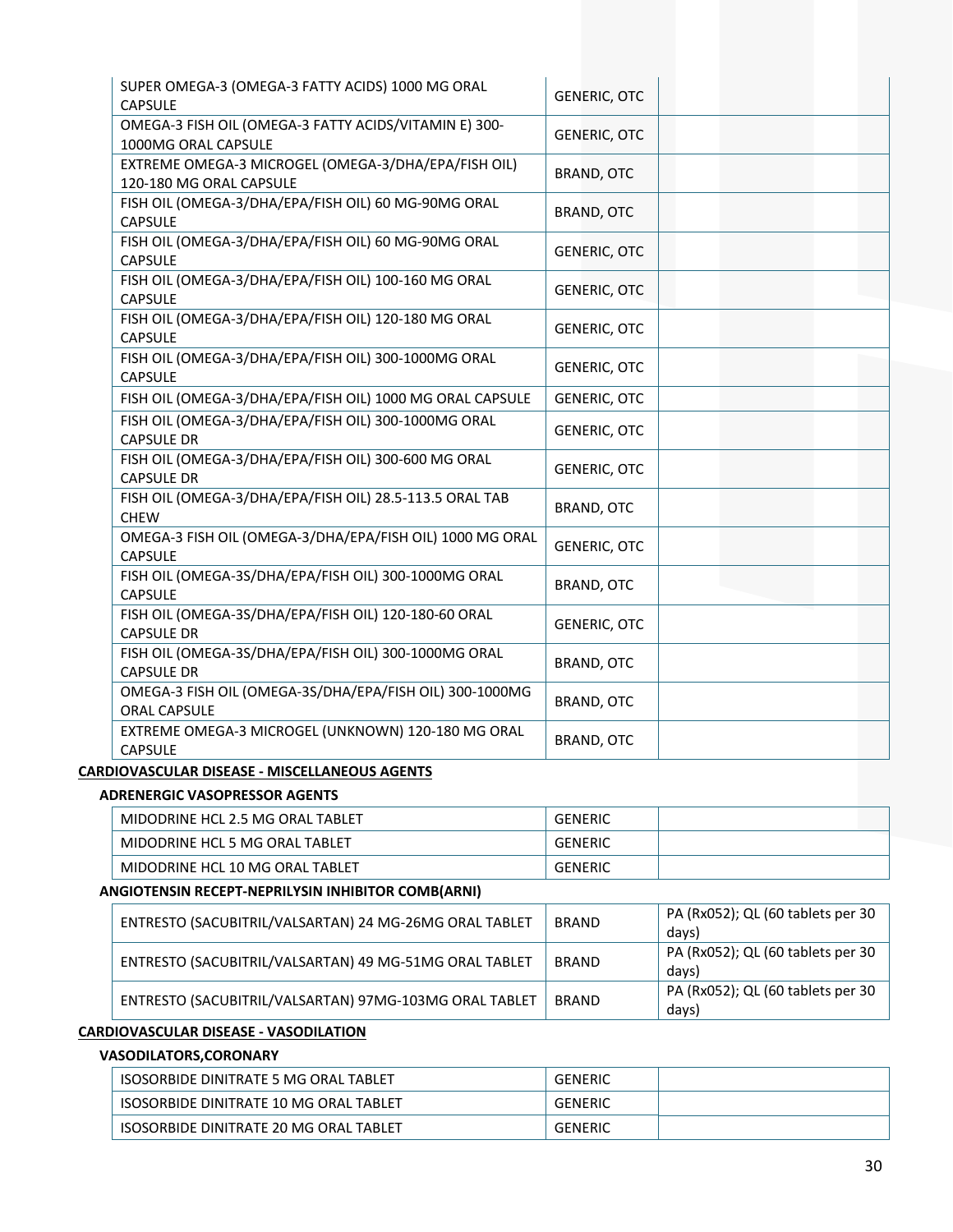| <b>ISOSORBIDE DINITRATE 30 MG ORAL TABLET</b>                                | <b>GENERIC</b> |
|------------------------------------------------------------------------------|----------------|
| ISOSORBIDE MONONITRATE 10 MG ORAL TABLET                                     | <b>GENERIC</b> |
| ISOSORBIDE MONONITRATE 20 MG ORAL TABLET                                     | <b>GENERIC</b> |
| ISOSORBIDE MONONITRATE ER (ISOSORBIDE MONONITRATE) 30<br>MG ORAL TAB ER 24H  | <b>GENERIC</b> |
| ISOSORBIDE MONONITRATE ER (ISOSORBIDE MONONITRATE) 60<br>MG ORAL TAB ER 24H  | <b>GENERIC</b> |
| ISOSORBIDE MONONITRATE ER (ISOSORBIDE MONONITRATE) 120<br>MG ORAL TAB ER 24H | <b>GENERIC</b> |
| NITRO-BID (NITROGLYCERIN) 2% TRANSDERM. OINT. (G)                            | <b>BRAND</b>   |
| NITRO-DUR (NITROGLYCERIN) 0.3 MG/HR TRANSDERM. PATCH<br><b>TD24</b>          | <b>BRAND</b>   |
| NITRO-DUR (NITROGLYCERIN) 0.8MG/HR TRANSDERM. PATCH<br><b>TD24</b>           | <b>BRAND</b>   |
| NITROGLYCERIN 0.3 MG SUBLINGUAL TAB SUBL                                     | <b>GENERIC</b> |
| NITROGLYCERIN 0.4 MG SUBLINGUAL TAB SUBL                                     | <b>GENERIC</b> |
| NITROGLYCERIN 0.6 MG SUBLINGUAL TAB SUBL                                     | <b>GENERIC</b> |
| NITROGLYCERIN PATCH (NITROGLYCERIN) 0.1MG/HR<br><b>TRANSDERM. PATCH TD24</b> | <b>GENERIC</b> |
| NITROGLYCERIN PATCH (NITROGLYCERIN) 0.2MG/HR<br><b>TRANSDERM. PATCH TD24</b> | <b>GENERIC</b> |
| NITROGLYCERIN PATCH (NITROGLYCERIN) 0.4MG/HR<br><b>TRANSDERM. PATCH TD24</b> | <b>GENERIC</b> |
| NITROGLYCERIN PATCH (NITROGLYCERIN) 0.6MG/HR<br><b>TRANSDERM. PATCH TD24</b> | <b>GENERIC</b> |

# **CONTRACEPTION/OXYTOCICS**

#### **CONTRACEPTIVES, INTRAVAGINAL, SYSTEMIC**

| ELURYNG (ETONOGESTREL/ETHINYL ESTRADIOL) .12-.015MG<br>VAGINAL VAG RING                        | <b>GENERIC</b> | QL (1 device [1 ring] per 21 days) |
|------------------------------------------------------------------------------------------------|----------------|------------------------------------|
| ETONOGESTREL-ETHINYL ESTRADIOL (ETONOGESTREL/ETHINYL<br>ESTRADIOL) .12-.015MG VAGINAL VAG RING | <b>GENERIC</b> | QL (1 device [1 ring] per 21 days) |
| CONTRACEPTIVES, INJECTABLE                                                                     |                |                                    |
| DEPO-SUBQ PROVERA 104 (MEDROXYPROGESTERONE ACET)<br>104MG/0.65 SUBCUTANE. SYRINGE              | <b>BRAND</b>   | QL (1 syringe per 90 days)         |
| MEDROXYPROGESTERONE ACETATE (MEDROXYPROGESTERONE<br>ACET) 150 MG/ML INTRAMUSC. SYRINGE         | <b>GENERIC</b> | QL (1 syringe per 90 days)         |
| MEDROXYPROGESTERONE ACETATE (MEDROXYPROGESTERONE<br>ACET) 150 MG/ML INTRAMUSC. VIAL            | <b>GENERIC</b> | QL (1 vial per 90 days)            |
| <b>CONTRACEPTIVES, ORAL</b>                                                                    |                |                                    |
|                                                                                                |                | $0.100 + 1.1 + 1.1 + 1.1 = 0.4$    |

| APRI (DESOGESTREL-ETHINYL ESTRADIOL) 0.15-0.03 ORAL TABLET               | <b>GENERIC</b> | QL (28 tablets per 21 days, 84<br>days per fill) |
|--------------------------------------------------------------------------|----------------|--------------------------------------------------|
| CAZIANT (DESOGESTREL-ETHINYL ESTRADIOL) 7 DAYS X 3 ORAL<br><b>TABLET</b> | <b>GENERIC</b> | QL (28 tablets per 21 days, 84<br>days per fill) |
| CYRED (DESOGESTREL-ETHINYL ESTRADIOL) 0.15-0.03 ORAL<br><b>TABLET</b>    | <b>GENERIC</b> | QL (28 tablets per 21 days, 84<br>days per fill) |
| CYRED EQ (DESOGESTREL-ETHINYL ESTRADIOL) 0.15-0.03 ORAL<br><b>TABLET</b> | <b>GENERIC</b> | QL (28 tablets per 21 days, 84<br>days per fill) |
| DESOGESTREL-ETHINYL ESTRADIOL 0.15-0.03 ORAL TABLET                      | <b>GENERIC</b> | QL (28 tablets per 21 days, 84<br>days per fill) |
| ENSKYCE (DESOGESTREL-ETHINYL ESTRADIOL) 0.15-0.03 ORAL<br><b>TABLET</b>  | <b>GENERIC</b> | QL (28 tablets per 21 days, 84<br>days per fill) |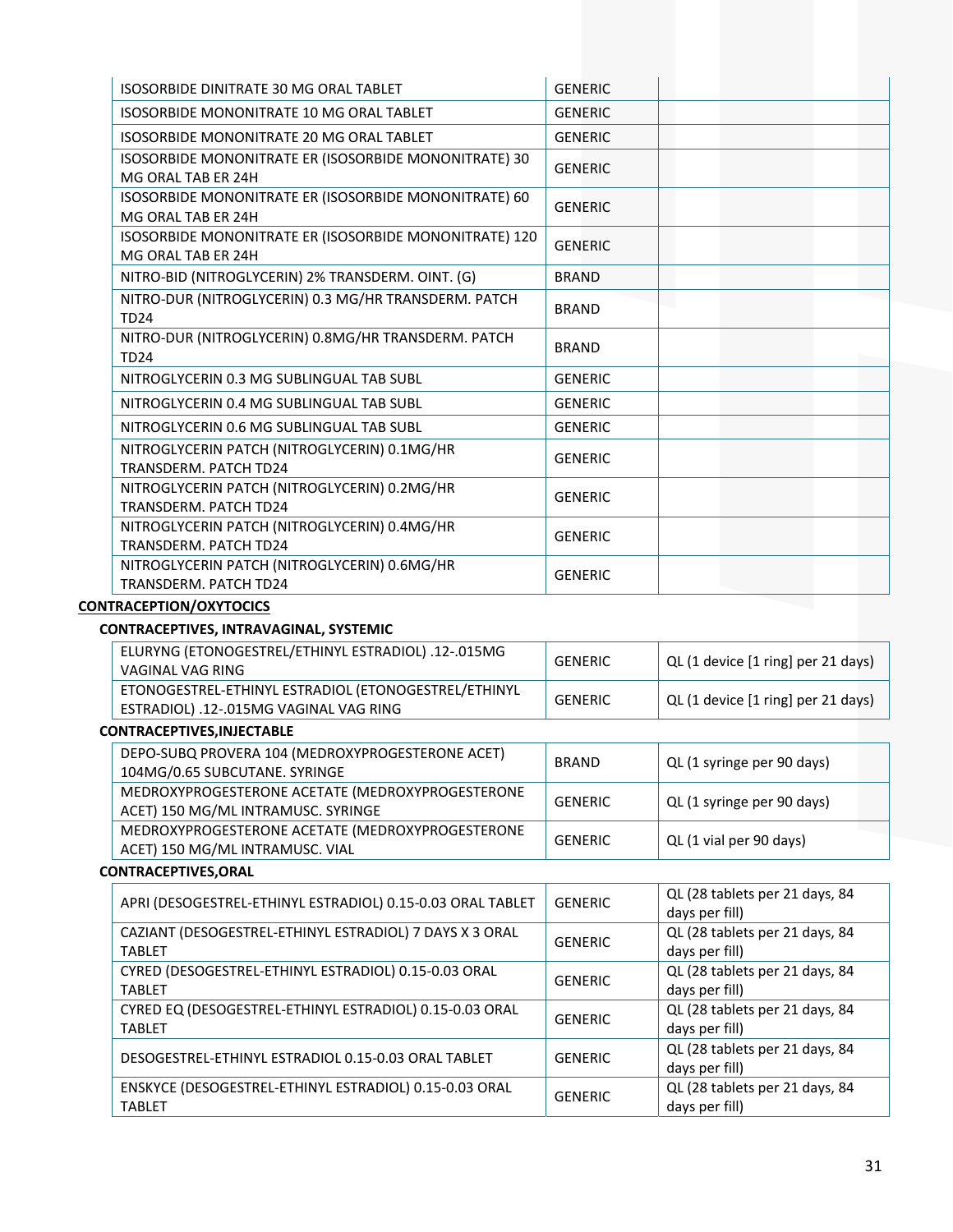| ISIBLOOM (DESOGESTREL-ETHINYL ESTRADIOL) 0.15-0.03 ORAL<br><b>TABLET</b>                  | <b>GENERIC</b> | QL (28 tablets per 21 days, 84<br>days per fill) |
|-------------------------------------------------------------------------------------------|----------------|--------------------------------------------------|
| JULEBER (DESOGESTREL-ETHINYL ESTRADIOL) 0.15-0.03 ORAL<br><b>TABLET</b>                   | <b>GENERIC</b> | QL (28 tablets per 21 days, 84<br>days per fill) |
| KALLIGA (DESOGESTREL-ETHINYL ESTRADIOL) 0.15-0.03 ORAL<br><b>TABLET</b>                   | <b>GENERIC</b> | QL (28 tablets per 21 days, 84<br>days per fill) |
| RECLIPSEN (DESOGESTREL-ETHINYL ESTRADIOL) 0.15-0.03 ORAL<br><b>TABLET</b>                 | <b>GENERIC</b> | QL (28 tablets per 21 days, 84<br>days per fill) |
| VELIVET (DESOGESTREL-ETHINYL ESTRADIOL) 7 DAYS X 3 ORAL<br><b>TABLET</b>                  | <b>GENERIC</b> | QL (28 tablets per 21 days, 84<br>days per fill) |
| AZURETTE (DESOG-ET ESTRA/ETHIN ESTRA) 21-5 (28) ORAL<br><b>TABLET</b>                     | <b>GENERIC</b> | QL (1 tablet per day, 84 days per<br>fill)       |
| DESOGESTR-ETH ESTRAD ETH ESTRA (DESOG-ET ESTRA/ETHIN<br>ESTRA) 21-5 (28) ORAL TABLET      | <b>GENERIC</b> | QL (1 tablet per day, 84 days per<br>fill)       |
| KARIVA (DESOG-ET ESTRA/ETHIN ESTRA) 21-5 (28) ORAL TABLET                                 | <b>GENERIC</b> | QL (1 tablet per day, 84 days per<br>fill)       |
| PIMTREA (DESOG-ET ESTRA/ETHIN ESTRA) 21-5 (28) ORAL TABLET                                | <b>GENERIC</b> | QL (1 tablet per day, 84 days per<br>fill)       |
| SIMLIYA (DESOG-ET ESTRA/ETHIN ESTRA) 21-5 (28) ORAL TABLET                                | <b>GENERIC</b> | QL (1 tablet per day, 84 days per<br>fill)       |
| VIORELE (DESOG-ET ESTRA/ETHIN ESTRA) 21-5 (28) ORAL TABLET                                | <b>GENERIC</b> | QL (1 tablet per day, 84 days per<br>fill)       |
| VOLNEA (DESOG-ET ESTRA/ETHIN ESTRA) 21-5 (28) ORAL TABLET                                 | <b>GENERIC</b> | QL (1 tablet per day, 84 days per<br>fill)       |
| DROSPIRENONE-ETHINYL ESTRADIOL (ETHINYL<br>ESTRADIOL/DROSPIRENONE) 0.02-3(28) ORAL TABLET | <b>GENERIC</b> | QL (1 tablet per day, 84 days per<br>fill)       |
| DROSPIRENONE-ETHINYL ESTRADIOL (ETHINYL<br>ESTRADIOL/DROSPIRENONE) 0.03MG-3MG ORAL TABLET | <b>GENERIC</b> | QL (28 tablets per 21 days, 84<br>days per fill) |
| JASMIEL (ETHINYL ESTRADIOL/DROSPIRENONE) 0.02-3(28) ORAL<br><b>TABLET</b>                 | <b>GENERIC</b> | QL (1 tablet per day, 84 days per<br>fill)       |
| LORYNA (ETHINYL ESTRADIOL/DROSPIRENONE) 0.02-3(28) ORAL<br><b>TABLET</b>                  | <b>GENERIC</b> | QL (1 tablet per day, 84 days per<br>fill)       |
| LO-ZUMANDIMINE (ETHINYL ESTRADIOL/DROSPIRENONE) 0.02-<br>3(28) ORAL TABLET                | <b>GENERIC</b> | QL (1 tablet per day, 84 days per<br>fill)       |
| NIKKI (ETHINYL ESTRADIOL/DROSPIRENONE) 0.02-3(28) ORAL<br><b>TABLET</b>                   | <b>GENERIC</b> | QL (1 tablet per day, 84 days per<br>fill)       |
| OCELLA (ETHINYL ESTRADIOL/DROSPIRENONE) 0.03MG-3MG<br><b>ORAL TABLET</b>                  | <b>GENERIC</b> | QL (28 tablets per 21 days, 84<br>days per fill) |
| SYEDA (ETHINYL ESTRADIOL/DROSPIRENONE) 0.03MG-3MG ORAL<br><b>TABLET</b>                   | <b>GENERIC</b> | QL (28 tablets per 21 days, 84<br>days per fill) |
| VESTURA (ETHINYL ESTRADIOL/DROSPIRENONE) 0.02-3(28) ORAL<br><b>TABLET</b>                 | <b>GENERIC</b> | QL (1 tablet per day, 84 days per<br>fill)       |
| ZARAH (ETHINYL ESTRADIOL/DROSPIRENONE) 0.03MG-3MG<br><b>ORAL TABLET</b>                   | <b>GENERIC</b> | QL (28 tablets per 21 days, 84<br>days per fill) |
| ZUMANDIMINE (ETHINYL ESTRADIOL/DROSPIRENONE) 0.03MG-<br><b>3MG ORAL TABLET</b>            | <b>GENERIC</b> | QL (28 tablets per 21 days, 84<br>days per fill) |
| ETHYNODIOL-ETHINYL ESTRADIOL (ETHYNODIOL D-ETHINYL<br>ESTRADIOL) 1 MG-50MCG ORAL TABLET   | <b>GENERIC</b> | QL (28 tablets per 21 days, 84<br>days per fill) |
| ETHYNODIOL-ETHINYL ESTRADIOL (ETHYNODIOL D-ETHINYL<br>ESTRADIOL) 1 MG-35MCG ORAL TABLET   | <b>GENERIC</b> | QL (28 tablets per 21 days, 84<br>days per fill) |
| KELNOR 1-35 (ETHYNODIOL D-ETHINYL ESTRADIOL) 1 MG-35MCG<br><b>ORAL TABLET</b>             | <b>GENERIC</b> | QL (28 tablets per 21 days, 84<br>days per fill) |
| KELNOR 1-50 (ETHYNODIOL D-ETHINYL ESTRADIOL) 1 MG-50MCG<br><b>ORAL TABLET</b>             | <b>GENERIC</b> | QL (28 tablets per 21 days, 84<br>days per fill) |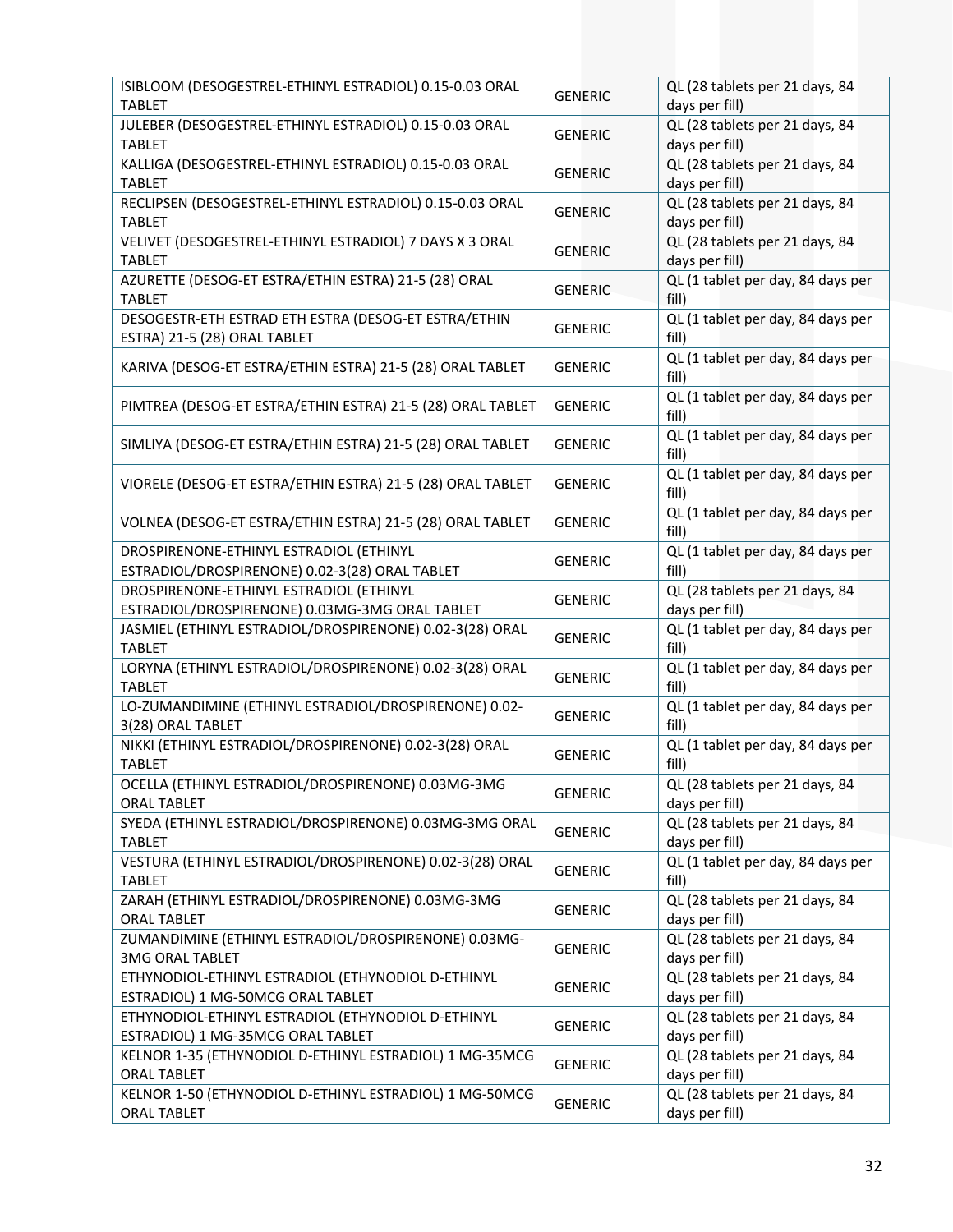| ZOVIA 1-35 (ETHYNODIOL D-ETHINYL ESTRADIOL) 1 MG-35MCG<br><b>ORAL TABLET</b>  | <b>GENERIC</b>      | QL (28 tablets per 21 days, 84<br>days per fill) |
|-------------------------------------------------------------------------------|---------------------|--------------------------------------------------|
| ZOVIA 1-35E (ETHYNODIOL D-ETHINYL ESTRADIOL) 1 MG-35MCG<br><b>ORAL TABLET</b> | <b>GENERIC</b>      | QL (28 tablets per 21 days, 84<br>days per fill) |
| AFTER PILL (LEVONORGESTREL) 1.5 MG ORAL TABLET                                | <b>GENERIC, OTC</b> | QL (1 tablet per fill, 84 days per<br>fill)      |
| AFTERA (LEVONORGESTREL) 1.5 MG ORAL TABLET                                    | <b>GENERIC, OTC</b> | QL (1 tablet per fill, 84 days per<br>fill)      |
| ECONTRA EZ (LEVONORGESTREL) 1.5 MG ORAL TABLET                                | <b>GENERIC, OTC</b> | QL (1 tablet per fill, 84 days per<br>fill)      |
| ECONTRA ONE-STEP (LEVONORGESTREL) 1.5 MG ORAL TABLET                          | <b>GENERIC, OTC</b> | QL (1 tablet per fill, 84 days per<br>fill)      |
| LEVONORGESTREL 1.5 MG ORAL TABLET                                             | <b>GENERIC, OTC</b> | QL (1 tablet per fill, 84 days per<br>fill)      |
| MY CHOICE (LEVONORGESTREL) 1.5 MG ORAL TABLET                                 | <b>GENERIC, OTC</b> | QL (1 tablet per fill, 84 days per<br>fill)      |
| MY WAY (LEVONORGESTREL) 1.5 MG ORAL TABLET                                    | GENERIC, OTC        | QL (1 tablet per fill, 84 days per<br>fill)      |
| NEW DAY (LEVONORGESTREL) 1.5 MG ORAL TABLET                                   | <b>GENERIC, OTC</b> | QL (1 tablet per fill, 84 days per<br>fill)      |
| OPCICON ONE-STEP (LEVONORGESTREL) 1.5 MG ORAL TABLET                          | <b>GENERIC, OTC</b> | QL (1 tablet per fill, 84 days per<br>fill)      |
| OPTION 2 (LEVONORGESTREL) 1.5 MG ORAL TABLET                                  | <b>GENERIC, OTC</b> | QL (1 tablet per fill, 84 days per<br>fill)      |
| TAKE ACTION (LEVONORGESTREL) 1.5 MG ORAL TABLET                               | <b>GENERIC, OTC</b> | QL (1 tablet per fill, 84 days per<br>fill)      |
| AFIRMELLE (LEVONORGESTREL-ETH ESTRA) 0.1-0.02MG ORAL<br><b>TABLET</b>         | <b>GENERIC</b>      | QL (28 tablets per 21 days, 84<br>days per fill) |
| ALTAVERA (LEVONORGESTREL-ETH ESTRA) 0.15-0.03 ORAL<br><b>TABLET</b>           | <b>GENERIC</b>      | QL (28 tablets per 21 days, 84<br>days per fill) |
| AUBRA (LEVONORGESTREL-ETH ESTRA) 0.1-0.02MG ORAL TABLET                       | <b>GENERIC</b>      | QL (28 tablets per 21 days, 84<br>days per fill) |
| AUBRA EQ (LEVONORGESTREL-ETH ESTRA) 0.1-0.02MG ORAL<br><b>TABLET</b>          | <b>GENERIC</b>      | QL (28 tablets per 21 days, 84<br>days per fill) |
| AVIANE (LEVONORGESTREL-ETH ESTRA) 0.1-0.02MG ORAL<br><b>TABLET</b>            | <b>GENERIC</b>      | QL (28 tablets per 21 days, 84<br>days per fill) |
| AYUNA (LEVONORGESTREL-ETH ESTRA) 0.15-0.03 ORAL TABLET                        | <b>GENERIC</b>      | QL (28 tablets per 21 days, 84<br>days per fill) |
| CHATEAL (LEVONORGESTREL-ETH ESTRA) 0.15-0.03 ORAL TABLET                      | <b>GENERIC</b>      | QL (28 tablets per 21 days, 84<br>days per fill) |
| CHATEAL EQ (LEVONORGESTREL-ETH ESTRA) 0.15-0.03 ORAL<br><b>TABLET</b>         | <b>GENERIC</b>      | QL (28 tablets per 21 days, 84<br>days per fill) |
| ENPRESSE (LEVONORGESTREL-ETH ESTRA) 6-5-10 ORAL TABLET                        | <b>GENERIC</b>      | QL (28 tablets per 21 days, 84<br>days per fill) |
| FALMINA (LEVONORGESTREL-ETH ESTRA) 0.1-0.02MG ORAL<br><b>TABLET</b>           | <b>GENERIC</b>      | QL (28 tablets per 21 days, 84<br>days per fill) |
| ICLEVIA (LEVONORGESTREL-ETH ESTRA) 0.15-0.03 ORAL TBDSPK<br>3MO               | <b>GENERIC</b>      | QL (1 tablet per day, 84 days per<br>91 days)    |
| JOLESSA (LEVONORGESTREL-ETH ESTRA) 0.15-0.03 ORAL TBDSPK<br>3MO               | <b>GENERIC</b>      | QL (1 tablet per day, 84 days per<br>91 days)    |
| KURVELO (LEVONORGESTREL-ETH ESTRA) 0.15-0.03 ORAL TABLET                      | <b>GENERIC</b>      | QL (28 tablets per 21 days, 84<br>days per fill) |
| LARISSIA (LEVONORGESTREL-ETH ESTRA) 0.1-0.02MG ORAL<br><b>TABLET</b>          | <b>GENERIC</b>      | QL (28 tablets per 21 days, 84<br>days per fill) |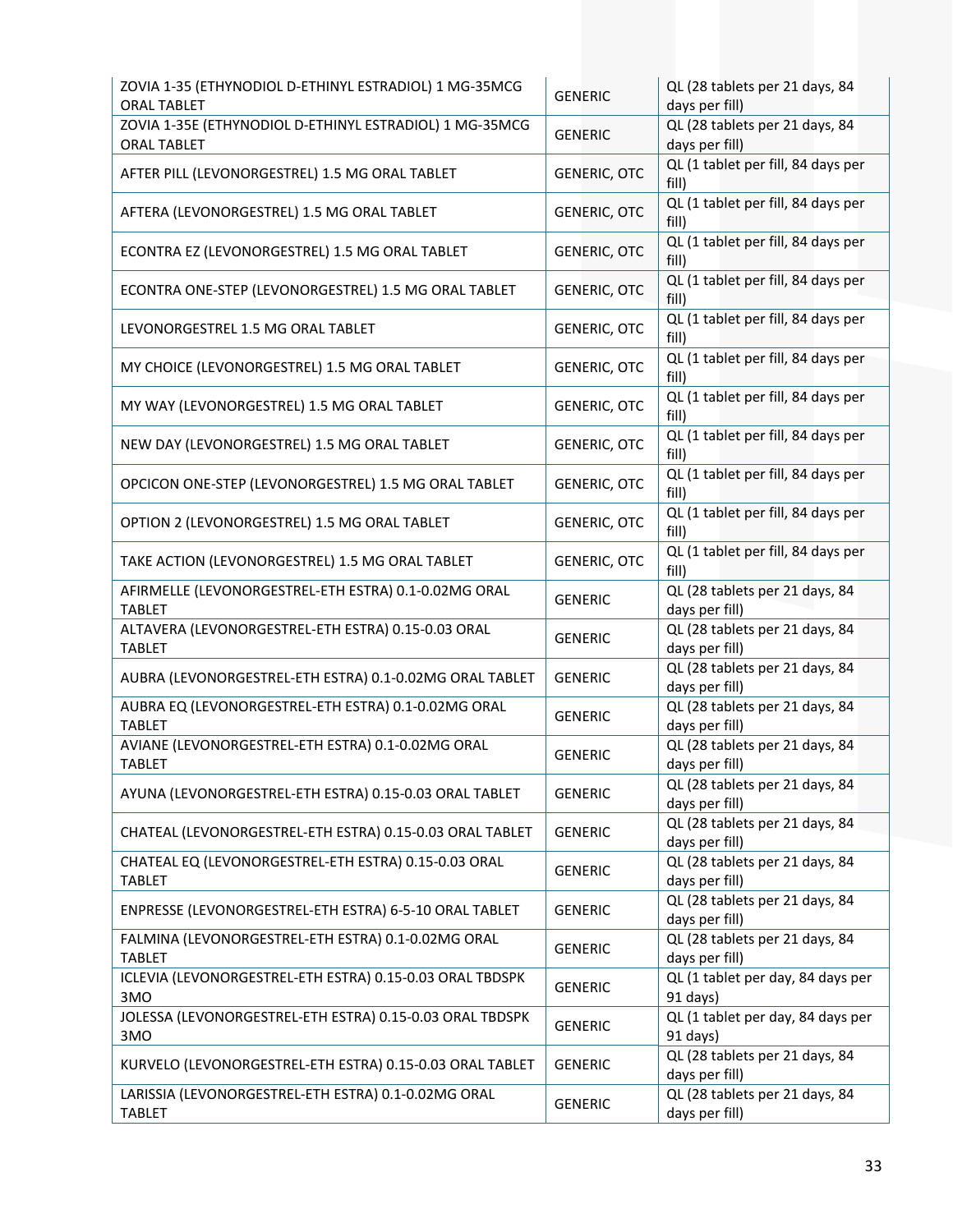| LESSINA (LEVONORGESTREL-ETH ESTRA) 0.1-0.02MG ORAL<br><b>TABLET</b>                  | <b>GENERIC</b> | QL (28 tablets per 21 days, 84<br>days per fill) |
|--------------------------------------------------------------------------------------|----------------|--------------------------------------------------|
| LEVONEST (LEVONORGESTREL-ETH ESTRA) 6-5-10 ORAL TABLET                               | <b>GENERIC</b> | QL (28 tablets per 21 days, 84<br>days per fill) |
| LEVONORGESTREL-ETH ESTRADIOL (LEVONORGESTREL-ETH<br>ESTRA) 0.1-0.02MG ORAL TABLET    | <b>GENERIC</b> | QL (28 tablets per 21 days, 84<br>days per fill) |
| LEVONORGESTREL-ETH ESTRADIOL (LEVONORGESTREL-ETH<br>ESTRA) 0.15-0.03 ORAL TABLET     | <b>GENERIC</b> | QL (28 tablets per 21 days, 84<br>days per fill) |
| LEVONORGESTREL-ETH ESTRADIOL (LEVONORGESTREL-ETH<br>ESTRA) 6-5-10 ORAL TABLET        | <b>GENERIC</b> | QL (28 tablets per 21 days, 84<br>days per fill) |
| LEVONORGESTREL-ETH ESTRADIOL (LEVONORGESTREL-ETH<br>ESTRA) 0.15-0.03 ORAL TBDSPK 3MO | <b>GENERIC</b> | QL (1 tablet per day, 84 days per<br>91 days)    |
| LEVORA-28 (LEVONORGESTREL-ETH ESTRA) 0.15-0.03 ORAL<br><b>TABLET</b>                 | <b>GENERIC</b> | QL (28 tablets per 21 days, 84<br>days per fill) |
| LILLOW (LEVONORGESTREL-ETH ESTRA) 0.15-0.03 ORAL TABLET                              | <b>GENERIC</b> | QL (28 tablets per 21 days, 84<br>days per fill) |
| LUTERA (LEVONORGESTREL-ETH ESTRA) 0.1-0.02MG ORAL<br><b>TABLET</b>                   | <b>GENERIC</b> | QL (28 tablets per 21 days, 84<br>days per fill) |
| MARLISSA (LEVONORGESTREL-ETH ESTRA) 0.15-0.03 ORAL<br><b>TABLET</b>                  | <b>GENERIC</b> | QL (28 tablets per 21 days, 84<br>days per fill) |
| ORSYTHIA (LEVONORGESTREL-ETH ESTRA) 0.1-0.02MG ORAL<br><b>TABLET</b>                 | <b>GENERIC</b> | QL (28 tablets per 21 days, 84<br>days per fill) |
| PORTIA (LEVONORGESTREL-ETH ESTRA) 0.15-0.03 ORAL TABLET                              | <b>GENERIC</b> | QL (28 tablets per 21 days, 84<br>days per fill) |
| SETLAKIN (LEVONORGESTREL-ETH ESTRA) 0.15-0.03 ORAL TBDSPK<br>3MO                     | <b>GENERIC</b> | QL (1 tablet per day, 84 days per<br>91 days)    |
| SRONYX (LEVONORGESTREL-ETH ESTRA) 0.1-0.02MG ORAL<br><b>TABLET</b>                   | <b>GENERIC</b> | QL (28 tablets per 21 days, 84<br>days per fill) |
| TRIVORA-28 (LEVONORGESTREL-ETH ESTRA) 6-5-10 ORAL TABLET                             | <b>GENERIC</b> | QL (28 tablets per 21 days, 84<br>days per fill) |
| TYBLUME (LEVONORGESTREL-ETH ESTRA) 0.1-0.02MG ORAL TAB<br><b>CHEW</b>                | <b>GENERIC</b> | QL (28 tablets per 21 days, 84<br>days per fill) |
| VIENVA (LEVONORGESTREL-ETH ESTRA) 0.1-0.02MG ORAL<br><b>TABLET</b>                   | <b>GENERIC</b> | QL (28 tablets per 21 days, 84<br>days per fill) |
| AUROVELA FE (NORETH A-ET ESTRA/FE FUMARATE) 1MG-20(21)<br><b>ORAL TABLET</b>         | <b>GENERIC</b> | QL (1 tablet per day, 84 days per<br>fill)       |
| AUROVELA FE (NORETH A-ET ESTRA/FE FUMARATE) 1.5-30(21)<br><b>ORAL TABLET</b>         | <b>GENERIC</b> | QL (1 tablet per day, 84 days per<br>fill)       |
| BLISOVI FE (NORETH A-ET ESTRA/FE FUMARATE) 1MG-20(21)<br><b>ORAL TABLET</b>          | <b>GENERIC</b> | QL (1 tablet per day, 84 days per<br>fill)       |
| BLISOVI FE (NORETH A-ET ESTRA/FE FUMARATE) 1.5-30(21) ORAL<br><b>TABLET</b>          | <b>GENERIC</b> | QL (1 tablet per day, 84 days per<br>fill)       |
| HAILEY FE (NORETH A-ET ESTRA/FE FUMARATE) 1MG-20(21)<br><b>ORAL TABLET</b>           | <b>GENERIC</b> | QL (1 tablet per day, 84 days per<br>fill)       |
| HAILEY FE (NORETH A-ET ESTRA/FE FUMARATE) 1.5-30(21) ORAL<br><b>TABLET</b>           | <b>GENERIC</b> | QL (1 tablet per day, 84 days per<br>fill)       |
| JUNEL FE (NORETH A-ET ESTRA/FE FUMARATE) 1MG-20(21) ORAL<br><b>TABLET</b>            | <b>GENERIC</b> | QL (1 tablet per day, 84 days per<br>fill)       |
| JUNEL FE (NORETH A-ET ESTRA/FE FUMARATE) 1.5-30(21) ORAL<br><b>TABLET</b>            | <b>GENERIC</b> | QL (1 tablet per day, 84 days per<br>fill)       |
| LARIN FE (NORETH A-ET ESTRA/FE FUMARATE) 1MG-20(21) ORAL<br><b>TABLET</b>            | <b>GENERIC</b> | QL (1 tablet per day, 84 days per<br>fill)       |
| LARIN FE (NORETH A-ET ESTRA/FE FUMARATE) 1.5-30(21) ORAL<br><b>TABLET</b>            | <b>GENERIC</b> | QL (1 tablet per day, 84 days per<br>fill)       |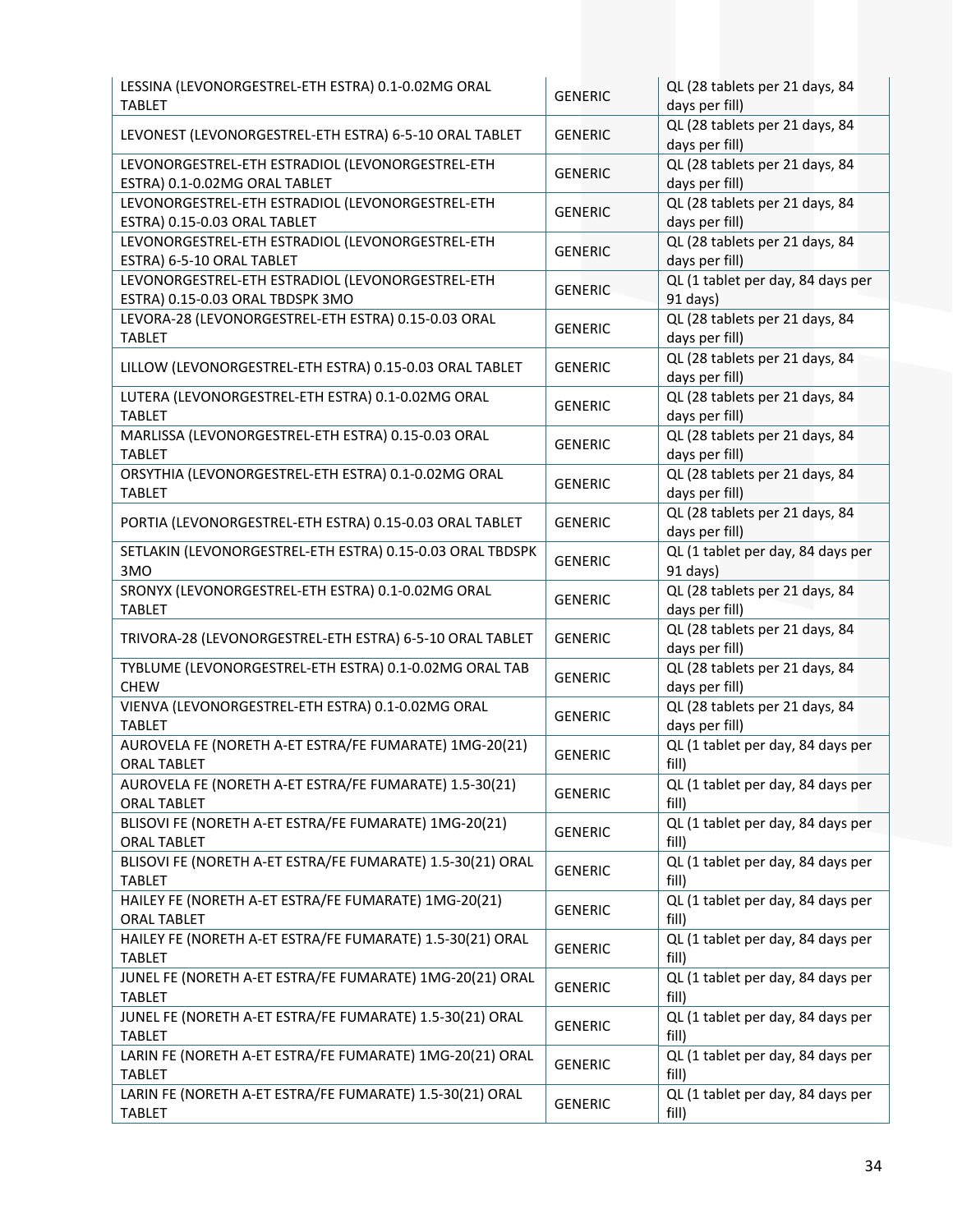| MICROGESTIN FE (NORETH A-ET ESTRA/FE FUMARATE) 1MG-<br>20(21) ORAL TABLET                | <b>GENERIC</b> | QL (1 tablet per day, 84 days per<br>fill)       |
|------------------------------------------------------------------------------------------|----------------|--------------------------------------------------|
| MICROGESTIN FE (NORETH A-ET ESTRA/FE FUMARATE) 1.5-30(21)<br><b>ORAL TABLET</b>          | <b>GENERIC</b> | QL (1 tablet per day, 84 days per<br>fill)       |
| NORETHINDRONE-E.ESTRADIOL-IRON (NORETH A-ET ESTRA/FE<br>FUMARATE) 1MG-20(21) ORAL TABLET | <b>GENERIC</b> | QL (1 tablet per day, 84 days per<br>fill)       |
| NORETHINDRONE-E.ESTRADIOL-IRON (NORETH A-ET ESTRA/FE<br>FUMARATE) 1.5-30(21) ORAL TABLET | <b>GENERIC</b> | QL (1 tablet per day, 84 days per<br>fill)       |
| TARINA FE (NORETH A-ET ESTRA/FE FUMARATE) 1MG-20(21)<br><b>ORAL TABLET</b>               | <b>GENERIC</b> | QL (1 tablet per day, 84 days per<br>fill)       |
| TARINA FE 1-20 EQ (NORETH A-ET ESTRA/FE FUMARATE) 1MG-<br>20(21) ORAL TABLET             | <b>GENERIC</b> | QL (1 tablet per day, 84 days per<br>fill)       |
| CAMILA (NORETHINDRONE) 0.35 MG ORAL TABLET                                               | <b>GENERIC</b> | QL (28 tablets per 21 days, 84<br>days per fill) |
| DEBLITANE (NORETHINDRONE) 0.35 MG ORAL TABLET                                            | <b>GENERIC</b> | QL (28 tablets per 21 days, 84<br>days per fill) |
| ERRIN (NORETHINDRONE) 0.35 MG ORAL TABLET                                                | <b>GENERIC</b> | QL (28 tablets per 21 days, 84<br>days per fill) |
| HEATHER (NORETHINDRONE) 0.35 MG ORAL TABLET                                              | <b>GENERIC</b> | QL (28 tablets per 21 days, 84<br>days per fill) |
| INCASSIA (NORETHINDRONE) 0.35 MG ORAL TABLET                                             | <b>GENERIC</b> | QL (28 tablets per 21 days, 84<br>days per fill) |
| JENCYCLA (NORETHINDRONE) 0.35 MG ORAL TABLET                                             | <b>GENERIC</b> | QL (28 tablets per 21 days, 84<br>days per fill) |
| LYLEQ (NORETHINDRONE) 0.35 MG ORAL TABLET                                                | <b>GENERIC</b> | QL (28 tablets per 21 days, 84<br>days per fill) |
| LYZA (NORETHINDRONE) 0.35 MG ORAL TABLET                                                 | <b>GENERIC</b> | QL (28 tablets per 21 days, 84<br>days per fill) |
| NORA-BE (NORETHINDRONE) 0.35 MG ORAL TABLET                                              | <b>GENERIC</b> | QL (28 tablets per 21 days, 84<br>days per fill) |
| NORETHINDRONE 0.35 MG ORAL TABLET                                                        | <b>GENERIC</b> | QL (28 tablets per 21 days, 84<br>days per fill) |
| NORLYDA (NORETHINDRONE) 0.35 MG ORAL TABLET                                              | <b>GENERIC</b> | QL (28 tablets per 21 days, 84<br>days per fill) |
| SHAROBEL (NORETHINDRONE) 0.35 MG ORAL TABLET                                             | <b>GENERIC</b> | QL (28 tablets per 21 days, 84<br>days per fill) |
| TULANA (NORETHINDRONE) 0.35 MG ORAL TABLET                                               | <b>GENERIC</b> | QL (28 tablets per 21 days, 84<br>days per fill) |
| AUROVELA (NORETHINDRONE A-E ESTRADIOL) 1MG-20MCG<br><b>ORAL TABLET</b>                   | <b>GENERIC</b> | QL (1 tablet per day, 84 days per<br>fill)       |
| AUROVELA (NORETHINDRONE A-E ESTRADIOL) 1.5-0.03MG ORAL<br><b>TABLET</b>                  | <b>GENERIC</b> | QL (1 tablet per day, 84 days per<br>fill)       |
| HAILEY (NORETHINDRONE A-E ESTRADIOL) 1.5-0.03MG ORAL<br><b>TABLET</b>                    | <b>GENERIC</b> | QL (1 tablet per day, 84 days per<br>fill)       |
| JUNEL (NORETHINDRONE A-E ESTRADIOL) 1MG-20MCG ORAL<br><b>TABLET</b>                      | <b>GENERIC</b> | QL (1 tablet per day, 84 days per<br>fill)       |
| JUNEL (NORETHINDRONE A-E ESTRADIOL) 1.5-0.03MG ORAL<br><b>TABLET</b>                     | <b>GENERIC</b> | QL (1 tablet per day, 84 days per<br>fill)       |
| LARIN (NORETHINDRONE A-E ESTRADIOL) 1MG-20MCG ORAL<br><b>TABLET</b>                      | <b>GENERIC</b> | QL (1 tablet per day, 84 days per<br>fill)       |
| LARIN (NORETHINDRONE A-E ESTRADIOL) 1.5-0.03MG ORAL<br><b>TABLET</b>                     | <b>GENERIC</b> | QL (1 tablet per day, 84 days per<br>fill)       |
| MICROGESTIN (NORETHINDRONE A-E ESTRADIOL) 1MG-20MCG<br>ORAL TABLET                       | <b>GENERIC</b> | QL (1 tablet per day, 84 days per<br>fill)       |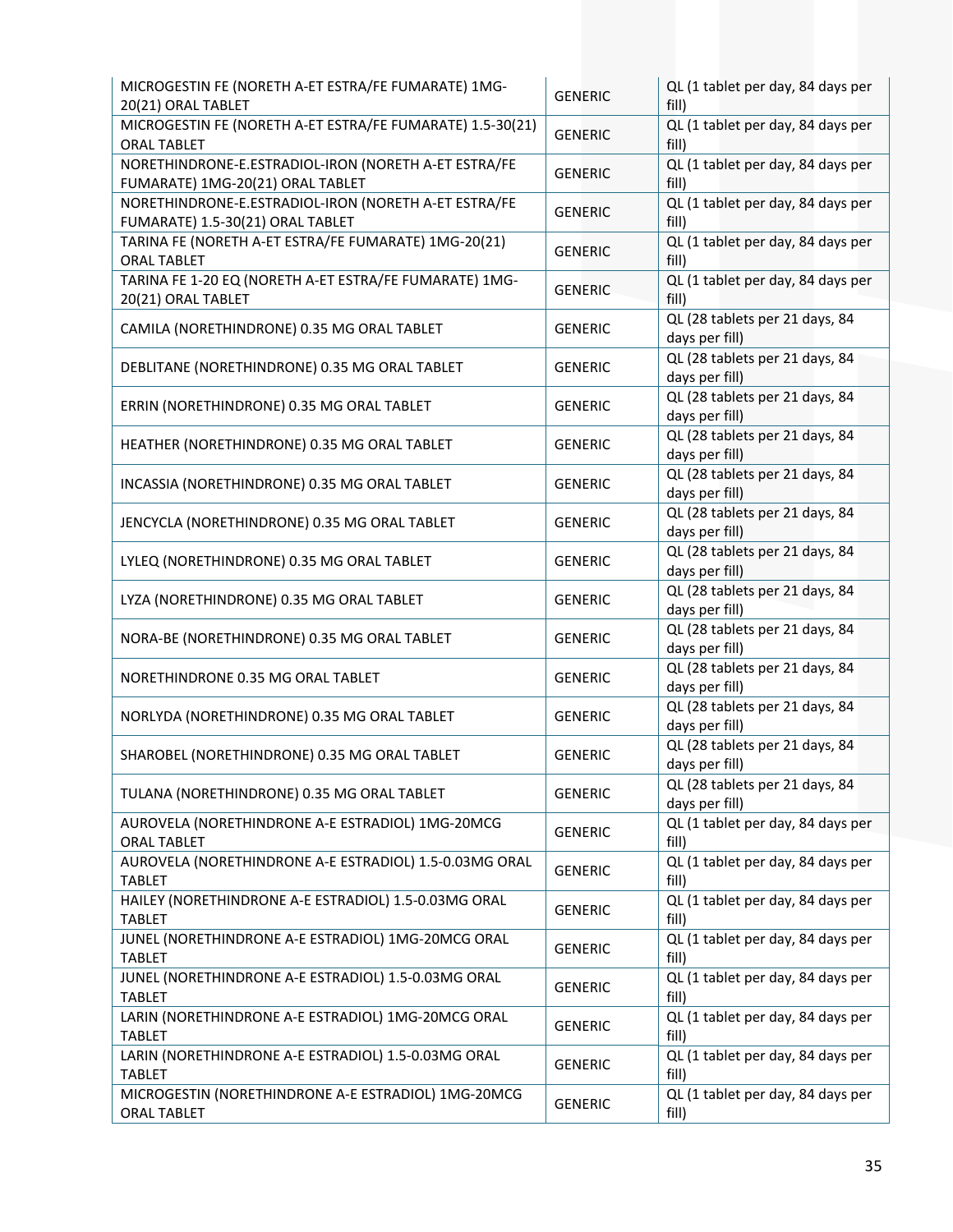| MICROGESTIN (NORETHINDRONE A-E ESTRADIOL) 1.5-0.03MG<br><b>ORAL TABLET</b>             | <b>GENERIC</b> | QL (1 tablet per day, 84 days per<br>fill)       |
|----------------------------------------------------------------------------------------|----------------|--------------------------------------------------|
| NORETHINDRON-ETHINYL ESTRADIOL (NORETHINDRONE A-E<br>ESTRADIOL) 1MG-20MCG ORAL TABLET  | <b>GENERIC</b> | QL (1 tablet per day, 84 days per<br>fill)       |
| NORETHINDRON-ETHINYL ESTRADIOL (NORETHINDRONE A-E<br>ESTRADIOL) 1.5-0.03MG ORAL TABLET | <b>GENERIC</b> | QL (1 tablet per day, 84 days per<br>fill)       |
| ALYACEN (NORETHINDRONE-ETHINYL ESTRAD) 1 MG-35MCG<br><b>ORAL TABLET</b>                | <b>GENERIC</b> | QL (28 tablets per 21 days, 84<br>days per fill) |
| ALYACEN (NORETHINDRONE-ETHINYL ESTRAD) 7 DAYS X 3 ORAL<br><b>TABLET</b>                | <b>GENERIC</b> | QL (28 tablets per 21 days, 84<br>days per fill) |
| ARANELLE (NORETHINDRONE-ETHINYL ESTRAD) 7-9-5 ORAL<br><b>TABLET</b>                    | <b>GENERIC</b> | QL (28 tablets per 21 days, 84<br>days per fill) |
| BALZIVA (NORETHINDRONE-ETHINYL ESTRAD) 0.4-0.035 ORAL<br><b>TABLET</b>                 | <b>GENERIC</b> | QL (28 tablets per 21 days, 84<br>days per fill) |
| BRIELLYN (NORETHINDRONE-ETHINYL ESTRAD) 0.4-0.035 ORAL<br><b>TABLET</b>                | <b>GENERIC</b> | QL (28 tablets per 21 days, 84<br>days per fill) |
| CYCLAFEM (NORETHINDRONE-ETHINYL ESTRAD) 1 MG-35MCG<br><b>ORAL TABLET</b>               | <b>GENERIC</b> | QL (28 tablets per 21 days, 84<br>days per fill) |
| CYCLAFEM (NORETHINDRONE-ETHINYL ESTRAD) 7 DAYS X 3 ORAL<br><b>TABLET</b>               | <b>GENERIC</b> | QL (28 tablets per 21 days, 84<br>days per fill) |
| DASETTA (NORETHINDRONE-ETHINYL ESTRAD) 1 MG-35MCG<br><b>ORAL TABLET</b>                | <b>GENERIC</b> | QL (28 tablets per 21 days, 84<br>days per fill) |
| DASETTA (NORETHINDRONE-ETHINYL ESTRAD) 7 DAYS X 3 ORAL<br><b>TABLET</b>                | <b>GENERIC</b> | QL (28 tablets per 21 days, 84<br>days per fill) |
| LEENA (NORETHINDRONE-ETHINYL ESTRAD) 7-9-5 ORAL TABLET                                 | <b>GENERIC</b> | QL (28 tablets per 21 days, 84<br>days per fill) |
| NECON (NORETHINDRONE-ETHINYL ESTRAD) 0.5-0.035 ORAL<br><b>TABLET</b>                   | <b>GENERIC</b> | QL (28 tablets per 21 days, 84<br>days per fill) |
| NORTREL (NORETHINDRONE-ETHINYL ESTRAD) 0.5-0.035 ORAL<br><b>TABLET</b>                 | <b>GENERIC</b> | QL (28 tablets per 21 days, 84<br>days per fill) |
| NORTREL (NORETHINDRONE-ETHINYL ESTRAD) 1 MG-35MCG<br><b>ORAL TABLET</b>                | <b>GENERIC</b> | QL (28 tablets per 21 days, 84<br>days per fill) |
| NORTREL (NORETHINDRONE-ETHINYL ESTRAD) 7 DAYS X 3 ORAL<br><b>TABLET</b>                | <b>GENERIC</b> | QL (28 tablets per 21 days, 84<br>days per fill) |
| NYLIA (NORETHINDRONE-ETHINYL ESTRAD) 1 MG-35MCG ORAL<br><b>TABLET</b>                  | <b>GENERIC</b> | QL (28 tablets per 21 days, 84<br>days per fill) |
| NYLIA (NORETHINDRONE-ETHINYL ESTRAD) 7 DAYS X 3 ORAL<br><b>TABLET</b>                  | <b>GENERIC</b> | QL (28 tablets per 21 days, 84<br>days per fill) |
| PHILITH (NORETHINDRONE-ETHINYL ESTRAD) 0.4-0.035 ORAL<br><b>TABLET</b>                 | <b>GENERIC</b> | QL (28 tablets per 21 days, 84<br>days per fill) |
| PIRMELLA (NORETHINDRONE-ETHINYL ESTRAD) 1 MG-35MCG<br><b>ORAL TABLET</b>               | <b>GENERIC</b> | QL (28 tablets per 21 days, 84<br>days per fill) |
| PIRMELLA (NORETHINDRONE-ETHINYL ESTRAD) 7 DAYS X 3 ORAL<br><b>TABLET</b>               | <b>GENERIC</b> | QL (28 tablets per 21 days, 84<br>days per fill) |
| VYFEMLA (NORETHINDRONE-ETHINYL ESTRAD) 0.4-0.035 ORAL<br><b>TABLET</b>                 | <b>GENERIC</b> | QL (28 tablets per 21 days, 84<br>days per fill) |
| WERA (NORETHINDRONE-ETHINYL ESTRAD) 0.5-0.035 ORAL<br><b>TABLET</b>                    | <b>GENERIC</b> | QL (28 tablets per 21 days, 84<br>days per fill) |
| ESTARYLLA (NORGESTIMATE-ETHINYL ESTRADIOL) 0.25-0.035<br><b>ORAL TABLET</b>            | <b>GENERIC</b> | QL (28 tablets per 21 days, 84<br>days per fill) |
| FEMYNOR (NORGESTIMATE-ETHINYL ESTRADIOL) 0.25-0.035<br><b>ORAL TABLET</b>              | <b>GENERIC</b> | QL (28 tablets per 21 days, 84<br>days per fill) |
| MILI (NORGESTIMATE-ETHINYL ESTRADIOL) 0.25-0.035 ORAL<br><b>TABLET</b>                 | <b>GENERIC</b> | QL (28 tablets per 21 days, 84<br>days per fill) |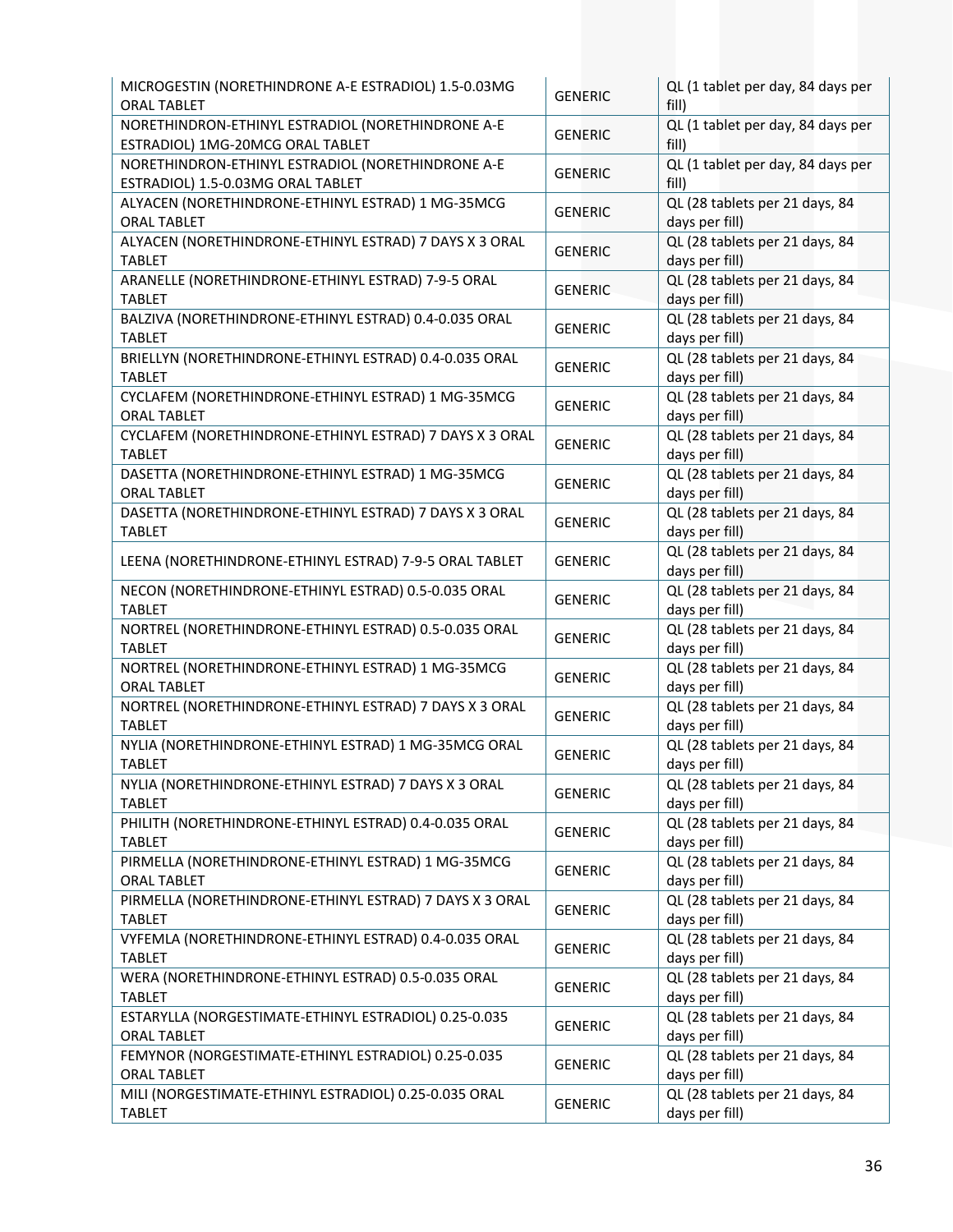| MONO-LINYAH (NORGESTIMATE-ETHINYL ESTRADIOL) 0.25-0.035<br><b>ORAL TABLET</b>  | <b>GENERIC</b> | QL (28 tablets per 21 days, 84<br>days per fill) |
|--------------------------------------------------------------------------------|----------------|--------------------------------------------------|
| NORGESTIMATE-ETHINYL ESTRADIOL 0.25-0.035 ORAL TABLET                          | <b>GENERIC</b> | QL (28 tablets per 21 days, 84<br>days per fill) |
| NORGESTIMATE-ETHINYL ESTRADIOL 7DAYSX3 28 ORAL TABLET                          | <b>GENERIC</b> | QL (28 tablets per 21 days, 84<br>days per fill) |
| NORGESTIMATE-ETHINYL ESTRADIOL 7DAYSX3 LO ORAL TABLET                          | <b>GENERIC</b> | QL (28 tablets per 21 days, 84<br>days per fill) |
| NYMYO (NORGESTIMATE-ETHINYL ESTRADIOL) 0.25-0.035 ORAL<br><b>TABLET</b>        | <b>GENERIC</b> | QL (28 tablets per 21 days, 84<br>days per fill) |
| PREVIFEM (NORGESTIMATE-ETHINYL ESTRADIOL) 0.25-0.035<br><b>ORAL TABLET</b>     | <b>GENERIC</b> | QL (28 tablets per 21 days, 84<br>days per fill) |
| SPRINTEC (NORGESTIMATE-ETHINYL ESTRADIOL) 0.25-0.035 ORAL<br><b>TABLET</b>     | <b>GENERIC</b> | QL (28 tablets per 21 days, 84<br>days per fill) |
| TRI FEMYNOR (NORGESTIMATE-ETHINYL ESTRADIOL) 7DAYSX3 28<br><b>ORAL TABLET</b>  | <b>GENERIC</b> | QL (28 tablets per 21 days, 84<br>days per fill) |
| TRI-ESTARYLLA (NORGESTIMATE-ETHINYL ESTRADIOL) 7DAYSX3<br>28 ORAL TABLET       | <b>GENERIC</b> | QL (28 tablets per 21 days, 84<br>days per fill) |
| TRI-LINYAH (NORGESTIMATE-ETHINYL ESTRADIOL) 7DAYSX3 28<br><b>ORAL TABLET</b>   | <b>GENERIC</b> | QL (28 tablets per 21 days, 84<br>days per fill) |
| TRI-LO-ESTARYLLA (NORGESTIMATE-ETHINYL ESTRADIOL)<br>7DAYSX3 LO ORAL TABLET    | <b>GENERIC</b> | QL (28 tablets per 21 days, 84<br>days per fill) |
| TRI-LO-MARZIA (NORGESTIMATE-ETHINYL ESTRADIOL) 7DAYSX3<br>LO ORAL TABLET       | <b>GENERIC</b> | QL (28 tablets per 21 days, 84<br>days per fill) |
| TRI-LO-MILI (NORGESTIMATE-ETHINYL ESTRADIOL) 7DAYSX3 LO<br><b>ORAL TABLET</b>  | <b>GENERIC</b> | QL (28 tablets per 21 days, 84<br>days per fill) |
| TRI-LO-SPRINTEC (NORGESTIMATE-ETHINYL ESTRADIOL) 7DAYSX3<br>LO ORAL TABLET     | <b>GENERIC</b> | QL (28 tablets per 21 days, 84<br>days per fill) |
| TRI-MILI (NORGESTIMATE-ETHINYL ESTRADIOL) 7DAYSX3 28 ORAL<br><b>TABLET</b>     | <b>GENERIC</b> | QL (28 tablets per 21 days, 84<br>days per fill) |
| TRI-NYMYO (NORGESTIMATE-ETHINYL ESTRADIOL) 7DAYSX3 28<br><b>ORAL TABLET</b>    | <b>GENERIC</b> | QL (28 tablets per 21 days, 84<br>days per fill) |
| TRI-PREVIFEM (NORGESTIMATE-ETHINYL ESTRADIOL) 7DAYSX3 28<br><b>ORAL TABLET</b> | <b>GENERIC</b> | QL (28 tablets per 21 days, 84<br>days per fill) |
| TRI-SPRINTEC (NORGESTIMATE-ETHINYL ESTRADIOL) 7DAYSX3 28<br><b>ORAL TABLET</b> | <b>GENERIC</b> | QL (28 tablets per 21 days, 84<br>days per fill) |
| TRI-VYLIBRA (NORGESTIMATE-ETHINYL ESTRADIOL) 7DAYSX3 28<br><b>ORAL TABLET</b>  | <b>GENERIC</b> | QL (28 tablets per 21 days, 84<br>days per fill) |
| TRI-VYLIBRA LO (NORGESTIMATE-ETHINYL ESTRADIOL) 7DAYSX3<br>LO ORAL TABLET      | <b>GENERIC</b> | QL (28 tablets per 21 days, 84<br>days per fill) |
| VYLIBRA (NORGESTIMATE-ETHINYL ESTRADIOL) 0.25-0.035 ORAL<br><b>TABLET</b>      | <b>GENERIC</b> | QL (28 tablets per 21 days, 84<br>days per fill) |
| CRYSELLE (NORGESTREL-ETHINYL ESTRADIOL) 0.3-0.03MG ORAL<br><b>TABLET</b>       | <b>GENERIC</b> | QL (28 tablets per 21 days, 84<br>days per fill) |
| ELINEST (NORGESTREL-ETHINYL ESTRADIOL) 0.3-0.03MG ORAL<br><b>TABLET</b>        | <b>GENERIC</b> | QL (28 tablets per 21 days, 84<br>days per fill) |
| LOW-OGESTREL (NORGESTREL-ETHINYL ESTRADIOL) 0.3-0.03MG<br>ORAL TABLET          | <b>GENERIC</b> | QL (28 tablets per 21 days, 84<br>days per fill) |
| ELLA (ULIPRISTAL ACETATE) 30 MG ORAL TABLET                                    | <b>BRAND</b>   | QL (1 tablet per 22 days, 84 days<br>per fill)   |
| CONTRACEPTIVES, TRANSDERMAL                                                    |                |                                                  |
| XULANE (NORELGESTROMIN/ETHIN.ESTRADIOL) 150-35/24H<br>TRANSDERM. PATCH TDWK    | <b>GENERIC</b> | QL (1 patch per 7 days)                          |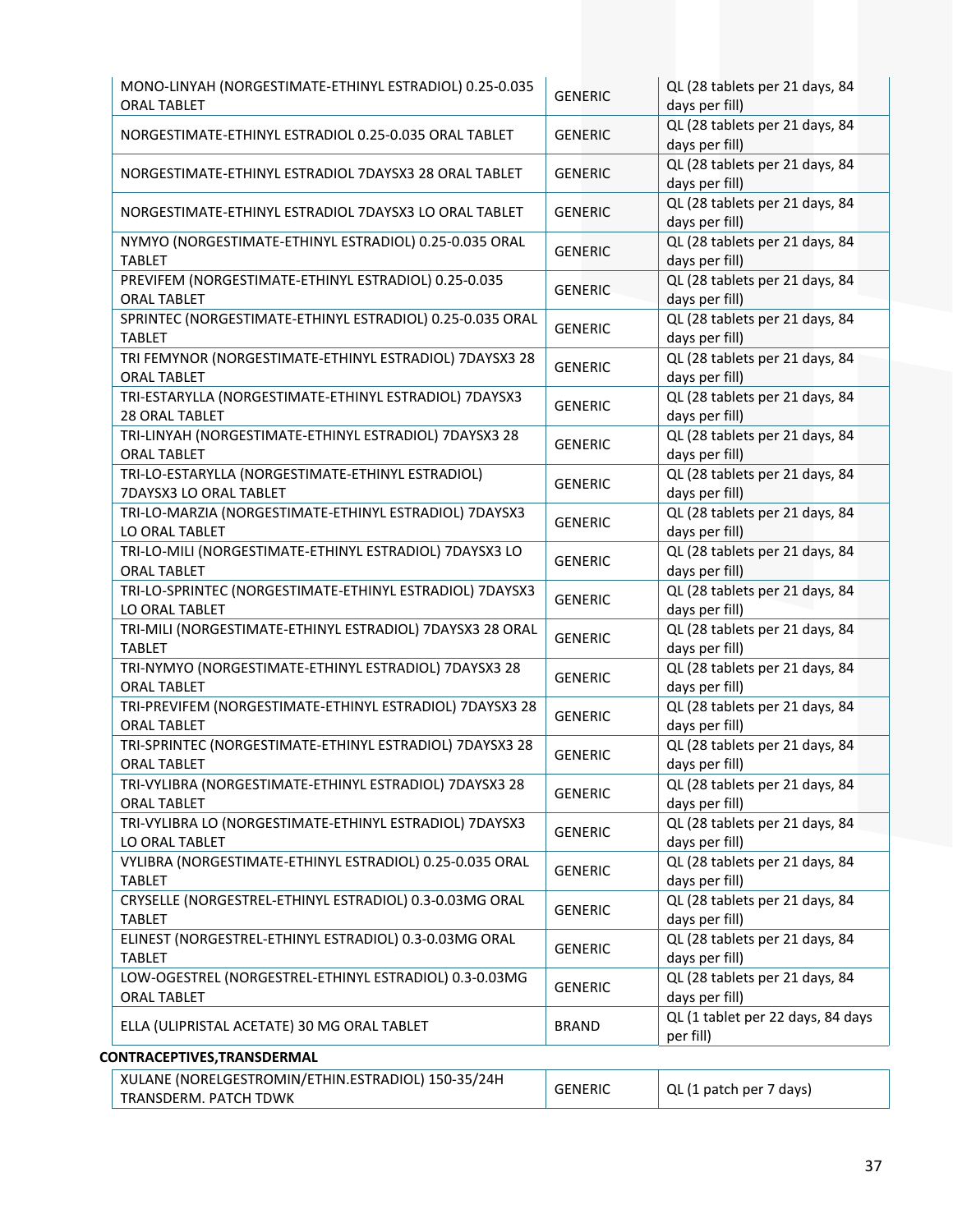| ZAFEMY (NORELGESTROMIN/ETHIN.ESTRADIOL) 150-35/24H |
|----------------------------------------------------|
| TRANSDERM. PATCH TDWK                              |

 $GENERIC$  QL (1 patch per 7 days)

#### **OXYTOCICS**

| . METHYLERGONOVINE MALEATE 0.2 MG ORAL TABLET $\,$<br>GENERIC |  |  |
|---------------------------------------------------------------|--|--|
|---------------------------------------------------------------|--|--|

# **COUGH AND COLD**

#### **1ST GEN ANTIHISTAMINE & DECONGESTANT COMBINATIONS**

| APRODINE (P-EPHED HCL/TRIPROLIDINE HCL) 2.5MG-60MG ORAL<br><b>TABLET</b>             | <b>GENERIC, OTC</b> | QL (3 tablets per day) |  |
|--------------------------------------------------------------------------------------|---------------------|------------------------|--|
| COLD, ALLERGY & SINUS (P-EPHED HCL/TRIPROLIDINE HCL)<br>2.5MG-60MG ORAL TABLET       | <b>GENERIC, OTC</b> | QL (3 tablets per day) |  |
| WAL-ACT D COLD & ALLERGY (P-EPHED HCL/TRIPROLIDINE HCL)<br>2.5MG-60MG ORAL TABLET    | <b>GENERIC, OTC</b> | QL (3 tablets per day) |  |
| PROMETHAZINE VC (PHENYLEPHRINE HCL/PROMETH HCL) 5-<br>6.25MG/5 ORAL SYRUP            | <b>GENERIC</b>      |                        |  |
| PROMETHAZINE-PHENYLEPHRINE (PHENYLEPHRINE<br>HCL/PROMETH HCL) 5-6.25MG/5 ORAL SYRUP  | <b>GENERIC</b>      |                        |  |
| SUDOGEST COLD AND ALLERGY (PSEUDOEPHEDRINE HCL/CHLOR-<br>MAL) 4 MG-60 MG ORAL TABLET | GENERIC, OTC        | QL (3 tablets per day) |  |
| NITITUCCIVEC NON NADCOTIC                                                            |                     |                        |  |

#### **ANTITUSSIVES,NON‐NARCOTIC**

| BENZONATATE 100 MG ORAL CAPSULE | <b>GENERIC</b> | QL (3 capsules per day) |
|---------------------------------|----------------|-------------------------|
| BENZONATATE 200 MG ORAL CAPSULE | <b>GENERIC</b> | QL (3 capsules per day) |

# **DECONGESTANTS, ORAL**

| NASAL DECONGESTANT (PSEUDOEPHEDRINE HCL) 30 MG ORAL<br><b>TABLET</b> | <b>GENERIC, OTC</b> | QL (3 tablets per day) |
|----------------------------------------------------------------------|---------------------|------------------------|
| NEXAFED (PSEUDOEPHEDRINE HCL) 30 MG ORAL TABLET                      | BRAND, OTC          | QL (3 tablets per day) |
| PSEUDOEPHEDRINE HCL 60 MG ORAL TABLET                                | <b>GENERIC, OTC</b> | QL (2 tablets per day) |
| SUDOGEST (PSEUDOEPHEDRINE HCL) 30 MG ORAL TABLET                     | <b>GENERIC, OTC</b> | QL (3 tablets per day) |
| ZEPHREX-D (PSEUDOEPHEDRINE HCL) 30 MG ORAL TABLET                    | <b>GENERIC, OTC</b> | QL (3 tablets per day) |

#### **EXPECTORANTS**

| GENERIC, OTC        | QL (240 mL per 30 days) |
|---------------------|-------------------------|
| <b>GENERIC, OTC</b> | QL (240 mL per 30 days) |
| <b>GENERIC, OTC</b> | QL (240 mL per 30 days) |
| <b>GENERIC, OTC</b> |                         |
| <b>GENERIC, OTC</b> | QL (240 mL per 30 days) |
| <b>GENERIC, OTC</b> | QL (240 mL per 30 days) |
| GENERIC, OTC        | QL (240 mL per 30 days) |
| GENERIC, OTC        | QL (240 mL per 30 days) |
| <b>GENERIC, OTC</b> | QL (240 mL per 30 days) |
| GENERIC, OTC        | QL (240 mL per 30 days) |
| <b>GENERIC, OTC</b> |                         |
| <b>GENERIC, OTC</b> | QL (240 mL per 30 days) |
| GENERIC, OTC        |                         |
| <b>GENERIC, OTC</b> | QL (240 mL per 30 days) |
| <b>GENERIC, OTC</b> |                         |
|                     |                         |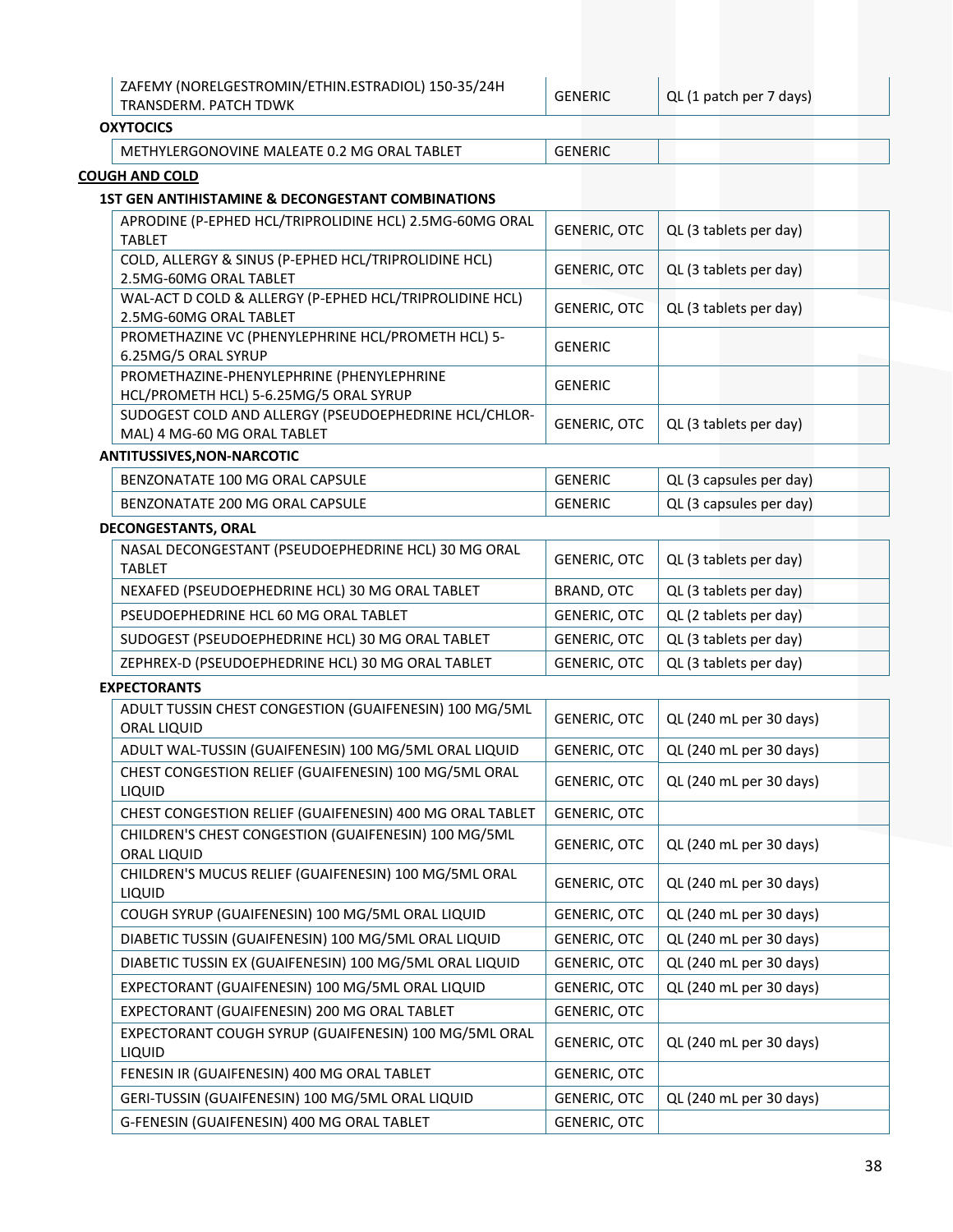| GILTUSS EX (GUAIFENESIN) 200 MG/5ML ORAL LIQUID                                        | <b>GENERIC, OTC</b> | QL (120 mL per 30 days)                          |
|----------------------------------------------------------------------------------------|---------------------|--------------------------------------------------|
| GUAIFENESIN 100 MG/5ML ORAL LIQUID                                                     | <b>GENERIC, OTC</b> | QL (240 mL per 30 days)                          |
| GUAIFENESIN 200 MG ORAL TABLET                                                         | <b>GENERIC, OTC</b> |                                                  |
| <b>GUAIFENESIN 400 MG ORAL TABLET</b>                                                  | <b>GENERIC, OTC</b> |                                                  |
| GUAIFENESIN ER (GUAIFENESIN) 600 MG ORAL TAB ER 12H                                    | <b>GENERIC, OTC</b> | QL (2 tablets per day)                           |
| LIQUITUSS GG (GUAIFENESIN) 200 MG/5ML ORAL LIQUID                                      | <b>GENERIC, OTC</b> | QL (120 mL per 30 days)                          |
| MUCINEX FAST-MAX CHEST-CONGEST (GUAIFENESIN) 100<br>MG/5ML ORAL LIQUID                 | <b>GENERIC, OTC</b> | QL (240 mL per 30 days)                          |
| MUCOSA (GUAIFENESIN) 400 MG ORAL TABLET                                                | <b>GENERIC, OTC</b> |                                                  |
| MUCUS ER (GUAIFENESIN) 600 MG ORAL TAB ER 12H                                          | <b>GENERIC, OTC</b> | QL (2 tablets per day)                           |
| MUCUS ER (GUAIFENESIN) 1200 MG ORAL TAB ER 12H                                         | GENERIC, OTC        |                                                  |
| MUCUS RELIEF (GUAIFENESIN) 400 MG ORAL TABLET                                          | GENERIC, OTC        |                                                  |
| MUCUS RELIEF ER (GUAIFENESIN) 600 MG ORAL TAB ER 12H                                   | <b>GENERIC, OTC</b> | QL (2 tablets per day)                           |
| MUCUS RELIEF ER (GUAIFENESIN) 1200 MG ORAL TAB ER 12H                                  | <b>GENERIC, OTC</b> |                                                  |
| MUCUS-ER MAX (GUAIFENESIN) 1200 MG ORAL TAB ER 12H                                     | <b>GENERIC, OTC</b> |                                                  |
| REFENESEN (GUAIFENESIN) 400 MG ORAL TABLET                                             | GENERIC, OTC        |                                                  |
| ROBAFEN (GUAIFENESIN) 100 MG/5ML ORAL LIQUID                                           | <b>GENERIC, OTC</b> | QL (240 mL per 30 days)                          |
| SCOT-TUSSIN (GUAIFENESIN) 100 MG/5ML ORAL LIQUID                                       | <b>GENERIC, OTC</b> | QL (240 mL per 30 days)                          |
| SCOT-TUSSIN EXPECTORANT (GUAIFENESIN) 100 MG/5ML ORAL<br>LIQUID                        | <b>GENERIC, OTC</b> | QL (240 mL per 30 days)                          |
| SILTUSSIN SA (GUAIFENESIN) 100 MG/5ML ORAL LIQUID                                      | <b>GENERIC, OTC</b> | QL (240 mL per 30 days)                          |
| TUSNEL-EX (GUAIFENESIN) 100 MG/5ML ORAL LIQUID                                         | BRAND, OTC          | QL (240 mL per 30 days)                          |
| TUSSIN (GUAIFENESIN) 100 MG/5ML ORAL LIQUID                                            | <b>GENERIC, OTC</b> | QL (240 mL per 30 days)                          |
| TUSSIN (GUAIFENESIN) 400 MG ORAL TABLET                                                | GENERIC, OTC        |                                                  |
| TUSSIN CHEST CONGESTION (GUAIFENESIN) 100 MG/5ML ORAL<br>LIQUID                        | <b>GENERIC, OTC</b> | QL (240 mL per 30 days)                          |
| TUSSIN HONEY (GUAIFENESIN) 100 MG/5ML ORAL LIQUID                                      | <b>GENERIC, OTC</b> | QL (240 mL per 30 days)                          |
| TUSSIN MUCUS-CHEST CONGESTION (GUAIFENESIN) 100<br>MG/5ML ORAL LIQUID                  | <b>GENERIC, OTC</b> | QL (240 mL per 30 days)                          |
| WAL-TUSSIN (GUAIFENESIN) 100 MG/5ML ORAL LIQUID                                        | <b>GENERIC, OTC</b> | QL (240 mL per 30 days)                          |
| NARCOTIC ANTITUSS-1ST GEN. ANTIHISTAMINE-DECONGEST                                     |                     |                                                  |
| PROMETHAZINE VC-CODEINE (PHENYLEPHRINE<br>HCL/COD/PROMETH) 6.25-5-10 ORAL SYRUP        | <b>GENERIC</b>      | AR (age 6 and older); QL (120 mL<br>per 30 days) |
| PROMETHAZINE-PHENYLEPH-CODEINE (PHENYLEPHRINE<br>HCL/COD/PROMETH) 6.25-5-10 ORAL SYRUP | <b>GENERIC</b>      | AR (age 6 and older); QL (120 mL<br>per 30 days) |
| NARCOTIC ANTITUSS-DECONGESTANT-EXPECTORANT COMB                                        |                     |                                                  |
| GUAIFENESIN DAC (P-EPHED HCL/CODEINE/GUAIFEN) 30-10-100<br><b>ORAL SYRUP</b>           | <b>GENERIC, OTC</b> | AR (age 6 and older)                             |
| VIRTUSSIN DAC (P-EPHED HCL/CODEINE/GUAIFEN) 30-10-100<br><b>ORAL SYRUP</b>             | <b>GENERIC, OTC</b> | AR (age 6 and older)                             |
| NARCOTIC ANTITUSSIVE-1ST GENERATION ANTIHISTAMINE                                      |                     |                                                  |
| PROMETHAZINE-CODEINE (CODEINE/PROMETHAZINE HCL) 6.25-<br>10/5 ORAL SYRUP               | <b>GENERIC</b>      | AR (age 6 and older); QL (120 mL<br>per 30 days) |
| NARCOTIC ANTITUSSIVE-ANTICHOLINERGIC COMB.                                             |                     |                                                  |
| HYDROCODONE-HOMATROPINE MBR (HYDROCODONE<br>BIT/HOMATROP ME-BR) 5-1.5 MG/5 ORAL SYRUP  | <b>GENERIC</b>      | AR (age 6 and older); QL (240 mL<br>per 30 days) |
| HYDROMET (HYDROCODONE BIT/HOMATROP ME-BR) 5-1.5<br>MG/5 ORAL SYRUP                     | <b>GENERIC</b>      | AR (age 6 and older); QL (240 mL<br>per 30 days) |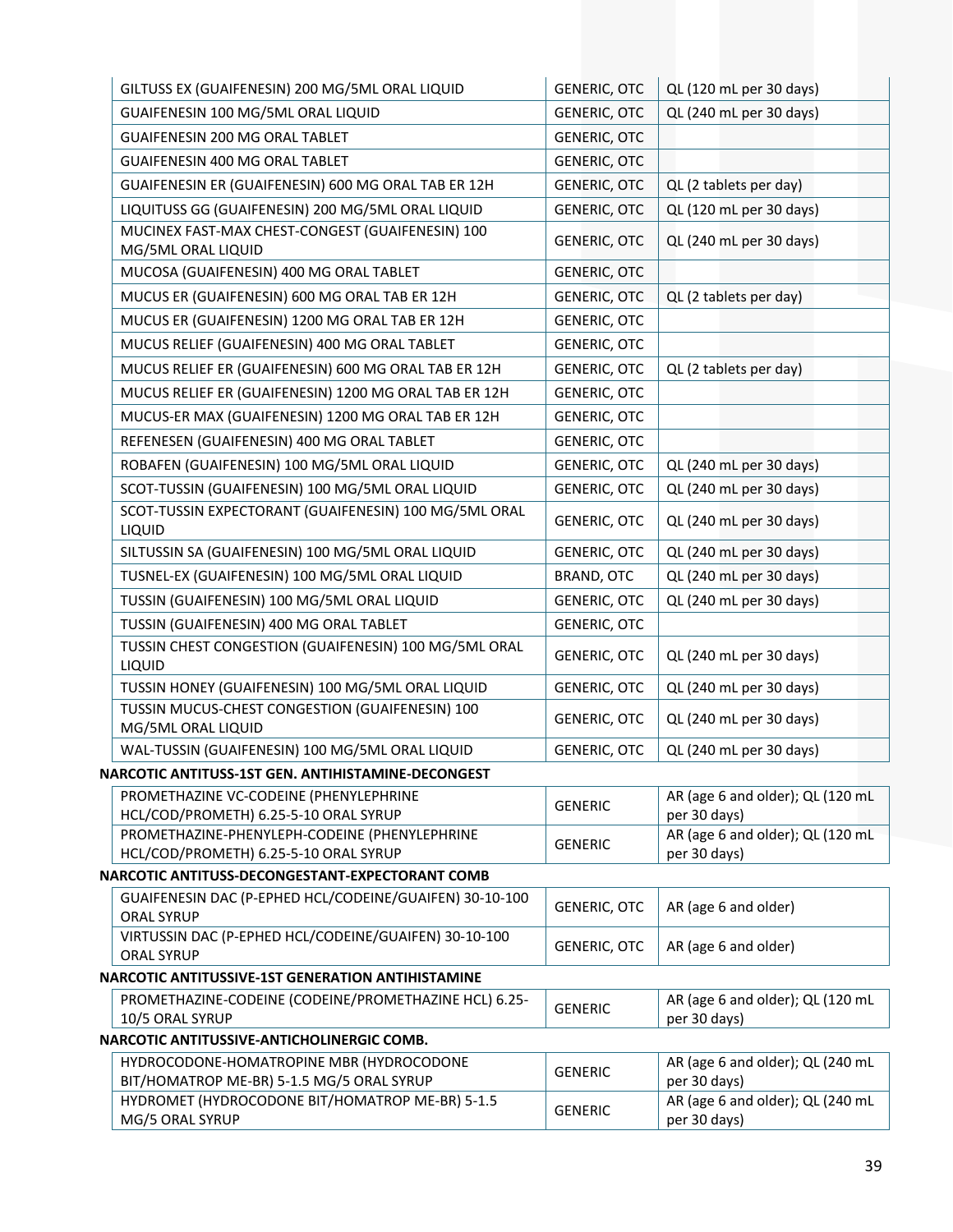# **NARCOTIC ANTITUSSIVE‐EXPECTORANT COMBINATION**

| CODEINE-GUAIFENESIN (GUAIFENESIN/CODEINE PHOS) 10-<br>100MG/5 ORAL LIQUID | <b>GENERIC, OTC</b> | AR (age 6 and older); QL (240 mL<br>per 27 days) |
|---------------------------------------------------------------------------|---------------------|--------------------------------------------------|
| G TUSSIN AC (GUAIFENESIN/CODEINE PHOS) 10-100MG/5 ORAL<br><b>LIQUID</b>   | <b>GENERIC, OTC</b> | AR (age 6 and older); QL (240 mL<br>per 27 days) |
| GUAIATUSSIN AC (GUAIFENESIN/CODEINE PHOS) 20-200/10 ORAL<br><b>LIQUID</b> | <b>GENERIC, OTC</b> |                                                  |
| GUAIATUSSIN AC (GUAIFENESIN/CODEINE PHOS) 10-100MG/5<br>ORAL LIQUID       | <b>GENERIC, OTC</b> | AR (age 6 and older); QL (240 mL<br>per 27 days) |
| GUAIATUSSIN AC (GUAIFENESIN/CODEINE PHOS) 10-100MG/5<br>ORAL LIQUID       | <b>GENERIC, OTC</b> |                                                  |
| GUAIFENESIN AC (GUAIFENESIN/CODEINE PHOS) 10-100MG/5<br>ORAL LIQUID       | <b>GENERIC, OTC</b> | AR (age 6 and older); QL (240 mL<br>per 27 days) |
| GUAIFENESIN-CODEINE (GUAIFENESIN/CODEINE PHOS) 10-<br>100MG/5 ORAL LIQUID | <b>GENERIC, OTC</b> | AR (age 6 and older); QL (240 mL<br>per 27 days) |
| MAXI-TUSS AC (GUAIFENESIN/CODEINE PHOS) 10-100MG/5 ORAL<br><b>LIQUID</b>  | <b>GENERIC, OTC</b> | AR (age 6 and older); QL (240 mL<br>per 27 days) |
| VIRTUSSIN AC (GUAIFENESIN/CODEINE PHOS) 10-100MG/5 ORAL<br><b>LIQUID</b>  | GENERIC, OTC        | AR (age 6 and older); QL (240 mL<br>per 27 days) |

#### **NON‐NARCOTIC ANTITUSSIVE AND EXPECTORANT COMB.**

| ADULT TUSSIN COUGH CONGEST DM (GUAIFENESIN/D-<br>METHORPHAN HB) 100-10MG/5 ORAL LIQUID | <b>GENERIC, OTC</b> |
|----------------------------------------------------------------------------------------|---------------------|
| ADULT TUSSIN DM (GUAIFENESIN/D-METHORPHAN HB) 100-<br>10MG/5 ORAL SYRUP                | <b>GENERIC, OTC</b> |
| ADULT WAL-TUSSIN DM (GUAIFENESIN/D-METHORPHAN HB)<br>100-10MG/5 ORAL SYRUP             | <b>GENERIC, OTC</b> |
| ANTITUSSIVE DM (GUAIFENESIN/D-METHORPHAN HB) 100-<br>10MG/5 ORAL SYRUP                 | <b>GENERIC, OTC</b> |
| BIOCOTRON (GUAIFENESIN/D-METHORPHAN HB) 100-10MG/5<br>ORAL LIQUID                      | <b>GENERIC, OTC</b> |
| CHEST CONGESTION RELIEF DM (GUAIFENESIN/D-METHORPHAN<br>HB) 100-10MG/5 ORAL LIQUID     | <b>GENERIC, OTC</b> |
| COUGH DM (GUAIFENESIN/D-METHORPHAN HB) 100-10MG/5<br><b>ORAL SYRUP</b>                 | <b>GENERIC, OTC</b> |
| COUGH SYRUP DM (GUAIFENESIN/D-METHORPHAN HB) 100-<br>10MG/5 ORAL SYRUP                 | <b>GENERIC, OTC</b> |
| DIABETIC TUSSIN DM (GUAIFENESIN/D-METHORPHAN HB) 100-<br>10MG/5 ORAL LIQUID            | <b>GENERIC, OTC</b> |
| EXPECTORANT DM (GUAIFENESIN/D-METHORPHAN HB) 100-<br>10MG/5 ORAL SYRUP                 | <b>GENERIC, OTC</b> |
| GERI-TUSSIN DM (GUAIFENESIN/D-METHORPHAN HB) 100-<br>10MG/5 ORAL LIQUID                | <b>GENERIC, OTC</b> |
| GILTUSS COUGH-CONGESTION (GUAIFENESIN/D-METHORPHAN<br>HB) 100-10MG/5 ORAL LIQUID       | <b>GENERIC, OTC</b> |
| GILTUSS DIABETIC (GUAIFENESIN/D-METHORPHAN HB) 100-<br>10MG/5 ORAL LIQUID              | <b>GENERIC, OTC</b> |
| GILTUSS HBP (GUAIFENESIN/D-METHORPHAN HB) 100-10MG/5<br>ORAL LIQUID                    | <b>GENERIC, OTC</b> |
| GUAIASORB DM (GUAIFENESIN/D-METHORPHAN HB) 100-<br>10MG/5 ORAL LIQUID                  | <b>GENERIC, OTC</b> |
| GUAIFENESIN/DEXTROMETHORPHAN (GUAIFENESIN/D-<br>METHORPHAN HB) 100-10MG/5 ORAL LIQUID  | <b>GENERIC, OTC</b> |
| GUAIFENESIN-DEXTROMETHORPHAN (GUAIFENESIN/D-<br>METHORPHAN HB) 100-10MG/5 ORAL LIQUID  | <b>GENERIC, OTC</b> |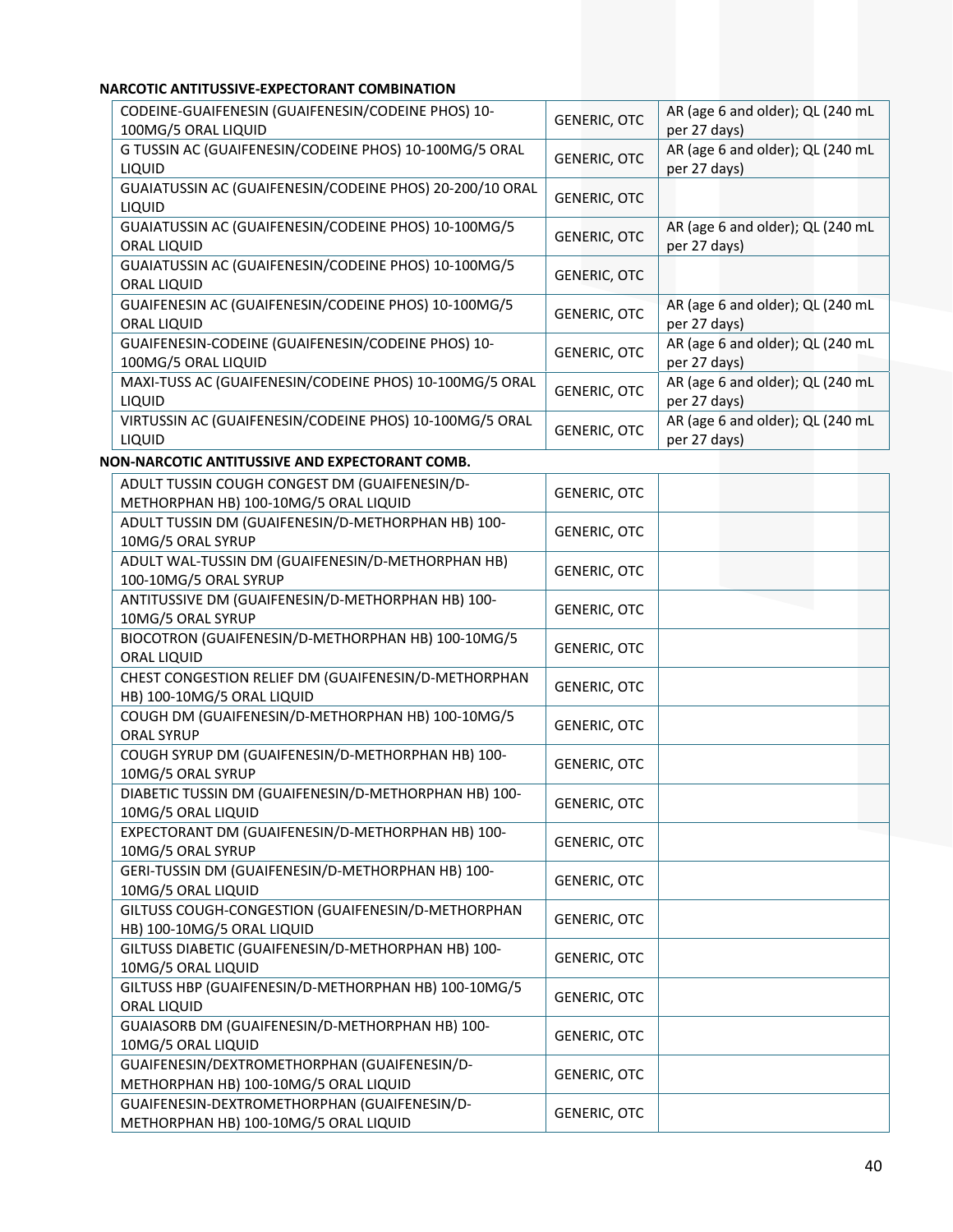| GUAIFENESIN-DEXTROMETHORPHAN (GUAIFENESIN/D-<br>METHORPHAN HB) 100-10MG/5 ORAL SYRUP     | <b>GENERIC, OTC</b> |                        |
|------------------------------------------------------------------------------------------|---------------------|------------------------|
| MAXI-TUSS G (GUAIFENESIN/D-METHORPHAN HB) 100-10MG/5                                     | <b>GENERIC, OTC</b> |                        |
| ORAL LIQUID                                                                              |                     |                        |
| NEO-TUSS (GUAIFENESIN/D-METHORPHAN HB) 200-30MG/5<br>ORAL LIQUID                         | <b>GENERIC, OTC</b> |                        |
| ROBAFEN DM COUGH (GUAIFENESIN/D-METHORPHAN HB) 100-<br>10MG/5 ORAL LIQUID                | <b>GENERIC, OTC</b> |                        |
| ROBAFEN DM COUGH-CHEST CONGEST (GUAIFENESIN/D-                                           | <b>GENERIC, OTC</b> |                        |
| METHORPHAN HB) 100-10MG/5 ORAL SYRUP<br>SAFETUSSIN DM (GUAIFENESIN/D-METHORPHAN HB) 100- |                     |                        |
| 10MG/5 ORAL LIQUID                                                                       | <b>GENERIC, OTC</b> |                        |
| SILTUSSIN DM (GUAIFENESIN/D-METHORPHAN HB) 100-10MG/5<br><b>ORAL SYRUP</b>               | <b>GENERIC, OTC</b> |                        |
| SILTUSSIN DM DAS (GUAIFENESIN/D-METHORPHAN HB) 100-<br>10MG/5 ORAL LIQUID                | <b>GENERIC, OTC</b> |                        |
| SORBUGEN NR (GUAIFENESIN/D-METHORPHAN HB) 100-10MG/5                                     | <b>GENERIC, OTC</b> |                        |
| ORAL LIQUID<br>TUSNEL DIABETIC (GUAIFENESIN/D-METHORPHAN HB) 100-                        |                     |                        |
| 10MG/5 ORAL LIQUID                                                                       | <b>GENERIC, OTC</b> |                        |
| TUSSIN COUGH (GUAIFENESIN/D-METHORPHAN HB) 100-10MG/5<br>ORAL LIQUID                     | <b>GENERIC, OTC</b> |                        |
| TUSSIN DM (GUAIFENESIN/D-METHORPHAN HB) 100-10MG/5<br>ORAL LIQUID                        | <b>GENERIC, OTC</b> |                        |
| TUSSIN DM (GUAIFENESIN/D-METHORPHAN HB) 100-10MG/5<br><b>ORAL SYRUP</b>                  | <b>GENERIC, OTC</b> |                        |
| TUSSIN DM CLEAR (GUAIFENESIN/D-METHORPHAN HB) 100-<br>10MG/5 ORAL SYRUP                  | <b>GENERIC, OTC</b> |                        |
| TUSSIN DM COUGH-CHEST CONGEST (GUAIFENESIN/D-                                            |                     |                        |
| METHORPHAN HB) 100-10MG/5 ORAL SYRUP                                                     | <b>GENERIC, OTC</b> |                        |
| ULTRA DM FREE & CLEAR (GUAIFENESIN/D-METHORPHAN HB)<br>100-10MG/5 ORAL LIQUID            | <b>GENERIC, OTC</b> |                        |
| ULTRA TUSS (GUAIFENESIN/D-METHORPHAN HB) 100-10MG/5<br><b>ORAL SYRUP</b>                 | <b>GENERIC, OTC</b> |                        |
| WAL-TUSSIN DM (GUAIFENESIN/D-METHORPHAN HB) 100-<br>10MG/5 ORAL SYRUP                    | <b>GENERIC, OTC</b> |                        |
| <b>SYMPATHOMIMETIC AGENTS</b>                                                            |                     |                        |
| CHILDREN'S SILFEDRINE (PSEUDOEPHEDRINE HCL) 15 MG/5 ML                                   |                     |                        |
| ORAL LIQUID                                                                              | <b>GENERIC, OTC</b> |                        |
| NASAL DECONGESTANT (PSEUDOEPHEDRINE HCL) 30 MG ORAL<br><b>TABLET</b>                     | <b>GENERIC, OTC</b> | QL (3 tablets per day) |
| PSEUDOEPHEDRINE HCL 30 MG ORAL TABLET                                                    | <b>GENERIC, OTC</b> | QL (3 tablets per day) |
| PSEUDOEPHEDRINE HCL 60 MG ORAL TABLET                                                    | GENERIC, OTC        | QL (2 tablets per day) |
| SUDOGEST (PSEUDOEPHEDRINE HCL) 30 MG ORAL TABLET                                         | <b>GENERIC, OTC</b> | QL (3 tablets per day) |
| SUDOGEST (PSEUDOEPHEDRINE HCL) 60 MG ORAL TABLET                                         | <b>GENERIC, OTC</b> | QL (2 tablets per day) |
| SUPHEDRIN (PSEUDOEPHEDRINE HCL) 15 MG/5 ML ORAL LIQUID                                   | <b>GENERIC, OTC</b> |                        |
| SUPHEDRIN (PSEUDOEPHEDRINE HCL) 30 MG ORAL TABLET                                        | <b>GENERIC, OTC</b> | QL (3 tablets per day) |
| SUPHEDRINE (PSEUDOEPHEDRINE HCL) 30 MG ORAL TABLET                                       | <b>GENERIC, OTC</b> | QL (3 tablets per day) |
| SUPHEDRINE SINUS CONGESTION (PSEUDOEPHEDRINE HCL) 30<br>MG ORAL TABLET                   | <b>GENERIC, OTC</b> | QL (3 tablets per day) |
| WAL-PHED (PSEUDOEPHEDRINE HCL) 30 MG ORAL TABLET                                         | <b>GENERIC, OTC</b> | QL (3 tablets per day) |
|                                                                                          |                     |                        |

**DERMATOLOGY ‐ ACNE**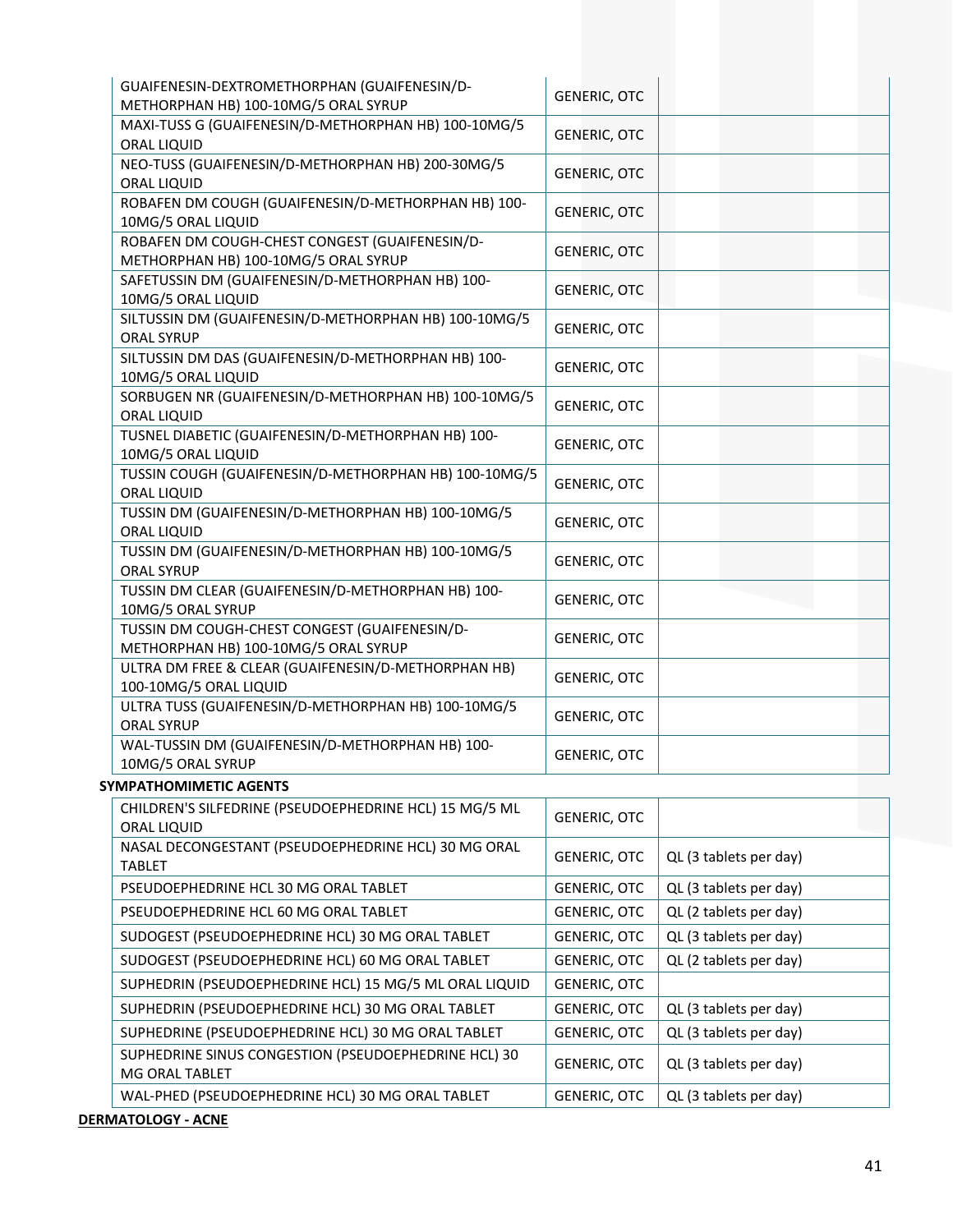#### **ACNE AGENTS,SYSTEMIC**

| ABSORICA (ISOTRETINOIN) 10 MG ORAL CAPSULE  | <b>BRAND</b>   | PA (Rx053) |
|---------------------------------------------|----------------|------------|
| ABSORICA (ISOTRETINOIN) 20 MG ORAL CAPSULE  | <b>BRAND</b>   | PA (Rx053) |
| ABSORICA (ISOTRETINOIN) 30 MG ORAL CAPSULE  | <b>BRAND</b>   | PA (Rx053) |
| ABSORICA (ISOTRETINOIN) 40 MG ORAL CAPSULE  | <b>BRAND</b>   | PA (Rx053) |
| ACCUTANE (ISOTRETINOIN) 10 MG ORAL CAPSULE  | <b>GENERIC</b> | PA (Rx053) |
| ACCUTANE (ISOTRETINOIN) 20 MG ORAL CAPSULE  | <b>GENERIC</b> | PA (Rx053) |
| ACCUTANE (ISOTRETINOIN) 30 MG ORAL CAPSULE  | <b>GENERIC</b> | PA (Rx053) |
| ACCUTANE (ISOTRETINOIN) 40 MG ORAL CAPSULE  | <b>GENERIC</b> | PA (Rx053) |
| AMNESTEEM (ISOTRETINOIN) 10 MG ORAL CAPSULE | <b>GENERIC</b> | PA (Rx053) |
| AMNESTEEM (ISOTRETINOIN) 20 MG ORAL CAPSULE | <b>GENERIC</b> | PA (Rx053) |
| AMNESTEEM (ISOTRETINOIN) 40 MG ORAL CAPSULE | <b>GENERIC</b> | PA (Rx053) |
| CLARAVIS (ISOTRETINOIN) 10 MG ORAL CAPSULE  | <b>GENERIC</b> | PA (Rx053) |
| CLARAVIS (ISOTRETINOIN) 20 MG ORAL CAPSULE  | <b>GENERIC</b> | PA (Rx053) |
| CLARAVIS (ISOTRETINOIN) 30 MG ORAL CAPSULE  | <b>GENERIC</b> | PA (Rx053) |
| CLARAVIS (ISOTRETINOIN) 40 MG ORAL CAPSULE  | <b>GENERIC</b> | PA (Rx053) |
| ISOTRETINOIN 10 MG ORAL CAPSULE             | <b>GENERIC</b> | PA (Rx053) |
| ISOTRETINOIN 20 MG ORAL CAPSULE             | <b>GENERIC</b> | PA (Rx053) |
| ISOTRETINOIN 30 MG ORAL CAPSULE             | <b>GENERIC</b> | PA (Rx053) |
| ISOTRETINOIN 40 MG ORAL CAPSULE             | <b>GENERIC</b> | PA (Rx053) |
| MYORISAN (ISOTRETINOIN) 10 MG ORAL CAPSULE  | <b>GENERIC</b> | PA (Rx053) |
| MYORISAN (ISOTRETINOIN) 20 MG ORAL CAPSULE  | <b>GENERIC</b> | PA (Rx053) |
| MYORISAN (ISOTRETINOIN) 30 MG ORAL CAPSULE  | <b>GENERIC</b> | PA (Rx053) |
| MYORISAN (ISOTRETINOIN) 40 MG ORAL CAPSULE  | <b>GENERIC</b> | PA (Rx053) |
| ZENATANE (ISOTRETINOIN) 10 MG ORAL CAPSULE  | <b>GENERIC</b> | PA (Rx053) |
| ZENATANE (ISOTRETINOIN) 20 MG ORAL CAPSULE  | <b>GENERIC</b> | PA (Rx053) |
| ZENATANE (ISOTRETINOIN) 30 MG ORAL CAPSULE  | <b>GENERIC</b> | PA (Rx053) |
| ZENATANE (ISOTRETINOIN) 40 MG ORAL CAPSULE  | <b>GENERIC</b> | PA (Rx053) |
| <b>VITAMIN A DERIVATIVES</b>                |                |            |

# ADAPALENE 0.1% TOPICAL GEL (GRAM) GENERIC | PA (Rx053) ADAPALENE 0.1% TOPICAL GEL (GRAM) GENERIC, OTC PA (Rx053) ADAPALENE 0.3% TOPICAL GEL (GRAM) GENERIC | PA (Rx053) EFFACLAR ADAPALENE (ADAPALENE) 0.1% TOPICAL GEL (GRAM) GENERIC, OTC PA (Rx053) AVITA (TRETINOIN) 0.025% TOPICAL CREAM (G) GENERIC | PA (Rx053) TRETINOIN 0.025% TOPICAL CREAM (G) GENERIC PA (Rx053) TRETINOIN 0.05% TOPICAL CREAM (G) GENERIC PA (Rx053)

# **DERMATOLOGY ‐ ANTIINFECTIVE**

# **TOPICAL ANTIBIOTICS**

| ANTIBIOTIC (BACITRACIN) 500 UNIT/G TOPICAL OINT. (G)<br><b>GENERIC, OTC</b>       |  |
|-----------------------------------------------------------------------------------|--|
|                                                                                   |  |
| BACITRACIN 500 UNIT/G TOPICAL OINT. (G)<br><b>GENERIC, OTC</b>                    |  |
| BACITRACIN ZINC (BACITRACIN) 500 UNIT/G TOPICAL OINT. (G)<br><b>GENERIC, OTC</b>  |  |
| BACITRAYCIN PLUS (BACITRACIN) 500 UNIT/G TOPICAL OINT. (G)<br><b>GENERIC, OTC</b> |  |
| BACITRACIN ZINC 500 UNIT/G TOPICAL OINT. (G)<br><b>GENERIC, OTC</b>               |  |
| PA (Rx053)<br>CLINDAMYCIN PHOSPHATE 1% TOPICAL SOLUTION<br>GENERIC                |  |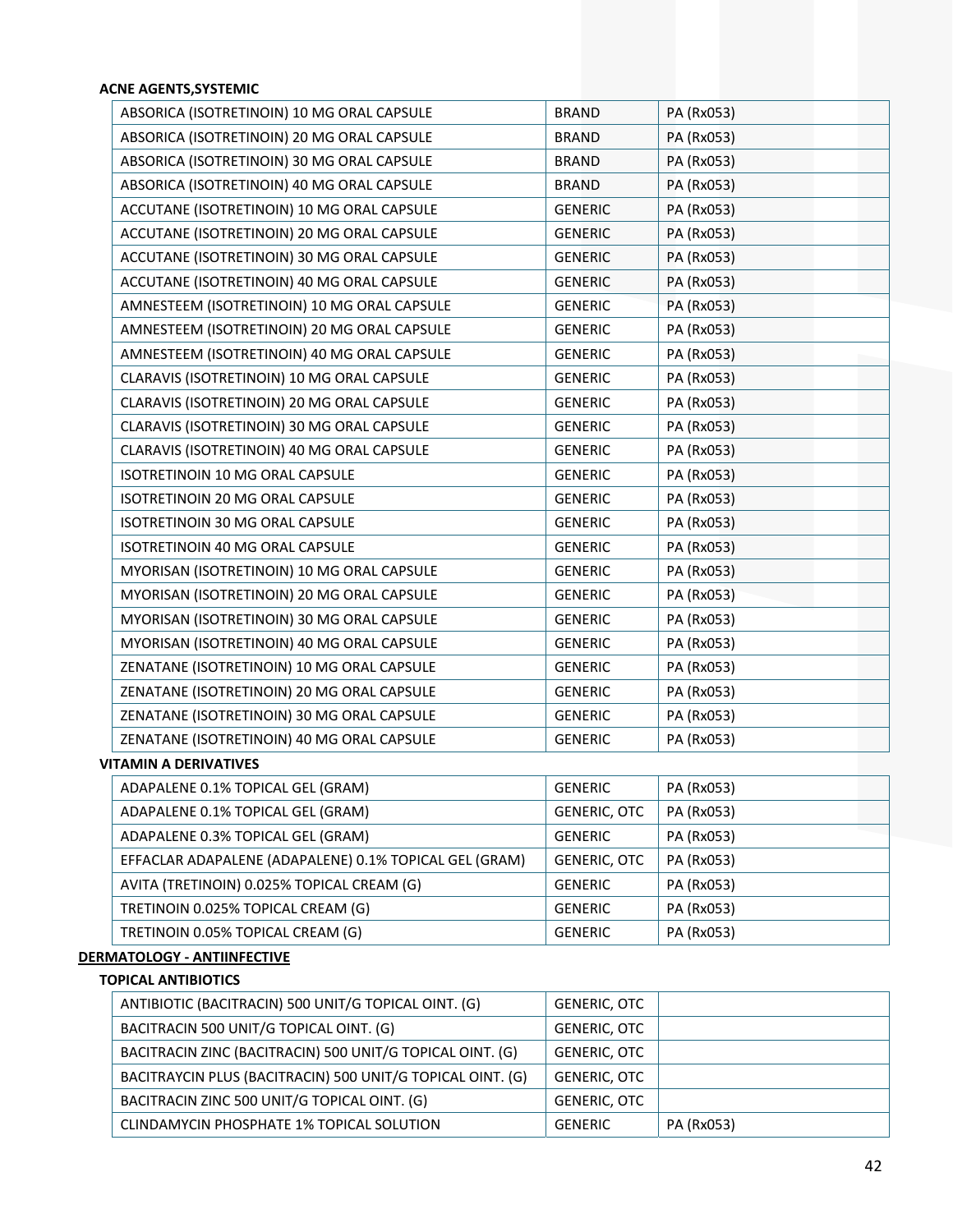| MUPIROCIN 2% TOPICAL OINT. (G)                                                     | <b>GENERIC</b>      |            |
|------------------------------------------------------------------------------------|---------------------|------------|
| FIRST AID ANTIBIOTIC (NEOMY SULF/BACITRAC ZN/POLY) 3.5-<br>500/G TOPICAL OINT. (G) | <b>GENERIC, OTC</b> |            |
| <b>TOPICAL ANTIFUNGALS</b>                                                         |                     |            |
| CICLOPIROX 0.77% TOPICAL CREAM (G)                                                 | <b>GENERIC</b>      | PA (Rx010) |
| CICLOPIROX 0.77% TOPICAL GEL (GRAM)                                                | <b>GENERIC</b>      | PA (Rx010) |
| CICLOPIROX 1% TOPICAL SHAMPOO                                                      | <b>GENERIC</b>      | PA (Rx010) |
| <b>CICLOPIROX 8% TOPICAL SOLUTION</b>                                              | <b>GENERIC</b>      | PA (Rx010) |
| CICLOPIROX 0.77% TOPICAL SUSPENSION                                                | <b>GENERIC</b>      | PA (Rx010) |
| CICLOPIROX (CICLOPIROX OLAMINE) 0.77% TOPICAL CREAM (G)                            | <b>GENERIC</b>      | PA (Rx010) |
| CICLOPIROX (CICLOPIROX OLAMINE) 0.77% TOPICAL SUSPENSION                           | <b>GENERIC</b>      | PA (Rx010) |
| ANTIFUNGAL (CLOTRIMAZOLE) 1% TOPICAL CREAM (G)                                     | <b>GENERIC, OTC</b> |            |
| ANTIFUNGAL RINGWORM (CLOTRIMAZOLE) 1% TOPICAL CREAM<br>(G)                         | GENERIC, OTC        |            |
| ATHLETE'S FOOT (CLOTRIMAZOLE) 1% TOPICAL CREAM (G)                                 | <b>GENERIC, OTC</b> |            |
| ATHLETIC FOOT CREAM (CLOTRIMAZOLE) 1% TOPICAL CREAM (G)                            | GENERIC, OTC        |            |
| CLOTRIMAZOLE 1% TOPICAL CREAM (G)                                                  | <b>GENERIC</b>      |            |
| CLOTRIMAZOLE 1% TOPICAL CREAM (G)                                                  | <b>GENERIC, OTC</b> |            |
| CLOTRIMAZOLE AF (CLOTRIMAZOLE) 1% TOPICAL CREAM (G)                                | <b>GENERIC, OTC</b> |            |
| ITCH RELIEF (CLOTRIMAZOLE) 1% TOPICAL CREAM (G)                                    | <b>GENERIC, OTC</b> |            |
| JOCK ITCH (CLOTRIMAZOLE) 1% TOPICAL CREAM (G)                                      | GENERIC, OTC        |            |
| JOCK ITCH RELIEF (CLOTRIMAZOLE) 1% TOPICAL CREAM (G)                               | <b>GENERIC, OTC</b> |            |
| MICOTRIN AC (CLOTRIMAZOLE) 1% TOPICAL CREAM (G)                                    | GENERIC, OTC        |            |
| MYCOZYL AC (CLOTRIMAZOLE) 1% TOPICAL CREAM (G)                                     | <b>GENERIC, OTC</b> |            |
| KETOCONAZOLE 2% TOPICAL CREAM (G)                                                  | <b>GENERIC</b>      | PA (Rx010) |
| KETOCONAZOLE 2% TOPICAL SHAMPOO                                                    | <b>GENERIC</b>      | PA (Rx010) |
| ANTIFUNGAL CREAM (MICONAZOLE NITRATE) 2% TOPICAL<br>CREAM (G)                      | <b>GENERIC, OTC</b> |            |
| BAZA ANTIFUNGAL (MICONAZOLE NITRATE) 2% TOPICAL CREAM<br>(G)                       | <b>GENERIC, OTC</b> |            |
| DERMAFUNGAL (MICONAZOLE NITRATE) 2% TOPICAL CREAM (G)                              | <b>GENERIC, OTC</b> |            |
| INZO ANTIFUNGAL (MICONAZOLE NITRATE) 2% TOPICAL CREAM<br>(G)                       | <b>GENERIC, OTC</b> |            |
| MICATIN (MICONAZOLE NITRATE) 2% TOPICAL CREAM (G)                                  | <b>GENERIC, OTC</b> |            |
| MICONAZOLE NITRATE 2% TOPICAL CREAM (G)                                            | <b>GENERIC, OTC</b> |            |

REMEDY ANTIFUNGAL (MICONAZOLE NITRATE) 2% TOPICAL GENERIC, OTC <br>CREAM(ML)

SECURA ANTIFUNGAL (MICONAZOLE NITRATE) 2% TOPICAL GENERIC, OTC <br>CREAM (G)

THERA ANTIFUNGAL (MICONAZOLE NITRATE) 2% TOPICAL CREAM(ML) GENERIC, OTC

NYAMYC (NYSTATIN) 100000/G TOPICAL POWDER GENERIC NYSTATIN 100000/G TOPICAL CREAM (G) GENERIC NYSTATIN 100000/G TOPICAL OINT. (G) GENERIC NYSTATIN 100000/G TOPICAL POWDER GENERIC NYSTOP (NYSTATIN) 100000/G TOPICAL POWDER GENERIC

NAFTIFINE HCL 1% TOPICAL CREAM (G) GENERIC | PA (Rx010)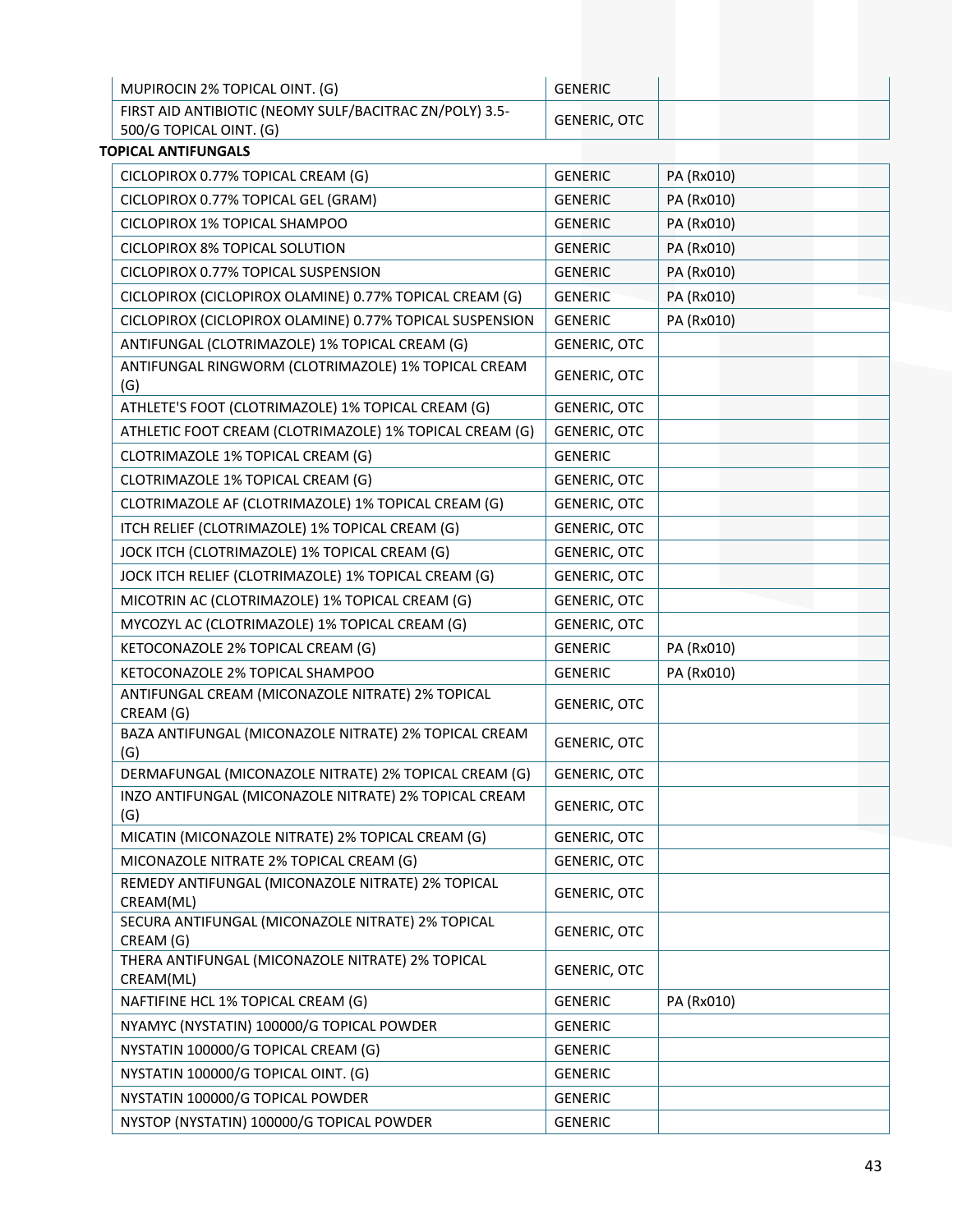| ANTIFUNGAL (TERBINAFINE HCL) 1% TOPICAL CREAM (G)     | <b>GENERIC, OTC</b> |            |
|-------------------------------------------------------|---------------------|------------|
| ATHLETE'S FOOT (TERBINAFINE HCL) 1% TOPICAL CREAM (G) | GENERIC, OTC        |            |
| JOCK ITCH (TERBINAFINE HCL) 1% TOPICAL CREAM (G)      | GENERIC, OTC        |            |
| LAMISIL (TERBINAFINE HCL) 1% TOPICAL SPRAY            | BRAND, OTC          | PA (Rx010) |
| TERBINAFINE (TERBINAFINE HCL) 1% TOPICAL CREAM (G)    | GENERIC, OTC        |            |

#### **TOPICAL ANTIPARASITICS**

| LICE KILLING (PERMETHRIN) 1% TOPICAL LIQUID                                      | <b>GENERIC, OTC</b> |
|----------------------------------------------------------------------------------|---------------------|
| LICE TREATMENT (PERMETHRIN) 1% TOPICAL LIQUID                                    | <b>GENERIC, OTC</b> |
| PERMETHRIN 5% TOPICAL CREAM (G)                                                  | <b>GENERIC</b>      |
| LICE KILLING (PIPERONYL BUTOXIDE/PYRETHRINS) 4%-0.33%<br><b>TOPICAL SHAMPOO</b>  | <b>GENERIC, OTC</b> |
| LICE PYRINYL SHAMPOO (PIPERONYL BUTOXIDE/PYRETHRINS)<br>4%-0.33% TOPICAL SHAMPOO | <b>GENERIC, OTC</b> |
| RID (PIPERONYL BUTOXIDE/PYRETHRINS) 4%-0.33% TOPICAL<br><b>SHAMPOO</b>           | <b>GENERIC, OTC</b> |

# **TOPICAL SULFONAMIDES**

| SILVER SULFADIAZINE 1% TOPICAL CREAM (G)       | GENERIC |  |
|------------------------------------------------|---------|--|
| SSD (SILVER SULFADIAZINE) 1% TOPICAL CREAM (G) | GENERIC |  |

# **DERMATOLOGY ‐ ANTIINFLAMMATORY**

#### **TOPICAL ANTI‐INFLAMMATORY STEROIDAL**

| BETAMETHASONE DIPROP AUGMENTED (BETAMET DIPROP/PROP    |                     |                                             |
|--------------------------------------------------------|---------------------|---------------------------------------------|
| GLY) 0.05% TOPICAL CREAM (G)                           | <b>GENERIC</b>      |                                             |
| BETAMETHASONE DIPROP AUGMENTED (BETAMET DIPROP/PROP    |                     |                                             |
| GLY) 0.05% TOPICAL OINT. (G)                           | <b>GENERIC</b>      |                                             |
| BETAMETHASONE VALERATE 0.1% TOPICAL CREAM (G)          | <b>GENERIC</b>      |                                             |
| BETAMETHASONE VALERATE 0.1% TOPICAL OINT. (G)          | <b>GENERIC</b>      |                                             |
| CLOBETASOL PROPIONATE 0.05% TOPICAL CREAM (G)          | <b>GENERIC</b>      | PA (Rx015)                                  |
| CLOBETASOL PROPIONATE 0.05% TOPICAL OINT. (G)          | <b>GENERIC</b>      | PA (Rx015)                                  |
| CLOBETASOL EMOLLIENT (CLOBETASOL PROPIONATE/EMOLL)     | <b>GENERIC</b>      |                                             |
| 0.05% TOPICAL CREAM (G)                                |                     | PA (Rx015)                                  |
| FLUOCINOLONE ACETONIDE 0.025% TOPICAL CREAM (G)        | <b>GENERIC</b>      | PA (Rx015)                                  |
| FLUOCINOLONE ACETONIDE 0.025% TOPICAL OINT. (G)        | <b>GENERIC</b>      | PA (Rx015)                                  |
| FLUOCINOLONE ACETONIDE 0.01% TOPICAL SOLUTION          | <b>GENERIC</b>      | PA (Rx015)                                  |
| FLUOCINONIDE 0.1% TOPICAL CREAM (G)                    | <b>GENERIC</b>      | PA (Rx015)                                  |
| ALA-CORT (HYDROCORTISONE) 1% TOPICAL CREAM (G)         | <b>GENERIC</b>      | QL (60 g per 292 days, 1 fill per           |
|                                                        |                     | month)                                      |
| ANTI-ITCH (HYDROCORTISONE) 1% TOPICAL CREAM (G)        | <b>GENERIC, OTC</b> | QL (60 g per 292 days, 1 fill per           |
|                                                        |                     | month)                                      |
| ANTI-ITCH (HYDROCORTISONE) 1% TOPICAL OINT. (G)        | <b>GENERIC, OTC</b> | QL (60 g per 292 days, 1 fill per           |
|                                                        |                     | month)                                      |
| AQUAPHOR ITCH RELIEF (HYDROCORTISONE) 1% TOPICAL OINT. | <b>GENERIC, OTC</b> | QL (60 g per 292 days, 1 fill per           |
| (G)                                                    |                     | month)                                      |
| CORTAID (HYDROCORTISONE) 1% TOPICAL CREAM (G)          | <b>GENERIC, OTC</b> | QL (60 g per 292 days, 1 fill per           |
|                                                        |                     | month)<br>QL (60 g per 292 days, 1 fill per |
| CORTISONE (HYDROCORTISONE) 1% TOPICAL CREAM (G)        | <b>GENERIC, OTC</b> | month)                                      |
| CORTISONE WITH ALOE (HYDROCORTISONE) 1% TOPICAL CREAM  |                     | QL (60 g per 292 days, 1 fill per           |
| (G)                                                    | <b>GENERIC, OTC</b> | month)                                      |
|                                                        |                     |                                             |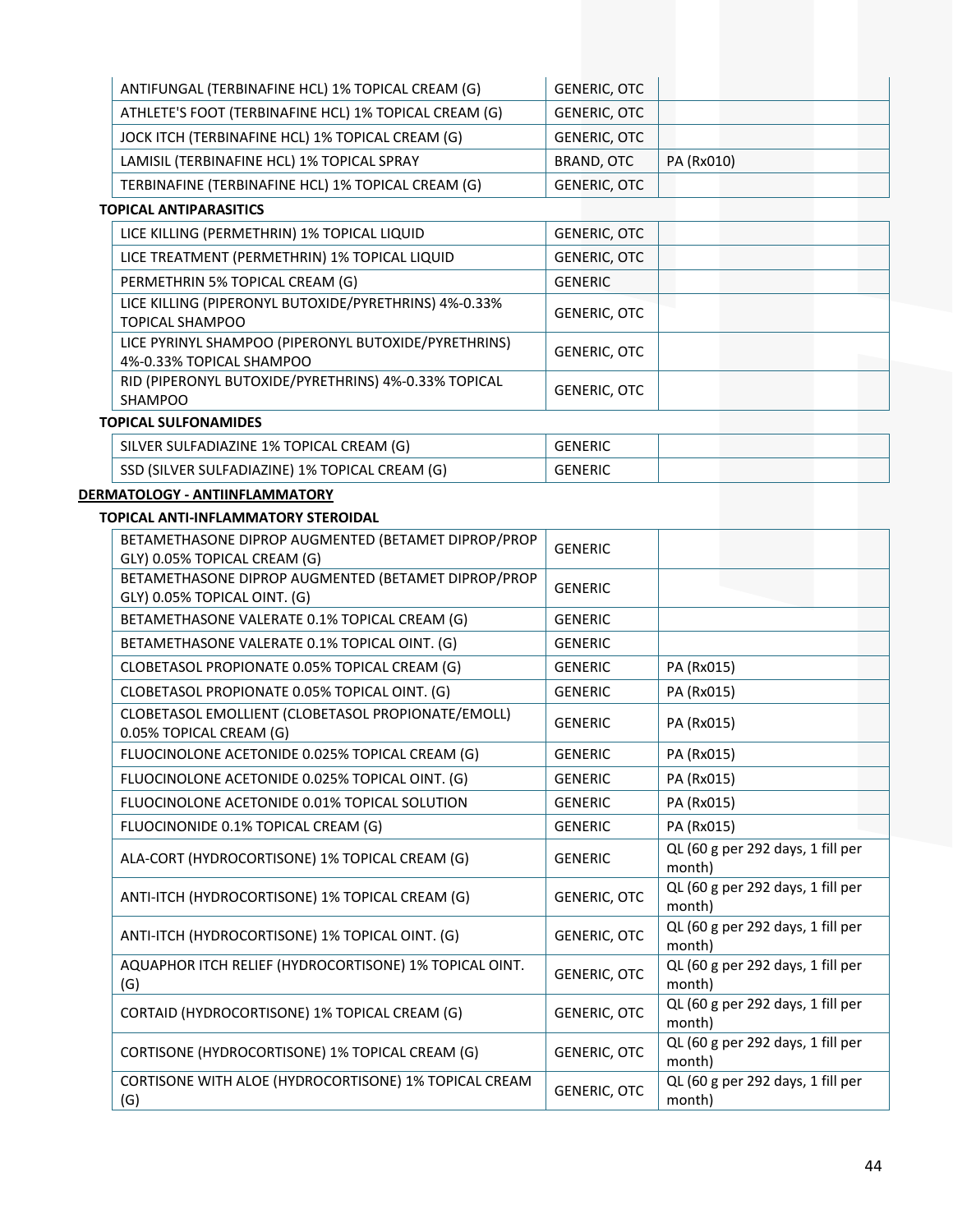| CORTIZONE-10 (HYDROCORTISONE) 1% TOPICAL CREAM (G)              | <b>GENERIC, OTC</b> | QL (60 g per 292 days, 1 fill per<br>month) |  |  |  |
|-----------------------------------------------------------------|---------------------|---------------------------------------------|--|--|--|
| CORTIZONE-10 (HYDROCORTISONE) 1% TOPICAL OINT. (G)              | <b>GENERIC, OTC</b> | QL (60 g per 292 days, 1 fill per<br>month) |  |  |  |
| CORTIZONE-10 PLUS (HYDROCORTISONE) 1% TOPICAL CREAM (G)         | <b>GENERIC, OTC</b> | QL (60 g per 292 days, 1 fill per<br>month) |  |  |  |
| HYDROCORTISONE 1% TOPICAL CREAM (G)                             | <b>GENERIC</b>      | QL (60 g per 292 days, 1 fill per<br>month) |  |  |  |
| HYDROCORTISONE 1% TOPICAL CREAM (G)                             | <b>GENERIC, OTC</b> | QL (60 g per 292 days, 1 fill per<br>month) |  |  |  |
| HYDROCORTISONE 2.5% TOPICAL CREAM (G)                           | <b>GENERIC</b>      | QL (60 g per 292 days, 1 fill per<br>month) |  |  |  |
| HYDROCORTISONE 1% TOPICAL CRM/PE APP                            | <b>GENERIC</b>      | QL (60 g per 292 days, 1 fill per<br>month) |  |  |  |
| HYDROCORTISONE 1% TOPICAL OINT. (G)                             | <b>GENERIC</b>      | QL (60 g per 292 days, 1 fill per<br>month) |  |  |  |
| HYDROCORTISONE 1% TOPICAL OINT. (G)                             | <b>GENERIC, OTC</b> | QL (60 g per 292 days, 1 fill per<br>month) |  |  |  |
| HYDROCORTISONE 2.5% TOPICAL OINT. (G)                           | <b>GENERIC</b>      | QL (60 g per 292 days, 1 fill per<br>month) |  |  |  |
| HYDROCORTISONE-ALOE (HYDROCORTISONE) 1% TOPICAL<br>CREAM (G)    | <b>GENERIC, OTC</b> | QL (60 g per 292 days, 1 fill per<br>month) |  |  |  |
| HYDROCREAM (HYDROCORTISONE) 1% TOPICAL CREAM (G)                | <b>GENERIC, OTC</b> | QL (60 g per 292 days, 1 fill per<br>month) |  |  |  |
| NOBLE FORMULA HC (HYDROCORTISONE) 1% TOPICAL CREAM<br>(G)       | <b>GENERIC, OTC</b> | QL (60 g per 292 days, 1 fill per<br>month) |  |  |  |
| PREPARATION H (HYDROCORTISONE) 1% TOPICAL CREAM (G)             | <b>GENERIC, OTC</b> | QL (60 g per 292 days, 1 fill per<br>month) |  |  |  |
| PROCTO-PAK (HYDROCORTISONE) 1% TOPICAL CRM/PE APP               | <b>GENERIC</b>      | QL (60 g per 292 days, 1 fill per<br>month) |  |  |  |
| SOOTHING CARE (HYDROCORTISONE) 1% TOPICAL CREAM (G)             | <b>GENERIC, OTC</b> | QL (60 g per 292 days, 1 fill per<br>month) |  |  |  |
| HYDROCORTISONE (HYDROCORTISONE ACETATE) 1% TOPICAL<br>OINT. (G) | GENERIC, OTC        | QL (60 g per 292 days, 1 fill per<br>month) |  |  |  |
| HYDROCORTISONE ACETATE 1% TOPICAL CREAM (G)                     | <b>GENERIC, OTC</b> | QL (60 g per 292 days, 1 fill per<br>month) |  |  |  |
| VANICREAM HC (HYDROCORTISONE ACETATE) 1% TOPICAL<br>CREAM (G)   | <b>GENERIC, OTC</b> | QL (60 g per 292 days, 1 fill per<br>month) |  |  |  |
| MOMETASONE FUROATE 0.1% TOPICAL OINT. (G)                       | <b>GENERIC</b>      | QL (15 g per 292 days)                      |  |  |  |
| TRIAMCINOLONE ACETONIDE 0.025% TOPICAL CREAM (G)                | <b>GENERIC</b>      |                                             |  |  |  |
| TRIAMCINOLONE ACETONIDE 0.1% TOPICAL CREAM (G)                  | <b>GENERIC</b>      |                                             |  |  |  |
| TRIAMCINOLONE ACETONIDE 0.5% TOPICAL CREAM (G)                  | <b>GENERIC</b>      |                                             |  |  |  |
| TRIAMCINOLONE ACETONIDE 0.1% TOPICAL LOTION                     | <b>GENERIC</b>      | PA (Rx015)                                  |  |  |  |
| TRIAMCINOLONE ACETONIDE 0.025% TOPICAL OINT. (G)                | <b>GENERIC</b>      |                                             |  |  |  |
| TRIAMCINOLONE ACETONIDE 0.1% TOPICAL OINT. (G)                  | <b>GENERIC</b>      |                                             |  |  |  |
| TRIAMCINOLONE ACETONIDE 0.5% TOPICAL OINT. (G)                  | <b>GENERIC</b>      |                                             |  |  |  |
| TRIDERM (TRIAMCINOLONE ACETONIDE) 0.1% TOPICAL CREAM<br>(G)     | <b>GENERIC</b>      |                                             |  |  |  |
| TRIDERM (TRIAMCINOLONE ACETONIDE) 0.5% TOPICAL CREAM<br>(G)     | <b>GENERIC</b>      |                                             |  |  |  |
| TOPICAL ANTI-INFLAMMATORY, NSAIDS                               |                     |                                             |  |  |  |

| ARTHRITIS PAIN (DICLOFENAC SODIUM) 1% TOPICAL GEL (GRAM)   GENERIC, OTC   QL (100 g per 12 days) |  |  |
|--------------------------------------------------------------------------------------------------|--|--|
|--------------------------------------------------------------------------------------------------|--|--|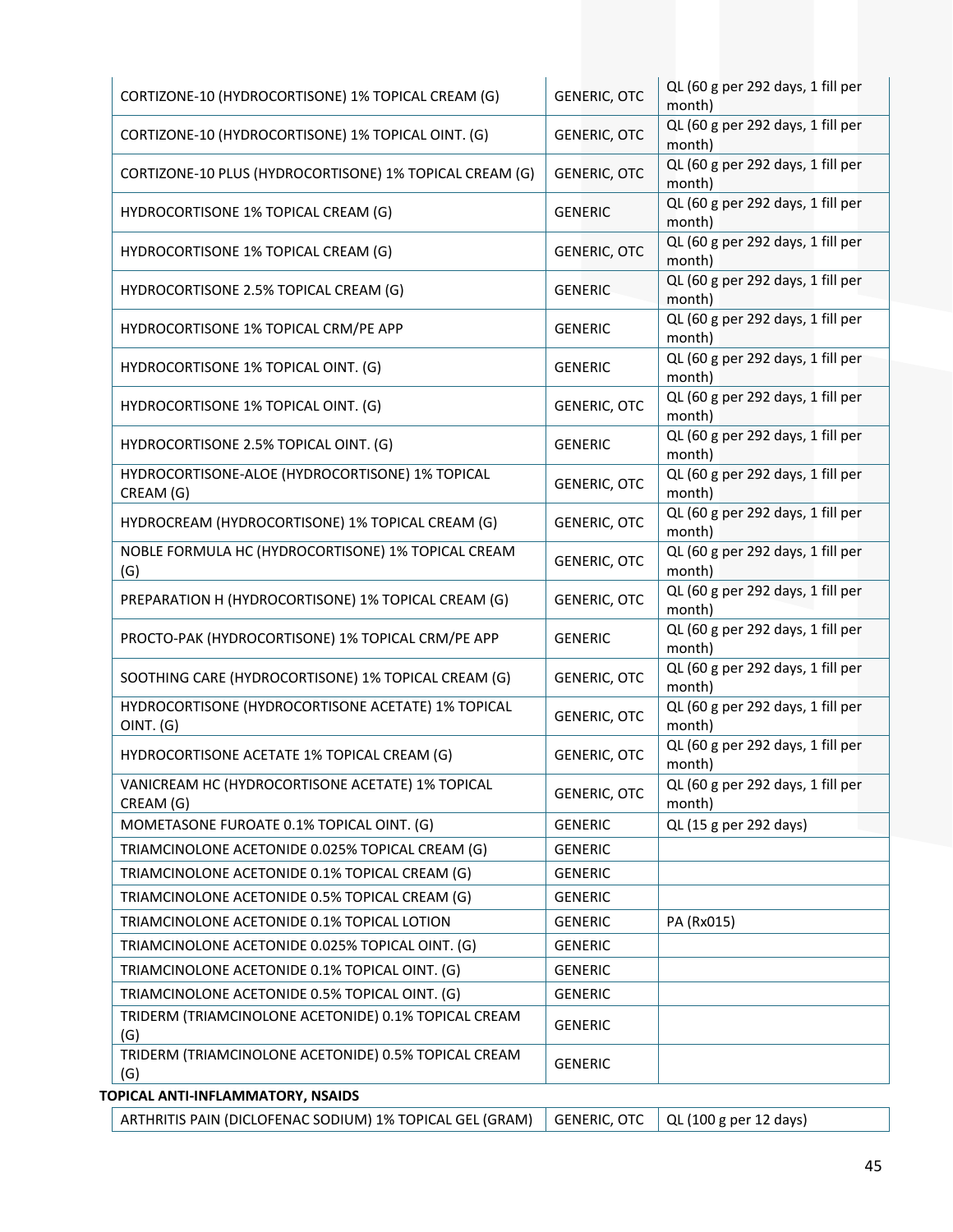| ARTHRITIS PAIN RELIEVER (DICLOFENAC SODIUM) 1% TOPICAL<br>GEL (GRAM) |              | GENERIC, OTC $\vert$ QL (100 g per 12 days) |
|----------------------------------------------------------------------|--------------|---------------------------------------------|
| DICLOFENAC SODIUM 1% TOPICAL GEL (GRAM)                              | GENERIC      | $\vert$ QL (100 g per 12 days)              |
| DICLOFENAC SODIUM 1% TOPICAL GEL (GRAM)                              | GENERIC, OTC | $\vert$ QL (100 g per 12 days)              |

# **DERMATOLOGY ‐ MISCELLANEOUS**

| <b>ANTIPERSPIRANTS</b>                          |       |  |  |  |
|-------------------------------------------------|-------|--|--|--|
| DRYSOL (ALUMINUM CHLORIDE) 20% TOPICAL SOLUTION | BRAND |  |  |  |
| <b>ANTISEBORRHEIC AGENTS</b>                    |       |  |  |  |

SELENIUM SULFIDE 2.5% TOPICAL LOTION GENERIC

# **IRRITANTS/COUNTER‐IRRITANTS**

| ARTHRITIS PAIN RELIEF (CAPSAICIN) 0.1% TOPICAL CREAM (G)                  | <b>GENERIC, OTC</b> | QL (1 tube per 30 days)     |  |  |  |
|---------------------------------------------------------------------------|---------------------|-----------------------------|--|--|--|
| ARTHRITIS PAIN RELIEVING (CAPSAICIN) 0.075% TOPICAL CREAM<br>(G)          | <b>GENERIC, OTC</b> | QL (1 tube per 30 days)     |  |  |  |
| CAPSAICIN 0.025% TOPICAL ADH. PATCH                                       | <b>GENERIC, OTC</b> | QL (40 patches per 30 days) |  |  |  |
| CAPSAICIN 0.025% TOPICAL CREAM (G)                                        | <b>GENERIC, OTC</b> | QL (1 tube per 30 days)     |  |  |  |
| CAPSAICIN 0.075% TOPICAL CREAM (G)                                        | <b>GENERIC, OTC</b> | QL (1 tube per 30 days)     |  |  |  |
| CAPSAICIN 0.1% TOPICAL CREAM (G)                                          | <b>GENERIC, OTC</b> | QL (1 tube per 30 days)     |  |  |  |
| CAPSAICIN HEAT PATCH (CAPSAICIN) 0.025% TOPICAL ADH.<br><b>PATCH</b>      | <b>GENERIC, OTC</b> | QL (40 patches per 30 days) |  |  |  |
| CAPSAICIN HOT PATCH (CAPSAICIN) 0.025% TOPICAL ADH. PATCH                 | <b>GENERIC, OTC</b> | QL (40 patches per 30 days) |  |  |  |
| CAPSICUM HOT PATCH (CAPSAICIN) 0.025% TOPICAL ADH. PATCH                  | <b>GENERIC, OTC</b> | QL (40 patches per 30 days) |  |  |  |
| MEDICATED HEAT PATCH (CAPSAICIN) 0.025% TOPICAL ADH.<br><b>PATCH</b>      | <b>GENERIC, OTC</b> | QL (40 patches per 30 days) |  |  |  |
| ZOSTRIX (CAPSAICIN) 0.033% TOPICAL CREAM (G)                              | <b>GENERIC, OTC</b> | QL (1 tube per 30 days)     |  |  |  |
| ZOSTRIX HP (CAPSAICIN) 0.1% TOPICAL CREAM (G)                             | <b>GENERIC, OTC</b> | QL (1 tube per 30 days)     |  |  |  |
| ZOSTRIX HP FOOT (CAPSAICIN) 0.1% TOPICAL CREAM (G)                        | <b>GENERIC, OTC</b> | QL (1 tube per 30 days)     |  |  |  |
| ASPERFLEX HOT (CAPSAICIN/MENTHOL) 0.025-1.25 TOPICAL ADH.<br><b>PATCH</b> | <b>GENERIC, OTC</b> | QL (40 patches per 30 days) |  |  |  |
| SALONPAS (CAPSAICIN/MENTHOL) 0.025-1.25 TOPICAL ADH.<br><b>PATCH</b>      | BRAND, OTC          | QL (40 patches per 30 days) |  |  |  |
| PAIN RELIEVING (METHYL SALICYLATE/MENTH/CAMPH) TOPICAL<br>ADH. PATCH      | <b>GENERIC, OTC</b> | QL (40 patches per 30 days) |  |  |  |
| PAIN-RELIEVING (METHYL SALICYLATE/MENTH/CAMPH) TOPICAL<br>ADH. PATCH      | <b>GENERIC, OTC</b> | QL (40 patches per 30 days) |  |  |  |
| SALONPAS (METHYL SALICYLATE/MENTHOL) 10%-3% TOPICAL<br>ADH. PATCH         | BRAND, OTC          | QL (40 patches per 30 days) |  |  |  |

#### **TOPICAL ANTI‐INFLAMMATORY STEROID‐LOCAL ANESTHETIC**

| ANALPRAM HC (HC ACETATE/PRAMOXINE HCL) 2.5%-1% TOPICAL<br>LOTION                 | <b>BRAND</b>   |  |
|----------------------------------------------------------------------------------|----------------|--|
| HYDROCORTISONE-PRAMOXINE (HC ACETATE/PRAMOXINE HCL)<br>2.5%-1% TOPICAL CREAM (G) | <b>GENERIC</b> |  |
| PRAMOSONE (HC ACETATE/PRAMOXINE HCL) 1%-1% TOPICAL<br>CREAM (G)                  | <b>BRAND</b>   |  |
| PRAMOSONE (HC ACETATE/PRAMOXINE HCL) 1%-1% TOPICAL<br>LOTION                     | <b>BRAND</b>   |  |
| PRAMOSONE (HC ACETATE/PRAMOXINE HCL) 2.5%-1% TOPICAL<br><b>LOTION</b>            | <b>BRAND</b>   |  |
| PRAMOSONE (HC ACETATE/PRAMOXINE HCL) 1%-1% TOPICAL<br>OINT. (G)                  | <b>BRAND</b>   |  |

**TOPICAL ANTINEOPLASTIC & PREMALIGNANT LESION AGNTS**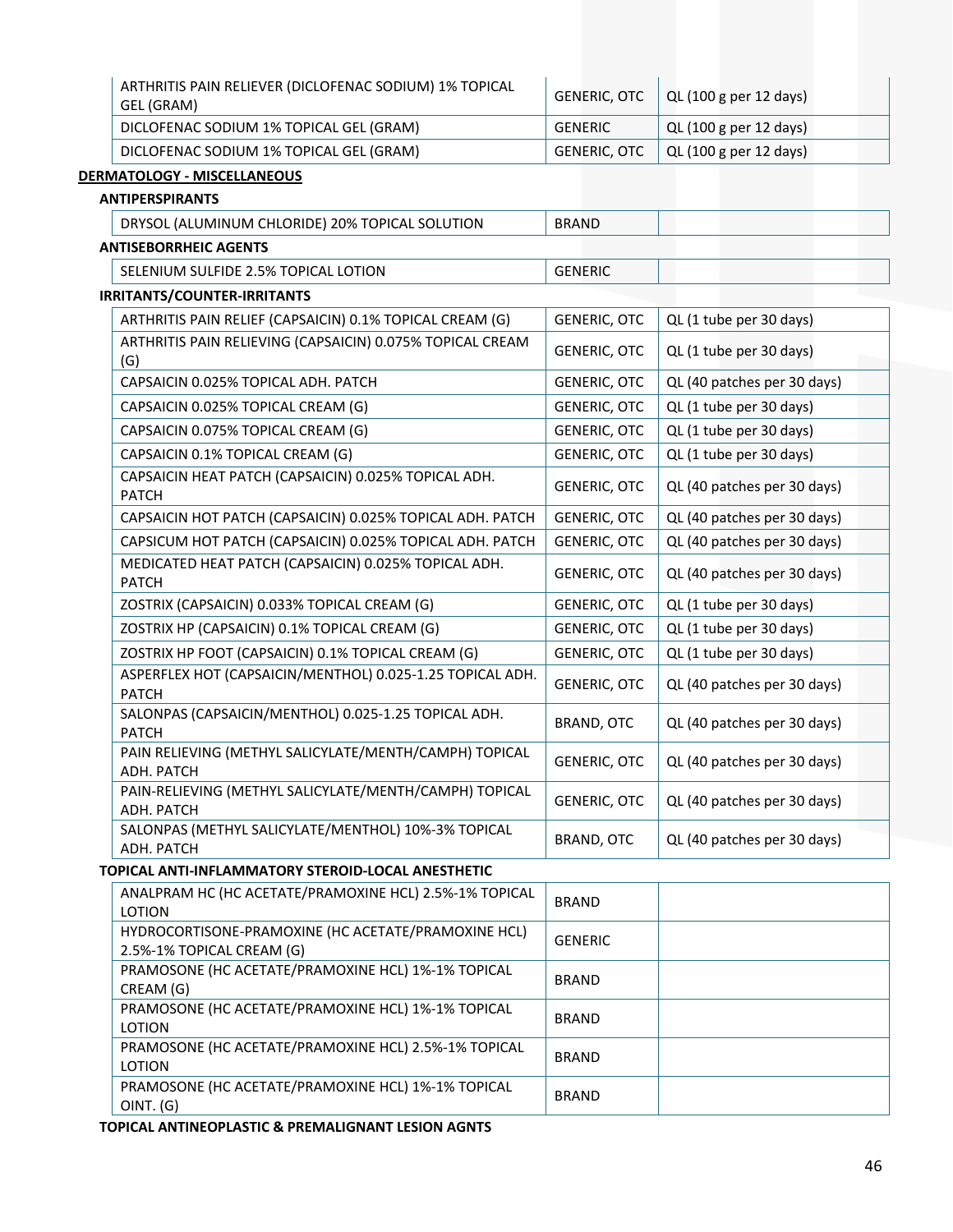| <b>FLUOROURACIL 2% TOPICAL SOLUTION</b>    | <b>GENERIC</b> |
|--------------------------------------------|----------------|
| . 5% TOPICAL<br>FLUOROURACIL<br>. SOLUTION | GENERIC        |

# **TOPICAL LOCAL ANESTHETICS**

| LIDOCAINE 5% TOPICAL ADH. PATCH                                            | GENERIC |
|----------------------------------------------------------------------------|---------|
| LIDOCAINE-PRILOCAINE (LIDOCAINE/PRILOCAINE) 2.5%-2.5%<br>TOPICAL CREAM (G) | GENERIC |

#### **DERMATOLOGY ‐ PSORIASIS/ECZEMA ANTIPSORIATIC AGENTS,SYSTEMIC**

| ACITRETIN 10 MG ORAL CAPSULE                                                  | <b>GENERIC</b> | PA (Rx038); SPEC |
|-------------------------------------------------------------------------------|----------------|------------------|
| ACITRETIN 25 MG ORAL CAPSULE                                                  | <b>GENERIC</b> | PA (Rx038); SPEC |
| COSENTYX (2 SYRINGES) (SECUKINUMAB) 150 MG/ML<br>SUBCUTANE, SYRINGE           | <b>BRAND</b>   | PA (Rx040); SPEC |
| COSENTYX PEN (SECUKINUMAB) 150 MG/ML SUBCUTANE. PEN<br><b>INJCTR</b>          | <b>BRAND</b>   | PA (Rx040); SPEC |
| COSENTYX PEN (2 PENS) (SECUKINUMAB) 150 MG/ML<br><b>SUBCUTANE, PEN INJCTR</b> | <b>BRAND</b>   | PA (Rx040); SPEC |
| COSENTYX SYRINGE (SECUKINUMAB) 150 MG/ML SUBCUTANE.<br><b>SYRINGE</b>         | <b>BRAND</b>   | PA (Rx040); SPEC |

#### **ANTIPSORIATICS AGENTS**

| CALCIPOTRIENE 0.005% TOPICAL CREAM (G) | GENERIC        | PA (Rx037) |
|----------------------------------------|----------------|------------|
| CALCIPOTRIENE 0.005% TOPICAL OINT. (G) | <b>GENERIC</b> | PA (Rx037) |
| CALCIPOTRIENE 0.005% TOPICAL SOLUTION  | <b>GENERIC</b> | PA (Rx037) |
| TAZAROTENE 0.1% TOPICAL CREAM (G)      | <b>GENERIC</b> | PA (Rx037) |
| TOPICAL IMMUNOSUPPRESSIVE AGENTS       |                |            |
| TACROLIMUS 0.03% TOPICAL OINT. (G)     | <b>GENERIC</b> | PA (Rx036) |
| TACROLIMUS 0.1% TOPICAL OINT. (G)      | <b>GENERIC</b> | PA (Rx036) |

# **DIABETES**

#### **ANTIHYPERGLY,INCRETIN MIMETIC(GLP‐1 RECEP.AGONIST)**

| BYETTA (EXENATIDE) 5MCG/0.02 SUBCUTANE. PEN INJCTR                          | <b>BRAND</b> | PA (Rx007) |  |
|-----------------------------------------------------------------------------|--------------|------------|--|
| BYETTA (EXENATIDE) 10MCG/0.04 SUBCUTANE. PEN INJCTR                         | <b>BRAND</b> | PA (Rx007) |  |
| BYDUREON BCISE (EXENATIDE MICROSPHERES) 2MG/0.85ML<br>SUBCUTANE, AUTO INJCT | <b>BRAND</b> | PA (Rx007) |  |
| ADLYXIN (LIXISENATIDE) 20 MCG/0.2 SUBCUTANE. PEN INJCTR                     | <b>BRAND</b> | PA (Rx007) |  |
| ADLYXIN (LIXISENATIDE) 10-20 (1) SUBCUTANE. PEN INJCTR                      | <b>BRAND</b> | PA (Rx007) |  |
| RYBELSUS (SEMAGLUTIDE) 3 MG ORAL TABLET                                     | <b>BRAND</b> | PA (Rx007) |  |
| RYBELSUS (SEMAGLUTIDE) 7 MG ORAL TABLET                                     | <b>BRAND</b> | PA (Rx007) |  |
| RYBELSUS (SEMAGLUTIDE) 14 MG ORAL TABLET                                    | <b>BRAND</b> | PA (Rx007) |  |
| ANTIHYPERGLYCEMC-SOD/GLUC COTRANSPORT2(SGLT2)INHIB                          |              |            |  |
| STEGLATRO (ERTUGLIFLOZIN PIDOLATE) 5 MG ORAL TABLET                         | <b>BRAND</b> | PA (Rx008) |  |
|                                                                             |              |            |  |

# STEGLATRO (ERTUGLIFLOZIN PIDOLATE) 15 MG ORAL TABLET  $\vert$  BRAND  $\vert$  PA (Rx008)

# **ANTIHYPERGLYCEMIC, ALPHA‐GLUCOSIDASE INHIB (N‐S)**

| ACARBOSE 25 MG ORAL TABLET  | GENERIC |  |
|-----------------------------|---------|--|
| ACARBOSE 50 MG ORAL TABLET  | GENERIC |  |
| ACARBOSE 100 MG ORAL TABLET | GENERIC |  |

# **ANTIHYPERGLYCEMIC, DPP‐4 INHIBITORS**

| ALOGLIPTIN (ALOGLIPTIN BENZOATE) 6.25 MG ORAL TABLET | GENERIC | PA (Rx006) |
|------------------------------------------------------|---------|------------|
|                                                      |         |            |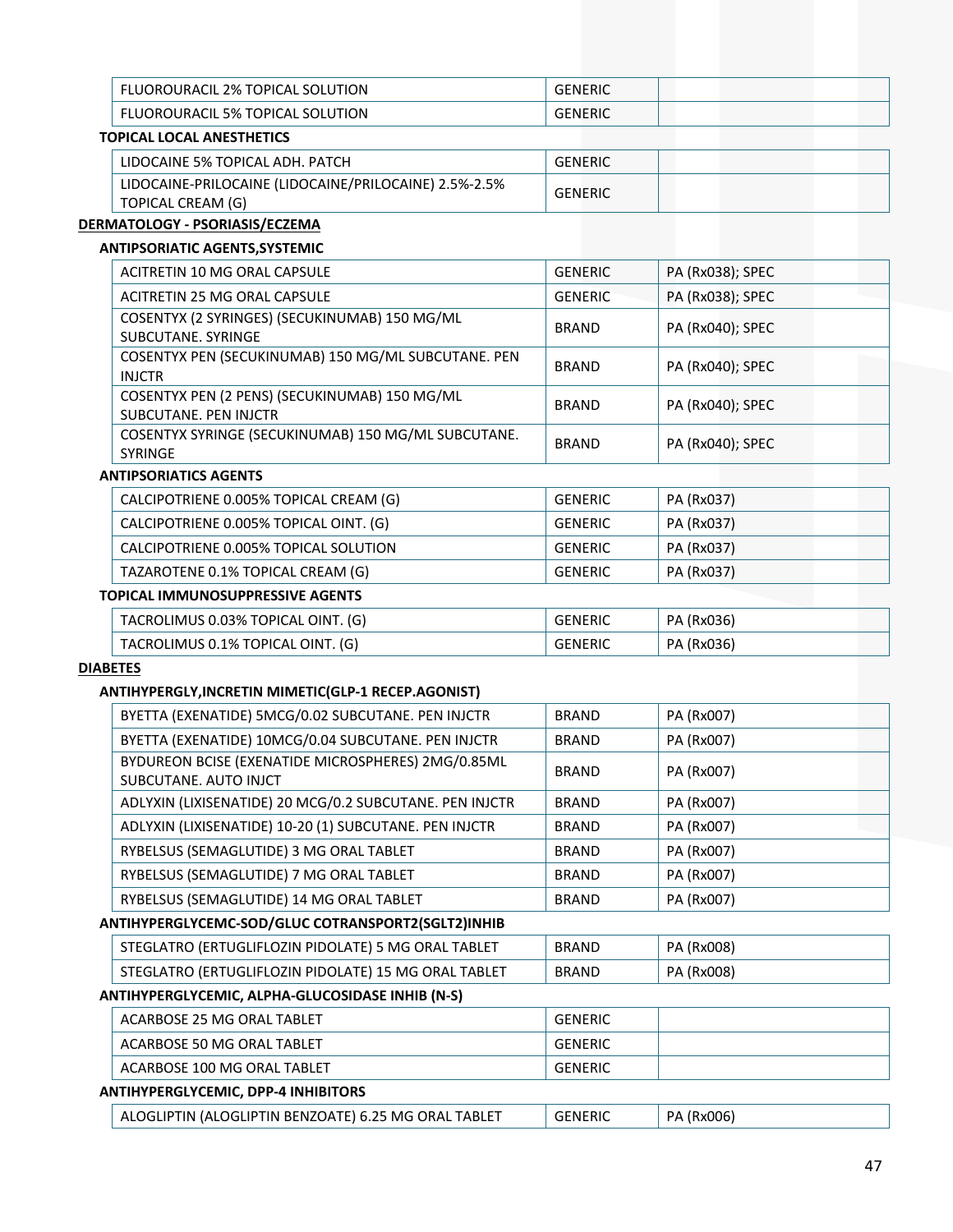| ALOGLIPTIN (ALOGLIPTIN BENZOATE) 12.5 MG ORAL TABLET | <b>GENERIC</b> | PA (Rx006) |
|------------------------------------------------------|----------------|------------|
| ALOGLIPTIN (ALOGLIPTIN BENZOATE) 25 MG ORAL TABLET   | GENERIC        | PA (Rx006) |

# **ANTIHYPERGLYCEMIC, INSULIN‐RELEASE STIMULANT TYPE**

| <b>GLIMEPIRIDE 1 MG ORAL TABLET</b>            | <b>GENERIC</b> |  |
|------------------------------------------------|----------------|--|
| <b>GLIMEPIRIDE 2 MG ORAL TABLET</b>            | <b>GENERIC</b> |  |
| <b>GLIMEPIRIDE 4 MG ORAL TABLET</b>            | <b>GENERIC</b> |  |
| <b>GLIPIZIDE 5 MG ORAL TABLET</b>              | <b>GENERIC</b> |  |
| <b>GLIPIZIDE 10 MG ORAL TABLET</b>             | <b>GENERIC</b> |  |
| GLIPIZIDE ER (GLIPIZIDE) 2.5 MG ORAL TAB ER 24 | <b>GENERIC</b> |  |
| GLIPIZIDE ER (GLIPIZIDE) 5 MG ORAL TAB ER 24   | <b>GENERIC</b> |  |
| GLIPIZIDE ER (GLIPIZIDE) 10 MG ORAL TAB ER 24  | <b>GENERIC</b> |  |
| GLIPIZIDE XL (GLIPIZIDE) 2.5 MG ORAL TAB ER 24 | <b>GENERIC</b> |  |
| GLIPIZIDE XL (GLIPIZIDE) 5 MG ORAL TAB ER 24   | <b>GENERIC</b> |  |
| GLIPIZIDE XL (GLIPIZIDE) 10 MG ORAL TAB ER 24  | <b>GENERIC</b> |  |
| <b>GLYBURIDE 1.25 MG ORAL TABLET</b>           | <b>GENERIC</b> |  |
| <b>GLYBURIDE 2.5 MG ORAL TABLET</b>            | <b>GENERIC</b> |  |
| <b>GLYBURIDE 5 MG ORAL TABLET</b>              | <b>GENERIC</b> |  |
| NATEGLINIDE 60 MG ORAL TABLET                  | <b>GENERIC</b> |  |
| NATEGLINIDE 120 MG ORAL TABLET                 | <b>GENERIC</b> |  |
| REPAGLINIDE 0.5 MG ORAL TABLET                 | <b>GENERIC</b> |  |
| REPAGLINIDE 1 MG ORAL TABLET                   | <b>GENERIC</b> |  |
| REPAGLINIDE 2 MG ORAL TABLET                   | <b>GENERIC</b> |  |
|                                                |                |  |

# **ANTIHYPERGLYCEMIC, INSULIN‐RESPONSE ENHANCER (N‐S)**

| PIOGLITAZONE HCL 15 MG ORAL TABLET | <b>GENERIC</b> |
|------------------------------------|----------------|
| PIOGLITAZONE HCL 30 MG ORAL TABLET | GENERIC        |
| PIOGLITAZONE HCL 45 MG ORAL TABLET | GENERIC        |

# **ANTIHYPERGLYCEMIC,BIGUANIDE TYPE(NON‐SULFONYLUREA)**

| METFORMIN HCL 500 MG/5ML ORAL SOLUTION                     | GENERIC        |
|------------------------------------------------------------|----------------|
| METFORMIN HCL 500 MG ORAL TABLET                           | <b>GENERIC</b> |
| METFORMIN HCL 850 MG ORAL TABLET                           | <b>GENERIC</b> |
| METFORMIN HCL 1000 MG ORAL TABLET                          | <b>GENERIC</b> |
| METFORMIN HCL ER (METFORMIN HCL) 500 MG ORAL TAB ER<br>24H | GENERIC        |
| METFORMIN HCL ER (METFORMIN HCL) 750 MG ORAL TAB ER<br>24H | GENERIC        |

# **ANTIHYPERGLYCEMIC,INSULIN‐REL STIM.& BIGUANIDE CMB**

| GLIPIZIDE-METFORMIN (GLIPIZIDE/METFORMIN HCL) 2.5-250 MG<br><b>ORAL TABLET</b> | <b>GENERIC</b> |  |
|--------------------------------------------------------------------------------|----------------|--|
| GLIPIZIDE-METFORMIN (GLIPIZIDE/METFORMIN HCL) 2.5-500 MG<br><b>ORAL TABLET</b> | <b>GENERIC</b> |  |
| GLIPIZIDE-METFORMIN (GLIPIZIDE/METFORMIN HCL) 5 MG-<br>500MG ORAL TABLET       | <b>GENERIC</b> |  |
| GLYBURIDE-METFORMIN HCL (GLYBURIDE/METFORMIN HCL)<br>1.25-250MG ORAL TABLET    | <b>GENERIC</b> |  |
| GLYBURIDE-METFORMIN HCL (GLYBURIDE/METFORMIN HCL) 2.5-<br>500 MG ORAL TABLET   | <b>GENERIC</b> |  |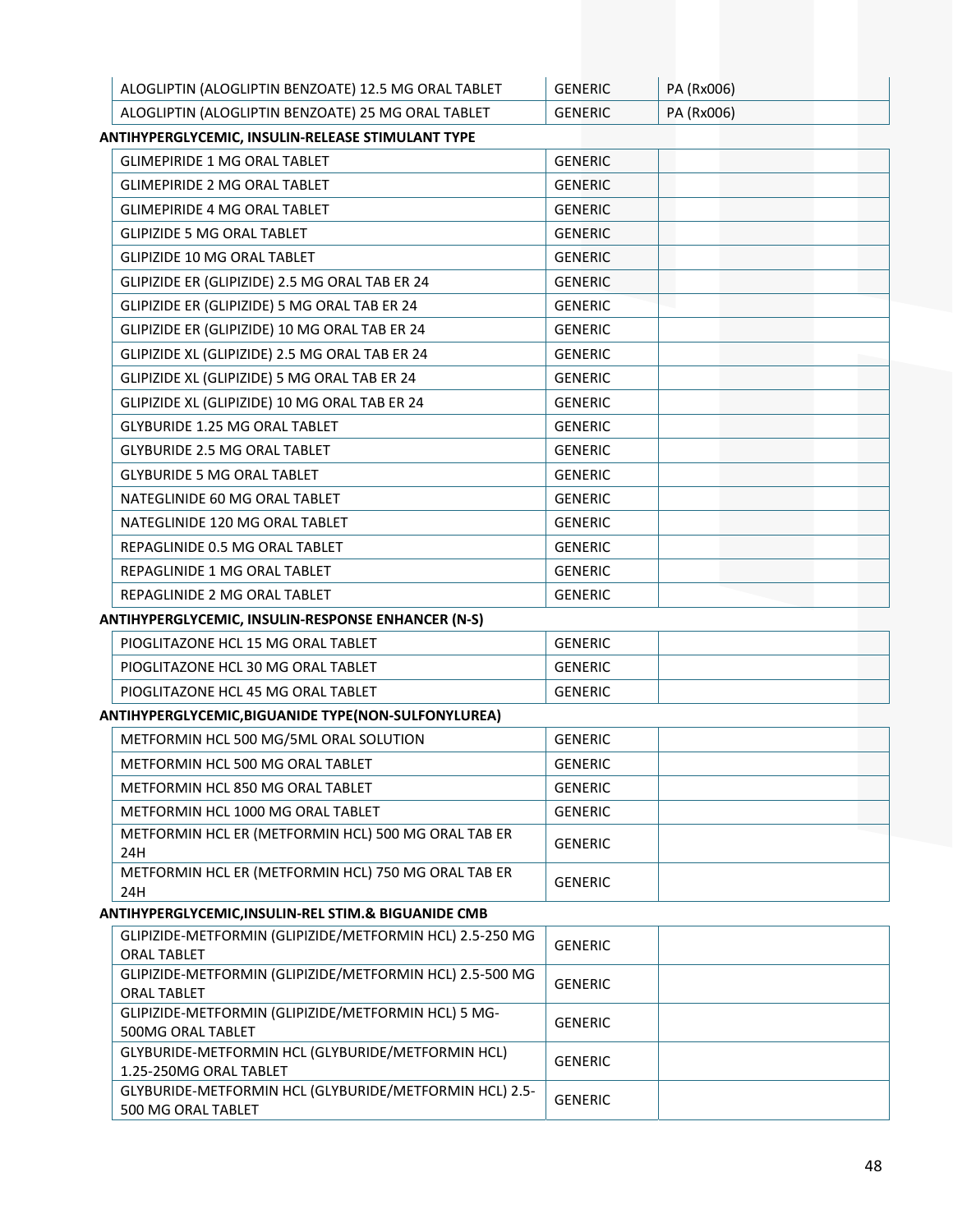| GLYBURIDE-METFORMIN HCL (GLYBURIDE/METFORMIN HCL) 5   | <b>GENERIC</b> |
|-------------------------------------------------------|----------------|
| MG-500MG ORAL TABLET                                  |                |
| REPAGLINIDE-METFORMIN HCL (REPAGLINIDE/METFORMIN HCL) | <b>GENERIC</b> |
| 1MG-500MG ORAL TABLET                                 |                |
| REPAGLINIDE-METFORMIN HCL (REPAGLINIDE/METFORMIN HCL) | <b>GENERIC</b> |
| 2 MG-500MG ORAL TABLET                                |                |
| DIABETIC ULCER PREPARATIONS, TOPICAL                  |                |
| REGRANEX (BECAPLERMIN) 0.01% TOPICAL GEL (GRAM)       | <b>BRAND</b>   |
| <b>HYPERGLYCEMICS</b>                                 |                |
| BAQSIMI (GLUCAGON) 3 MG NASAL SPRAY                   | <b>BRAND</b>   |
| GVOKE HYPOPEN 1-PACK (GLUCAGON) 0.5 MG/0.1 SUBCUTANE. | <b>BRAND</b>   |
| <b>AUTO INJCT</b>                                     |                |
| GVOKE HYPOPEN 1-PACK (GLUCAGON) 1 MG/0.2ML SUBCUTANE. | <b>BRAND</b>   |
| <b>AUTO INJCT</b>                                     |                |
| GVOKE HYPOPEN 2-PACK (GLUCAGON) 0.5 MG/0.1 SUBCUTANE. | <b>BRAND</b>   |
| <b>AUTO INJCT</b>                                     |                |
| GVOKE HYPOPEN 2-PACK (GLUCAGON) 1 MG/0.2ML SUBCUTANE. | <b>BRAND</b>   |
| <b>AUTO INJCT</b>                                     |                |
| GVOKE PFS 1-PACK SYRINGE (GLUCAGON) 0.5 MG/0.1        | <b>BRAND</b>   |
| SUBCUTANE, SYRINGE                                    |                |
| GVOKE PFS 1-PACK SYRINGE (GLUCAGON) 1 MG/0.2ML        | <b>BRAND</b>   |
| SUBCUTANE. SYRINGE                                    |                |
| GVOKE PFS 2-PACK SYRINGE (GLUCAGON) 0.5 MG/0.1        | <b>BRAND</b>   |
| SUBCUTANE, SYRINGE                                    |                |
| GVOKE PFS 2-PACK SYRINGE (GLUCAGON) 1 MG/0.2ML        | <b>BRAND</b>   |
| SUBCUTANE. SYRINGE                                    |                |
| GLUCAGON EMERGENCY KIT (GLUCAGON, HUMAN               | <b>BRAND</b>   |
| RECOMBINANT) 1 MG INJECTION VIAL                      |                |

# **INSULINS**

GLUCAGON EMERGENCY KIT (GLUCAGON,HUMAN

GLUCAGON EMERGENCY KIT (GLUCAGON,HUMAN<br>RECOMBINANT) 1 MG INJECTION VIAL

| HUMULIN 70/30 KWIKPEN (HUM INSULIN NPH/REG INSULIN HM)<br>70-30/ML SUBCUTANE. INSULN PEN | BRAND, OTC     | PA (Rx009)             |
|------------------------------------------------------------------------------------------|----------------|------------------------|
| HUMULIN 70-30 (HUM INSULIN NPH/REG INSULIN HM) 70-30/ML<br><b>SUBCUTANE, VIAL</b>        | BRAND, OTC     |                        |
| NOVOLIN 70-30 (HUM INSULIN NPH/REG INSULIN HM) 70-30/ML<br>SUBCUTANE, VIAL               | BRAND, OTC     |                        |
| NOVOLIN 70-30 FLEXPEN (HUM INSULIN NPH/REG INSULIN HM)<br>70-30/ML SUBCUTANE. INSULN PEN | BRAND, OTC     | PA (Rx009)             |
| INSULIN ASPART 100/ML SUBCUTANE. VIAL                                                    | <b>GENERIC</b> |                        |
| INSULIN ASPART FLEXPEN (INSULIN ASPART) 100/ML (3)<br>SUBCUTANE, INSULN PEN              | <b>GENERIC</b> | QL (140 days per fill) |
| INSULIN ASPART PENFILL (INSULIN ASPART) 100/ML SUBCUTANE.<br><b>CARTRIDGE</b>            | <b>GENERIC</b> |                        |
| LEVEMIR (INSULIN DETEMIR) 100/ML SUBCUTANE. VIAL                                         | <b>BRAND</b>   | PA (Rx009)             |
| LEVEMIR FLEXTOUCH (INSULIN DETEMIR) 100/ML (3)<br><b>SUBCUTANE, INSULN PEN</b>           | <b>BRAND</b>   | PA (Rx009)             |
| TOUJEO SOLOSTAR (INSULIN GLARGINE, HUM.REC.ANLOG)<br>300/ML SUBCUTANE. INSULN PEN        | <b>BRAND</b>   | PA (Rx009)             |
| INSULIN GLARGINE-YFGN 100/ML (3) SUBCUTANE. INSULN PEN                                   | <b>BRAND</b>   | QL (140 days per fill) |
| INSULIN GLARGINE-YFGN 100/ML SUBCUTANE. VIAL                                             | <b>BRAND</b>   |                        |
|                                                                                          |                |                        |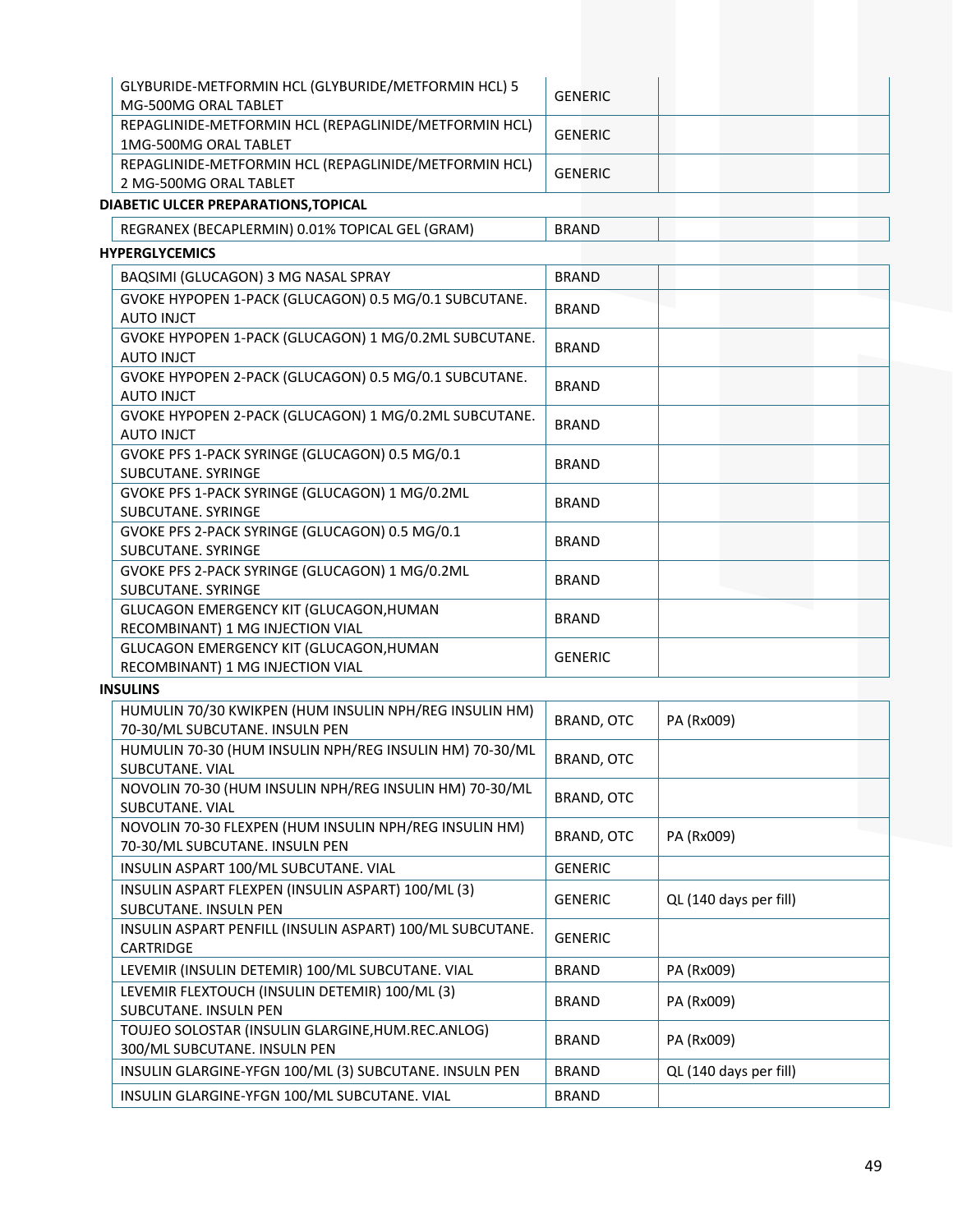| SEMGLEE (YFGN) (INSULIN GLARGINE-YFGN) 100/ML<br>SUBCUTANE. VIAL                                | <b>BRAND</b>      |                             |
|-------------------------------------------------------------------------------------------------|-------------------|-----------------------------|
| SEMGLEE (YFGN) PEN (INSULIN GLARGINE-YFGN) 100/ML (3)<br><b>SUBCUTANE. INSULN PEN</b>           | <b>BRAND</b>      | QL (140 days per fill)      |
| ADMELOG (INSULIN LISPRO) 100/ML SUBCUTANE. VIAL                                                 | <b>BRAND</b>      |                             |
| ADMELOG SOLOSTAR (INSULIN LISPRO) 100/ML SUBCUTANE.<br><b>INSULN PEN</b>                        | <b>BRAND</b>      | PA (Rx009)                  |
| HUMALOG (INSULIN LISPRO) 100/ML SUBCUTANE. CARTRIDGE                                            | <b>BRAND</b>      | PA (Rx009)                  |
| INSULIN LISPRO 100/ML SUBCUTANE. VIAL                                                           | <b>GENERIC</b>    |                             |
| INSULIN LISPRO JUNIOR KWIKPEN (INSULIN LISPRO) 100/ML<br>SUBCUTANE. INS PEN HF                  | <b>GENERIC</b>    | QL (40 patches per 30 days) |
| INSULIN LISPRO KWIKPEN U-100 (INSULIN LISPRO) 100/ML<br><b>SUBCUTANE. INSULN PEN</b>            | <b>GENERIC</b>    | QL (140 days per fill)      |
| HUMALOG MIX 50-50 (INSULIN NPL/INSULIN LISPRO) 50-50/ML<br>SUBCUTANE. VIAL                      | <b>BRAND</b>      |                             |
| HUMALOG MIX 50-50 KWIKPEN (INSULIN NPL/INSULIN LISPRO)<br>50-50/ML SUBCUTANE. INSULN PEN        | <b>BRAND</b>      | PA (Rx009)                  |
| HUMALOG MIX 75-25 (INSULIN NPL/INSULIN LISPRO) 75-25/ML<br>SUBCUTANE. VIAL                      | <b>BRAND</b>      |                             |
| INSULIN LISPRO PROTAMINE MIX (INSULIN NPL/INSULIN LISPRO)<br>75-25/ML SUBCUTANE. INSULN PEN     | <b>GENERIC</b>    | PA (Rx009)                  |
| HUMULIN R (INSULIN REGULAR, HUMAN) 100/ML INJECTION<br><b>VIAL</b>                              | BRAND, OTC        |                             |
| HUMULIN R U-500 (INSULIN REGULAR, HUMAN) 500/ML<br>SUBCUTANE. VIAL                              | <b>BRAND</b>      | PA (Rx009)                  |
| HUMULIN R U-500 KWIKPEN (INSULIN REGULAR, HUMAN)<br>500/ML (3) SUBCUTANE. INSULN PEN            | <b>BRAND</b>      | PA (Rx009)                  |
| NOVOLIN R (INSULIN REGULAR, HUMAN) 100/ML INJECTION VIAL                                        | <b>BRAND, OTC</b> |                             |
| NOVOLIN R FLEXPEN (INSULIN REGULAR, HUMAN) 100/ML (3)<br>SUBCUTANE. INSULN PEN                  | BRAND, OTC        | PA (Rx009)                  |
| INSULIN ASPART PROT MIX 70-30 (INSULN ASP PRT/INSULIN<br>ASPART) 70-30/ML SUBCUTANE. INSULN PEN | <b>GENERIC</b>    | PA (Rx009)                  |
| INSULIN ASPART PROT MIX 70-30 (INSULN ASP PRT/INSULIN<br>ASPART) 70-30/ML SUBCUTANE. VIAL       | <b>GENERIC</b>    |                             |
| HUMULIN N (NPH, HUMAN INSULIN ISOPHANE) 100/ML<br>SUBCUTANE. VIAL                               | BRAND, OTC        |                             |
| HUMULIN N KWIKPEN (NPH, HUMAN INSULIN ISOPHANE)<br>100/ML (3) SUBCUTANE. INSULN PEN             | BRAND, OTC        | PA (Rx009)                  |
| NOVOLIN N (NPH, HUMAN INSULIN ISOPHANE) 100/ML<br>SUBCUTANE. VIAL                               | BRAND, OTC        |                             |
| NOVOLIN N FLEXPEN (NPH, HUMAN INSULIN ISOPHANE) 100/ML<br>(3) SUBCUTANE. INSULN PEN             | BRAND, OTC        | PA (Rx009)                  |

#### **EAR ‐ GENERAL DISORDERS**

# **EAR PREPARATIONS, MISC. ANTI‐INFECTIVES**

| ACETIC ACID 2% OTIC SOLUTION                                                | GENERIC |  |
|-----------------------------------------------------------------------------|---------|--|
| HYDROCORTISONE-ACETIC ACID (ACETIC<br>ACID/HYDROCORTISONE) 1%-2% OTIC DROPS | GENERIC |  |

#### **EAR PREPARATIONS,ANTIBIOTICS**

| NEOMYCIN-POLYMYXIN-HC (NEOMY SULF/POLYMYX B SULF/HC)<br>3.5-10K-1 OTIC DROPS SUSP      | GENERIC |  |
|----------------------------------------------------------------------------------------|---------|--|
| NEOMYCIN-POLYMYXIN-HYDROCORT (NEOMY SULF/POLYMYX B<br>SULF/HC) 3.5-10K-1 OTIC SOLUTION | GENERIC |  |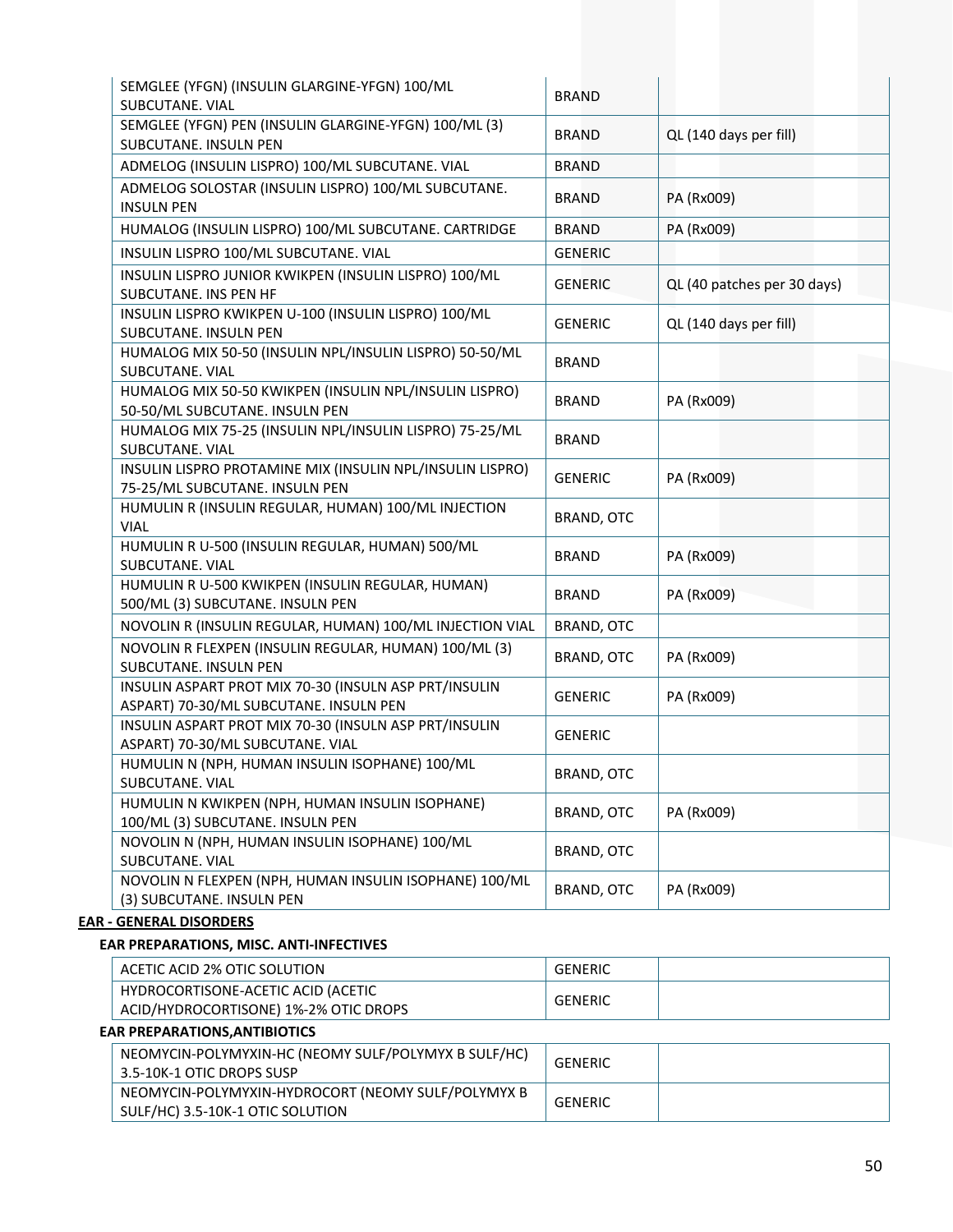| OFLOXACIN 0.3% OTIC DROPS                                                             | <b>GENERIC</b>      |                  |  |  |
|---------------------------------------------------------------------------------------|---------------------|------------------|--|--|
| OTIC PREPARATIONS, ANTI-INFLAMMATORY-ANTIBIOTICS                                      |                     |                  |  |  |
| CIPROFLOXACIN-DEXAMETHASONE (CIPROFLOXACIN<br>HCL/DEXAMETH) 0.3%-0.1% OTIC DROPS SUSP | <b>GENERIC</b>      |                  |  |  |
| <b>ELECTROLYTE REGULATION</b>                                                         |                     |                  |  |  |
| <b>ELECTROLYTE DEPLETERS</b>                                                          |                     |                  |  |  |
| CALCIUM ACETATE 667 MG ORAL CAPSULE                                                   | <b>GENERIC</b>      |                  |  |  |
| CALCIUM ACETATE 667 MG ORAL TABLET                                                    | <b>GENERIC</b>      |                  |  |  |
| SODIUM POLYSTYRENE SULFONATE ORAL POWDER                                              | <b>GENERIC</b>      |                  |  |  |
| SPS (SODIUM POLYSTYRENE SULFONATE) 15 G/60 ML ORAL SUSP                               | <b>GENERIC</b>      |                  |  |  |
| POTASSIUM REPLACEMENT                                                                 |                     |                  |  |  |
| EFFER-K (POTASSIUM BICARBONATE/CIT AC) 25 MEQ ORAL<br><b>TABLET EFF</b>               | <b>GENERIC</b>      |                  |  |  |
| KLOR-CON M10 (POTASSIUM CHLORIDE) 10 MEQ ORAL TAB ER<br><b>PRT</b>                    | <b>GENERIC</b>      |                  |  |  |
| KLOR-CON M15 (POTASSIUM CHLORIDE) 15 MEQ ORAL TAB ER<br>PRT                           | <b>GENERIC</b>      |                  |  |  |
| KLOR-CON M20 (POTASSIUM CHLORIDE) 20 MEQ ORAL TAB ER<br><b>PRT</b>                    | <b>GENERIC</b>      |                  |  |  |
| POTASSIUM CHLORIDE 8 MEQ ORAL CAPSULE ER                                              | <b>GENERIC</b>      |                  |  |  |
| POTASSIUM CHLORIDE 10 MEQ ORAL CAPSULE ER                                             | <b>GENERIC</b>      |                  |  |  |
| POTASSIUM CHLORIDE 10 MEQ ORAL TAB ER PRT                                             | <b>GENERIC</b>      |                  |  |  |
| POTASSIUM CHLORIDE 15 MEQ ORAL TAB ER PRT                                             | <b>GENERIC</b>      |                  |  |  |
| POTASSIUM CHLORIDE 20 MEQ ORAL TAB ER PRT                                             | <b>GENERIC</b>      |                  |  |  |
| POTASSIUM CHLORIDE 8 MEQ ORAL TABLET ER                                               | <b>GENERIC</b>      |                  |  |  |
| POTASSIUM CHLORIDE 10 MEQ ORAL TABLET ER                                              | <b>GENERIC</b>      |                  |  |  |
| POTASSIUM CHLORIDE 20 MEQ ORAL TABLET ER                                              | <b>GENERIC</b>      |                  |  |  |
| SODIUM/SALINE PREPARATIONS                                                            |                     |                  |  |  |
| SODIUM CHLORIDE 1000 MG MISCELL. TABLET SOL                                           | GENERIC, OTC        |                  |  |  |
| SODIUM CHLORIDE 1 G ORAL TABLET                                                       | <b>GENERIC, OTC</b> |                  |  |  |
| <b>ENDOCRINE DISORDER - OTHER</b>                                                     |                     |                  |  |  |
| <b>ANTIDIURETIC AND VASOPRESSOR HORMONES</b>                                          |                     |                  |  |  |
| DESMOPRESSIN ACETATE (DESMOPRESSIN (NONREFRIGERATED))<br>10/SPRAY NASAL SPRAY/PUMP    | <b>GENERIC</b>      | PA (Rx029)       |  |  |
| DESMOPRESSIN ACETATE 10/SPRAY NASAL SPRAY/PUMP                                        | <b>GENERIC</b>      | PA (Rx029)       |  |  |
| DESMOPRESSIN ACETATE 0.1 MG ORAL TABLET                                               | <b>GENERIC</b>      | PA (Rx029)       |  |  |
| DESMOPRESSIN ACETATE 0.2 MG ORAL TABLET                                               | <b>GENERIC</b>      | PA (Rx029)       |  |  |
| ANTINEOPLASTIC LHRH(GNRH) AGONIST, PITUITARY SUPPR.                                   |                     |                  |  |  |
| ELIGARD (LEUPROLIDE ACETATE) 7.5 MG SUBCUTANE. SYRINGE                                | <b>BRAND</b>        | PA (Rx028); SPEC |  |  |
| ELIGARD (LEUPROLIDE ACETATE) 22.5 MG SUBCUTANE. SYRINGE                               | <b>BRAND</b>        | PA (Rx028); SPEC |  |  |
| ELIGARD (LEUPROLIDE ACETATE) 30 MG SUBCUTANE. SYRINGE                                 | <b>BRAND</b>        | PA (Rx028); SPEC |  |  |
| ELIGARD (LEUPROLIDE ACETATE) 45 MG SUBCUTANE. SYRINGE                                 | <b>BRAND</b>        | PA (Rx028); SPEC |  |  |
| <b>BONE RESORPTION INHIBITORS</b>                                                     |                     |                  |  |  |
| ALENDRONATE SODIUM 70 MG/75ML ORAL SOLUTION                                           | <b>GENERIC</b>      |                  |  |  |
| ALENDRONATE SODIUM 5 MG ORAL TABLET                                                   | <b>GENERIC</b>      |                  |  |  |
| ALENDRONATE SODIUM 10 MG ORAL TABLET                                                  | <b>GENERIC</b>      |                  |  |  |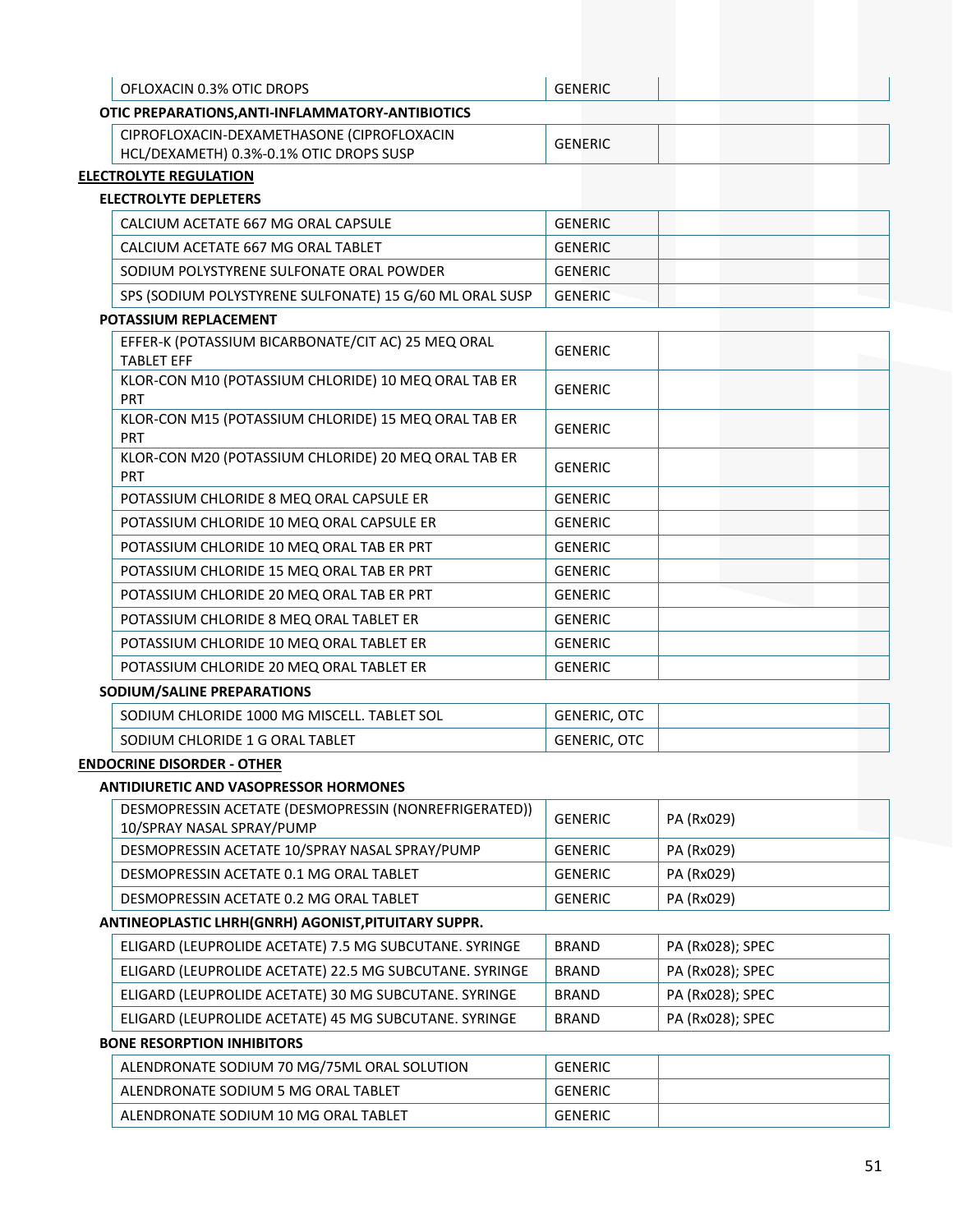| ALENDRONATE SODIUM 35 MG ORAL TABLET                                            | <b>GENERIC</b> |                  |
|---------------------------------------------------------------------------------|----------------|------------------|
| ALENDRONATE SODIUM 70 MG ORAL TABLET                                            | <b>GENERIC</b> |                  |
| CALCITONIN-SALMON (CALCITONIN, SALMON, SYNTHETIC)<br>200/SPRAY NASAL SPRAY/PUMP | <b>GENERIC</b> |                  |
| IBANDRONATE SODIUM 150 MG ORAL TABLET                                           | <b>GENERIC</b> |                  |
| RALOXIFENE HCL 60 MG ORAL TABLET                                                | <b>GENERIC</b> |                  |
| RISEDRONATE SODIUM 5 MG ORAL TABLET                                             | <b>GENERIC</b> | ST (alendronate) |
| RISEDRONATE SODIUM 30 MG ORAL TABLET                                            | <b>GENERIC</b> | ST (alendronate) |
| RISEDRONATE SODIUM 35 MG ORAL TABLET                                            | <b>GENERIC</b> | ST (alendronate) |
| RISEDRONATE SODIUM 150 MG ORAL TABLET                                           | <b>GENERIC</b> | ST (alendronate) |
| <b>GROWTH HORMONES</b>                                                          |                |                  |
| GENOTROPIN (SOMATROPIN) 5 MG/ML SUBCUTANE. CARTRIDGE                            | <b>BRAND</b>   | PA (Rx030); SPEC |
| GENOTROPIN (SOMATROPIN) 12 MG/ML SUBCUTANE.                                     |                |                  |
| CARTRIDGE                                                                       | <b>BRAND</b>   | PA (Rx030); SPEC |
| GENOTROPIN (SOMATROPIN) 0.2MG/0.25 SUBCUTANE. SYRINGE                           | <b>BRAND</b>   | PA (Rx030); SPEC |
| GENOTROPIN (SOMATROPIN) 0.4MG/0.25 SUBCUTANE. SYRINGE                           | <b>BRAND</b>   | PA (Rx030); SPEC |
| GENOTROPIN (SOMATROPIN) 0.6MG/0.25 SUBCUTANE. SYRINGE                           | <b>BRAND</b>   | PA (Rx030); SPEC |
| GENOTROPIN (SOMATROPIN) 0.8MG/0.25 SUBCUTANE. SYRINGE                           | <b>BRAND</b>   | PA (Rx030); SPEC |
| GENOTROPIN (SOMATROPIN) 1MG/0.25ML SUBCUTANE.<br>SYRINGE                        | <b>BRAND</b>   | PA (Rx030); SPEC |
| GENOTROPIN (SOMATROPIN) 1.2MG/0.25 SUBCUTANE. SYRINGE                           | <b>BRAND</b>   | PA (Rx030); SPEC |
| GENOTROPIN (SOMATROPIN) 1.4MG/0.25 SUBCUTANE. SYRINGE                           | <b>BRAND</b>   | PA (Rx030); SPEC |
| GENOTROPIN (SOMATROPIN) 1.6MG/0.25 SUBCUTANE. SYRINGE                           | <b>BRAND</b>   | PA (Rx030); SPEC |
| GENOTROPIN (SOMATROPIN) 1.8MG/0.25 SUBCUTANE. SYRINGE                           | <b>BRAND</b>   | PA (Rx030); SPEC |
| GENOTROPIN (SOMATROPIN) 2MG/0.25ML SUBCUTANE.<br>SYRINGE                        | <b>BRAND</b>   | PA (Rx030); SPEC |
| HUMATROPE (SOMATROPIN) 6 MG INJECTION CARTRIDGE                                 | <b>BRAND</b>   | PA (Rx030); SPEC |
| HUMATROPE (SOMATROPIN) 12 MG INJECTION CARTRIDGE                                | <b>BRAND</b>   | PA (Rx030); SPEC |
| HUMATROPE (SOMATROPIN) 24 MG INJECTION CARTRIDGE                                | <b>BRAND</b>   | PA (Rx030); SPEC |
| NORDITROPIN FLEXPRO (SOMATROPIN) 5 MG/1.5ML<br>SUBCUTANE. PEN INJCTR            | <b>BRAND</b>   | PA (Rx030); SPEC |
| NORDITROPIN FLEXPRO (SOMATROPIN) 10MG/1.5ML<br>SUBCUTANE. PEN INJCTR            | <b>BRAND</b>   | PA (Rx030); SPEC |
| NORDITROPIN FLEXPRO (SOMATROPIN) 15MG/1.5ML<br>SUBCUTANE. PEN INJCTR            | <b>BRAND</b>   | PA (Rx030); SPEC |
| NORDITROPIN FLEXPRO (SOMATROPIN) 30 MG/3 ML<br>SUBCUTANE. PEN INJCTR            | <b>BRAND</b>   | PA (Rx030); SPEC |
| PITUITARY SUPPRESSIVE AGENTS                                                    |                |                  |
| CABERGOLINE 0.5 MG ORAL TABLET                                                  | <b>GENERIC</b> |                  |
| DANAZOL 50 MG ORAL CAPSULE                                                      | <b>GENERIC</b> |                  |

| <b>ENDOCRINE DISORDER - THYROID</b> |                |
|-------------------------------------|----------------|
| DANAZOL 200 MG ORAL CAPSULE         | <b>GENERIC</b> |
| DANAZOL 100 MG ORAL CAPSULE         | GENERIC        |

# **ANTITHYROID PREPARATIONS**

| METHIMAZOLE 5 MG ORAL TABLET       | <b>GENERIC</b> |  |
|------------------------------------|----------------|--|
| METHIMAZOLE 10 MG ORAL TABLET      | GENERIC        |  |
| PROPYLTHIOURACIL 50 MG ORAL TABLET | GENERIC        |  |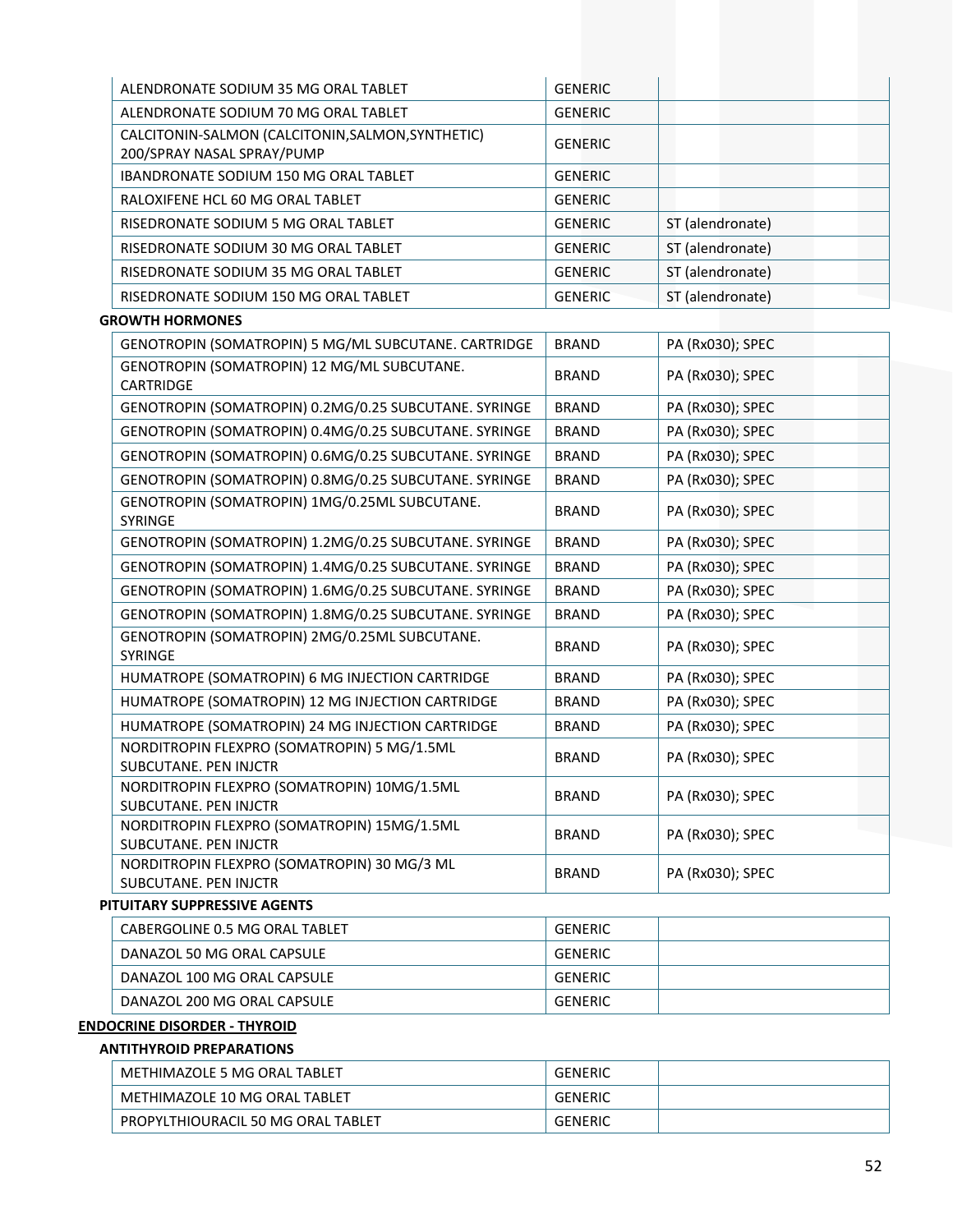| <b>IODINE CONTAINING AGENTS</b>                     |                |  |
|-----------------------------------------------------|----------------|--|
| SSKI (POTASSIUM IODIDE) 1 G/ML ORAL SOLUTION        | <b>GENERIC</b> |  |
| <b>THYROID HORMONES</b>                             |                |  |
| EUTHYROX (LEVOTHYROXINE SODIUM) 25 MCG ORAL TABLET  | <b>GENERIC</b> |  |
| EUTHYROX (LEVOTHYROXINE SODIUM) 50 MCG ORAL TABLET  | <b>GENERIC</b> |  |
| EUTHYROX (LEVOTHYROXINE SODIUM) 75 MCG ORAL TABLET  | <b>GENERIC</b> |  |
| EUTHYROX (LEVOTHYROXINE SODIUM) 88 MCG ORAL TABLET  | <b>GENERIC</b> |  |
| EUTHYROX (LEVOTHYROXINE SODIUM) 100 MCG ORAL TABLET | <b>GENERIC</b> |  |
| EUTHYROX (LEVOTHYROXINE SODIUM) 112 MCG ORAL TABLET | <b>GENERIC</b> |  |
| EUTHYROX (LEVOTHYROXINE SODIUM) 125 MCG ORAL TABLET | <b>GENERIC</b> |  |
| EUTHYROX (LEVOTHYROXINE SODIUM) 137 MCG ORAL TABLET | <b>GENERIC</b> |  |
| EUTHYROX (LEVOTHYROXINE SODIUM) 150 MCG ORAL TABLET | <b>GENERIC</b> |  |
| EUTHYROX (LEVOTHYROXINE SODIUM) 175 MCG ORAL TABLET | <b>GENERIC</b> |  |
| EUTHYROX (LEVOTHYROXINE SODIUM) 200 MCG ORAL TABLET | <b>GENERIC</b> |  |
| LEVOTHYROXINE SODIUM 25 MCG ORAL TABLET             | <b>GENERIC</b> |  |
| LEVOTHYROXINE SODIUM 50 MCG ORAL TABLET             | <b>GENERIC</b> |  |
| LEVOTHYROXINE SODIUM 75 MCG ORAL TABLET             | <b>GENERIC</b> |  |
| LEVOTHYROXINE SODIUM 88 MCG ORAL TABLET             | <b>GENERIC</b> |  |
| LEVOTHYROXINE SODIUM 100 MCG ORAL TABLET            | <b>GENERIC</b> |  |
| LEVOTHYROXINE SODIUM 112 MCG ORAL TABLET            | <b>GENERIC</b> |  |
| LEVOTHYROXINE SODIUM 125 MCG ORAL TABLET            | <b>GENERIC</b> |  |
| LEVOTHYROXINE SODIUM 137 MCG ORAL TABLET            | <b>GENERIC</b> |  |
| LEVOTHYROXINE SODIUM 150 MCG ORAL TABLET            | <b>GENERIC</b> |  |
| LEVOTHYROXINE SODIUM 175 MCG ORAL TABLET            | <b>GENERIC</b> |  |
| LEVOTHYROXINE SODIUM 200 MCG ORAL TABLET            | <b>GENERIC</b> |  |
| LEVOTHYROXINE SODIUM 300 MCG ORAL TABLET            | <b>GENERIC</b> |  |
| LIOTHYRONINE SODIUM 5 MCG ORAL TABLET               | <b>GENERIC</b> |  |
| LIOTHYRONINE SODIUM 25 MCG ORAL TABLET              | <b>GENERIC</b> |  |
| LIOTHYRONINE SODIUM 50 MCG ORAL TABLET              | <b>GENERIC</b> |  |
| THYROLAR-1 (LIOTRIX) 12.5-50MCG ORAL TABLET         | <b>BRAND</b>   |  |
| THYROLAR-1/2 (LIOTRIX) 6.25-25MCG ORAL TABLET       | <b>BRAND</b>   |  |
| THYROLAR-1/4 (LIOTRIX) 3.1-12.5 ORAL TABLET         | <b>BRAND</b>   |  |
| THYROLAR-2 (LIOTRIX) 25-100 MCG ORAL TABLET         | <b>BRAND</b>   |  |
| THYROLAR-3 (LIOTRIX) 37.5-150 ORAL TABLET           | <b>BRAND</b>   |  |
| ARMOUR THYROID (THYROID) 15 MG ORAL TABLET          | <b>BRAND</b>   |  |
| ARMOUR THYROID (THYROID) 30 MG ORAL TABLET          | <b>BRAND</b>   |  |
| ARMOUR THYROID (THYROID) 60 MG ORAL TABLET          | <b>BRAND</b>   |  |
| ARMOUR THYROID (THYROID) 90 MG ORAL TABLET          | <b>BRAND</b>   |  |
| ARMOUR THYROID (THYROID) 120 MG ORAL TABLET         | <b>BRAND</b>   |  |
| ARMOUR THYROID (THYROID) 240 MG ORAL TABLET         | <b>BRAND</b>   |  |
| ARMOUR THYROID (THYROID) 300 MG ORAL TABLET         | <b>BRAND</b>   |  |
| NP THYROID (THYROID) 15 MG ORAL TABLET              | <b>GENERIC</b> |  |
| NP THYROID (THYROID) 30 MG ORAL TABLET              | <b>GENERIC</b> |  |
| NP THYROID (THYROID) 60 MG ORAL TABLET              | <b>GENERIC</b> |  |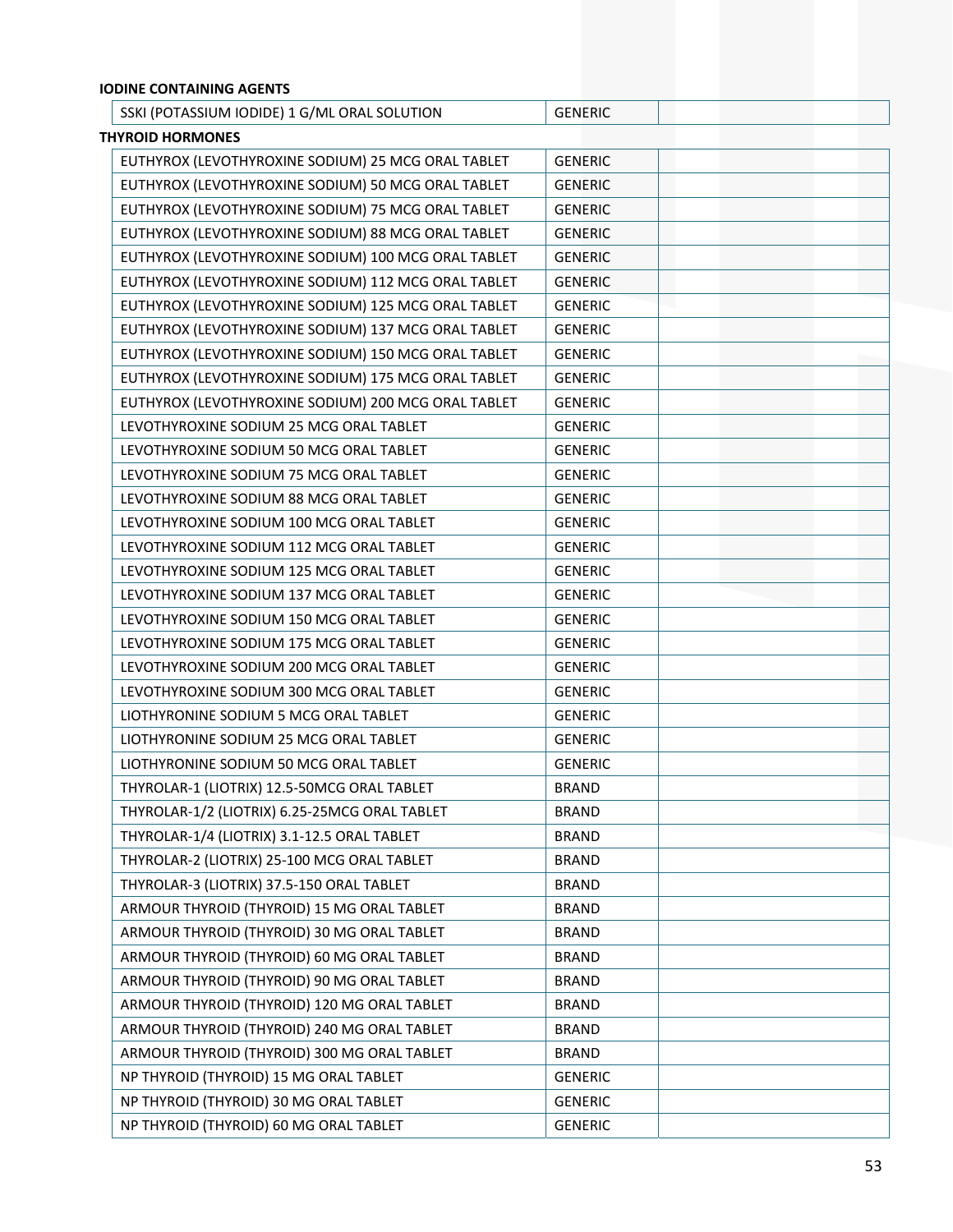| NP THYROID (THYROID) 120 MG ORAL TABLET           | GENERIC        |
|---------------------------------------------------|----------------|
| ARMOUR THYROID (THYROID, PORK) 180 MG ORAL TABLET | <b>BRAND</b>   |
| NP THYROID (THYROID, PORK) 90 MG ORAL TABLET      | <b>GENERIC</b> |

#### **EYE ‐ GENERAL DISORDERS**

# **EYE ANTIBIOTIC‐CORTICOID COMBINATIONS**

| NEOMYCIN-POLYMYXIN-DEXAMETH (NEO/POLYMYX B<br>SULF/DEXAMETH) 0.1% OPHTHALMIC DROPS SUSP        | <b>GENERIC</b> |
|------------------------------------------------------------------------------------------------|----------------|
| NEOMYCIN-POLYMYXIN-DEXAMETH (NEO/POLYMYX B<br>SULF/DEXAMETH) 3.5-10K-.1 OPHTHALMIC OINT. (G)   | <b>GENERIC</b> |
| NEOMYCIN-BACITRACIN-POLY-HC (NEOMY SULF/BACITRAC<br>ZN/POLY/HC) 3.5-10K-1 OPHTHALMIC OINT. (G) | GENERIC        |
| NEO-POLYCIN HC (NEOMY SULF/BACITRAC ZN/POLY/HC) 3.5-10K-<br>1 OPHTHALMIC OINT. (G)             | <b>GENERIC</b> |
| TOBRAMYCIN-DEXAMETHASONE (TOBRAMYCIN<br>SULFATE/DEXAMETH) 0.3%-0.1% OPHTHALMIC DROPS SUSP      | <b>GENERIC</b> |

#### **EYE ANTIINFLAMMATORY AGENTS**

| DEXAMETHASONE SODIUM PHOSPHATE (DEXAMETHASONE SOD<br>PHOSPHATE) 0.1% OPHTHALMIC DROPS | <b>GENERIC</b> |
|---------------------------------------------------------------------------------------|----------------|
| DICLOFENAC SODIUM 0.1% OPHTHALMIC DROPS                                               | <b>GENERIC</b> |
| FLUOROMETHOLONE 0.1% OPHTHALMIC DROPS SUSP                                            | <b>GENERIC</b> |
| KETOROLAC TROMETHAMINE 0.5% OPHTHALMIC DROPS                                          | GENERIC        |
| PREDNISOLONE ACETATE 1% OPHTHALMIC DROPS SUSP                                         | <b>GENERIC</b> |
| PREDNISOLONE SODIUM PHOSPHATE (PREDNISOLONE SOD<br>PHOSPHATE) 1% OPHTHALMIC DROPS     | <b>GENERIC</b> |

#### **EYE ANTIVIRALS**

| SOPHTHALMIC DROPS<br><b>TRIFLURIDINE 1% C</b> | טויות |  |
|-----------------------------------------------|-------|--|
| .                                             |       |  |

#### **EYE SULFONAMIDES**

| SULFACETAMIDE-PREDNISOLONE (NA SULFACETM/PREDNIS SP)<br>10%-0.23% OPHTHALMIC DROPS | GENERIC |  |
|------------------------------------------------------------------------------------|---------|--|
| BLEPH-10 (SULFACETAMIDE SODIUM) 10% OPHTHALMIC DROPS                               | GENERIC |  |
| SULFACETAMIDE SODIUM 10% OPHTHALMIC DROPS                                          | GENERIC |  |
| SULFACETAMIDE SODIUM 10% OPHTHALMIC OINT. (G)                                      | GENERIC |  |

#### **OPHTHALMIC ANTIBIOTICS**

| BACITRACIN 500 UNIT/G OPHTHALMIC OINT. (G)               | <b>GENERIC</b> |
|----------------------------------------------------------|----------------|
| AK-POLY-BAC (BACITRACIN/POLYMYXIN B SULFATE) 500-10K/G   |                |
| OPHTHALMIC OINT. (G)                                     | <b>GENERIC</b> |
| BACITRACIN-POLYMYXIN (BACITRACIN/POLYMYXIN B SULFATE)    |                |
| 500-10K/G OPHTHALMIC OINT. (G)                           | <b>GENERIC</b> |
| POLYCIN (BACITRACIN/POLYMYXIN B SULFATE) 500-10K/G       |                |
| <b>OPHTHALMIC OINT. (G)</b>                              | <b>GENERIC</b> |
| CIPROFLOXACIN HCL 0.3% OPHTHALMIC DROPS                  | <b>GENERIC</b> |
| ERYTHROMYCIN (ERYTHROMYCIN BASE) 5 MG/GRAM               |                |
| OPHTHALMIC OINT. (G)                                     | <b>GENERIC</b> |
| GENTAK (GENTAMICIN SULFATE) 0.3% OPHTHALMIC OINT. (G)    | <b>GENERIC</b> |
| <b>GENTAMICIN SULFATE 0.3% OPHTHALMIC DROPS</b>          | <b>GENERIC</b> |
| LEVOFLOXACIN 0.5% OPHTHALMIC DROPS                       | <b>GENERIC</b> |
| NEOMYCIN-BACITRACIN-POLYMYXIN (NEOMY                     |                |
| SULF/BACITRA/POLYMYXIN B) 3.5MG-400 OPHTHALMIC OINT. (G) | <b>GENERIC</b> |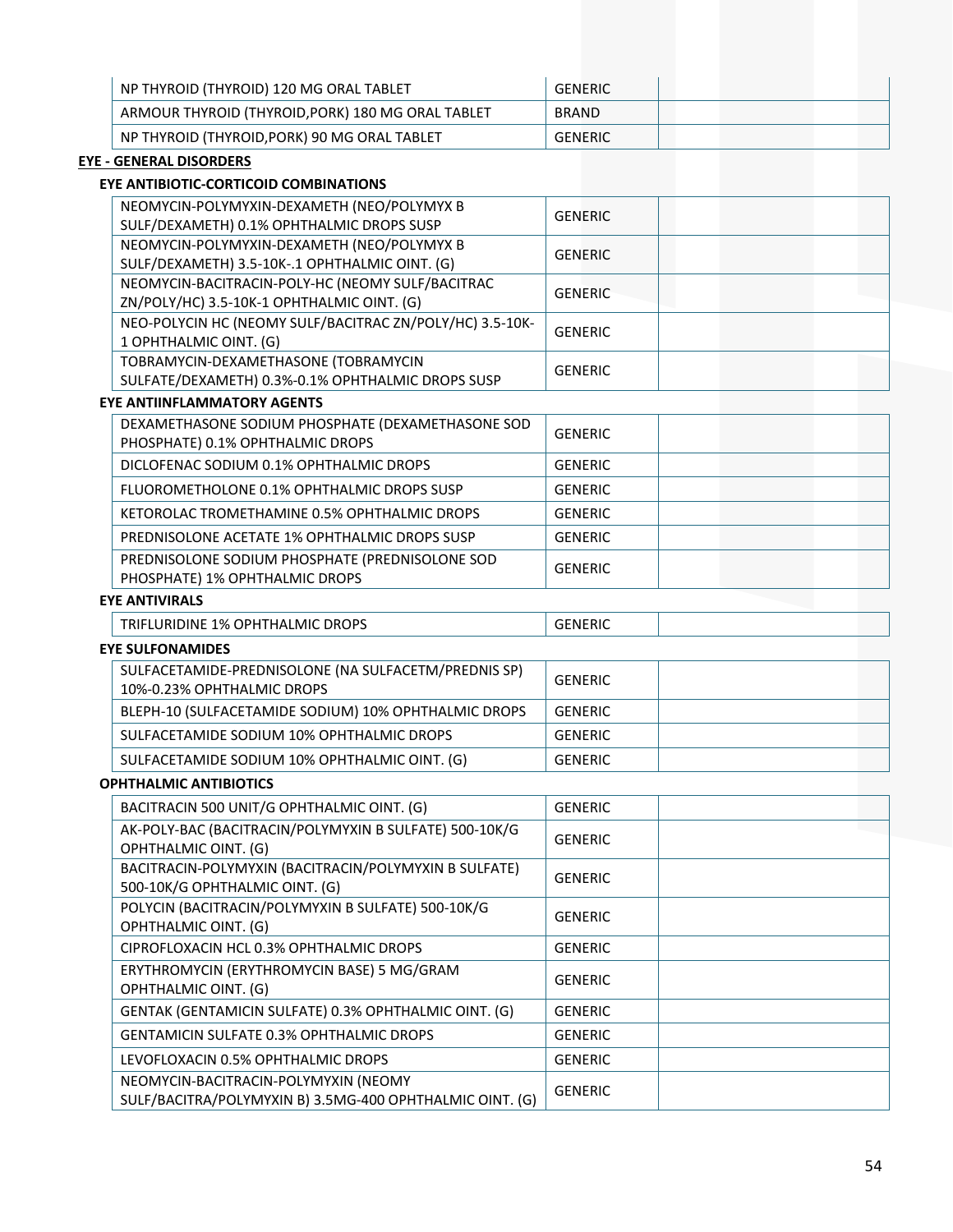| NEO-POLYCIN (NEOMY SULF/BACITRA/POLYMYXIN B) 3.5MG-400<br>OPHTHALMIC OINT. (G)                | <b>GENERIC</b> |
|-----------------------------------------------------------------------------------------------|----------------|
| NEOMYCIN-POLYMYXIN-GRAMICIDIN (NEOMYCIN/POLYMYXN<br>B/GRAMICIDIN) 1.75MG-10K OPHTHALMIC DROPS | <b>GENERIC</b> |
| OFLOXACIN 0.3% OPHTHALMIC DROPS                                                               | <b>GENERIC</b> |
| POLYMYXIN B SUL-TRIMETHOPRIM (POLYMYXIN B SULFATE/TMP)<br>10000-1/ML OPHTHALMIC DROPS         | <b>GENERIC</b> |
| TOBRAMYCIN 0.3% OPHTHALMIC DROPS                                                              | <b>GENERIC</b> |
| TOBRAMYCIN (TOBRAMYCIN SULFATE) 0.3% OPHTHALMIC DROPS                                         | <b>GENERIC</b> |
| <b>EYE - GLAUCOMA</b>                                                                         |                |
| <b>CARBONIC ANHYDRASE INHIBITORS</b>                                                          |                |
| ACETAZOLAMIDE 125 MG ORAL TABLET                                                              | <b>GENERIC</b> |
| ACETAZOLAMIDE 250 MG ORAL TABLET                                                              | <b>GENERIC</b> |
| METHAZOLAMIDE 25 MG ORAL TABLET                                                               | <b>GENERIC</b> |
| METHAZOLAMIDE 50 MG ORAL TABLET                                                               | <b>GENERIC</b> |
| MIOTICS/OTHER INTRAOC. PRESSURE REDUCERS                                                      |                |
| <b>RIMATODROST O 02% ODHTHAI MIC DRODS</b>                                                    | CENEDIC        |

| BIMATOPROST 0.03% OPHTHALMIC DROPS                                                | <b>GENERIC</b> |
|-----------------------------------------------------------------------------------|----------------|
| LUMIGAN (BIMATOPROST) 0.01% OPHTHALMIC DROPS                                      | <b>BRAND</b>   |
| BRIMONIDINE TARTRATE 0.15% OPHTHALMIC DROPS                                       | <b>GENERIC</b> |
| BRIMONIDINE TARTRATE 0.2% OPHTHALMIC DROPS                                        | <b>GENERIC</b> |
| CARTEOLOL HCL 1% OPHTHALMIC DROPS                                                 | <b>GENERIC</b> |
| DORZOLAMIDE HCL 2% OPHTHALMIC DROPS                                               | <b>GENERIC</b> |
| LATANOPROST 0.005% OPHTHALMIC DROPS                                               | <b>GENERIC</b> |
| LEVOBUNOLOL HCL 0.5% OPHTHALMIC DROPS                                             | <b>GENERIC</b> |
| PILOCARPINE HCL 1% OPHTHALMIC DROPS                                               | <b>GENERIC</b> |
| PILOCARPINE HCL 2% OPHTHALMIC DROPS                                               | <b>GENERIC</b> |
| PILOCARPINE HCL 4% OPHTHALMIC DROPS                                               | <b>GENERIC</b> |
| TIMOLOL MALEATE 0.25% OPHTHALMIC DROPS                                            | <b>GENERIC</b> |
| TIMOLOL MALEATE 0.5% OPHTHALMIC DROPS                                             | <b>GENERIC</b> |
| TIMOLOL MALEATE 0.25% OPHTHALMIC SOL-GEL                                          | <b>GENERIC</b> |
| TIMOLOL MALEATE 0.5% OPHTHALMIC SOL-GEL                                           | <b>GENERIC</b> |
| DORZOLAMIDE-TIMOLOL (TIMOLOL MALEATE/DORZOLAM HCL)<br>22.3-6.8/1 OPHTHALMIC DROPS | <b>GENERIC</b> |
| TRAVOPROST 0.004% OPHTHALMIC DROPS                                                | <b>GENERIC</b> |

#### **MYDRIATICS**

| ATROPINE SULFATE 1% OPHTHALMIC DROPS     | GENERIC        |
|------------------------------------------|----------------|
| ATROPINE SULFATE 1% OPHTHALMIC OINT. (G) | <b>GENERIC</b> |
| CYCLOPENTOLATE HCL 1% OPHTHALMIC DROPS   | GENERIC        |

# **GOUT AND RELATED DISEASES**

# **COLCHICINE**

|                                      | COLCHICINE 0.6 MG ORAL TABLET  | <b>GENERIC</b> |  |
|--------------------------------------|--------------------------------|----------------|--|
| HYPERURICEMIA TX - PURINE INHIBITORS |                                |                |  |
|                                      | ALLOPHRINOL 100 MG ORAL TARLET | GENERIC        |  |

| <b>TABLET</b><br>.300 MG ORAL<br>`¤URINOL .<br>LLOP' | <b>GENERIC</b> |  |
|------------------------------------------------------|----------------|--|
| <b>TABLET</b><br>URINO'<br>100 MG<br>`ORAL<br>LLUP'. | -מי<br>TNERIC  |  |

# **URICOSURIC AGENTS**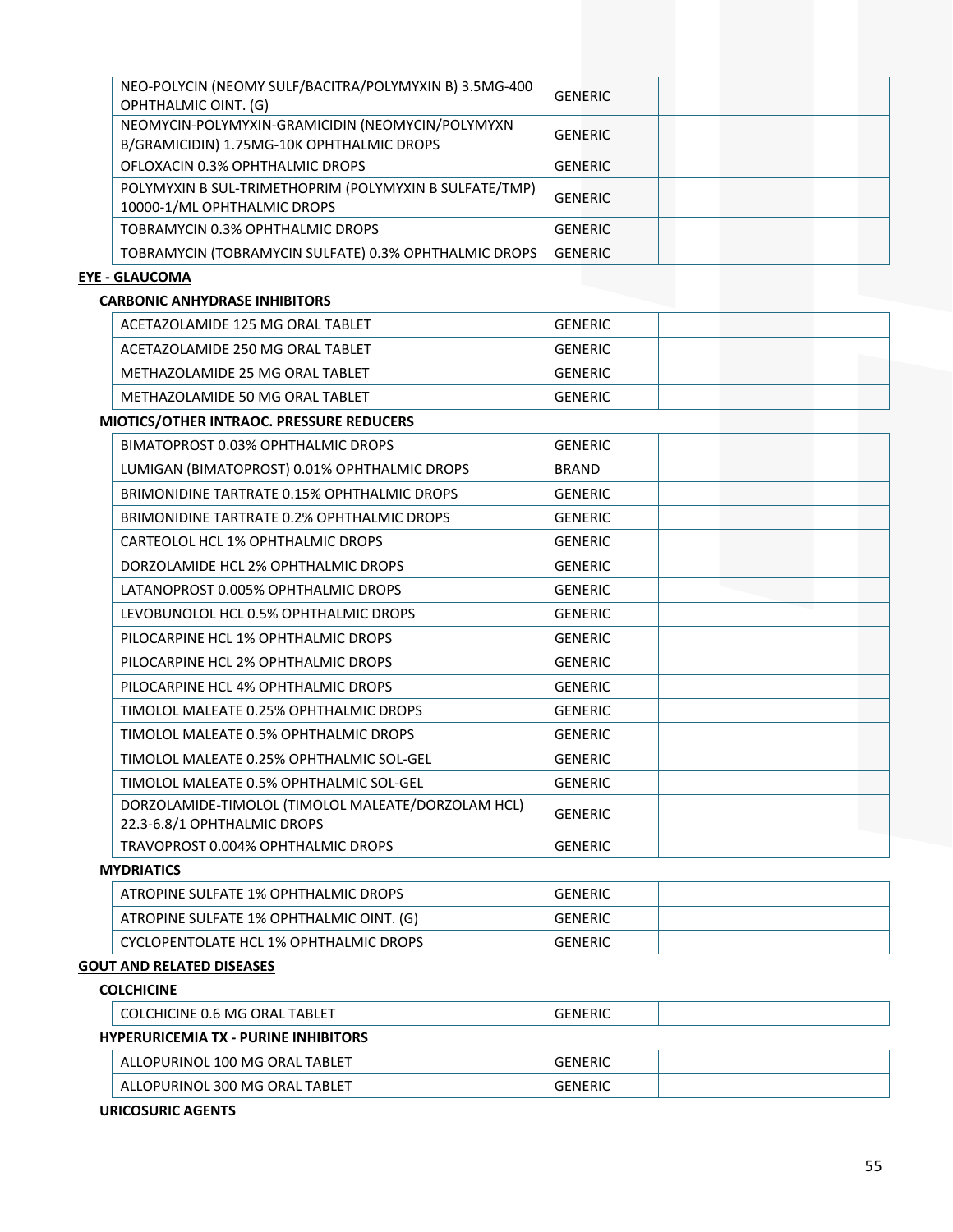| PROBENECID-COLCHICINE (COLCHICINE/PROBENECID) 500-0.5<br>MG ORAL TABLET | <b>GENERIC</b> |  |
|-------------------------------------------------------------------------|----------------|--|
| PROBENECID 500 MG ORAL TABLET                                           | GENERIC        |  |

#### **HEMATOLOGICAL DISORDERS**

#### **ANTICOAGULANTS,COUMARIN TYPE**

| JANTOVEN (WARFARIN SODIUM) 1 MG ORAL TABLET   | <b>GENERIC</b> |
|-----------------------------------------------|----------------|
| JANTOVEN (WARFARIN SODIUM) 2 MG ORAL TABLET   | <b>GENERIC</b> |
| JANTOVEN (WARFARIN SODIUM) 2.5 MG ORAL TABLET | <b>GENERIC</b> |
| JANTOVEN (WARFARIN SODIUM) 3 MG ORAL TABLET   | <b>GENERIC</b> |
| JANTOVEN (WARFARIN SODIUM) 4 MG ORAL TABLET   | <b>GENERIC</b> |
| JANTOVEN (WARFARIN SODIUM) 5 MG ORAL TABLET   | <b>GENERIC</b> |
| JANTOVEN (WARFARIN SODIUM) 6 MG ORAL TABLET   | <b>GENERIC</b> |
| JANTOVEN (WARFARIN SODIUM) 7.5 MG ORAL TABLET | <b>GENERIC</b> |
| JANTOVEN (WARFARIN SODIUM) 10 MG ORAL TABLET  | <b>GENERIC</b> |
| WARFARIN SODIUM 1 MG ORAL TABLET              | <b>GENERIC</b> |
| WARFARIN SODIUM 2 MG ORAL TABLET              | <b>GENERIC</b> |
| WARFARIN SODIUM 2.5 MG ORAL TABLET            | <b>GENERIC</b> |
| WARFARIN SODIUM 3 MG ORAL TABLET              | <b>GENERIC</b> |
| WARFARIN SODIUM 4 MG ORAL TABLET              | <b>GENERIC</b> |
| WARFARIN SODIUM 5 MG ORAL TABLET              | <b>GENERIC</b> |
| WARFARIN SODIUM 6 MG ORAL TABLET              | <b>GENERIC</b> |
| WARFARIN SODIUM 7.5 MG ORAL TABLET            | <b>GENERIC</b> |
| WARFARIN SODIUM 10 MG ORAL TABLET             | <b>GENERIC</b> |

#### **DIRECT FACTOR XA INHIBITORS**

| ELIQUIS (APIXABAN) 5 MG (74) ORAL TAB DS PK     | <b>BRAND</b> |  |
|-------------------------------------------------|--------------|--|
| ELIQUIS (APIXABAN) 2.5 MG ORAL TABLET           | <b>BRAND</b> |  |
| ELIQUIS (APIXABAN) 5 MG ORAL TABLET             | <b>BRAND</b> |  |
| SAVAYSA (EDOXABAN TOSYLATE) 15 MG ORAL TABLET   | <b>BRAND</b> |  |
| SAVAYSA (EDOXABAN TOSYLATE) 30 MG ORAL TABLET   | <b>BRAND</b> |  |
| SAVAYSA (EDOXABAN TOSYLATE) 60 MG ORAL TABLET   | <b>BRAND</b> |  |
| XARELTO (RIVAROXABAN) 15 MG-20MG ORAL TAB DS PK | <b>BRAND</b> |  |
| XARELTO (RIVAROXABAN) 2.5 MG ORAL TABLET        | <b>BRAND</b> |  |
| XARELTO (RIVAROXABAN) 10 MG ORAL TABLET         | <b>BRAND</b> |  |
| XARELTO (RIVAROXABAN) 15 MG ORAL TABLET         | <b>BRAND</b> |  |
| XARELTO (RIVAROXABAN) 20 MG ORAL TABLET         | <b>BRAND</b> |  |

#### **HEMATINICS,OTHER**

| EPOGEN (EPOETIN ALFA) 2000/ML INJECTION VIAL   | <b>BRAND</b> | PA (Rx042); SPEC |
|------------------------------------------------|--------------|------------------|
| EPOGEN (EPOETIN ALFA) 3000/ML INJECTION VIAL   | <b>BRAND</b> | PA (Rx042); SPEC |
| EPOGEN (EPOETIN ALFA) 4000/ML INJECTION VIAL   | <b>BRAND</b> | PA (Rx042); SPEC |
| EPOGEN (EPOETIN ALFA) 10000/ML INJECTION VIAL  | <b>BRAND</b> | PA (Rx042); SPEC |
| EPOGEN (EPOETIN ALFA) 20000/2ML INJECTION VIAL | <b>BRAND</b> | PA (Rx042); SPEC |
| EPOGEN (EPOETIN ALFA) 20000/ML INJECTION VIAL  | <b>BRAND</b> | PA (Rx042); SPEC |
| PROCRIT (EPOETIN ALFA) 2000/ML INJECTION VIAL  | <b>BRAND</b> | PA (Rx042); SPEC |
| PROCRIT (EPOETIN ALFA) 3000/ML INJECTION VIAL  | <b>BRAND</b> | PA (Rx042); SPEC |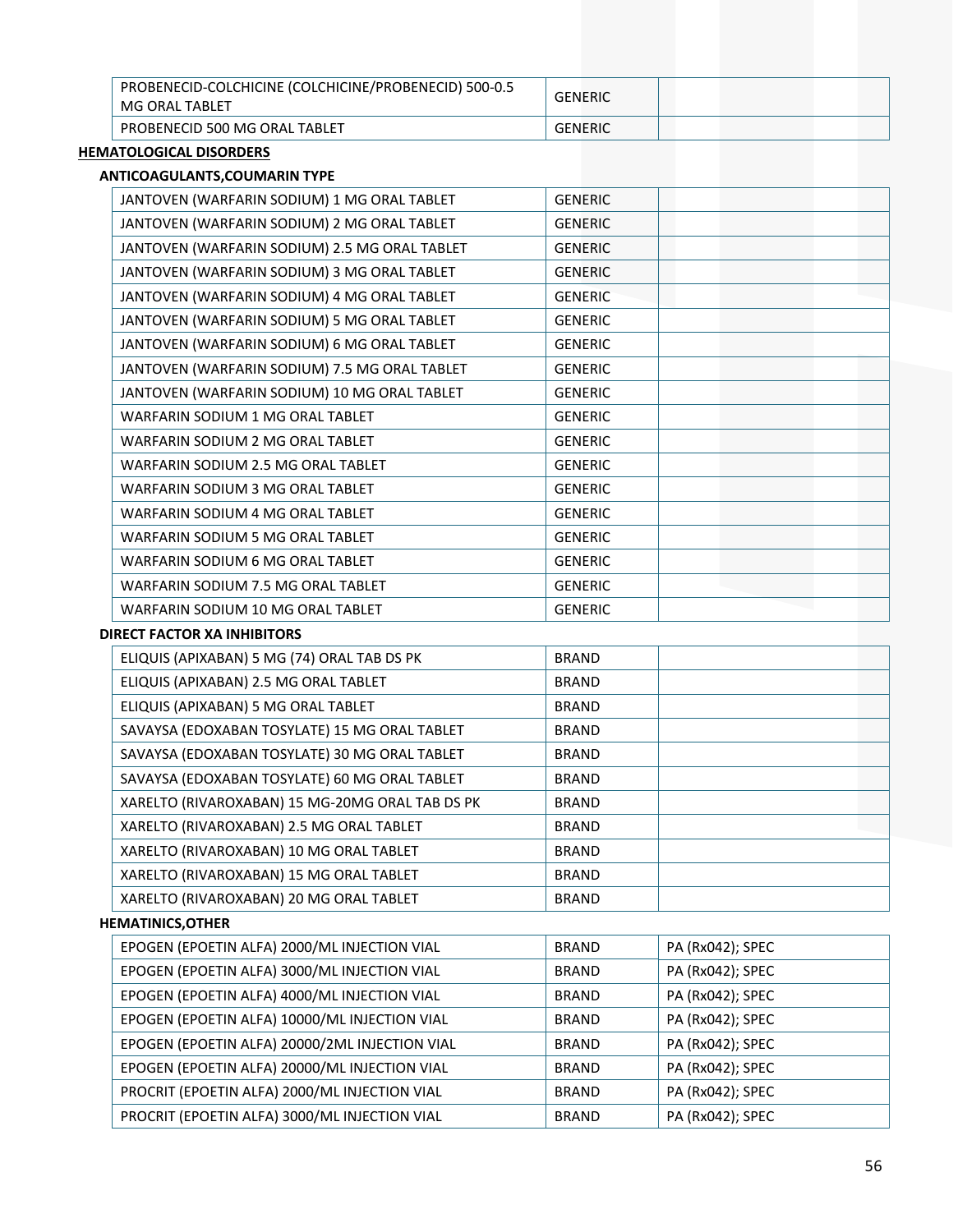| PROCRIT (EPOETIN ALFA) 4000/ML INJECTION VIAL         | <b>BRAND</b> | PA (Rx042); SPEC |
|-------------------------------------------------------|--------------|------------------|
| PROCRIT (EPOETIN ALFA) 10000/ML INJECTION VIAL        | <b>BRAND</b> | PA (Rx042); SPEC |
| PROCRIT (EPOETIN ALFA) 20000/2ML INJECTION VIAL       | <b>BRAND</b> | PA (Rx042); SPEC |
| PROCRIT (EPOETIN ALFA) 20000/ML INJECTION VIAL        | <b>BRAND</b> | PA (Rx042); SPEC |
| PROCRIT (EPOETIN ALFA) 40000/ML INJECTION VIAL        | <b>BRAND</b> | PA (Rx042); SPEC |
| RETACRIT (epoetin alfa-epbx) 2000/ML INJECTION VIAL   | <b>BRAND</b> | PA (Rx042); SPEC |
| RETACRIT (epoetin alfa-epbx) 3000/ML INJECTION VIAL   | <b>BRAND</b> | PA (Rx042); SPEC |
| RETACRIT (epoetin alfa-epbx) 4000/ML INJECTION VIAL   | <b>BRAND</b> | PA (Rx042); SPEC |
| RETACRIT (epoetin alfa-epbx) 10000/ML INJECTION VIAL  | <b>BRAND</b> | PA (Rx042); SPEC |
| RETACRIT (epoetin alfa-epbx) 20000/ML INJECTION VIAL  | <b>BRAND</b> | PA (Rx042); SPEC |
| RETACRIT (epoetin alfa-epbx) 20000/2ML INJECTION VIAL | <b>BRAND</b> | PA (Rx042); SPEC |
| RETACRIT (epoetin alfa-epbx) 40000/ML INJECTION VIAL  | <b>BRAND</b> | PA (Rx042); SPEC |

#### **HEMORRHEOLOGIC AGENTS**

**HEPARIN AND RELATED PREPARATIONS**

PENTOXIFYLLINE 400 MG ORAL TABLET ER GENERIC

| ENOXAPARIN SODIUM 30MG/0.3ML SUBCUTANE. SYRINGE | <b>GENERIC</b> | QL (2 syringes [0.6 mL] per day,<br>12 days per 180 days through<br>retail pharmacy [greater than 12<br>days supply must be obtained<br>through specialty pharmacy]) |
|-------------------------------------------------|----------------|----------------------------------------------------------------------------------------------------------------------------------------------------------------------|
| ENOXAPARIN SODIUM 40MG/0.4ML SUBCUTANE. SYRINGE | <b>GENERIC</b> | QL (2 syringes [0.8 mL] per day,<br>12 days per 180 days through<br>retail pharmacy [greater than 12<br>days supply must be obtained<br>through specialty pharmacy]) |
| ENOXAPARIN SODIUM 60MG/0.6ML SUBCUTANE. SYRINGE | <b>GENERIC</b> | QL (2 syringes [1.2 mL] per day,<br>12 days per 180 days through<br>retail pharmacy [greater than 12<br>days supply must be obtained<br>through specialty pharmacy]) |
| ENOXAPARIN SODIUM 80MG/0.8ML SUBCUTANE. SYRINGE | <b>GENERIC</b> | QL (2 syringes [1.6 mL] per day,<br>12 days per 180 days through<br>retail pharmacy [greater than 12<br>days supply must be obtained<br>through specialty pharmacy]) |
| ENOXAPARIN SODIUM 100 MG/ML SUBCUTANE. SYRINGE  | <b>GENERIC</b> | QL (2 syringes [2 mL] per day, 12<br>days per 180 days through retail<br>pharmacy [greater than 12 days<br>supply must be obtained through<br>specialty pharmacy])   |
| ENOXAPARIN SODIUM 120MG/.8ML SUBCUTANE. SYRINGE | <b>GENERIC</b> | QL (2 syringes [1.6 mL] per day,<br>12 days per 180 days through<br>retail pharmacy [greater than 12<br>days supply must be obtained<br>through specialty pharmacy]) |
| ENOXAPARIN SODIUM 150 MG/ML SUBCUTANE. SYRINGE  | <b>GENERIC</b> | QL (2 syringes [2 mL] per day, 12<br>days per 180 days through retail<br>pharmacy [greater than 12 days<br>supply must be obtained through<br>specialty pharmacy])   |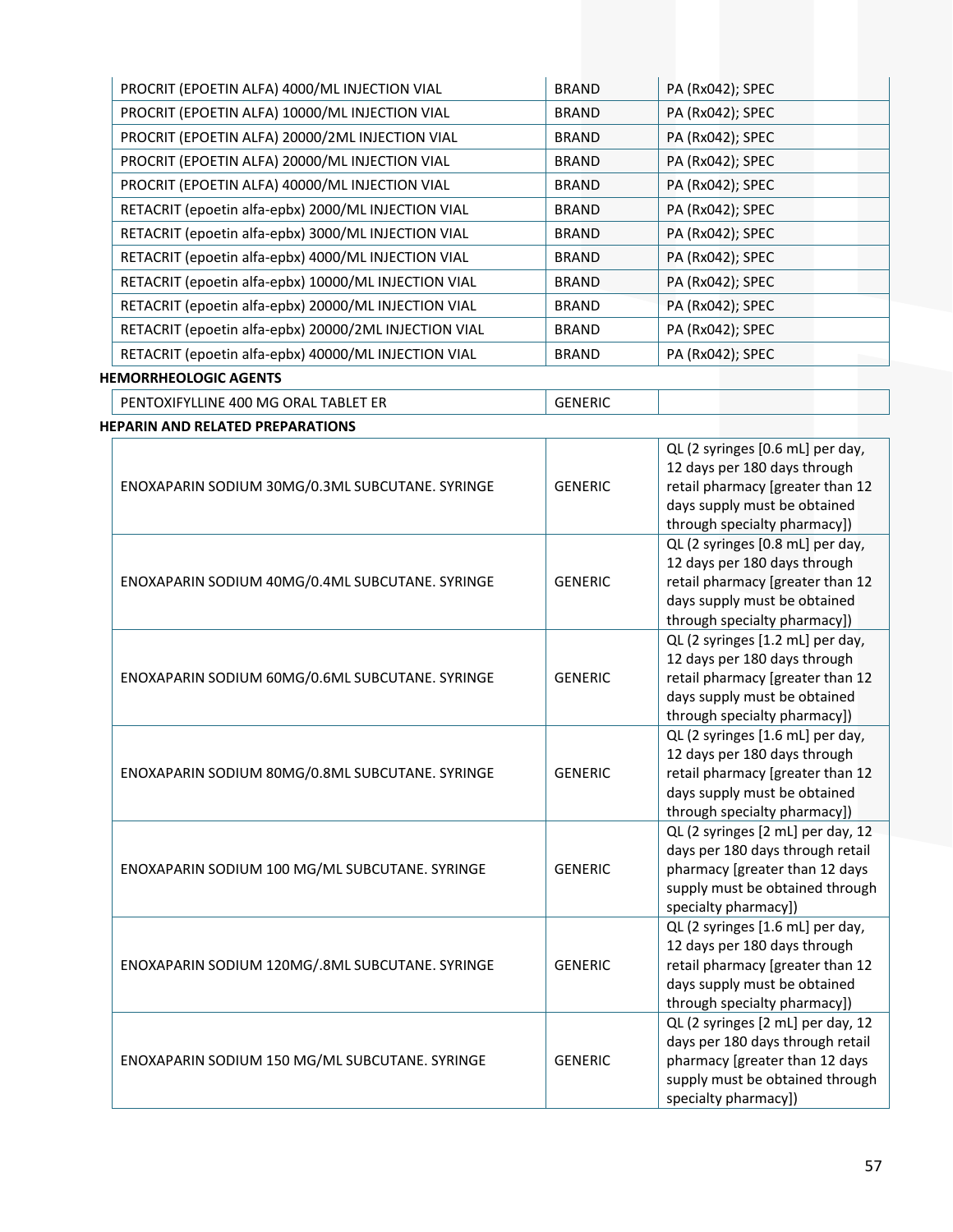| ENOXAPARIN SODIUM 300MG/3ML SUBCUTANE. VIAL | <b>GENERIC</b> | QL (2 vials [6 mL] per day, 12<br>days per 180 days through retail<br>pharmacy [greater than 12 days<br>supply must be obtained through<br>specialty pharmacy]) |
|---------------------------------------------|----------------|-----------------------------------------------------------------------------------------------------------------------------------------------------------------|
|---------------------------------------------|----------------|-----------------------------------------------------------------------------------------------------------------------------------------------------------------|

| LEUKOCYTE (WBC) STIMULANTS |                                                          |              |                  |  |  |
|----------------------------|----------------------------------------------------------|--------------|------------------|--|--|
|                            | NIVESTYM (filgrastim-aafi) 300 MCG/ML INJECTION VIAL     | <b>BRAND</b> | PA (Rx043); SPEC |  |  |
|                            | NIVESTYM (filgrastim-aafi) 480MCG/1.6 INJECTION VIAL     | <b>BRAND</b> | PA (Rx043); SPEC |  |  |
|                            | NIVESTYM (filgrastim-aafi) 300MCG/0.5 SUBCUTANE. SYRINGE | <b>BRAND</b> | PA (Rx043); SPEC |  |  |
|                            | NIVESTYM (filgrastim-aafi) 480MCG/0.8 SUBCUTANE. SYRINGE | <b>BRAND</b> | PA (Rx043); SPEC |  |  |
|                            | ZARXIO (FILGRASTIM-SNDZ) 300MCG/0.5 INJECTION SYRINGE    | <b>BRAND</b> | PA (Rx043); SPEC |  |  |
|                            | ZARXIO (FILGRASTIM-SNDZ) 480MCG/0.8 INJECTION SYRINGE    | <b>BRAND</b> | PA (Rx043); SPEC |  |  |
|                            | LEUKINE (SARGRAMOSTIM) 250 MCG INJECTION VIAL            | <b>BRAND</b> | PA (Rx043); SPEC |  |  |
|                            | GRANIX (TBO-FILGRASTIM) 300MCG/0.5 SUBCUTANE. SYRINGE    | <b>BRAND</b> | PA (Rx043); SPEC |  |  |
|                            | GRANIX (TBO-FILGRASTIM) 480MCG/0.8 SUBCUTANE. SYRINGE    | <b>BRAND</b> | PA (Rx043); SPEC |  |  |
|                            | GRANIX (TBO-FILGRASTIM) 300 MCG/ML SUBCUTANE. VIAL       | <b>BRAND</b> | PA (Rx043); SPEC |  |  |
|                            | GRANIX (TBO-FILGRASTIM) 480MCG/1.6 SUBCUTANE. VIAL       | <b>BRAND</b> | PA (Rx043); SPEC |  |  |

#### **PLATELET AGGREGATION INHIBITORS**

 $\mathbf{I}$ 

| ADULT ASPIRIN REGIMEN (ASPIRIN) 81 MG ORAL TABLET DR                | <b>GENERIC, OTC</b> |  |
|---------------------------------------------------------------------|---------------------|--|
| ADULT LOW DOSE ASPIRIN EC (ASPIRIN) 81 MG ORAL TABLET DR            | <b>GENERIC, OTC</b> |  |
| ASPIRIN 81 MG ORAL TAB CHEW                                         | <b>GENERIC, OTC</b> |  |
| ASPIRIN EC (ASPIRIN) 81 MG ORAL TABLET DR                           | <b>GENERIC, OTC</b> |  |
| CHILDREN'S ASPIRIN (ASPIRIN) 81 MG ORAL TAB CHEW                    | <b>GENERIC, OTC</b> |  |
| LO-DOSE ASPIRIN EC (ASPIRIN) 81 MG ORAL TABLET DR                   | GENERIC, OTC        |  |
| LOW DOSE ASPIRIN EC (ASPIRIN) 81 MG ORAL TABLET DR                  | <b>GENERIC, OTC</b> |  |
| ST. JOSEPH ASPIRIN (ASPIRIN) 81 MG ORAL TAB CHEW                    | <b>GENERIC, OTC</b> |  |
| ST. JOSEPH ASPIRIN EC (ASPIRIN) 81 MG ORAL TABLET DR                | <b>GENERIC, OTC</b> |  |
| CILOSTAZOL 50 MG ORAL TABLET                                        | <b>GENERIC</b>      |  |
| CILOSTAZOL 100 MG ORAL TABLET                                       | <b>GENERIC</b>      |  |
| CLOPIDOGREL (CLOPIDOGREL BISULFATE) 75 MG ORAL TABLET               | <b>GENERIC</b>      |  |
| PRASUGREL HCL (PRASUGREL HYDROCHLORIDE) 5 MG ORAL                   | <b>GENERIC</b>      |  |
| <b>TABLET</b>                                                       |                     |  |
| PRASUGREL HCL (PRASUGREL HYDROCHLORIDE) 10 MG ORAL<br><b>TABLET</b> | <b>GENERIC</b>      |  |

#### **THROMBIN INHIBITORS,SELECTIVE,DIRECT, & REVERSIBLE**

| <b>VITAMINI V DOEDADATIONIC</b>                     |              |  |
|-----------------------------------------------------|--------------|--|
| <b>CAPSULE</b>                                      |              |  |
| PRADAXA (DABIGATRAN ETEXILATE MESYLATE) 150 MG ORAL | <b>BRAND</b> |  |
| <b>CAPSULE</b>                                      |              |  |
| PRADAXA (DABIGATRAN ETEXILATE MESYLATE) 110 MG ORAL | <b>BRAND</b> |  |
| <b>CAPSULE</b>                                      |              |  |
| PRADAXA (DABIGATRAN ETEXILATE MESYLATE) 75 MG ORAL  | <b>BRAND</b> |  |

#### **VITAMIN K PREPARATIONS**

PHYTONADIONE 5 MG ORAL TABLET GENERIC

# **HORMONAL DEFICIENCY**

#### **ANDROGENIC AGENTS**

| METHITEST (METHYLTESTOSTERONE) 10 MG ORAL<br>. TABLET | <b>BRAND</b> |  |
|-------------------------------------------------------|--------------|--|
| METHYLTESTOSTERONE 10 MG ORAL CAPSULE                 |              |  |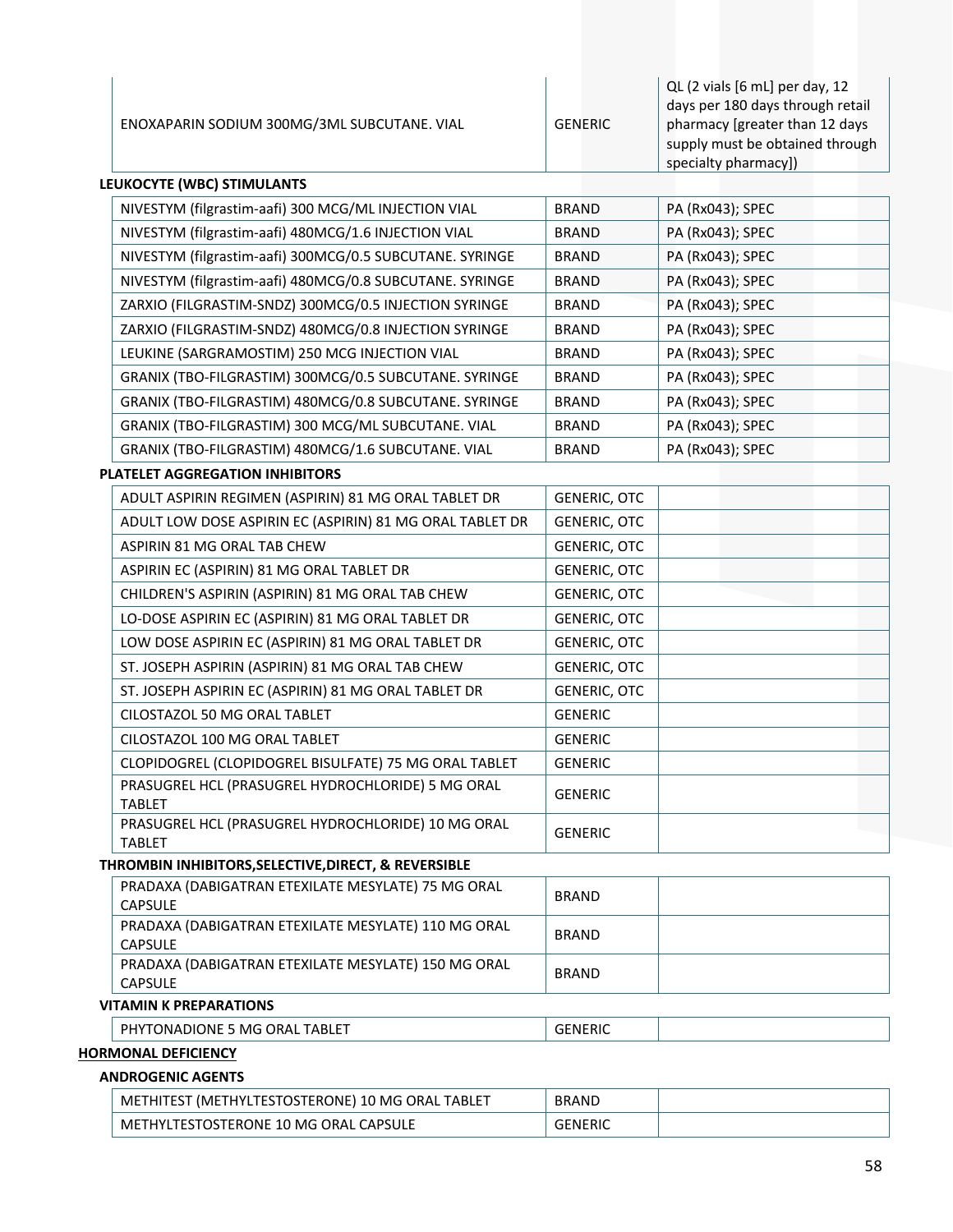| TESTOSTERONE CYPIONATE 100 MG/ML INTRAMUSC. VIAL | GENERIC | PA (Rx045) |
|--------------------------------------------------|---------|------------|
| TESTOSTERONE CYPIONATE 200 MG/ML INTRAMUSC. VIAL | GENERIC | PA (Rx045) |

| <b>ESTROGEN/ANDROGEN COMBINATIONS</b>                                   |                |                                                    |
|-------------------------------------------------------------------------|----------------|----------------------------------------------------|
| COVARYX (ESTROGEN, ESTER/ME-TESTOSTERONE) 1.25-2.5MG                    | <b>GENERIC</b> |                                                    |
| <b>ORAL TABLET</b>                                                      |                |                                                    |
| COVARYX H.S. (ESTROGEN, ESTER/ME-TESTOSTERONE) 0.625-1.25               | <b>GENERIC</b> |                                                    |
| <b>ORAL TABLET</b>                                                      |                |                                                    |
| EEMT (ESTROGEN, ESTER/ME-TESTOSTERONE) 1.25-2.5MG ORAL<br><b>TABLET</b> | <b>GENERIC</b> |                                                    |
| EEMT H.S. (ESTROGEN, ESTER/ME-TESTOSTERONE) 0.625-1.25                  |                |                                                    |
| <b>ORAL TABLET</b>                                                      | <b>GENERIC</b> |                                                    |
| ESTROGEN-METHYLTESTOSTERONE (ESTROGEN, ESTER/ME-                        | <b>GENERIC</b> |                                                    |
| TESTOSTERONE) 0.625-1.25 ORAL TABLET                                    |                |                                                    |
| ESTROGEN-METHYLTESTOSTERONE (ESTROGEN, ESTER/ME-                        | <b>GENERIC</b> |                                                    |
| TESTOSTERONE) 1.25-2.5MG ORAL TABLET                                    |                |                                                    |
| <b>ESTROGENIC AGENTS</b>                                                |                |                                                    |
| ALORA (ESTRADIOL) 0.05MG/24H TRANSDERM. PATCH TDSW                      | <b>BRAND</b>   |                                                    |
| ALORA (ESTRADIOL) 0.1MG/24HR TRANSDERM. PATCH TDSW                      | <b>BRAND</b>   |                                                    |
| ALORA (ESTRADIOL) .025MG/24H TRANSDERM. PATCH TDSW                      | <b>BRAND</b>   |                                                    |
| ALORA (ESTRADIOL) .075MG/24H TRANSDERM. PATCH TDSW                      | <b>BRAND</b>   |                                                    |
| DOTTI (ESTRADIOL) 0.05MG/24H TRANSDERM. PATCH TDSW                      | <b>GENERIC</b> |                                                    |
| DOTTI (ESTRADIOL) 0.1MG/24HR TRANSDERM. PATCH TDSW                      | <b>GENERIC</b> |                                                    |
| DOTTI (ESTRADIOL) .025MG/24H TRANSDERM. PATCH TDSW                      | <b>GENERIC</b> |                                                    |
| DOTTI (ESTRADIOL) .075MG/24H TRANSDERM. PATCH TDSW                      | <b>GENERIC</b> |                                                    |
| DOTTI (ESTRADIOL) .0375MG/24 TRANSDERM. PATCH TDSW                      | <b>GENERIC</b> |                                                    |
| ESTRADIOL 0.5 MG ORAL TABLET                                            | <b>GENERIC</b> |                                                    |
| ESTRADIOL 1 MG ORAL TABLET                                              | <b>GENERIC</b> |                                                    |
| <b>ESTRADIOL 2 MG ORAL TABLET</b>                                       | <b>GENERIC</b> |                                                    |
| ESTRADIOL (ONCE WEEKLY) (ESTRADIOL) 0.05MG/24H                          | <b>GENERIC</b> | QL (1 patch per 7 days)                            |
| TRANSDERM. PATCH TDWK                                                   |                |                                                    |
| ESTRADIOL (ONCE WEEKLY) (ESTRADIOL) 0.06MG/24H                          | <b>GENERIC</b> | QL (1 patch per 7 days)                            |
| TRANSDERM. PATCH TDWK<br>ESTRADIOL (ONCE WEEKLY) (ESTRADIOL) 0.1MG/24HR |                |                                                    |
| TRANSDERM. PATCH TDWK                                                   | <b>GENERIC</b> | QL (1 patch per 7 days)                            |
| ESTRADIOL (ONCE WEEKLY) (ESTRADIOL) .025MG/24H                          |                |                                                    |
| TRANSDERM. PATCH TDWK                                                   | <b>GENERIC</b> | QL (1 patch per 7 days)                            |
| ESTRADIOL (ONCE WEEKLY) (ESTRADIOL) .075MG/24H                          | <b>GENERIC</b> | QL (1 patch per 7 days)                            |
| TRANSDERM. PATCH TDWK                                                   |                |                                                    |
| ESTRADIOL (ONCE WEEKLY) (ESTRADIOL) .0375MG/24                          | CENEDIC        | $\bigcap$ $\bigcup$ antoh nor $\overline{Z}$ dough |

| <b>ESTRADIOL (ONCE WEEKLY) (ESTRADIOL) .0375MG/24</b> | <b>GENERIC</b> | QL (1 patch per 7 days) |
|-------------------------------------------------------|----------------|-------------------------|
| <b>TRANSDERM. PATCH TDWK</b>                          |                |                         |
| ESTRADIOL (TWICE WEEKLY) (ESTRADIOL) 0.05MG/24H       |                |                         |
| <b>TRANSDERM. PATCH TDSW</b>                          | <b>GENERIC</b> |                         |
| ESTRADIOL (TWICE WEEKLY) (ESTRADIOL) 0.1MG/24HR       | <b>GENERIC</b> |                         |
| <b>TRANSDERM. PATCH TDSW</b>                          |                |                         |
| ESTRADIOL (TWICE WEEKLY) (ESTRADIOL) .025MG/24H       | <b>GENERIC</b> |                         |
| <b>TRANSDERM. PATCH TDSW</b>                          |                |                         |
| ESTRADIOL (TWICE WEEKLY) (ESTRADIOL) .075MG/24H       |                |                         |
| <b>TRANSDERM. PATCH TDSW</b>                          | <b>GENERIC</b> |                         |
| ESTRADIOL (TWICE WEEKLY) (ESTRADIOL) .0375MG/24       |                |                         |
| <b>TRANSDERM. PATCH TDSW</b>                          | <b>GENERIC</b> |                         |
|                                                       |                |                         |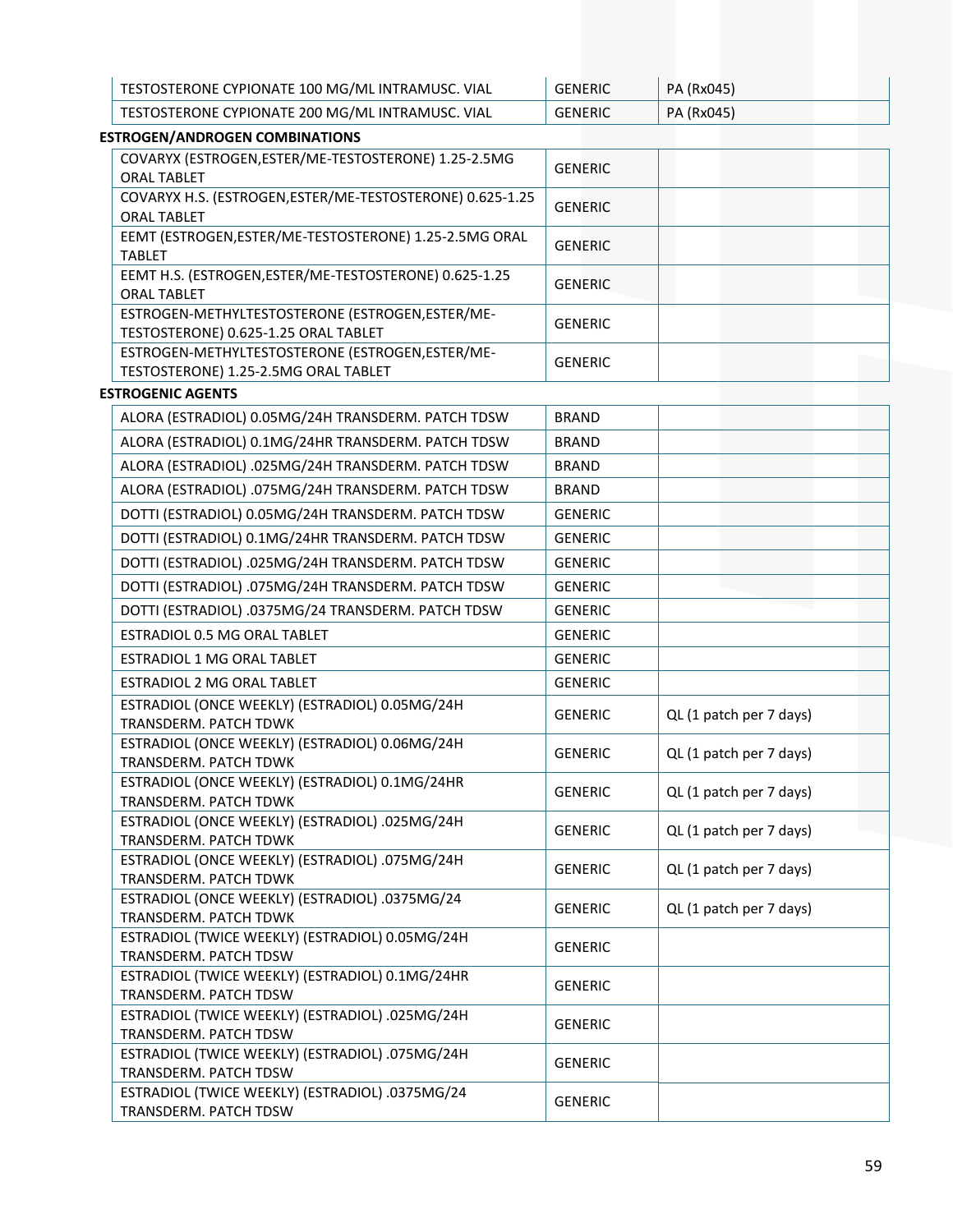| ESTROGEL (ESTRADIOL) 1.25 G TRANSDERM. GEL MD PMP                                     | <b>BRAND</b>   |  |
|---------------------------------------------------------------------------------------|----------------|--|
| EVAMIST (ESTRADIOL) 1.53/SPRAY TRANSDERM. SPRAY                                       | <b>BRAND</b>   |  |
| LYLLANA (ESTRADIOL) 0.05MG/24H TRANSDERM. PATCH TDSW                                  | <b>GENERIC</b> |  |
| LYLLANA (ESTRADIOL) 0.1MG/24HR TRANSDERM. PATCH TDSW                                  | <b>GENERIC</b> |  |
| LYLLANA (ESTRADIOL) .025MG/24H TRANSDERM. PATCH TDSW                                  | <b>GENERIC</b> |  |
| LYLLANA (ESTRADIOL) .075MG/24H TRANSDERM. PATCH TDSW                                  | <b>GENERIC</b> |  |
| LYLLANA (ESTRADIOL) .0375MG/24 TRANSDERM. PATCH TDSW                                  | <b>GENERIC</b> |  |
| MENOSTAR (ESTRADIOL) 14MCG/24HR TRANSDERM. PATCH<br><b>TDWK</b>                       | <b>BRAND</b>   |  |
| CLIMARA PRO (ESTRADIOL/LEVONORGESTREL) 45-15/24H<br>TRANSDERM. PATCH TDWK             | <b>BRAND</b>   |  |
| AMABELZ (ESTRADIOL/NORETH AC) 0.5-0.1 MG ORAL TABLET                                  | <b>GENERIC</b> |  |
| AMABELZ (ESTRADIOL/NORETH AC) 1 MG-0.5MG ORAL TABLET                                  | <b>GENERIC</b> |  |
| COMBIPATCH (ESTRADIOL/NORETH AC) .05-.25/24 TRANSDERM.<br>PATCH TDSW                  | <b>BRAND</b>   |  |
| COMBIPATCH (ESTRADIOL/NORETH AC) .05-.14/24 TRANSDERM.<br>PATCH TDSW                  | <b>BRAND</b>   |  |
| ESTRADIOL-NORETHINDRONE ACETAT (ESTRADIOL/NORETH AC)<br>0.5-0.1 MG ORAL TABLET        | <b>GENERIC</b> |  |
| ESTRADIOL-NORETHINDRONE ACETAT (ESTRADIOL/NORETH AC) 1<br>MG-0.5MG ORAL TABLET        | <b>GENERIC</b> |  |
| MIMVEY (ESTRADIOL/NORETH AC) 1 MG-0.5MG ORAL TABLET                                   | <b>GENERIC</b> |  |
| PREFEST (ESTRADIOL/NORGESTIMATE) 1-1-0.09MG ORAL TABLET                               | <b>BRAND</b>   |  |
| PREMPHASE (ESTROGEN, CON/M-PROGEST ACET) 0.625 (14)<br><b>ORAL TABLET</b>             | <b>BRAND</b>   |  |
| PREMPRO (ESTROGEN, CON/M-PROGEST ACET) 0.3-1.5MG ORAL<br><b>TABLET</b>                | <b>BRAND</b>   |  |
| PREMPRO (ESTROGEN, CON/M-PROGEST ACET) 0.45-1.5MG ORAL<br><b>TABLET</b>               | <b>BRAND</b>   |  |
| PREMPRO (ESTROGEN, CON/M-PROGEST ACET) 0.625-2.5 ORAL<br><b>TABLET</b>                | <b>BRAND</b>   |  |
| PREMPRO (ESTROGEN, CON/M-PROGEST ACET) 0.625-5 MG ORAL<br><b>TABLET</b>               | <b>BRAND</b>   |  |
| PREMARIN (ESTROGENS, CONJUGATED) 0.3 MG ORAL TABLET                                   | <b>BRAND</b>   |  |
| PREMARIN (ESTROGENS, CONJUGATED) 0.45MG ORAL TABLET                                   | <b>BRAND</b>   |  |
| PREMARIN (ESTROGENS, CONJUGATED) 0.625 MG ORAL TABLET                                 | <b>BRAND</b>   |  |
| PREMARIN (ESTROGENS, CONJUGATED) 0.9 MG ORAL TABLET                                   | <b>BRAND</b>   |  |
| PREMARIN (ESTROGENS, CONJUGATED) 1.25 MG ORAL TABLET                                  | <b>BRAND</b>   |  |
| MENEST (ESTROGENS, ESTERIFIED) 0.3 MG ORAL TABLET                                     | <b>BRAND</b>   |  |
| MENEST (ESTROGENS, ESTERIFIED) 0.625 MG ORAL TABLET                                   | <b>BRAND</b>   |  |
| MENEST (ESTROGENS, ESTERIFIED) 1.25 MG ORAL TABLET                                    | <b>BRAND</b>   |  |
| MENEST (ESTROGENS, ESTERIFIED) 2.5 MG ORAL TABLET                                     | <b>BRAND</b>   |  |
| FYAVOLV (NORETHINDRONE A-E ESTRADIOL) 0.5MG-2.5 ORAL<br><b>TABLET</b>                 | <b>GENERIC</b> |  |
| FYAVOLV (NORETHINDRONE A-E ESTRADIOL) 1MG-5MCG ORAL<br><b>TABLET</b>                  | <b>GENERIC</b> |  |
| JINTELI (NORETHINDRONE A-E ESTRADIOL) 1MG-5MCG ORAL<br><b>TABLET</b>                  | <b>GENERIC</b> |  |
| NORETHINDRON-ETHINYL ESTRADIOL (NORETHINDRONE A-E<br>ESTRADIOL) 0.5MG-2.5 ORAL TABLET | <b>GENERIC</b> |  |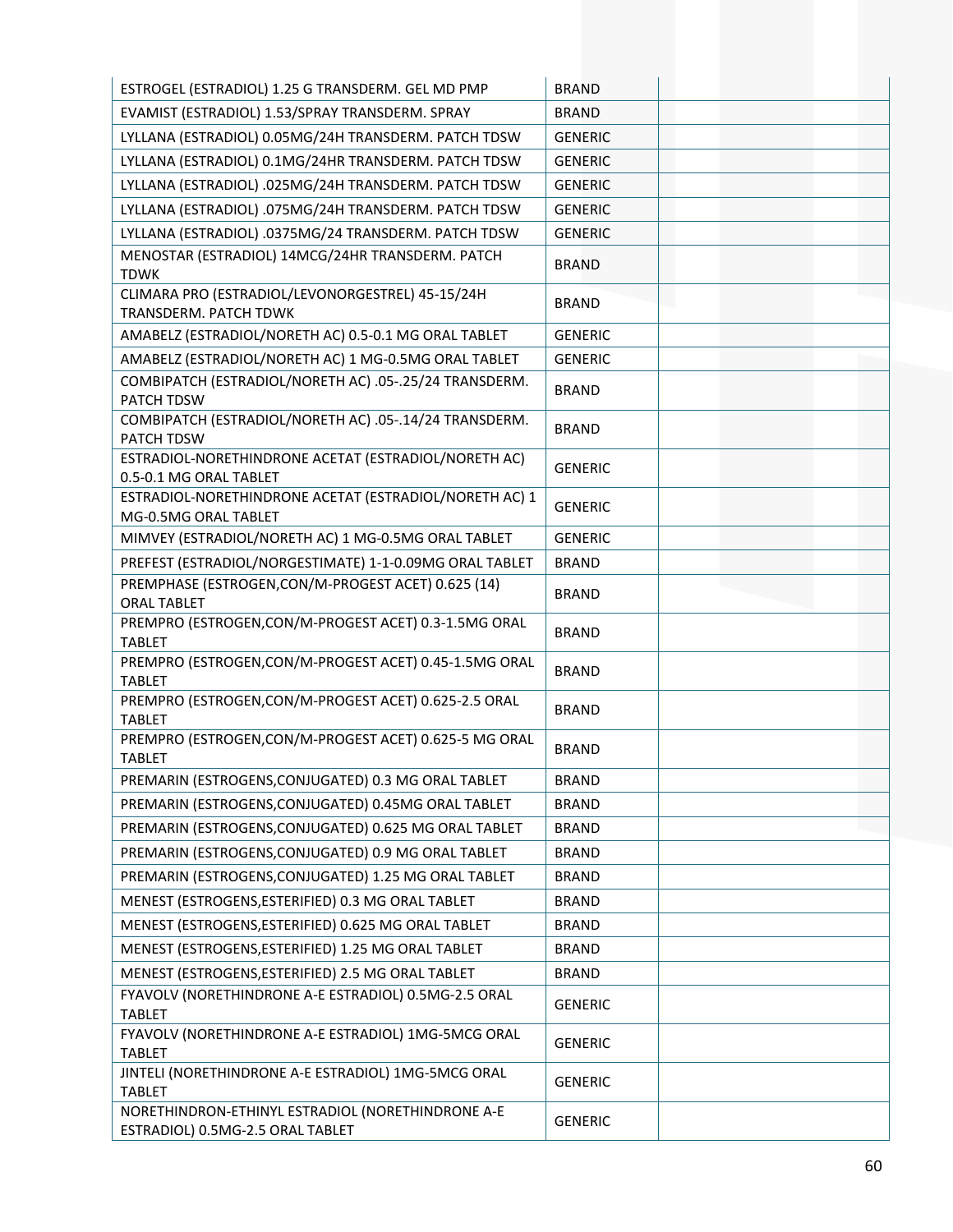| NORETHINDRON-ETHINYL ESTRADIOL (NORETHINDRONE A-E | GENERIC |  |
|---------------------------------------------------|---------|--|
| ESTRADIOL) 1MG-5MCG ORAL TABLET                   |         |  |

#### **PROGESTATIONAL AGENTS**

| MEDROXYPROGESTERONE ACETATE (MEDROXYPROGESTERONE<br>ACET) 2.5 MG ORAL TABLET | <b>GENERIC</b> |
|------------------------------------------------------------------------------|----------------|
| MEDROXYPROGESTERONE ACETATE (MEDROXYPROGESTERONE<br>ACET) 5 MG ORAL TABLET   | <b>GENERIC</b> |
| MEDROXYPROGESTERONE ACETATE (MEDROXYPROGESTERONE<br>ACET) 10 MG ORAL TABLET  | <b>GENERIC</b> |
| NORETHINDRONE AC (LUPANETA) (NORETHINDRONE ACETATE) 5<br>MG ORAL TABLET      | <b>GENERIC</b> |
| NORETHINDRONE ACETATE 5 MG ORAL TABLET                                       | <b>GENERIC</b> |
| PROGESTERONE (PROGESTERONE, MICRONIZED) 100 MG ORAL<br><b>CAPSULE</b>        | <b>GENERIC</b> |
| PROGESTERONE (PROGESTERONE, MICRONIZED) 200 MG ORAL<br><b>CAPSULE</b>        | <b>GENERIC</b> |

#### **IMMUNIZATION**

#### **COVID‐19 VACCINES**

| JANSSEN COVID-19 VACCINE (EUA) (COVID-19           | <b>BRAND</b> | QL (0.5 mL per 17 days, 1 |
|----------------------------------------------------|--------------|---------------------------|
| VAC, AD26(JANSSEN)/PF) 0.5 ML INTRAMUSC. VIAL      |              | injections per lifetime)  |
| PFIZER COVID-19 VACCINE (EUA) (COVID-19 VACC,      | <b>BRAND</b> | QL (0.3 mL per 17 days, 3 |
| MRNA(PFIZER)/PF) 30 MCG/0.3 INTRAMUSC. VIAL        |              | injections per lifetime)  |
| MODERNA COVID-19 VACCINE (EUA) (COVID-19           | <b>BRAND</b> | QL (0.5 mL per 24 days, 3 |
| VACC, MRNA(MODERNA)/PF) 100MCG/0.5 INTRAMUSC. VIAL |              | injections per lifetime)  |

#### **GRAM NEGATIVE COCCI VACCINES**

| BEXSERO (MENINGOCOCCAL B VACC, 4-COMP/PF) 50-50/0.5<br>INTRAMUSC, SYRINGE  | <b>BRAND</b> | AR (age 19 to 25); QL (1 injection<br>[0.5 mL] per 30 days, 2 injections<br>per lifetime) |
|----------------------------------------------------------------------------|--------------|-------------------------------------------------------------------------------------------|
| TRUMENBA (N.MENINGITIDIS B,LIPID FHBP RC) 120MCG/0.5<br>INTRAMUSC, SYRINGE | <b>BRAND</b> | AR (age 19 to 25); QL (1 injection<br>[0.5 mL] per 30 days, 3 injections<br>per lifetime) |

#### **INFLUENZA VIRUS VACCINES**

| FLUZONE QUAD SOUTHERN HEM 2021 (FLU VAC QS 2021<br>SOUTH,6 MOS UP) 60MCG/.5ML INTRAMUSC. VIAL    | <b>BRAND</b> | AR (age 19 and older) |
|--------------------------------------------------------------------------------------------------|--------------|-----------------------|
| FLUZONE QUAD SOUTHERN HEM 2021 (FLU VAC QS2021<br>SOUTH,6MO UP/PF) 60MCG/.5ML INTRAMUSC. SYRINGE | <b>BRAND</b> | AR (age 19 and older) |

# **VACCINE/TOXOID PREPARATIONS,COMBINATIONS**

| <b>BRAND</b> | AR (age 19 and older) |
|--------------|-----------------------|
| <b>BRAND</b> | AR (age 19 and older) |
| <b>BRAND</b> | AR (age 19 and older) |
| <b>BRAND</b> | AR (age 19 and older) |
| <b>BRAND</b> | AR (age 19 and older) |
| <b>BRAND</b> | AR (age 19 and older) |
| <b>BRAND</b> | AR (age 19 and older) |
| <b>BRAND</b> | AR (age 19 and older) |
|              |                       |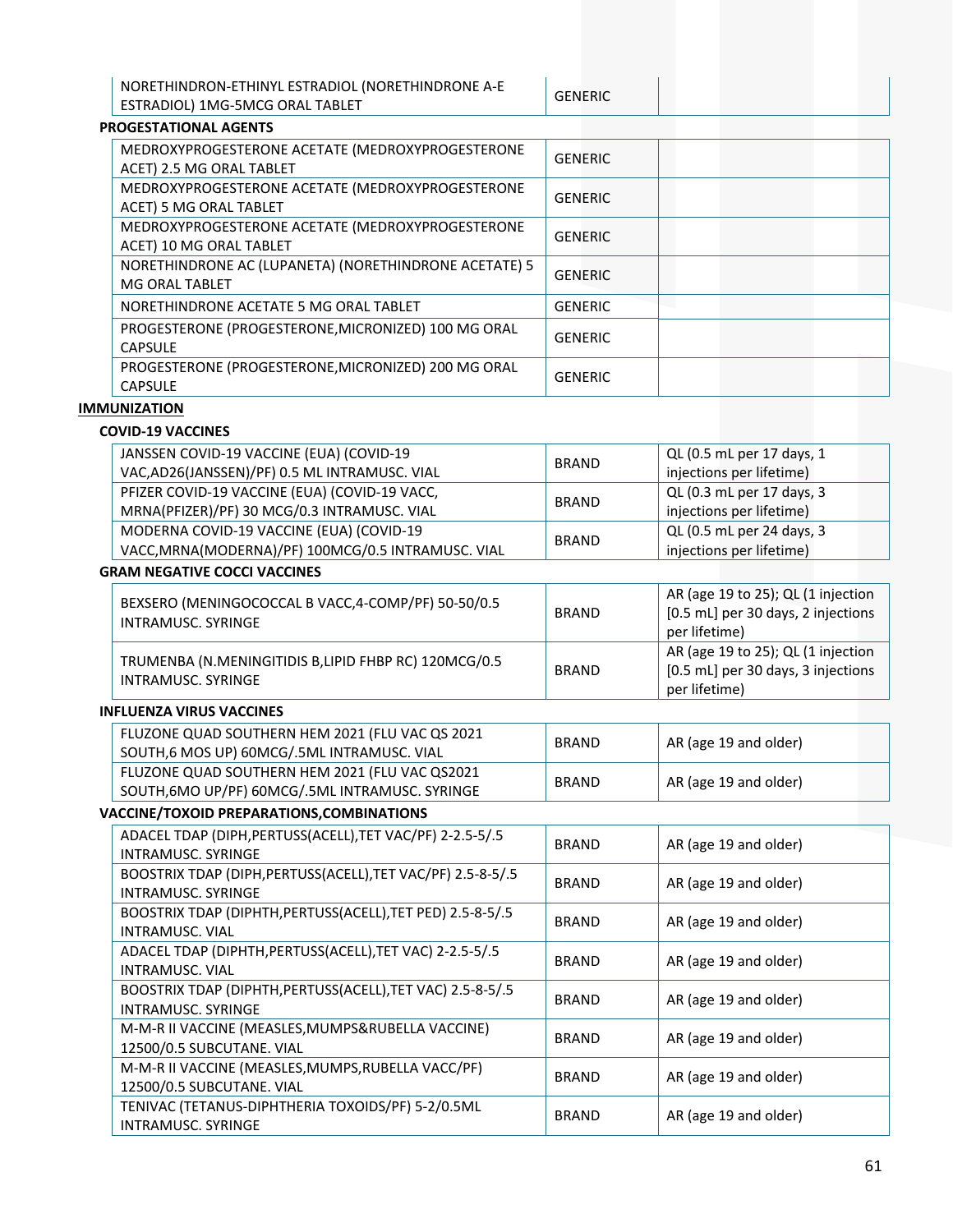| TENIVAC (TETANUS-DIPHTHERIA TOXOIDS/PF) 5-2/0.5ML |  |
|---------------------------------------------------|--|
| INTRAMUSC. VIAL                                   |  |

BRAND  $AR$  (age 19 and older)

#### **VIRAL/TUMORIGENIC VACCINES**

| TWINRIX (HEPATITIS A & B VACCINE/PF) 720-20/ML INTRAMUSC.<br><b>SYRINGE</b>               | <b>BRAND</b> | AR (age 19 and older)                                    |
|-------------------------------------------------------------------------------------------|--------------|----------------------------------------------------------|
| GARDASIL 9 (HPV VACCINE 9-VALENT/PF) 0.5 ML INTRAMUSC.<br><b>SYRINGE</b>                  | <b>BRAND</b> | AR (age 19 and older)                                    |
| GARDASIL 9 (HPV VACCINE 9-VALENT/PF) 0.5 ML INTRAMUSC.<br><b>VIAL</b>                     | <b>BRAND</b> | AR (age 19 and older)                                    |
| VARIVAX VACCINE (VARICELLA VACC/PF) 1350 UNIT SUBCUTANE.<br><b>VIAL</b>                   | <b>BRAND</b> | AR (age 19 and older)                                    |
| SHINGRIX GE ANTIGEN COMPONENT (VARICELLA-ZOSTER GE<br>VAC, 2 OF 2) 50 MCG INTRAMUSC. VIAL | <b>BRAND</b> | AR (age 50 and older); QL (2<br>injections per lifetime) |
| SHINGRIX (VARICELLA-ZOSTER GE/AS01B/PF) 50 MCG/0.5<br><b>INTRAMUSC. KIT</b>               | <b>BRAND</b> | AR (age 50 and older); QL (2<br>injections per lifetime) |

#### **IMMUNOSUPPRESSION/MODULATION**

#### **IMMUNOSUPPRESSIVES**

| AZATHIOPRINE 50 MG ORAL TABLET                                               | <b>GENERIC</b> |  |
|------------------------------------------------------------------------------|----------------|--|
| CYCLOSPORINE 25 MG ORAL CAPSULE                                              | <b>GENERIC</b> |  |
| <b>CYCLOSPORINE 100 MG ORAL CAPSULE</b>                                      | <b>GENERIC</b> |  |
| CYCLOSPORINE MODIFIED (CYCLOSPORINE, MODIFIED) 25 MG<br><b>ORAL CAPSULE</b>  | <b>GENERIC</b> |  |
| CYCLOSPORINE MODIFIED (CYCLOSPORINE, MODIFIED) 50 MG<br><b>ORAL CAPSULE</b>  | <b>GENERIC</b> |  |
| CYCLOSPORINE MODIFIED (CYCLOSPORINE, MODIFIED) 100 MG<br><b>ORAL CAPSULE</b> | <b>GENERIC</b> |  |
| CYCLOSPORINE MODIFIED (CYCLOSPORINE, MODIFIED) 100<br>MG/ML ORAL SOLUTION    | <b>GENERIC</b> |  |
| GENGRAF (CYCLOSPORINE, MODIFIED) 25 MG ORAL CAPSULE                          | <b>GENERIC</b> |  |
| GENGRAF (CYCLOSPORINE, MODIFIED) 100 MG ORAL CAPSULE                         | <b>GENERIC</b> |  |
| GENGRAF (CYCLOSPORINE, MODIFIED) 100 MG/ML ORAL<br>SOLUTION                  | <b>GENERIC</b> |  |
| MYCOPHENOLATE MOFETIL 250 MG ORAL CAPSULE                                    | <b>GENERIC</b> |  |
| MYCOPHENOLATE MOFETIL 200 MG/ML ORAL SUSP RECON                              | <b>GENERIC</b> |  |
| MYCOPHENOLATE MOFETIL 500 MG ORAL TABLET                                     | <b>GENERIC</b> |  |
| SIROLIMUS 1 MG/ML ORAL SOLUTION                                              | <b>GENERIC</b> |  |
| SIROLIMUS 0.5 MG ORAL TABLET                                                 | <b>GENERIC</b> |  |
| SIROLIMUS 1 MG ORAL TABLET                                                   | <b>GENERIC</b> |  |
| SIROLIMUS 2 MG ORAL TABLET                                                   | <b>GENERIC</b> |  |
| TACROLIMUS 0.5 MG ORAL CAPSULE                                               | <b>GENERIC</b> |  |
| <b>TACROLIMUS 1 MG ORAL CAPSULE</b>                                          | <b>GENERIC</b> |  |
| <b>TACROLIMUS 5 MG ORAL CAPSULE</b>                                          | <b>GENERIC</b> |  |

#### **INFECTIOUS DISEASE ‐ BACTERIAL**

#### **ABSORBABLE SULFONAMIDES**

| SULFADIAZINE 500 MG ORAL TABLET                      | GENERIC        |  |
|------------------------------------------------------|----------------|--|
| SULFAMETHOXAZOLE-TRIMETHOPRIM                        | <b>GENERIC</b> |  |
| (SULFAMETHOXAZOLE/TRIMETHOPRIM) 200-40MG/5 ORAL SUSP |                |  |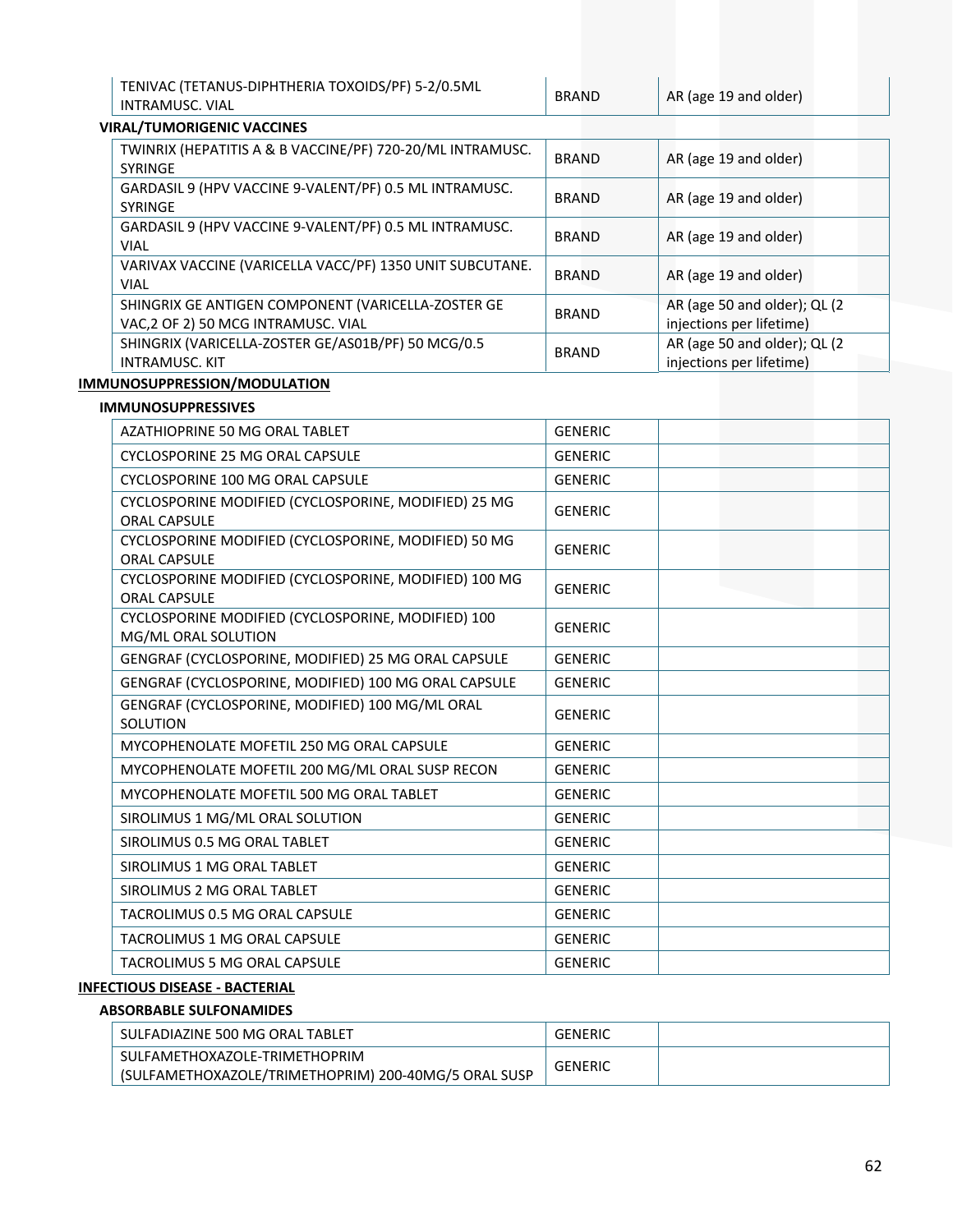| SULFAMETHOXAZOLE-TRIMETHOPRIM<br>(SULFAMETHOXAZOLE/TRIMETHOPRIM) 400MG-80MG ORAL<br><b>TABLET</b> | <b>GENERIC</b> |
|---------------------------------------------------------------------------------------------------|----------------|
| SULFAMETHOXAZOLE-TRIMETHOPRIM<br>(SULFAMETHOXAZOLE/TRIMETHOPRIM) 800-160 MG ORAL<br><b>TABLET</b> | <b>GENERIC</b> |
| SULFATRIM (SULFAMETHOXAZOLE/TRIMETHOPRIM) 200-40MG/5<br><b>ORAL SUSP</b>                          | <b>GENERIC</b> |

#### **CEPHALOSPORINS ‐ 1ST GENERATION**

| CEFADROXIL (CEFADROXIL HYDRATE) 500 MG ORAL CAPSULE  | <b>GENERIC</b> |
|------------------------------------------------------|----------------|
| CEFADROXIL (CEFADROXIL HYDRATE) 250 MG/5ML ORAL SUSP | <b>GENERIC</b> |
| <b>RECON</b>                                         |                |
| CEFADROXIL (CEFADROXIL HYDRATE) 500 MG/5ML ORAL SUSP | <b>GENERIC</b> |
| <b>RECON</b>                                         |                |
| CEFADROXIL (CEFADROXIL HYDRATE) 1 G ORAL TABLET      | <b>GENERIC</b> |
| CEPHALEXIN (CEPHALEXIN MONOHYDRATE) 250 MG ORAL      | <b>GENERIC</b> |
| <b>CAPSULE</b>                                       |                |
| CEPHALEXIN (CEPHALEXIN MONOHYDRATE) 500 MG ORAL      | <b>GENERIC</b> |
| <b>CAPSULE</b>                                       |                |
| CEPHALEXIN (CEPHALEXIN MONOHYDRATE) 125 MG/5ML ORAL  | <b>GENERIC</b> |
| <b>SUSP RECON</b>                                    |                |
| CEPHALEXIN (CEPHALEXIN MONOHYDRATE) 250 MG/5ML ORAL  | <b>GENERIC</b> |
| <b>SUSP RECON</b>                                    |                |

#### **CEPHALOSPORINS ‐ 2ND GENERATION**

| <b>CEFACLOR 250 MG ORAL CAPSULE</b>               | <b>GENERIC</b> |
|---------------------------------------------------|----------------|
| <b>CEFACLOR 500 MG ORAL CAPSULE</b>               | <b>GENERIC</b> |
| CEFACLOR 125 MG/5ML ORAL SUSP RECON               | <b>GENERIC</b> |
| CEFACLOR 250 MG/5ML ORAL SUSP RECON               | <b>GENERIC</b> |
| CEFACLOR 375 MG/5ML ORAL SUSP RECON               | <b>GENERIC</b> |
| CEFACLOR ER (CEFACLOR) 500 MG ORAL TAB ER 12H     | <b>GENERIC</b> |
| CEFPROZIL 125 MG/5ML ORAL SUSP RECON              | <b>GENERIC</b> |
| CEFPROZIL 250 MG/5ML ORAL SUSP RECON              | <b>GENERIC</b> |
| CEFPROZIL 250 MG ORAL TABLET                      | <b>GENERIC</b> |
| CEFPROZIL 500 MG ORAL TABLET                      | <b>GENERIC</b> |
| CEFUROXIME (CEFUROXIME AXETIL) 250 MG ORAL TABLET | <b>GENERIC</b> |
| CEFUROXIME (CEFUROXIME AXETIL) 500 MG ORAL TABLET | <b>GENERIC</b> |

#### **CEPHALOSPORINS ‐ 3RD GENERATION**

| CEFDINIR 300 MG ORAL CAPSULE                    | <b>GENERIC</b> |  |
|-------------------------------------------------|----------------|--|
| CEFDINIR 125 MG/5ML ORAL SUSP RECON             | <b>GENERIC</b> |  |
| CEFDINIR 250 MG/5ML ORAL SUSP RECON             | <b>GENERIC</b> |  |
| CEFIXIME 100 MG/5ML ORAL SUSP RECON             | <b>GENERIC</b> |  |
| CEFIXIME 200 MG/5ML ORAL SUSP RECON             | <b>GENERIC</b> |  |
| CEFPODOXIME PROXETIL 50 MG/5 ML ORAL SUSP RECON | <b>GENERIC</b> |  |
| CEFPODOXIME PROXETIL 100 MG/5ML ORAL SUSP RECON | <b>GENERIC</b> |  |
| CEFPODOXIME PROXETIL 100 MG ORAL TABLET         | <b>GENERIC</b> |  |
| CEFPODOXIME PROXETIL 200 MG ORAL TABLET         | <b>GENERIC</b> |  |
| CHEMOTHERAPEUTICS, ANTIBACTERIAL, MISC.         |                |  |
|                                                 |                |  |

| TRIMETHOPRIM 100 MG ORAL TABLET | ` <sup>⊏</sup> NERIC ⊺ |  |
|---------------------------------|------------------------|--|
|---------------------------------|------------------------|--|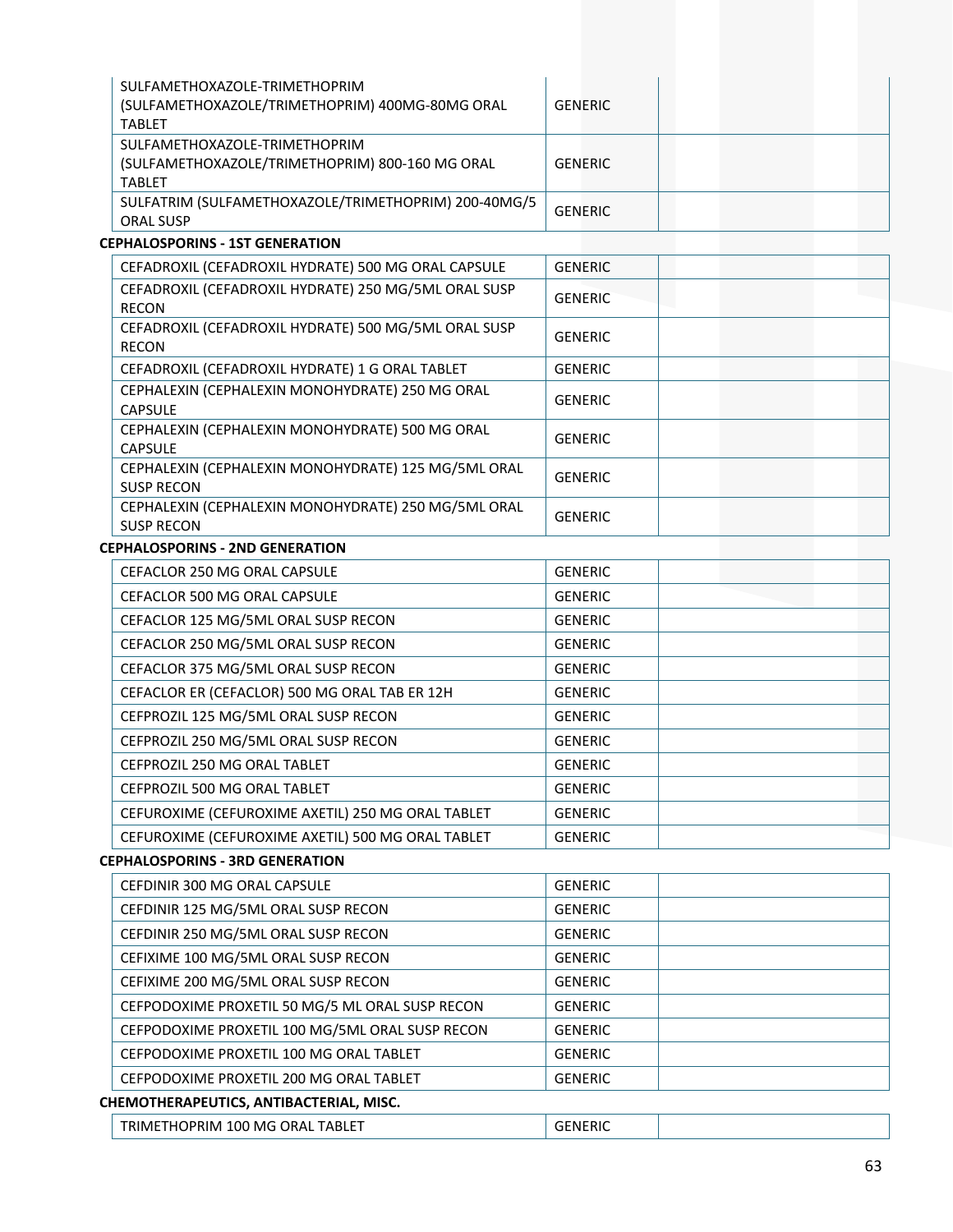# **MACROLIDES**

| AZITHROMYCIN 1 G ORAL PACKET                                               | <b>GENERIC</b> |
|----------------------------------------------------------------------------|----------------|
| AZITHROMYCIN 100 MG/5ML ORAL SUSP RECON                                    | <b>GENERIC</b> |
| AZITHROMYCIN 200 MG/5ML ORAL SUSP RECON                                    | <b>GENERIC</b> |
| AZITHROMYCIN 250 MG ORAL TABLET                                            | <b>GENERIC</b> |
| AZITHROMYCIN 500 MG ORAL TABLET                                            | <b>GENERIC</b> |
| AZITHROMYCIN 600 MG ORAL TABLET                                            | <b>GENERIC</b> |
| CLARITHROMYCIN 125 MG/5ML ORAL SUSP RECON                                  | <b>GENERIC</b> |
| CLARITHROMYCIN 250 MG/5ML ORAL SUSP RECON                                  | <b>GENERIC</b> |
| <b>CLARITHROMYCIN 250 MG ORAL TABLET</b>                                   | <b>GENERIC</b> |
| CLARITHROMYCIN 500 MG ORAL TABLET                                          | <b>GENERIC</b> |
| CLARITHROMYCIN ER (CLARITHROMYCIN) 500 MG ORAL TAB ER<br>24H               | <b>GENERIC</b> |
| ERY-TAB (ERYTHROMYCIN BASE) 250 MG ORAL TABLET DR                          | <b>GENERIC</b> |
| ERY-TAB (ERYTHROMYCIN BASE) 500 MG ORAL TABLET DR                          | <b>GENERIC</b> |
| ERYTHROMYCIN (ERYTHROMYCIN BASE) 250 MG ORAL CAPSULE<br>DR                 | <b>GENERIC</b> |
| ERYTHROMYCIN (ERYTHROMYCIN BASE) 250 MG ORAL TABLET                        | <b>GENERIC</b> |
| ERYTHROMYCIN (ERYTHROMYCIN BASE) 500 MG ORAL TABLET                        | <b>GENERIC</b> |
| ERYTHROMYCIN (ERYTHROMYCIN BASE) 250 MG ORAL TABLET<br><b>DR</b>           | <b>GENERIC</b> |
| ERYTHROMYCIN (ERYTHROMYCIN BASE) 333 MG ORAL TABLET<br><b>DR</b>           | <b>GENERIC</b> |
| ERYTHROMYCIN (ERYTHROMYCIN BASE) 500 MG ORAL TABLET<br><b>DR</b>           | <b>GENERIC</b> |
| E.E.S. 400 (ERYTHROMYCIN ETHYLSUCCINATE) 400 MG ORAL<br><b>TABLET</b>      | <b>GENERIC</b> |
| ERYTHROMYCIN ETHYLSUCCINATE 200 MG/5ML ORAL SUSP<br><b>RECON</b>           | <b>GENERIC</b> |
| ERYTHROMYCIN ETHYLSUCCINATE 400 MG/5ML ORAL SUSP<br><b>RECON</b>           | <b>GENERIC</b> |
| ERYTHROMYCIN ETHYLSUCCINATE 400 MG ORAL TABLET                             | <b>GENERIC</b> |
| ERYTHROCIN STEARATE (ERYTHROMYCIN STEARATE) 250 MG<br>ORAL TABLET          | <b>GENERIC</b> |
| <b>NITROFURAN DERIVATIVES</b>                                              |                |
| NITROFURANTOIN (NITROFURANTOIN MACROCRYSTAL) 25 MG<br><b>ORAL CAPSULE</b>  | <b>GENERIC</b> |
| NITROFURANTOIN (NITROFURANTOIN MACROCRYSTAL) 50 MG<br><b>ORAL CAPSULE</b>  | <b>GENERIC</b> |
| NITROFURANTOIN (NITROFURANTOIN MACROCRYSTAL) 100 MG<br><b>ORAL CAPSULE</b> | <b>GENERIC</b> |
| NITROFURANTOIN MONO-MACRO                                                  | <b>GENERIC</b> |
| (NITROFURANTOIN/NITROFURAN MAC) 100 MG ORAL CAPSULE                        |                |
| <b>OXAZOLIDINONES</b>                                                      |                |
| LINEZOLID 600 MG ORAL TABLET                                               | <b>GENERIC</b> |
| <b>PENICILLINS</b>                                                         |                |
| AMOXICILLIN-CLAVULANATE POT ER (AMOX TR/POTASSIUM                          | CENEDIC        |

| AMOXICILLIN-CLAVULANATE POT ER (AMOX TR/POTASSIUM<br>CLAVULANATE) 1000-62.5 ORAL TAB ER 12H | GENERIC        |  |
|---------------------------------------------------------------------------------------------|----------------|--|
| AMOXICILLIN-CLAVULANATE POTASS (AMOX TR/POTASSIUM                                           | <b>GENERIC</b> |  |
| CLAVULANATE) 200-28.5/5 ORAL SUSP RECON                                                     |                |  |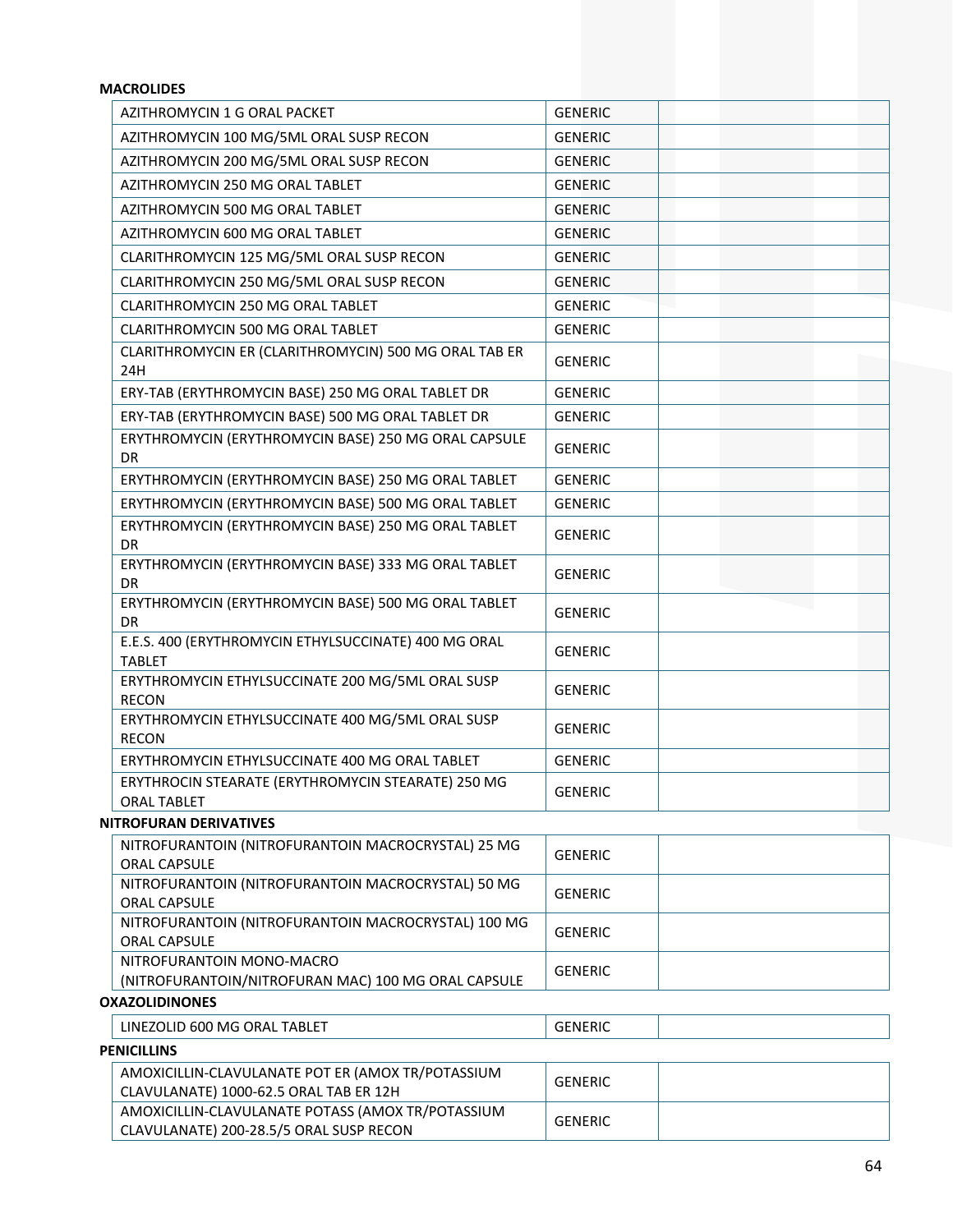| AMOXICILLIN-CLAVULANATE POTASS (AMOX TR/POTASSIUM                                        |                |  |
|------------------------------------------------------------------------------------------|----------------|--|
| CLAVULANATE) 250-62.5/5 ORAL SUSP RECON                                                  | <b>GENERIC</b> |  |
| AMOXICILLIN-CLAVULANATE POTASS (AMOX TR/POTASSIUM                                        | <b>GENERIC</b> |  |
| CLAVULANATE) 400-57MG/5 ORAL SUSP RECON                                                  |                |  |
| AMOXICILLIN-CLAVULANATE POTASS (AMOX TR/POTASSIUM                                        | <b>GENERIC</b> |  |
| CLAVULANATE) 600-42.9/5 ORAL SUSP RECON                                                  |                |  |
| AMOXICILLIN-CLAVULANATE POTASS (AMOX TR/POTASSIUM                                        | <b>GENERIC</b> |  |
| CLAVULANATE) 200-28.5MG ORAL TAB CHEW                                                    |                |  |
| AMOXICILLIN-CLAVULANATE POTASS (AMOX TR/POTASSIUM<br>CLAVULANATE) 400-57MG ORAL TAB CHEW | <b>GENERIC</b> |  |
| AMOXICILLIN-CLAVULANATE POTASS (AMOX TR/POTASSIUM                                        |                |  |
| CLAVULANATE) 250-125 MG ORAL TABLET                                                      | <b>GENERIC</b> |  |
| AMOXICILLIN-CLAVULANATE POTASS (AMOX TR/POTASSIUM                                        |                |  |
| CLAVULANATE) 500-125 MG ORAL TABLET                                                      | <b>GENERIC</b> |  |
| AMOXICILLIN-CLAVULANATE POTASS (AMOX TR/POTASSIUM                                        | <b>GENERIC</b> |  |
| CLAVULANATE) 875-125 MG ORAL TABLET                                                      |                |  |
| AUGMENTIN (AMOX TR/POTASSIUM CLAVULANATE) 125-31.25/                                     | <b>BRAND</b>   |  |
| ORAL SUSP RECON                                                                          |                |  |
| AMOXICILLIN (AMOXICILLIN TRIHYDRATE) 250 MG ORAL CAPSULE                                 | <b>GENERIC</b> |  |
| AMOXICILLIN (AMOXICILLIN TRIHYDRATE) 500 MG ORAL CAPSULE                                 | <b>GENERIC</b> |  |
| AMOXICILLIN (AMOXICILLIN TRIHYDRATE) 125 MG/5ML ORAL                                     | <b>GENERIC</b> |  |
| <b>SUSP RECON</b>                                                                        |                |  |
| AMOXICILLIN (AMOXICILLIN TRIHYDRATE) 200 MG/5ML ORAL<br><b>SUSP RECON</b>                | <b>GENERIC</b> |  |
| AMOXICILLIN (AMOXICILLIN TRIHYDRATE) 250 MG/5ML ORAL                                     |                |  |
| <b>SUSP RECON</b>                                                                        | <b>GENERIC</b> |  |
| AMOXICILLIN (AMOXICILLIN TRIHYDRATE) 400 MG/5ML ORAL                                     |                |  |
| <b>SUSP RECON</b>                                                                        | <b>GENERIC</b> |  |
| AMOXICILLIN (AMOXICILLIN TRIHYDRATE) 125 MG ORAL TAB                                     | <b>GENERIC</b> |  |
| <b>CHEW</b>                                                                              |                |  |
| AMOXICILLIN (AMOXICILLIN TRIHYDRATE) 250 MG ORAL TAB                                     | <b>GENERIC</b> |  |
| <b>CHEW</b>                                                                              |                |  |
| AMOXICILLIN (AMOXICILLIN TRIHYDRATE) 500 MG ORAL TABLET                                  | <b>GENERIC</b> |  |
| AMOXICILLIN (AMOXICILLIN TRIHYDRATE) 875 MG ORAL TABLET                                  | <b>GENERIC</b> |  |
| AMPICILLIN TRIHYDRATE 500 MG ORAL CAPSULE                                                | <b>GENERIC</b> |  |
| DICLOXACILLIN SODIUM 250 MG ORAL CAPSULE                                                 | <b>GENERIC</b> |  |
| DICLOXACILLIN SODIUM 500 MG ORAL CAPSULE                                                 | <b>GENERIC</b> |  |
| PENICILLIN V POTASSIUM 125 MG/5ML ORAL SOLN RECON                                        | <b>GENERIC</b> |  |
| PENICILLIN V POTASSIUM 250 MG/5ML ORAL SOLN RECON                                        | <b>GENERIC</b> |  |
| PENICILLIN V POTASSIUM 250 MG ORAL TABLET                                                | <b>GENERIC</b> |  |
|                                                                                          |                |  |
| PENICILLIN V POTASSIUM 500 MG ORAL TABLET                                                | <b>GENERIC</b> |  |
| <b>QUINOLONES</b>                                                                        |                |  |
| CIPRO (CIPROFLOXACIN) 250 MG/5ML ORAL SUS MC REC                                         | <b>BRAND</b>   |  |
| CIPRO (CIPROFLOXACIN) 500 MG/5ML ORAL SUS MC REC                                         | <b>BRAND</b>   |  |
| CIPROFLOXACIN 250 MG/5ML ORAL SUS MC REC                                                 | <b>GENERIC</b> |  |
| CIPROFLOXACIN 500 MG/5ML ORAL SUS MC REC                                                 | <b>GENERIC</b> |  |
| CIPROFLOXACIN HCL 100 MG ORAL TABLET                                                     | <b>GENERIC</b> |  |
| CIPROFLOXACIN HCL 250 MG ORAL TABLET                                                     | <b>GENERIC</b> |  |
|                                                                                          |                |  |
| CIPROFLOXACIN HCL 500 MG ORAL TABLET                                                     | <b>GENERIC</b> |  |
| CIPROFLOXACIN HCL 750 MG ORAL TABLET                                                     | <b>GENERIC</b> |  |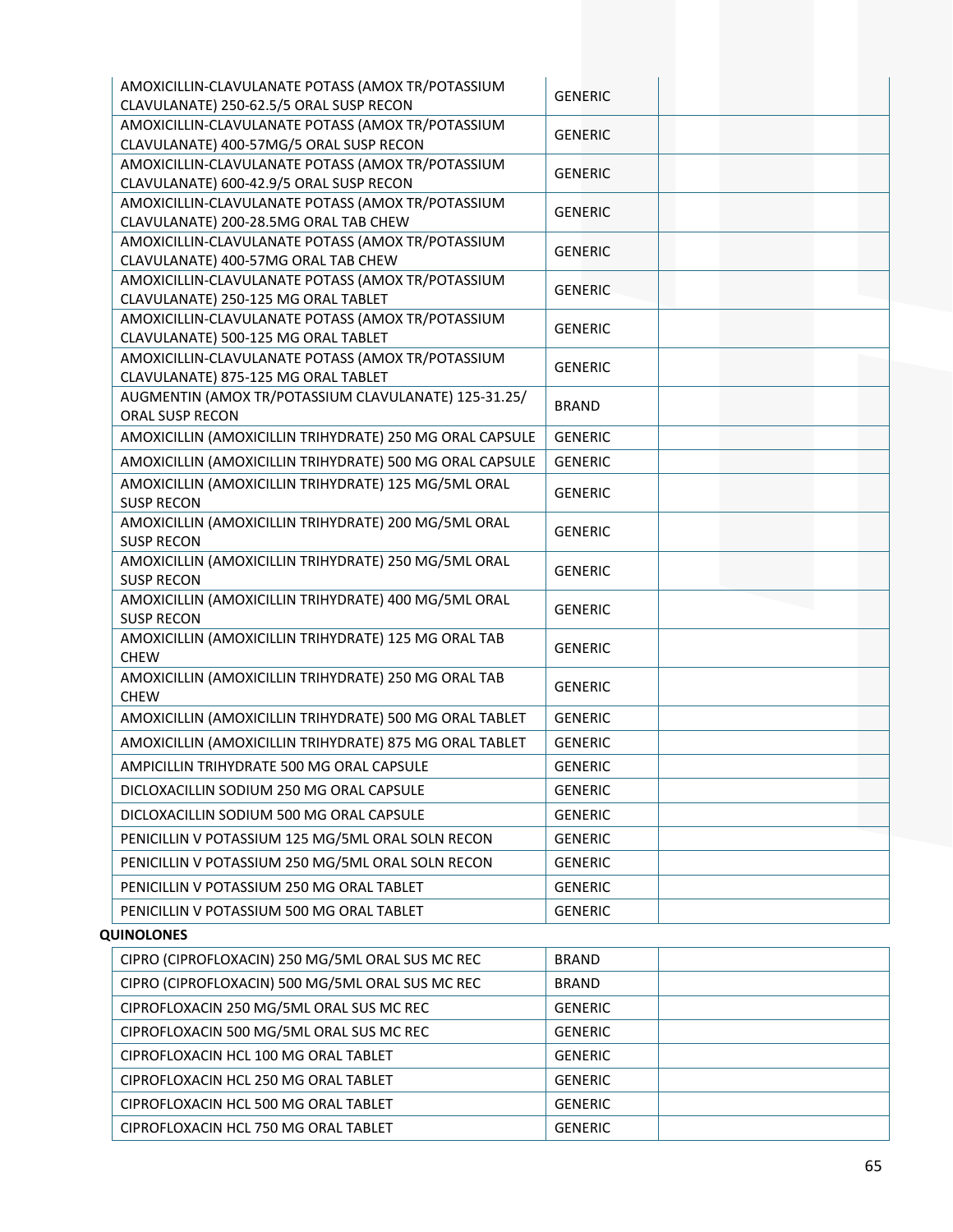| LEVOFLOXACIN 250MG/10ML ORAL SOLUTION | <b>GENERIC</b> |
|---------------------------------------|----------------|
| LEVOFLOXACIN 250 MG ORAL TABLET       | <b>GENERIC</b> |
| LEVOFLOXACIN 500 MG ORAL TABLET       | <b>GENERIC</b> |
| LEVOFLOXACIN 750 MG ORAL TABLET       | <b>GENERIC</b> |
| MOXIFLOXACIN HCL 400 MG ORAL TABLET   | <b>GENERIC</b> |
| OFLOXACIN 300 MG ORAL TABLET          | <b>GENERIC</b> |
| OFLOXACIN 400 MG ORAL TABLET          | <b>GENERIC</b> |

**TETRACYCLINES**

| VIBRAMYCIN (DOXYCYCLINE CALCIUM) 50 MG/5 ML ORAL SYRUP               | <b>BRAND</b>   |
|----------------------------------------------------------------------|----------------|
| DOXYCYCLINE HYCLATE 50 MG ORAL CAPSULE                               | <b>GENERIC</b> |
| DOXYCYCLINE HYCLATE 100 MG ORAL CAPSULE                              | <b>GENERIC</b> |
| DOXYCYCLINE HYCLATE 100 MG ORAL TABLET                               | <b>GENERIC</b> |
| DOXYCYCLINE MONOHYDRATE 50 MG ORAL CAPSULE                           | <b>GENERIC</b> |
| DOXYCYCLINE MONOHYDRATE 100 MG ORAL CAPSULE                          | <b>GENERIC</b> |
| DOXYCYCLINE MONOHYDRATE 25 MG/5 ML ORAL SUSP RECON                   | <b>GENERIC</b> |
| DOXYCYCLINE MONOHYDRATE 50 MG ORAL TABLET                            | <b>GENERIC</b> |
| DOXYCYCLINE MONOHYDRATE 100 MG ORAL TABLET                           | <b>GENERIC</b> |
| MONDOXYNE NL (DOXYCYCLINE MONOHYDRATE) 100 MG ORAL<br><b>CAPSULE</b> | <b>GENERIC</b> |
| MINOCYCLINE HCL 50 MG ORAL CAPSULE                                   | <b>GENERIC</b> |
| MINOCYCLINE HCL 75 MG ORAL CAPSULE                                   | <b>GENERIC</b> |
| MINOCYCLINE HCL 100 MG ORAL CAPSULE                                  | <b>GENERIC</b> |
| MINOCYCLINE HCL 50 MG ORAL TABLET                                    | <b>GENERIC</b> |
| MINOCYCLINE HCL 75 MG ORAL TABLET                                    | <b>GENERIC</b> |
| TETRACYCLINE HCL 250 MG ORAL CAPSULE                                 | <b>GENERIC</b> |
| TETRACYCLINE HCL 500 MG ORAL CAPSULE                                 | <b>GENERIC</b> |
|                                                                      |                |

#### **INFECTIOUS DISEASE ‐ FUNGAL**

# **ANTIFUNGAL AGENTS**

| CLOTRIMAZOLE 10 MG MUCOUS MEM TROCHE | <b>GENERIC</b> | QL (1 fill per 30 days) |
|--------------------------------------|----------------|-------------------------|
| FLUCONAZOLE 10 MG/ML ORAL SUSP RECON | <b>GENERIC</b> |                         |
| FLUCONAZOLE 40 MG/ML ORAL SUSP RECON | <b>GENERIC</b> |                         |
| FLUCONAZOLE 50 MG ORAL TABLET        | <b>GENERIC</b> |                         |
| FLUCONAZOLE 100 MG ORAL TABLET       | <b>GENERIC</b> |                         |
| FLUCONAZOLE 150 MG ORAL TABLET       | <b>GENERIC</b> |                         |
| FLUCONAZOLE 200 MG ORAL TABLET       | <b>GENERIC</b> |                         |
| ITRACONAZOLE 100 MG ORAL CAPSULE     | <b>GENERIC</b> | PA (Rx046)              |
| KETOCONAZOLE 200 MG ORAL TABLET      | <b>GENERIC</b> | PA (Rx046)              |
| TERBINAFINE HCL 250 MG ORAL TABLET   | <b>GENERIC</b> |                         |

#### **ANTIFUNGAL ANTIBIOTICS**

| <b>SUSP</b><br>100000/ML<br>NIT'<br>NVC.<br>ORAL          | GENERIC        |  |
|-----------------------------------------------------------|----------------|--|
| <b>TABLET</b><br>500K<br>UNIT<br>ORAL<br>'STATIN<br>- IVY | <b>GENERIC</b> |  |

# **INFECTIOUS DISEASE ‐ MISCELLANEOUS**

# **AMINOGLYCOSIDES**

| NEOMYCIN SULFATE 500 MG ORAL TABLET |
|-------------------------------------|
|-------------------------------------|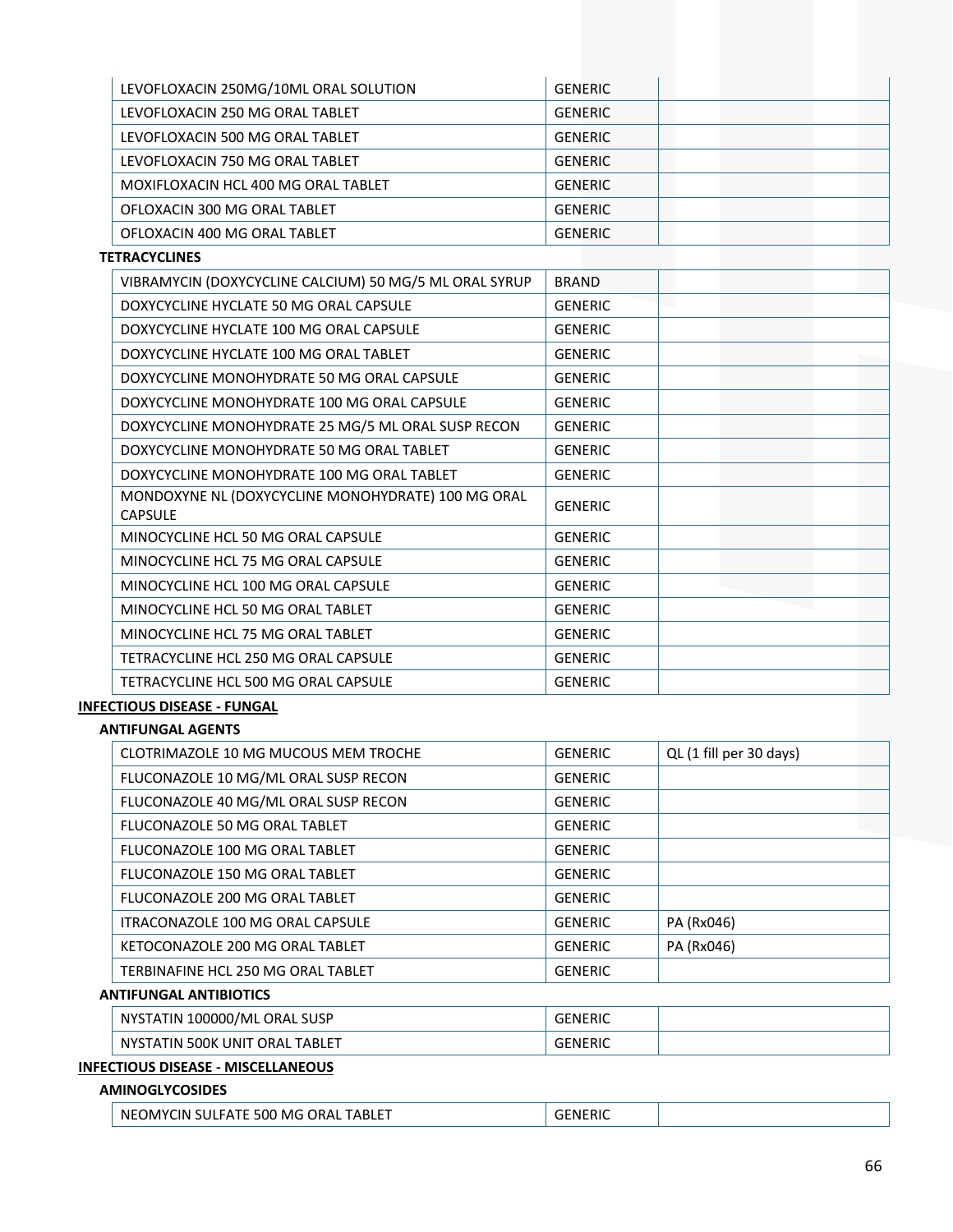| <b>ANTILEPROTICS</b>                                                              |                     |            |
|-----------------------------------------------------------------------------------|---------------------|------------|
| DAPSONE 25 MG ORAL TABLET                                                         | <b>GENERIC</b>      |            |
| DAPSONE 100 MG ORAL TABLET                                                        | <b>GENERIC</b>      |            |
| <b>ANTI-MYCOBACTERIUM AGENTS</b>                                                  |                     |            |
| ETHAMBUTOL HCL 100 MG ORAL TABLET                                                 | <b>GENERIC</b>      |            |
| ETHAMBUTOL HCL 400 MG ORAL TABLET                                                 | <b>GENERIC</b>      |            |
| ISONIAZID 50 MG/5 ML ORAL SOLUTION                                                | <b>GENERIC</b>      |            |
| <b>ISONIAZID 100 MG ORAL TABLET</b>                                               | <b>GENERIC</b>      |            |
| <b>ISONIAZID 300 MG ORAL TABLET</b>                                               | <b>GENERIC</b>      |            |
| PYRAZINAMIDE 500 MG ORAL TABLET                                                   | <b>GENERIC</b>      |            |
| <b>ANTITUBERCULAR ANTIBIOTICS</b>                                                 |                     |            |
| RIFAMPIN 150 MG ORAL CAPSULE                                                      | <b>GENERIC</b>      |            |
| RIFAMPIN 300 MG ORAL CAPSULE                                                      | <b>GENERIC</b>      |            |
| <b>LINCOSAMIDES</b>                                                               |                     |            |
| CLINDAMYCIN HCL 150 MG ORAL CAPSULE                                               | <b>GENERIC</b>      |            |
| CLINDAMYCIN HCL 300 MG ORAL CAPSULE                                               | <b>GENERIC</b>      |            |
| CLINDAMYCIN (PEDIATRIC) (CLINDAMYCIN PALMITATE) 75 MG/5<br>ML ORAL SOLN RECON     | <b>GENERIC</b>      |            |
| CLINDAMYCIN (PEDIATRIC) (CLINDAMYCIN PALMITATE HCL) 75<br>MG/5 ML ORAL SOLN RECON | <b>GENERIC</b>      |            |
| RIFAMYCINS AND RELATED DERIVATIVE ANTIBIOTICS                                     |                     |            |
| XIFAXAN (RIFAXIMIN) 550 MG ORAL TABLET                                            | <b>BRAND</b>        | PA (Rx047) |
| <b>VANCOMYCIN AND DERIVATIVES</b>                                                 |                     |            |
| VANCOMYCIN HCL 125 MG ORAL CAPSULE                                                | <b>GENERIC</b>      |            |
| VANCOMYCIN HCL 250 MG ORAL CAPSULE                                                | <b>GENERIC</b>      |            |
| <b>INFECTIOUS DISEASE - PARASITIC</b>                                             |                     |            |
| ANAEROBIC ANTIPROTOZOAL-ANTIBACTERIAL AGENTS                                      |                     |            |
| METRONIDAZOLE 250 MG ORAL TABLET                                                  | <b>GENERIC</b>      |            |
| METRONIDAZOLE 500 MG ORAL TABLET                                                  | <b>GENERIC</b>      |            |
| <b>ANTHELMINTICS</b>                                                              |                     |            |
| PINAWAY (PYRANTEL PAMOATE) 50 MG/ML ORAL SUSP                                     | <b>GENERIC, OTC</b> |            |
| PINWORM MEDICINE (PYRANTEL PAMOATE) 50 MG/ML ORAL<br><b>SUSP</b>                  | <b>GENERIC, OTC</b> |            |
| PINWORM TREATMENT (PYRANTEL PAMOATE) 50 MG/ML ORAL<br><b>SUSP</b>                 | <b>GENERIC, OTC</b> |            |
| REESE'S PINWORM (PYRANTEL PAMOATE) 50 MG/ML ORAL SUSP                             | <b>GENERIC, OTC</b> |            |
| <b>ANTIMALARIAL DRUGS</b>                                                         |                     |            |
| CHLOROQUINE PHOSPHATE 250 MG ORAL TABLET                                          | <b>GENERIC</b>      |            |
| CHLOROQUINE PHOSPHATE 500 MG ORAL TABLET                                          | <b>GENERIC</b>      |            |
| HYDROXYCHLOROQUINE SULFATE 200 MG ORAL TABLET                                     | <b>GENERIC</b>      |            |
| MEFLOQUINE HCL 250 MG ORAL TABLET                                                 | <b>GENERIC</b>      |            |

# **INFECTIOUS DISEASE ‐ VIRAL**

# **ANTIVIRAL MONOCLONAL ANTIBODIES**

| <sup>1</sup> SYNAGIS (PALIVIZUMAB) 50MG/0.5ML INTRAMUSC. VIAL | <b>BRAND</b> | ' PA (Rx048); SPEC |
|---------------------------------------------------------------|--------------|--------------------|
| SYNAGIS (PALIVIZUMAB) 100 MG/ML INTRAMUSC. VIAL               | <b>BRAND</b> | $PA$ (Rx048); SPEC |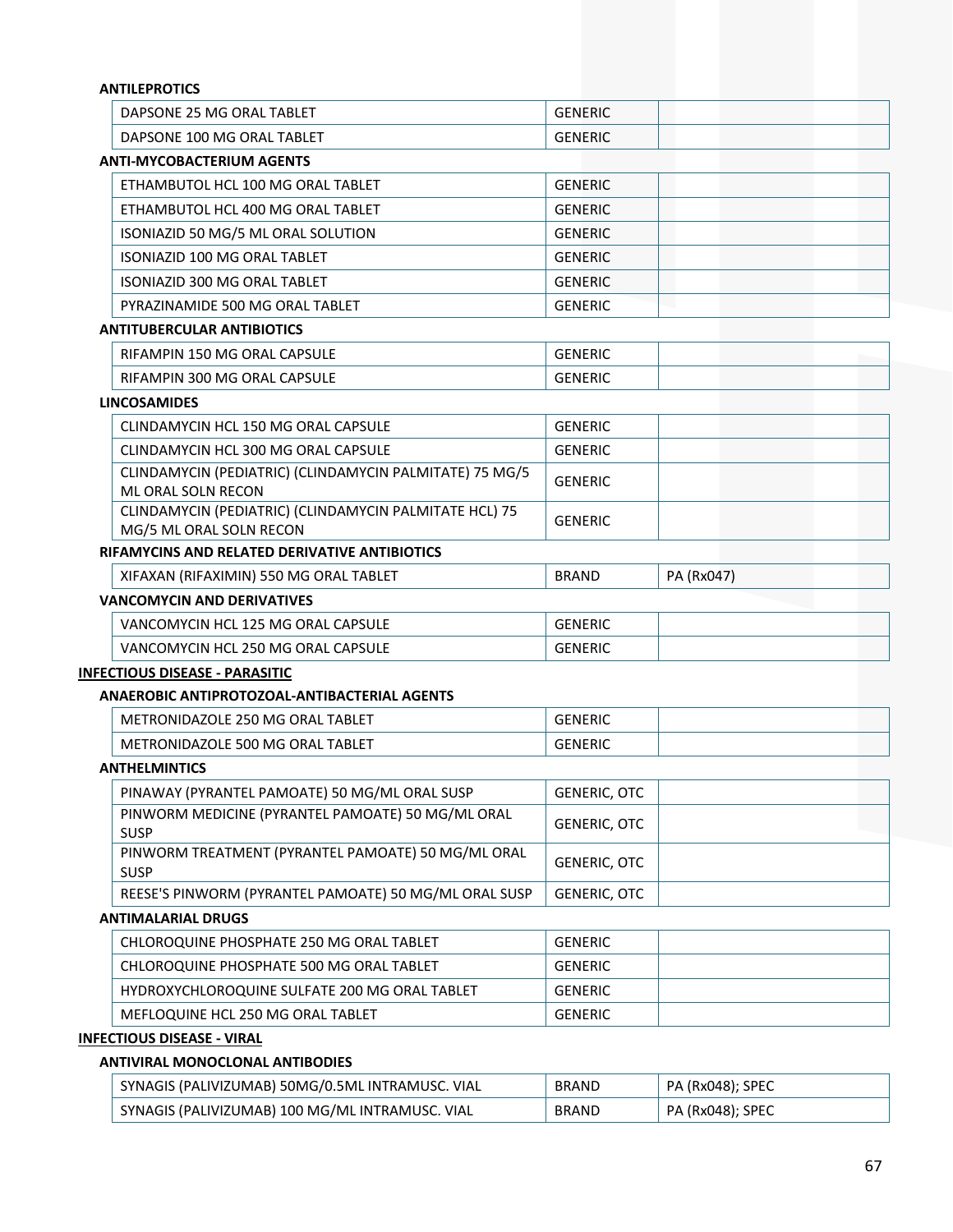#### **ANTIVIRALS, GENERAL**

| ACYCLOVIR 200 MG ORAL CAPSULE                                                                       | <b>GENERIC</b> |                                                                     |
|-----------------------------------------------------------------------------------------------------|----------------|---------------------------------------------------------------------|
| ACYCLOVIR 200 MG/5ML ORAL SUSP                                                                      | <b>GENERIC</b> |                                                                     |
| ACYCLOVIR 400 MG ORAL TABLET                                                                        | <b>GENERIC</b> |                                                                     |
| ACYCLOVIR 800 MG ORAL TABLET                                                                        | <b>GENERIC</b> |                                                                     |
| OSELTAMIVIR PHOSPHATE 30 MG ORAL CAPSULE                                                            | <b>GENERIC</b> | QL (10 capsules per 5 days, 2 fills<br>per year)                    |
| OSELTAMIVIR PHOSPHATE 45 MG ORAL CAPSULE                                                            | <b>GENERIC</b> | QL (10 capsules per 5 days, 2 fills<br>per year)                    |
| OSELTAMIVIR PHOSPHATE 75 MG ORAL CAPSULE                                                            | <b>GENERIC</b> | QL (10 capsules per 5 days, 2 fills<br>per year)                    |
| OSELTAMIVIR PHOSPHATE 6 MG/ML ORAL SUSP RECON                                                       | <b>GENERIC</b> | AR (age 7 and younger); QL (120<br>mL per 5 days, 2 fills per year) |
| VALACYCLOVIR (VALACYCLOVIR HCL) 500 MG ORAL TABLET                                                  | <b>GENERIC</b> | QL (2 tablets per day)                                              |
| VALACYCLOVIR (VALACYCLOVIR HCL) 1000 MG ORAL TABLET                                                 | <b>GENERIC</b> | QL (3 tablets per day, 7 days per<br>fill, 1 fill per 30 days)      |
| ANTIVIRALS, HIV-SPEC, NON-PEPTIDIC PROTEASE INHIB                                                   |                |                                                                     |
| PREZCOBIX (DARUNAVIR/COBICISTAT) 800-150 MG ORAL TABLET                                             | <b>BRAND</b>   | PA (Rx020)                                                          |
| APTIVUS (TIPRANAVIR) 250 MG ORAL CAPSULE                                                            | <b>BRAND</b>   | PA (Rx020)                                                          |
| ANTIVIRALS, HIV-SPEC, NUCLEOSIDE-NUCLEOTIDE ANALOG                                                  |                |                                                                     |
| EMTRICITABINE-TENOFOVIR DISOP (EMTRICITABINE/TENOFOVIR)<br>200-300 MG ORAL TABLET                   | <b>GENERIC</b> |                                                                     |
| TEMIXYS (lamivudine/tenofovir disop fum) 300-300 MG ORAL<br><b>TABLET</b>                           | <b>BRAND</b>   | PA (Rx020)                                                          |
| ANTIVIRALS, HIV-SPEC., NUCLEOSIDE ANALOG, RTI COMB                                                  |                |                                                                     |
| ABACAVIR-LAMIVUDINE (ABACAVIR SULFATE/LAMIVUDINE) 600-<br>300MG ORAL TABLET                         | <b>GENERIC</b> | PA (Rx020)                                                          |
| ABACAVIR-LAMIVUDINE-ZIDOVUDINE<br>(ABACAVIR/LAMIVUDINE/ZIDOVUDINE) 150-300 MG ORAL<br><b>TABLET</b> | <b>GENERIC</b> | PA (Rx020)                                                          |
| LAMIVUDINE-ZIDOVUDINE (LAMIVUDINE/ZIDOVUDINE) 150-300<br>MG ORAL TABLET                             | <b>GENERIC</b> | PA (Rx020)                                                          |
| ANTIVIRALS, HIV-SPECIFIC, CCR5 CO-RECEPTOR ANTAG.                                                   |                |                                                                     |
| MARAVIROC 150 MG ORAL TABLET                                                                        | <b>GENERIC</b> | PA (Rx020)                                                          |
| MARAVIROC 300 MG ORAL TABLET                                                                        | <b>GENERIC</b> | PA (Rx020)                                                          |
| ANTIVIRALS, HIV-SPECIFIC, NON-NUCLEOSIDE, RTI                                                       |                |                                                                     |
| EFAVIRENZ 50 MG ORAL CAPSULE                                                                        | <b>GENERIC</b> | PA (Rx020)                                                          |
| EFAVIRENZ 200 MG ORAL CAPSULE                                                                       | <b>GENERIC</b> | PA (Rx020)                                                          |
| EFAVIRENZ 600 MG ORAL TABLET                                                                        | <b>GENERIC</b> | PA (Rx020)                                                          |
| SUSTIVA (EFAVIRENZ) 50 MG ORAL CAPSULE                                                              | <b>BRAND</b>   | PA (Rx020)                                                          |
| SUSTIVA (EFAVIRENZ) 200 MG ORAL CAPSULE                                                             | <b>BRAND</b>   | PA (Rx020)                                                          |
| ETRAVIRINE 100 MG ORAL TABLET                                                                       | <b>GENERIC</b> | PA (Rx020)                                                          |
| ETRAVIRINE 200 MG ORAL TABLET                                                                       | <b>GENERIC</b> | PA (Rx020)                                                          |
| EDURANT (RILPIVIRINE HYDROCHLORIDE) 25 MG ORAL TABLET                                               | <b>BRAND</b>   | PA (Rx020)                                                          |
| ANTIVIRALS, HIV-SPECIFIC, NUCLEOSIDE ANALOG, RTI                                                    |                |                                                                     |
| ABACAVIR (ABACAVIR SULFATE) 20 MG/ML ORAL SOLUTION                                                  | <b>GENERIC</b> | PA (Rx020)                                                          |
| ABACAVIR (ABACAVIR SULFATE) 300 MG ORAL TABLET                                                      | <b>GENERIC</b> | PA (Rx020)                                                          |

**ANTIVIRALS, HIV‐SPECIFIC, NUCLEOTIDE ANALOG, RTI**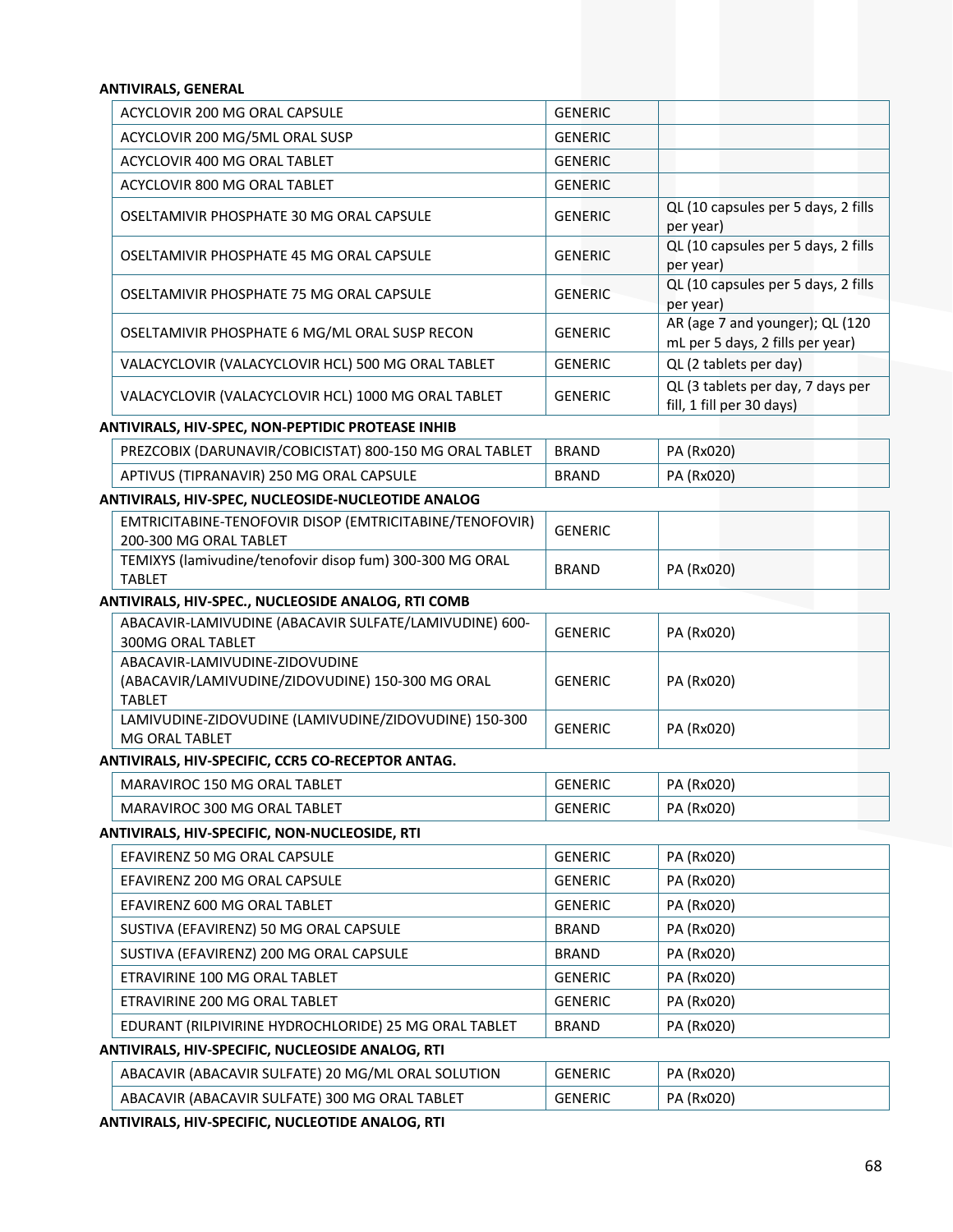| TENOFOVIR DISOPROXIL FUMARATE 300<br>. TABLET<br>ነ MG ORAL | VERIC<br>-NF | ∩ר∩<br>DΔ<br>'Dví |
|------------------------------------------------------------|--------------|-------------------|
| <b>UTIVIDALE LIIV CRECIEIC RROTEACE INLURITOR COMP</b>     |              |                   |

| ANTIVIRALS, HIV-SPECIFIC, PROTEASE INHIBITOR COMB                                                   |                |                                                   |
|-----------------------------------------------------------------------------------------------------|----------------|---------------------------------------------------|
| KALETRA (LOPINAVIR/RITONAVIR) 100MG-25MG ORAL TABLET                                                | <b>BRAND</b>   | PA (Rx020)                                        |
| KALETRA (LOPINAVIR/RITONAVIR) 200MG-50MG ORAL TABLET                                                | <b>BRAND</b>   | PA (Rx020)                                        |
| LOPINAVIR-RITONAVIR (LOPINAVIR/RITONAVIR) 400-100/5 ORAL<br>SOLUTION                                | <b>GENERIC</b> | PA (Rx020)                                        |
| LOPINAVIR-RITONAVIR (LOPINAVIR/RITONAVIR) 100MG-25MG<br><b>ORAL TABLET</b>                          | <b>GENERIC</b> | PA (Rx020)                                        |
| LOPINAVIR-RITONAVIR (LOPINAVIR/RITONAVIR) 200MG-50MG<br><b>ORAL TABLET</b>                          | <b>GENERIC</b> | PA (Rx020)                                        |
| ANTIVIRALS, HIV-SPECIFIC, PROTEASE INHIBITORS                                                       |                |                                                   |
| ATAZANAVIR SULFATE 150 MG ORAL CAPSULE                                                              | <b>GENERIC</b> | PA (Rx020)                                        |
| ATAZANAVIR SULFATE 200 MG ORAL CAPSULE                                                              | <b>GENERIC</b> | PA (Rx020)                                        |
| ATAZANAVIR SULFATE 300 MG ORAL CAPSULE                                                              | <b>GENERIC</b> | PA (Rx020)                                        |
| FOSAMPRENAVIR CALCIUM 700 MG ORAL TABLET                                                            | <b>GENERIC</b> | PA (Rx020)                                        |
| VIRACEPT (NELFINAVIR MESYLATE) 250 MG ORAL TABLET                                                   | <b>BRAND</b>   | PA (Rx020)                                        |
| VIRACEPT (NELFINAVIR MESYLATE) 625 MG ORAL TABLET                                                   | <b>BRAND</b>   | PA (Rx020)                                        |
| NORVIR (RITONAVIR) 80 MG/ML ORAL SOLUTION                                                           | <b>BRAND</b>   | PA (Rx020)                                        |
| RITONAVIR 100 MG ORAL TABLET                                                                        | <b>GENERIC</b> | PA (Rx020)                                        |
| INVIRASE (SAQUINAVIR MESYLATE) 500 MG ORAL TABLET                                                   | <b>BRAND</b>   | PA (Rx020)                                        |
| ANTIVIRALS, HIV-1 INTEGRASE STRAND TRANSFER INHIBTR                                                 |                |                                                   |
| TIVICAY (DOLUTEGRAVIR SODIUM) 10 MG ORAL TABLET                                                     | <b>BRAND</b>   | PA (Rx020)                                        |
| TIVICAY (DOLUTEGRAVIR SODIUM) 25 MG ORAL TABLET                                                     | <b>BRAND</b>   | PA (Rx020)                                        |
| TIVICAY (DOLUTEGRAVIR SODIUM) 50 MG ORAL TABLET                                                     | <b>BRAND</b>   | PA (Rx020)                                        |
| ISENTRESS (RALTEGRAVIR POTASSIUM) 400 MG ORAL TABLET                                                | <b>BRAND</b>   | PA (Rx020)                                        |
| ARTV CMB NUCLEOSIDE, NUCLEOTIDE, & NON-NUCLEOSIDE RTI                                               |                |                                                   |
| EFAVIRENZ-LAMIVU-TENOFOV DISOP<br>(EFAVIRENZ/LAMIVU/TENOFOV DISOP) 400-300 MG ORAL<br><b>TABLET</b> | <b>GENERIC</b> | PA (Rx020)                                        |
| EFAVIRENZ-LAMIVU-TENOFOV DISOP<br>(EFAVIRENZ/LAMIVU/TENOFOV DISOP) 600-300MG ORAL TABLET            | <b>GENERIC</b> | PA (Rx020)                                        |
| ARV CMB-NRTI, N(T) RTI, INTEGRASE INHIBITOR                                                         |                |                                                   |
| GENVOYA (ELVITEG/COBI/EMTRIC/TENOFO ALA) 150-200-10<br><b>ORAL TABLET</b>                           | <b>BRAND</b>   | PA (Rx020)                                        |
| ARV COMB-NRTIS & INTEGRASE INHIBITOR                                                                |                |                                                   |
| TRIUMEQ (ABACAVIR/DOLUTEGRAVIR/LAMIVUDI) 600-50-300<br><b>ORAL TABLET</b>                           | <b>BRAND</b>   | PA (Rx020)                                        |
| HEP C - NS5A, NS3/4A, NUCLEOTIDE NS5B INHIB COMBO                                                   |                |                                                   |
| VOSEVI (SOFOSBUVIR/VELPATAS/VOXILAPREV) 400-100 MG ORAL<br><b>TABLET</b>                            | <b>BRAND</b>   | PA (Rx019); QL (1 tablet per day);<br><b>SPEC</b> |
| HEP C VIRUS - NS5A & NS5B POLYMERASE INHIB. COMBO.                                                  |                |                                                   |
| SOFOSBUVIR-VELPATASVIR (SOFOSBUVIR/VELPATASVIR) 400-100<br>MG ORAL TABLET                           | <b>GENERIC</b> | PA (Rx019); QL (1 tablet per day);<br><b>SPEC</b> |
| HEPATITIS C VIRUS- NS5A AND NS3/4A INHIBITOR COMB                                                   |                |                                                   |
| MAVYRET (GLECAPREVIR/PIBRENTASVIR) 100MG-40MG ORAL                                                  | <b>DDANIE</b>  | PA (Rx019); QL (3 tablets per                     |

TABLET BRAND PA (Rx019); QL (3 tablets per day); SPEC **INFLAMMATORY DISEASE**

**ANTI‐INFLAMMATORY TUMOR NECROSIS FACTOR INHIBITOR**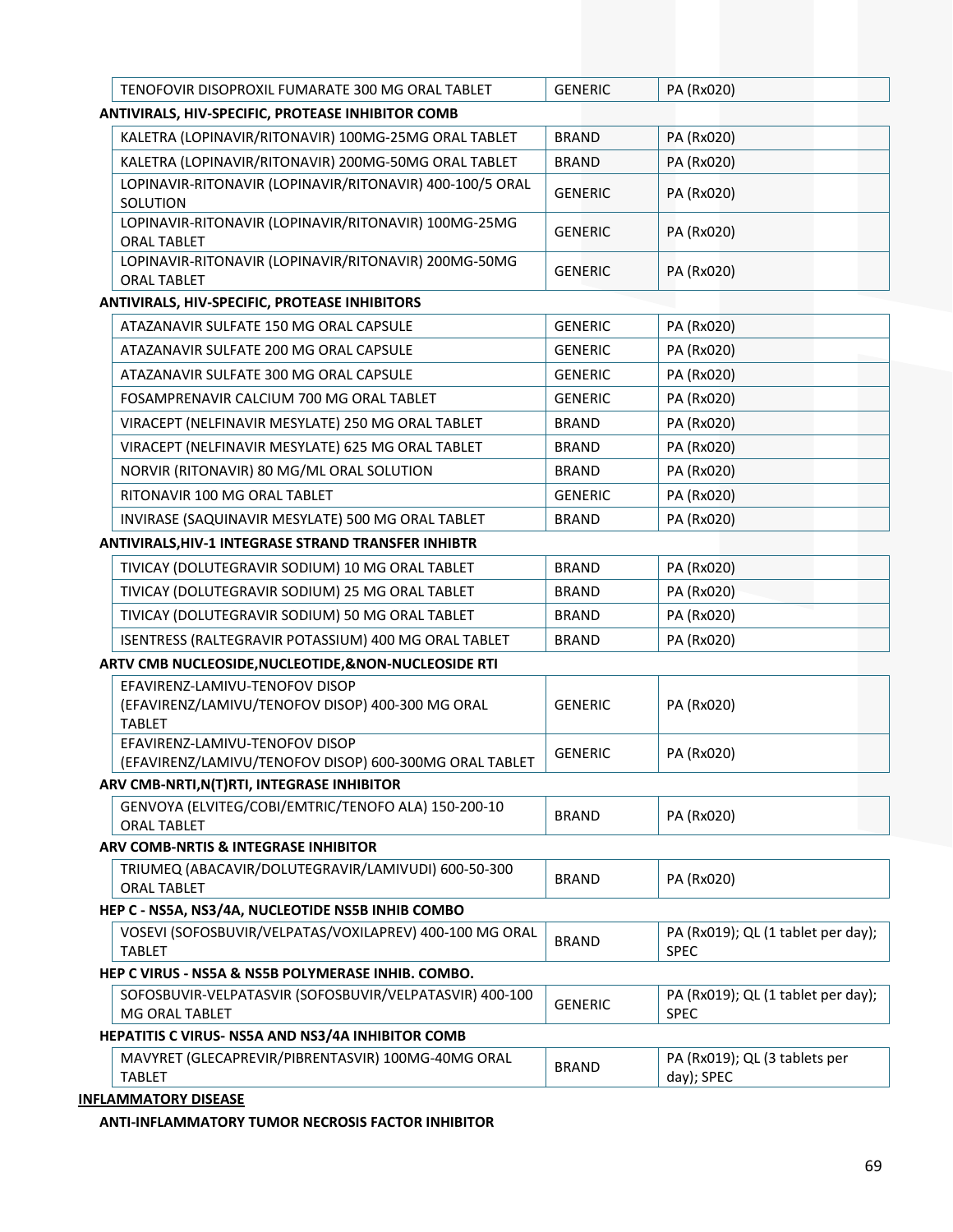| HUMIRA (ADALIMUMAB) 40MG/0.8ML SUBCUTANE. SYRINGEKIT                                   | <b>BRAND</b>   | PA (Rx040); SPEC |
|----------------------------------------------------------------------------------------|----------------|------------------|
| HUMIRA PEN (ADALIMUMAB) 40MG/0.8ML SUBCUTANE. PEN IJ<br>KIT                            | <b>BRAND</b>   | PA (Rx040); SPEC |
| HUMIRA PEN CROHN'S-UC-HS (ADALIMUMAB) 40MG/0.8ML<br>SUBCUTANE. PEN IJ KIT              | <b>BRAND</b>   | PA (Rx040); SPEC |
| HUMIRA PEN PSOR-UVEITS-ADOL HS (ADALIMUMAB)<br>40MG/0.8ML SUBCUTANE. PEN IJ KIT        | <b>BRAND</b>   | PA (Rx040); SPEC |
| ENBREL (ETANERCEPT) 25MG/0.5ML SUBCUTANE. SYRINGE                                      | <b>BRAND</b>   | PA (Rx040); SPEC |
| ENBREL (ETANERCEPT) 50MG/ML(1) SUBCUTANE. SYRINGE                                      | <b>BRAND</b>   | PA (Rx040); SPEC |
| ENBREL (ETANERCEPT) 25 MG SUBCUTANE. VIAL                                              | <b>BRAND</b>   | PA (Rx040); SPEC |
| ENBREL SURECLICK (ETANERCEPT) 50MG/ML(1) SUBCUTANE. PEN<br><b>INJCTR</b>               | <b>BRAND</b>   | PA (Rx040); SPEC |
| ANTI-INFLAMMATORY, PYRIMIDINE SYNTHESIS INHIBITOR                                      |                |                  |
| LEFLUNOMIDE 10 MG ORAL TABLET                                                          | <b>GENERIC</b> |                  |
| LEFLUNOMIDE 20 MG ORAL TABLET                                                          | <b>GENERIC</b> |                  |
| <b>GLUCOCORTICOIDS</b>                                                                 |                |                  |
| DECADRON (DEXAMETHASONE) 0.5 MG ORAL TABLET                                            | <b>GENERIC</b> |                  |
| DECADRON (DEXAMETHASONE) 0.75 MG ORAL TABLET                                           | <b>GENERIC</b> |                  |
| DECADRON (DEXAMETHASONE) 4 MG ORAL TABLET                                              | <b>GENERIC</b> |                  |
| DECADRON (DEXAMETHASONE) 6 MG ORAL TABLET                                              | <b>GENERIC</b> |                  |
| DEXAMETHASONE 0.5 MG/5ML ORAL ELIXIR                                                   | <b>GENERIC</b> |                  |
| DEXAMETHASONE 0.5 MG/5ML ORAL SOLUTION                                                 | <b>GENERIC</b> |                  |
| DEXAMETHASONE 1.5MG (21) ORAL TAB DS PK                                                | <b>GENERIC</b> |                  |
| DEXAMETHASONE 1.5MG (35) ORAL TAB DS PK                                                | <b>GENERIC</b> |                  |
| DEXAMETHASONE 1.5MG (51) ORAL TAB DS PK                                                | <b>GENERIC</b> |                  |
| DEXAMETHASONE 0.5 MG ORAL TABLET                                                       | <b>GENERIC</b> |                  |
| DEXAMETHASONE 0.75 MG ORAL TABLET                                                      | <b>GENERIC</b> |                  |
| DEXAMETHASONE 1 MG ORAL TABLET                                                         | <b>GENERIC</b> |                  |
| DEXAMETHASONE 1.5 MG ORAL TABLET                                                       | <b>GENERIC</b> |                  |
| DEXAMETHASONE 2 MG ORAL TABLET                                                         | <b>GENERIC</b> |                  |
| DEXAMETHASONE 4 MG ORAL TABLET                                                         | <b>GENERIC</b> |                  |
| DEXAMETHASONE 6 MG ORAL TABLET                                                         | <b>GENERIC</b> |                  |
| DEXAMETHASONE INTENSOL (DEXAMETHASONE) 1 MG/ML ORAL<br><b>DROPS</b>                    | <b>BRAND</b>   |                  |
| TAPERDEX (DEXAMETHASONE) 1.5MG (21) ORAL TAB DS PK                                     | <b>GENERIC</b> |                  |
| METHYLPREDNISOLONE 4 MG ORAL TAB DS PK                                                 | <b>GENERIC</b> |                  |
| METHYLPREDNISOLONE 4 MG ORAL TABLET                                                    | <b>GENERIC</b> |                  |
| METHYLPREDNISOLONE 8 MG ORAL TABLET                                                    | <b>GENERIC</b> |                  |
| METHYLPREDNISOLONE 16 MG ORAL TABLET                                                   | <b>GENERIC</b> |                  |
| METHYLPREDNISOLONE 32 MG ORAL TABLET                                                   | <b>GENERIC</b> |                  |
| PREDNISOLONE 15 MG/5 ML ORAL SOLUTION                                                  | <b>GENERIC</b> |                  |
| PREDNISOLONE SODIUM PHOSPHATE (PREDNISOLONE SOD                                        | <b>GENERIC</b> |                  |
| PHOSPHATE) 5 MG/5 ML ORAL SOLUTION                                                     |                |                  |
| PREDNISOLONE SODIUM PHOSPHATE (PREDNISOLONE SOD<br>PHOSPHATE) 15 MG/5 ML ORAL SOLUTION | <b>GENERIC</b> |                  |
| PREDNISONE 5 MG/5 ML ORAL SOLUTION                                                     | <b>GENERIC</b> |                  |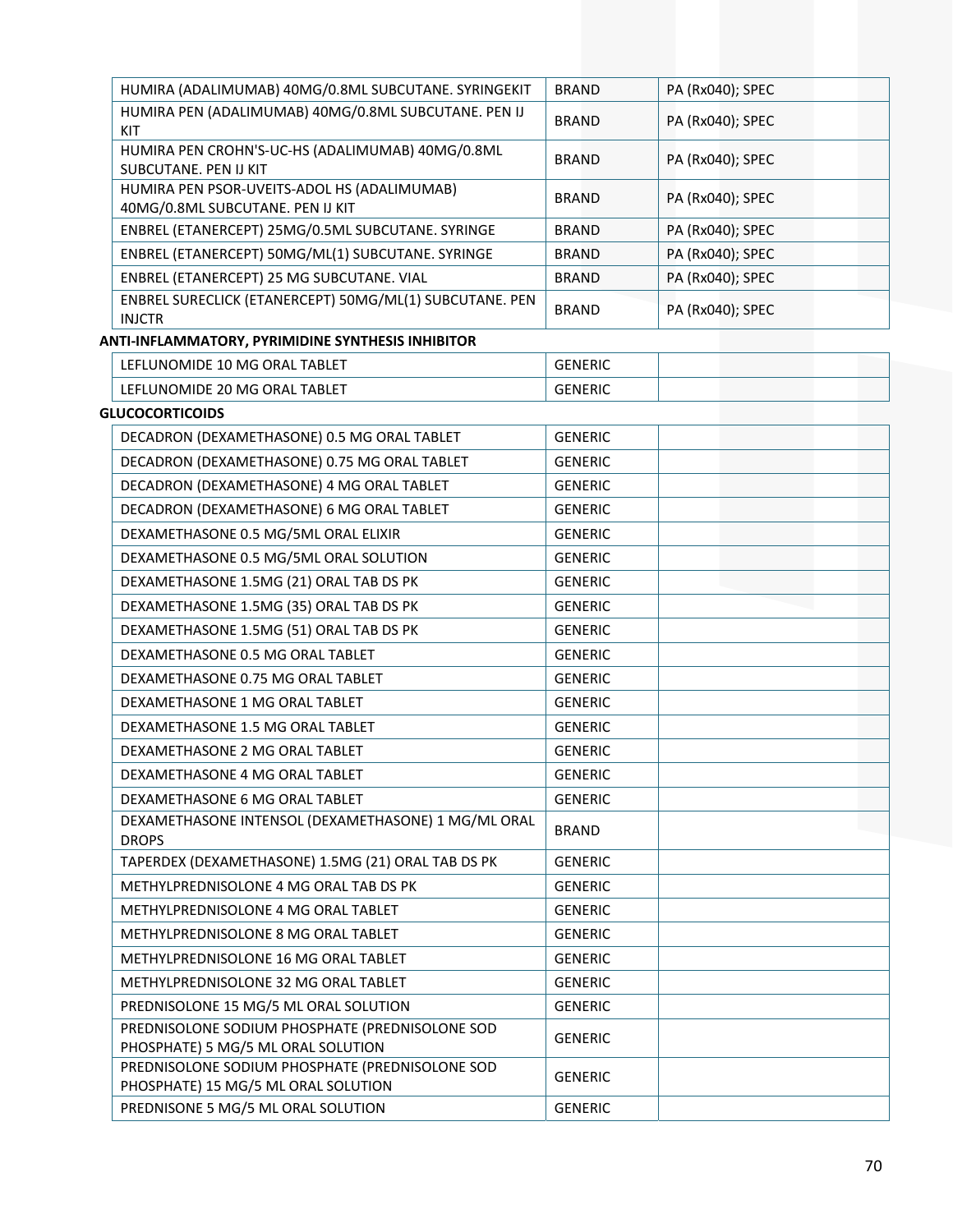| PREDNISONE 5 MG ORAL TAB DS PK                                      | <b>GENERIC</b>      |
|---------------------------------------------------------------------|---------------------|
| PREDNISONE 10 MG ORAL TAB DS PK                                     | <b>GENERIC</b>      |
| PREDNISONE 1 MG ORAL TABLET                                         | <b>GENERIC</b>      |
| PREDNISONE 2.5 MG ORAL TABLET                                       | <b>GENERIC</b>      |
| PREDNISONE 5 MG ORAL TABLET                                         | <b>GENERIC</b>      |
| PREDNISONE 10 MG ORAL TABLET                                        | <b>GENERIC</b>      |
| PREDNISONE 20 MG ORAL TABLET                                        | <b>GENERIC</b>      |
| PREDNISONE 50 MG ORAL TABLET                                        | <b>GENERIC</b>      |
| PREDNISONE INTENSOL (PREDNISONE) 5 MG/ML ORAL CONC                  | <b>BRAND</b>        |
| <b>MINERALOCORTICOIDS</b>                                           |                     |
| FLUDROCORTISONE ACETATE 0.1 MG ORAL TABLET                          | <b>GENERIC</b>      |
| <b>NSAIDS, CYCLOOXYGENASE 2 INHIBITOR - TYPE</b>                    |                     |
| CELECOXIB 50 MG ORAL CAPSULE                                        | <b>GENERIC</b>      |
| CELECOXIB 100 MG ORAL CAPSULE                                       | <b>GENERIC</b>      |
| CELECOXIB 200 MG ORAL CAPSULE                                       | <b>GENERIC</b>      |
| CELECOXIB 400 MG ORAL CAPSULE                                       | <b>GENERIC</b>      |
| NSAIDS, CYCLOOXYGENASE INHIBITOR-TYPE                               |                     |
| DICLOFENAC SODIUM 50 MG ORAL TABLET DR                              | <b>GENERIC</b>      |
| DICLOFENAC SODIUM 75 MG ORAL TABLET DR                              | <b>GENERIC</b>      |
| ETODOLAC 400 MG ORAL TABLET                                         | <b>GENERIC</b>      |
| ETODOLAC 500 MG ORAL TABLET                                         | <b>GENERIC</b>      |
| FLURBIPROFEN 100 MG ORAL TABLET                                     | <b>GENERIC</b>      |
| ADDAPRIN (IBUPROFEN) 200 MG ORAL TABLET                             | GENERIC, OTC        |
| CHILDREN'S IBUPROFEN (IBUPROFEN) 100 MG/5ML ORAL SUSP               | <b>GENERIC, OTC</b> |
| CHILDREN'S PROFEN IB (IBUPROFEN) 100 MG/5ML ORAL SUSP               | <b>GENERIC, OTC</b> |
| CHILDREN'S PROFENIB (IBUPROFEN) 100 MG/5ML ORAL SUSP                | GENERIC, OTC        |
| IBU (IBUPROFEN) 400 MG ORAL TABLET                                  | <b>GENERIC</b>      |
| IBU (IBUPROFEN) 600 MG ORAL TABLET                                  | <b>GENERIC</b>      |
| IBU (IBUPROFEN) 800 MG ORAL TABLET                                  | <b>GENERIC</b>      |
| IBU-200 (IBUPROFEN) 200 MG ORAL TABLET                              | <b>GENERIC, OTC</b> |
| IBUPROFEN 100 MG/5ML ORAL SUSP                                      | <b>GENERIC</b>      |
| IBUPROFEN 100 MG/5ML ORAL SUSP                                      | <b>GENERIC, OTC</b> |
| IBUPROFEN 200 MG ORAL TABLET                                        | <b>GENERIC, OTC</b> |
| IBUPROFEN 400 MG ORAL TABLET                                        | <b>GENERIC</b>      |
| IBUPROFEN 600 MG ORAL TABLET                                        | <b>GENERIC</b>      |
| IBUPROFEN 800 MG ORAL TABLET                                        | <b>GENERIC</b>      |
| IBUPROFEN IB (IBUPROFEN) 200 MG ORAL TABLET                         | GENERIC, OTC        |
| INFANTS' ADVIL (IBUPROFEN) 50 MG/1.25 ORAL DROPS SUSP               | GENERIC, OTC        |
| INFANTS IBUPROFEN (IBUPROFEN) 50 MG/1.25 ORAL DROPS<br><b>SUSP</b>  | <b>GENERIC, OTC</b> |
| INFANTS' IBUPROFEN (IBUPROFEN) 50 MG/1.25 ORAL DROPS<br><b>SUSP</b> | <b>GENERIC, OTC</b> |
| INFANT'S IBUPROFEN (IBUPROFEN) 50 MG/1.25 ORAL DROPS<br><b>SUSP</b> | <b>GENERIC, OTC</b> |
| INFANT'S MOTRIN (IBUPROFEN) 50 MG/1.25 ORAL DROPS SUSP              | <b>GENERIC, OTC</b> |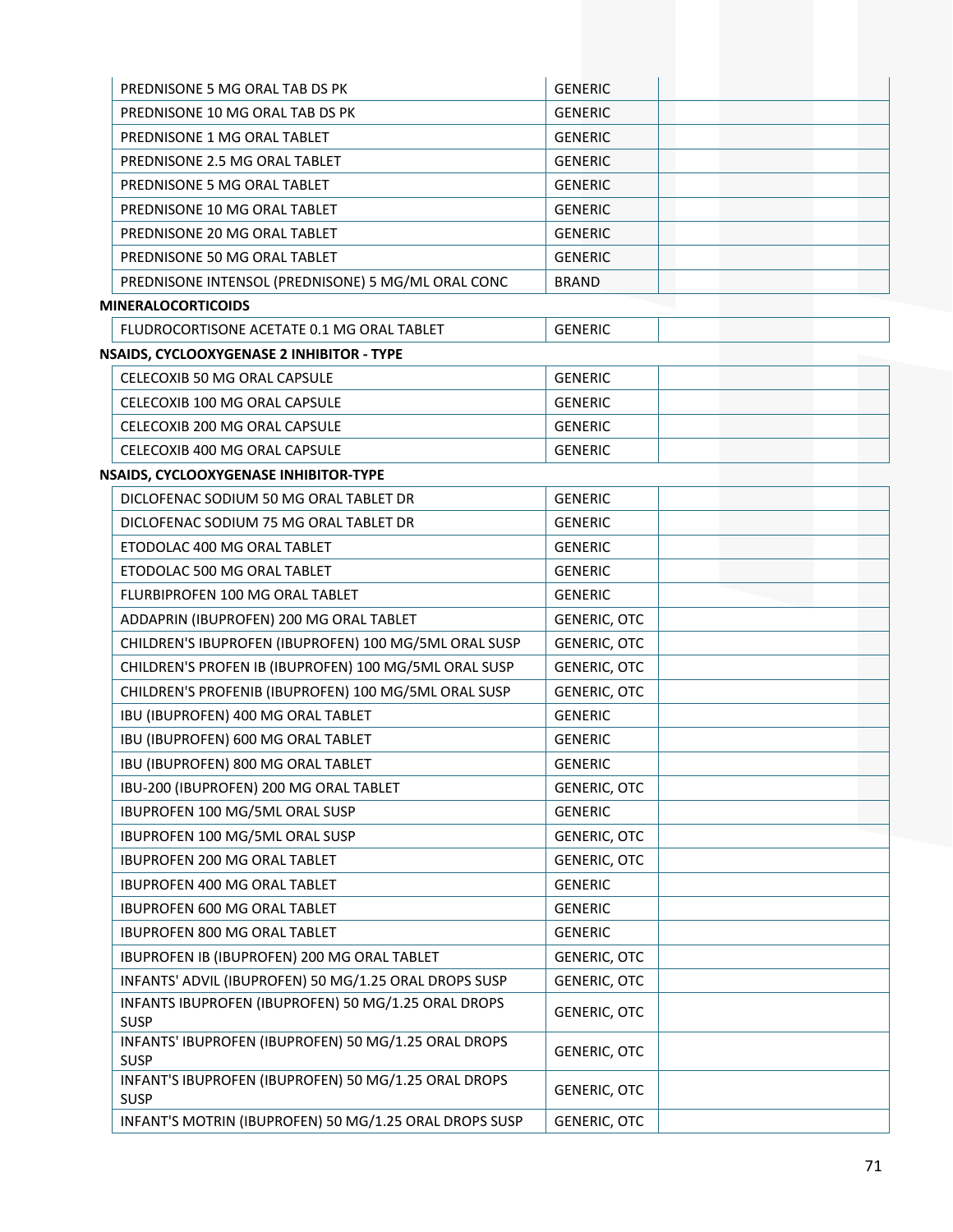| INFANTS PROFENIB (IBUPROFEN) 50 MG/1.25 ORAL DROPS SUSP  | <b>GENERIC, OTC</b> |
|----------------------------------------------------------|---------------------|
| I-PRIN (IBUPROFEN) 200 MG ORAL TABLET                    | <b>GENERIC, OTC</b> |
| WAL-PROFEN (IBUPROFEN) 200 MG ORAL TABLET                | <b>GENERIC, OTC</b> |
| INDOCIN (INDOMETHACIN) 25 MG/5 ML ORAL SUSP              | <b>BRAND</b>        |
| INDOCIN (INDOMETHACIN) 50 MG RECTAL SUPP.RECT            | <b>BRAND</b>        |
| INDOMETHACIN 25 MG ORAL CAPSULE                          | <b>GENERIC</b>      |
| <b>INDOMETHACIN 50 MG ORAL CAPSULE</b>                   | <b>GENERIC</b>      |
| KETOROLAC TROMETHAMINE 10 MG ORAL TABLET                 | <b>GENERIC</b>      |
| MELOXICAM 7.5 MG ORAL TABLET                             | <b>GENERIC</b>      |
| MELOXICAM 15 MG ORAL TABLET                              | <b>GENERIC</b>      |
| EC-NAPROXEN (NAPROXEN) 375 MG ORAL TABLET DR             | <b>GENERIC</b>      |
| EC-NAPROXEN (NAPROXEN) 500 MG ORAL TABLET DR             | <b>GENERIC</b>      |
| NAPROXEN 125 MG/5ML ORAL SUSP                            | <b>GENERIC</b>      |
| NAPROXEN 250 MG ORAL TABLET                              | <b>GENERIC</b>      |
| NAPROXEN 375 MG ORAL TABLET                              | <b>GENERIC</b>      |
| NAPROXEN 500 MG ORAL TABLET                              | <b>GENERIC</b>      |
| NAPROXEN 375 MG ORAL TABLET DR                           | <b>GENERIC</b>      |
| NAPROXEN 500 MG ORAL TABLET DR                           | <b>GENERIC</b>      |
| ALEVE (NAPROXEN SODIUM) 220 MG ORAL TABLET               | <b>GENERIC, OTC</b> |
| ALL DAY PAIN RELIEF (NAPROXEN SODIUM) 220 MG ORAL TABLET | <b>GENERIC, OTC</b> |
| ALL DAY RELIEF (NAPROXEN SODIUM) 220 MG ORAL TABLET      | <b>GENERIC, OTC</b> |
| FLANAX (NAPROXEN SODIUM) 220 MG ORAL TABLET              | <b>GENERIC, OTC</b> |
| MEDIPROXEN (NAPROXEN SODIUM) 220 MG ORAL TABLET          | <b>GENERIC, OTC</b> |
| NAPROXEN SODIUM 220 MG ORAL TABLET                       | <b>GENERIC, OTC</b> |
| NAPROXEN SODIUM 275 MG ORAL TABLET                       | <b>GENERIC</b>      |
| NAPROXEN SODIUM 550 MG ORAL TABLET                       | <b>GENERIC</b>      |
| WAL-PROXEN (NAPROXEN SODIUM) 220 MG ORAL TABLET          | <b>GENERIC, OTC</b> |
| SULINDAC 150 MG ORAL TABLET                              | <b>GENERIC</b>      |
| SULINDAC 200 MG ORAL TABLET                              | <b>GENERIC</b>      |

#### **LOCAL ANESTHESIA**

# **LOCAL ANESTHETICS**

| LIDOCAINE HCL 2% MUCOUS MEM JELLY(ML)                           | GENERIC |  |
|-----------------------------------------------------------------|---------|--|
| LIDOCAINE HCL VISCOUS (LIDOCAINE HCL) 2% MUCOUS MEM<br>SOLUTION | GENERIC |  |

# **LOWER GASTROINTESTINAL DISORDERS ‐ BOWEL INFLAMMAT**

#### **CHRONIC INFLAM. COLON DX, 5‐A‐SALICYLAT,RECTAL TX**

| MESALAMINE 4 G/60 ML RECTAL ENEMA   | <b>ENERIC</b> |                    |
|-------------------------------------|---------------|--------------------|
| MESALAMINE 1000 MG RECTAL SUPP.RECT | `ENERIC       | (generic SFRowasa) |

#### **DRUG TX‐CHRONIC INFLAM. COLON DX,5‐AMINOSALICYLAT**

| BALSALAZIDE DISODIUM 750 MG ORAL CAPSULE          | GENERIC        |                                    |
|---------------------------------------------------|----------------|------------------------------------|
| MESALAMINE 1.2 G ORAL TABLET DR                   | <b>GENERIC</b> | ST (sulfasalazine and balsalazide) |
| MESALAMINE 800 MG ORAL TABLET DR                  | GENERIC        | ST (sulfasalazine and balsalazide) |
| MESALAMINE DR (MESALAMINE) 400 MG ORAL CAP(DRTAB) | GENERIC        | ST (sulfasalazine and balsalazide) |
| SULFASALAZINE 500 MG ORAL TABLET                  | GENERIC        |                                    |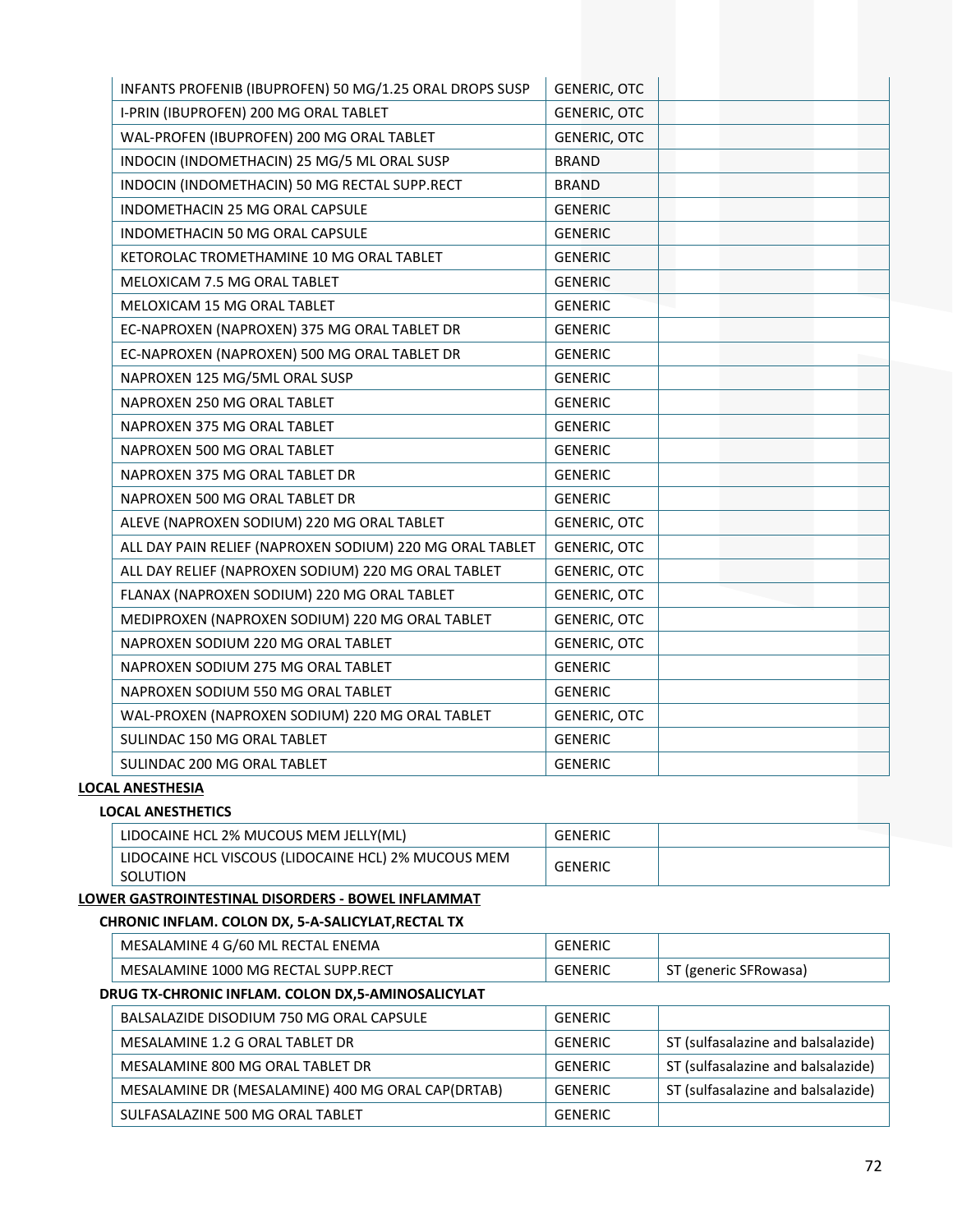# **LOWER GASTROINTESTINAL DISORDERS ‐ OTHER**

# **AMMONIA INHIBITORS**

| ENULOSE (LACTULOSE) 10 G/15 ML ORAL SOLUTION  | <b>GENERIC</b> |
|-----------------------------------------------|----------------|
| GENERLAC (LACTULOSE) 10 G/15 ML ORAL SOLUTION | <b>GENERIC</b> |
| LACTULOSE 10 G/15 ML ORAL SOLUTION            | GENERIC        |

## **ANTIDIARRHEALS**

| ANTI-DIARRHEAL (BISMUTH SUBSALICYLATE) 262MG/15ML ORAL<br><b>SUSP</b>           | <b>GENERIC, OTC</b> |  |
|---------------------------------------------------------------------------------|---------------------|--|
| DIARRHEA RELIEF (BISMUTH SUBSALICYLATE) 262MG/15ML ORAL<br><b>SUSP</b>          | <b>GENERIC, OTC</b> |  |
| DIGESTIVE RELIEF (BISMUTH SUBSALICYLATE) 262MG/15ML ORAL<br><b>SUSP</b>         | <b>GENERIC, OTC</b> |  |
| GERI-PECTATE (BISMUTH SUBSALICYLATE) 262MG/15ML ORAL<br><b>SUSP</b>             | <b>GENERIC, OTC</b> |  |
| KAOPECTATE (BISMUTH SUBSALICYLATE) 262MG/15ML ORAL<br><b>SUSP</b>               | <b>GENERIC, OTC</b> |  |
| K-PEC (BISMUTH SUBSALICYLATE) 262MG/15ML ORAL SUSP                              | <b>GENERIC, OTC</b> |  |
| PINK BISMUTH (BISMUTH SUBSALICYLATE) 262MG/15ML ORAL<br><b>SUSP</b>             | <b>GENERIC, OTC</b> |  |
| SOOTHE (BISMUTH SUBSALICYLATE) 262MG/15ML ORAL SUSP                             | <b>GENERIC, OTC</b> |  |
| STOMACH RELIEF (BISMUTH SUBSALICYLATE) 262MG/15ML ORAL<br><b>SUSP</b>           | <b>GENERIC, OTC</b> |  |
| STOMACH RELIEF ORIGINAL (BISMUTH SUBSALICYLATE)<br>262MG/15ML ORAL SUSP         | <b>GENERIC, OTC</b> |  |
| DIPHENOXYLATE-ATROPINE (DIPHENOXYLATE HCL/ATROP SULF)<br>2.5-.025MG ORAL TABLET | <b>GENERIC</b>      |  |
| ANTI-DIARRHEAL (LOPERAMIDE HCL) 2 MG ORAL CAPSULE                               | <b>GENERIC, OTC</b> |  |
| ANTI-DIARRHEAL (LOPERAMIDE HCL) 2 MG ORAL TABLET                                | <b>GENERIC, OTC</b> |  |
| DIAMODE (LOPERAMIDE HCL) 2 MG ORAL TABLET                                       | <b>GENERIC, OTC</b> |  |
| IMODIUM A-D (LOPERAMIDE HCL) 2 MG ORAL CAPSULE                                  | <b>GENERIC, OTC</b> |  |
| LOPERAMIDE (LOPERAMIDE HCL) 2 MG ORAL CAPSULE                                   | <b>GENERIC</b>      |  |
| LOPERAMIDE (LOPERAMIDE HCL) 2 MG ORAL TABLET                                    | <b>GENERIC, OTC</b> |  |
| ULTRA A-D (LOPERAMIDE HCL) 2 MG ORAL TABLET                                     | <b>GENERIC, OTC</b> |  |

### **BILE SALTS**

| LE SALTS                     |                |  |
|------------------------------|----------------|--|
| URSODIOL 300 MG ORAL CAPSULE | GENERIC        |  |
| URSODIOL 500 MG ORAL TABLET  | <b>GENERIC</b> |  |

### **LAXATIVES AND CATHARTICS**

| ALOPHEN PILLS (BISACODYL) 5 MG ORAL TABLET DR           | GENERIC, OTC        |
|---------------------------------------------------------|---------------------|
| BISACODYL 5 MG ORAL TABLET DR                           | GENERIC, OTC        |
| BISA-LAX (BISACODYL) 5 MG ORAL TABLET DR                | GENERIC, OTC        |
| C-LAX LAXATIVE (BISACODYL) 5 MG ORAL TABLET DR          | GENERIC, OTC        |
| GENTLE LAXATIVE (BISACODYL) 5 MG ORAL TABLET            | <b>GENERIC, OTC</b> |
| GENTLE LAXATIVE (BISACODYL) 5 MG ORAL TABLET DR         | <b>GENERIC, OTC</b> |
| LAXATIVE (BISACODYL) 5 MG ORAL TABLET                   | <b>GENERIC, OTC</b> |
| LAXATIVE (BISACODYL) 5 MG ORAL TABLET DR                | <b>GENERIC, OTC</b> |
| WOMEN'S GENTLE LAXATIVE (BISACODYL) 5 MG ORAL TABLET DR | <b>GENERIC, OTC</b> |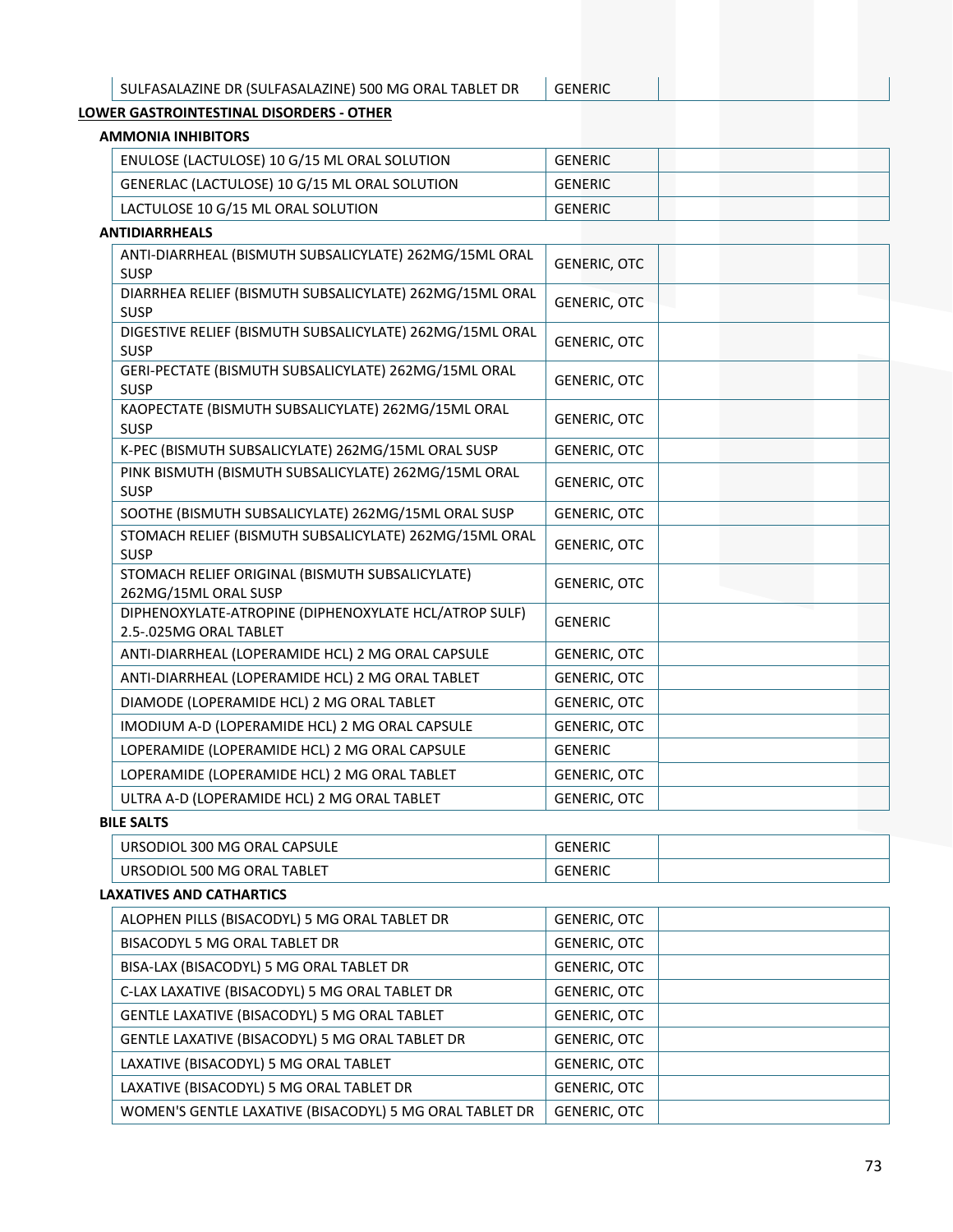| WOMEN'S LAXATIVE (BISACODYL) 5 MG ORAL TABLET                           | <b>GENERIC, OTC</b> |
|-------------------------------------------------------------------------|---------------------|
| WOMEN'S LAXATIVE (BISACODYL) 5 MG ORAL TABLET DR                        | <b>GENERIC, OTC</b> |
| FIBER (CALCIUM POLYCARBOPHIL) 625 MG ORAL TABLET                        | <b>GENERIC, OTC</b> |
| FIBER LAX (CALCIUM POLYCARBOPHIL) 625 MG ORAL TABLET                    | <b>GENERIC, OTC</b> |
| FIBER LAXATIVE (CALCIUM POLYCARBOPHIL) 625 MG ORAL<br><b>TABLET</b>     | <b>GENERIC, OTC</b> |
| FIBER TABS (CALCIUM POLYCARBOPHIL) 625 MG ORAL TABLET                   | <b>GENERIC, OTC</b> |
| FIBER THERAPY (CALCIUM POLYCARBOPHIL) 625 MG ORAL                       | <b>GENERIC, OTC</b> |
| <b>TABLET</b>                                                           |                     |
| FIBER-LAX (CALCIUM POLYCARBOPHIL) 625 MG ORAL TABLET                    | <b>GENERIC, OTC</b> |
| FIBER (DEXTRIN) 3 G/3.5 G ORAL POWDER                                   | <b>GENERIC, OTC</b> |
| DOCUSATE CALCIUM 240 MG ORAL CAPSULE                                    | <b>GENERIC, OTC</b> |
| STOOL SOFTENER (DOCUSATE CALCIUM) 240 MG ORAL CAPSULE                   | GENERIC, OTC        |
| COL-RITE (DOCUSATE SODIUM) 100 MG ORAL CAPSULE                          | <b>GENERIC, OTC</b> |
| COL-RITE (DOCUSATE SODIUM) 250 MG ORAL CAPSULE                          | <b>GENERIC, OTC</b> |
| DIOCTO (DOCUSATE SODIUM) 60 MG/15ML ORAL SYRUP                          | <b>GENERIC, OTC</b> |
| DOCU LIQUID (DOCUSATE SODIUM) 50 MG/5 ML ORAL LIQUID                    | <b>GENERIC, OTC</b> |
| DOCUPRENE (DOCUSATE SODIUM) 100 MG ORAL TABLET                          | <b>GENERIC, OTC</b> |
| DOCUSATE SODIUM 100 MG ORAL CAPSULE                                     | <b>GENERIC, OTC</b> |
| DOCUSATE SODIUM 250 MG ORAL CAPSULE                                     | <b>GENERIC, OTC</b> |
| DOCUSATE SODIUM 50 MG/5 ML ORAL LIQUID                                  | <b>GENERIC, OTC</b> |
| DOCUSATE SODIUM 60 MG/15ML ORAL SYRUP                                   | <b>GENERIC, OTC</b> |
| DOCUSATE SODIUM 100 MG ORAL TABLET                                      | <b>GENERIC, OTC</b> |
| DOK (DOCUSATE SODIUM) 100 MG ORAL CAPSULE                               | <b>GENERIC, OTC</b> |
| DOK (DOCUSATE SODIUM) 100 MG ORAL TABLET                                | GENERIC, OTC        |
| DSS (DOCUSATE SODIUM) 250 MG ORAL CAPSULE                               | <b>GENERIC, OTC</b> |
| DULCOEASE (DOCUSATE SODIUM) 100 MG ORAL CAPSULE                         | <b>GENERIC, OTC</b> |
| DULCOLAX STOOL SOFTENER (DOCUSATE SODIUM) 100 MG ORAL<br><b>CAPSULE</b> | <b>GENERIC, OTC</b> |
| LAXA BASIC 100 (DOCUSATE SODIUM) 100 MG ORAL CAPSULE                    | <b>GENERIC, OTC</b> |
| MOVE IT ALONG (DOCUSATE SODIUM) 100 MG ORAL TABLET                      | <b>GENERIC, OTC</b> |
| PHILLIPS' LAXATIVE (DOCUSATE SODIUM) 100 MG ORAL CAPSULE                | GENERIC, OTC        |
| PROMOLAXIN (DOCUSATE SODIUM) 100 MG ORAL TABLET                         | <b>GENERIC, OTC</b> |
| SILACE (DOCUSATE SODIUM) 50 MG/5 ML ORAL LIQUID                         | <b>GENERIC, OTC</b> |
| SILACE (DOCUSATE SODIUM) 60 MG/15ML ORAL SYRUP                          | <b>GENERIC, OTC</b> |
| STOOL SOFTENER (DOCUSATE SODIUM) 50 MG ORAL CAPSULE                     | <b>GENERIC, OTC</b> |
| STOOL SOFTENER (DOCUSATE SODIUM) 100 MG ORAL CAPSULE                    | GENERIC, OTC        |
| STOOL SOFTENER (DOCUSATE SODIUM) 250 MG ORAL CAPSULE                    | <b>GENERIC, OTC</b> |
| STOOL SOFTENER (DOCUSATE SODIUM) 50 MG/5 ML ORAL<br>LIQUID              | <b>GENERIC, OTC</b> |
| STOOL SOFTENER (DOCUSATE SODIUM) 60 MG/15ML ORAL<br><b>SYRUP</b>        | <b>GENERIC, OTC</b> |
| STOOL SOFTENER (DOCUSATE SODIUM) 100 MG ORAL TABLET                     | <b>GENERIC, OTC</b> |
| CONSTULOSE (LACTULOSE) 10 G/15 ML ORAL SOLUTION                         | <b>GENERIC</b>      |
| LACTULOSE 10 G/15 ML ORAL SOLUTION                                      | <b>GENERIC</b>      |
| LACTULOSE 20 G/30 ML ORAL SOLUTION                                      | <b>GENERIC</b>      |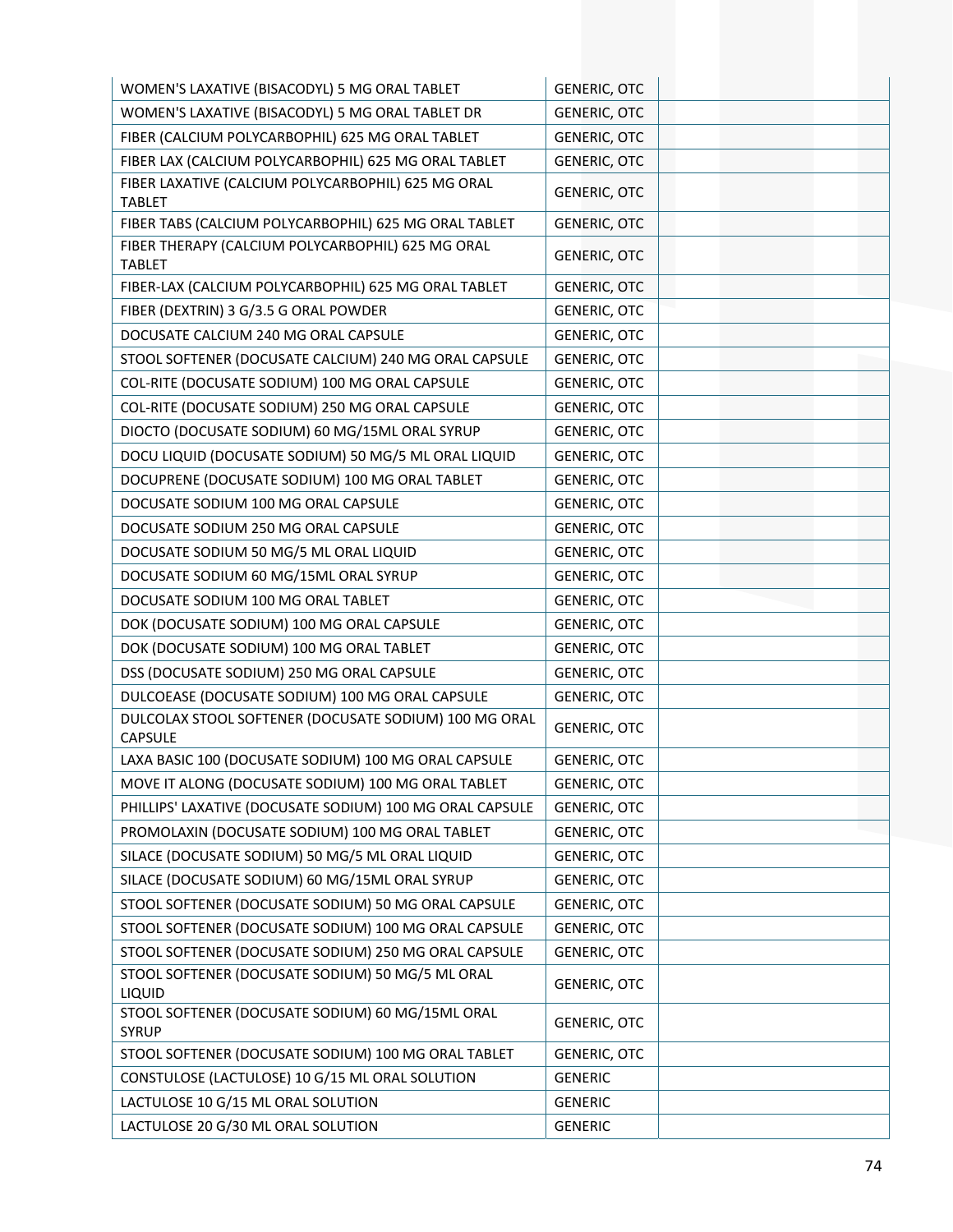| CITRATE OF MAGNESIA (MAGNESIUM CITRATE) ORAL SOLUTION                          | <b>GENERIC, OTC</b> |                        |
|--------------------------------------------------------------------------------|---------------------|------------------------|
| CITROMA (MAGNESIUM CITRATE) ORAL SOLUTION                                      | <b>GENERIC, OTC</b> |                        |
| MAGNESIUM CITRATE ORAL SOLUTION                                                | <b>GENERIC, OTC</b> |                        |
| DULCOLAX (MAGNESIUM HYDROXIDE) 400 MG/5ML ORAL SUSP                            | <b>GENERIC, OTC</b> |                        |
| MILK OF MAGNESIA (MAGNESIUM HYDROXIDE) 400 MG/5ML                              |                     |                        |
| <b>ORAL SUSP</b>                                                               | <b>GENERIC, OTC</b> |                        |
| FIBER THERAPY (METHYLCELLULOSE) 2 G/19 G ORAL POWDER                           | <b>GENERIC, OTC</b> |                        |
| GAVILYTE-C (PEG 3350/NA SULF, BICARB, CL/KCL) 240-22.72G                       | <b>GENERIC</b>      |                        |
| ORAL SOLN RECON                                                                |                     |                        |
| GAVILYTE-G (PEG 3350/NA SULF, BICARB, CL/KCL) 236-22.74G<br>ORAL SOLN RECON    | <b>GENERIC</b>      |                        |
| PEG-3350 AND ELECTROLYTES (PEG 3350/NA                                         |                     |                        |
| SULF, BICARB, CL/KCL) 236-22.74G ORAL SOLN RECON                               | <b>GENERIC</b>      |                        |
| CLEARLAX (POLYETHYLENE GLYCOL 3350) 17 G/DOSE ORAL                             | <b>GENERIC, OTC</b> | QL (510 g per 30 days) |
| <b>POWDER</b>                                                                  |                     |                        |
| GENTLELAX (POLYETHYLENE GLYCOL 3350) 17 G/DOSE ORAL                            | <b>GENERIC, OTC</b> | QL (510 g per 30 days) |
| <b>POWDER</b><br>LAXACLEAR (POLYETHYLENE GLYCOL 3350) 17 G/DOSE ORAL           |                     |                        |
| <b>POWDER</b>                                                                  | <b>GENERIC, OTC</b> | QL (510 g per 30 days) |
| LAXATIVE PEG 3350 (POLYETHYLENE GLYCOL 3350) 17 G/DOSE                         | <b>GENERIC, OTC</b> |                        |
| <b>ORAL POWDER</b>                                                             |                     | QL (510 g per 30 days) |
| NATURA-LAX (POLYETHYLENE GLYCOL 3350) 17 G/DOSE ORAL                           | <b>GENERIC, OTC</b> | QL (510 g per 30 days) |
| <b>POWDER</b>                                                                  |                     |                        |
| POLYETHYLENE GLYCOL 3350 17 G/DOSE ORAL POWDER                                 | <b>GENERIC, OTC</b> | QL (510 g per 30 days) |
| POWDERLAX (POLYETHYLENE GLYCOL 3350) 17 G/DOSE ORAL<br><b>POWDER</b>           | <b>GENERIC, OTC</b> | QL (510 g per 30 days) |
| PURELAX (POLYETHYLENE GLYCOL 3350) 17 G/DOSE ORAL                              |                     |                        |
| <b>POWDER</b>                                                                  | <b>GENERIC, OTC</b> | QL (510 g per 30 days) |
| SMOOTHLAX (POLYETHYLENE GLYCOL 3350) 17 G/DOSE ORAL                            | <b>GENERIC, OTC</b> | QL (510 g per 30 days) |
| <b>POWDER</b>                                                                  |                     |                        |
| DAILY FIBER (PSYLLIUM HUSK) 0.52G ORAL CAPSULE                                 | <b>GENERIC, OTC</b> |                        |
| FIBER (PSYLLIUM HUSK) 0.52G ORAL CAPSULE                                       | <b>GENERIC, OTC</b> |                        |
| FIBER THERAPY (PSYLLIUM HUSK) 0.52G ORAL CAPSULE                               | <b>GENERIC, OTC</b> |                        |
| KONSYL (PSYLLIUM HUSK) 6 G/6 G ORAL POWDER                                     | <b>BRAND, OTC</b>   |                        |
| NATURAL FIBER (PSYLLIUM HUSK) 0.52G ORAL CAPSULE                               | <b>GENERIC, OTC</b> |                        |
| NATURAL FIBER SUPPLEMENT (PSYLLIUM HUSK) 6 G/6 G ORAL                          | <b>GENERIC, OTC</b> |                        |
| <b>POWDER</b>                                                                  |                     |                        |
| PSYLLIUM FIBER (PSYLLIUM HUSK) 0.52G ORAL CAPSULE                              | <b>GENERIC, OTC</b> |                        |
| WAL-MUCIL (PSYLLIUM HUSK) 0.52G ORAL CAPSULE                                   | GENERIC, OTC        |                        |
| FIBER THERAPY (PSYLLIUM HUSK/ASPARTAME) 3.4G/5.8G ORAL<br><b>POWDER</b>        | <b>GENERIC, OTC</b> |                        |
| GERI-MUCIL (PSYLLIUM HUSK/ASPARTAME) 3.4G/5.8G ORAL                            |                     |                        |
| <b>POWDER</b>                                                                  | <b>GENERIC, OTC</b> |                        |
| METAMUCIL (PSYLLIUM HUSK/ASPARTAME) 3.4G/5.8G ORAL                             | <b>GENERIC, OTC</b> |                        |
| <b>POWDER</b>                                                                  |                     |                        |
| METAMUCIL MULTIHEALTH FIBER (PSYLLIUM HUSK/ASPARTAME)                          | BRAND, OTC          |                        |
| 3.4G/5.8G ORAL POWDER<br>MULTIHEALTH FIBER (PSYLLIUM HUSK/ASPARTAME) 3.4G/5.8G |                     |                        |
| ORAL POWDER                                                                    | <b>GENERIC, OTC</b> |                        |
| NATURAL DAILY FIBER (PSYLLIUM HUSK/ASPARTAME) 3.4G/5.8G                        |                     |                        |
| ORAL POWDER                                                                    | <b>GENERIC, OTC</b> |                        |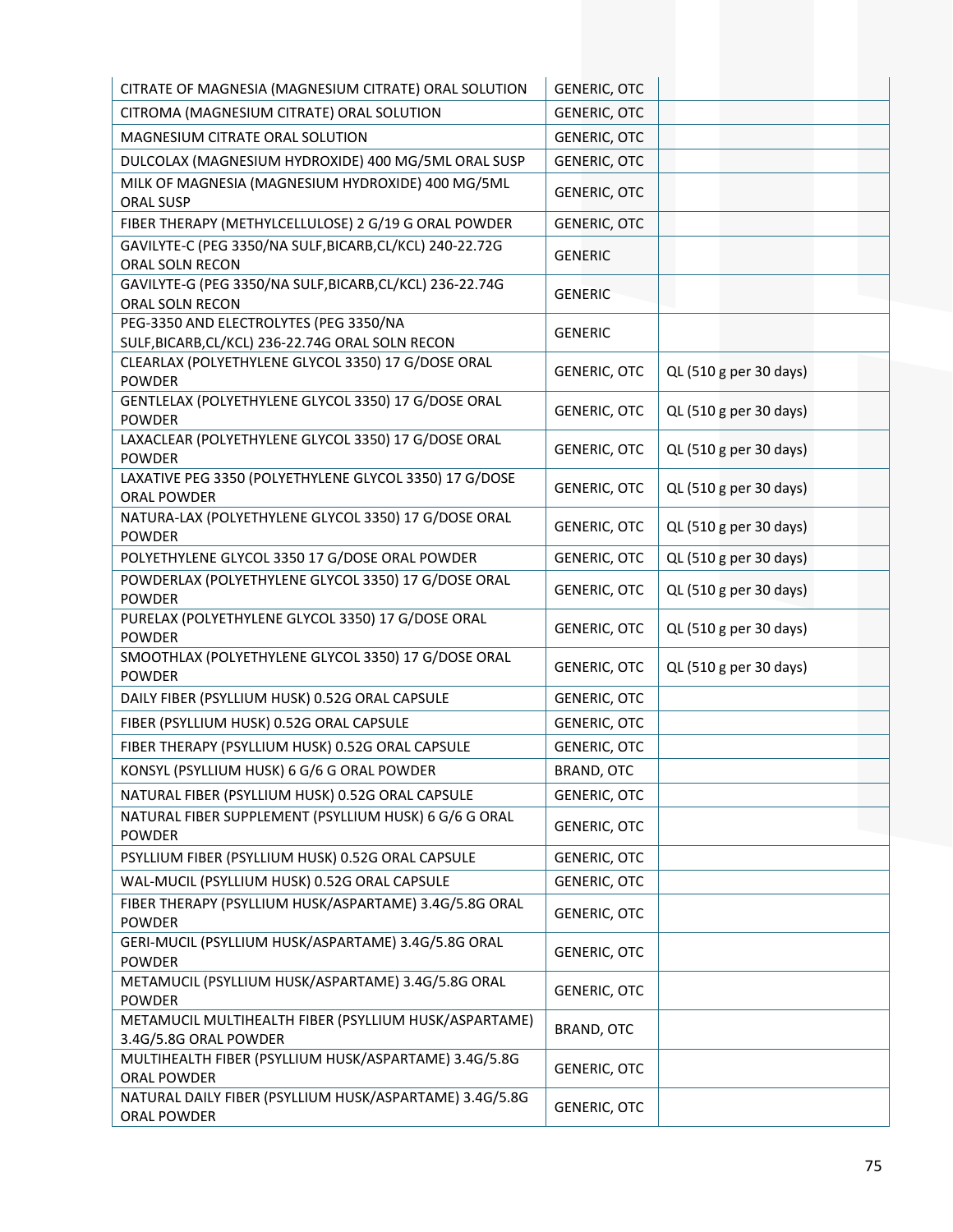| WAL-MUCIL (PSYLLIUM HUSK/ASPARTAME) 3.4G/5.8G ORAL<br><b>POWDER</b>           | <b>GENERIC, OTC</b>     |  |
|-------------------------------------------------------------------------------|-------------------------|--|
| WAL-MUCIL (PSYLLIUM HUSK/ASPARTAME) 3.4G/5.8G ORAL<br><b>POWDER</b>           | NON DRUG,<br><b>OTC</b> |  |
| DAILY FIBER (PSYLLIUM HUSK/SUCROSE) 3.4 G/12 G ORAL<br><b>POWDER</b>          | <b>GENERIC, OTC</b>     |  |
| FIBER (PSYLLIUM HUSK/SUCROSE) 3.4 G/12 G ORAL POWDER                          | <b>GENERIC, OTC</b>     |  |
| FIBER THERAPY (PSYLLIUM HUSK/SUCROSE) 3.4 G/12 G ORAL<br><b>POWDER</b>        | <b>GENERIC, OTC</b>     |  |
| FIBER THERAPY (PSYLLIUM HUSK/SUCROSE) 3.4 G/7 G ORAL<br><b>POWDER</b>         | <b>GENERIC, OTC</b>     |  |
| GERI-MUCIL (PSYLLIUM HUSK/SUCROSE) 3.4 G/7 G ORAL<br><b>POWDER</b>            | <b>GENERIC, OTC</b>     |  |
| GERI-MUCIL (PSYLLIUM HUSK/SUCROSE) 3.4 G/12 G ORAL<br><b>POWDER</b>           | <b>GENERIC, OTC</b>     |  |
| KONSYL (PSYLLIUM HUSK/SUCROSE) 3.4 G ORAL POWD PACK                           | <b>GENERIC, OTC</b>     |  |
| KONSYL (PSYLLIUM HUSK/SUCROSE) 3.4 G/12 G ORAL POWDER                         | <b>GENERIC, OTC</b>     |  |
| MULTIHEALTH FIBER (PSYLLIUM HUSK/SUCROSE) 3.4 G/7 G ORAL<br><b>POWDER</b>     | <b>GENERIC, OTC</b>     |  |
| NATURAL DAILY FIBER (PSYLLIUM HUSK/SUCROSE) 3.4 G/7 G<br><b>ORAL POWDER</b>   | <b>GENERIC, OTC</b>     |  |
| NATURAL FIBER (PSYLLIUM HUSK/SUCROSE) 3.4 G/7 G ORAL<br><b>POWDER</b>         | <b>GENERIC, OTC</b>     |  |
| NATURAL VEGETABLE POWDER (PSYLLIUM HUSK/SUCROSE) 3.4<br>G/12 G ORAL POWDER    | <b>GENERIC, OTC</b>     |  |
| WAL-MUCIL (PSYLLIUM HUSK/SUCROSE) 3.4 G/7 G ORAL<br><b>POWDER</b>             | NON DRUG,<br><b>OTC</b> |  |
| WAL-MUCIL NATURAL FIBER LAX (PSYLLIUM HUSK/SUCROSE) 3.4<br>G/12 G ORAL POWDER | <b>GENERIC, OTC</b>     |  |
| FIBER THERAPY (PSYLLIUM SEED) 3.4G/5.8G ORAL POWDER                           | <b>GENERIC, OTC</b>     |  |
| HYDROCIL INSTANT (PSYLLIUM SEED) ORAL POWDER                                  | <b>GENERIC, OTC</b>     |  |
| NATURAL VEGETABLE POWDER (PSYLLIUM SEED) ORAL POWDER                          | <b>GENERIC, OTC</b>     |  |
| NATURAL FIBER (PSYLLIUM SEED/ASPARTAME) ORAL POWDER                           | <b>GENERIC, OTC</b>     |  |
| NATURAL VEGETABLE POWDER (PSYLLIUM SEED/DEXTROSE)<br><b>ORAL POWDER</b>       | <b>GENERIC, OTC</b>     |  |
| FIBER THERAPY (PSYLLIUM SEED/SUCROSE) ORAL POWDER                             | <b>GENERIC, OTC</b>     |  |
| NATURAL FIBER POWDER (PSYLLIUM SEED/SUCROSE) ORAL<br><b>POWDER</b>            | <b>GENERIC, OTC</b>     |  |
| EVAC-U-GEN (SENNOSIDES) 8.6 MG ORAL TABLET                                    | <b>GENERIC, OTC</b>     |  |
| GERI-KOT (SENNOSIDES) 8.6 MG ORAL TABLET                                      | <b>GENERIC, OTC</b>     |  |
| NATURAL LAXATIVE (SENNOSIDES) 8.6 MG ORAL TABLET                              | <b>GENERIC, OTC</b>     |  |
| NATURAL VEGETABLE LAXATIVE (SENNOSIDES) 8.6 MG ORAL<br>TABLET                 | <b>GENERIC, OTC</b>     |  |
| SENNA (SENNOSIDES) 8.8MG/5ML ORAL SYRUP                                       | <b>GENERIC, OTC</b>     |  |
| SENNA (SENNOSIDES) 8.6 MG ORAL TABLET                                         | <b>GENERIC, OTC</b>     |  |
| SENNA LAX (SENNOSIDES) 8.6 MG ORAL TABLET                                     | <b>GENERIC, OTC</b>     |  |
| SENNA LAXATIVE (SENNOSIDES) 8.6 MG ORAL TABLET                                | GENERIC, OTC            |  |
| SEN-O-TAB (SENNOSIDES) 8.6 MG ORAL TABLET                                     | <b>GENERIC, OTC</b>     |  |
| VEGETABLE LAXATIVE (SENNOSIDES) 8.6 MG ORAL TABLET                            | <b>GENERIC, OTC</b>     |  |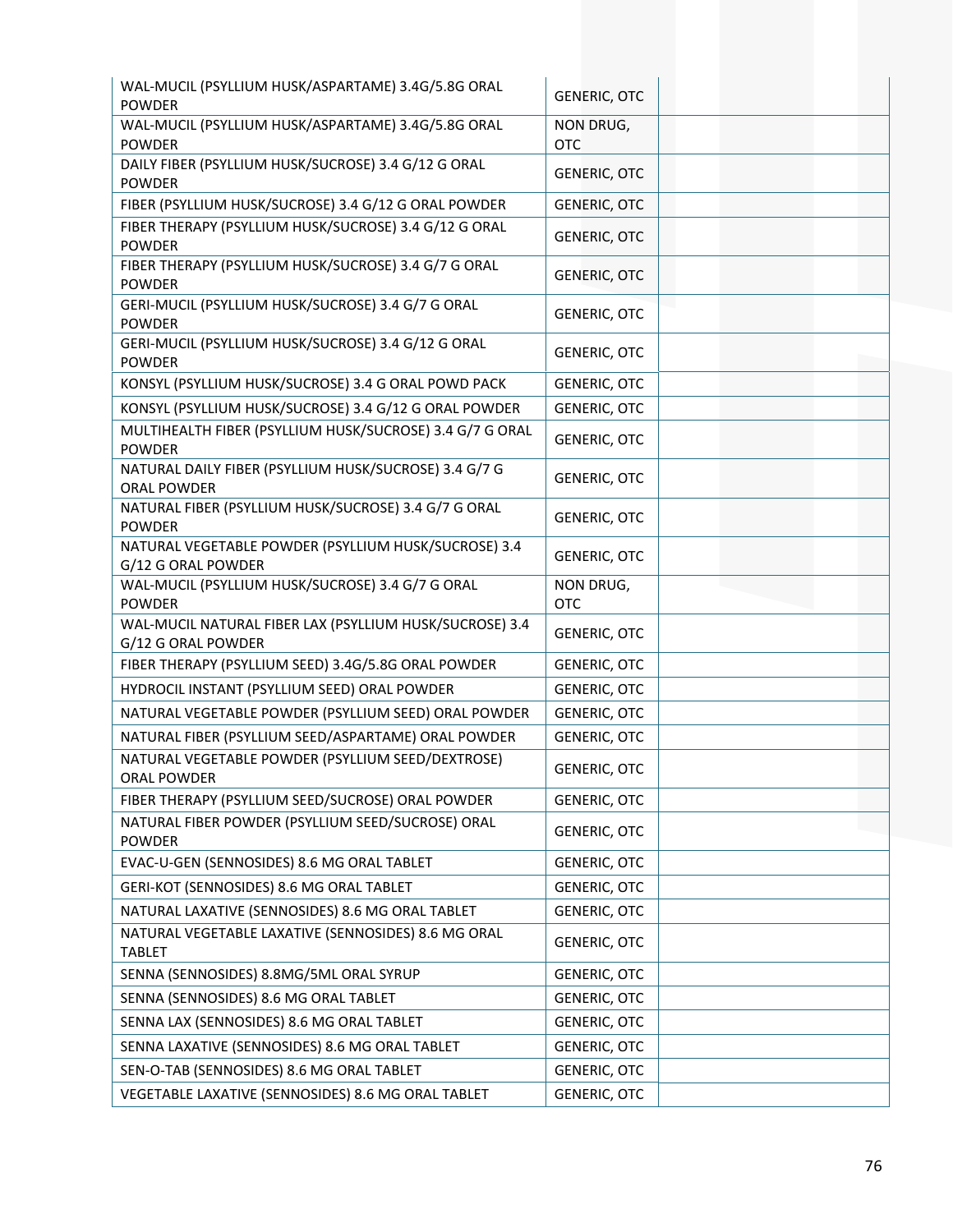| DOCUZEN (SENNOSIDES/DOCUSATE SODIUM) 8.6MG-50MG<br><b>ORAL TABLET</b>                | <b>GENERIC, OTC</b> |
|--------------------------------------------------------------------------------------|---------------------|
| LAX STOOL SOFTENER WITH SENNA (SENNOSIDES/DOCUSATE<br>SODIUM) 8.6MG-50MG ORAL TABLET | <b>GENERIC, OTC</b> |
| LAXACIN (SENNOSIDES/DOCUSATE SODIUM) 8.6MG-50MG ORAL<br><b>TABLET</b>                | <b>GENERIC, OTC</b> |
| P-COL RITE (SENNOSIDES/DOCUSATE SODIUM) 8.6MG-50MG<br><b>ORAL TABLET</b>             | <b>GENERIC, OTC</b> |
| SENEXON-S (SENNOSIDES/DOCUSATE SODIUM) 8.6MG-50MG<br><b>ORAL TABLET</b>              | <b>GENERIC, OTC</b> |
| SENNA PLUS (SENNOSIDES/DOCUSATE SODIUM) 8.6MG-50MG<br><b>ORAL TABLET</b>             | <b>GENERIC, OTC</b> |
| SENNA-S (SENNOSIDES/DOCUSATE SODIUM) 8.6MG-50MG ORAL<br><b>TABLET</b>                | <b>GENERIC, OTC</b> |
| SENNA-S LAXATIVE (SENNOSIDES/DOCUSATE SODIUM) 8.6MG-<br><b>50MG ORAL TABLET</b>      | <b>GENERIC, OTC</b> |
| SENNA-TIME S (SENNOSIDES/DOCUSATE SODIUM) 8.6MG-50MG<br><b>ORAL TABLET</b>           | <b>GENERIC, OTC</b> |
| SENNOSIDES-DOCUSATE SODIUM (SENNOSIDES/DOCUSATE<br>SODIUM) 8.6MG-50MG ORAL TABLET    | <b>GENERIC, OTC</b> |
| SENOKOT-S (SENNOSIDES/DOCUSATE SODIUM) 8.6MG-50MG<br><b>ORAL TABLET</b>              | <b>GENERIC, OTC</b> |
| STIMULANT LAXATIVE PLUS (SENNOSIDES/DOCUSATE SODIUM)<br>8.6MG-50MG ORAL TABLET       | <b>GENERIC, OTC</b> |
| STOOL SOFTENER-LAXATIVE (SENNOSIDES/DOCUSATE SODIUM)<br>8.6MG-50MG ORAL TABLET       | <b>GENERIC, OTC</b> |
| STOOL SOFTENER-STIMULANT LAX (SENNOSIDES/DOCUSATE<br>SODIUM) 8.6MG-50MG ORAL TABLET  | <b>GENERIC, OTC</b> |
| VEGETABLE LAX-STOOL SOFTENER (SENNOSIDES/DOCUSATE<br>SODIUM) 8.6MG-50MG ORAL TABLET  | <b>GENERIC, OTC</b> |
| GAVILYTE-N (SOD CHLORIDE/NAHCO3/KCL/PEG'S) 420G ORAL<br><b>SOLN RECON</b>            | <b>GENERIC</b>      |
| NULYTELY (SOD CHLORIDE/NAHCO3/KCL/PEG'S) 420G ORAL SOLN<br><b>RECON</b>              | <b>BRAND</b>        |
| PEG 3350-ELECTROLYTE (SOD CHLORIDE/NAHCO3/KCL/PEG'S)<br>420G ORAL SOLN RECON         | <b>GENERIC</b>      |
| SUPREP (SODIUM, POTASSIUM, & MAG SULFATES) 17.5-3.13G<br>ORAL SOLN RECON             | <b>BRAND</b>        |
| BEST FIBER (WHEAT DEXTRIN) 3 G/3.5 G ORAL POWDER                                     | <b>GENERIC, OTC</b> |

# **LAXATIVES, LOCAL/RECTAL**

| BISACODYL 10 MG RECTAL SUPP.RECT                        | GENERIC, OTC        |  |
|---------------------------------------------------------|---------------------|--|
| FAST RELIEF LAXATIVE (BISACODYL) 10 MG RECTAL SUPP.RECT | GENERIC, OTC        |  |
| GENTLE LAXATIVE (BISACODYL) 10 MG RECTAL SUPP.RECT      | GENERIC, OTC        |  |
| LAXATIVE SUPPOSITORY (BISACODYL) 10 MG RECTAL SUPP.RECT | <b>GENERIC, OTC</b> |  |
| MAGIC BULLET (BISACODYL) 10 MG RECTAL SUPP.RECT         | GENERIC, OTC        |  |
| ONELAX (BISACODYL) 10 MG RECTAL SUPP.RECT               | GENERIC, OTC        |  |
| ADULT GLYCERIN (GLYCERIN) ADULT RECTAL SUPP.RECT        | GENERIC, OTC        |  |
| <b>GLYCERIN PEDIATRIC RECTAL SUPP.RECT</b>              | GENERIC, OTC        |  |
| GLYCERIN ADULT RECTAL SUPP.RECT                         | <b>GENERIC, OTC</b> |  |
| PEDIA-LAX (GLYCERIN) PEDIATRIC RECTAL SUPP.RECT         | GENERIC, OTC        |  |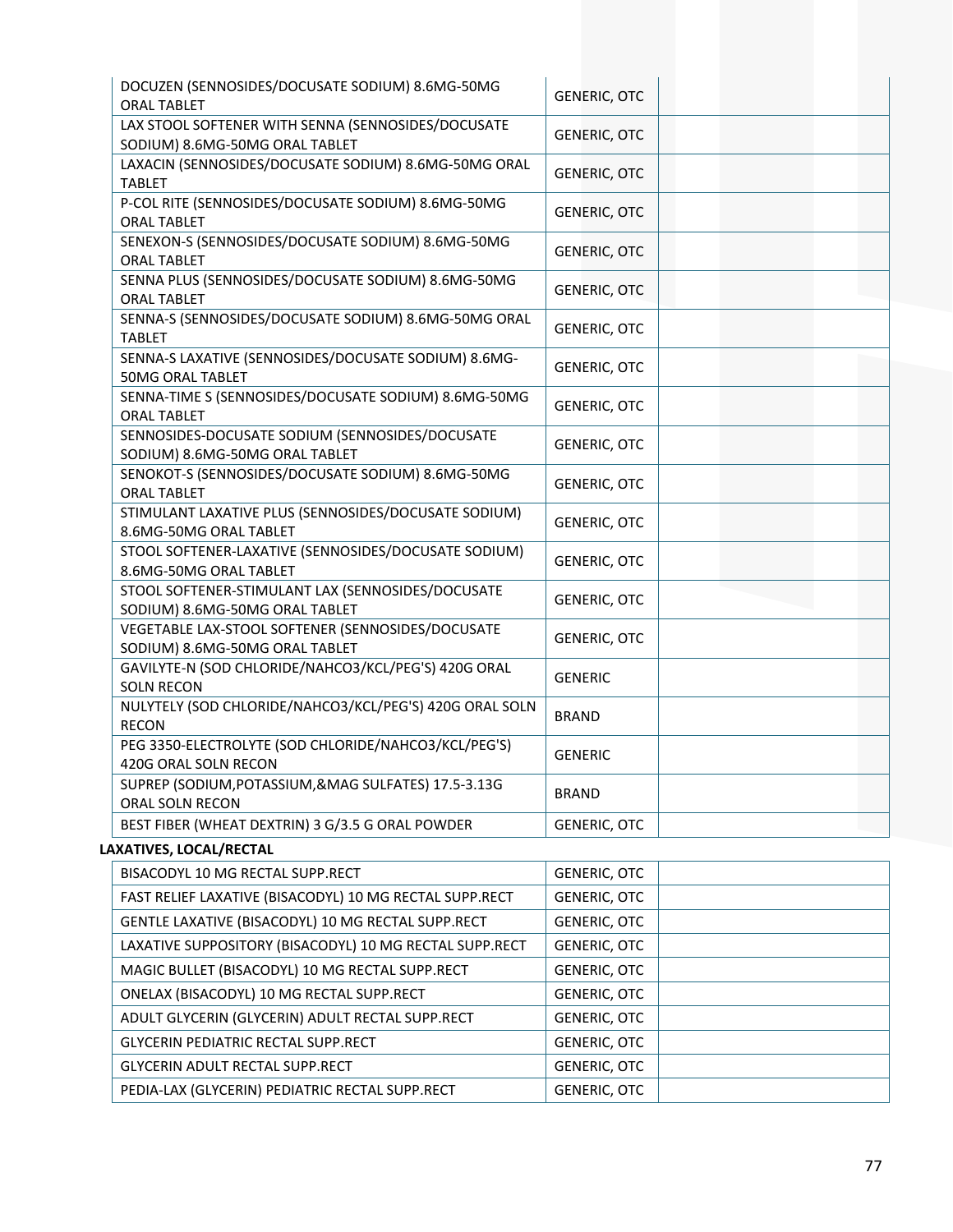| ENEMA (NA PHOS, M-B/NA PHOS, DI-BA) 19G-7G/118 RECTAL<br>ENEMA                         | <b>GENERIC, OTC</b> |
|----------------------------------------------------------------------------------------|---------------------|
| ENEMA DISPOSABLE (NA PHOS, M-B/NA PHOS, DI-BA) 19G-7G/118<br><b>RECTAL ENEMA</b>       | <b>GENERIC, OTC</b> |
| PEDIATRIC ENEMA (NA PHOS, M-B/NA PHOS, DI-BA) 9.5-3.5/59<br><b>RECTAL ENEMA</b>        | <b>GENERIC, OTC</b> |
| PURE AND GENTLE SALINE ENEMA (NA PHOS, M-B/NA PHOS, DI-<br>BA) 19G-7G/118 RECTAL ENEMA | <b>GENERIC, OTC</b> |
| SALINE ENEMA (NA PHOS, M-B/NA PHOS, DI-BA) 19G-7G/118<br><b>RECTAL ENEMA</b>           | <b>GENERIC, OTC</b> |

### **MEDICAL SUPPLIES**

### **DURABLE MEDICAL EQUIPMENT,MISC**

| TABLET CUTTER (CONTAINER, EMPTY) MISCELL. EACH                | NON DRUG,<br>OTC        | QL (1 device per fill) |
|---------------------------------------------------------------|-------------------------|------------------------|
| CUT N CRUSH (MISCELLANEOUS MEDICAL SUPPLY) MISCELL.<br>EACH   | NON DRUG,<br><b>OTC</b> | QL (1 device per fill) |
| TABLET CUTTER (MISCELLANEOUS MEDICAL SUPPLY) MISCELL.<br>EACH | NON DRUG,<br>OTC        | QL (1 device per fill) |

## **MISCELLANEOUS AGENTS**

#### **ANAPHYLAXIS THERAPY AGENTS**

| EPINEPHRINE 0.15MG/0.3 INJECTION AUTO INJCT | <b>GENERIC</b> | QL (1 pack per 144 days) |
|---------------------------------------------|----------------|--------------------------|
| EPINEPHRINE 0.15/0.15 INJECTION AUTO INJCT  | <b>GENERIC</b> | QL (1 pack per 144 days) |
| EPINEPHRINE 0.3MG/0.3 INJECTION AUTO INJCT  | <b>GENERIC</b> | QL (1 pack per 144 days) |

### **PARASYMPATHETIC AGENTS**

| BETHANECHOL CHLORIDE 5 MG ORAL TABLET  | GENERIC |  |
|----------------------------------------|---------|--|
| BETHANECHOL CHLORIDE 10 MG ORAL TABLET | GENERIC |  |
| BETHANECHOL CHLORIDE 25 MG ORAL TABLET | GENERIC |  |
| BETHANECHOL CHLORIDE 50 MG ORAL TABLET | GENERIC |  |

#### **NEOPLASTIC DISEASE**

## **ALKYLATING AGENTS**

| TREANDA (BENDAMUSTINE HCL) 25 MG INTRAVEN. VIAL | <b>BRAND</b>   | PA (Rx018); SPEC |  |
|-------------------------------------------------|----------------|------------------|--|
| MYLERAN (BUSULFAN) 2 MG ORAL TABLET             | <b>BRAND</b>   | PA (Rx018); SPEC |  |
| LEUKERAN (CHLORAMBUCIL) 2 MG ORAL TABLET        | <b>BRAND</b>   | PA (Rx018); SPEC |  |
| CYCLOPHOSPHAMIDE 25 MG ORAL CAPSULE             | <b>GENERIC</b> | PA (Rx018); SPEC |  |
| CYCLOPHOSPHAMIDE 50 MG ORAL CAPSULE             | <b>GENERIC</b> | PA (Rx018); SPEC |  |
| CYCLOPHOSPHAMIDE 25 MG ORAL TABLET              | <b>GENERIC</b> | PA (Rx018); SPEC |  |
| CYCLOPHOSPHAMIDE 50 MG ORAL TABLET              | <b>GENERIC</b> | PA (Rx018); SPEC |  |
| <b>HYDROXYUREA 500 MG ORAL CAPSULE</b>          | <b>GENERIC</b> |                  |  |
| GLEOSTINE (LOMUSTINE) 10 MG ORAL CAPSULE        | <b>BRAND</b>   | PA (Rx018); SPEC |  |
| GLEOSTINE (LOMUSTINE) 40 MG ORAL CAPSULE        | <b>BRAND</b>   | PA (Rx018); SPEC |  |
| GLEOSTINE (LOMUSTINE) 100 MG ORAL CAPSULE       | <b>BRAND</b>   | PA (Rx018); SPEC |  |
| OXALIPLATIN 50 MG/10ML INTRAVEN. VIAL           | <b>GENERIC</b> | PA (Rx018); SPEC |  |
| OXALIPLATIN 100MG/20ML INTRAVEN. VIAL           | <b>GENERIC</b> | PA (Rx018); SPEC |  |
| TEMOZOLOMIDE 5 MG ORAL CAPSULE                  | <b>GENERIC</b> | PA (Rx018); SPEC |  |
| TEMOZOLOMIDE 20 MG ORAL CAPSULE                 | <b>GENERIC</b> | PA (Rx018); SPEC |  |
| TEMOZOLOMIDE 100 MG ORAL CAPSULE                | <b>GENERIC</b> | PA (Rx018); SPEC |  |
| TEMOZOLOMIDE 140 MG ORAL CAPSULE                | <b>GENERIC</b> | PA (Rx018); SPEC |  |
|                                                 |                |                  |  |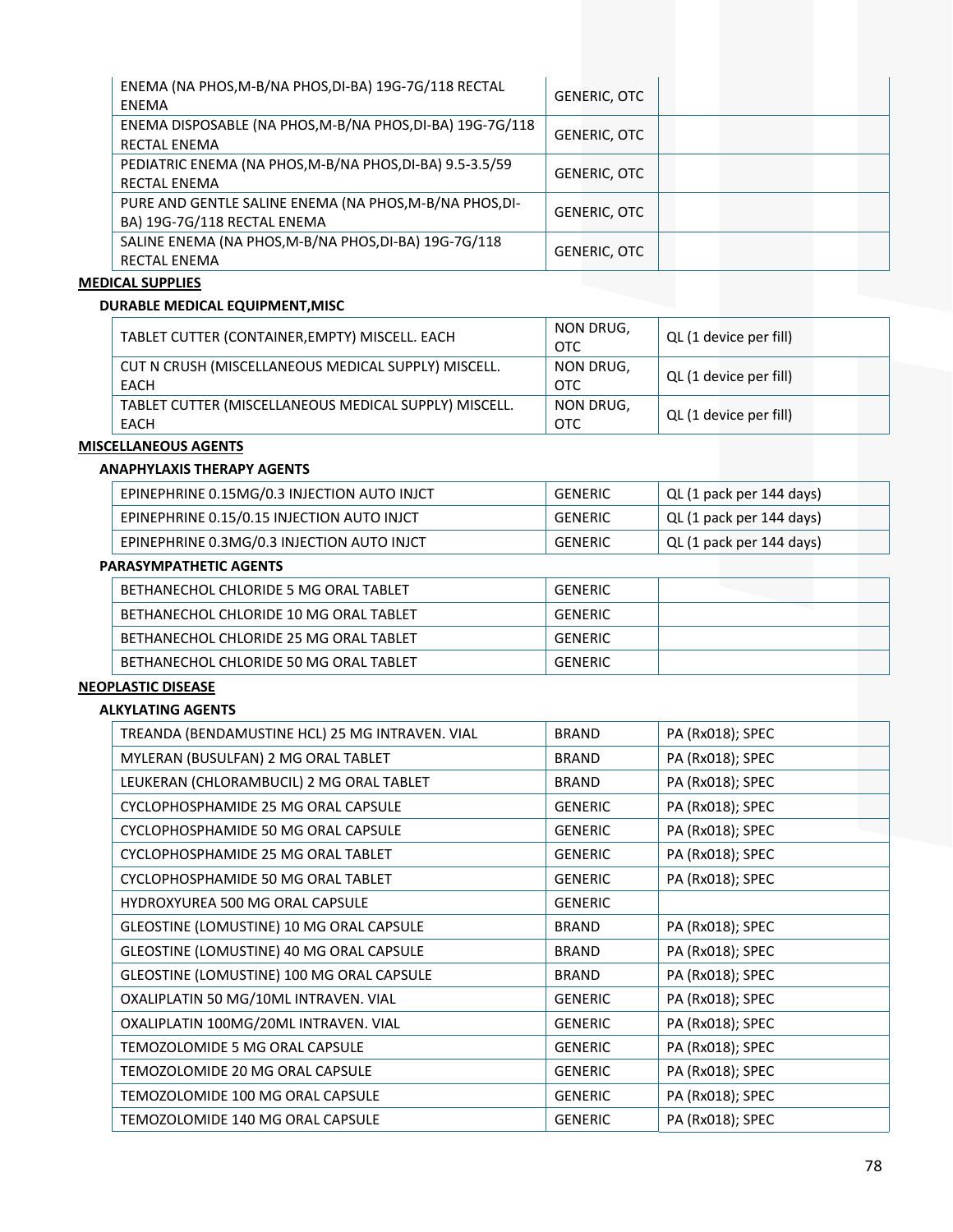| TEMOZOLOMIDE 180 MG ORAL CAPSULE                                        | <b>GENERIC</b> | PA (Rx018); SPEC |  |
|-------------------------------------------------------------------------|----------------|------------------|--|
| TEMOZOLOMIDE 250 MG ORAL CAPSULE                                        | <b>GENERIC</b> | PA (Rx018); SPEC |  |
| <b>ANTIANDROGENIC AGENTS</b>                                            |                |                  |  |
| ABIRATERONE ACETATE 250 MG ORAL TABLET                                  | <b>GENERIC</b> | PA (Rx018); SPEC |  |
| FLUTAMIDE 125 MG ORAL CAPSULE                                           | <b>GENERIC</b> |                  |  |
| NILUTAMIDE 150 MG ORAL TABLET                                           | <b>GENERIC</b> | PA (Rx018); SPEC |  |
| <b>ANTIBIOTIC ANTINEOPLASTICS</b>                                       |                |                  |  |
| DACTINOMYCIN 0.5 MG INTRAVEN. VIAL                                      | <b>GENERIC</b> | PA (Rx018); SPEC |  |
| <b>ANTIMETABOLITES</b>                                                  |                |                  |  |
| AZACITIDINE 100 MG INJECTION VIAL                                       | <b>GENERIC</b> | PA (Rx018); SPEC |  |
| CAPECITABINE 150 MG ORAL TABLET                                         | <b>GENERIC</b> | PA (Rx018); SPEC |  |
| CAPECITABINE 500 MG ORAL TABLET                                         | <b>GENERIC</b> | PA (Rx018); SPEC |  |
| <b>GEMCITABINE HCL 1 G INTRAVEN, VIAL</b>                               | <b>GENERIC</b> | PA (Rx018); SPEC |  |
| <b>GEMCITABINE HCL 2 G INTRAVEN, VIAL</b>                               | <b>GENERIC</b> | PA (Rx018); SPEC |  |
| <b>GEMCITABINE HCL 200 MG INTRAVEN. VIAL</b>                            | <b>GENERIC</b> | PA (Rx018); SPEC |  |
| MERCAPTOPURINE 50 MG ORAL TABLET                                        | <b>GENERIC</b> |                  |  |
| METHOTREXATE (METHOTREXATE SODIUM) 25 MG/ML<br><b>INJECTION VIAL</b>    | <b>GENERIC</b> |                  |  |
| METHOTREXATE (METHOTREXATE SODIUM) 2.5 MG ORAL<br><b>TABLET</b>         | <b>GENERIC</b> |                  |  |
| METHOTREXATE SODIUM 25 MG/ML INJECTION VIAL                             | <b>GENERIC</b> |                  |  |
| METHOTREXATE SODIUM (METHOTREXATE SODIUM/PF) 25<br>MG/ML INJECTION VIAL | <b>GENERIC</b> |                  |  |
| FOLOTYN (PRALATREXATE) 20MG/ML(1) INTRAVEN. VIAL                        | <b>BRAND</b>   | PA (Rx018); SPEC |  |
| FOLOTYN (PRALATREXATE) 40 MG/2 ML INTRAVEN. VIAL                        | <b>BRAND</b>   | PA (Rx018); SPEC |  |
| TABLOID (THIOGUANINE) 40 MG ORAL TABLET                                 | <b>BRAND</b>   | PA (Rx018); SPEC |  |
| ANTINEOPLAST EGF RECEPTOR BLOCKER RCMB MC ANTIBODY                      |                |                  |  |
| ERBITUX (CETUXIMAB) 100MG/50ML INTRAVEN. VIAL                           | <b>BRAND</b>   | PA (Rx018); SPEC |  |
| ERBITUX (CETUXIMAB) 200MG/0.1L INTRAVEN. VIAL                           | <b>BRAND</b>   | PA (Rx018); SPEC |  |
| <b>ANTINEOPLASTIC AROMATASE INHIBITORS</b>                              |                |                  |  |
| ANASTROZOLE 1 MG ORAL TABLET                                            | <b>GENERIC</b> |                  |  |
| EXEMESTANE 25 MG ORAL TABLET                                            | <b>GENERIC</b> |                  |  |
| LETROZOLE 2.5 MG ORAL TABLET                                            | <b>GENERIC</b> |                  |  |
| <b>ANTINEOPLASTIC - MTOR KINASE INHIBITORS</b>                          |                |                  |  |
| EVEROLIMUS 2.5 MG ORAL TABLET                                           | <b>GENERIC</b> | PA (Rx018); SPEC |  |
| EVEROLIMUS 5 MG ORAL TABLET                                             | <b>GENERIC</b> | PA (Rx018); SPEC |  |
| EVEROLIMUS 10 MG ORAL TABLET                                            | <b>GENERIC</b> | PA (Rx018); SPEC |  |
| <b>ANTINEOPLASTIC - TOPOISOMERASE I INHIBITORS</b>                      |                |                  |  |
| CAMPTOSAR (IRINOTECAN HCL) 300MG/15ML INTRAVEN. VIAL                    | <b>BRAND</b>   | PA (Rx018); SPEC |  |
| IRINOTECAN HCL 300MG/15ML INTRAVEN. VIAL                                | <b>GENERIC</b> | PA (Rx018); SPEC |  |
| HYCAMTIN (TOPOTECAN HCL) 0.25 MG ORAL CAPSULE                           | <b>BRAND</b>   | PA (Rx018); SPEC |  |
| HYCAMTIN (TOPOTECAN HCL) 1 MG ORAL CAPSULE                              | <b>BRAND</b>   | PA (Rx018); SPEC |  |
| TOPOTECAN HCL 4 MG INTRAVEN. VIAL                                       | <b>GENERIC</b> | PA (Rx018); SPEC |  |
| <b>ANTINEOPLASTIC IMMUNOMODULATOR AGENTS</b>                            |                |                  |  |
| LENALIDOMIDE 5 MG ORAL CAPSULE                                          | <b>GENERIC</b> | PA (Rx018); SPEC |  |
|                                                                         |                |                  |  |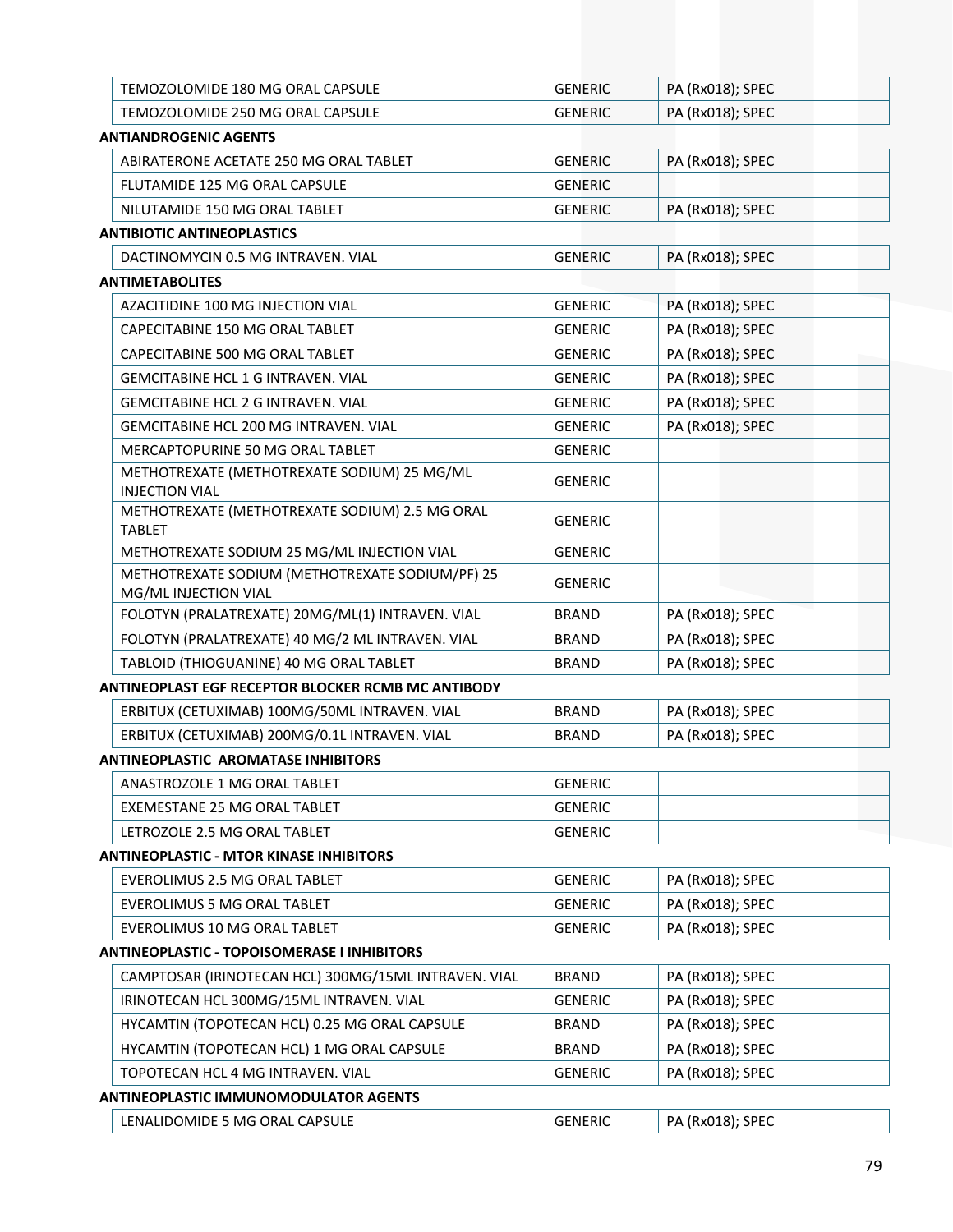| LENALIDOMIDE 10 MG ORAL CAPSULE                       | <b>GENERIC</b> | PA (Rx018); SPEC |
|-------------------------------------------------------|----------------|------------------|
| LENALIDOMIDE 15 MG ORAL CAPSULE                       | <b>GENERIC</b> | PA (Rx018); SPEC |
| LENALIDOMIDE 25 MG ORAL CAPSULE                       | <b>GENERIC</b> | PA (Rx018); SPEC |
| REVLIMID (LENALIDOMIDE) 2.5 MG ORAL CAPSULE           | <b>BRAND</b>   | PA (Rx018); SPEC |
| REVLIMID (LENALIDOMIDE) 5 MG ORAL CAPSULE             | <b>BRAND</b>   | PA (Rx018); SPEC |
| REVLIMID (LENALIDOMIDE) 10 MG ORAL CAPSULE            | <b>BRAND</b>   | PA (Rx018); SPEC |
| REVLIMID (LENALIDOMIDE) 15 MG ORAL CAPSULE            | <b>BRAND</b>   | PA (Rx018); SPEC |
| REVLIMID (LENALIDOMIDE) 20 MG ORAL CAPSULE            | <b>BRAND</b>   | PA (Rx018); SPEC |
| REVLIMID (LENALIDOMIDE) 25 MG ORAL CAPSULE            | <b>BRAND</b>   | PA (Rx018); SPEC |
| <b>ANTINEOPLASTIC SYSTEMIC ENZYME INHIBITORS</b>      |                |                  |
| SPRYCEL (DASATINIB) 20 MG ORAL TABLET                 | <b>BRAND</b>   | PA (Rx018); SPEC |
| SPRYCEL (DASATINIB) 50 MG ORAL TABLET                 | <b>BRAND</b>   | PA (Rx018); SPEC |
| SPRYCEL (DASATINIB) 70 MG ORAL TABLET                 | <b>BRAND</b>   | PA (Rx018); SPEC |
| SPRYCEL (DASATINIB) 80 MG ORAL TABLET                 | <b>BRAND</b>   | PA (Rx018); SPEC |
| SPRYCEL (DASATINIB) 100 MG ORAL TABLET                | <b>BRAND</b>   | PA (Rx018); SPEC |
| SPRYCEL (DASATINIB) 140 MG ORAL TABLET                | <b>BRAND</b>   | PA (Rx018); SPEC |
| ERLOTINIB HCL 25 MG ORAL TABLET                       | <b>GENERIC</b> | PA (Rx018); SPEC |
| ERLOTINIB HCL 100 MG ORAL TABLET                      | <b>GENERIC</b> | PA (Rx018); SPEC |
| ERLOTINIB HCL 150 MG ORAL TABLET                      | <b>GENERIC</b> | PA (Rx018); SPEC |
| IRESSA (GEFITINIB) 250 MG ORAL TABLET                 | <b>BRAND</b>   | PA (Rx018); SPEC |
| IMATINIB MESYLATE 100 MG ORAL TABLET                  | <b>GENERIC</b> | PA (Rx018); SPEC |
| IMATINIB MESYLATE 400 MG ORAL TABLET                  | <b>GENERIC</b> | PA (Rx018); SPEC |
| LAPATINIB (LAPATINIB DITOSYLATE) 250 MG ORAL TABLET   | <b>GENERIC</b> | PA (Rx018); SPEC |
| TASIGNA (NILOTINIB HYDROCHLORIDE) 150 MG ORAL CAPSULE | <b>BRAND</b>   | PA (Rx018); SPEC |
| TASIGNA (NILOTINIB HYDROCHLORIDE) 200 MG ORAL CAPSULE | <b>BRAND</b>   | PA (Rx018); SPEC |
| VOTRIENT (PAZOPANIB HYDROCHLORIDE) 200 MG ORAL TABLET | <b>BRAND</b>   | PA (Rx018); SPEC |
| NEXAVAR (SORAFENIB TOSYLATE) 200 MG ORAL TABLET       | <b>BRAND</b>   | PA (Rx018); SPEC |
| SUNITINIB MALATE 12.5 MG ORAL CAPSULE                 | <b>GENERIC</b> | PA (Rx018); SPEC |
| SUNITINIB MALATE 25 MG ORAL CAPSULE                   | <b>GENERIC</b> | PA (Rx018); SPEC |
| SUNITINIB MALATE 50 MG ORAL CAPSULE                   | <b>GENERIC</b> | PA (Rx018); SPEC |
| CAPRELSA (VANDETANIB) 100 MG ORAL TABLET              | <b>BRAND</b>   | PA (Rx018); SPEC |
| CAPRELSA (VANDETANIB) 300 MG ORAL TABLET              | <b>BRAND</b>   | PA (Rx018); SPEC |
| ANTINEOPLASTIC, HISTONE DEACETYLASE INHIBITORS, HDIS  |                |                  |
| ISTODAX (ROMIDEPSIN) 10 MG/2 ML INTRAVEN. VIAL        | <b>BRAND</b>   | PA (Rx018); SPEC |
| ROMIDEPSIN 10 MG/2 ML INTRAVEN. VIAL                  | <b>GENERIC</b> | PA (Rx018); SPEC |
| ZOLINZA (VORINOSTAT) 100 MG ORAL CAPSULE              | <b>BRAND</b>   | PA (Rx018); SPEC |
| ANTINEOPLASTICS, MISCELLANEOUS                        |                |                  |
| JEVTANA (CABAZITAXEL) FDN10MG/ML INTRAVEN. VIAL       | <b>BRAND</b>   | PA (Rx018); SPEC |
| DOCEFREZ (DOCETAXEL) 20 MG INTRAVEN. VIAL             | <b>BRAND</b>   | PA (Rx018); SPEC |
| DOCEFREZ (DOCETAXEL) 80 MG INTRAVEN. VIAL             | <b>BRAND</b>   | PA (Rx018); SPEC |
| DOCETAXEL 20MG/ML(1) INTRAVEN. VIAL                   | <b>GENERIC</b> | PA (Rx018); SPEC |
| DOCETAXEL 80 MG/4 ML INTRAVEN. VIAL                   | <b>GENERIC</b> | PA (Rx018); SPEC |
| ETOPOSIDE 50 MG ORAL CAPSULE                          | <b>GENERIC</b> |                  |
| LYSODREN (MITOTANE) 500 MG ORAL TABLET                | <b>BRAND</b>   | PA (Rx018); SPEC |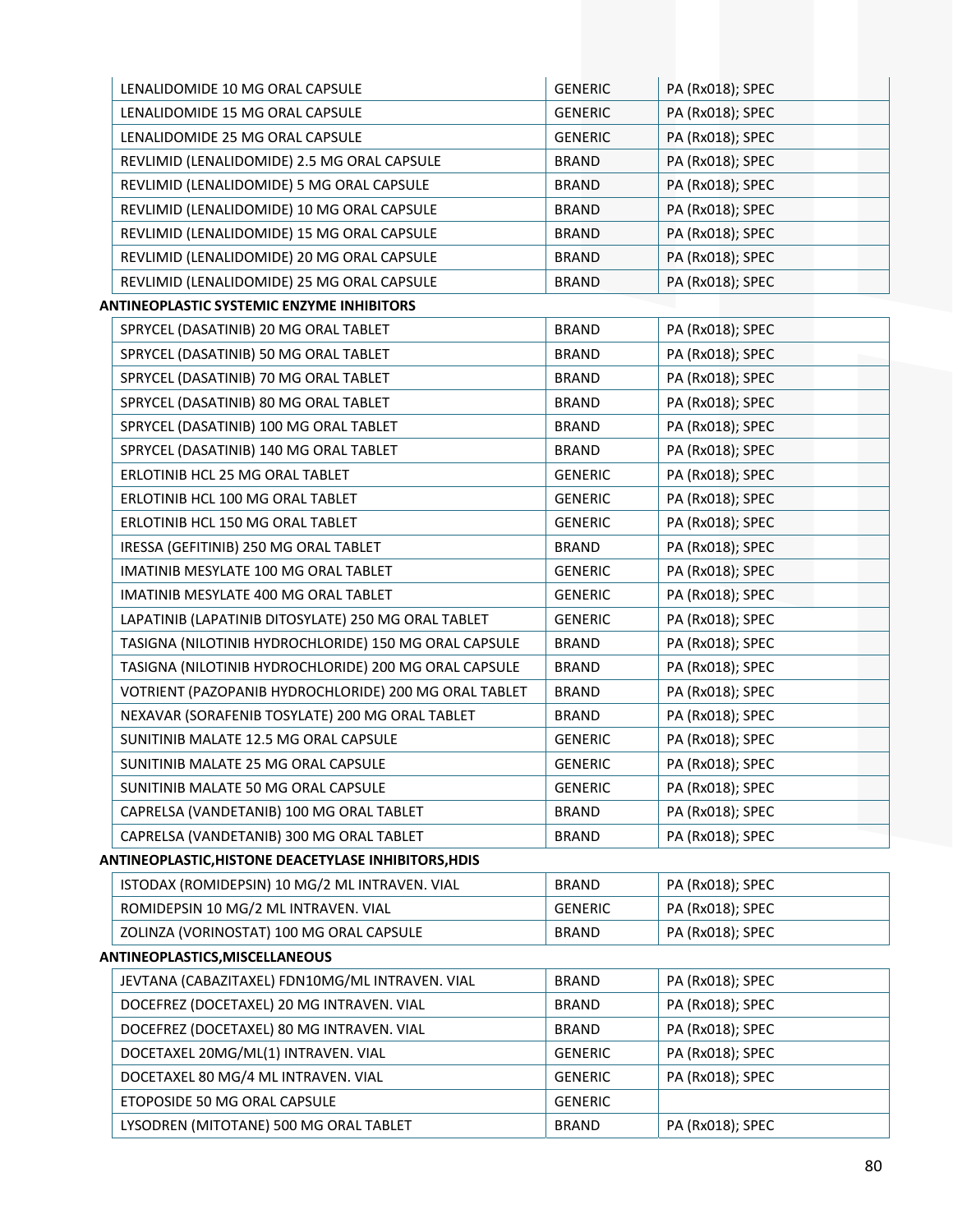| MATULANE (PROCARBAZINE HCL) 50 MG ORAL CAPSULE                      | <b>BRAND</b>   | PA (Rx018); SPEC |
|---------------------------------------------------------------------|----------------|------------------|
| <b>TRETINOIN 10 MG ORAL CAPSULE</b>                                 | <b>GENERIC</b> | PA (Rx018); SPEC |
| <b>CHEMOTHERAPY RESCUE/ANTIDOTE AGENTS</b>                          |                |                  |
| LEUCOVORIN CALCIUM 5 MG ORAL TABLET                                 | <b>GENERIC</b> |                  |
| LEUCOVORIN CALCIUM 10 MG ORAL TABLET                                | <b>GENERIC</b> |                  |
| LEUCOVORIN CALCIUM 15 MG ORAL TABLET                                | <b>GENERIC</b> |                  |
| LEUCOVORIN CALCIUM 25 MG ORAL TABLET                                | <b>GENERIC</b> |                  |
| SELECTIVE ESTROGEN RECEPTOR MODULATORS (SERM)                       |                |                  |
| TAMOXIFEN CITRATE 10 MG ORAL TABLET                                 | <b>GENERIC</b> |                  |
| TAMOXIFEN CITRATE 20 MG ORAL TABLET                                 | <b>GENERIC</b> |                  |
| TOREMIFENE CITRATE 60 MG ORAL TABLET                                | <b>GENERIC</b> | PA (Rx018); SPEC |
| SELECTIVE RETINOID X RECEPTOR AGONISTS (RXR)                        |                |                  |
| BEXAROTENE 75 MG ORAL CAPSULE                                       | <b>GENERIC</b> | PA (Rx018); SPEC |
| <b>STEROID ANTINEOPLASTICS</b>                                      |                |                  |
| EMCYT (ESTRAMUSTINE PHOSPHATE SODIUM) 140 MG ORAL<br><b>CAPSULE</b> | <b>BRAND</b>   | PA (Rx018); SPEC |
| MEGESTROL ACETATE 20 MG ORAL TABLET                                 | <b>GENERIC</b> |                  |
| MEGESTROL ACETATE 40 MG ORAL TABLET                                 | <b>GENERIC</b> |                  |

# **NEUROLOGICAL DISEASE ‐ MISCELLANEOUS**

### **AGENTS TO TREAT MULTIPLE SCLEROSIS**

| DIMETHYL FUMARATE 120 MG ORAL CAPSULE DR                                   | <b>GENERIC</b> | PA (Rx026); QL (14 capsules per 7<br>days); SPEC  |
|----------------------------------------------------------------------------|----------------|---------------------------------------------------|
| DIMETHYL FUMARATE 120-240 MG ORAL CAPSULE DR                               | <b>GENERIC</b> | PA (Rx026); QL (60 capsules per<br>30 days); SPEC |
| DIMETHYL FUMARATE 240 MG ORAL CAPSULE DR                                   | <b>GENERIC</b> | PA (Rx026); QL (60 capsules per<br>30 days); SPEC |
| AVONEX (INTERFERON BETA-1A) 30MCG/.5ML INTRAMUSC.<br><b>SYRINGE</b>        | <b>BRAND</b>   | PA (Rx025); SPEC                                  |
| AVONEX (INTERFERON BETA-1A) 30MCG/.5ML INTRAMUSC.<br><b>SYRINGEKIT</b>     | <b>BRAND</b>   | PA (Rx025); SPEC                                  |
| AVONEX PEN (INTERFERON BETA-1A) 30MCG/.5ML INTRAMUSC.<br>PEN IJ KIT        | <b>BRAND</b>   | PA (Rx025); SPEC                                  |
| AVONEX PEN (INTERFERON BETA-1A) 30MCG/.5ML INTRAMUSC.<br><b>PEN INJCTR</b> | <b>BRAND</b>   | PA (Rx025); SPEC                                  |

## **ORAL/PHARYNGEAL DISORDERS**

### **DENTAL AIDS AND PREPARATIONS**

| CHLORHEXIDINE GLUCONATE 0.12% MUCOUS MEM<br>MOUTHWASH             | GENERIC |  |
|-------------------------------------------------------------------|---------|--|
| PAROEX (CHLORHEXIDINE GLUCONATE) 0.12% MUCOUS MEM<br>MOUTHWASH    | GENERIC |  |
| PERIOGARD (CHLORHEXIDINE GLUCONATE) 0.12% MUCOUS MEM<br>MOUTHWASH | GENERIC |  |
| <b>NOSE PREPARATIONS, MISCELLANEOUS (RX)</b>                      |         |  |

| <b>SPRAY</b><br>PRATROPIUM BROMIDE 21 MCG NASAL      | ERIC   |  |
|------------------------------------------------------|--------|--|
| <b>SPRAY</b><br>, IPRATROPIUM BROMIDE 42 MCG NASAL S | ENERIC |  |

#### **OTHER DRUGS**

## **ANTIDIARRHEAL MICROORGANISMS AGENTS**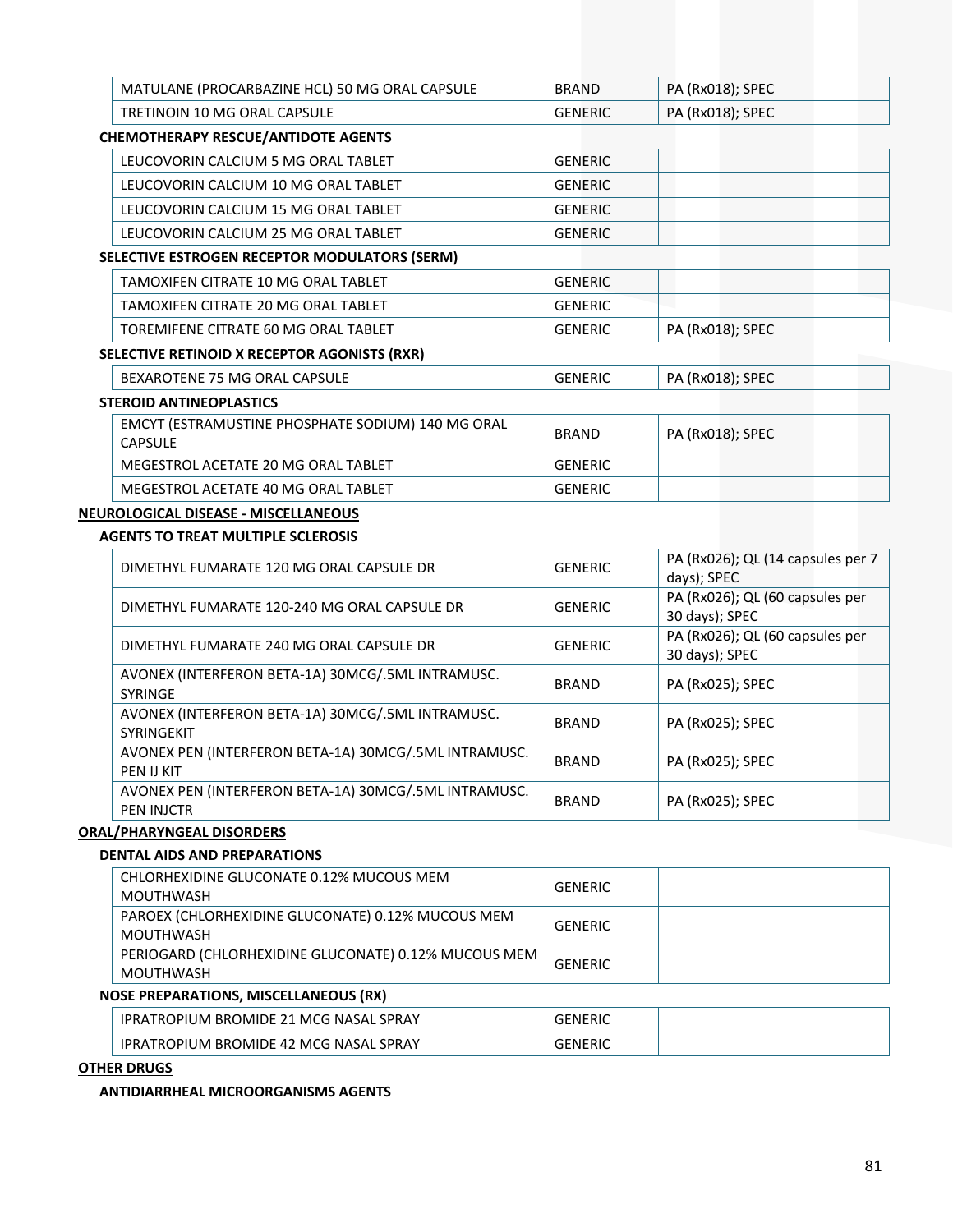| ACIDOPHILUS PROBIOTIC COMPLEX<br>(L.ACIDOPHILUS, HELVET/B.BIFIDUM) 250MM CELL ORAL CAPSULE | <b>GENERIC, OTC</b>     |                         |
|--------------------------------------------------------------------------------------------|-------------------------|-------------------------|
| ACIDOPHILUS (LACTOBACILLUS ACIDOPHILUS) ORAL TAB CHEW                                      | <b>GENERIC, OTC</b>     |                         |
| ACIDOPHILUS PROBIOTIC (LACTOBACILLUS ACIDOPHILUS)                                          |                         |                         |
| 500MM CELL ORAL CAPSULE                                                                    | <b>GENERIC, OTC</b>     |                         |
| APPETITE STIM. FOR ANOREXIA, CACHEXIA, WASTING SYND.                                       |                         |                         |
| MEGESTROL ACETATE 400MG/10ML ORAL SUSP                                                     | <b>GENERIC</b>          |                         |
| DIAGNOSTIC PREPARATIONS, MISC.                                                             |                         |                         |
|                                                                                            |                         |                         |
| GLUCAGEN (GLUCAGON, HUMAN RECOMBINANT) 1 MG/ML<br><b>INJECTION VIAL</b>                    | <b>BRAND</b>            |                         |
| <b>DIAGNOSTIC TEST DEVICES AND SUPPLIES</b>                                                |                         |                         |
| BD VERITOR SYSTEM SARS-COV-2 (COVID-19 ANTIGEN (FIA) TEST)                                 |                         |                         |
| MISCELL. KIT                                                                               | <b>NON DRUG</b>         | QL (8 kits per 30 days) |
| BINAXNOW COVD AG CARD HOME TST (COVID-19 ANTIGEN (FIA)                                     | <b>NON DRUG</b>         | QL (8 kits per 30 days) |
| TEST) MISCELL. KIT                                                                         |                         |                         |
| BINAXNOW COVID-19 AG CARD (COVID-19 ANTIGEN (FIA) TEST)                                    | <b>NON DRUG</b>         | QL (8 kits per 30 days) |
| MISCELL. KIT                                                                               |                         |                         |
| BINAXNOW COVID-19 AG SELF TEST (COVID-19 ANTIGEN (FIA)                                     | NON DRUG,               | QL (8 kits per 30 days) |
| TEST) MISCELL. KIT                                                                         | <b>OTC</b>              |                         |
| ELLUME COVID-19 HOME TEST (COVID-19 ANTIGEN (FIA) TEST)                                    | NON DRUG,               | QL (8 kits per 30 days) |
| MISCELL. KIT<br>INTELISWAB COVID-19 HOME TEST (COVID-19 ANTIGEN (FIA)                      | <b>OTC</b>              |                         |
| TEST) MISCELL. KIT                                                                         | NON DRUG,<br><b>OTC</b> | QL (8 kits per 30 days) |
| QUICKVUE AT-HOME COVID-19 TEST (COVID-19 ANTIGEN (FIA)                                     | NON DRUG,               |                         |
| TEST) MISCELL. KIT                                                                         | <b>OTC</b>              | QL (8 kits per 30 days) |
| QUICKVUE SARS ANTIGEN (COVID-19 ANTIGEN (FIA) TEST)                                        |                         |                         |
| MISCELL. KIT                                                                               | <b>NON DRUG</b>         | QL (8 kits per 30 days) |
| SOFIA SARS ANTIGEN FIA (COVID-19 ANTIGEN (FIA) TEST)                                       | <b>NON DRUG</b>         | QL (8 kits per 30 days) |
| MISCELL. KIT                                                                               |                         |                         |
| COVID19 TEST ADM BY PHARMACIST (COVID19 TEST ADM.BY                                        | NON DRUG,               | QL (8 kits per 30 days) |
| PHARMACIST) MISCELL. MISCELL                                                               | <b>OTC</b>              |                         |
| COVID19 SPECIMEN COLLECT NCPDP (COVID-19 TEST SPECIMEN                                     | NON DRUG,               | QL (8 kits per 30 days) |
| COLLECT) MISCELL. MISCELL<br>ID NOW COVID-19 TEST KIT (COVID-19 VIRAL TEST ASSAY)          | <b>OTC</b>              |                         |
| MISCELL. KIT                                                                               | <b>NON DRUG</b>         | QL (8 kits per 30 days) |
| SOFIA2 FLU-SARS ANTIGEN FIA (COVID-19, FLU A, B ANTIGEN TEST)                              |                         |                         |
| MISCELL. KIT                                                                               | <b>NON DRUG</b>         | QL (8 kits per 30 days) |
| VERITOR SARS-COV-2 AND FLU A-B (COVID-19, FLU A, B ANTIGEN                                 |                         |                         |
| TEST) MISCELL. KIT                                                                         | <b>NON DRUG</b>         | QL (8 kits per 30 days) |
| DIETARY SUPPLEMENT, MISCELLANEOUS                                                          |                         |                         |
| SEA-OMEGA (DOCOSAHEXANOIC ACID/EPA) 600-1000MG ORAL                                        |                         |                         |
| <b>CAPSULE</b>                                                                             | <b>GENERIC, OTC</b>     |                         |
| <b>GENERAL INHALATION AGENTS</b>                                                           |                         |                         |
| NEBUSAL (SODIUM CL FOR INHALATION) 3% INHALATION VIAL-                                     | <b>GENERIC</b>          |                         |
| <b>NEB</b>                                                                                 |                         |                         |
| SODIUM CHLORIDE (SODIUM CL FOR INHALATION) 0.9%                                            | <b>GENERIC</b>          |                         |
| <b>INHALATION VIAL-NEB</b>                                                                 |                         |                         |
| SODIUM CHLORIDE (SODIUM CL FOR INHALATION) 3%                                              | <b>GENERIC</b>          |                         |
| <b>INHALATION VIAL-NEB</b>                                                                 |                         |                         |
| SODIUM CHLORIDE (SODIUM CL FOR INHALATION) 7%                                              | <b>GENERIC</b>          |                         |
| <b>INHALATION VIAL-NEB</b>                                                                 |                         |                         |

### **INSECTICIDES**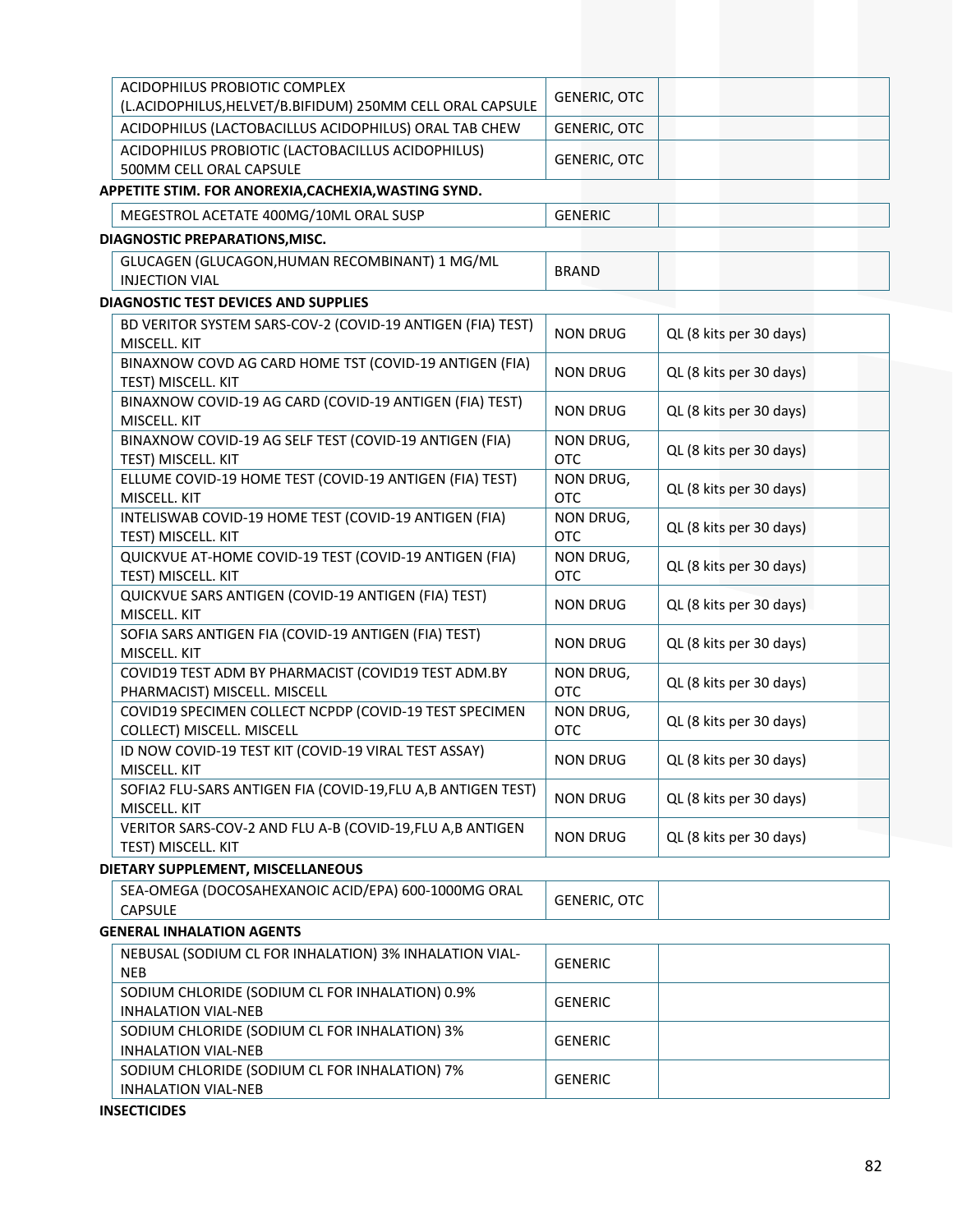| HOME LICE-BEDBUG-DUST MITE (PERMETHRIN) 0.5% MISCELL.<br><b>SPRAY</b>         | <b>GENERIC, OTC</b>                                                                                                                                                                                                                                                                                                                                                                                                    |
|-------------------------------------------------------------------------------|------------------------------------------------------------------------------------------------------------------------------------------------------------------------------------------------------------------------------------------------------------------------------------------------------------------------------------------------------------------------------------------------------------------------|
| LICE BEDDING (PERMETHRIN) 0.5% MISCELL. SPRAY                                 | <b>GENERIC, OTC</b>                                                                                                                                                                                                                                                                                                                                                                                                    |
| LICE-BEDBUG-MITE BEDDING (PERMETHRIN) 0.5% MISCELL.<br><b>SPRAY</b>           | <b>GENERIC, OTC</b>                                                                                                                                                                                                                                                                                                                                                                                                    |
| RID (PERMETHRIN) 0.5% MISCELL. SPRAY                                          | <b>GENERIC, OTC</b>                                                                                                                                                                                                                                                                                                                                                                                                    |
| STOP LICE (PERMETHRIN) 0.5% MISCELL. SPRAY                                    | <b>GENERIC, OTC</b>                                                                                                                                                                                                                                                                                                                                                                                                    |
|                                                                               |                                                                                                                                                                                                                                                                                                                                                                                                                        |
| CARNITOR SF (LEVOCARNITINE) 100 MG/ML ORAL SOLUTION                           | <b>BRAND</b>                                                                                                                                                                                                                                                                                                                                                                                                           |
| LEVOCARNITINE 330 MG ORAL TABLET                                              | <b>GENERIC</b>                                                                                                                                                                                                                                                                                                                                                                                                         |
| LEVOCARNITINE 330 MG ORAL TABLET                                              | <b>GENERIC, OTC</b>                                                                                                                                                                                                                                                                                                                                                                                                    |
| LEVOCARNITINE SF (LEVOCARNITINE) 100 MG/ML ORAL<br><b>SOLUTION</b>            | <b>GENERIC</b>                                                                                                                                                                                                                                                                                                                                                                                                         |
| LEVOCARNITINE (LEVOCARNITINE (WITH SUCROSE)) 100 MG/ML<br>ORAL SOLUTION       | <b>GENERIC</b>                                                                                                                                                                                                                                                                                                                                                                                                         |
|                                                                               |                                                                                                                                                                                                                                                                                                                                                                                                                        |
|                                                                               |                                                                                                                                                                                                                                                                                                                                                                                                                        |
| ACETYLCYSTEINE 100 MG/ML MISCELL. VIAL                                        | <b>GENERIC</b>                                                                                                                                                                                                                                                                                                                                                                                                         |
| ACETYLCYSTEINE 200 MG/ML MISCELL. VIAL                                        | <b>GENERIC</b>                                                                                                                                                                                                                                                                                                                                                                                                         |
|                                                                               |                                                                                                                                                                                                                                                                                                                                                                                                                        |
|                                                                               |                                                                                                                                                                                                                                                                                                                                                                                                                        |
| BUTALBITAL-ACETAMINOPHEN (BUTALBITAL/ACETAMINOPHEN)<br>50MG-325MG ORAL TABLET | <b>GENERIC</b>                                                                                                                                                                                                                                                                                                                                                                                                         |
| TENCON (BUTALBITAL/ACETAMINOPHEN) 50MG-325MG ORAL<br><b>TABLET</b>            | <b>GENERIC</b>                                                                                                                                                                                                                                                                                                                                                                                                         |
|                                                                               |                                                                                                                                                                                                                                                                                                                                                                                                                        |
| BUTALBITAL-ASPIRIN-CAFFEINE (BUTALBITAL/ASPIRIN/CAFFEINE)                     | <b>GENERIC</b>                                                                                                                                                                                                                                                                                                                                                                                                         |
| 50-325-40 ORAL CAPSULE                                                        |                                                                                                                                                                                                                                                                                                                                                                                                                        |
|                                                                               | <b>GENERIC</b>                                                                                                                                                                                                                                                                                                                                                                                                         |
|                                                                               |                                                                                                                                                                                                                                                                                                                                                                                                                        |
|                                                                               |                                                                                                                                                                                                                                                                                                                                                                                                                        |
| (BUTALB/ACETAMINOPHEN/CAFFEINE) 50-325-40 ORAL TABLET                         | <b>GENERIC</b>                                                                                                                                                                                                                                                                                                                                                                                                         |
|                                                                               | <b>METABOLIC DEFICIENCY AGENTS</b><br><b>OTHER RESPIRATORY DISORDERS</b><br><b>MUCOLYTICS</b><br>PAIN MANAGEMENT - ANALGESICS<br>ANALGESIC, NON-SALICYLATE & BARBITURATE COMB.<br>ANALGESIC, SALICYLATE, BARBITURATE, & XANTHINE CMB<br>BUTALBITAL-ASPIRIN-CAFFEINE (BUTALBITAL/ASPIRIN/CAFFEINE)<br>50-325-40 ORAL TABLET<br>ANALGESIC, NON-SALICYLATE, BARBITURATE, & XANTHINE CMB<br>BUTALBITAL-ACETAMINOPHEN-CAFFE |

# **ANALGESIC/ANTIPYRETICS, SALICYLATES**

| GENERIC, OTC        |
|---------------------|
| <b>GENERIC, OTC</b> |
| GENERIC, OTC        |
| GENERIC, OTC        |
| <b>GENERIC, OTC</b> |
| <b>GENERIC, OTC</b> |
| GENERIC, OTC        |
| GENERIC, OTC        |
| <b>GENERIC, OTC</b> |
| <b>GENERIC, OTC</b> |
| <b>GENERIC, OTC</b> |
|                     |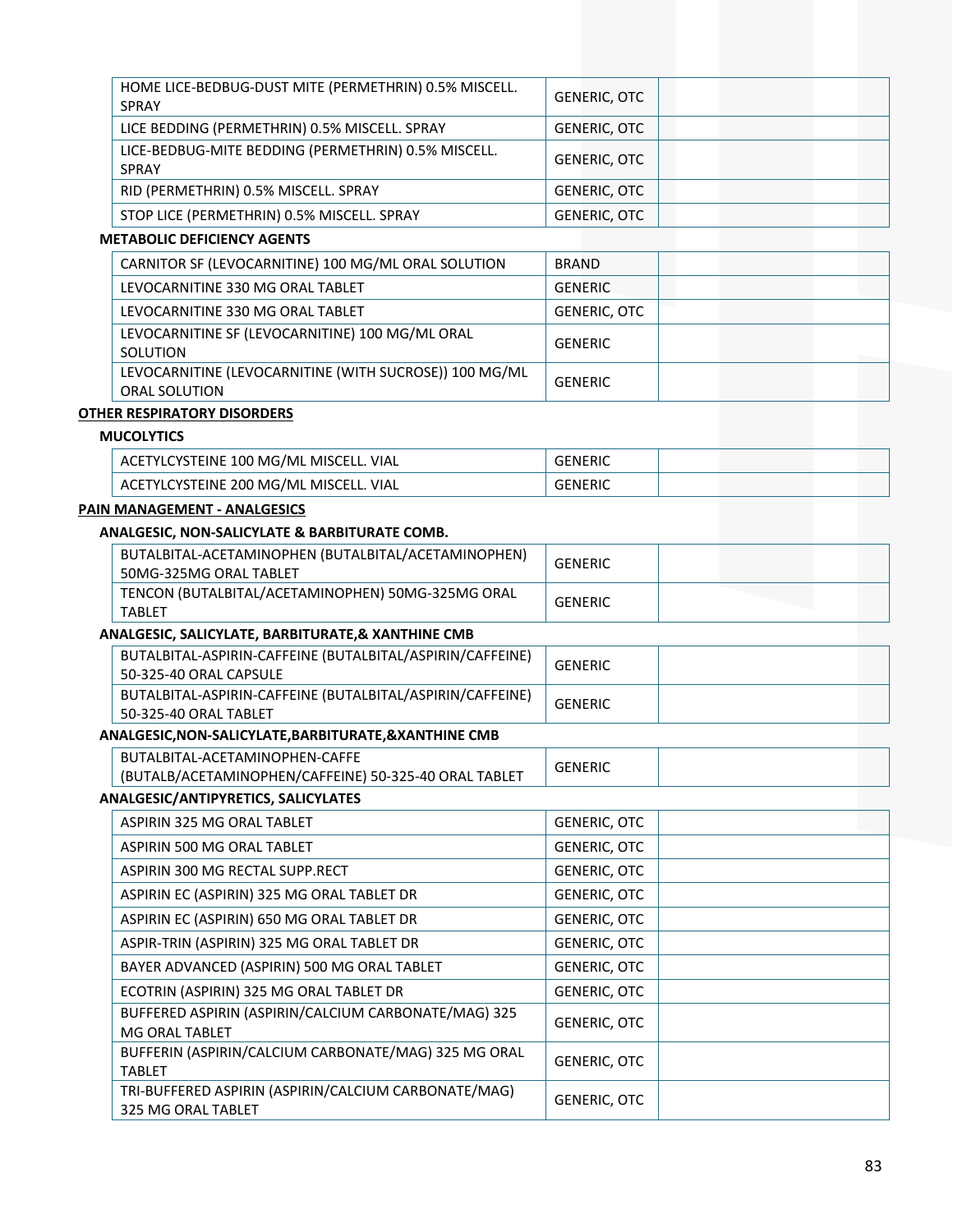| SALSALATE 500 MG ORAL TABLET                                                                                  | <b>GENERIC</b> |
|---------------------------------------------------------------------------------------------------------------|----------------|
| SALSALATE 750 MG ORAL TABLET                                                                                  | <b>GENERIC</b> |
| → South South South South South South South South South South South South South South South South South South |                |

| ANALGESIC/ANTIPYRETICS, NON-SALICYLATE                                    |                     |                         |
|---------------------------------------------------------------------------|---------------------|-------------------------|
| 8 HOUR ACETAMINOPHEN (ACETAMINOPHEN) 650 MG ORAL<br><b>TABLET ER</b>      | <b>GENERIC, OTC</b> |                         |
| 8 HOUR PAIN RELIEF (ACETAMINOPHEN) 650 MG ORAL TABLET<br>ER               | <b>GENERIC, OTC</b> |                         |
| 8HR ARTHRITIS PAIN (ACETAMINOPHEN) 650 MG ORAL TABLET<br>ER               | <b>GENERIC, OTC</b> |                         |
| 8HR ARTHRITIS PAIN RELIEF (ACETAMINOPHEN) 650 MG ORAL<br><b>TABLET ER</b> | <b>GENERIC, OTC</b> |                         |
| 8HR MUSCLE ACHES-PAIN (ACETAMINOPHEN) 650 MG ORAL<br><b>TABLET ER</b>     | <b>GENERIC, OTC</b> |                         |
| ACETAMINOPHEN 500 MG ORAL CAPSULE                                         | <b>GENERIC, OTC</b> |                         |
| ACETAMINOPHEN 160 MG/5ML ORAL LIQUID                                      | <b>GENERIC, OTC</b> | AR (age 12 and younger) |
| ACETAMINOPHEN 160 MG/5ML ORAL SUSP                                        | <b>GENERIC, OTC</b> | AR (age 12 and younger) |
| ACETAMINOPHEN 325/10.15 ORAL SUSP                                         | <b>GENERIC, OTC</b> | AR (age 12 and younger) |
| ACETAMINOPHEN 160 MG/5ML ORAL SOLUTION                                    | <b>GENERIC, OTC</b> |                         |
| ACETAMINOPHEN 325/10.15 ORAL SOLUTION                                     | <b>GENERIC, OTC</b> |                         |
| ACETAMINOPHEN 650MG/20.3 ORAL SOLUTION                                    | <b>GENERIC, OTC</b> |                         |
| ACETAMINOPHEN 160 MG ORAL TAB CHEW                                        | <b>GENERIC, OTC</b> |                         |
| ACETAMINOPHEN 80 MG ORAL TAB RAPDIS                                       | <b>GENERIC, OTC</b> |                         |
| ACETAMINOPHEN 325 MG ORAL TABLET                                          | <b>GENERIC, OTC</b> |                         |
| ACETAMINOPHEN 500 MG ORAL TABLET                                          | <b>GENERIC, OTC</b> |                         |
| ACETAMINOPHEN 120 MG RECTAL SUPP.RECT                                     | <b>GENERIC, OTC</b> |                         |
| ACETAMINOPHEN 650 MG RECTAL SUPP.RECT                                     | <b>GENERIC, OTC</b> |                         |
| ACETAMINOPHEN 8 HOUR (ACETAMINOPHEN) 650 MG ORAL<br><b>TABLET ER</b>      | <b>GENERIC, OTC</b> |                         |
| ACETAMINOPHEN ER (ACETAMINOPHEN) 650 MG ORAL TABLET<br>ER                 | <b>GENERIC, OTC</b> |                         |
| ACETAMINOPHEN EXTRA STRENGTH (ACETAMINOPHEN) 500 MG<br><b>ORAL TABLET</b> | <b>GENERIC, OTC</b> |                         |
| APHEN (ACETAMINOPHEN) 325 MG ORAL TABLET                                  | <b>GENERIC, OTC</b> |                         |
| ARTHRITIS PAIN (ACETAMINOPHEN) 650 MG ORAL TABLET ER                      | <b>GENERIC, OTC</b> |                         |
| ARTHRITIS PAIN RELIEF (ACETAMINOPHEN) 650 MG ORAL TABLET<br>ER            | <b>GENERIC, OTC</b> |                         |
| ARTHRITIS PAIN RELIEVER (ACETAMINOPHEN) 650 MG ORAL<br><b>TABLET ER</b>   | <b>GENERIC, OTC</b> |                         |
| ATHENOL (ACETAMINOPHEN) 325 MG ORAL TABLET                                | <b>GENERIC, OTC</b> |                         |
| BETATEMP (ACETAMINOPHEN) 160 MG/5ML ORAL SUSP                             | <b>GENERIC, OTC</b> | AR (age 12 and younger) |
| CHILD FEVER REDUCER (ACETAMINOPHEN) 120 MG RECTAL<br>SUPP.RECT            | <b>GENERIC, OTC</b> |                         |
| CHILD FEVER REDUCER-PAIN RELVR (ACETAMINOPHEN) 160<br>MG/5ML ORAL SUSP    | <b>GENERIC, OTC</b> | AR (age 12 and younger) |
| CHILD PAIN REL-FEVER REDUCER (ACETAMINOPHEN) 120 MG<br>RECTAL SUPP.RECT   | <b>GENERIC, OTC</b> |                         |
| CHILDREN'S ACETAMINOPHEN (ACETAMINOPHEN) 160 MG/5ML<br>ORAL LIQUID        | <b>GENERIC, OTC</b> | AR (age 12 and younger) |
| CHILDREN'S ACETAMINOPHEN (ACETAMINOPHEN) 160 MG/5ML<br>ORAL SUSP          | <b>GENERIC, OTC</b> | AR (age 12 and younger) |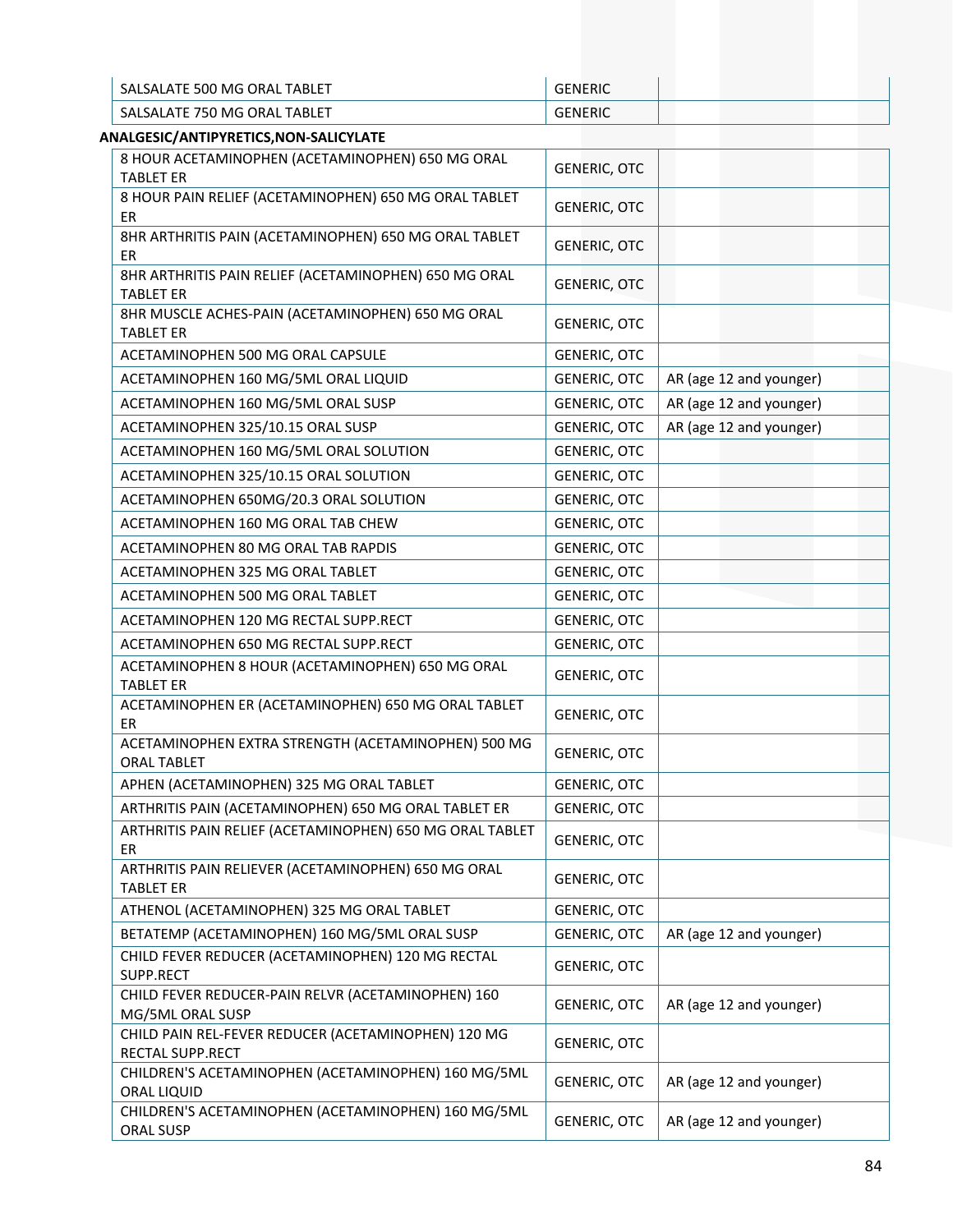| CHILDREN'S ACETAMINOPHEN (ACETAMINOPHEN) 80 MG ORAL<br><b>TAB CHEW</b>      | <b>GENERIC, OTC</b> |                         |
|-----------------------------------------------------------------------------|---------------------|-------------------------|
| CHILDREN'S ACETAMINOPHEN (ACETAMINOPHEN) 160 MG ORAL<br><b>TAB CHEW</b>     | <b>GENERIC, OTC</b> |                         |
| CHILDREN'S ACETAMINOPHEN (ACETAMINOPHEN) 80 MG ORAL<br><b>TAB RAPDIS</b>    | <b>GENERIC, OTC</b> |                         |
| CHILDREN'S EASY-MELTS (ACETAMINOPHEN) 80 MG ORAL TAB<br><b>RAPDIS</b>       | <b>GENERIC, OTC</b> |                         |
| CHILDREN'S FEVER REDUCER (ACETAMINOPHEN) 120 MG RECTAL<br>SUPP.RECT         | <b>GENERIC, OTC</b> |                         |
| CHILDREN'S MAPAP (ACETAMINOPHEN) 80 MG ORAL TAB CHEW                        | <b>GENERIC, OTC</b> |                         |
| CHILDREN'S MAPAP (ACETAMINOPHEN) 160 MG ORAL TAB CHEW                       | <b>GENERIC, OTC</b> |                         |
| CHILDREN'S NON-ASPIRIN (ACETAMINOPHEN) 160 MG/5ML ORAL<br><b>SUSP</b>       | <b>GENERIC, OTC</b> | AR (age 12 and younger) |
| CHILDREN'S PAIN RELIEF (ACETAMINOPHEN) 160 MG/5ML ORAL<br><b>ELIXIR</b>     | <b>GENERIC, OTC</b> | AR (age 12 and younger) |
| CHILDREN'S PAIN RELIEF (ACETAMINOPHEN) 160 MG/5ML ORAL<br><b>SUSP</b>       | <b>GENERIC, OTC</b> | AR (age 12 and younger) |
| CHILDREN'S PAIN RELIEF (ACETAMINOPHEN) 160 MG ORAL TAB<br><b>CHEW</b>       | <b>GENERIC, OTC</b> |                         |
| CHILDREN'S PAIN RELIEVER (ACETAMINOPHEN) 160 MG/5ML<br><b>ORAL SUSP</b>     | <b>GENERIC, OTC</b> | AR (age 12 and younger) |
| CHILDREN'S PAIN-FEVER (ACETAMINOPHEN) 160 MG/5ML ORAL<br><b>SUSP</b>        | <b>GENERIC, OTC</b> | AR (age 12 and younger) |
| CHILDREN'S PAIN-FEVER (ACETAMINOPHEN) 160 MG ORAL TAB<br><b>CHEW</b>        | <b>GENERIC, OTC</b> |                         |
| CHILDREN'S TYLENOL (ACETAMINOPHEN) 160 MG ORAL TAB<br><b>CHEW</b>           | <b>GENERIC, OTC</b> |                         |
| ED-APAP (ACETAMINOPHEN) 160 MG/5ML ORAL LIQUID                              | <b>GENERIC, OTC</b> | AR (age 12 and younger) |
| FEVER REDUCER-PAIN RELIEVER (ACETAMINOPHEN) 160 MG/5ML<br><b>ORAL SUSP</b>  | <b>GENERIC, OTC</b> | AR (age 12 and younger) |
| FEVERALL (ACETAMINOPHEN) 120 MG RECTAL SUPP.RECT                            | GENERIC, OTC        |                         |
| FEVERALL (ACETAMINOPHEN) 325 MG RECTAL SUPP.RECT                            | <b>GENERIC, OTC</b> |                         |
| FEVERALL (ACETAMINOPHEN) 650 MG RECTAL SUPP.RECT                            | <b>GENERIC, OTC</b> |                         |
| INFANT FEVER-PAIN RELIEVER (ACETAMINOPHEN) 160 MG/5ML<br><b>ORAL SUSP</b>   | <b>GENERIC, OTC</b> | AR (age 12 and younger) |
| INFANT PAIN RELIEF (ACETAMINOPHEN) 160 MG/5ML ORAL SUSP                     | <b>GENERIC, OTC</b> | AR (age 12 and younger) |
| INFANT PAIN-FEVER (ACETAMINOPHEN) 160 MG/5ML ORAL SUSP                      | <b>GENERIC, OTC</b> | AR (age 12 and younger) |
| INFANTS' ACETAMINOPHEN (ACETAMINOPHEN) 160 MG/5ML<br>ORAL SUSP              | GENERIC, OTC        | AR (age 12 and younger) |
| INFANTS' FEVER-PAIN RELIEVER (ACETAMINOPHEN) 160 MG/5ML<br><b>ORAL SUSP</b> | <b>GENERIC, OTC</b> | AR (age 12 and younger) |
| INFANTS' PAIN RELIEF (ACETAMINOPHEN) 160 MG/5ML ORAL<br><b>SUSP</b>         | <b>GENERIC, OTC</b> | AR (age 12 and younger) |
| INFANTS' PAIN RELIEVER (ACETAMINOPHEN) 160 MG/5ML ORAL<br><b>SUSP</b>       | <b>GENERIC, OTC</b> | AR (age 12 and younger) |
| INFANT'S PAIN RELIEVER (ACETAMINOPHEN) 80MG/0.8ML ORAL<br><b>DROPS SUSP</b> | <b>GENERIC, OTC</b> |                         |
| INFANTS' PAIN-FEVER (ACETAMINOPHEN) 160 MG/5ML ORAL<br><b>SUSP</b>          | <b>GENERIC, OTC</b> | AR (age 12 and younger) |
| LITTLE REMEDIES FEVER-PAIN (ACETAMINOPHEN) 160 MG/5ML<br>ORAL LIQUID        | <b>GENERIC, OTC</b> | AR (age 12 and younger) |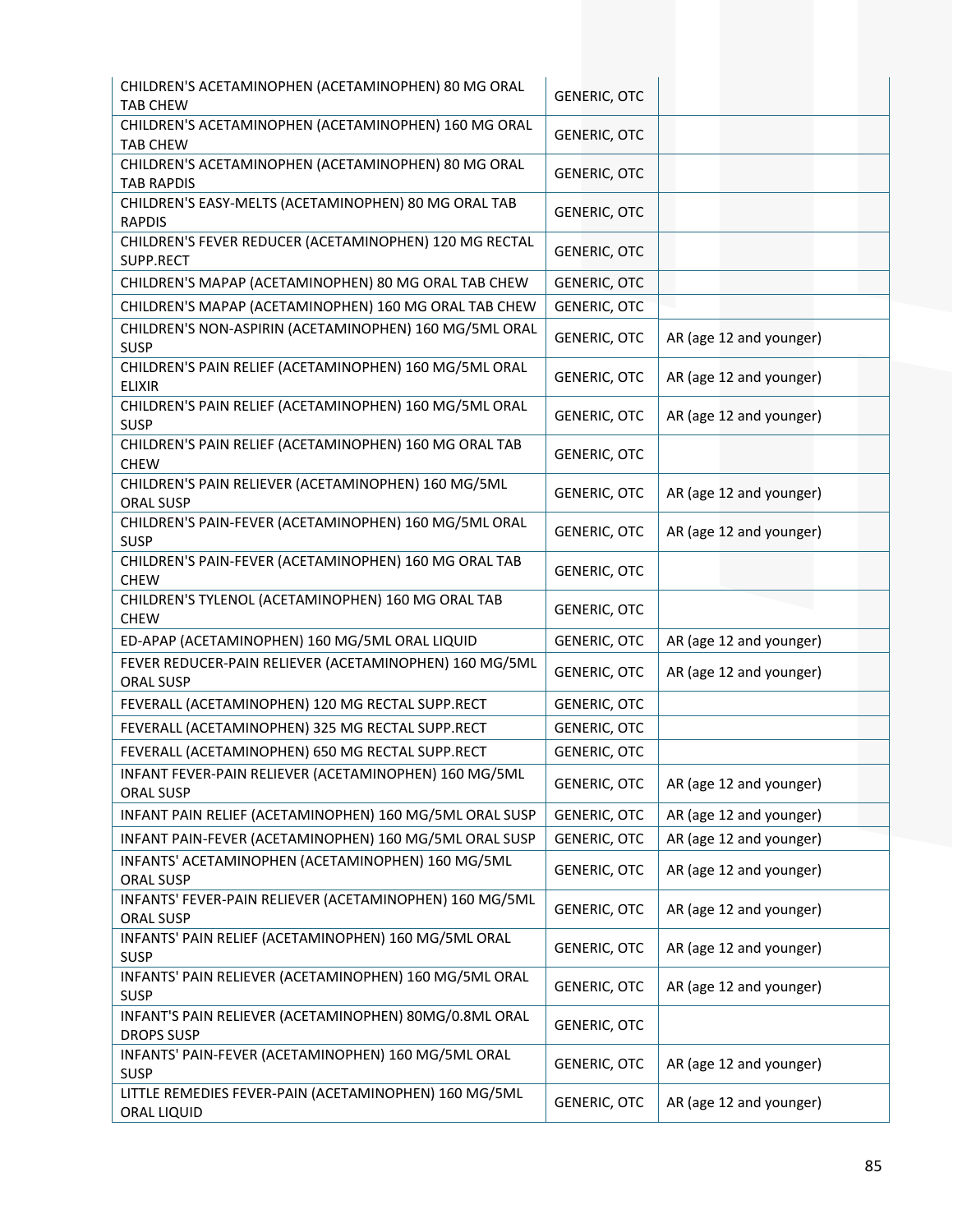| MAPAP (ACETAMINOPHEN) 500 MG ORAL CAPSULE                                | <b>GENERIC, OTC</b> |                                                                                                     |  |
|--------------------------------------------------------------------------|---------------------|-----------------------------------------------------------------------------------------------------|--|
| MAPAP ARTHRITIS PAIN (ACETAMINOPHEN) 650 MG ORAL                         | <b>GENERIC, OTC</b> |                                                                                                     |  |
| <b>TABLET ER</b>                                                         |                     |                                                                                                     |  |
| MASOPHEN (ACETAMINOPHEN) 325 MG ORAL TABLET                              | <b>GENERIC, OTC</b> |                                                                                                     |  |
| MASOPHEN (ACETAMINOPHEN) 500 MG ORAL TABLET                              | <b>GENERIC, OTC</b> |                                                                                                     |  |
| M-PAP (ACETAMINOPHEN) 160 MG/5ML ORAL LIQUID                             | <b>GENERIC, OTC</b> | AR (age 12 and younger)                                                                             |  |
| NON-ASPIRIN (ACETAMINOPHEN) 160 MG/5ML ORAL SUSP                         | <b>GENERIC, OTC</b> | AR (age 12 and younger)                                                                             |  |
| NON-ASPIRIN (ACETAMINOPHEN) 80 MG ORAL TAB CHEW                          | <b>GENERIC, OTC</b> |                                                                                                     |  |
| NON-ASPIRIN (ACETAMINOPHEN) 325 MG ORAL TABLET                           | <b>GENERIC, OTC</b> |                                                                                                     |  |
| NON-ASPIRIN EXTRA STRENGTH (ACETAMINOPHEN) 500 MG<br><b>ORAL TABLET</b>  | <b>GENERIC, OTC</b> |                                                                                                     |  |
| NON-ASPIRIN PAIN RELIEF (ACETAMINOPHEN) 500 MG ORAL<br><b>TABLET</b>     | <b>GENERIC, OTC</b> |                                                                                                     |  |
| NORTEMP (ACETAMINOPHEN) 160 MG/5ML ORAL SUSP                             | <b>GENERIC, OTC</b> | AR (age 12 and younger)                                                                             |  |
| PAIN RELIEF (ACETAMINOPHEN) 160 MG/5ML ORAL LIQUID                       | <b>GENERIC, OTC</b> | AR (age 12 and younger)                                                                             |  |
| PAIN RELIEF (ACETAMINOPHEN) 325 MG ORAL TABLET                           | GENERIC, OTC        |                                                                                                     |  |
| PAIN RELIEF (ACETAMINOPHEN) 500 MG ORAL TABLET                           | <b>GENERIC, OTC</b> |                                                                                                     |  |
| PAIN RELIEF (ACETAMINOPHEN) 650 MG ORAL TABLET ER                        | <b>GENERIC, OTC</b> |                                                                                                     |  |
| PAIN RELIEF EXTRA STRENGTH (ACETAMINOPHEN) 500 MG ORAL<br><b>TABLET</b>  | <b>GENERIC, OTC</b> |                                                                                                     |  |
| PAIN RELIEVER (ACETAMINOPHEN) 325 MG ORAL TABLET                         | GENERIC, OTC        |                                                                                                     |  |
| PAIN RELIEVER (ACETAMINOPHEN) 500 MG ORAL TABLET                         | <b>GENERIC, OTC</b> |                                                                                                     |  |
| PAIN RELIEVER (ACETAMINOPHEN) 650 MG ORAL TABLET ER                      | <b>GENERIC, OTC</b> |                                                                                                     |  |
| PHARBETOL (ACETAMINOPHEN) 325 MG ORAL TABLET                             | <b>GENERIC, OTC</b> |                                                                                                     |  |
| PHARBETOL (ACETAMINOPHEN) 500 MG ORAL TABLET                             | <b>GENERIC, OTC</b> |                                                                                                     |  |
| SHAKE THAT ACHE (ACETAMINOPHEN) 500 MG ORAL TABLET                       | GENERIC, OTC        |                                                                                                     |  |
| SILAPAP (ACETAMINOPHEN) 160 MG/5ML ORAL LIQUID                           | <b>GENERIC, OTC</b> | AR (age 12 and younger)                                                                             |  |
| TYLOPHEN (ACETAMINOPHEN) 500 MG ORAL CAPSULE                             | <b>GENERIC, OTC</b> |                                                                                                     |  |
| ANALGESICS, NARCOTIC AGONIST AND NSAID COMBINATION                       |                     |                                                                                                     |  |
| HYDROCODONE-IBUPROFEN (HYDROCODONE/IBUPROFEN) 7.5-<br>200 MG ORAL TABLET | <b>GENERIC</b>      | QL (90 mg morphine equivalents<br>per day, 7 days per 60 days, 30<br>days per 180 days)             |  |
| <b>ANALGESICS, NARCOTICS</b>                                             |                     |                                                                                                     |  |
| CODEINE SULFATE (CODEINE SULF) 15 MG ORAL TABLET                         | <b>GENERIC</b>      | QL (90 mg morphine equivalents<br>per day, 7 days per 60 days, 30<br>days per 180 days)             |  |
| CODEINE SULFATE (CODEINE SULF) 30 MG ORAL TABLET                         | <b>GENERIC</b>      | QL (90 mg morphine equivalents<br>per day, 7 days per 60 days, 30<br>days per 180 days)             |  |
| CODEINE SULFATE (CODEINE SULF) 60 MG ORAL TABLET                         | <b>GENERIC</b>      | QL (90 mg morphine equivalents<br>per day, 7 days per 60 days, 30<br>days per 180 days)             |  |
| FENTANYL 12 MCG/HR TRANSDERM. PATCH TD72                                 | <b>GENERIC</b>      | PA (Rx005); QL (90 mg morphine<br>equivalents per day, 30 days per<br>180 days, 1 patch per 3 days) |  |
| FENTANYL 25 MCG/HR TRANSDERM. PATCH TD72                                 | <b>GENERIC</b>      | PA (Rx005); QL (90 mg morphine<br>equivalents per day, 30 days per<br>180 days, 1 patch per 3 days) |  |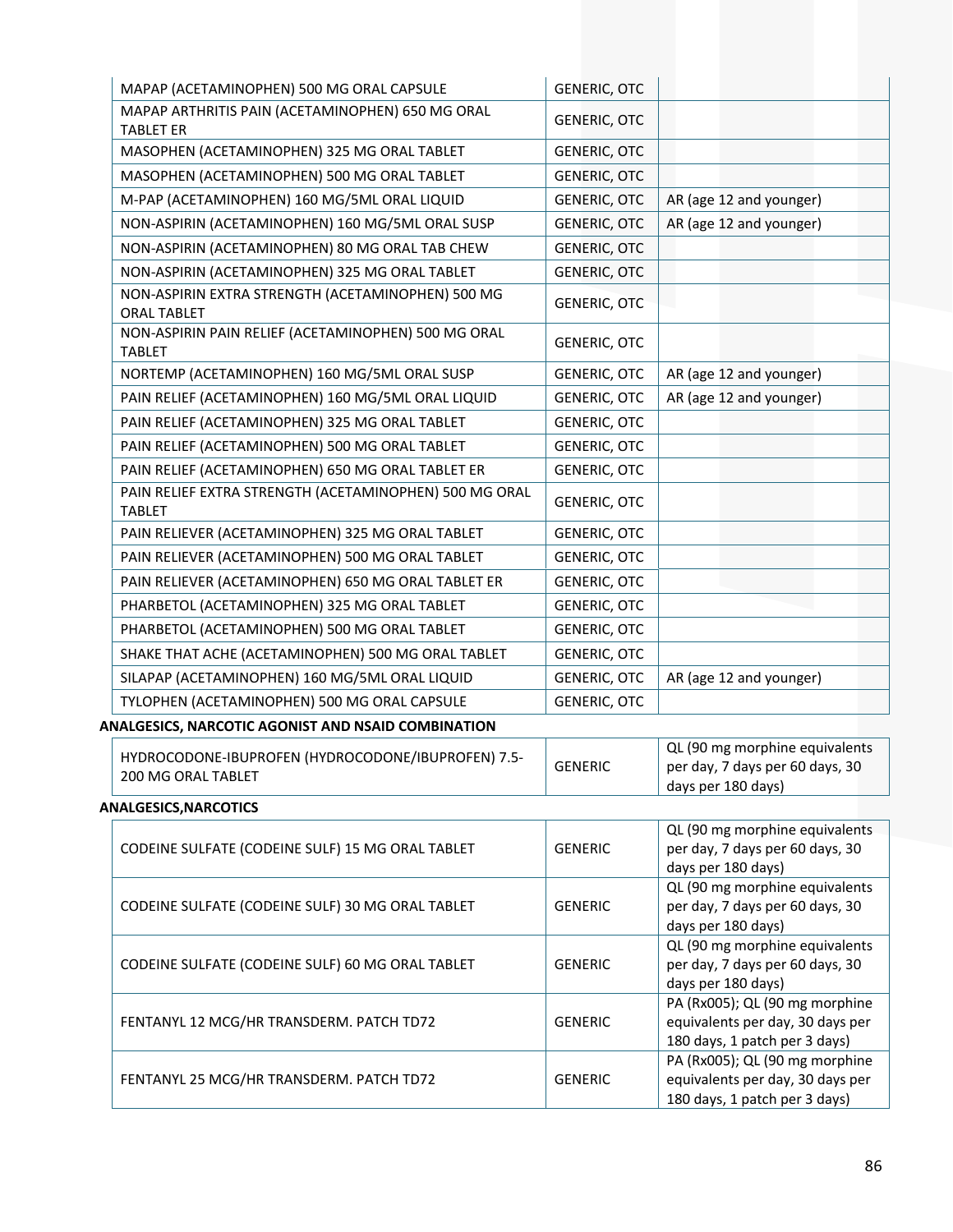| FENTANYL 50MCG/HR TRANSDERM. PATCH TD72    | <b>GENERIC</b> | PA (Rx005); QL (90 mg morphine<br>equivalents per day, 30 days per<br>180 days, 1 patch per 3 days) |
|--------------------------------------------|----------------|-----------------------------------------------------------------------------------------------------|
| FENTANYL 75MCG/HR TRANSDERM. PATCH TD72    | <b>GENERIC</b> | PA (Rx005); QL (90 mg morphine<br>equivalents per day, 30 days per<br>180 days, 1 patch per 3 days) |
| FENTANYL 100 MCG/HR TRANSDERM. PATCH TD72  | <b>GENERIC</b> | PA (Rx005); QL (90 mg morphine<br>equivalents per day, 30 days per<br>180 days, 1 patch per 3 days) |
| HYDROMORPHONE HCL 10 MG/ML INJECTION AMPUL | <b>GENERIC</b> | PA (Rx005); QL (90 mg morphine<br>equivalents per day, 7 days per<br>60 days, 30 days per 180 days) |
| HYDROMORPHONE HCL 1 MG/ML ORAL LIQUID      | <b>GENERIC</b> | PA (Rx005); QL (90 mg morphine<br>equivalents per day, 7 days per<br>60 days, 30 days per 180 days) |
| <b>HYDROMORPHONE HCL 2 MG ORAL TABLET</b>  | <b>GENERIC</b> | QL (90 mg morphine equivalents<br>per day, 7 days per 60 days, 30<br>days per 180 days)             |
| HYDROMORPHONE HCL 4 MG ORAL TABLET         | <b>GENERIC</b> | QL (90 mg morphine equivalents<br>per day, 7 days per 60 days, 30<br>days per 180 days)             |
| HYDROMORPHONE HCL 8 MG ORAL TABLET         | <b>GENERIC</b> | QL (90 mg morphine equivalents<br>per day, 7 days per 60 days, 30<br>days per 180 days)             |
| HYDROMORPHONE HCL 3 MG RECTAL SUPP.RECT    | <b>GENERIC</b> | QL (90 mg morphine equivalents<br>per day, 7 days per 60 days, 30<br>days per 180 days)             |
| MEPERIDINE HCL 50 MG/5 ML ORAL SOLUTION    | <b>GENERIC</b> | PA (Rx005); QL (90 mg morphine<br>equivalents per day, 7 days per<br>60 days, 30 days per 180 days) |
| MEPERIDINE HCL 50 MG ORAL TABLET           | <b>GENERIC</b> | QL (90 mg morphine equivalents<br>per day, 7 days per 60 days, 30<br>days per 180 days)             |
| METHADONE HCL 10 MG/ML INJECTION VIAL      | <b>GENERIC</b> | PA (Rx005); QL (90 mg morphine<br>equivalents per day, 30 days per<br>180 days)                     |
| METHADONE HCL 5 MG ORAL TABLET             | <b>GENERIC</b> | PA (Rx005); QL (90 mg morphine<br>equivalents per day, 30 days per<br>180 days)                     |
| METHADONE HCL 10 MG ORAL TABLET            | <b>GENERIC</b> | PA (Rx005); QL (90 mg morphine<br>equivalents per day, 30 days per<br>180 days)                     |
| MORPHINE SULFATE 10 MG/5 ML ORAL SOLUTION  | <b>GENERIC</b> | PA (Rx005); QL (90 mg morphine<br>equivalents per day, 7 days per<br>60 days, 30 days per 180 days) |
| MORPHINE SULFATE 20 MG/5 ML ORAL SOLUTION  | <b>GENERIC</b> | PA (Rx005); QL (90 mg morphine<br>equivalents per day, 7 days per<br>60 days, 30 days per 180 days) |
| MORPHINE SULFATE 100 MG/5ML ORAL SOLUTION  | <b>GENERIC</b> | PA (Rx005); QL (90 mg morphine<br>equivalents per day, 7 days per<br>60 days, 30 days per 180 days) |
| MORPHINE SULFATE 15 MG ORAL TABLET         | <b>BRAND</b>   | QL (90 mg morphine equivalents<br>per day, 7 days per 60 days, 30<br>days per 180 days)             |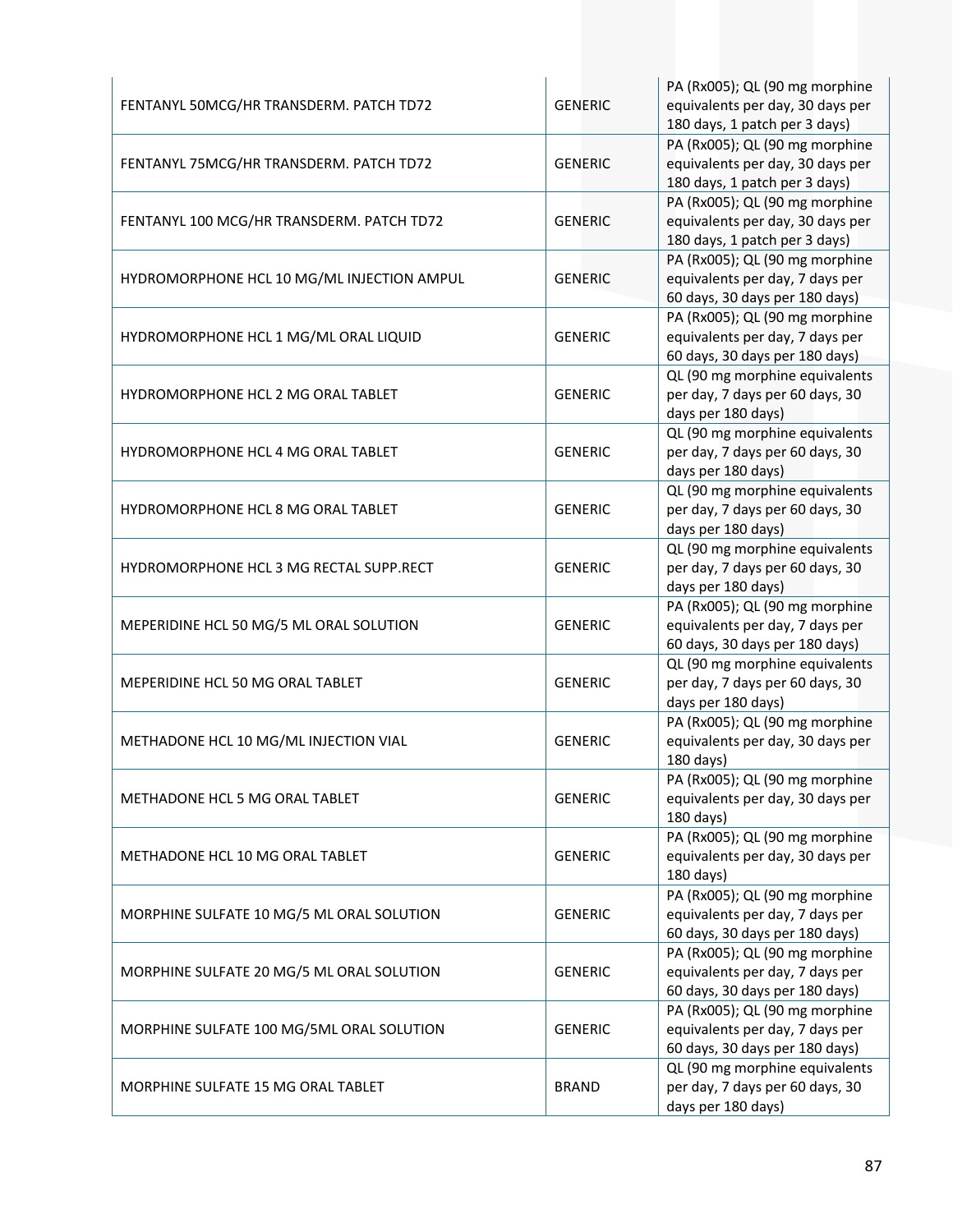| MORPHINE SULFATE 15 MG ORAL TABLET                                     | <b>GENERIC</b> | QL (90 mg morphine equivalents<br>per day, 7 days per 60 days, 30<br>days per 180 days)                     |
|------------------------------------------------------------------------|----------------|-------------------------------------------------------------------------------------------------------------|
| MORPHINE SULFATE 30 MG ORAL TABLET                                     | <b>BRAND</b>   | QL (90 mg morphine equivalents<br>per day, 7 days per 60 days, 30<br>days per 180 days)                     |
| MORPHINE SULFATE 30 MG ORAL TABLET                                     | <b>GENERIC</b> | QL (90 mg morphine equivalents<br>per day, 7 days per 60 days, 30<br>days per 180 days)                     |
| MORPHINE SULFATE ER (MORPHINE SULFATE) 30 MG ORAL CPMP<br>24HR         | <b>GENERIC</b> | PA (Rx005); QL (90 mg morphine<br>equivalents per day, 30 days per<br>180 days, 2 capsules per day)         |
| MORPHINE SULFATE ER (MORPHINE SULFATE) 45 MG ORAL CPMP<br>24HR         | <b>GENERIC</b> | PA (Rx005); QL (90 mg morphine<br>equivalents per day, 30 days per<br>180 days, 2 capsules per day)         |
| MORPHINE SULFATE ER (MORPHINE SULFATE) 60 MG ORAL CPMP<br>24HR         | <b>GENERIC</b> | PA (Rx005); QL (90 mg morphine<br>equivalents per day, 30 days per<br>180 days, 2 capsules per day)         |
| MORPHINE SULFATE ER (MORPHINE SULFATE) 75 MG ORAL CPMP<br>24HR         | <b>GENERIC</b> | PA (Rx005); QL (90 mg morphine<br>equivalents per day, 30 days per<br>180 days, 2 capsules per day)         |
| MORPHINE SULFATE ER (MORPHINE SULFATE) 90 MG ORAL CPMP<br>24HR         | <b>GENERIC</b> | PA (Rx005); QL (90 mg morphine<br>equivalents per day, 30 days per<br>180 days, 2 capsules per day)         |
| MORPHINE SULFATE ER (MORPHINE SULFATE) 120 MG ORAL<br>CPMP 24HR        | <b>GENERIC</b> | PA (Rx005); QL (90 mg morphine<br>equivalents per day, 30 days per<br>180 days, 2 capsules per day)         |
| MORPHINE SULFATE ER (MORPHINE SULFATE) 15 MG ORAL<br><b>TABLET ER</b>  | <b>GENERIC</b> | PA (Rx005); QL (90 mg morphine<br>equivalents per day, 30 days per<br>180 days, 3 tablets per day)          |
| MORPHINE SULFATE ER (MORPHINE SULFATE) 30 MG ORAL<br><b>TABLET ER</b>  | <b>GENERIC</b> | PA (Rx005); QL (90 mg morphine<br>equivalents per day, 30 days per<br>180 days, 3 tablets per day)          |
| MORPHINE SULFATE ER (MORPHINE SULFATE) 60 MG ORAL<br><b>TABLET ER</b>  | <b>GENERIC</b> | PA (Rx005); QL (90 mg morphine<br>equivalents per day, 30 days per<br>180 days, 3 tablets per day)          |
| MORPHINE SULFATE ER (MORPHINE SULFATE) 100 MG ORAL<br><b>TABLET ER</b> | <b>GENERIC</b> | PA (Rx005); QL (90 mg morphine<br>equivalents per day, 30 days per<br>180 days, 3 tablets per day)          |
| MORPHINE SULFATE ER (MORPHINE SULFATE) 200 MG ORAL<br><b>TABLET ER</b> | <b>GENERIC</b> | PA (Rx005); QL (90 mg morphine<br>equivalents per day, 30 days per<br>180 days, 3 tablets per day)          |
| OXYCODONE HCL 5 MG ORAL CAPSULE                                        | <b>GENERIC</b> | QL (90 mg morphine equivalents<br>per day, 7 days per 60 days, 30<br>days per 180 days)                     |
| OXYCODONE HCL 20 MG/ML ORAL CONC                                       | <b>GENERIC</b> | PA (Rx005); QL (90 mg morphine<br>equivalents per day, 7 days per<br>60 days, 30 days per 180 days)         |
| OXYCODONE HCL 5 MG/5 ML ORAL SOLUTION                                  | <b>GENERIC</b> | QL (90 mg morphine equivalents<br>per day, 100 mL per year, 7 days<br>per 60 days, 30 days per 180<br>days) |
| OXYCODONE HCL 5 MG ORAL TABLET                                         | <b>GENERIC</b> | QL (90 mg morphine equivalents<br>per day, 7 days per 60 days, 30<br>days per 180 days)                     |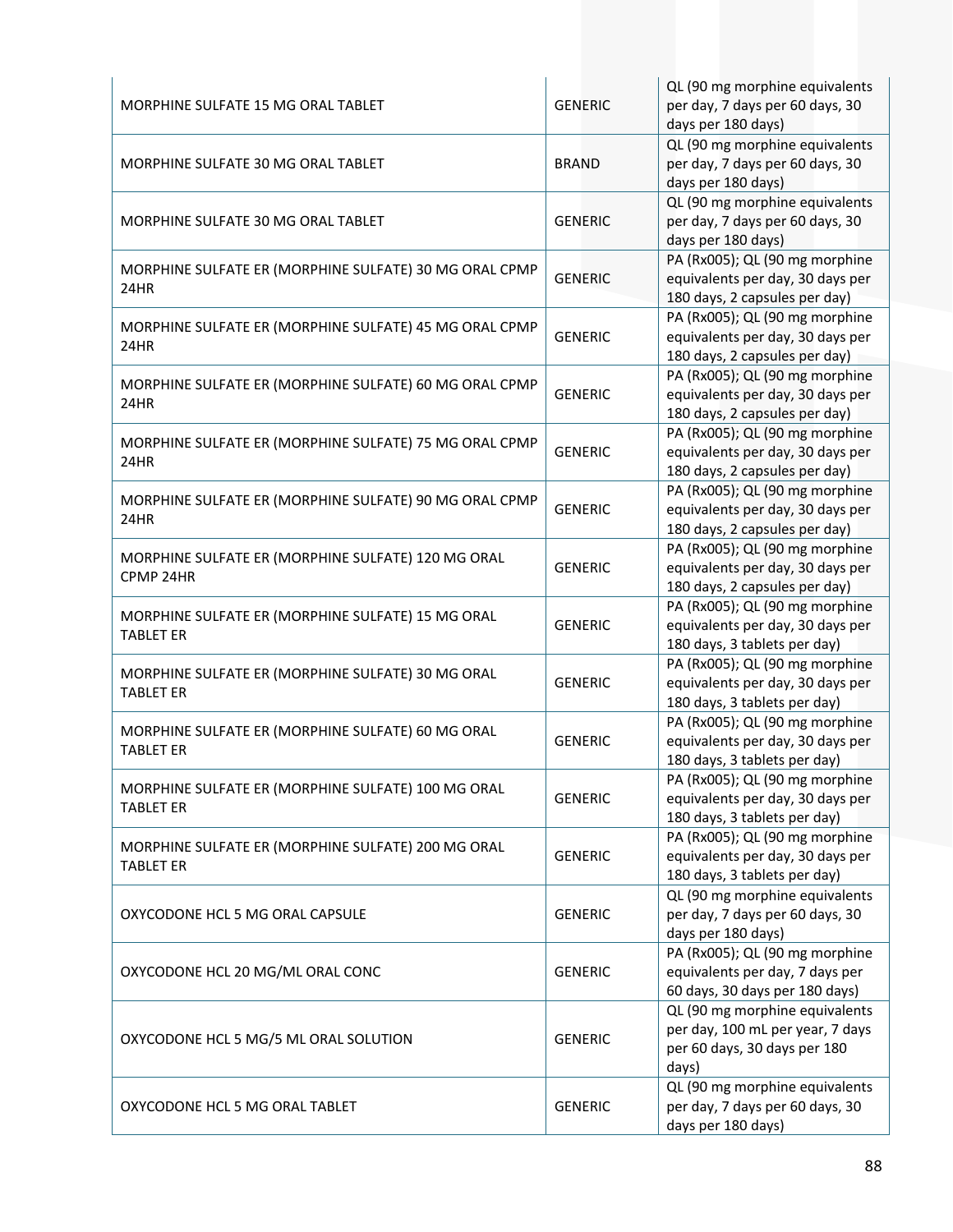| OXYCODONE HCL 10 MG ORAL TABLET                        | <b>GENERIC</b> | QL (90 mg morphine equivalents<br>per day, 7 days per 60 days, 30<br>days per 180 days)                       |
|--------------------------------------------------------|----------------|---------------------------------------------------------------------------------------------------------------|
| OXYCODONE HCL 15 MG ORAL TABLET                        | <b>GENERIC</b> | QL (90 mg morphine equivalents<br>per day, 7 days per 60 days, 30<br>days per 180 days)                       |
| OXYCODONE HCL 30 MG ORAL TABLET                        | <b>GENERIC</b> | QL (90 mg morphine equivalents<br>per day, 7 days per 60 days, 30<br>days per 180 days)                       |
| OXYCODONE HCL ER (OXYCODONE HCL) 10 MG ORAL TAB ER 12H | <b>GENERIC</b> | PA (Rx005); QL (90 mg morphine<br>equivalents per day, 30 days per<br>180 days, 2 tablets per day)            |
| OXYCONTIN (OXYCODONE HCL) 10 MG ORAL TAB ER 12H        | <b>BRAND</b>   | PA (Rx005); QL (90 mg morphine<br>equivalents per day, 30 days per<br>180 days, 2 tablets per day)            |
| OXYCONTIN (OXYCODONE HCL) 15 MG ORAL TAB ER 12H        | <b>BRAND</b>   | PA (Rx005); QL (90 mg morphine<br>equivalents per day, 30 days per<br>180 days, 2 tablets per day)            |
| OXYCONTIN (OXYCODONE HCL) 30 MG ORAL TAB ER 12H        | <b>BRAND</b>   | PA (Rx005); QL (90 mg morphine<br>equivalents per day, 30 days per<br>180 days, 2 tablets per day)            |
| OXYCONTIN (OXYCODONE HCL) 60 MG ORAL TAB ER 12H        | <b>BRAND</b>   | PA (Rx005); QL (90 mg morphine<br>equivalents per day, 30 days per<br>180 days, 2 tablets per day)            |
| OXYMORPHONE HCL 5 MG ORAL TABLET                       | <b>GENERIC</b> | PA (Rx005); QL (90 mg morphine<br>equivalents per day, 7 days per<br>60 days, 30 days per 180 days)           |
| OXYMORPHONE HCL 10 MG ORAL TABLET                      | <b>GENERIC</b> | PA (Rx005); QL (90 mg morphine<br>equivalents per day, 7 days per<br>60 days, 30 days per 180 days)           |
| <b>TRAMADOL HCL 50 MG ORAL TABLET</b>                  | <b>GENERIC</b> | QL (90 mg morphine equivalents<br>per day, 8 tablets per day, 7 days<br>per 60 days, 30 days per 180<br>days) |

### **ANTIMIGRAINE PREPARATIONS**

| VYEPTI (EPTINEZUMAB-JJMR) 100 MG/ML INTRAVEN. VIAL                         | <b>BRAND</b>                                              | PA (Rx051); SPEC                          |  |
|----------------------------------------------------------------------------|-----------------------------------------------------------|-------------------------------------------|--|
| AIMOVIG AUTOINJECTOR (erenumab-aooe) 70 MG/ML<br>SUBCUTANE, AUTO INJCT     | <b>BRAND</b>                                              | PA (Rx051)                                |  |
| AIMOVIG AUTOINJECTOR (erenumab-aooe) 140 MG/ML<br>SUBCUTANE, AUTO INJCT    | <b>BRAND</b>                                              | PA (Rx051)                                |  |
| AJOVY AUTOINJECTOR (FREMANEZUMAB-VFRM) 225 MG/1.5<br>SUBCUTANE, AUTO INJCT | <b>BRAND</b>                                              | PA (Rx051)                                |  |
| AJOVY SYRINGE (FREMANEZUMAB-VFRM) 225 MG/1.5<br>SUBCUTANE, SYRINGE         | <b>BRAND</b>                                              | PA (Rx051)                                |  |
| EMGALITY PEN (GALCANEZUMAB-GNLM) 120 MG/ML<br>SUBCUTANE, PEN INJCTR        | <b>BRAND</b>                                              | PA (Rx051)                                |  |
| EMGALITY SYRINGE (GALCANEZUMAB-GNLM) 120 MG/ML<br>SUBCUTANE, SYRINGE       | <b>BRAND</b>                                              | PA (Rx051)                                |  |
| REYVOW (LASMIDITAN SUCCINATE) 50 MG ORAL TABLET                            | <b>BRAND</b>                                              | PA (Rx023); QL (4 tablets per 30<br>days) |  |
| REYVOW (LASMIDITAN SUCCINATE) 100 MG ORAL TABLET                           | PA (Rx023); QL (4 tablets per 30<br><b>BRAND</b><br>days) |                                           |  |
| NARATRIPTAN HCL 1 MG ORAL TABLET                                           | <b>GENERIC</b>                                            | QL (9 tablets per 30 days)                |  |
| NARATRIPTAN HCL 2.5 MG ORAL TABLET                                         | <b>GENERIC</b>                                            | QL (9 tablets per 30 days)                |  |
|                                                                            |                                                           |                                           |  |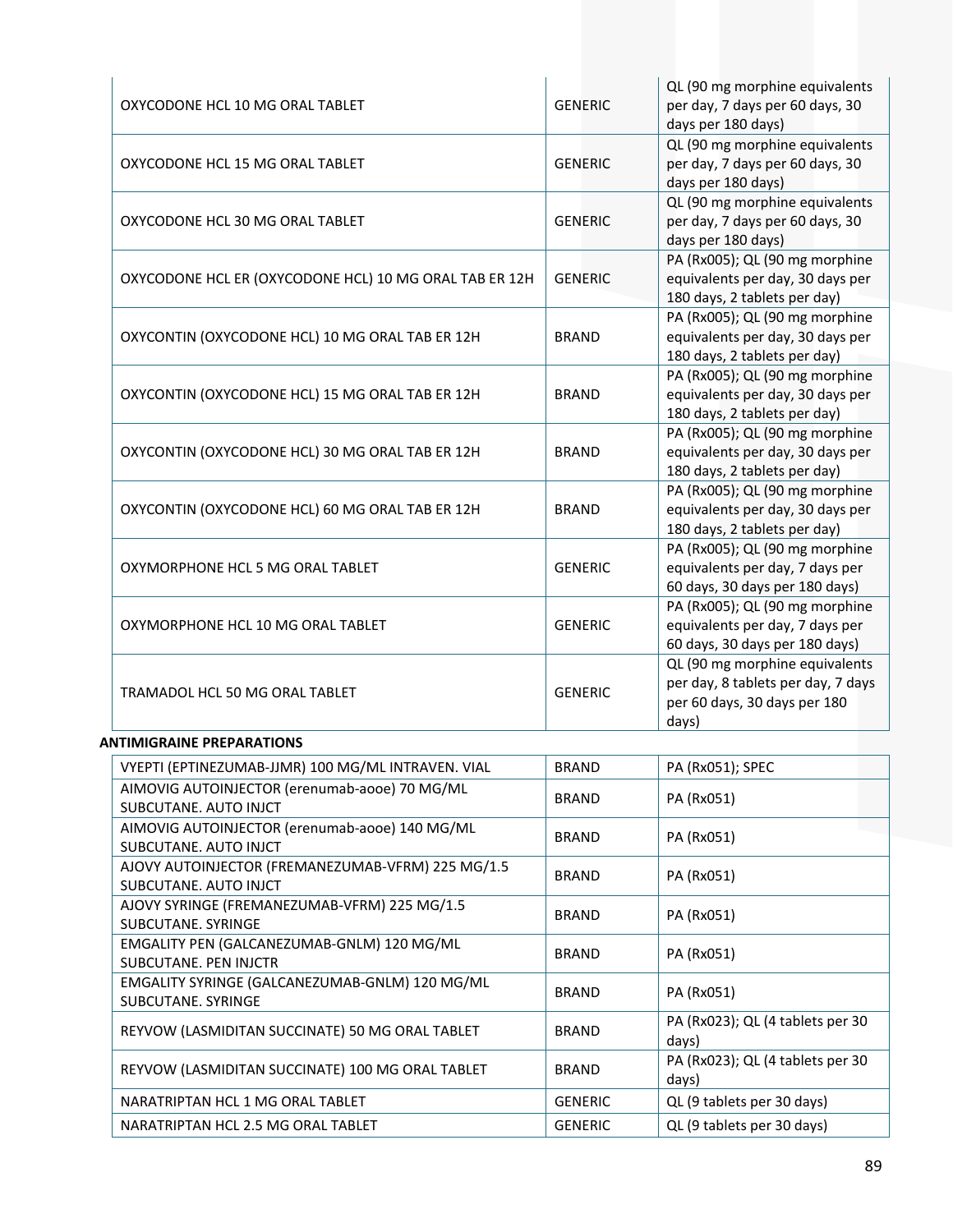|                                                    | NURTEC ODT (RIMEGEPANT SULFATE) 75 MG ORAL TAB RAPDIS                                     | <b>BRAND</b>   | PA (Rx051)                                                                                                  |  |
|----------------------------------------------------|-------------------------------------------------------------------------------------------|----------------|-------------------------------------------------------------------------------------------------------------|--|
|                                                    | RIZATRIPTAN (RIZATRIPTAN BENZOATE) 5 MG ORAL TAB RAPDIS                                   | <b>GENERIC</b> | QL (9 tablets per 30 days)                                                                                  |  |
|                                                    | RIZATRIPTAN (RIZATRIPTAN BENZOATE) 10 MG ORAL TAB RAPDIS                                  | <b>GENERIC</b> | QL (9 tablets per 30 days)                                                                                  |  |
|                                                    | RIZATRIPTAN (RIZATRIPTAN BENZOATE) 5 MG ORAL TABLET                                       | <b>GENERIC</b> | QL (9 tablets per 30 days)                                                                                  |  |
|                                                    | RIZATRIPTAN (RIZATRIPTAN BENZOATE) 10 MG ORAL TABLET                                      | <b>GENERIC</b> | QL (9 tablets per 30 days)                                                                                  |  |
|                                                    | SUMATRIPTAN 5 MG NASAL SPRAY                                                              | <b>GENERIC</b> | PA (Rx023); QL (1 package [6 mL]<br>per 30 days)                                                            |  |
|                                                    | SUMATRIPTAN 20 MG NASAL SPRAY                                                             | <b>GENERIC</b> | PA (Rx023); QL (1 package [6 mL]<br>per 30 days)                                                            |  |
|                                                    | SUMATRIPTAN SUCCINATE 25 MG ORAL TABLET                                                   | <b>GENERIC</b> | QL (9 tablets per 30 days)                                                                                  |  |
|                                                    | SUMATRIPTAN SUCCINATE 50 MG ORAL TABLET                                                   | <b>GENERIC</b> | QL (9 tablets per 30 days)                                                                                  |  |
|                                                    | SUMATRIPTAN SUCCINATE 100 MG ORAL TABLET                                                  | <b>GENERIC</b> | QL (9 tablets per 30 days)                                                                                  |  |
|                                                    | SUMATRIPTAN SUCCINATE 4 MG/0.5ML SUBCUTANE. CARTRIDGE                                     | <b>GENERIC</b> | PA (Rx023); QL (1 package [1 mL]<br>per 30 days)                                                            |  |
|                                                    | SUMATRIPTAN SUCCINATE 6 MG/0.5ML SUBCUTANE. CARTRIDGE                                     | <b>GENERIC</b> | PA (Rx023); QL (1 package [1 mL]<br>per 30 days)                                                            |  |
|                                                    | SUMATRIPTAN SUCCINATE 4 MG/0.5ML SUBCUTANE. PEN INJCTR                                    | <b>GENERIC</b> | PA (Rx023); QL (1 package [1 mL]<br>per 30 days)                                                            |  |
|                                                    | SUMATRIPTAN SUCCINATE 6 MG/0.5ML SUBCUTANE. PEN INJCTR                                    | <b>GENERIC</b> | PA (Rx023); QL (1 package [1 mL]<br>per 30 days)                                                            |  |
|                                                    | SUMATRIPTAN SUCCINATE 6 MG/0.5ML SUBCUTANE. SYRINGE                                       | <b>GENERIC</b> | PA (Rx023); QL (1 package [1 mL]<br>per 30 days)                                                            |  |
|                                                    | SUMATRIPTAN SUCCINATE 6 MG/0.5ML SUBCUTANE. VIAL                                          | <b>GENERIC</b> | PA (Rx023); QL (1 vial [2.5 mL]<br>per 30 days)                                                             |  |
|                                                    | UBRELVY (UBROGEPANT) 50 MG ORAL TABLET                                                    | <b>BRAND</b>   | PA (Rx051)                                                                                                  |  |
|                                                    | UBRELVY (UBROGEPANT) 100 MG ORAL TABLET                                                   | <b>BRAND</b>   | PA (Rx051)                                                                                                  |  |
|                                                    | ZOLMITRIPTAN 2.5 MG ORAL TABLET                                                           | <b>GENERIC</b> | QL (9 tablets per 30 days)                                                                                  |  |
|                                                    | ZOLMITRIPTAN 5 MG ORAL TABLET                                                             | <b>GENERIC</b> | QL (9 tablets per 30 days)                                                                                  |  |
|                                                    | ZOLMITRIPTAN ODT (ZOLMITRIPTAN) 2.5 MG ORAL TAB RAPDIS                                    | <b>GENERIC</b> | QL (9 tablets per 30 days)                                                                                  |  |
|                                                    | ZOLMITRIPTAN ODT (ZOLMITRIPTAN) 5 MG ORAL TAB RAPDIS                                      | <b>GENERIC</b> | QL (9 tablets per 30 days)                                                                                  |  |
|                                                    | CALCITONIN GENE-RELATED PEPTIDE (CGRP) INHIBITORS                                         |                |                                                                                                             |  |
| SUBCUTANE. SYRINGE                                 | EMGALITY SYRINGE (GALCANEZUMAB-GNLM) 300MG/3ML                                            | <b>BRAND</b>   | PA (Rx051)                                                                                                  |  |
|                                                    | NARC.& NON-SAL.ANALGESIC,BARBITURATE &XANTHINE CMB                                        |                |                                                                                                             |  |
|                                                    | BUTALB-ACETAMINOPH-CAFF-CODEIN<br>(CODEINE/BUTALBIT/ACETAMIN/CAFF) 50-325-30 ORAL CAPSULE | <b>GENERIC</b> | QL (90 mg morphine equivalents<br>per day, 7 days per 60 days)                                              |  |
|                                                    | NARCOTIC & SALICYLATE ANALGESICS, BARB.& XANTHINE                                         |                |                                                                                                             |  |
|                                                    | ASA-BUTALB-CAFFEINE-CODEINE<br>(CODEINE/BUTALBITAL/ASA/CAFFEIN) 30-50-325 ORAL CAPSULE    | <b>GENERIC</b> | QL (90 mg morphine equivalents<br>per day, 7 days per 60 days)                                              |  |
| 30-50-325 ORAL CAPSULE                             | ASCOMP WITH CODEINE (CODEINE/BUTALBITAL/ASA/CAFFEIN)                                      | <b>GENERIC</b> | QL (90 mg morphine equivalents<br>per day, 7 days per 60 days)                                              |  |
|                                                    | BUTALBITAL COMPOUND-CODEINE<br>(CODEINE/BUTALBITAL/ASA/CAFFEIN) 30-50-325 ORAL CAPSULE    | <b>GENERIC</b> | QL (90 mg morphine equivalents<br>per day, 7 days per 60 days)                                              |  |
| NARCOTIC ANALGESIC & NON-SALICYLATE ANALGESIC COMB |                                                                                           |                |                                                                                                             |  |
| 120-12MG/5 ORAL SOLUTION                           | ACETAMINOPHEN-CODEINE (ACETAMINOPHEN WITH CODEINE)                                        | <b>GENERIC</b> | QL (90 mg morphine equivalents<br>per day, 300 mL per year, 7 days<br>per 60 days, 30 days per 180<br>days) |  |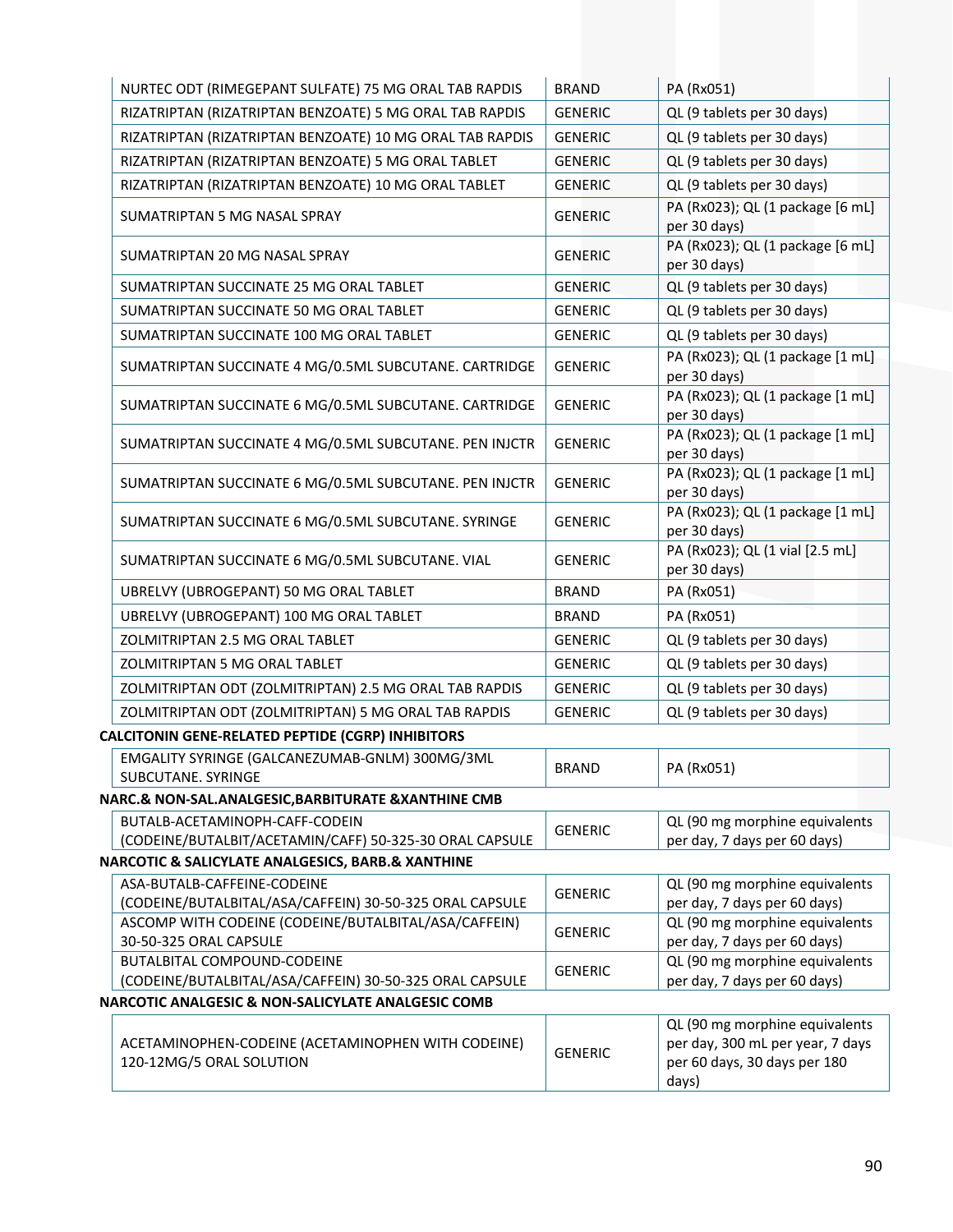| ACETAMINOPHEN-CODEINE (ACETAMINOPHEN WITH CODEINE)<br>300MG-15MG ORAL TABLET          | <b>GENERIC</b> | QL (90 mg morphine equivalents<br>per day, 7 days per 60 days, 30<br>days per 180 days)                     |
|---------------------------------------------------------------------------------------|----------------|-------------------------------------------------------------------------------------------------------------|
| ACETAMINOPHEN-CODEINE (ACETAMINOPHEN WITH CODEINE)<br>300MG-30MG ORAL TABLET          | <b>GENERIC</b> | QL (90 mg morphine equivalents<br>per day, 7 days per 60 days, 30<br>days per 180 days)                     |
| ACETAMINOPHEN-CODEINE (ACETAMINOPHEN WITH CODEINE)<br>300MG-60MG ORAL TABLET          | <b>GENERIC</b> | QL (90 mg morphine equivalents<br>per day, 7 days per 60 days, 30<br>days per 180 days)                     |
| HYDROCODONE-ACETAMINOPHEN (HYDROCODONE<br>BIT/ACETAMINOPHEN) 7.5-325/15 ORAL SOLUTION | <b>GENERIC</b> | QL (90 mg morphine equivalents<br>per day, 480 mL per year, 7 days<br>per 60 days, 30 days per 180<br>days) |
| HYDROCODONE-ACETAMINOPHEN (HYDROCODONE<br>BIT/ACETAMINOPHEN) 5 MG-325MG ORAL TABLET   | <b>GENERIC</b> | QL (90 mg morphine equivalents<br>per day, 7 days per 60 days, 30<br>days per 180 days)                     |
| HYDROCODONE-ACETAMINOPHEN (HYDROCODONE<br>BIT/ACETAMINOPHEN) 7.5-325 MG ORAL TABLET   | <b>GENERIC</b> | QL (90 mg morphine equivalents<br>per day, 7 days per 60 days, 30<br>days per 180 days)                     |
| HYDROCODONE-ACETAMINOPHEN (HYDROCODONE<br>BIT/ACETAMINOPHEN) 10MG-325MG ORAL TABLET   | <b>GENERIC</b> | QL (90 mg morphine equivalents<br>per day, 7 days per 60 days, 30<br>days per 180 days)                     |
| HYDROCODONE-ACETAMINOPHEN (HYDROCODONE<br>BIT/ACETAMINOPHEN) 10MG-300MG ORAL TABLET   | <b>GENERIC</b> | QL (90 mg morphine equivalents<br>per day, 7 days per 60 days, 30<br>days per 180 days)                     |
| VICODIN HP (HYDROCODONE BIT/ACETAMINOPHEN) 10MG-<br>300MG ORAL TABLET                 | <b>GENERIC</b> | QL (90 mg morphine equivalents<br>per day, 7 days per 60 days, 30<br>days per 180 days)                     |
| ENDOCET (OXYCODONE HCL/ACETAMINOPHEN) 2.5-325 MG<br><b>ORAL TABLET</b>                | <b>GENERIC</b> | PA (Rx005); QL (90 mg morphine<br>equivalents per day, 7 days per<br>60 days, 30 days per 180 days)         |
| ENDOCET (OXYCODONE HCL/ACETAMINOPHEN) 5 MG-325MG<br><b>ORAL TABLET</b>                | <b>GENERIC</b> | QL (90 mg morphine equivalents<br>per day, 7 days per 60 days, 30<br>days per 180 days)                     |
| ENDOCET (OXYCODONE HCL/ACETAMINOPHEN) 7.5-325 MG<br><b>ORAL TABLET</b>                | <b>GENERIC</b> | QL (90 mg morphine equivalents<br>per day, 7 days per 60 days, 30<br>days per 180 days)                     |
| ENDOCET (OXYCODONE HCL/ACETAMINOPHEN) 10MG-325MG<br>ORAL TABLET                       | <b>GENERIC</b> | QL (90 mg morphine equivalents<br>per day, 7 days per 60 days, 30<br>days per 180 days)                     |
| OXYCODONE-ACETAMINOPHEN (OXYCODONE<br>HCL/ACETAMINOPHEN) 2.5-325 MG ORAL TABLET       | <b>GENERIC</b> | PA (Rx005); QL (90 mg morphine<br>equivalents per day, 7 days per<br>60 days, 30 days per 180 days)         |
| OXYCODONE-ACETAMINOPHEN (OXYCODONE<br>HCL/ACETAMINOPHEN) 5 MG-325MG ORAL TABLET       | <b>GENERIC</b> | QL (90 mg morphine equivalents<br>per day, 7 days per 60 days, 30<br>days per 180 days)                     |
| OXYCODONE-ACETAMINOPHEN (OXYCODONE<br>HCL/ACETAMINOPHEN) 7.5-325 MG ORAL TABLET       | <b>GENERIC</b> | QL (90 mg morphine equivalents<br>per day, 7 days per 60 days, 30<br>days per 180 days)                     |
| OXYCODONE-ACETAMINOPHEN (OXYCODONE<br>HCL/ACETAMINOPHEN) 10MG-325MG ORAL TABLET       | <b>GENERIC</b> | QL (90 mg morphine equivalents<br>per day, 7 days per 60 days, 30<br>days per 180 days)                     |
| NARCOTIC WITHDRAWAL THERAPY AGENTS                                                    |                |                                                                                                             |
| BUPRENORPHINE HCL 2 MG SUBLINGUAL TAB SUBL                                            | <b>GENERIC</b> | QL (12 tablets per day)                                                                                     |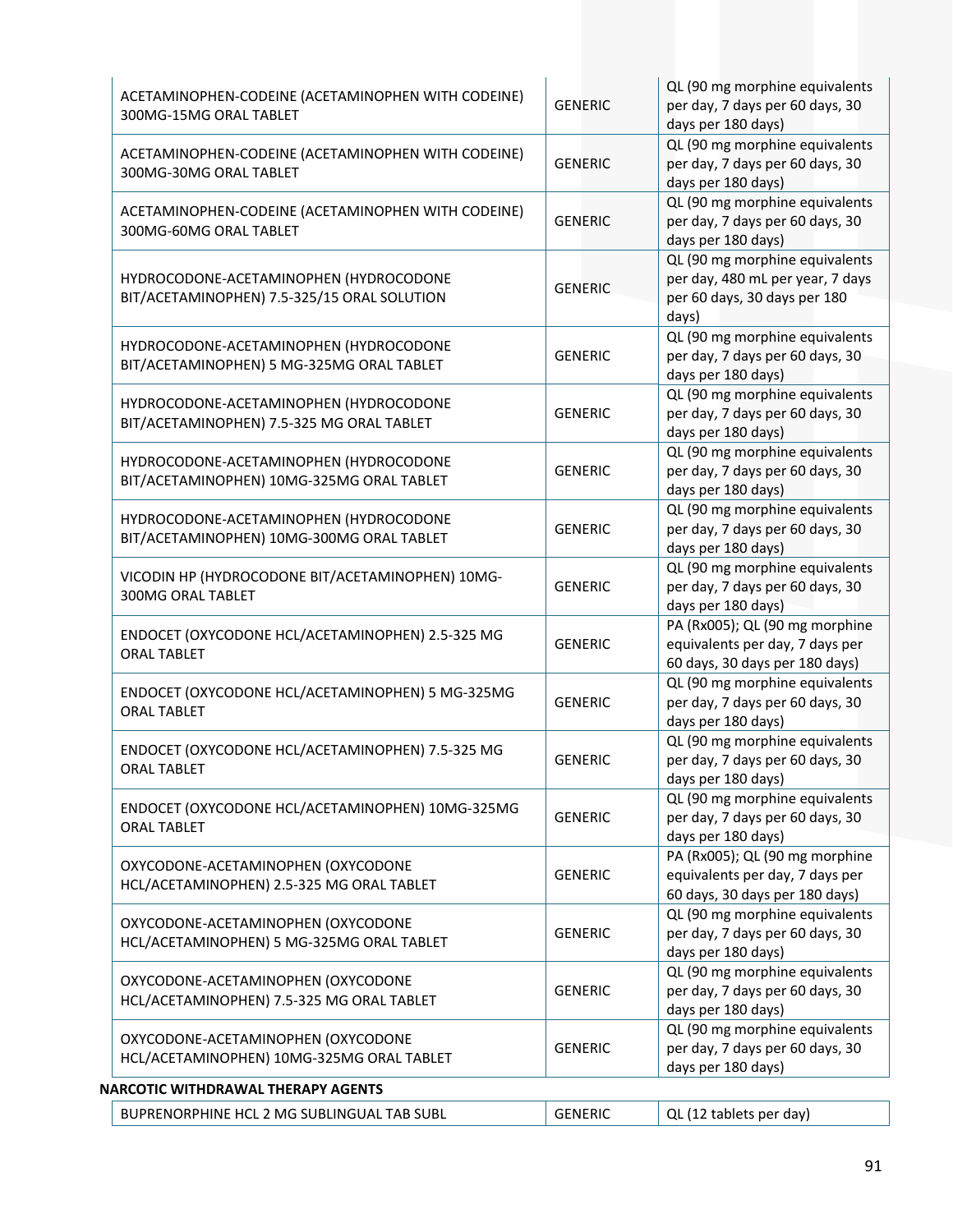| BUPRENORPHINE HCL 8 MG SUBLINGUAL TAB SUBL         | <b>GENERIC</b> | QL (3 tablets per day)  |
|----------------------------------------------------|----------------|-------------------------|
| BUPRENORPHINE-NALOXONE (BUPRENORPHINE HCL/NALOXONE | <b>GENERIC</b> | QL (12 films per day)   |
| HCL) 2 MG-0.5MG SUBLINGUAL FILM                    |                |                         |
| BUPRENORPHINE-NALOXONE (BUPRENORPHINE HCL/NALOXONE | <b>GENERIC</b> |                         |
| HCL) 4MG-1MG SUBLINGUAL FILM                       |                | QL (6 films per day)    |
| BUPRENORPHINE-NALOXONE (BUPRENORPHINE HCL/NALOXONE | <b>GENERIC</b> |                         |
| HCL) 8 MG-2 MG SUBLINGUAL FILM                     |                | QL (3 films per day)    |
| BUPRENORPHINE-NALOXONE (BUPRENORPHINE HCL/NALOXONE | <b>GENERIC</b> | QL (2 films per day)    |
| HCL) 12 MG-3 MG SUBLINGUAL FILM                    |                |                         |
| BUPRENORPHINE-NALOXONE (BUPRENORPHINE HCL/NALOXONE | <b>GENERIC</b> |                         |
| HCL) 2 MG-0.5MG SUBLINGUAL TAB SUBL                |                | QL (12 tablets per day) |
| BUPRENORPHINE-NALOXONE (BUPRENORPHINE HCL/NALOXONE | <b>GENERIC</b> |                         |
| HCL) 8 MG-2 MG SUBLINGUAL TAB SUBL                 |                | QL (3 tablets per day)  |

# **PARKINSONS DISEASE**

### **ANTIPARKINSONISM DRUGS,ANTICHOLINERGIC**

| BENZTROPINE MESYLATE 0.5 MG ORAL TABLET     | GENERIC        |
|---------------------------------------------|----------------|
| BENZTROPINE MESYLATE 1 MG ORAL TABLET       | <b>GENERIC</b> |
| BENZTROPINE MESYLATE 2 MG ORAL TABLET       | <b>GENERIC</b> |
| TRIHEXYPHENIDYL HCL 2 MG/5 ML ORAL SOLUTION | <b>GENERIC</b> |
| TRIHEXYPHENIDYL HCL 2 MG ORAL TABLET        | <b>GENERIC</b> |
| TRIHEXYPHENIDYL HCL 5 MG ORAL TABLET        | <b>GENERIC</b> |

### **ANTIPARKINSONISM DRUGS,OTHER**

| AMANTADINE (AMANTADINE HCL) 100 MG ORAL CAPSULE                                                   | <b>GENERIC</b> |  |
|---------------------------------------------------------------------------------------------------|----------------|--|
| AMANTADINE (AMANTADINE HCL) 50 MG/5 ML ORAL SOLUTION                                              | <b>GENERIC</b> |  |
| AMANTADINE (AMANTADINE HCL) 100 MG ORAL TABLET                                                    | <b>GENERIC</b> |  |
| BROMOCRIPTINE MESYLATE 5 MG ORAL CAPSULE                                                          | <b>GENERIC</b> |  |
| BROMOCRIPTINE MESYLATE 2.5 MG ORAL TABLET                                                         | <b>GENERIC</b> |  |
| CARBIDOPA-LEVODOPA (CARBIDOPA/LEVODOPA) 10MG-100MG<br><b>ORAL TABLET</b>                          | <b>GENERIC</b> |  |
| CARBIDOPA-LEVODOPA (CARBIDOPA/LEVODOPA) 25MG-100MG<br><b>ORAL TABLET</b>                          | <b>GENERIC</b> |  |
| CARBIDOPA-LEVODOPA (CARBIDOPA/LEVODOPA) 25MG-250MG<br><b>ORAL TABLET</b>                          | <b>GENERIC</b> |  |
| CARBIDOPA-LEVODOPA ER (CARBIDOPA/LEVODOPA) 25MG-<br>100MG ORAL TABLET ER                          | <b>GENERIC</b> |  |
| CARBIDOPA-LEVODOPA ER (CARBIDOPA/LEVODOPA) 50MG-<br><b>200MG ORAL TABLET ER</b>                   | <b>GENERIC</b> |  |
| CARBIDOPA-LEVODOPA-ENTACAPONE<br>(CARBIDOPA/LEVODOPA/ENTACAPONE) 12.5-50 MG ORAL<br><b>TABIFT</b> | <b>GENERIC</b> |  |
| CARBIDOPA-LEVODOPA-ENTACAPONE<br>(CARBIDOPA/LEVODOPA/ENTACAPONE) 18.75-75MG ORAL<br><b>TABLET</b> | <b>GENERIC</b> |  |
| CARBIDOPA-LEVODOPA-ENTACAPONE<br>(CARBIDOPA/LEVODOPA/ENTACAPONE) 25-100-200 ORAL<br><b>TABLET</b> | <b>GENERIC</b> |  |
| CARBIDOPA-LEVODOPA-ENTACAPONE<br>(CARBIDOPA/LEVODOPA/ENTACAPONE) 31.25-125 ORAL TABLET            | <b>GENERIC</b> |  |
| CARBIDOPA-LEVODOPA-ENTACAPONE<br>(CARBIDOPA/LEVODOPA/ENTACAPONE) 37.5-150MG ORAL<br><b>TABLET</b> | <b>GENERIC</b> |  |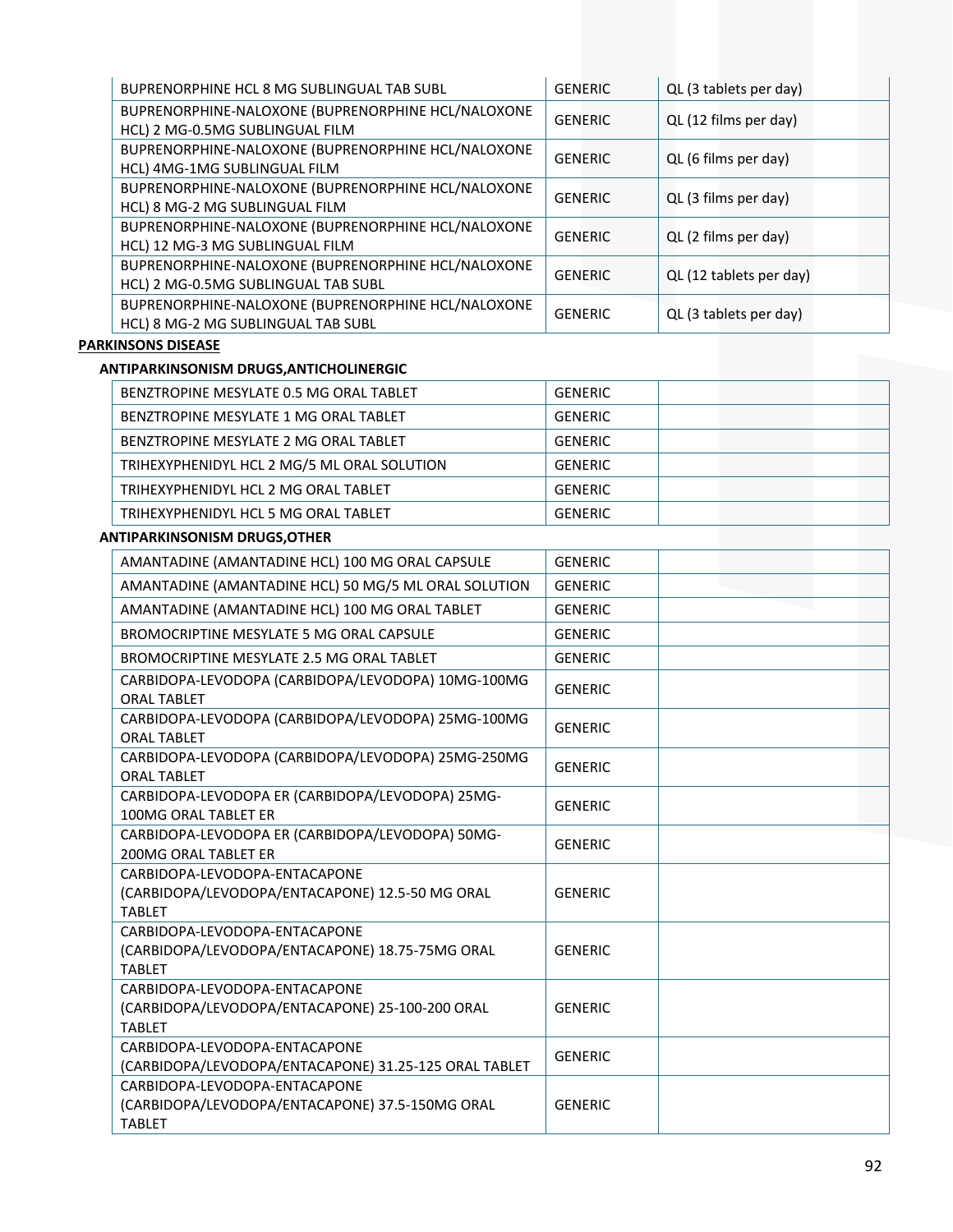| CARBIDOPA-LEVODOPA-ENTACAPONE<br>(CARBIDOPA/LEVODOPA/ENTACAPONE) 50-200-200 ORAL | <b>GENERIC</b>               |
|----------------------------------------------------------------------------------|------------------------------|
| <b>TABLET</b><br>ENTACAPONE 200 MG ORAL TABLET                                   | <b>GENERIC</b>               |
|                                                                                  |                              |
| PRAMIPEXOLE DIHYDROCHLORIDE (PRAMIPEXOLE DI-HCL) 0.125<br>MG ORAL TABLET         | <b>GENERIC</b>               |
| PRAMIPEXOLE DIHYDROCHLORIDE (PRAMIPEXOLE DI-HCL) 0.25<br><b>MG ORAL TABLET</b>   | <b>GENERIC</b>               |
| PRAMIPEXOLE DIHYDROCHLORIDE (PRAMIPEXOLE DI-HCL) 0.5<br>MG ORAL TABLET           | <b>GENERIC</b>               |
| PRAMIPEXOLE DIHYDROCHLORIDE (PRAMIPEXOLE DI-HCL) 0.75<br><b>MG ORAL TABLET</b>   | <b>GENERIC</b>               |
| PRAMIPEXOLE DIHYDROCHLORIDE (PRAMIPEXOLE DI-HCL) 1 MG<br><b>ORAL TABLET</b>      | <b>GENERIC</b>               |
| PRAMIPEXOLE DIHYDROCHLORIDE (PRAMIPEXOLE DI-HCL) 1.5<br>MG ORAL TABLET           | <b>GENERIC</b>               |
| ROPINIROLE ER (ROPINIROLE HCL) 2 MG ORAL TAB ER 24H                              | <b>GENERIC</b><br>PA (Rx024) |
| ROPINIROLE ER (ROPINIROLE HCL) 4 MG ORAL TAB ER 24H                              | <b>GENERIC</b><br>PA (Rx024) |
| ROPINIROLE ER (ROPINIROLE HCL) 6 MG ORAL TAB ER 24H                              | <b>GENERIC</b><br>PA (Rx024) |
| ROPINIROLE ER (ROPINIROLE HCL) 8 MG ORAL TAB ER 24H                              | PA (Rx024)<br><b>GENERIC</b> |
| ROPINIROLE ER (ROPINIROLE HCL) 12 MG ORAL TAB ER 24H                             | <b>GENERIC</b><br>PA (Rx024) |
| ROPINIROLE HCL 0.25 MG ORAL TABLET                                               | <b>GENERIC</b>               |
| ROPINIROLE HCL 0.5 MG ORAL TABLET                                                | <b>GENERIC</b>               |
| ROPINIROLE HCL 1 MG ORAL TABLET                                                  | <b>GENERIC</b>               |
| ROPINIROLE HCL 2 MG ORAL TABLET                                                  | <b>GENERIC</b>               |
| ROPINIROLE HCL 3 MG ORAL TABLET                                                  | <b>GENERIC</b>               |
| ROPINIROLE HCL 4 MG ORAL TABLET                                                  | <b>GENERIC</b>               |
| ROPINIROLE HCL 5 MG ORAL TABLET                                                  | <b>GENERIC</b>               |
| SELEGILINE HCL 5 MG ORAL CAPSULE                                                 | <b>GENERIC</b>               |
| SELEGILINE HCL 5 MG ORAL TABLET                                                  | <b>GENERIC</b>               |

# **SEIZURE DISORDER**

## **ANTICONVULSANT ‐ BENZODIAZEPINE TYPE**

| CLONAZEPAM 0.5 MG ORAL TABLET | <b>GENERIC</b> | PA (Rx013) |
|-------------------------------|----------------|------------|
| CLONAZEPAM 1 MG ORAL TABLET   | GENERIC        | PA (Rx013) |
| CLONAZEPAM 2 MG ORAL TABLET   | <b>GENERIC</b> | PA (Rx013) |

#### **ANTICONVULSANTS**

| CARBAMAZEPINE 100 MG/5ML ORAL SUSP                         | <b>GENERIC</b> |  |
|------------------------------------------------------------|----------------|--|
| CARBAMAZEPINE 100 MG ORAL TAB CHEW                         | <b>GENERIC</b> |  |
| CARBAMAZEPINE 200 MG ORAL TABLET                           | <b>GENERIC</b> |  |
| CARBAMAZEPINE ER (CARBAMAZEPINE) 100 MG ORAL CPMP<br>12HR  | <b>GENERIC</b> |  |
| CARBAMAZEPINE ER (CARBAMAZEPINE) 200 MG ORAL CPMP<br>12HR  | <b>GENERIC</b> |  |
| CARBAMAZEPINE ER (CARBAMAZEPINE) 300 MG ORAL CPMP<br>12HR  | <b>GENERIC</b> |  |
| CARBAMAZEPINE ER (CARBAMAZEPINE) 100 MG ORAL TAB ER<br>12H | <b>GENERIC</b> |  |
| CARBAMAZEPINE ER (CARBAMAZEPINE) 200 MG ORAL TAB ER<br>12H | <b>GENERIC</b> |  |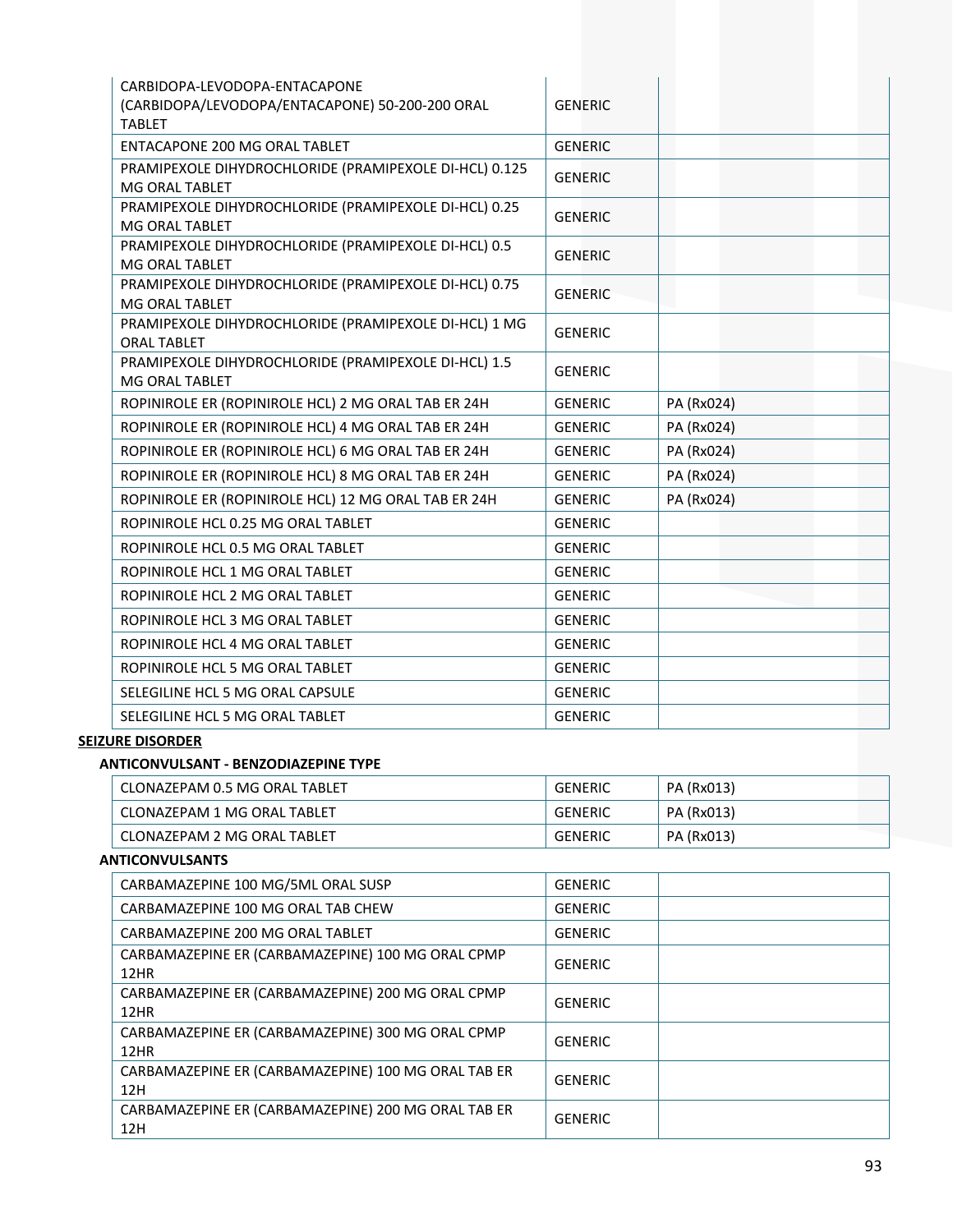| CARBAMAZEPINE ER (CARBAMAZEPINE) 400 MG ORAL TAB ER<br>12H        | <b>GENERIC</b> |                                                     |
|-------------------------------------------------------------------|----------------|-----------------------------------------------------|
| EPITOL (CARBAMAZEPINE) 200 MG ORAL TABLET                         | <b>GENERIC</b> |                                                     |
| ETHOSUXIMIDE 250 MG ORAL CAPSULE                                  | <b>GENERIC</b> |                                                     |
| ETHOSUXIMIDE 250 MG/5ML ORAL SOLUTION                             | <b>GENERIC</b> |                                                     |
| GABAPENTIN 100 MG ORAL CAPSULE                                    | <b>GENERIC</b> | QL (12 capsules per day)                            |
| GABAPENTIN 300 MG ORAL CAPSULE                                    | <b>GENERIC</b> | QL (12 capsules per day)                            |
| GABAPENTIN 400 MG ORAL CAPSULE                                    | <b>GENERIC</b> | QL (12 capsules per day)                            |
| GABAPENTIN 400 MG ORAL CAPSULE                                    | <b>GENERIC</b> | QL (9 capsules per day)                             |
| GABAPENTIN 250 MG/5ML ORAL SOLUTION                               | <b>GENERIC</b> | AR (age 12 and younger); QL (450<br>mL per 30 days) |
| <b>GABAPENTIN 600 MG ORAL TABLET</b>                              | <b>GENERIC</b> | QL (6 tablets per day)                              |
| GABAPENTIN 800 MG ORAL TABLET                                     | <b>GENERIC</b> | QL (4.5 tablets per day)                            |
| LACOSAMIDE 50 MG ORAL TABLET                                      | <b>GENERIC</b> | PA (Rx049)                                          |
| LACOSAMIDE 100 MG ORAL TABLET                                     | <b>GENERIC</b> | PA (Rx049)                                          |
| LACOSAMIDE 150 MG ORAL TABLET                                     | <b>GENERIC</b> | PA (Rx049)                                          |
| LACOSAMIDE 200 MG ORAL TABLET                                     | <b>GENERIC</b> | PA (Rx049)                                          |
| VIMPAT (LACOSAMIDE) 50 MG ORAL TABLET                             | <b>BRAND</b>   | PA (Rx049)                                          |
| VIMPAT (LACOSAMIDE) 100 MG ORAL TABLET                            | <b>BRAND</b>   | PA (Rx049)                                          |
| VIMPAT (LACOSAMIDE) 150 MG ORAL TABLET                            | <b>BRAND</b>   | PA (Rx049)                                          |
| VIMPAT (LACOSAMIDE) 200 MG ORAL TABLET                            | <b>BRAND</b>   | PA (Rx049)                                          |
| LEVETIRACETAM 100 MG/ML ORAL SOLUTION                             | <b>GENERIC</b> |                                                     |
| LEVETIRACETAM 500 MG/5ML ORAL SOLUTION                            | <b>GENERIC</b> |                                                     |
| LEVETIRACETAM 250 MG ORAL TABLET                                  | <b>GENERIC</b> |                                                     |
| LEVETIRACETAM 500 MG ORAL TABLET                                  | <b>GENERIC</b> |                                                     |
| LEVETIRACETAM 750 MG ORAL TABLET                                  | <b>GENERIC</b> |                                                     |
| LEVETIRACETAM 1000 MG ORAL TABLET                                 | <b>GENERIC</b> |                                                     |
| LEVETIRACETAM ER (LEVETIRACETAM) 500 MG ORAL TAB ER 24H           | <b>GENERIC</b> |                                                     |
| LEVETIRACETAM ER (LEVETIRACETAM) 750 MG ORAL TAB ER 24H           | <b>GENERIC</b> |                                                     |
| OXCARBAZEPINE 300 MG/5ML ORAL SUSP                                | <b>GENERIC</b> |                                                     |
| OXCARBAZEPINE 150 MG ORAL TABLET                                  | <b>GENERIC</b> |                                                     |
| OXCARBAZEPINE 300 MG ORAL TABLET                                  | <b>GENERIC</b> |                                                     |
| OXCARBAZEPINE 600 MG ORAL TABLET                                  | <b>GENERIC</b> |                                                     |
| PHENYTOIN 100 MG/4ML ORAL SUSP                                    | <b>GENERIC</b> |                                                     |
| PHENYTOIN 125 MG/5ML ORAL SUSP                                    | <b>GENERIC</b> |                                                     |
| PHENYTOIN 50 MG ORAL TAB CHEW                                     | <b>GENERIC</b> |                                                     |
| DILANTIN (PHENYTOIN SODIUM EXTENDED) 30 MG ORAL<br><b>CAPSULE</b> | <b>BRAND</b>   |                                                     |
| PHENYTOIN SODIUM EXTENDED 100 MG ORAL CAPSULE                     | <b>GENERIC</b> |                                                     |
| PHENYTOIN SODIUM EXTENDED 200 MG ORAL CAPSULE                     | <b>GENERIC</b> |                                                     |
| PHENYTOIN SODIUM EXTENDED 300 MG ORAL CAPSULE                     | <b>GENERIC</b> |                                                     |
| PREGABALIN 25 MG ORAL CAPSULE                                     | <b>GENERIC</b> | QL (3 capsules per day)                             |
| PREGABALIN 50 MG ORAL CAPSULE                                     | <b>GENERIC</b> | QL (3 capsules per day)                             |
| PREGABALIN 75 MG ORAL CAPSULE                                     | <b>GENERIC</b> | QL (3 capsules per day)                             |
| PREGABALIN 100 MG ORAL CAPSULE                                    | <b>GENERIC</b> | QL (3 capsules per day)                             |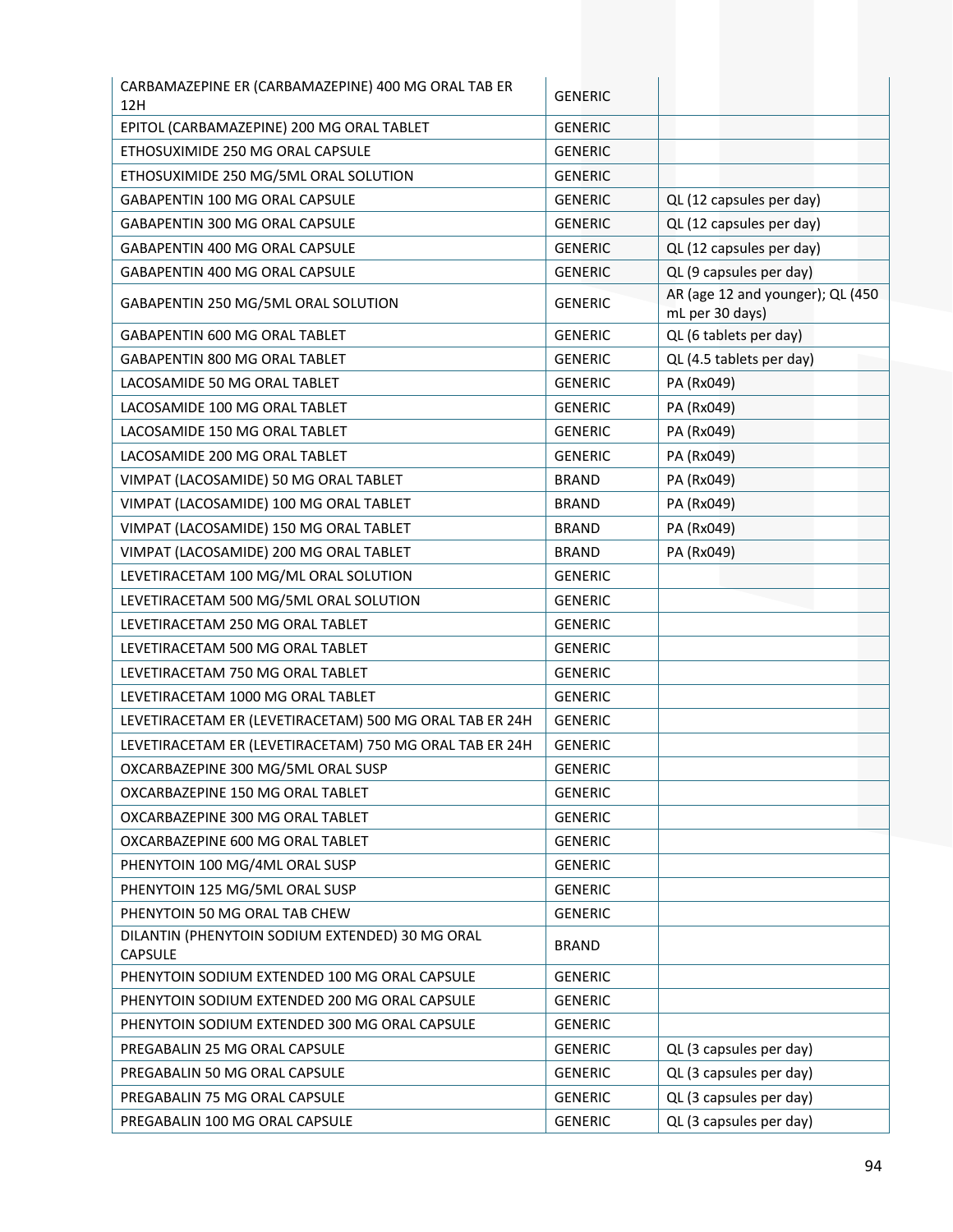| PREGABALIN 150 MG ORAL CAPSULE  | <b>GENERIC</b> | QL (3 capsules per day) |
|---------------------------------|----------------|-------------------------|
| PREGABALIN 200 MG ORAL CAPSULE  | <b>GENERIC</b> | QL (3 capsules per day) |
| PREGABALIN 225 MG ORAL CAPSULE  | <b>GENERIC</b> | QL (2 capsules per day) |
| PREGABALIN 300 MG ORAL CAPSULE  | <b>GENERIC</b> | QL (2 capsules per day) |
| PRIMIDONE 50 MG ORAL TABLET     | <b>GENERIC</b> |                         |
| PRIMIDONE 250 MG ORAL TABLET    | <b>GENERIC</b> |                         |
| TIAGABINE HCL 2 MG ORAL TABLET  | <b>GENERIC</b> |                         |
| TIAGABINE HCL 4 MG ORAL TABLET  | <b>GENERIC</b> |                         |
| TIAGABINE HCL 12 MG ORAL TABLET | <b>GENERIC</b> |                         |
| TIAGABINE HCL 16 MG ORAL TABLET | <b>GENERIC</b> |                         |
| TOPIRAMATE 25 MG ORAL TABLET    | <b>GENERIC</b> |                         |
| TOPIRAMATE 50 MG ORAL TABLET    | <b>GENERIC</b> |                         |
| TOPIRAMATE 100 MG ORAL TABLET   | <b>GENERIC</b> |                         |
| TOPIRAMATE 200 MG ORAL TABLET   | <b>GENERIC</b> |                         |
| ZONISAMIDE 25 MG ORAL CAPSULE   | <b>GENERIC</b> |                         |
| ZONISAMIDE 50 MG ORAL CAPSULE   | <b>GENERIC</b> |                         |
| ZONISAMIDE 100 MG ORAL CAPSULE  | <b>GENERIC</b> |                         |

# **SKELETAL MUSCLE DISORDER**

# **SKELETAL MUSCLE RELAXANTS**

| <b>BACLOFEN 10 MG ORAL TABLET</b>                                              | <b>GENERIC</b> | QL (4 tablets per day)  |
|--------------------------------------------------------------------------------|----------------|-------------------------|
| BACLOFEN 20 MG ORAL TABLET                                                     | <b>GENERIC</b> | QL (4 tablets per day)  |
| CHLORZOXAZONE 500 MG ORAL TABLET                                               | <b>GENERIC</b> | PA (Rx021)              |
| CYCLOBENZAPRINE HCL 5 MG ORAL TABLET                                           | <b>GENERIC</b> | QL (3 tablets per day)  |
| CYCLOBENZAPRINE HCL 10 MG ORAL TABLET                                          | <b>GENERIC</b> | QL (3 tablets per day)  |
| METHOCARBAMOL 500 MG ORAL TABLET                                               | <b>GENERIC</b> | QL (16 tablets per day) |
| METHOCARBAMOL 750 MG ORAL TABLET                                               | <b>GENERIC</b> | QL (10 tablets per day) |
| ORPHENADRINE CITRATE ER (ORPHENADRINE CITRATE) 100 MG<br><b>ORAL TABLET ER</b> | <b>GENERIC</b> | PA (Rx021)              |
| TIZANIDINE HCL 2 MG ORAL TABLET                                                | <b>GENERIC</b> | QL (18 tablets per day) |
| TIZANIDINE HCL 4 MG ORAL TABLET                                                | <b>GENERIC</b> | QL (9 tablets per day)  |

## **SMOKING CESSATION**

# **SMOKING DETERRENT AGENTS (GANGLIONIC STIM,OTHERS)**

| NICOTINE PATCH (NICOTINE) 21-14-7MG TRANSDERM. PATCH<br><b>DYSQ</b>  | BRAND, OTC          | QL (30 patches per 30 days, 180<br>patches per year) |
|----------------------------------------------------------------------|---------------------|------------------------------------------------------|
| NICOTINE PATCH (NICOTINE) 7MG/24HR TRANSDERM. PATCH<br><b>TD24</b>   | <b>GENERIC, OTC</b> | QL (30 patches per 30 days, 180<br>patches per year) |
| NICOTINE PATCH (NICOTINE) 14MG/24HR TRANSDERM. PATCH<br><b>TD24</b>  | <b>GENERIC, OTC</b> | QL (30 patches per 30 days, 180<br>patches per year) |
| NICOTINE PATCH (NICOTINE) 21 MG/24HR TRANSDERM. PATCH<br><b>TD24</b> | <b>GENERIC, OTC</b> | QL (30 patches per 30 days, 180<br>patches per year) |
| NICOTROL (NICOTINE) 10 MG INHALATION CARTRIDGE                       | <b>BRAND</b>        | PA (Rx044)                                           |
| NICOTROL NS (NICOTINE) 10 MG/ML NASAL SPRAY                          | <b>BRAND</b>        | PA (Rx044)                                           |
| NICOTINE GUM (NICOTINE POLACRILEX) 2 MG BUCCAL GUM                   | <b>GENERIC, OTC</b> | QL (120 pieces per 5 days, 4320<br>pieces per year)  |
| NICOTINE GUM (NICOTINE POLACRILEX) 4 MG BUCCAL GUM                   | <b>GENERIC, OTC</b> | QL (120 pieces per 5 days, 4320<br>pieces per year)  |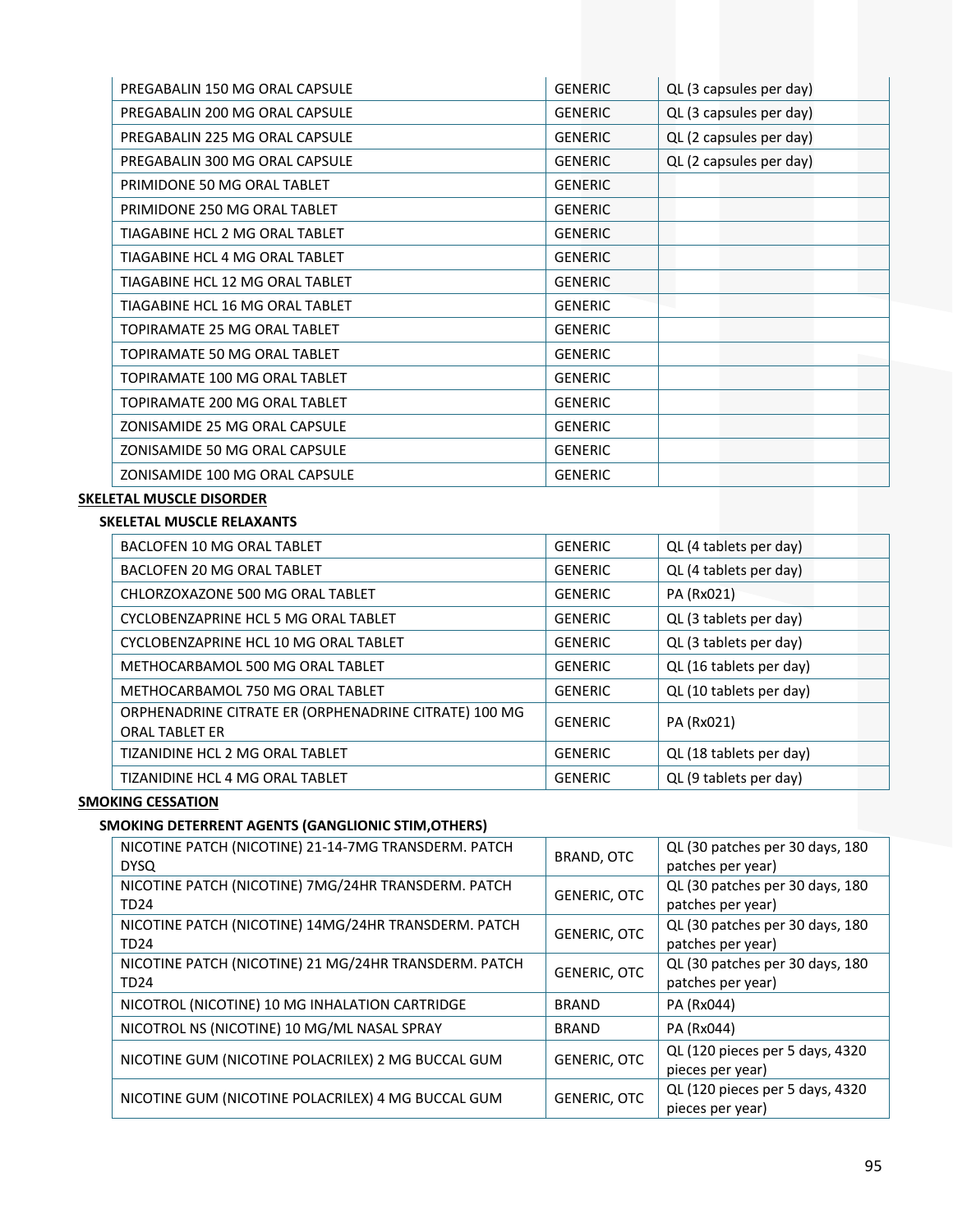| NICOTINE LOZENGE (NICOTINE POLACRILEX) 2 MG BUCCAL<br>LOZENGE           | <b>GENERIC, OTC</b> | QL (120 pieces per 5 days, 3600<br>pieces per year)  |
|-------------------------------------------------------------------------|---------------------|------------------------------------------------------|
| NICOTINE LOZENGE (NICOTINE POLACRILEX) 4 MG BUCCAL<br>LOZENGE           | <b>GENERIC, OTC</b> | QL (120 pieces per 5 days, 3600<br>pieces per year)  |
| NICOTINE LOZENGE (NICOTINE POLACRILEX) 2 MG BUCCAL<br><b>LOZNG MINI</b> | <b>GENERIC, OTC</b> | QL (120 pieces per 5 days, 3600<br>pieces per year)  |
| NICOTINE LOZENGE (NICOTINE POLACRILEX) 4 MG BUCCAL<br><b>LOZNG MINI</b> | <b>GENERIC, OTC</b> | QL (120 pieces per 5 days, 3600<br>pieces per year)  |
| QUIT 2 (NICOTINE POLACRILEX) 2 MG BUCCAL GUM                            | <b>GENERIC, OTC</b> | QL (120 pieces per 5 days, 4320<br>pieces per year)  |
| QUIT 2 (NICOTINE POLACRILEX) 2 MG BUCCAL LOZENGE                        | <b>GENERIC, OTC</b> | QL (120 pieces per 5 days, 3600<br>pieces per year)  |
| QUIT 4 (NICOTINE POLACRILEX) 4 MG BUCCAL GUM                            | <b>GENERIC, OTC</b> | QL (120 pieces per 5 days, 4320<br>pieces per year)  |
| QUIT 4 (NICOTINE POLACRILEX) 4 MG BUCCAL LOZENGE                        | <b>GENERIC, OTC</b> | QL (120 pieces per 5 days, 3600<br>pieces per year)  |
| STOP SMOKING AID (NICOTINE POLACRILEX) 2 MG BUCCAL<br>LOZENGE           | <b>GENERIC, OTC</b> | QL (120 pieces per 5 days, 3600<br>pieces per year)  |
| STOP SMOKING AID (NICOTINE POLACRILEX) 4 MG BUCCAL<br>LOZENGE           | <b>GENERIC, OTC</b> | QL (120 pieces per 5 days, 3600<br>pieces per year)  |
| SMOKING DETERRENT-NICOTINIC RECEPT.PARTIAL AGONIST                      |                     |                                                      |
| CHANTIX (VARENICLINE TARTRATE) 0.5 (11)-1 ORAL TAB DS PK                | <b>BRAND</b>        | QL (53 tablets per 28 days, 106<br>tablets per year) |
| VARENICLINE TARTRATE 0.5 MG ORAL TABLET                                 | <b>GENERIC</b>      | QL (11 tablets per 7 days, 22<br>tablets per year)   |
| VARENICLINE TARTRATE 1 MG ORAL TABLET                                   | <b>GENERIC</b>      | QL (2 tablets per day, 168 tablets<br>per 180 days)  |
| SMOKING DETERRENTS, OTHER                                               |                     |                                                      |
| BUPROPION HCL SR (BUPROPION HCL) 150 MG ORAL TAB ER 12H                 | <b>GENERIC</b>      | QL (60 tablets per 30 days, 180<br>tablets per year) |
| UPPER GASTROINTESTINAL DISORDERS - DIGESTIVE                            |                     |                                                      |
| <b>ANTIFLATULENTS</b>                                                   |                     |                                                      |
| GAS RELIEF (SIMETHICONE) 80 MG ORAL TAB CHEW                            | <b>GENERIC, OTC</b> |                                                      |
| MI-ACID (SIMETHICONE) 80 MG ORAL TAB CHEW                               | <b>GENERIC, OTC</b> |                                                      |
| SIMETHICONE 80 MG ORAL TAB CHEW                                         | GENERIC, OTC        |                                                      |
| <b>PANCREATIC ENZYMES</b>                                               |                     |                                                      |
| CREON (AMYLASE/LIPASE/PROTEASE) 6K-19K-30K ORAL CAPSULE<br><b>DR</b>    | <b>BRAND</b>        | PA (Rx031)                                           |
| CREON (AMYLASE/LIPASE/PROTEASE) 12K-38K-60 ORAL CAPSULE<br>DR           | <b>BRAND</b>        | PA (Rx031)                                           |
| CREON (AMYLASE/LIPASE/PROTEASE) 24-76-120K ORAL CAPSULE<br>DR           | <b>BRAND</b>        | PA (Rx031)                                           |
| CREON (AMYLASE/LIPASE/PROTEASE) 36K-114K ORAL CAPSULE<br>DR             | <b>BRAND</b>        | PA (Rx031)                                           |
| CREON (AMYLASE/LIPASE/PROTEASE) 3-9.5-15K ORAL CAPSULE<br>DR            | <b>BRAND</b>        | PA (Rx031)                                           |
| PANCREAZE (AMYLASE/LIPASE/PROTEASE) 2.6K-8.8K ORAL<br><b>CAPSULE DR</b> | <b>BRAND</b>        | PA (Rx031)                                           |

PANCREAZE (AMYLASE/LIPASE/PROTEASE) 4.2K‐14.2K ORAL CAPSULE DR BRAND PA (Rx031)

PANCREAZE (AMYLASE/LIPASE/PROTEASE) 10.5‐35.5K ORAL CAPSULE DR BRAND PA (Rx031)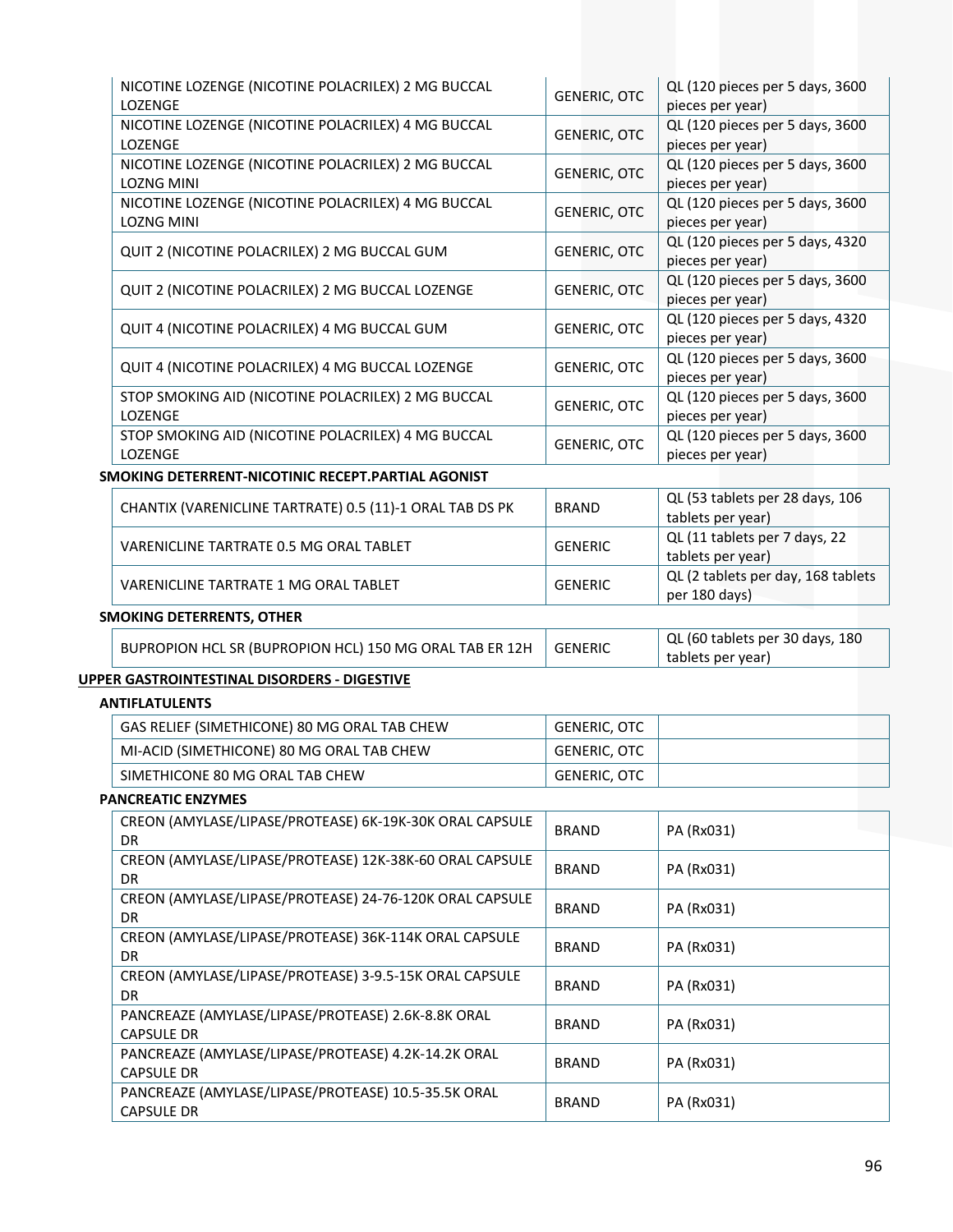| PANCREAZE (AMYLASE/LIPASE/PROTEASE) 16.8-56.8K ORAL<br><b>CAPSULE DR</b> | <b>BRAND</b> | PA (Rx031) |
|--------------------------------------------------------------------------|--------------|------------|
| PANCREAZE (AMYLASE/LIPASE/PROTEASE) 21 K-54.7K ORAL<br><b>CAPSULE DR</b> | <b>BRAND</b> | PA (Rx031) |
| ZENPEP (AMYLASE/LIPASE/PROTEASE) 5K-17K-24K ORAL CAPSULE<br>DR.          | <b>BRAND</b> | PA (Rx031) |
| ZENPEP (AMYLASE/LIPASE/PROTEASE) 15-47-63K ORAL CAPSULE<br>DR.           | <b>BRAND</b> | PA (Rx031) |
| ZENPEP (AMYLASE/LIPASE/PROTEASE) 20-63-84K ORAL CAPSULE<br>DR.           | <b>BRAND</b> | PA (Rx031) |
| ZENPEP (AMYLASE/LIPASE/PROTEASE) 25-79-105K ORAL CAPSULE<br>DR.          | <b>BRAND</b> | PA (Rx031) |
| ZENPEP (AMYLASE/LIPASE/PROTEASE) 40-126-168 ORAL CAPSULE<br>DR.          | <b>BRAND</b> | PA (Rx031) |
| ZENPEP (AMYLASE/LIPASE/PROTEASE) 10-32-42K ORAL CAPSULE<br>DR.           | <b>BRAND</b> | PA (Rx031) |
| ZENPEP (AMYLASE/LIPASE/PROTEASE) 3-10-14K ORAL CAPSULE<br><b>DR</b>      | <b>BRAND</b> | PA (Rx031) |

# **UPPER GASTROINTESTINAL DISORDERS ‐ SPASTIC DISEASE**

# **ANTICHOLINERGICS/ANTISPASMODICS**

| DICYCLOMINE HCL 10 MG ORAL CAPSULE       | GENERIC        |  |
|------------------------------------------|----------------|--|
| DICYCLOMINE HCL 10 MG/5 ML ORAL SOLUTION | <b>GENERIC</b> |  |
| DICYCLOMINE HCL 20 MG ORAL TABLET        | GENERIC        |  |

# **BELLADONNA ALKALOIDS**

| ED-SPAZ (HYOSCYAMINE SULFATE) 0.125 MG ORAL TAB RAPDIS | <b>GENERIC</b> |  |
|--------------------------------------------------------|----------------|--|
| HYOSCYAMINE SULFATE 0.125MG/ML ORAL DROPS              | <b>GENERIC</b> |  |
| HYOSCYAMINE SULFATE 125MCG/5ML ORAL ELIXIR             | <b>GENERIC</b> |  |
| HYOSCYAMINE SULFATE 0.125 MG ORAL TAB RAPDIS           | <b>GENERIC</b> |  |
| HYOSCYAMINE SULFATE 0.125 MG ORAL TABLET               | <b>GENERIC</b> |  |
| HYOSCYAMINE SULFATE 0.125 MG SUBLINGUAL TAB SUBL       | <b>GENERIC</b> |  |
| HYOSCYAMINE SULFATE ER (HYOSCYAMINE SULFATE) 0.375 MG  | <b>GENERIC</b> |  |
| ORAL TAB ER 12H                                        |                |  |
| HYOSCYAMINE SULFATE SR (HYOSCYAMINE SULFATE) 0.375 MG  | <b>GENERIC</b> |  |
| ORAL TAB ER 12H                                        |                |  |
| HYOSYNE (HYOSCYAMINE SULFATE) 0.125MG/ML ORAL DROPS    | <b>GENERIC</b> |  |
| HYOSYNE (HYOSCYAMINE SULFATE) 125MCG/5ML ORAL ELIXIR   | <b>GENERIC</b> |  |
| OSCIMIN (HYOSCYAMINE SULFATE) 0.125 MG ORAL TABLET     | <b>GENERIC</b> |  |
| OSCIMIN SL (HYOSCYAMINE SULFATE) 0.125 MG SUBLINGUAL   | <b>GENERIC</b> |  |
| <b>TAB SUBL</b>                                        |                |  |

# **UPPER GASTROINTESTINAL DISORDERS ‐ ULCER DISEASE**

### **ANTACIDS**

| ANTACID (CALCIUM CARBONATE) 200(500)MG ORAL TAB CHEW                   | <b>GENERIC, OTC</b> |
|------------------------------------------------------------------------|---------------------|
| ANTACID (CALCIUM CARBONATE) 215(500)MG ORAL TAB CHEW                   | <b>GENERIC, OTC</b> |
| ANTACID CALCIUM (CALCIUM CARBONATE) 215(500)MG ORAL<br><b>TAB CHEW</b> | <b>GENERIC, OTC</b> |
| CALCIUM ANTACID (CALCIUM CARBONATE) 200(500)MG ORAL<br><b>TAB CHEW</b> | <b>GENERIC, OTC</b> |
| CALCIUM CARBONATE 200(500)MG ORAL TAB CHEW                             | <b>GENERIC, OTC</b> |
| CAL-GEST (CALCIUM CARBONATE) 200(500)MG ORAL TAB CHEW                  | <b>GENERIC, OTC</b> |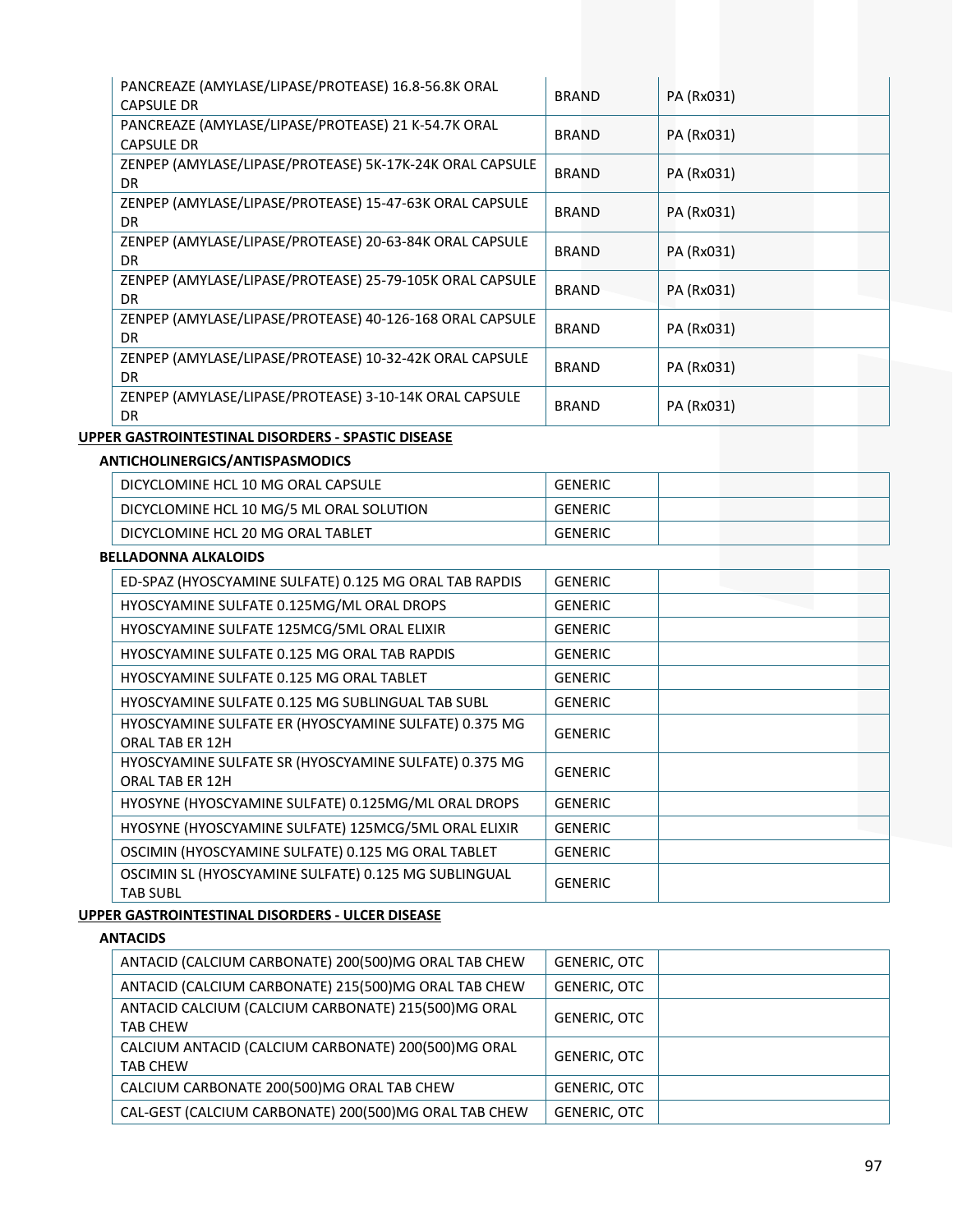| ANTACID (CALCIUM CARBONATE/MAG HYDROX) 550-110 MG                                    | <b>GENERIC, OTC</b> |  |
|--------------------------------------------------------------------------------------|---------------------|--|
| ORAL TAB CHEW<br>ACID GONE ANTACID (MAG CARB/AL HYDROX/ALGINIC AC) 358-              |                     |  |
| 95/15 ORAL SUSP                                                                      | <b>GENERIC, OTC</b> |  |
| FOAMING ANTACID (MAG CARB/AL HYDROX/ALGINIC AC) 358-                                 |                     |  |
| 95/15 ORAL SUSP                                                                      | <b>GENERIC, OTC</b> |  |
| ADVANCED ANTACID-ANTIGAS (MAG HYDROX/AL                                              | <b>GENERIC, OTC</b> |  |
| HYDROX/SIMETH) 200-200-20 ORAL SUSP                                                  |                     |  |
| ALUM-MAG HYDROXIDE-SIMETHICONE (MAG HYDROX/AL<br>HYDROX/SIMETH) 200-200-20 ORAL SUSP | <b>GENERIC, OTC</b> |  |
| ANTACID (MAG HYDROX/AL HYDROX/SIMETH) 200-200-20 ORAL<br><b>SUSP</b>                 | <b>GENERIC, OTC</b> |  |
| ANTACID M (MAG HYDROX/AL HYDROX/SIMETH) 200-200-20<br>ORAL SUSP                      | <b>GENERIC, OTC</b> |  |
| ANTACID PLUS ANTI-GAS (MAG HYDROX/AL HYDROX/SIMETH)<br>200-200-20 ORAL SUSP          | <b>GENERIC, OTC</b> |  |
| ANTACID PLUS GAS RELIEF (MAG HYDROX/AL HYDROX/SIMETH)<br>200-200-20 ORAL SUSP        | <b>GENERIC, OTC</b> |  |
| ANTACID-ANTIGAS (MAG HYDROX/AL HYDROX/SIMETH) 200-200-<br>20 ORAL SUSP               | <b>GENERIC, OTC</b> |  |
| COMFORT GEL (MAG HYDROX/AL HYDROX/SIMETH) 200-200-20<br><b>ORAL SUSP</b>             | <b>GENERIC, OTC</b> |  |
| GERI-LANTA (MAG HYDROX/AL HYDROX/SIMETH) 200-200-20<br>ORAL SUSP                     | <b>GENERIC, OTC</b> |  |
| GERI-MOX (MAG HYDROX/AL HYDROX/SIMETH) 200-200-20 ORAL<br><b>SUSP</b>                | <b>GENERIC, OTC</b> |  |
| MAALOX ADVANCED (MAG HYDROX/AL HYDROX/SIMETH) 200-<br>200-20 ORAL SUSP               | <b>GENERIC, OTC</b> |  |
| MAG-AL PLUS (MAG HYDROX/AL HYDROX/SIMETH) 200-200-20<br>ORAL SUSP                    | <b>GENERIC, OTC</b> |  |
| ACID GONE (MAGNESIUM CARBONATE/AL HYDROX) 105-160MG<br>ORAL TAB CHEW                 | <b>GENERIC, OTC</b> |  |
| ANTACID EXTRA STRENGTH (MAGNESIUM CARBONATE/AL<br>HYDROX) 105-160MG ORAL TAB CHEW    | <b>GENERIC, OTC</b> |  |
| HEARTBURN ANTACID (MAGNESIUM CARBONATE/AL HYDROX)<br>105-160MG ORAL TAB CHEW         | <b>GENERIC, OTC</b> |  |
| HEARTBURN RELIEF (MAGNESIUM CARBONATE/AL HYDROX) 105-<br>160MG ORAL TAB CHEW         | <b>GENERIC, OTC</b> |  |
| MAGNESIUM OXIDE 400 MG ORAL TABLET                                                   | <b>GENERIC, OTC</b> |  |
| SODIUM BICARBONATE 325 MG ORAL TABLET                                                | <b>GENERIC, OTC</b> |  |
| SODIUM BICARBONATE 650 MG ORAL TABLET                                                | <b>GENERIC, OTC</b> |  |
| ANTICHOLINERGICS,QUATERNARY AMMONIUM                                                 |                     |  |
| <b>GLYCOPYRROLATE 1 MG ORAL TABLET</b>                                               | <b>GENERIC</b>      |  |
| <b>GLYCOPYRROLATE 2 MG ORAL TABLET</b>                                               | <b>GENERIC</b>      |  |
| <b>ANTI-ULCER PREPARATIONS</b>                                                       |                     |  |
| MISOPROSTOL 100 MCG ORAL TABLET                                                      | <b>GENERIC</b>      |  |
| MISOPROSTOL 200 MCG ORAL TABLET                                                      |                     |  |
|                                                                                      | <b>GENERIC</b>      |  |
| SUCRALFATE 1 G ORAL TABLET                                                           | <b>GENERIC</b>      |  |

# **HISTAMINE H2‐RECEPTOR INHIBITORS**

| ACID REDUCER (CIMETIDINE) 200 MG ORAL TABLET | <b>OTC</b><br>GENERIC. |  |
|----------------------------------------------|------------------------|--|
| CIMETIDINE 200 MG ORAL<br>TABLET             | <b>GENERIC</b>         |  |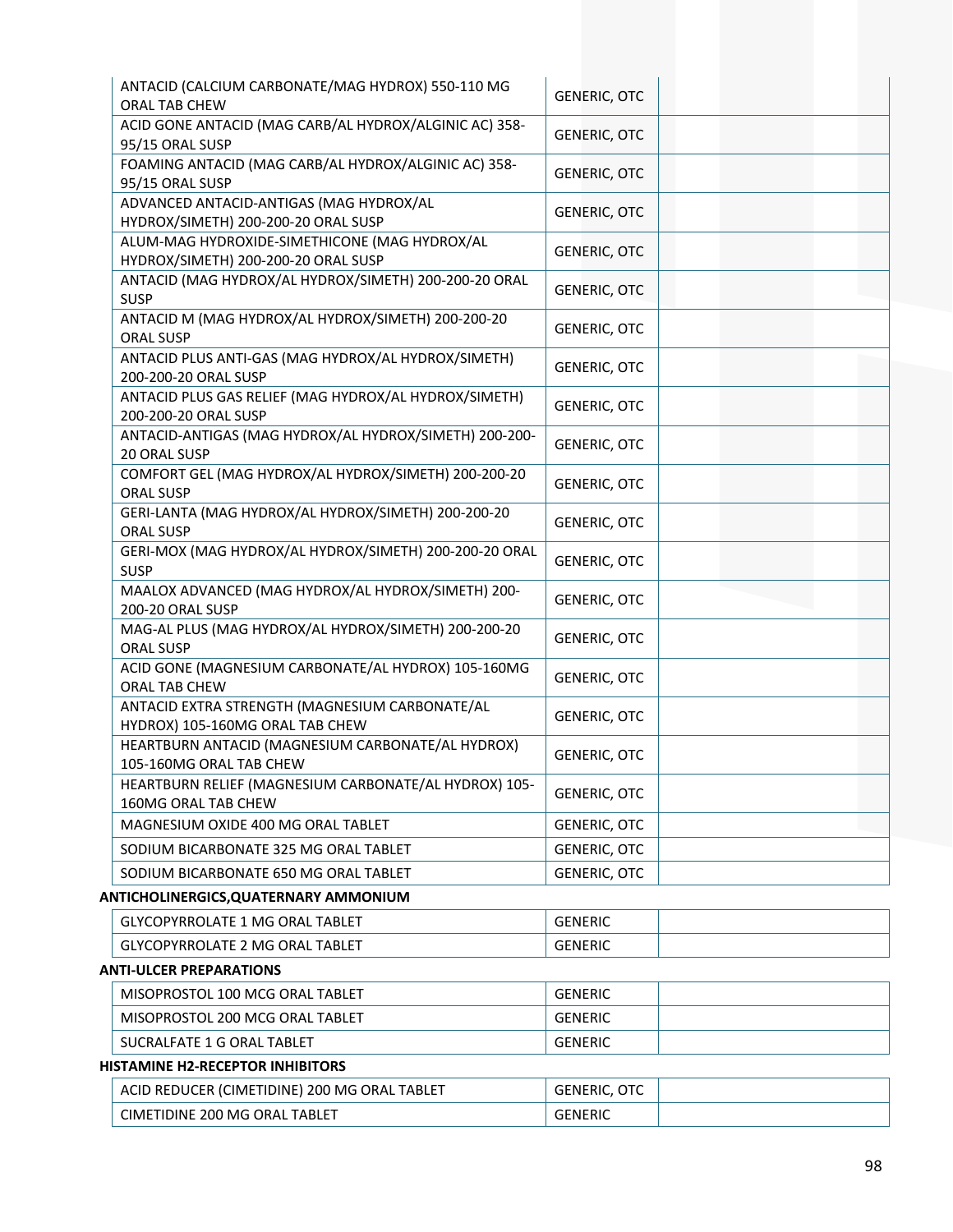| <b>CIMETIDINE 200 MG ORAL TABLET</b>                   | <b>GENERIC, OTC</b> |
|--------------------------------------------------------|---------------------|
| CIMETIDINE 300 MG ORAL TABLET                          | <b>GENERIC</b>      |
| <b>CIMETIDINE 400 MG ORAL TABLET</b>                   | <b>GENERIC</b>      |
| CIMETIDINE 800 MG ORAL TABLET                          | <b>GENERIC</b>      |
| HEARTBURN RELIEF (CIMETIDINE) 200 MG ORAL TABLET       | <b>GENERIC, OTC</b> |
| CIMETIDINE (CIMETIDINE HCL) 300 MG/5ML ORAL SOLUTION   | <b>GENERIC</b>      |
| ACID CONTROLLER (FAMOTIDINE) 10 MG ORAL TABLET         | <b>GENERIC, OTC</b> |
| ACID CONTROLLER (FAMOTIDINE) 20 MG ORAL TABLET         | <b>GENERIC, OTC</b> |
| ACID REDUCER (FAMOTIDINE) 10 MG ORAL TABLET            | <b>GENERIC, OTC</b> |
| ACID REDUCER (FAMOTIDINE) 20 MG ORAL TABLET            | <b>GENERIC, OTC</b> |
| ACID-PEP (FAMOTIDINE) 20 MG ORAL TABLET                | <b>GENERIC, OTC</b> |
| <b>FAMOTIDINE 10 MG ORAL TABLET</b>                    | <b>GENERIC, OTC</b> |
| <b>FAMOTIDINE 20 MG ORAL TABLET</b>                    | <b>GENERIC</b>      |
| <b>FAMOTIDINE 20 MG ORAL TABLET</b>                    | <b>GENERIC, OTC</b> |
| <b>FAMOTIDINE 40 MG ORAL TABLET</b>                    | <b>GENERIC</b>      |
| HEARTBURN PREVENTION (FAMOTIDINE) 10 MG ORAL TABLET    | <b>GENERIC, OTC</b> |
| HEARTBURN PREVENTION (FAMOTIDINE) 20 MG ORAL TABLET    | <b>GENERIC, OTC</b> |
| HEARTBURN RELIEF (FAMOTIDINE) 10 MG ORAL TABLET        | <b>GENERIC, OTC</b> |
| HEARTBURN RELIEF (FAMOTIDINE) 20 MG ORAL TABLET        | <b>GENERIC, OTC</b> |
| ZANTAC-360 (FAMOTIDINE) (FAMOTIDINE) 20 MG ORAL TABLET | <b>GENERIC, OTC</b> |
|                                                        |                     |

#### **INTESTINAL MOTILITY STIMULANTS**

| METOCLOPRAMIDE HCL 5 MG/5 ML ORAL SOLUTION  | GENERIC        |  |
|---------------------------------------------|----------------|--|
| METOCLOPRAMIDE HCL 10 MG/10ML ORAL SOLUTION | GENERIC        |  |
| METOCLOPRAMIDE HCL 5 MG ORAL TABLET         | GENERIC        |  |
| METOCLOPRAMIDE HCL 10 MG ORAL TABLET        | <b>GENERIC</b> |  |

#### **PROTON‐PUMP INHIBITORS**

| <b>GENERIC</b>      | QL (1 capsule per day)  |
|---------------------|-------------------------|
| <b>GENERIC, OTC</b> | QL (1 capsule per day)  |
| <b>GENERIC</b>      | QL (1 capsule per day)  |
| GENERIC             | QL (2 capsules per day) |
| <b>GENERIC</b>      | QL (2 capsules per day) |
| <b>GENERIC</b>      | QL (2 capsules per day) |
| <b>GENERIC, OTC</b> | QL (2 tablets per day)  |
| <b>GENERIC, OTC</b> | QL (2 tablets per day)  |
| <b>GENERIC</b>      | QL (2 tablets per day)  |
| <b>GENERIC</b>      | QL (2 tablets per day)  |
|                     |                         |

### **URINARY TRACT ‐ FUNCTIONAL DISORDERS**

## **BENIGN PROSTATIC HYPERTROPHY/MICTURITION AGENTS**

| ALFUZOSIN HCL ER (ALFUZOSIN HCL) 10 MG ORAL TAB ER 24H | GENERIC |  |
|--------------------------------------------------------|---------|--|
| DUTASTERIDE 0.5 MG ORAL CAPSULE                        | GENERIC |  |
| FINASTERIDE 5 MG ORAL TABLET                           | GENERIC |  |
| TAMSULOSIN HCL 0.4 MG ORAL CAPSULE                     | GENERIC |  |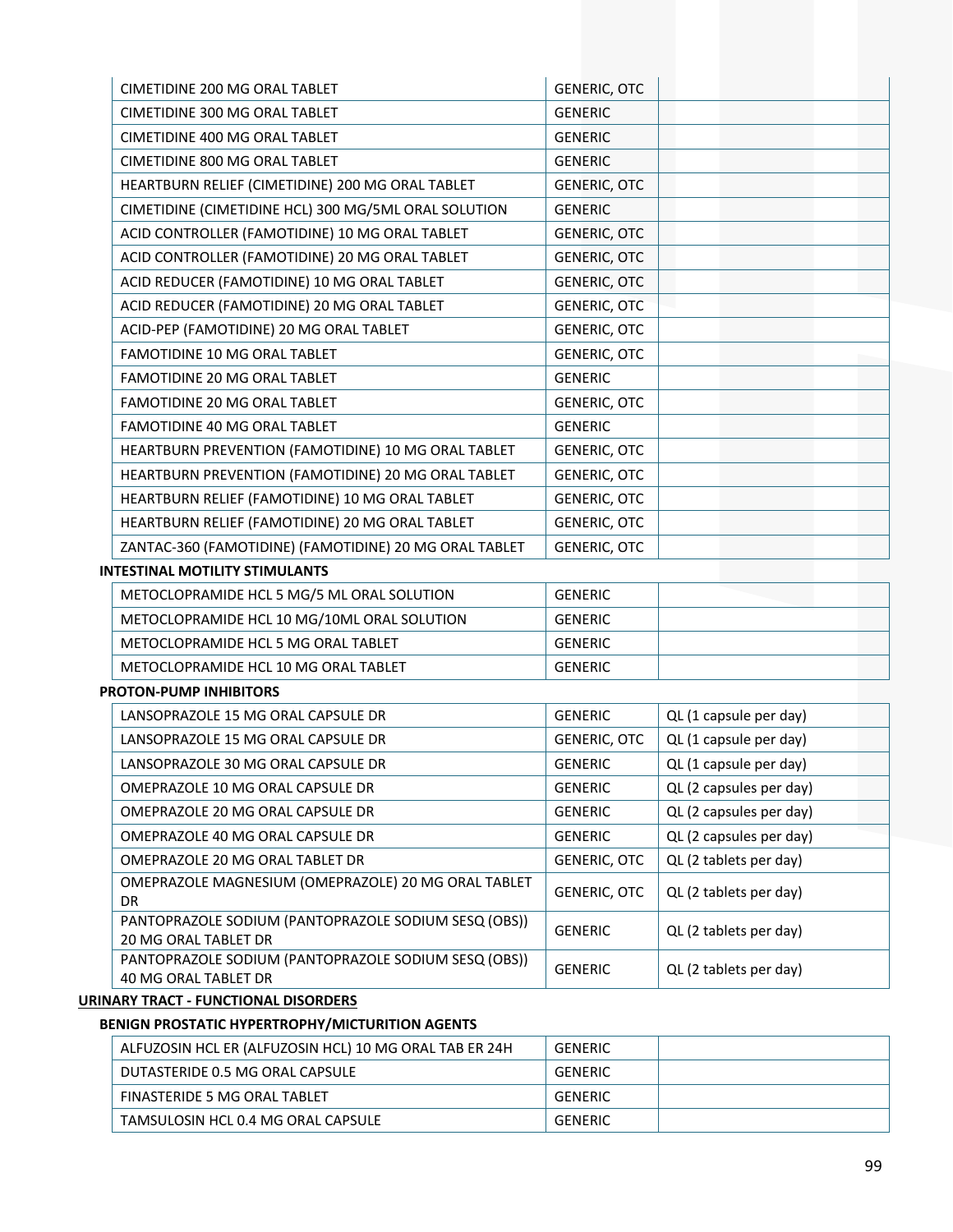## **BPH AGENTS,5‐ALPHA‐RED INH & ALPHA‐1‐ADR ANTG CMB**

| $^{\mathrm{+}}$ 0.5-0.4 MG ORAL CPMP 24HR $^{\mathrm{+}}$<br>URINARY PH MODIFIERS |                |  |  |  |
|-----------------------------------------------------------------------------------|----------------|--|--|--|
| DUTASTERIDE-TAMSULOSIN (DUTASTERIDE/TAMSULOSIN HCL)                               | <b>GENERIC</b> |  |  |  |

| UNIVANI FILIVIODIFILINJ                                                            |                     |
|------------------------------------------------------------------------------------|---------------------|
| CYTRA-2 (CITRIC ACID/SODIUM CITRATE) 334-500MG ORAL<br>SOLUTION                    | <b>GENERIC, OTC</b> |
| SODIUM CITRATE-CITRIC ACID (CITRIC ACID/SODIUM CITRATE)<br>334-500MG ORAL SOLUTION | <b>GENERIC, OTC</b> |
| VIRTRATE-2 (CITRIC ACID/SODIUM CITRATE) 334-500MG ORAL<br>SOLUTION                 | <b>GENERIC, OTC</b> |
| POTASSIUM CITRATE ER (POTASSIUM CITRATE) 5 MEQ ORAL<br><b>TABLET ER</b>            | <b>GENERIC</b>      |
| POTASSIUM CITRATE ER (POTASSIUM CITRATE) 10 MEQ ORAL<br><b>TABLET ER</b>           | <b>GENERIC</b>      |
| POTASSIUM CITRATE ER (POTASSIUM CITRATE) 15 MEQ ORAL<br><b>TABLET ER</b>           | <b>GENERIC</b>      |
| K-PHOS ORIGINAL (POTASSIUM PHOSPHATE, MONOBASIC) 500<br>MG ORAL TABLET SOL         | <b>BRAND</b>        |

# **URINARY TRACT ANESTHETIC/ANALGESIC AGNT (AZO‐DYE)**

| ABLET<br>ገባ MG ORAL<br>DH.<br>100<br>- HCT<br><b>JPYRIDINE</b><br>·NΔ    | - N.F<br>.<br>니시니       |  |
|--------------------------------------------------------------------------|-------------------------|--|
| <b>ABLET</b><br>. 200 MG ۲<br>DH.<br>ORAL<br>OPYRIDINE<br>HC L<br>.cNAZC | :NI<br>.<br>11 L I VI U |  |

# **URINARY TRACT ANTISPASMODIC/ANTIINCONTINENCE AGENT**

| OXYBUTYNIN CHLORIDE 5 MG/5 ML ORAL SYRUP                                    | <b>GENERIC</b> |                                                   |
|-----------------------------------------------------------------------------|----------------|---------------------------------------------------|
| OXYBUTYNIN CHLORIDE 5 MG ORAL TABLET                                        | <b>GENERIC</b> |                                                   |
| OXYBUTYNIN CHLORIDE ER (OXYBUTYNIN CHLORIDE) 5 MG ORAL<br>TAB ER 24         | <b>GENERIC</b> |                                                   |
| OXYBUTYNIN CHLORIDE ER (OXYBUTYNIN CHLORIDE) 10 MG<br>ORAL TAB ER 24        | <b>GENERIC</b> |                                                   |
| OXYBUTYNIN CHLORIDE ER (OXYBUTYNIN CHLORIDE) 15 MG<br><b>ORAL TAB ER 24</b> | <b>GENERIC</b> |                                                   |
| TOLTERODINE TARTRATE 1 MG ORAL TABLET                                       | <b>GENERIC</b> | ST (oxybutynin IR, oxybutynin ER,<br>or trospium) |
| TOLTERODINE TARTRATE 2 MG ORAL TABLET                                       | <b>GENERIC</b> | ST (oxybutynin IR, oxybutynin ER,<br>or trospium) |
| TOLTERODINE TARTRATE ER (TOLTERODINE TARTRATE) 2 MG<br>ORAL CAP ER 24H      | <b>GENERIC</b> | ST (oxybutynin IR, oxybutynin ER,<br>or trospium) |
| TOLTERODINE TARTRATE ER (TOLTERODINE TARTRATE) 4 MG<br>ORAL CAP ER 24H      | <b>GENERIC</b> | ST (oxybutynin IR, oxybutynin ER,<br>or trospium) |
| TROSPIUM CHLORIDE 20 MG ORAL TABLET                                         | <b>GENERIC</b> |                                                   |

## **VAGINAL DISORDERS**

# **VAGINAL ANTIBIOTICS**

| CLINDAMYCIN PHOSPHATE 2% VAGINAL CREAM/APPL        | <b>GENERIC</b> |  |
|----------------------------------------------------|----------------|--|
| METRONIDAZOLE 0.75% VAGINAL GEL W/APPL             | <b>GENERIC</b> |  |
| VANDAZOLE (METRONIDAZOLE) 0.75% VAGINAL GEL W/APPL | <b>BRAND</b>   |  |

#### **VAGINAL ANTIFUNGALS**

| 3-DAY VAGINAL CREAM (CLOTRIMAZOLE) 2% VAGINAL<br>CREAM/APPL | GENERIC, OTC |  |
|-------------------------------------------------------------|--------------|--|
| CLOTRIMAZOLE 1% VAGINAL CREAM/APPL                          | GENERIC. OTC |  |
| CLOTRIMAZOLE-3 (CLOTRIMAZOLE) 2% VAGINAL CREAM/APPL         | GENERIC. OTC |  |
| CLOTRIMAZOLE-7 (CLOTRIMAZOLE) 1% VAGINAL CREAM/APPL         | GENERIC, OTC |  |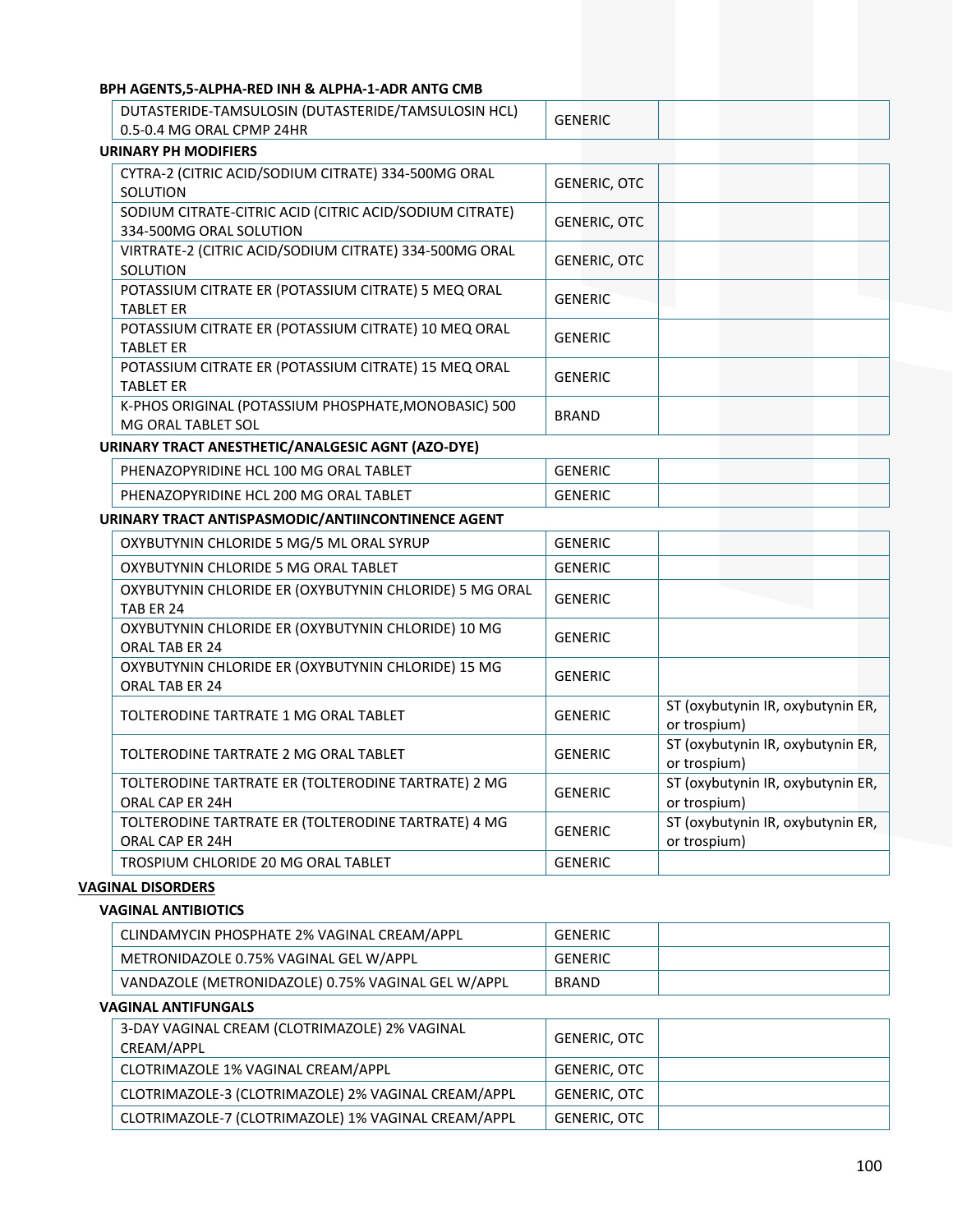| MICONAZOLE 7 (MICONAZOLE NITRATE) 2% VAGINAL<br>CREAM/APPL | <b>GENERIC, OTC</b> |
|------------------------------------------------------------|---------------------|
| MICONAZOLE NITRATE 2% VAGINAL CREAM/APPL                   | <b>GENERIC, OTC</b> |
| MICONAZOLE-7 (MICONAZOLE NITRATE) 2% VAGINAL<br>CREAM/APPL | <b>GENERIC, OTC</b> |
| MONISTAT 7 (MICONAZOLE NITRATE) 2% VAGINAL CREAM/APPL      | <b>GENERIC, OTC</b> |
| TERCONAZOLE 0.4% VAGINAL CREAM/APPL                        | <b>GENERIC</b>      |
| TERCONAZOLE 0.8% VAGINAL CREAM/APPL                        | <b>GENERIC</b>      |
| <b>VAGINAL ESTROGEN PREPARATIONS</b>                       |                     |
| $CCTD A DIOI A QA0I IIA CHIAI CDEARAI ADDI$                | C <sub>DEF</sub>    |

| ESTRADIOL 0.01% VAGINAL CREAM/APPL                                | GENERIC      |  |  |
|-------------------------------------------------------------------|--------------|--|--|
| ESTRADIOL 10 MCG VAGINAL TABLET                                   | GENERIC      |  |  |
| YUVAFEM (ESTRADIOL) 10 MCG VAGINAL TABLET                         | GENERIC      |  |  |
| PREMARIN (ESTROGENS, CONJUGATED) 0.625 MG/G VAGINAL<br>CREAM/APPL | <b>BRAND</b> |  |  |

# **VITAMIN AND/OR MINERAL DEFICIENCY**

### **ANTIOXIDANT MULTIVITAMIN COMBINATIONS**

| ANTIOXIDANT MULTIVITAMIN COMBINATIONS                                                          |                     |  |
|------------------------------------------------------------------------------------------------|---------------------|--|
| I-VITE (MULTIVITAMINS W-MINERALS) 300MCG-200 ORAL<br><b>TABLET</b>                             | <b>GENERIC, OTC</b> |  |
| <b>CALCIUM REPLACEMENT</b>                                                                     |                     |  |
| CORAL CALCIUM (CA CARBONATE/MAG/VITAMIN D3) 250 MG-<br><b>200 ORAL CAPSULE</b>                 | BRAND, OTC          |  |
| CALCIUM 600+MINERALS (CA CARBONATE/VITAMIN D2/MIN) 600<br>MG-200 ORAL TABLET                   | <b>GENERIC, OTC</b> |  |
| CALCIUM 600-VIT D3-MINERAL (CA CARBONATE/VITAMIN<br>D2/MIN) 600 MG-400 ORAL TAB CHEW           | <b>GENERIC, OTC</b> |  |
| CALCIUM (CA CARBONATE/VITAMIN D3/VIT K) 500-100-40 ORAL<br><b>TAB CHEW</b>                     | <b>GENERIC, OTC</b> |  |
| CALCIUM 600-D3-MINERALS<br>(CA/D3/MAG#11/ZINC/COP/MANG/BOR) 600 MG-800 ORAL TAB<br><b>CHEW</b> | GENERIC, OTC        |  |
| CALCIUM 600+D PLUS MINERALS (CALCIUM CARB/VIT<br>D3/MINERALS) 600 MG-400 ORAL TABLET           | <b>GENERIC, OTC</b> |  |
| CALCIUM (CALCIUM CARBONATE) 500(1250) ORAL TAB CHEW                                            | <b>GENERIC, OTC</b> |  |
| CALCIUM (CALCIUM CARBONATE) 500(1250) ORAL TABLET                                              | GENERIC, OTC        |  |
|                                                                                                |                     |  |

| CALCIUM (CALCIUM CARBONATE) 500(1250) ORAL TABLET                           | <b>GENERIC, OTC</b> |  |
|-----------------------------------------------------------------------------|---------------------|--|
| CALCIUM (CALCIUM CARBONATE) 600 MG ORAL TABLET                              | <b>GENERIC, OTC</b> |  |
| CALCIUM 600-VIT D3 (CALCIUM CARBONATE) 600 MG-10 ORAL<br><b>TABLET</b>      | <b>GENERIC, OTC</b> |  |
| CALCIUM CARBONATE 500 MG/5ML ORAL SUSP                                      | <b>GENERIC, OTC</b> |  |
| CALCIUM CARBONATE 500(1250) ORAL TABLET                                     | <b>GENERIC, OTC</b> |  |
| NATURAL CALCIUM (CALCIUM CARBONATE) 500(1250) ORAL<br><b>TABLET</b>         | <b>GENERIC, OTC</b> |  |
| OYSTER SHELL CALCIUM (CALCIUM CARBONATE) 500(1250) ORAL<br><b>TABLET</b>    | <b>GENERIC, OTC</b> |  |
| SUPER CALCIUM (CALCIUM CARBONATE) 600 MG ORAL TABLET                        | <b>GENERIC, OTC</b> |  |
| CALCIUM 250-VIT D3 (CALCIUM CARBONATE/VITAMIN D2) 250-<br>3.125 ORAL TABLET | <b>GENERIC, OTC</b> |  |
| CALCIUM 500-VIT D3 (CALCIUM CARBONATE/VITAMIN D2)<br>500MG-5MCG ORAL TABLET | <b>GENERIC, OTC</b> |  |
| CALCIUM 600-VIT D3 (CALCIUM CARBONATE/VITAMIN D2)<br>600MG-5MCG ORAL TABLET | <b>GENERIC, OTC</b> |  |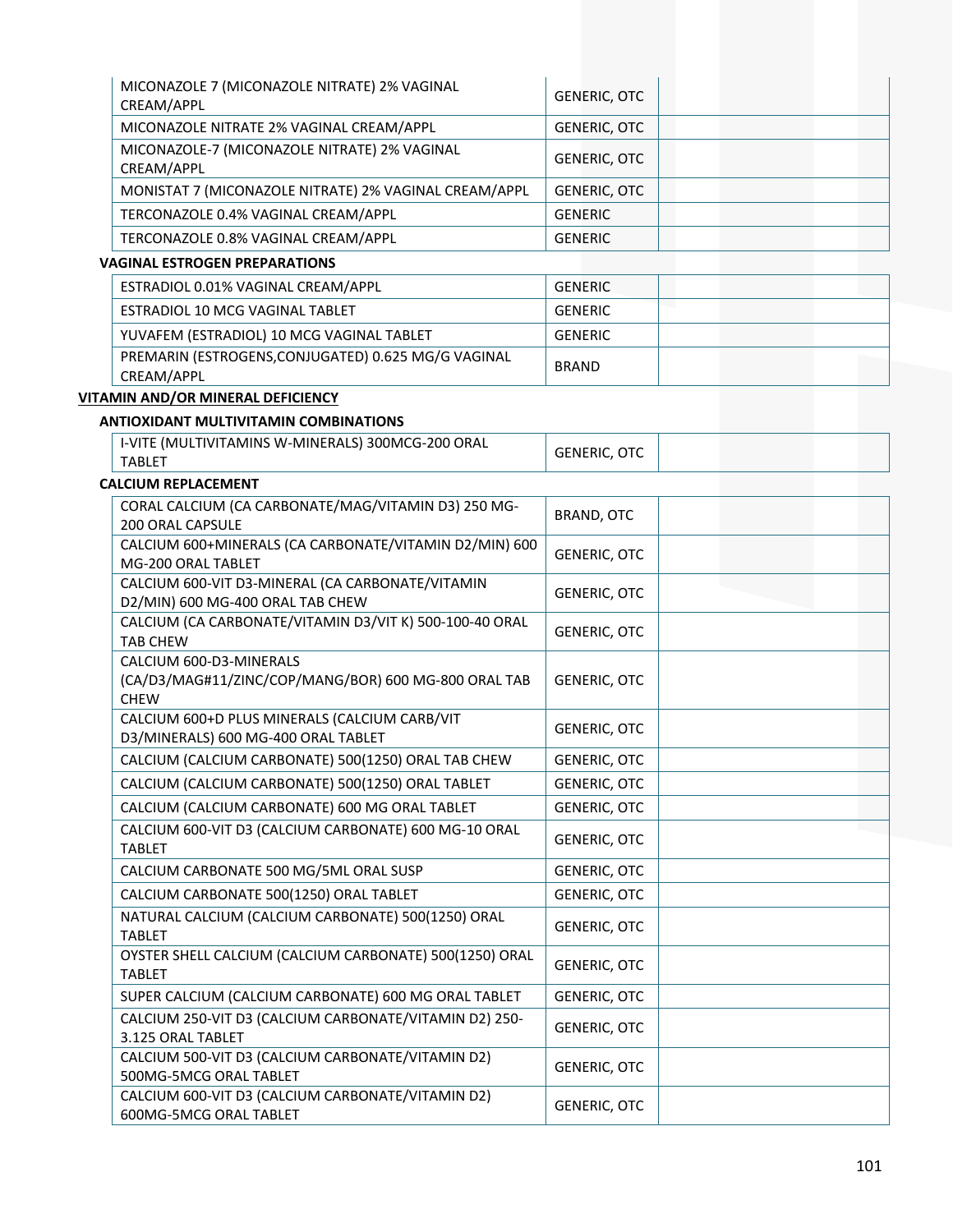| CALCIUM 600-VIT D3 (CALCIUM CARBONATE/VITAMIN D2) 600<br>MG-20 ORAL TABLET             | <b>GENERIC, OTC</b> |  |
|----------------------------------------------------------------------------------------|---------------------|--|
| CALCIUM 600-VIT D3 (CALCIUM CARBONATE/VITAMIN D2) 600<br>MG-10 ORAL TABLET             | <b>GENERIC, OTC</b> |  |
| OYSCO 500-VIT D3 (CALCIUM CARBONATE/VITAMIN D2) 500MG-<br><b>5MCG ORAL TABLET</b>      | <b>GENERIC, OTC</b> |  |
| OYSTER SHELL CALCIUM W-VIT D (CALCIUM<br>CARBONATE/VITAMIN D2) 250 MG-125 ORAL TABLET  | <b>GENERIC, OTC</b> |  |
| OYSTER SHELL CALCIUM-VIT D3 (CALCIUM CARBONATE/VITAMIN                                 | <b>GENERIC, OTC</b> |  |
| D2) 500MG-5MCG ORAL TABLET<br>OYSTERCAL-D (CALCIUM CARBONATE/VITAMIN D2) 500 MG-10     | <b>GENERIC, OTC</b> |  |
| <b>ORAL TABLET</b><br>PARVA-CAL 500 (CALCIUM CARBONATE/VITAMIN D2) 500MG-              | BRAND, OTC          |  |
| <b>5MCG ORAL TABLET</b><br>PARVA-CAL 500 (CALCIUM CARBONATE/VITAMIN D2) 500MG-         | <b>GENERIC, OTC</b> |  |
| <b>5MCG ORAL TABLET</b><br>CALCIUM (CALCIUM CARBONATE/VITAMIN D3) 500 MG-2.5 ORAL      |                     |  |
| <b>TAB CHEW</b><br>CALCIUM 500 + VIT D (CALCIUM CARBONATE/VITAMIN D3) 500              | BRAND, OTC          |  |
| MG-10 ORAL TAB CHEW<br>CALCIUM 500-VIT D3 (CALCIUM CARBONATE/VITAMIN D3) 500           | <b>GENERIC, OTC</b> |  |
| MG-10 ORAL TAB CHEW                                                                    | <b>GENERIC, OTC</b> |  |
| CALCIUM 500-VIT D3 (CALCIUM CARBONATE/VITAMIN D3)<br>500MG-5MCG ORAL TABLET            | <b>GENERIC, OTC</b> |  |
| CALCIUM 500-VIT D3 (CALCIUM CARBONATE/VITAMIN D3) 500<br>MG-10 ORAL TABLET             | <b>GENERIC, OTC</b> |  |
| CALCIUM 500-VIT D3 (CALCIUM CARBONATE/VITAMIN D3) 500-<br>3.125 ORAL TABLET            | <b>GENERIC, OTC</b> |  |
| CALCIUM 500-VIT D3 (CALCIUM CARBONATE/VITAMIN D3) 500-<br>15 MCG ORAL TABLET           | <b>GENERIC, OTC</b> |  |
| CALCIUM 600 + VIT D (CALCIUM CARBONATE/VITAMIN D3) 600<br>MG-10 ORAL TABLET            | <b>GENERIC, OTC</b> |  |
| CALCIUM 600-VIT D3 (CALCIUM CARBONATE/VITAMIN D3)<br>600MG-5MCG ORAL TABLET            | <b>GENERIC, OTC</b> |  |
| CALCIUM 600-VIT D3 (CALCIUM CARBONATE/VITAMIN D3) 600<br>MG-20 ORAL TABLET             | <b>GENERIC, OTC</b> |  |
| CALCIUM 600-VIT D3 (CALCIUM CARBONATE/VITAMIN D3) 600<br>MG-10 ORAL TABLET             | <b>GENERIC, OTC</b> |  |
| HI-CAL (CALCIUM CARBONATE/VITAMIN D3) 500MG-5MCG ORAL<br><b>TABLET</b>                 | <b>GENERIC, OTC</b> |  |
| OYSCO 500-VIT D3 (CALCIUM CARBONATE/VITAMIN D3) 500MG-<br><b>5MCG ORAL TABLET</b>      | GENERIC, OTC        |  |
| OYSTER SHELL CALCIUM-VIT D3 (CALCIUM CARBONATE/VITAMIN<br>D3) 500MG-5MCG ORAL TABLET   | GENERIC, OTC        |  |
| OYSTER SHELL CALCIUM-VITAMIN D (CALCIUM<br>CARBONATE/VITAMIN D3) 500 MG-10 ORAL TABLET | <b>GENERIC, OTC</b> |  |
| SUPER CALCIUM 600-VIT D3 (CALCIUM CARBONATE/VITAMIN D3)<br>600 MG-10 ORAL TABLET       | <b>GENERIC, OTC</b> |  |
| CALCIUM CITRATE 200(950)MG ORAL TABLET                                                 | <b>GENERIC, OTC</b> |  |
| CALCIUM CITRATE 250 MG ORAL TABLET                                                     | <b>GENERIC, OTC</b> |  |
| CALCIUM CITRATE - VITAMIN D (CALCIUM CITRATE/VITAMIN D3)                               | <b>GENERIC, OTC</b> |  |
| 315MG-5MCG ORAL TABLET                                                                 |                     |  |
| CALCIUM CITRATE - VITAMIN D (CALCIUM CITRATE/VITAMIN D3)<br>315MG-6.25 ORAL TABLET     | <b>GENERIC, OTC</b> |  |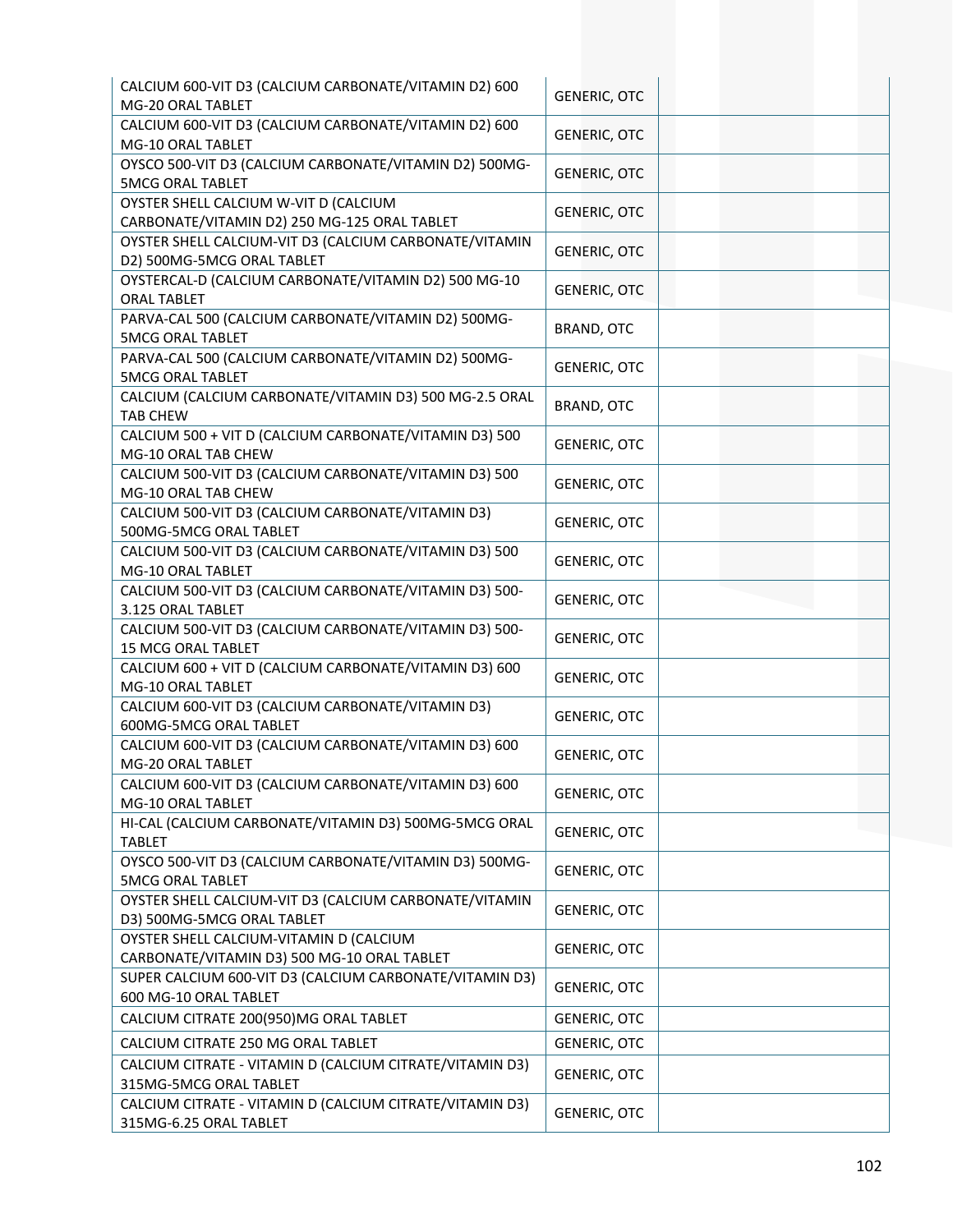| CALCIUM CITRATE - VITAMIN D3 (CALCIUM CITRATE/VITAMIN D3)<br>315MG-6.25 ORAL TABLET | <b>GENERIC, OTC</b> |  |
|-------------------------------------------------------------------------------------|---------------------|--|
| CALCIUM CITRATE-D (CALCIUM CITRATE/VITAMIN D3) 315MG-<br><b>6.25 ORAL TABLET</b>    | <b>GENERIC, OTC</b> |  |
| CALCIUM CITRATE-VIT D (CALCIUM CITRATE/VITAMIN D3)<br>315MG-6.25 ORAL TABLET        | <b>GENERIC, OTC</b> |  |
| CALCIUM CITRATE-VIT D3 (CALCIUM CITRATE/VITAMIN D3)<br>250MG-5MCG ORAL TABLET       | <b>GENERIC, OTC</b> |  |
| CALCIUM CITRATE-VIT D3 (CALCIUM CITRATE/VITAMIN D3)<br>315MG-6.25 ORAL TABLET       | <b>GENERIC, OTC</b> |  |
| CALCIUM CITRATE-VITAMIN D3 (CALCIUM CITRATE/VITAMIN D3)<br>315MG-6.25 ORAL TABLET   | <b>GENERIC, OTC</b> |  |
| CALCIUM CITRATE-VITAMIN D3 (CALCIUM CITRATE/VITAMIN D3)<br>315MG-5MCG ORAL TABLET   | <b>GENERIC, OTC</b> |  |
| CITRACAL + D MAXIMUM (CALCIUM CITRATE/VITAMIN D3)<br>315MG-6.25 ORAL TABLET         | BRAND, OTC          |  |
| CITRACAL + D MAXIMUM (CALCIUM CITRATE/VITAMIN D3)<br>315MG-6.25 ORAL TABLET         | <b>GENERIC, OTC</b> |  |
| CALCIUM GLUCONATE 60(650) MG ORAL TABLET                                            | <b>GENERIC, OTC</b> |  |
| CALCIUM MAGNESIUM (CALCIUM/MAGNESIUM) 500-250 MG<br><b>ORAL TABLET</b>              | <b>GENERIC, OTC</b> |  |
| CALCIUM-MAGNESIUM (CALCIUM/MAGNESIUM) 300-300 MG<br><b>ORAL TABLET</b>              | <b>GENERIC, OTC</b> |  |
| CALCIUM-MAGNESIUM-ZINC (CALCIUM/MAGNESIUM/ZINC) 333-<br>133-5 ORAL TABLET           | <b>GENERIC, OTC</b> |  |

#### **FLUORIDE PREPARATIONS**

| FLUORIDE (SODIUM FLUORIDE) 0.25(0.55) ORAL TAB CHEW | AR (age 18 and younger)<br>GENERIC, OTC        |
|-----------------------------------------------------|------------------------------------------------|
| FLUORIDE (SODIUM FLUORIDE) 0.5(1.1)MG ORAL TAB CHEW | AR (age 18 and younger)<br><b>GENERIC, OTC</b> |
| FLUORIDE (SODIUM FLUORIDE) 1MG(2.2MG) ORAL TAB CHEW | AR (age 18 and younger)<br>GENERIC, OTC        |
| SODIUM FLUORIDE 0.5 MG/ML ORAL DROPS                | AR (age 18 and younger)<br><b>GENERIC, OTC</b> |
| SODIUM FLUORIDE 0.25(0.55) ORAL TAB CHEW            | AR (age 18 and younger)<br><b>GENERIC, OTC</b> |
| SODIUM FLUORIDE 0.5(1.1)MG ORAL TAB CHEW            | AR (age 18 and younger)<br><b>GENERIC, OTC</b> |
| SODIUM FLUORIDE 1MG(2.2MG) ORAL TAB CHEW            | AR (age 18 and younger)<br><b>GENERIC, OTC</b> |
|                                                     |                                                |

## **FOLIC ACID PREPARATIONS**

| FOLIC ACID 0.4 MG ORAL TABLET | GENERIC, OTC |
|-------------------------------|--------------|
| FOLIC ACID 0.8 MG ORAL TABLET | GENERIC, OTC |
| FOLIC ACID 1 MG ORAL TABLET   | GENERIC      |
| FOLIC ACID 1 MG ORAL TABLET   | GENERIC, OTC |

## **GERIATRIC VITAMIN PREPARATIONS**

| A THRU Z (MULTIVITAMINS W-MINERALS/LUT) ORAL TABLET                       | <b>GENERIC, OTC</b> |  |
|---------------------------------------------------------------------------|---------------------|--|
| A THRU Z SELECT (MULTIVITAMINS W-MINERALS/LUT) ORAL<br><b>TABLET</b>      | <b>GENERIC, OTC</b> |  |
| MILLTRIUM SENIOR (MULTIVITAMINS W-MINERALS/LUT) ORAL<br><b>TABLET</b>     | <b>GENERIC, OTC</b> |  |
| MULTIVITAMIN 50 PLUS (MULTIVITAMINS W-MINERALS/LUT)<br><b>ORAL TABLET</b> | <b>GENERIC, OTC</b> |  |
| THERATRUM COMPLETE 50 PLUS (MULTIVITAMINS W-<br>MINERALS/LUT) ORAL TABLET | <b>GENERIC, OTC</b> |  |
| VISION PLUS LUTEIN (MULTIVITAMINS W-MINERALS/LUT) ORAL<br><b>TABLET</b>   | <b>GENERIC, OTC</b> |  |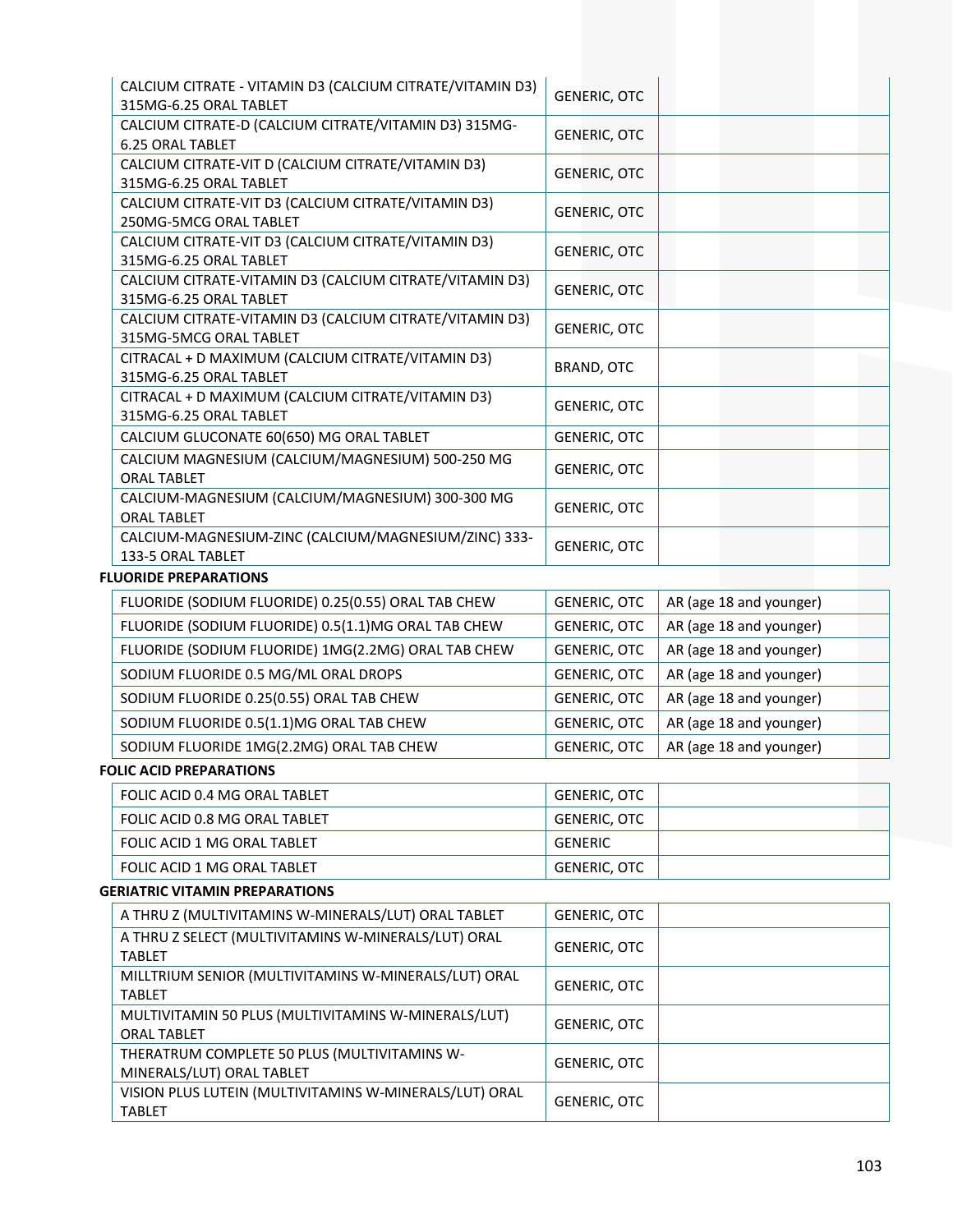VITRUM SENIOR (MULTIVITAMINS W-MINERALS/LUT) ORAL │ GENERIC, OTC │<br>TABLET

| <b>IRON REPLACEMENT</b>                                                           |                     |  |  |
|-----------------------------------------------------------------------------------|---------------------|--|--|
| HEMATINIC WITH FOLIC ACID (FERROUS FUMARATE/FOLIC ACID)<br>106 MG-1MG ORAL TABLET | <b>GENERIC, OTC</b> |  |  |
| FERATE (FERROUS GLUCONATE) 240(27)MG ORAL TABLET                                  | <b>GENERIC, OTC</b> |  |  |
| FERROUS GLUCONATE 240(27)MG ORAL TABLET                                           | <b>GENERIC, OTC</b> |  |  |
| FERROUS GLUCONATE 324(37.5) ORAL TABLET                                           | <b>GENERIC, OTC</b> |  |  |
| FERROUS GLUCONATE 324(38)MG ORAL TABLET                                           | <b>GENERIC, OTC</b> |  |  |
| IRON (FERROUS GLUCONATE) 236(27)MG ORAL TABLET                                    | <b>GENERIC, OTC</b> |  |  |
| IRON (FERROUS GLUCONATE) 240(27)MG ORAL TABLET                                    | <b>GENERIC, OTC</b> |  |  |
| IRON (FERROUS GLUCONATE) 256(28)MG ORAL TABLET                                    | <b>GENERIC, OTC</b> |  |  |
| CHILDREN'S FERROUS SULFATE (FERROUS SULFATE) 15 MG/ML<br><b>ORAL DROPS</b>        | <b>GENERIC, OTC</b> |  |  |
| CHILDREN'S IRON (FERROUS SULFATE) 15 MG/ML ORAL DROPS                             | <b>GENERIC, OTC</b> |  |  |
| FEOSOL (FERROUS SULFATE) 325(65) MG ORAL TABLET                                   | <b>GENERIC, OTC</b> |  |  |
| FEROSUL (FERROUS SULFATE) 325(65) MG ORAL TABLET                                  | <b>GENERIC, OTC</b> |  |  |
| FERRO-TIME (FERROUS SULFATE) 325(65) MG ORAL TABLET                               | <b>GENERIC, OTC</b> |  |  |
| FERROUS SULFATE 15 MG/ML ORAL DROPS                                               | <b>GENERIC, OTC</b> |  |  |
| FERROUS SULFATE 220 (44)/5 ORAL ELIXIR                                            | <b>GENERIC, OTC</b> |  |  |
| FERROUS SULFATE 300 MG/5ML ORAL LIQUID                                            | <b>GENERIC, OTC</b> |  |  |
| FERROUS SULFATE 220 (44)/5 ORAL SOLUTION                                          | <b>GENERIC, OTC</b> |  |  |
| FERROUS SULFATE 325(65) MG ORAL TABLET                                            | <b>GENERIC, OTC</b> |  |  |
| FERROUS SULFATE 324(65)MG ORAL TABLET DR                                          | <b>GENERIC, OTC</b> |  |  |
| FERROUS SULFATE 325(65) MG ORAL TABLET DR                                         | GENERIC, OTC        |  |  |
| HIGH POTENCY IRON (FERROUS SULFATE) 134 MG ORAL TABLET                            | <b>GENERIC, OTC</b> |  |  |
| IRON (FERROUS SULFATE) 325(65) MG ORAL TABLET                                     | <b>GENERIC, OTC</b> |  |  |
| PEDIA IRON (FERROUS SULFATE) 15 MG/ML ORAL DROPS                                  | <b>GENERIC, OTC</b> |  |  |
| PEDIATRIC FE-VITE (FERROUS SULFATE) 15 MG/ML ORAL DROPS                           | <b>GENERIC, OTC</b> |  |  |
| PEDIATRIC IRON (FERROUS SULFATE) 15 MG/ML ORAL DROPS                              | <b>GENERIC, OTC</b> |  |  |
| SLOW RELEASE IRON (FERROUS SULFATE) 142(45)MG ORAL<br><b>TABLET ER</b>            | <b>GENERIC, OTC</b> |  |  |
| SLOW RELEASE IRON (FERROUS SULFATE) 143(45) MG ORAL<br><b>TABLET ER</b>           | <b>GENERIC, OTC</b> |  |  |
| SLOW RELEASE IRON (FERROUS SULFATE) 160(50) MG ORAL<br><b>TABLET ER</b>           | <b>GENERIC, OTC</b> |  |  |
| SLOW RELEASE IRON (FERROUS SULFATE) 250(50) MG ORAL<br><b>TABLET ER</b>           | <b>GENERIC, OTC</b> |  |  |
| IRON 18 MG ORAL TABLET                                                            | <b>GENERIC, OTC</b> |  |  |
| FERREX 28 (IRON AG&FUM/C/FA/MV CMB11/CA-T) 151-200-1<br><b>ORAL TABLET</b>        | <b>GENERIC, OTC</b> |  |  |
| FERREX 150 (IRON POLYSACCHARIDES COMPLEX) 150 MG ORAL<br><b>CAPSULE</b>           | <b>GENERIC, OTC</b> |  |  |
| IFEREX 150 (IRON POLYSACCHARIDES COMPLEX) 150 MG ORAL<br><b>CAPSULE</b>           | <b>GENERIC, OTC</b> |  |  |
| MYFERON 150 (IRON POLYSACCHARIDES COMPLEX) 150 MG<br>ORAL CAPSULE                 | GENERIC, OTC        |  |  |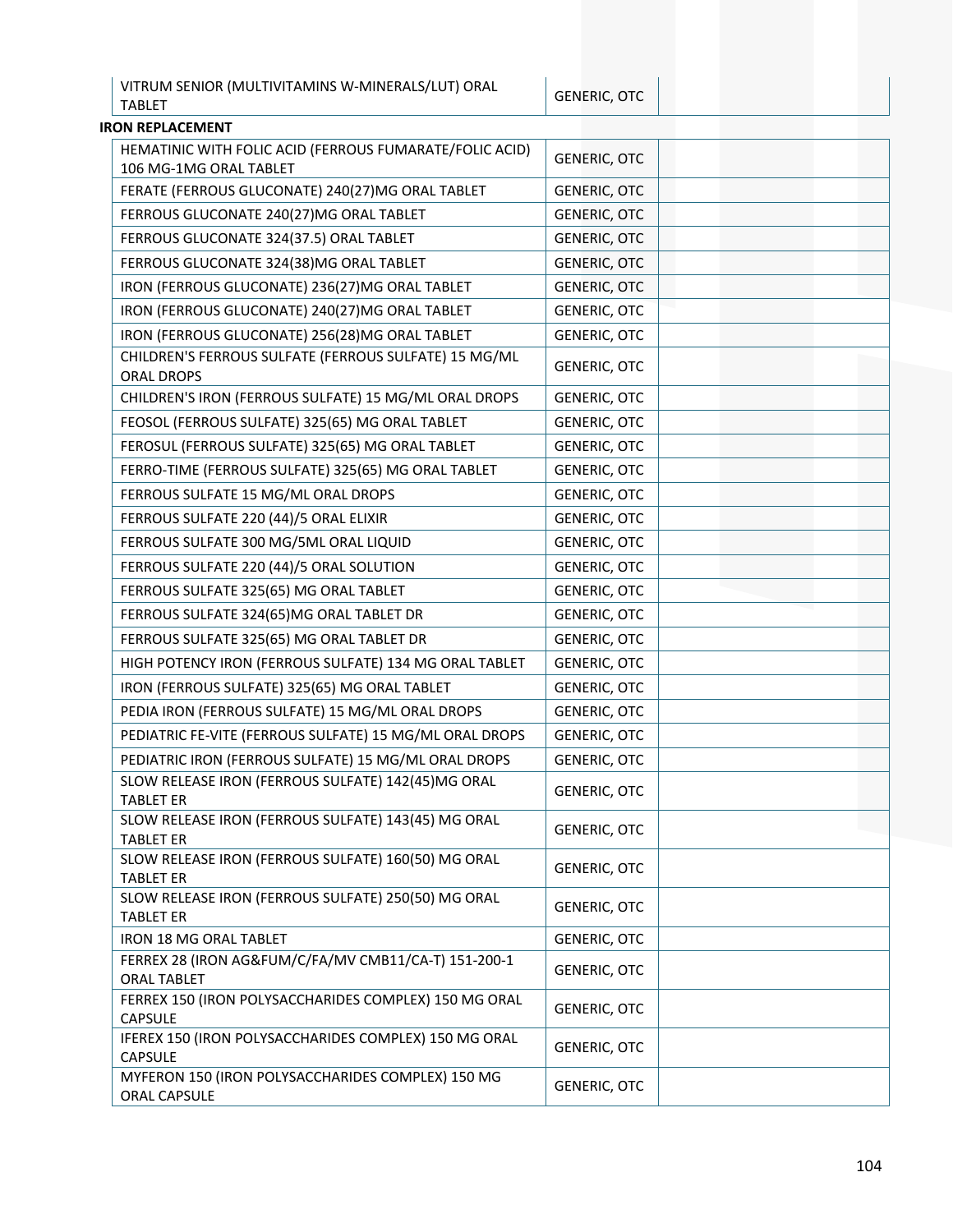| NU-IRON 150 (IRON POLYSACCHARIDES COMPLEX) 150 MG ORAL                          | <b>GENERIC, OTC</b> |
|---------------------------------------------------------------------------------|---------------------|
| <b>CAPSULE</b>                                                                  |                     |
| POLY-IRON (IRON POLYSACCHARIDES COMPLEX) 150 MG ORAL<br><b>CAPSULE</b>          | <b>GENERIC, OTC</b> |
| POLYSACCHARIDE IRON (IRON POLYSACCHARIDES COMPLEX) 150<br>MG ORAL CAPSULE       | <b>GENERIC, OTC</b> |
| FE C PLUS (IRON, CARBONYL/VIT C/VIT B12/FA) 100-250-1 ORAL<br><b>TABLET</b>     | <b>GENERIC, OTC</b> |
| ICAR-C PLUS (IRON, CARBONYL/VIT C/VIT B12/FA) 100-250-1 ORAL<br><b>TABLET</b>   | <b>GENERIC, OTC</b> |
| IRON 100 PLUS (IRON, CARBONYL/VIT C/VIT B12/FA) 100-250-1<br><b>ORAL TABLET</b> | <b>GENERIC, OTC</b> |
| <b>MAGNESIUM SALTS REPLACEMENT</b>                                              |                     |
| MAGNESIUM 30 MG ORAL TABLET                                                     | <b>GENERIC, OTC</b> |
| MAGNESIUM 200 MG ORAL TABLET                                                    | <b>GENERIC, OTC</b> |
| MAGNESIUM 250 MG ORAL TABLET                                                    | <b>GENERIC, OTC</b> |
| MAG DELAY (MAGNESIUM CHLORIDE) 64 MG ORAL TABLET DR                             | <b>GENERIC, OTC</b> |
| MAG64 (MAGNESIUM CHLORIDE) 64 MG ORAL TABLET DR                                 | <b>GENERIC, OTC</b> |
| MAGNESIUM CHLORIDE 70 MG ORAL TABLET DR                                         | <b>GENERIC, OTC</b> |
| NU-MAG (MAGNESIUM CHLORIDE) 71.5 MG ORAL TABLET DR                              | <b>GENERIC, OTC</b> |
| MAG-G (MAGNESIUM GLUCONATE) 27 MG(500) ORAL TABLET                              | <b>GENERIC, OTC</b> |
| MAGNESIUM GLUCONATE 27 MG(500) ORAL TABLET                                      | <b>GENERIC, OTC</b> |
| MAGNESIUM GLUCONATE 27.5 (500) ORAL TABLET                                      | BRAND, OTC          |
| MAGNESIUM GLUCONATE 27.5 (500) ORAL TABLET                                      | GENERIC, OTC        |
| MAGNESIUM GLUCONATE 30 MG(550) ORAL TABLET                                      | BRAND, OTC          |
| MAGNESIUM (MAGNESIUM OXIDE) 400 MG ORAL CAPSULE                                 | BRAND, OTC          |
| MAGNESIUM (MAGNESIUM OXIDE) 500 MG ORAL CAPSULE                                 | <b>GENERIC, OTC</b> |
| MAGNESIUM (MAGNESIUM OXIDE) 250 MG ORAL TABLET                                  | <b>GENERIC, OTC</b> |
| MAGNESIUM (MAGNESIUM OXIDE) 400 MG ORAL TABLET                                  | <b>GENERIC, OTC</b> |
| MAGNESIUM OXIDE 500 MG ORAL CAPSULE                                             | GENERIC, OTC        |
| MAGNESIUM OXIDE 250 MG ORAL TABLET                                              | <b>GENERIC, OTC</b> |
| MAGNESIUM OXIDE 400 MG ORAL TABLET                                              | <b>GENERIC, OTC</b> |
| MAGNESIUM OXIDE 420 MG ORAL TABLET                                              | <b>GENERIC, OTC</b> |
| MAGNESIUM OXIDE 500 MG ORAL TABLET                                              | <b>GENERIC, OTC</b> |
| MAG-OXIDE (MAGNESIUM OXIDE) 200 MG ORAL TABLET                                  | BRAND, OTC          |
| MAG-OXIDE MAGNESIUM (MAGNESIUM OXIDE) 200 MG ORAL<br><b>TABLET</b>              | <b>GENERIC, OTC</b> |
| MGO (MAGNESIUM OXIDE) 400 MG ORAL TABLET                                        | <b>GENERIC, OTC</b> |
| PHILLIPS (MAGNESIUM OXIDE) 500 MG ORAL TABLET                                   | <b>GENERIC, OTC</b> |
| <b>MULTIVITAMIN PREPARATIONS</b>                                                |                     |
| HIGH POTENCY MULTIVITAMIN (FOLIC ACID/MULTIVITAMINS)                            |                     |

| HIGH POTENCY MULTIVITAMIN (FOLIC ACID/MULTIVITAMINS)<br>400 MCG ORAL TABLET  | <b>GENERIC, OTC</b> |  |
|------------------------------------------------------------------------------|---------------------|--|
| ONE DAILY ESSENTIAL (FOLIC ACID/MULTIVITAMINS) 400 MCG<br><b>ORAL TABLET</b> | <b>GENERIC, OTC</b> |  |
| ONE DAILY MULTIVITAMIN (FOLIC ACID/MULTIVITAMINS) 400<br>MCG ORAL TABLET     | <b>GENERIC, OTC</b> |  |
| TAB-A-VITE (FOLIC ACID/MULTIVITAMINS) 400 MCG ORAL TABLET                    | <b>GENERIC, OTC</b> |  |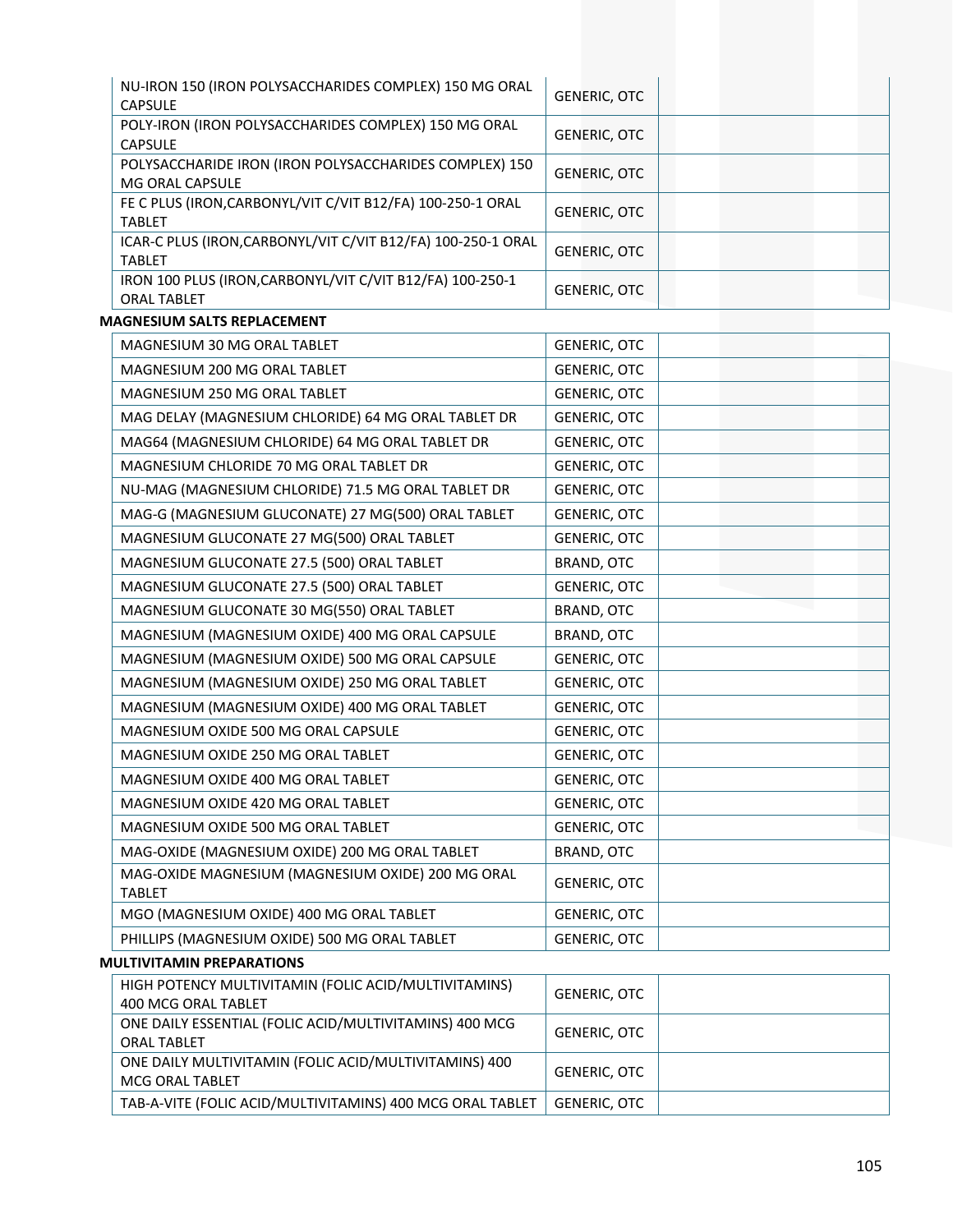| THEREMS MULTIVITAMIN (FOLIC ACID/MULTIVITAMINS) 400<br>MCG ORAL TABLET             | <b>GENERIC, OTC</b> |
|------------------------------------------------------------------------------------|---------------------|
| V-C FORTE (FOLIC ACID/MU-VITS-MIN TH) 1 MG ORAL CAPSULE                            | <b>GENERIC, OTC</b> |
| VIC-FORTE (FOLIC ACID/MU-VITS-MIN TH) 1 MG ORAL CAPSULE                            | <b>GENERIC, OTC</b> |
| A THRU Z ADVANCED FORMULA (FOLIC ACID/MV, FE, OTHER MIN)                           |                     |
| 18MG-0.4MG ORAL TABLET                                                             | <b>GENERIC, OTC</b> |
| CENTRUM COMPLETE (FOLIC ACID/MV, FE, OTHER MIN) 18MG-<br>0.4MG ORAL TABLET         | <b>GENERIC, OTC</b> |
| CENTURY (FOLIC ACID/MV, FE, OTHER MIN) 18MG-0.4MG ORAL<br><b>TABLET</b>            | <b>GENERIC, OTC</b> |
| DAILY MULTIPLE (FOLIC ACID/MV, FE, OTHER MIN) 500-18-0.4<br><b>ORAL TABLET</b>     | <b>GENERIC, OTC</b> |
| ONE DAILY FOR WOMEN (FOLIC ACID/MV,FE,OTHER MIN) 0.4MG-<br><b>18MG ORAL TABLET</b> | <b>GENERIC, OTC</b> |
| ONE DAILY MAXIMUM (FOLIC ACID/MV, FE, OTHER MIN) 0.4MG-<br><b>18MG ORAL TABLET</b> | GENERIC, OTC        |
| CERTA PLUS (FOLIC ACID/MV, FE, OTHER MIN/LUT) 0.4-18-250<br><b>ORAL TABLET</b>     | <b>GENERIC, OTC</b> |
| ELITE-OB (IRON, CARBONYL/FA/MULTIVITS-MIN) 50-1.25 MG<br><b>ORAL TABLET</b>        | BRAND, OTC          |
| OB COMPLETE (IRON, CARBONYL/FA/MULTIVITS-MIN) 50-1.25 MG<br><b>ORAL TABLET</b>     | BRAND, OTC          |
| DAILY VALUE (MULTIVITAMINS) ORAL TABLET                                            | <b>GENERIC, OTC</b> |
| DAILY VITAMIN FORMULA (MULTIVITAMINS) ORAL TABLET                                  | <b>GENERIC, OTC</b> |
| DAILY VITE (MULTIVITAMINS) ORAL TABLET                                             | <b>GENERIC, OTC</b> |
| DAILY-VITE (MULTIVITAMINS) 400 MCG ORAL TABLET                                     | <b>GENERIC, OTC</b> |
| DINO-LIFE EXTRA C MULTIVITAMIN (MULTIVITAMINS) ORAL TAB<br><b>CHEW</b>             | <b>GENERIC, OTC</b> |
| DINO-LIFE MULTIVITAMIN (MULTIVITAMINS) ORAL TAB CHEW                               | <b>GENERIC, OTC</b> |
| HONEY BEARS MULTIVITAMIN (MULTIVITAMINS) ORAL TAB<br><b>CHEW</b>                   | <b>GENERIC, OTC</b> |
| MULTIPLE VITAMINS (MULTIVITAMINS) ORAL TABLET                                      | GENERIC, OTC        |
| MULTIVITAMIN (MULTIVITAMINS) ORAL TABLET                                           | <b>GENERIC, OTC</b> |
| MULTI-VITAMIN DAILY (MULTIVITAMINS) ORAL TABLET                                    | <b>GENERIC, OTC</b> |
| MULTIVITAMINS ORAL TABLET                                                          | <b>GENERIC, OTC</b> |
| ONE DAILY ESSENTIAL (MULTIVITAMINS) ORAL TABLET                                    | <b>GENERIC, OTC</b> |
| ONE-A-DAY ESSENTIAL (MULTIVITAMINS) ORAL TABLET                                    | GENERIC, OTC        |
| ONE-A-DAY MEN'S (MULTIVITAMINS) 400-300MCG ORAL TABLET                             | <b>GENERIC, OTC</b> |
| ONE-DAILY MULTI-VITAMIN (MULTIVITAMINS) ORAL TABLET                                | <b>GENERIC, OTC</b> |
| SENTRY (MULTIVITAMINS) 18MG-0.4MG ORAL TABLET                                      | <b>GENERIC, OTC</b> |
| SPECTRAVITE ADVANCED FORMULA (MULTIVITAMINS) 18MG-<br>0.4MG ORAL TABLET            | <b>GENERIC, OTC</b> |
| SUPER MULTIVITAMIN (MULTIVITAMINS) ORAL TABLET                                     | GENERIC, OTC        |
| TAB-A-VITE (MULTIVITAMINS) 400 MCG ORAL TABLET                                     | <b>GENERIC, OTC</b> |
| VITAMINS FOR HAIR (MULTIVITAMINS) 400-400MCG ORAL<br><b>CAPSULE</b>                | <b>GENERIC, OTC</b> |
| DAILY VITAMIN + IRON (MULTIVITAMINS W-IRON) ORAL TABLET                            | <b>GENERIC, OTC</b> |
| DAILY VITE WITH IRON (MULTIVITAMINS W-IRON) ORAL TABLET                            | <b>GENERIC, OTC</b> |
| HAIR VITAMIN (MULTIVITAMINS W-IRON) ORAL TABLET                                    | <b>GENERIC, OTC</b> |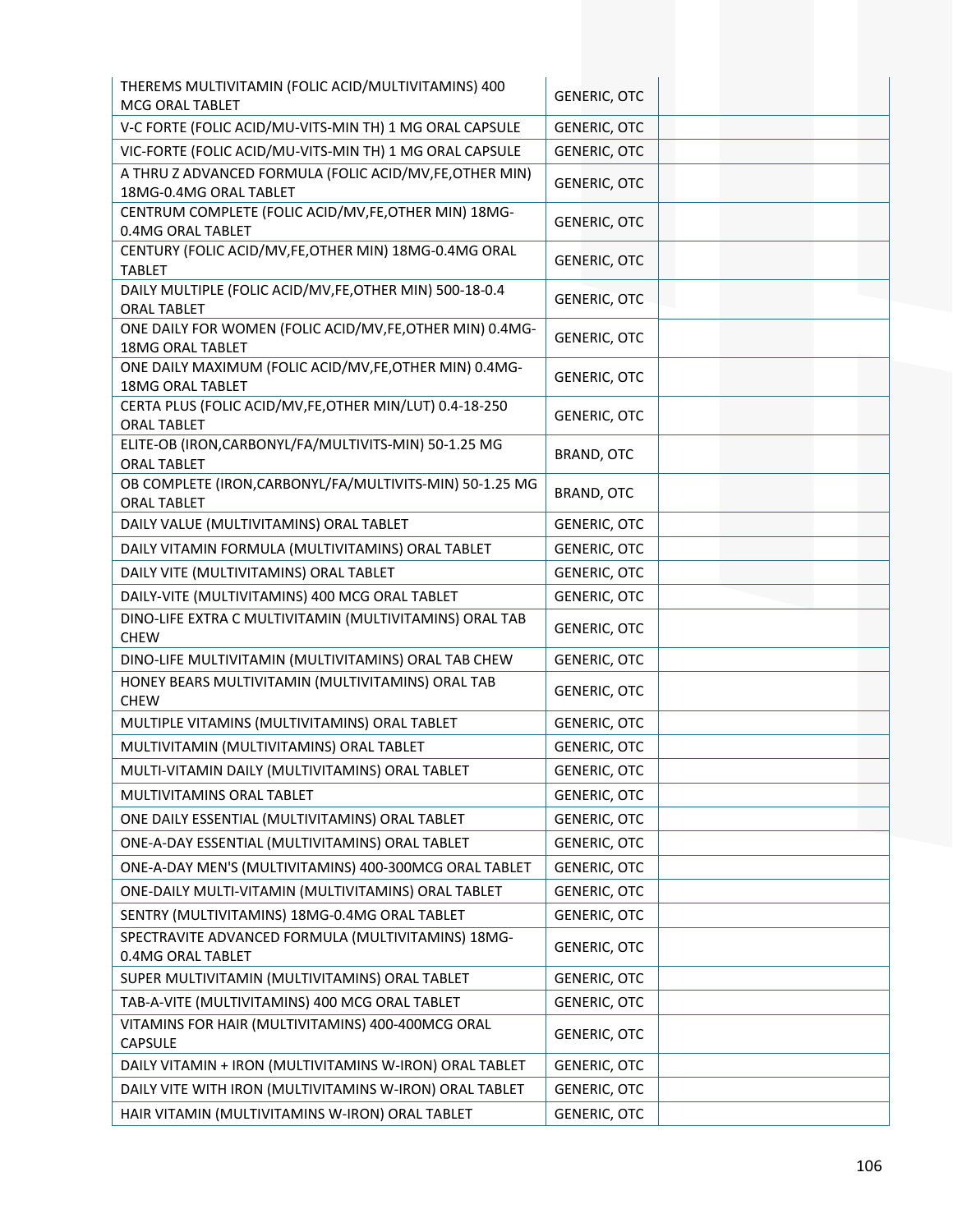| MULTI-DAY PLUS IRON (MULTIVITAMINS W-IRON) 18MG-0.4MG<br><b>ORAL TABLET</b>       | <b>GENERIC, OTC</b> |  |
|-----------------------------------------------------------------------------------|---------------------|--|
| MULTIVITAMINS WITH IRON (MULTIVITAMINS W-IRON) ORAL<br><b>TABLET</b>              | GENERIC, OTC        |  |
| TAB-A-VITE MULTIVIT WITH IRON (MULTIVITAMINS W-IRON)<br>15MG-0.4MG ORAL TABLET    | <b>GENERIC, OTC</b> |  |
| DAILY VITAMIN FORMULA-MINERALS (MULTIVITAMINS W-<br>MINERALS) ORAL TABLET         | <b>GENERIC, OTC</b> |  |
| HAIR, SKIN & NAILS (MULTIVITAMINS W-MINERALS) ORAL TABLET                         | <b>GENERIC, OTC</b> |  |
| HAIR, SKIN AND NAILS (MULTIVITAMINS W-MINERALS) ORAL<br><b>TABLET</b>             | <b>GENERIC, OTC</b> |  |
| MEGA MULTI W-CHELATED MINERALS (MULTIVITAMINS W-<br>MINERALS) ORAL TABLET         | <b>GENERIC, OTC</b> |  |
| MEN'S ONE DAILY (MULTIVITAMINS W-MINERALS) ORAL TABLET                            | <b>GENERIC, OTC</b> |  |
| MULTIPLE VITAMIN (MULTIVITAMINS W-MINERALS) ORAL<br><b>TABLET</b>                 | <b>GENERIC, OTC</b> |  |
| MULTIVITAMINS WITH MINERALS (MULTIVITAMINS W-<br>MINERALS) 7.5 MG-400 ORAL TABLET | GENERIC, OTC        |  |
| MULTIVITAMINS WITH MINERALS (MULTIVITAMINS W-<br>MINERALS) ORAL TABLET            | <b>GENERIC, OTC</b> |  |
| ONCCOR (MULTIVITAMINS W-MINERALS) 200-10-10 ORAL<br><b>TABLET</b>                 | <b>GENERIC, OTC</b> |  |
| ONE DAILY COMPLETE (MULTIVITAMINS W-MINERALS) 0.4MG-<br><b>18MG ORAL TABLET</b>   | <b>GENERIC, OTC</b> |  |
| ONE DAILY COMPLETE (MULTIVITAMINS W-MINERALS) ORAL<br><b>TABLET</b>               | <b>GENERIC, OTC</b> |  |
| ONE DAILY ENERGY (MULTIVITAMINS W-MINERALS) ORAL TABLET                           | GENERIC, OTC        |  |
| ONE DAILY PLUS MINERALS (MULTIVITAMINS W-MINERALS) ORAL<br><b>TABLET</b>          | <b>GENERIC, OTC</b> |  |
| ONE-A-DAY MAXIMUM FORMULA (MULTIVITAMINS W-<br>MINERALS) ORAL TABLET              | <b>GENERIC, OTC</b> |  |
| PROSIGHT (MULTIVITAMINS W-MINERALS) 5000-60-30 ORAL<br><b>TABLET</b>              | <b>GENERIC, OTC</b> |  |
| CERTAVITE SENIOR (MULTIVITAMINS W-MINERALS/LUT) .4-300-<br>250 ORAL TABLET        | <b>GENERIC, OTC</b> |  |
| CERTAVITE-ANTIOXIDANT (MULTIVITAMINS W-MINERALS/LUT)<br>18MG-0.4MG ORAL TABLET    | <b>GENERIC, OTC</b> |  |
| VITATRUM (MULTIVITAMINS W-MINERALS/LUT) 18-500-300<br><b>ORAL TABLET</b>          | <b>GENERIC, OTC</b> |  |
| VITRUM 50 PLUS SENIOR (MULTIVITAMINS W-MINERALS/LUT)<br>500-300MCG ORAL TABLET    | <b>GENERIC, OTC</b> |  |
| ONCOVITE (MULTIVITAMINS, THERAPEUTIC) ORAL TABLET                                 | <b>GENERIC, OTC</b> |  |
| THERA (MULTIVITAMINS, THERAPEUTIC) 400 MCG ORAL TABLET                            | GENERIC, OTC        |  |
| THERA-TABS (MULTIVITAMINS, THERAPEUTIC) ORAL TABLET                               | <b>GENERIC, OTC</b> |  |
| CENTRAL-VITE (MULTIVITS W-IRON, HEMATINIC) ORAL TABLET                            | <b>GENERIC, OTC</b> |  |
| CENTRAVITES (MULTIVITS W-IRON, HEMATINIC) 0.4-162-18 ORAL<br><b>TABLET</b>        | <b>GENERIC, OTC</b> |  |
| FOLIVANE-OB (PNV NO.15/IRON FUM & PS CMP/FA) 85 MG-1 MG<br>ORAL CAPSULE           | <b>GENERIC, OTC</b> |  |
| NIVA-PLUS (PNV WITH CA, NO. 74/IRON/FA) 27 MG-1 MG ORAL<br><b>TABLET</b>          | <b>GENERIC, OTC</b> |  |
| PRENATAL-U (PNV W-O CA NO5/FE FUMARATE/FA) 106.5-1MG<br>ORAL CAPSULE              | <b>GENERIC, OTC</b> |  |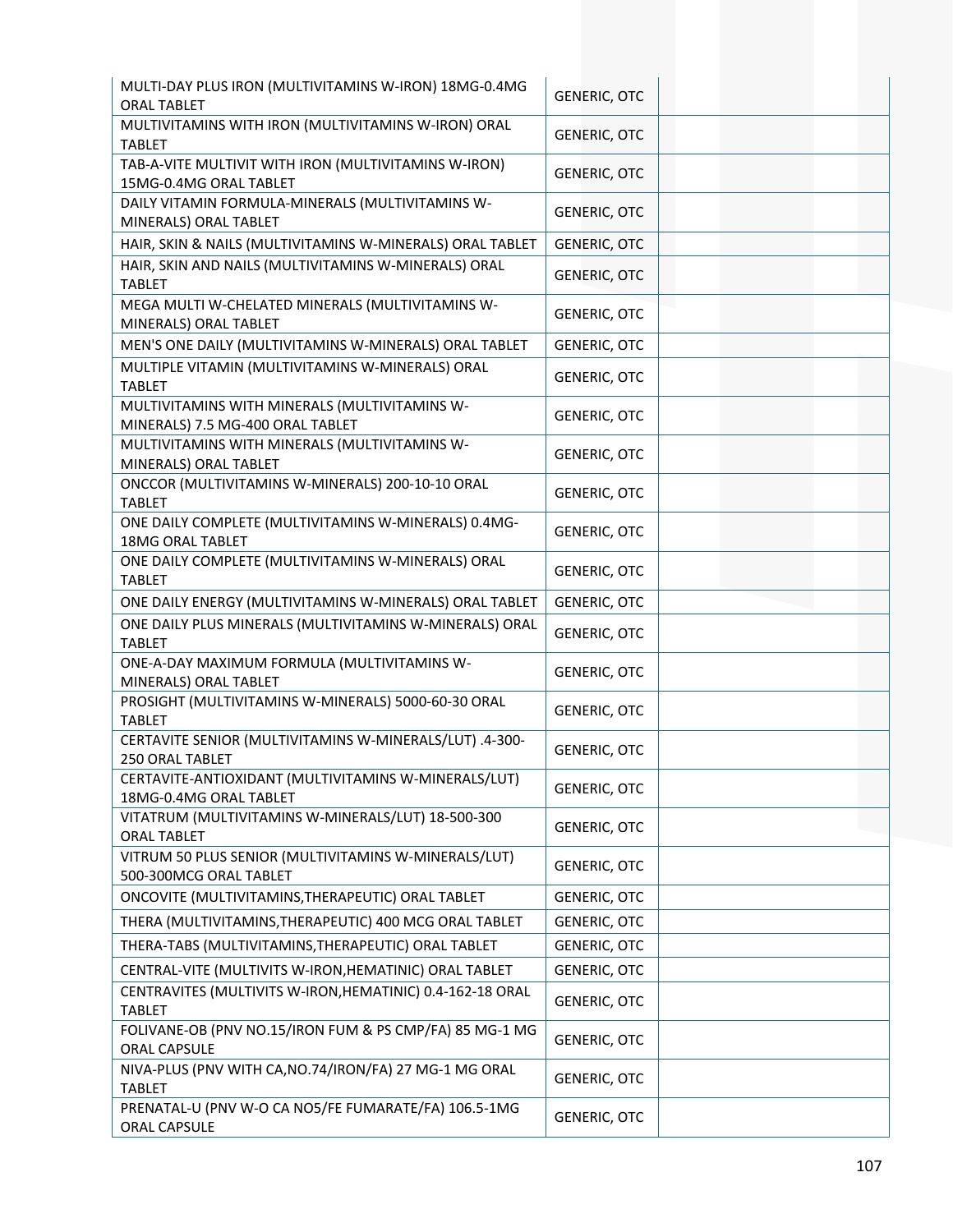| TARON-C DHA (PNV#16/IRON FUM & PS/FA/OM-3) 35-1-200MG<br><b>ORAL CAPSULE</b> | <b>GENERIC, OTC</b> |
|------------------------------------------------------------------------------|---------------------|
| VIRT-C DHA (PNV#16/IRON FUM & PS/FA/OM-3) 35-1-200MG<br><b>ORAL CAPSULE</b>  | <b>GENERIC, OTC</b> |
| THRIVITE 19 (PRENATAL VIT/FE FUM/DOSS/FA) 29-1-25 MG ORAL<br><b>TABLET</b>   | BRAND, OTC          |
| O-CAL FA (PRENATAL VIT/FE FUMARATE/FA) 27 MG-1 MG ORAL<br><b>TABLET</b>      | <b>GENERIC, OTC</b> |

## **PEDIATRIC VITAMIN PREPARATIONS**

| MULTI-VITAMIN W-FLUORIDE-IRON (FLUORIDE ION/MULTIVITS<br>W-FE) 0.25-10/ML ORAL DROPS | <b>GENERIC, OTC</b> | AR (age 1 and younger) |
|--------------------------------------------------------------------------------------|---------------------|------------------------|
| ANIMAL CHEWS (MULTIVITAMINS) ORAL TAB CHEW                                           | <b>GENERIC, OTC</b> |                        |
| CHILD LITTLE ANIMALS VITAMINS (MULTIVITAMINS) ORAL TAB<br><b>CHEW</b>                | <b>GENERIC, OTC</b> |                        |
| CHILDREN'S CHEWABLE (MULTIVITAMINS) ORAL TAB CHEW                                    | <b>GENERIC, OTC</b> |                        |
| FLINTSTONES (MULTIVITAMINS) ORAL TAB CHEW                                            | GENERIC, OTC        |                        |
| FLINTSTONES WITH EXTRA C (MULTIVITAMINS) ORAL TAB CHEW                               | <b>GENERIC, OTC</b> |                        |
| GUMMI BEAR MULTIVITAMIN (MULTIVITAMINS) ORAL TAB CHEW                                | <b>GENERIC, OTC</b> |                        |
| PEDIA POLY-VITE (MULTIVITAMINS) 750-35/ML ORAL DROPS                                 | <b>BRAND, OTC</b>   |                        |
| PEDIATRIC POLY-VITAMIN (MULTIVITAMINS) 750-35/ML ORAL<br><b>DROPS</b>                | <b>GENERIC, OTC</b> |                        |
| POLY-VITA (MULTIVITAMINS) 750-35/ML ORAL DROPS                                       | BRAND, OTC          |                        |
| CHILD CHEW + IRON (MULTIVITAMINS W-IRON) ORAL TAB CHEW                               | <b>GENERIC, OTC</b> |                        |
| LITTLE ANIMALS WITH IRON (MULTIVITAMINS W-IRON) ORAL TAB<br><b>CHEW</b>              | <b>GENERIC, OTC</b> |                        |
| VITALETS (MULTIVITAMINS W-IRON) 10 MG ORAL TAB CHEW                                  | <b>GENERIC, OTC</b> |                        |
| VITALETS (MULTIVITAMINS W-IRON) ORAL TAB CHEW                                        | <b>GENERIC, OTC</b> |                        |
| DINO-LIFE (MULTIVITS W-FE, OTHER MIN) 4.5 MG ORAL TAB<br><b>CHEW</b>                 | <b>GENERIC, OTC</b> |                        |
| FLINTSTONES COMPLETE (MULTIVITS W-FE, OTHER MIN) ORAL<br><b>TAB CHEW</b>             | <b>GENERIC, OTC</b> |                        |
| HONEY BEARS (MULTIVITS W-FE, OTHER MIN) 4.5 MG ORAL TAB<br><b>CHEW</b>               | <b>GENERIC, OTC</b> |                        |
| SCOOBY-DOO (MULTIVITS W-FE, OTHER MIN) ORAL TAB CHEW                                 | <b>GENERIC, OTC</b> |                        |
| TRI-VI-FLOR (PED MV A,C,D3 #38 W-FLUORIDE) 0.25 MG/ML<br>ORAL DRPS SP BP             | BRAND, OTC          | AR (age 1 and younger) |
| TRI-VI-FLOR (PED MV A,C,D3 #38 W-FLUORIDE) 0.5 MG/ML ORAL<br><b>DRPS SP BP</b>       | BRAND, OTC          | AR (age 1 and younger) |
| MULTIVITAMIN WITH FLUORIDE (PEDI MULTIVIT NO.2 W-<br>FLUORIDE) 0.25 MG/ML ORAL DROPS | <b>GENERIC, OTC</b> | AR (age 1 and younger) |
| MULTIVITAMIN WITH FLUORIDE (PEDI MULTIVIT NO.2 W-<br>FLUORIDE) 0.5 MG/ML ORAL DROPS  | <b>GENERIC, OTC</b> | AR (age 1 and younger) |
| MULTI-VITAMIN W-FLUORIDE-IRON (PEDI MV<br>#45/FLUORIDE/IRON) 0.25-10/ML ORAL DROPS   | <b>GENERIC, OTC</b> | AR (age 1 and younger) |
| MULTIVITAMIN-IRON-FLUORIDE (PEDI MV #45/FLUORIDE/IRON)<br>0.25-10/ML ORAL DROPS      | <b>GENERIC, OTC</b> | AR (age 1 and younger) |
| MULTIVITAMIN WITH FLUORIDE (PEDI MVI NO.12/SODIUM<br>FLUORIDE) 0.25 MG ORAL TAB CHEW | <b>GENERIC, OTC</b> |                        |
| MULTIVITAMIN WITH FLUORIDE (PEDI MVI NO.12/SODIUM<br>FLUORIDE) 0.5 MG ORAL TAB CHEW  | <b>GENERIC, OTC</b> |                        |
|                                                                                      |                     |                        |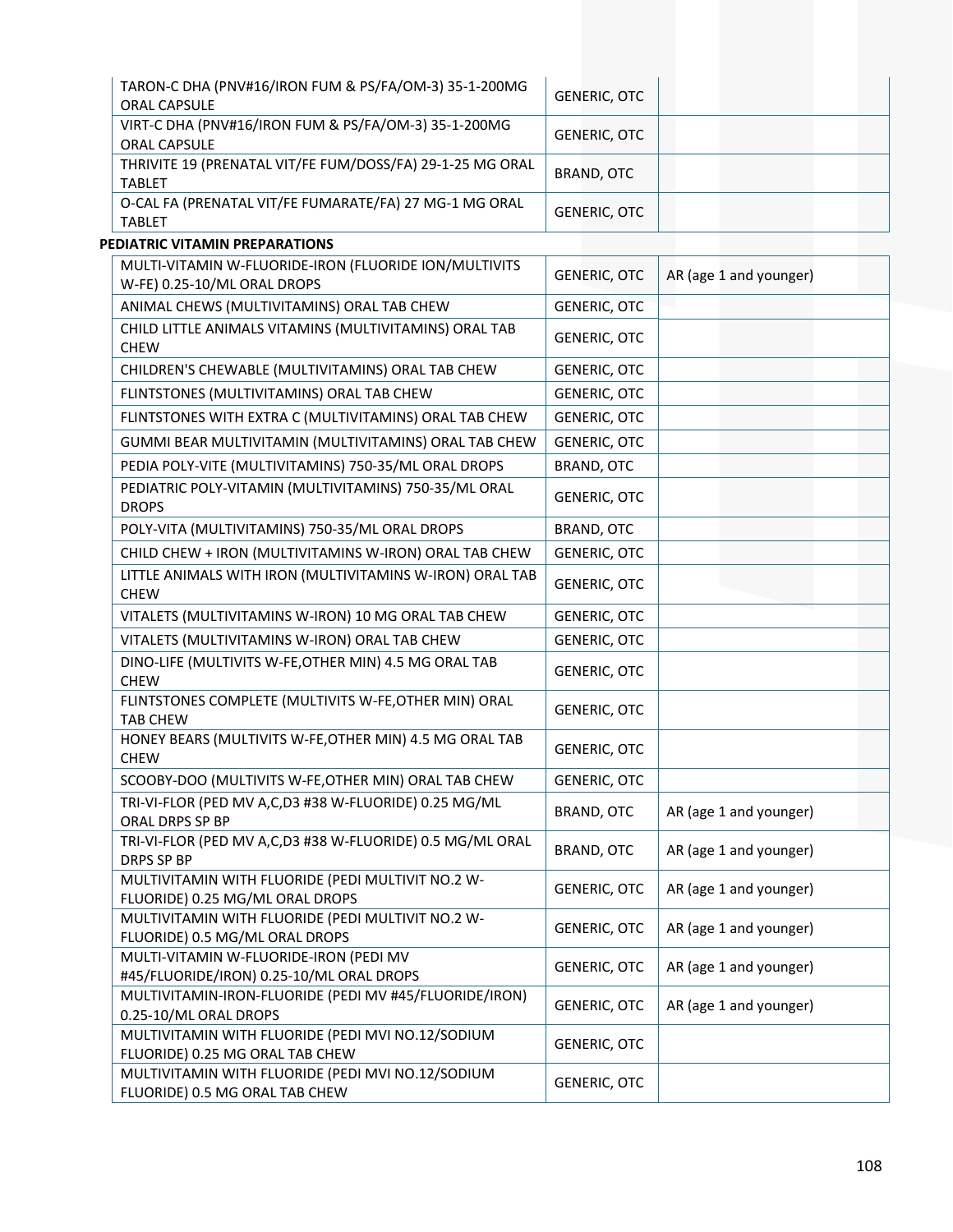| MVC-FLUORIDE (PEDI MVI NO.12/SODIUM FLUORIDE) 0.25 MG<br><b>GENERIC, OTC</b><br>ORAL TAB CHEW<br>MVC-FLUORIDE (PEDI MVI NO.12/SODIUM FLUORIDE) 0.5 MG<br><b>GENERIC, OTC</b><br>ORAL TAB CHEW<br>MVC-FLUORIDE (PEDI MVI NO.12/SODIUM FLUORIDE) 1 MG ORAL<br><b>GENERIC, OTC</b><br><b>TAB CHEW</b><br>MULTIVITAMIN WITH FLUORIDE (PEDI MVI NO.17 WITH<br><b>GENERIC, OTC</b><br>FLUORIDE) 0.25 MG ORAL TAB CHEW<br>TRI-VITAMIN WITH FLUORIDE (PEDI MVI NO.21 WITH FLUORIDE)<br>AR (age 1 and younger)<br><b>GENERIC, OTC</b><br>0.25 MG/ML ORAL DROPS<br>TRI-VITAMIN WITH FLUORIDE (PEDI MVI NO.21 WITH FLUORIDE)<br><b>GENERIC, OTC</b><br>AR (age 1 and younger)<br>0.5 MG/ML ORAL DROPS<br>TRI-VITE WITH FLUORIDE (PEDI MVI NO.21 WITH FLUORIDE) 0.25<br><b>GENERIC, OTC</b><br>AR (age 1 and younger)<br>MG/ML ORAL DROPS<br>TRI-VITE WITH FLUORIDE (PEDI MVI NO.21 WITH FLUORIDE) 0.5<br><b>GENERIC, OTC</b><br>AR (age 1 and younger)<br>MG/ML ORAL DROPS<br>VITAMINS A, C, D AND FLUORIDE (PEDI MVI NO.21 WITH<br><b>GENERIC, OTC</b><br>AR (age 1 and younger)<br>FLUORIDE) 0.25 MG/ML ORAL DROPS<br>VITAMINS A, C, D AND FLUORIDE (PEDI MVI NO.21 WITH<br><b>GENERIC, OTC</b><br>AR (age 1 and younger)<br>FLUORIDE) 0.5 MG/ML ORAL DROPS<br>CHILDREN'S CHEW MULTIVITAMIN (PEDIATRIC MULTIVITAMIN<br><b>GENERIC, OTC</b><br>NO.17) ORAL TAB CHEW<br>CHILDREN'S MULTIVITAMIN (PEDIATRIC MULTIVITAMIN NO.17)<br><b>GENERIC, OTC</b><br>ORAL TAB CHEW<br>EXPECTA PRENATAL (PNV #116/IRON FUMARATE/FA/DHA) 28-<br>BRAND, OTC<br>800-200 ORAL COMBO. PKG<br>PRENATAL COMPLETE (PNV CMB#21/IRON/FOLIC ACID) 14 MG-<br>BRAND, OTC<br>400 ORAL TABLET<br>PRENATAL (PNV CMB#95/FERROUS FUMARATE/FA) 28MG-0.8MG<br><b>GENERIC, OTC</b><br><b>ORAL TABLET</b><br>PRENATAL FORMULA (PNV CMB#95/FERROUS FUMARATE/FA)<br><b>GENERIC, OTC</b><br>28MG-0.8MG ORAL TABLET<br>PRENATAL MULTIVITAMIN (PNV CMB#95/FERROUS<br><b>GENERIC, OTC</b><br>FUMARATE/FA) 28MG-0.8MG ORAL TABLET<br>PRENATAL 19 (PNV NO.115/IRON FUMARATE/FA) 29 MG-1 MG<br><b>GENERIC, OTC</b><br>ORAL TAB CHEW<br>PRENATAL MULTIVITAMIN (PNV NO.121/IRON/FOLIC ACID)<br><b>GENERIC, OTC</b><br>28MG-0.8MG ORAL TABLET<br>PRENATAL MULTI (PNV NO.122/IRON/FOLIC ACID) 27MG-0.8MG<br>BRAND, OTC<br><b>ORAL TABLET</b><br>THERANATAL (PNV NO.28/FERROUS FUMARATE/FA) 27 MG-1 MG<br>BRAND, OTC<br><b>ORAL TABLET</b><br>STUART ONE (PNV NO.63/IRON, CARBONYL/FA/DHA) 27-800-200<br>BRAND, OTC<br>ORAL CAPSULE<br>THERANATAL OVAVITE (PNV NO.74/IRON FUM/FA/COQ10) 18-1-<br>BRAND, OTC<br>125MG ORAL COMBO. PKG<br>THERANATAL PLUS (PNV NO.74/IRON FUM/FA/DHA) 27-1-300MG<br>BRAND, OTC<br>ORAL COMBO. PKG<br>WOMEN'S PRENATAL PLUS DHA (PNV WITH<br>GENERIC, OTC<br>CA, NO.61/IRON/FA/DHA) 28-975-200 ORAL COMBO. PKG | MULTIVITAMIN WITH FLUORIDE (PEDI MVI NO.12/SODIUM | <b>GENERIC, OTC</b> |  |
|---------------------------------------------------------------------------------------------------------------------------------------------------------------------------------------------------------------------------------------------------------------------------------------------------------------------------------------------------------------------------------------------------------------------------------------------------------------------------------------------------------------------------------------------------------------------------------------------------------------------------------------------------------------------------------------------------------------------------------------------------------------------------------------------------------------------------------------------------------------------------------------------------------------------------------------------------------------------------------------------------------------------------------------------------------------------------------------------------------------------------------------------------------------------------------------------------------------------------------------------------------------------------------------------------------------------------------------------------------------------------------------------------------------------------------------------------------------------------------------------------------------------------------------------------------------------------------------------------------------------------------------------------------------------------------------------------------------------------------------------------------------------------------------------------------------------------------------------------------------------------------------------------------------------------------------------------------------------------------------------------------------------------------------------------------------------------------------------------------------------------------------------------------------------------------------------------------------------------------------------------------------------------------------------------------------------------------------------------------------------------------------------------------------------------------------------------------------------------------------------------------------------------------------------------------------------------------------------------------------------------------------------------------------------------------------------------------------------------------------------------------------------------------|---------------------------------------------------|---------------------|--|
|                                                                                                                                                                                                                                                                                                                                                                                                                                                                                                                                                                                                                                                                                                                                                                                                                                                                                                                                                                                                                                                                                                                                                                                                                                                                                                                                                                                                                                                                                                                                                                                                                                                                                                                                                                                                                                                                                                                                                                                                                                                                                                                                                                                                                                                                                                                                                                                                                                                                                                                                                                                                                                                                                                                                                                                 | FLUORIDE) 1 MG ORAL TAB CHEW                      |                     |  |
|                                                                                                                                                                                                                                                                                                                                                                                                                                                                                                                                                                                                                                                                                                                                                                                                                                                                                                                                                                                                                                                                                                                                                                                                                                                                                                                                                                                                                                                                                                                                                                                                                                                                                                                                                                                                                                                                                                                                                                                                                                                                                                                                                                                                                                                                                                                                                                                                                                                                                                                                                                                                                                                                                                                                                                                 |                                                   |                     |  |
|                                                                                                                                                                                                                                                                                                                                                                                                                                                                                                                                                                                                                                                                                                                                                                                                                                                                                                                                                                                                                                                                                                                                                                                                                                                                                                                                                                                                                                                                                                                                                                                                                                                                                                                                                                                                                                                                                                                                                                                                                                                                                                                                                                                                                                                                                                                                                                                                                                                                                                                                                                                                                                                                                                                                                                                 |                                                   |                     |  |
|                                                                                                                                                                                                                                                                                                                                                                                                                                                                                                                                                                                                                                                                                                                                                                                                                                                                                                                                                                                                                                                                                                                                                                                                                                                                                                                                                                                                                                                                                                                                                                                                                                                                                                                                                                                                                                                                                                                                                                                                                                                                                                                                                                                                                                                                                                                                                                                                                                                                                                                                                                                                                                                                                                                                                                                 |                                                   |                     |  |
|                                                                                                                                                                                                                                                                                                                                                                                                                                                                                                                                                                                                                                                                                                                                                                                                                                                                                                                                                                                                                                                                                                                                                                                                                                                                                                                                                                                                                                                                                                                                                                                                                                                                                                                                                                                                                                                                                                                                                                                                                                                                                                                                                                                                                                                                                                                                                                                                                                                                                                                                                                                                                                                                                                                                                                                 |                                                   |                     |  |
|                                                                                                                                                                                                                                                                                                                                                                                                                                                                                                                                                                                                                                                                                                                                                                                                                                                                                                                                                                                                                                                                                                                                                                                                                                                                                                                                                                                                                                                                                                                                                                                                                                                                                                                                                                                                                                                                                                                                                                                                                                                                                                                                                                                                                                                                                                                                                                                                                                                                                                                                                                                                                                                                                                                                                                                 |                                                   |                     |  |
|                                                                                                                                                                                                                                                                                                                                                                                                                                                                                                                                                                                                                                                                                                                                                                                                                                                                                                                                                                                                                                                                                                                                                                                                                                                                                                                                                                                                                                                                                                                                                                                                                                                                                                                                                                                                                                                                                                                                                                                                                                                                                                                                                                                                                                                                                                                                                                                                                                                                                                                                                                                                                                                                                                                                                                                 |                                                   |                     |  |
|                                                                                                                                                                                                                                                                                                                                                                                                                                                                                                                                                                                                                                                                                                                                                                                                                                                                                                                                                                                                                                                                                                                                                                                                                                                                                                                                                                                                                                                                                                                                                                                                                                                                                                                                                                                                                                                                                                                                                                                                                                                                                                                                                                                                                                                                                                                                                                                                                                                                                                                                                                                                                                                                                                                                                                                 |                                                   |                     |  |
|                                                                                                                                                                                                                                                                                                                                                                                                                                                                                                                                                                                                                                                                                                                                                                                                                                                                                                                                                                                                                                                                                                                                                                                                                                                                                                                                                                                                                                                                                                                                                                                                                                                                                                                                                                                                                                                                                                                                                                                                                                                                                                                                                                                                                                                                                                                                                                                                                                                                                                                                                                                                                                                                                                                                                                                 |                                                   |                     |  |
|                                                                                                                                                                                                                                                                                                                                                                                                                                                                                                                                                                                                                                                                                                                                                                                                                                                                                                                                                                                                                                                                                                                                                                                                                                                                                                                                                                                                                                                                                                                                                                                                                                                                                                                                                                                                                                                                                                                                                                                                                                                                                                                                                                                                                                                                                                                                                                                                                                                                                                                                                                                                                                                                                                                                                                                 |                                                   |                     |  |
|                                                                                                                                                                                                                                                                                                                                                                                                                                                                                                                                                                                                                                                                                                                                                                                                                                                                                                                                                                                                                                                                                                                                                                                                                                                                                                                                                                                                                                                                                                                                                                                                                                                                                                                                                                                                                                                                                                                                                                                                                                                                                                                                                                                                                                                                                                                                                                                                                                                                                                                                                                                                                                                                                                                                                                                 |                                                   |                     |  |
|                                                                                                                                                                                                                                                                                                                                                                                                                                                                                                                                                                                                                                                                                                                                                                                                                                                                                                                                                                                                                                                                                                                                                                                                                                                                                                                                                                                                                                                                                                                                                                                                                                                                                                                                                                                                                                                                                                                                                                                                                                                                                                                                                                                                                                                                                                                                                                                                                                                                                                                                                                                                                                                                                                                                                                                 |                                                   |                     |  |
|                                                                                                                                                                                                                                                                                                                                                                                                                                                                                                                                                                                                                                                                                                                                                                                                                                                                                                                                                                                                                                                                                                                                                                                                                                                                                                                                                                                                                                                                                                                                                                                                                                                                                                                                                                                                                                                                                                                                                                                                                                                                                                                                                                                                                                                                                                                                                                                                                                                                                                                                                                                                                                                                                                                                                                                 |                                                   |                     |  |
|                                                                                                                                                                                                                                                                                                                                                                                                                                                                                                                                                                                                                                                                                                                                                                                                                                                                                                                                                                                                                                                                                                                                                                                                                                                                                                                                                                                                                                                                                                                                                                                                                                                                                                                                                                                                                                                                                                                                                                                                                                                                                                                                                                                                                                                                                                                                                                                                                                                                                                                                                                                                                                                                                                                                                                                 |                                                   |                     |  |
|                                                                                                                                                                                                                                                                                                                                                                                                                                                                                                                                                                                                                                                                                                                                                                                                                                                                                                                                                                                                                                                                                                                                                                                                                                                                                                                                                                                                                                                                                                                                                                                                                                                                                                                                                                                                                                                                                                                                                                                                                                                                                                                                                                                                                                                                                                                                                                                                                                                                                                                                                                                                                                                                                                                                                                                 |                                                   |                     |  |
|                                                                                                                                                                                                                                                                                                                                                                                                                                                                                                                                                                                                                                                                                                                                                                                                                                                                                                                                                                                                                                                                                                                                                                                                                                                                                                                                                                                                                                                                                                                                                                                                                                                                                                                                                                                                                                                                                                                                                                                                                                                                                                                                                                                                                                                                                                                                                                                                                                                                                                                                                                                                                                                                                                                                                                                 |                                                   |                     |  |
|                                                                                                                                                                                                                                                                                                                                                                                                                                                                                                                                                                                                                                                                                                                                                                                                                                                                                                                                                                                                                                                                                                                                                                                                                                                                                                                                                                                                                                                                                                                                                                                                                                                                                                                                                                                                                                                                                                                                                                                                                                                                                                                                                                                                                                                                                                                                                                                                                                                                                                                                                                                                                                                                                                                                                                                 |                                                   |                     |  |
|                                                                                                                                                                                                                                                                                                                                                                                                                                                                                                                                                                                                                                                                                                                                                                                                                                                                                                                                                                                                                                                                                                                                                                                                                                                                                                                                                                                                                                                                                                                                                                                                                                                                                                                                                                                                                                                                                                                                                                                                                                                                                                                                                                                                                                                                                                                                                                                                                                                                                                                                                                                                                                                                                                                                                                                 |                                                   |                     |  |
|                                                                                                                                                                                                                                                                                                                                                                                                                                                                                                                                                                                                                                                                                                                                                                                                                                                                                                                                                                                                                                                                                                                                                                                                                                                                                                                                                                                                                                                                                                                                                                                                                                                                                                                                                                                                                                                                                                                                                                                                                                                                                                                                                                                                                                                                                                                                                                                                                                                                                                                                                                                                                                                                                                                                                                                 |                                                   |                     |  |
|                                                                                                                                                                                                                                                                                                                                                                                                                                                                                                                                                                                                                                                                                                                                                                                                                                                                                                                                                                                                                                                                                                                                                                                                                                                                                                                                                                                                                                                                                                                                                                                                                                                                                                                                                                                                                                                                                                                                                                                                                                                                                                                                                                                                                                                                                                                                                                                                                                                                                                                                                                                                                                                                                                                                                                                 | PRENATAL VITAMIN PREPARATIONS                     |                     |  |
|                                                                                                                                                                                                                                                                                                                                                                                                                                                                                                                                                                                                                                                                                                                                                                                                                                                                                                                                                                                                                                                                                                                                                                                                                                                                                                                                                                                                                                                                                                                                                                                                                                                                                                                                                                                                                                                                                                                                                                                                                                                                                                                                                                                                                                                                                                                                                                                                                                                                                                                                                                                                                                                                                                                                                                                 |                                                   |                     |  |
|                                                                                                                                                                                                                                                                                                                                                                                                                                                                                                                                                                                                                                                                                                                                                                                                                                                                                                                                                                                                                                                                                                                                                                                                                                                                                                                                                                                                                                                                                                                                                                                                                                                                                                                                                                                                                                                                                                                                                                                                                                                                                                                                                                                                                                                                                                                                                                                                                                                                                                                                                                                                                                                                                                                                                                                 |                                                   |                     |  |
|                                                                                                                                                                                                                                                                                                                                                                                                                                                                                                                                                                                                                                                                                                                                                                                                                                                                                                                                                                                                                                                                                                                                                                                                                                                                                                                                                                                                                                                                                                                                                                                                                                                                                                                                                                                                                                                                                                                                                                                                                                                                                                                                                                                                                                                                                                                                                                                                                                                                                                                                                                                                                                                                                                                                                                                 |                                                   |                     |  |
|                                                                                                                                                                                                                                                                                                                                                                                                                                                                                                                                                                                                                                                                                                                                                                                                                                                                                                                                                                                                                                                                                                                                                                                                                                                                                                                                                                                                                                                                                                                                                                                                                                                                                                                                                                                                                                                                                                                                                                                                                                                                                                                                                                                                                                                                                                                                                                                                                                                                                                                                                                                                                                                                                                                                                                                 |                                                   |                     |  |
|                                                                                                                                                                                                                                                                                                                                                                                                                                                                                                                                                                                                                                                                                                                                                                                                                                                                                                                                                                                                                                                                                                                                                                                                                                                                                                                                                                                                                                                                                                                                                                                                                                                                                                                                                                                                                                                                                                                                                                                                                                                                                                                                                                                                                                                                                                                                                                                                                                                                                                                                                                                                                                                                                                                                                                                 |                                                   |                     |  |
|                                                                                                                                                                                                                                                                                                                                                                                                                                                                                                                                                                                                                                                                                                                                                                                                                                                                                                                                                                                                                                                                                                                                                                                                                                                                                                                                                                                                                                                                                                                                                                                                                                                                                                                                                                                                                                                                                                                                                                                                                                                                                                                                                                                                                                                                                                                                                                                                                                                                                                                                                                                                                                                                                                                                                                                 |                                                   |                     |  |
|                                                                                                                                                                                                                                                                                                                                                                                                                                                                                                                                                                                                                                                                                                                                                                                                                                                                                                                                                                                                                                                                                                                                                                                                                                                                                                                                                                                                                                                                                                                                                                                                                                                                                                                                                                                                                                                                                                                                                                                                                                                                                                                                                                                                                                                                                                                                                                                                                                                                                                                                                                                                                                                                                                                                                                                 |                                                   |                     |  |
|                                                                                                                                                                                                                                                                                                                                                                                                                                                                                                                                                                                                                                                                                                                                                                                                                                                                                                                                                                                                                                                                                                                                                                                                                                                                                                                                                                                                                                                                                                                                                                                                                                                                                                                                                                                                                                                                                                                                                                                                                                                                                                                                                                                                                                                                                                                                                                                                                                                                                                                                                                                                                                                                                                                                                                                 |                                                   |                     |  |
|                                                                                                                                                                                                                                                                                                                                                                                                                                                                                                                                                                                                                                                                                                                                                                                                                                                                                                                                                                                                                                                                                                                                                                                                                                                                                                                                                                                                                                                                                                                                                                                                                                                                                                                                                                                                                                                                                                                                                                                                                                                                                                                                                                                                                                                                                                                                                                                                                                                                                                                                                                                                                                                                                                                                                                                 |                                                   |                     |  |
|                                                                                                                                                                                                                                                                                                                                                                                                                                                                                                                                                                                                                                                                                                                                                                                                                                                                                                                                                                                                                                                                                                                                                                                                                                                                                                                                                                                                                                                                                                                                                                                                                                                                                                                                                                                                                                                                                                                                                                                                                                                                                                                                                                                                                                                                                                                                                                                                                                                                                                                                                                                                                                                                                                                                                                                 |                                                   |                     |  |
|                                                                                                                                                                                                                                                                                                                                                                                                                                                                                                                                                                                                                                                                                                                                                                                                                                                                                                                                                                                                                                                                                                                                                                                                                                                                                                                                                                                                                                                                                                                                                                                                                                                                                                                                                                                                                                                                                                                                                                                                                                                                                                                                                                                                                                                                                                                                                                                                                                                                                                                                                                                                                                                                                                                                                                                 |                                                   |                     |  |
|                                                                                                                                                                                                                                                                                                                                                                                                                                                                                                                                                                                                                                                                                                                                                                                                                                                                                                                                                                                                                                                                                                                                                                                                                                                                                                                                                                                                                                                                                                                                                                                                                                                                                                                                                                                                                                                                                                                                                                                                                                                                                                                                                                                                                                                                                                                                                                                                                                                                                                                                                                                                                                                                                                                                                                                 |                                                   |                     |  |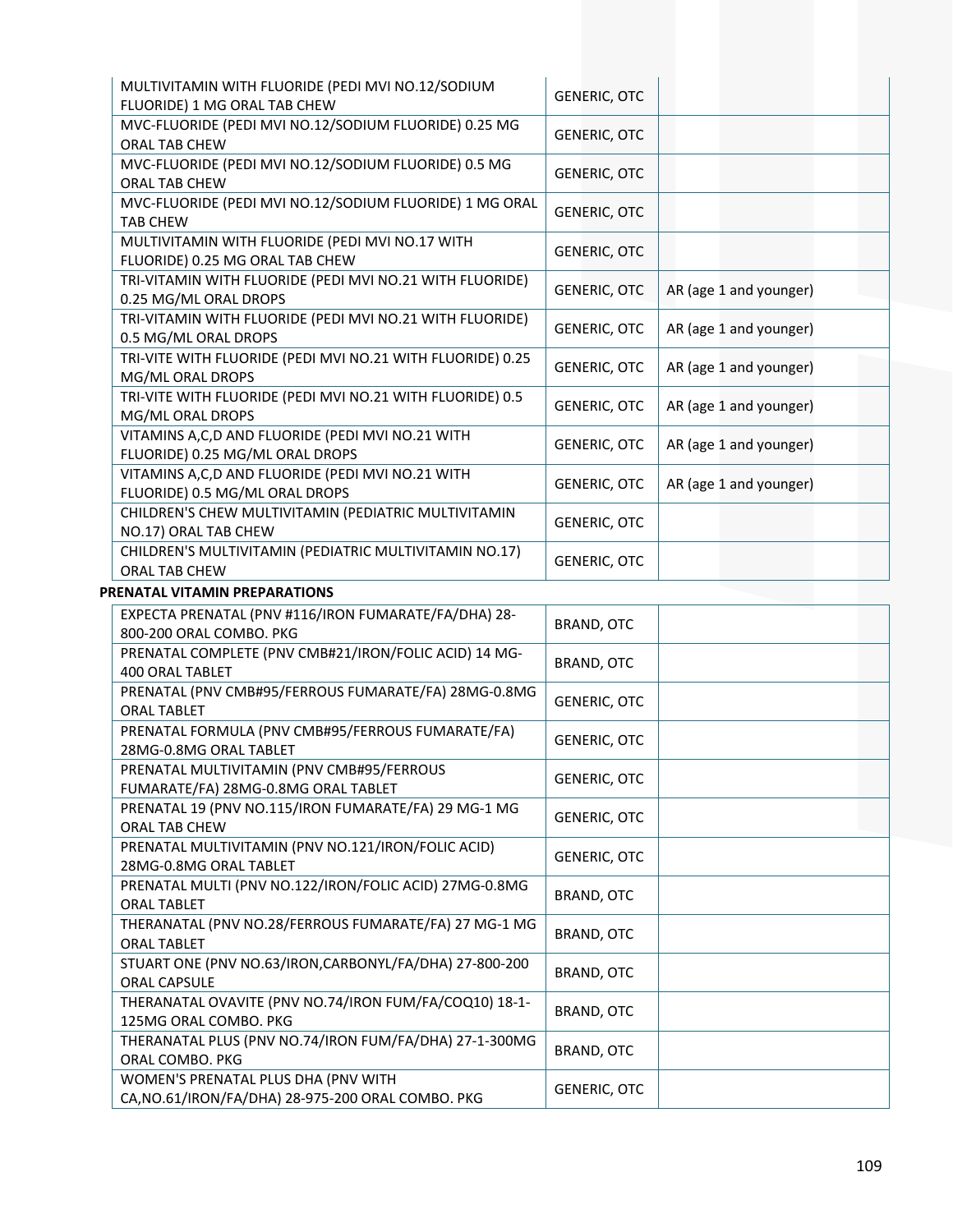| PRENATAL PLUS (PNV WITH CA, NO. 72/IRON, CARB/FA) 29 MG-1<br>MG ORAL TABLET                   | <b>GENERIC, OTC</b> |  |
|-----------------------------------------------------------------------------------------------|---------------------|--|
| M-NATAL PLUS (PNV WITH CA, NO.72/IRON/FA) 27 MG-1 MG<br><b>ORAL TABLET</b>                    | <b>GENERIC, OTC</b> |  |
| PRENATAL PLUS (PNV WITH CA, NO. 72/IRON/FA) 27 MG-1 MG<br><b>ORAL TABLET</b>                  | <b>GENERIC, OTC</b> |  |
| PRENATAL VITAMIN PLUS LOW IRON (PNV WITH<br>CA, NO.72/IRON/FA) 27 MG-1 MG ORAL TABLET         | <b>GENERIC, OTC</b> |  |
| PREPLUS (PNV WITH CA, NO. 72/IRON/FA) 27 MG-1 MG ORAL<br><b>TABLET</b>                        | <b>GENERIC, OTC</b> |  |
| WESTAB PLUS (PNV WITH CA, NO. 72/IRON/FA) 27 MG-1 MG ORAL<br><b>TABLET</b>                    | <b>GENERIC, OTC</b> |  |
| PRENATAL LOW IRON (PNV WITH CA, NO. 74/IRON/FA) 27 MG-1<br>MG ORAL TABLET                     | <b>GENERIC, OTC</b> |  |
| PREPLUS (PNV WITH CA, NO. 74/IRON/FA) 27 MG-1 MG ORAL<br><b>TABLET</b>                        | <b>GENERIC</b>      |  |
| SIMILAC PRENATAL (PNV#102/IRON/FA/DHA/LUTEIN) 27-800-200<br>ORAL COMBO. PKG                   | BRAND, OTC          |  |
| ONE DAILY PRENATAL (PNV#75/IRON FUM/FA/OM3/DHA/EPA)<br>28-800-440 ORAL COMBO. PKG             | <b>GENERIC, OTC</b> |  |
| PRENATAL (PNV103/FA/OMEGA3/DHA/FISH OIL) 0.4-32.5MG<br>ORAL TAB CHEW                          | <b>GENERIC, OTC</b> |  |
| PNV-FERROUS FUMARATE-DOCU-FA (PNV115/IRON<br>FUMARATE/FA/DSS) 29-1-25 MG ORAL TABLET          | <b>GENERIC</b>      |  |
| PRENATAL 19 (PNV115/IRON FUMARATE/FA/DSS) 29-1-25 MG<br><b>ORAL TABLET</b>                    | <b>GENERIC</b>      |  |
| PRENATAL VITAMINS (PNV133/FERROUS FUMARATE/FA) 28MG-<br>0.8MG ORAL TABLET                     | <b>GENERIC, OTC</b> |  |
| PRENATAL MULTI-DHA (PNV151/IRON/FA/O3/DHA/EPA/FISH) 27-<br>800-260 ORAL CAPSULE               | BRAND, OTC          |  |
| ULTRA PRENATAL PLUS DHA<br>(PNV166/IRON/FA/O3/DHA/EPA/FISH) 27MG-0.8MG ORAL<br><b>CAPSULE</b> | BRAND, OTC          |  |
| ONE-A-DAY PRENATAL-1 (PRENATAL 168/IRON/FOLIC/OMEGA3)<br>27-800-235 ORAL CAPSULE              | BRAND, OTC          |  |
| PRENATAL MULTI-DHA (prenatal no.137/iron/folic acd) 27-800-<br>260 ORAL CAPSULE               | BRAND, OTC          |  |
| PRENATAL VITAMIN (prenatal no.137/iron/folic acd) 27MG-<br>0.8MG ORAL TABLET                  | <b>GENERIC, OTC</b> |  |
| PRENATAL VITAMINS (prenatal no.137/iron/folic acd) 27MG-<br>0.8MG ORAL TABLET                 | <b>GENERIC, OTC</b> |  |
| PRENATAL MULTI-DHA (PRENATAL NO.40/IRON/FA/DHA) 27-0.8-<br>250 ORAL CAPSULE                   | GENERIC, OTC        |  |
| PRENATAL MULTIVITAMIN-DHA (PRENATAL<br>NO.40/IRON/FA/DHA) 27-0.8-250 ORAL CAPSULE             | GENERIC, OTC        |  |
| PRENATAL FORMULA-DHA (PRENATAL VIT #116/IRON/FA/DHA)<br>28-800-200 ORAL CAPSULE               | BRAND, OTC          |  |
| MINI PRENATAL (PRENATAL VIT #49/IRON FUM/FA) 6.75-0.2MG<br><b>ORAL TABLET</b>                 | BRAND, OTC          |  |
| PRENATAL VITAMIN (PRENATAL VIT NO.124/IRON/FA) 27MG-<br>0.8MG ORAL TABLET                     | <b>GENERIC, OTC</b> |  |
| KPN (PRENATAL VIT#98/FERROUS FUM/FA) 9MG-267MCG ORAL<br><b>TABLET</b>                         | BRAND, OTC          |  |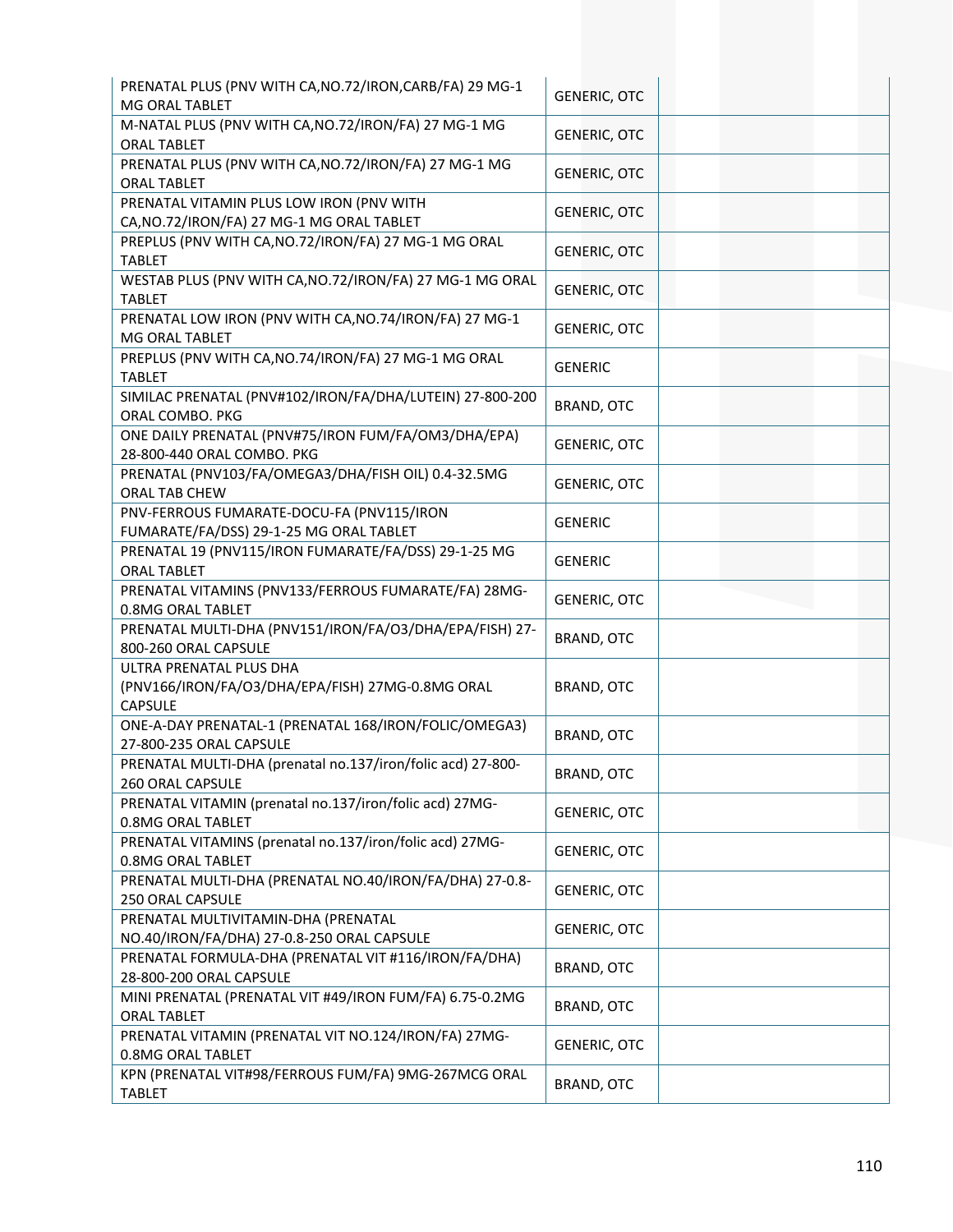| MYNATE 90 PLUS (PRENATAL VIT/FE FUM/DOSS/FA) 90-50-1MG<br>ORAL TABLET ER          | <b>GENERIC</b>      |
|-----------------------------------------------------------------------------------|---------------------|
| PRENATAL 19 (PRENATAL VIT/FE FUM/DOSS/FA) 29-1-25 MG<br><b>ORAL TABLET</b>        | BRAND, OTC          |
| MYNATAL (PRENATAL VIT/FE FUMARATE/FA) 65 MG-1 MG ORAL<br><b>CAPSULE</b>           | <b>GENERIC, OTC</b> |
| MYNATAL PLUS (PRENATAL VIT/FE FUMARATE/FA) 65 MG-1 MG<br><b>ORAL TABLET</b>       | <b>GENERIC, OTC</b> |
| MYNATAL-Z (PRENATAL VIT/FE FUMARATE/FA) 65 MG-1 MG<br><b>ORAL TABLET</b>          | <b>GENERIC, OTC</b> |
| PRENATABS FA (PRENATAL VIT/FE FUMARATE/FA) 29 MG-1 MG<br><b>ORAL TABLET</b>       | <b>GENERIC, OTC</b> |
| PRENATAL (PRENATAL VIT/FE FUMARATE/FA) 27MG-0.8MG ORAL<br><b>TABLET</b>           | <b>GENERIC, OTC</b> |
| PRENATAL (PRENATAL VIT/FE FUMARATE/FA) 28MG-0.8MG ORAL<br><b>TABLET</b>           | <b>GENERIC, OTC</b> |
| PRENATAL 19 (PRENATAL VIT/FE FUMARATE/FA) 29 MG-1 MG<br>ORAL TAB CHEW             | <b>GENERIC, OTC</b> |
| PRENATAL ONE DAILY (PRENATAL VIT/FE FUMARATE/FA) 27MG-<br>0.8MG ORAL TABLET       | <b>GENERIC, OTC</b> |
| PRENATAL VITAMINS (PRENATAL VIT/FE FUMARATE/FA) 28MG-<br>0.8MG ORAL TABLET        | <b>GENERIC, OTC</b> |
| SE-NATAL 19 (PRENATAL VIT/FE FUMARATE/FA) 29 MG-1 MG<br>ORAL TAB CHEW             | <b>GENERIC, OTC</b> |
| TRINATE (PRENATAL VIT/FE FUMARATE/FA) 28 MG-1 MG ORAL<br><b>TABLET</b>            | <b>GENERIC, OTC</b> |
| MYNATAL (PRENATAL VIT/IRON, CARB/DOSS/FA) 90-50-1MG<br><b>ORAL TABLET</b>         | <b>GENERIC</b>      |
| MYNATAL ADVANCE (PRENATAL VIT/IRON, CARB/DOSS/FA) 90-1-<br>50 MG ORAL TABLET      | <b>GENERIC</b>      |
| VINATE GT (PRENATAL VIT/IRON, CARB/DOSS/FA) 90-1-50 MG<br><b>ORAL TABLET</b>      | <b>GENERIC</b>      |
| VINATE ULTRA (PRENATAL VIT/IRON, CARB/DOSS/FA) 90-1-50 MG<br><b>ORAL TABLET</b>   | <b>GENERIC</b>      |
| PRENATABS RX (PRENATAL VIT/IRON, CARBONYL/FA) 29 MG-1 MG<br>ORAL TABLET           | <b>GENERIC, OTC</b> |
| PRENATA (PRENATAL VIT37/IRON/FOLIC ACID) 29 MG-1 MG ORAL<br><b>TAB CHEW</b>       | BRAND, OTC          |
| VINATE II (PRENATAL VITAMINS/FE BISGLY/FA) 29 MG-1 MG<br><b>ORAL TABLET</b>       | <b>GENERIC</b>      |
| PRENATAL FORMULA (PRENATAL VITS #93/IRON FUM/FA) 9MG-<br>267MCG ORAL TABLET       | BRAND, OTC          |
| KPN (PRENATAL VITS W-CA, FE, FA (< 1MG)) ORAL TABLET                              | <b>GENERIC, OTC</b> |
| PERRY PRENATAL (PRENATAL VITS W-CA,FE,FA(<1MG)) 13.5-<br>0.4MG ORAL CAPSULE       | <b>GENERIC, OTC</b> |
| PRENATAL (PRENATAL VITS W-CA,FE,FA(<1MG)) 27MG-0.8MG<br><b>ORAL TABLET</b>        | <b>GENERIC, OTC</b> |
| PRENATAL MULTIVITAMIN (PRENATAL VITS W-CA,FE,FA(<1MG))<br>28MG-0.8MG ORAL TABLET  | <b>GENERIC, OTC</b> |
| PRENATAL VITAMINS (PRENATAL VITS W-CA, FE, FA (< 1MG)) 27MG-<br>0.8MG ORAL TABLET | <b>GENERIC, OTC</b> |
| O-CAL PRENATAL (PRENATAL VITS W-CA,FE,FA(1MG)) 15 MG-1<br>MG ORAL TABLET          | <b>GENERIC, OTC</b> |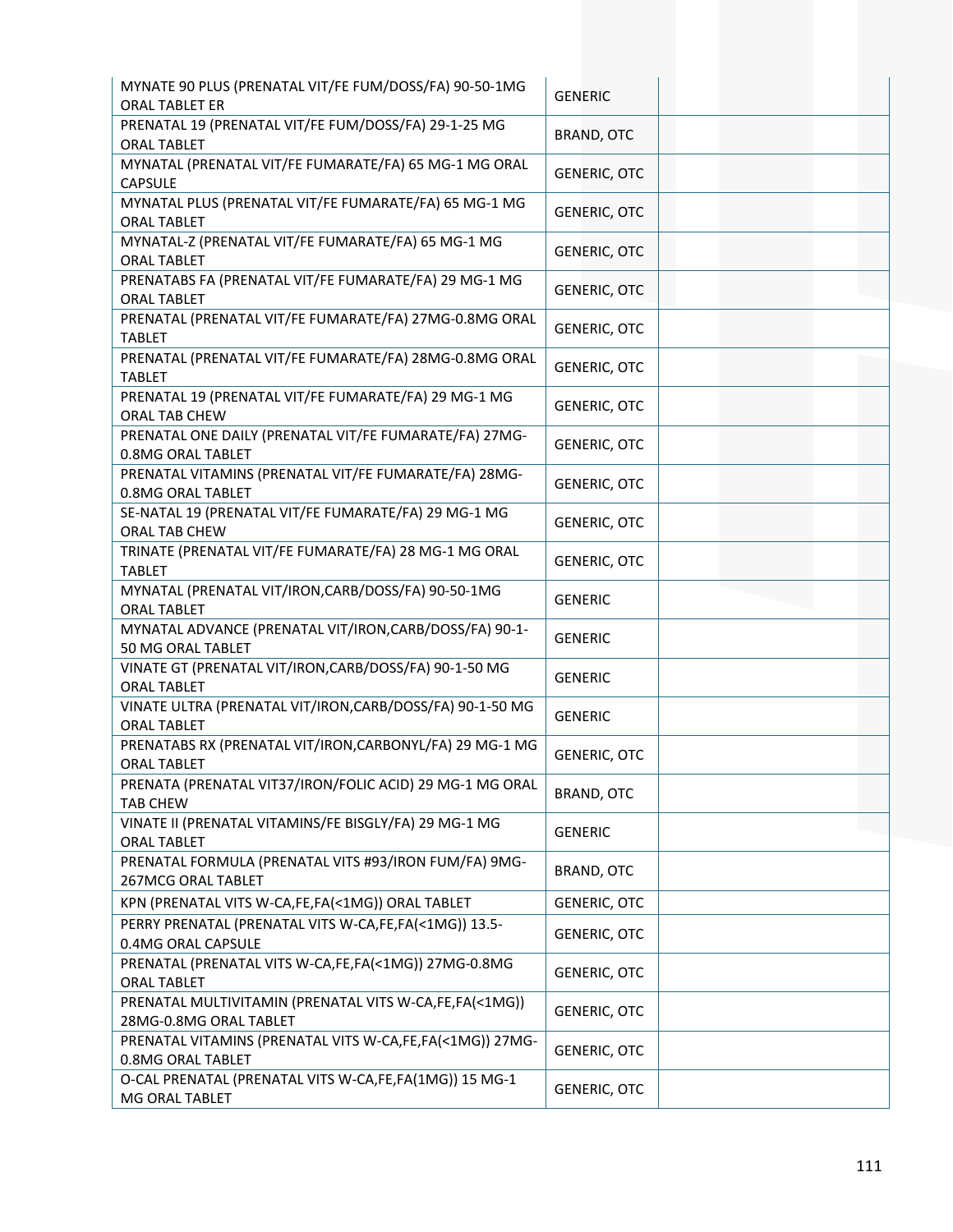| PRENATAL PLUS-DHA (PRENATAL72/IRON FUM/FA/OM3/DHA)<br>27-1-250MG ORAL COMBO. PKG | BRAND. OTC   |
|----------------------------------------------------------------------------------|--------------|
| OBSTETRIX EC (PV W-O CAL/FE, CARBONYL/DOSS/FA) 29-1-50 MG<br>ORAL TABLET DR      | <b>BRAND</b> |

### **VITAMIN B PREPARATIONS**

| FULL SPECTRUM B (FOLIC ACID/VITAMIN B COMP W-C) 0.8 MG<br><b>ORAL TABLET</b> | <b>GENERIC, OTC</b> |
|------------------------------------------------------------------------------|---------------------|
| NEPHRO-VITE (FOLIC ACID/VITAMIN B COMP W-C) 0.8 MG ORAL<br><b>TABLET</b>     | <b>GENERIC, OTC</b> |
| RENAL VITAMIN (FOLIC ACID/VITAMIN B COMP W-C) 0.8 MG<br><b>ORAL TABLET</b>   | <b>GENERIC, OTC</b> |
| RENAL-VITE (FOLIC ACID/VITAMIN B COMP W-C) 0.8 MG ORAL<br><b>TABLET</b>      | <b>GENERIC, OTC</b> |
| RENA-VITE (FOLIC ACID/VITAMIN B COMP W-C) 0.8 MG ORAL<br><b>TABLET</b>       | <b>GENERIC, OTC</b> |
| RENA-VITE RX (FOLIC ACID/VITAMIN B COMP W-C) 1MG-60MG<br><b>ORAL TABLET</b>  | <b>GENERIC, OTC</b> |

#### **VITAMIN B1 PREPARATIONS**

| B-1 (THIAMINE HCL) 100 MG ORAL TABLET                 | <b>GENERIC, OTC</b> |
|-------------------------------------------------------|---------------------|
| THIAMINE HCL 100 MG/ML INJECTION VIAL                 | <b>GENERIC</b>      |
| THIAMINE HCL 100 MG ORAL TABLET                       | <b>GENERIC, OTC</b> |
| THIAMINE HCL 250 MG ORAL TABLET                       | GENERIC, OTC        |
| THIAMINE HCL 500 MG ORAL TABLET                       | <b>GENERIC, OTC</b> |
| VITAMIN B-1 (THIAMINE HCL) 50 MG ORAL TABLET          | GENERIC, OTC        |
| VITAMIN B-1 (THIAMINE HCL) 100 MG ORAL TABLET         | <b>GENERIC, OTC</b> |
| VITAMIN B-1 (THIAMINE HCL) 250 MG ORAL TABLET         | GENERIC, OTC        |
| VITAMIN B-1 (THIAMINE MONONITRATE) 100 MG ORAL TABLET | <b>GENERIC, OTC</b> |

#### **VITAMIN B12 PREPARATIONS**

| B-12 (CYANOCOBALAMIN) 500 MCG ORAL TABLET                              | <b>GENERIC, OTC</b> |
|------------------------------------------------------------------------|---------------------|
| B-12 (CYANOCOBALAMIN) 1000 MCG ORAL TABLET ER                          | GENERIC, OTC        |
| B-12 DOTS (CYANOCOBALAMIN) 500 MCG ORAL TABLET                         | GENERIC, OTC        |
| CYANOCOBALAMIN INJECTION (CYANOCOBALAMIN)<br>1000MCG/ML INJECTION VIAL | GENERIC             |
| VITAMIN B-12 (CYANOCOBALAMIN) 500 MCG ORAL TABLET                      | GENERIC, OTC        |
| VITAMIN B-12 (CYANOCOBALAMIN) 1000 MCG ORAL TABLET                     | <b>GENERIC, OTC</b> |
| VITAMIN B-12 (CYANOCOBALAMIN) 1000 MCG ORAL TABLET ER                  | <b>GENERIC, OTC</b> |
| VITAMIN B-12 (CYANOCOBALAMIN) 1000 MCG SUBLINGUAL TAB<br><b>SUBL</b>   | <b>GENERIC, OTC</b> |

#### **VITAMIN B6 PREPARATIONS**

| B-6 (PYRIDOXINE HCL) 200 MG ORAL TABLET ER      | <b>GENERIC, OTC</b> |
|-------------------------------------------------|---------------------|
| PYRIDOXINE HCL 25 MG ORAL TABLET                | <b>GENERIC, OTC</b> |
| PYRIDOXINE HCL 50 MG ORAL TABLET                | <b>GENERIC, OTC</b> |
| PYRIDOXINE HCL 250 MG ORAL TABLET               | <b>GENERIC, OTC</b> |
| PYRIDOXINE HCL 500 MG ORAL TABLET               | <b>GENERIC, OTC</b> |
| VITAMIN B-6 (PYRIDOXINE HCL) 50 MG ORAL CAPSULE | <b>GENERIC, OTC</b> |
| VITAMIN B-6 (PYRIDOXINE HCL) 25 MG ORAL TABLET  | <b>GENERIC, OTC</b> |
| VITAMIN B-6 (PYRIDOXINE HCL) 50 MG ORAL TABLET  | <b>GENERIC, OTC</b> |
| VITAMIN B-6 (PYRIDOXINE HCL) 100 MG ORAL TABLET | GENERIC, OTC        |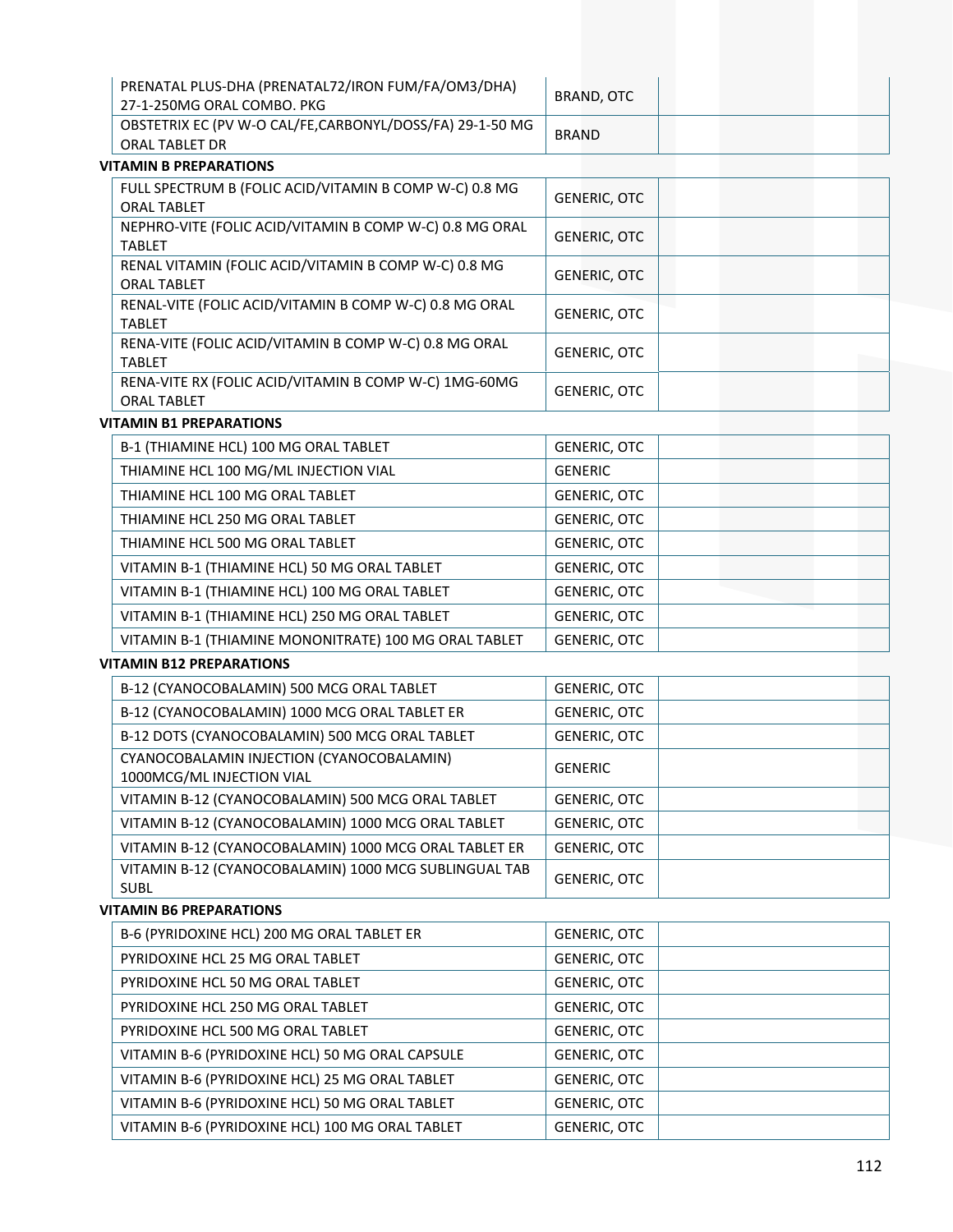| VITAMIN B-6 (PYRIDOXINE HCL) 250 MG ORAL TABLET                         | <b>GENERIC, OTC</b> |
|-------------------------------------------------------------------------|---------------------|
| <b>VITAMIN C PREPARATIONS</b>                                           |                     |
| ACEROLA C (ASCORBIC ACID) 500 MG ORAL TAB CHEW                          | <b>GENERIC, OTC</b> |
| ACEROLA C (ASCORBIC ACID) 500 MG ORAL WAFER                             | <b>GENERIC, OTC</b> |
| ASCORBIC ACID 500 MG ORAL TABLET                                        | <b>GENERIC, OTC</b> |
| C-1000 (ASCORBIC ACID) 1000 MG ORAL TABLET                              | <b>GENERIC, OTC</b> |
| C-1000 WITH ROSE HIPS (ASCORBIC ACID) 1000 MG ORAL TABLET               | <b>GENERIC, OTC</b> |
| C-500 (ASCORBIC ACID) 500 MG ORAL TAB CHEW                              | <b>GENERIC, OTC</b> |
| C-500 (ASCORBIC ACID) 500 MG ORAL TABLET                                | <b>GENERIC, OTC</b> |
| FRUIT C-100 (ASCORBIC ACID) 100 MG ORAL TAB CHEW                        | <b>GENERIC, OTC</b> |
| FRUIT C-500 (ASCORBIC ACID) 500 MG ORAL TAB CHEW                        | <b>GENERIC, OTC</b> |
| SOOTHING PUREWAY-C (ASCORBIC ACID) 500 MG ORAL TABLET                   | <b>GENERIC, OTC</b> |
| VITAJOY DAILY C (ASCORBIC ACID) 125 MG ORAL TAB CHEW                    | <b>GENERIC, OTC</b> |
| VITAMIN C (ASCORBIC ACID) 125 MG ORAL TAB CHEW                          | <b>GENERIC, OTC</b> |
| VITAMIN C (ASCORBIC ACID) 250 MG ORAL TAB CHEW                          | <b>GENERIC, OTC</b> |
| VITAMIN C (ASCORBIC ACID) 500 MG ORAL TAB CHEW                          | <b>GENERIC, OTC</b> |
| VITAMIN C (ASCORBIC ACID) 100 MG ORAL TABLET                            | <b>GENERIC, OTC</b> |
| VITAMIN C (ASCORBIC ACID) 250 MG ORAL TABLET                            | <b>GENERIC, OTC</b> |
| VITAMIN C (ASCORBIC ACID) 500 MG ORAL TABLET                            | <b>GENERIC, OTC</b> |
| VITAMIN C (ASCORBIC ACID) 1000 MG ORAL TABLET                           | <b>GENERIC, OTC</b> |
| VITAMIN C (ASCORBIC ACID) 500 MG ORAL WAFER                             | <b>GENERIC, OTC</b> |
| VITAMIN C WITH ROSE HIPS (ASCORBIC ACID) 500 MG ORAL TAB<br><b>CHEW</b> | <b>GENERIC, OTC</b> |
| VITAMIN C WITH ROSE HIPS (ASCORBIC ACID) 500 MG ORAL<br><b>TABLET</b>   | <b>GENERIC, OTC</b> |
| VITAMIN C WITH ROSE HIPS (ASCORBIC ACID) 1000 MG ORAL<br><b>TABLET</b>  | <b>GENERIC, OTC</b> |

#### **VITAMIN D PREPARATIONS**

| CALCITRIOL 0.25 MCG ORAL CAPSULE                                       | <b>GENERIC</b>      |                         |
|------------------------------------------------------------------------|---------------------|-------------------------|
| CALCITRIOL 0.5 MCG ORAL CAPSULE                                        | <b>GENERIC</b>      |                         |
| D3 DOTS (CHOLECALCIFEROL) 50 MCG ORAL TABLET                           | GENERIC, OTC        |                         |
| D3-2000 (CHOLECALCIFEROL) 50 MCG ORAL CAPSULE                          | <b>GENERIC, OTC</b> |                         |
| DECARA (CHOLECALCIFEROL) 1250 MCG ORAL CAPSULE                         | <b>GENERIC, OTC</b> |                         |
| DELTA D3 (CHOLECALCIFEROL) 10 MCG ORAL TABLET                          | GENERIC, OTC        |                         |
| DIALYVITE VITAMIN D (CHOLECALCIFEROL) 125 MCG ORAL<br><b>CAPSULE</b>   | <b>GENERIC, OTC</b> |                         |
| D-VI-SOL (CHOLECALCIFEROL) 10(400)/ML ORAL DROPS                       | <b>GENERIC, OTC</b> | AR (age 18 and younger) |
| OPTIMAL D3 (CHOLECALCIFEROL) 1250 MCG ORAL CAPSULE                     | GENERIC, OTC        |                         |
| PEDIA D-VITE (CHOLECALCIFEROL) 10(400)/ML ORAL DROPS                   | GENERIC, OTC        | AR (age 18 and younger) |
| PEDIATRIC D-VITE (CHOLECALCIFEROL) 10(400)/ML ORAL DROPS               | <b>GENERIC, OTC</b> | AR (age 18 and younger) |
| PEDIATRIC VITAMIN D3 (CHOLECALCIFEROL) 10(400)/ML ORAL<br><b>DROPS</b> | <b>GENERIC, OTC</b> | AR (age 18 and younger) |
| THERA-D (CHOLECALCIFEROL) 50 MCG ORAL TABLET                           | <b>GENERIC, OTC</b> |                         |
| VITAJOY DAILY D (CHOLECALCIFEROL) 25 MCG ORAL TAB CHEW                 | GENERIC, OTC        |                         |
| VITAMIN D (CHOLECALCIFEROL) 25 MCG ORAL TABLET                         | GENERIC, OTC        |                         |
| VITAMIN D3 (CHOLECALCIFEROL) 10 MCG ORAL CAPSULE                       | GENERIC, OTC        |                         |
|                                                                        |                     |                         |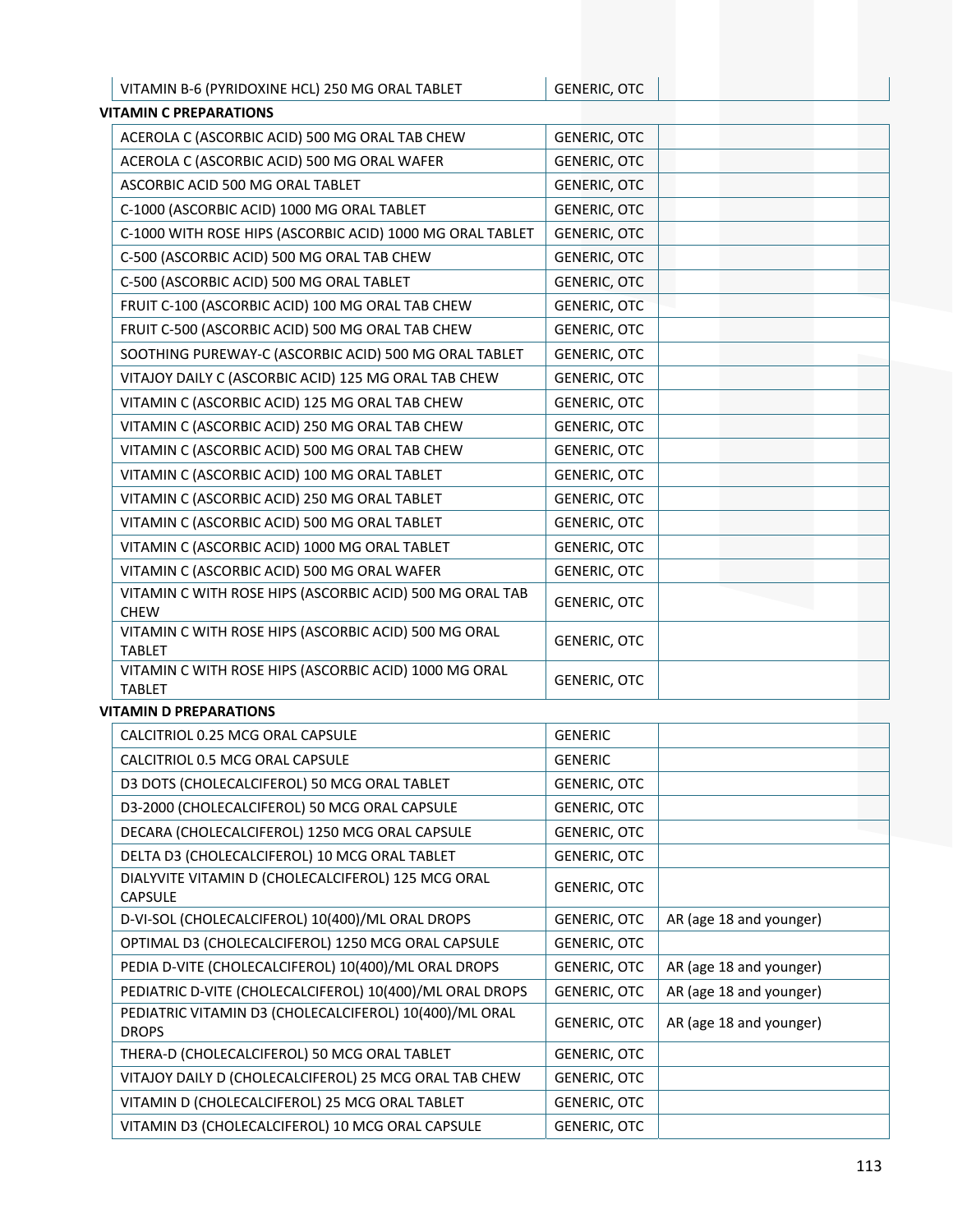| VITAMIN D3 (CHOLECALCIFEROL) 25 MCG ORAL CAPSULE                    | <b>GENERIC, OTC</b> |                         |
|---------------------------------------------------------------------|---------------------|-------------------------|
| VITAMIN D3 (CHOLECALCIFEROL) 50 MCG ORAL CAPSULE                    | <b>GENERIC, OTC</b> |                         |
| VITAMIN D3 (CHOLECALCIFEROL) 125 MCG ORAL CAPSULE                   | <b>GENERIC, OTC</b> |                         |
| VITAMIN D3 (CHOLECALCIFEROL) 250 MCG ORAL CAPSULE                   | <b>GENERIC, OTC</b> |                         |
| VITAMIN D3 (CHOLECALCIFEROL) 1250 MCG ORAL CAPSULE                  | <b>GENERIC, OTC</b> |                         |
| VITAMIN D3 (CHOLECALCIFEROL) 10(400)/ML ORAL DROPS                  | <b>GENERIC, OTC</b> | AR (age 18 and younger) |
| VITAMIN D3 (CHOLECALCIFEROL) 10MCG/5ML ORAL LIQUID                  | <b>GENERIC, OTC</b> | AR (age 18 and younger) |
| VITAMIN D3 (CHOLECALCIFEROL) 25 MCG ORAL TAB CHEW                   | <b>GENERIC, OTC</b> |                         |
| VITAMIN D3 (CHOLECALCIFEROL) 10 MCG ORAL TABLET                     | <b>GENERIC, OTC</b> |                         |
| VITAMIN D3 (CHOLECALCIFEROL) 25 MCG ORAL TABLET                     | <b>GENERIC, OTC</b> |                         |
| VITAMIN D3 (CHOLECALCIFEROL) 50 MCG ORAL TABLET                     | GENERIC, OTC        |                         |
| VITAMIN D3 (CHOLECALCIFEROL) 125 MCG ORAL TABLET                    | <b>GENERIC, OTC</b> |                         |
| VITAMIN D-400 (CHOLECALCIFEROL) 10 MCG ORAL TABLET                  | <b>GENERIC, OTC</b> |                         |
| WEEKLY-D (CHOLECALCIFEROL) 1250 MCG ORAL CAPSULE                    | <b>GENERIC, OTC</b> |                         |
| VITAMIN D2 (ERGOCALCIFEROL) 1250 MCG ORAL CAPSULE                   | <b>GENERIC</b>      |                         |
| VITAMIN D2 (ERGOCALCIFEROL) 10 MCG ORAL TABLET                      | <b>GENERIC, OTC</b> |                         |
| VITAMIN D2 (ERGOCALCIFEROL) 50 MCG ORAL TABLET                      | BRAND, OTC          |                         |
| FISH OIL (FISH OIL/DHA/EPA) 1200-144MG ORAL CAPSULE                 | <b>GENERIC, OTC</b> |                         |
| <b>ZINC REPLACEMENT</b>                                             |                     |                         |
| ZINC (ZINC AMINO ACID CHELATE) 50 MG ORAL TABLET                    | <b>GENERIC, OTC</b> |                         |
| ZINC CHELATED (ZINC AMINO ACID CHELATE) 50 MG ORAL<br><b>TABLET</b> | <b>GENERIC, OTC</b> |                         |
| ELEMENTAL ZINC (ZINC GLUCONATE) 30 MG ORAL TABLET                   | <b>GENERIC, OTC</b> |                         |
| ZINC (ZINC GLUCONATE) 10 MG ORAL LOZENGE                            | <b>GENERIC, OTC</b> |                         |
| ZINC (ZINC GLUCONATE) 30 MG ORAL TABLET                             | <b>GENERIC, OTC</b> |                         |
| ZINC (ZINC GLUCONATE) 50 MG ORAL TABLET                             | GENERIC, OTC        |                         |
| ZINC GLUCONATE 100 MG ORAL TABLET                                   | <b>GENERIC, OTC</b> |                         |
| ORAZINC (ZINC SULFATE) 25(110) MG ORAL TABLET                       | BRAND, OTC          |                         |
| ZINC (ZINC SULFATE) 50(220)MG ORAL TABLET                           | <b>GENERIC, OTC</b> |                         |
| ZINC SULFATE 50(220)MG ORAL CAPSULE                                 | <b>GENERIC, OTC</b> |                         |
| ZINC SULFATE 50(220)MG ORAL TABLET                                  | <b>GENERIC, OTC</b> |                         |
| ZINC-15 (ZINC SULFATE) 66 MG ORAL TABLET                            | BRAND, OTC          |                         |
| ZINC-220 (ZINC SULFATE) 50(220)MG ORAL CAPSULE                      | <b>GENERIC, OTC</b> |                         |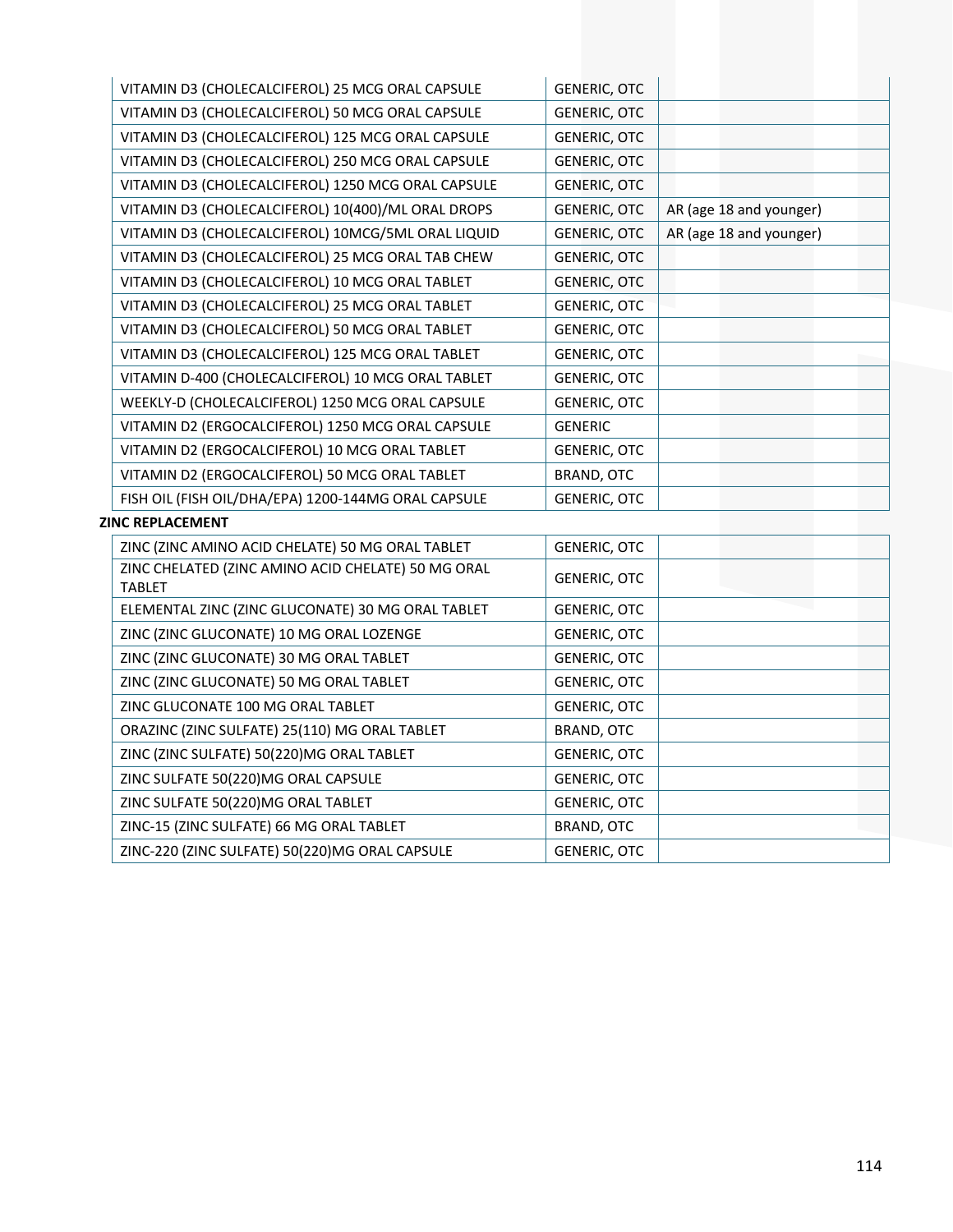# **APPENDIX A: DOSE FORM REFERENCE GUIDE**

| ADH. PATCH        | ADHESIVE PATCH, MEDICATED                               |
|-------------------|---------------------------------------------------------|
| AER POW BA        | AEROSOL POWDER, BREATH<br><b>ACTIVATED</b>              |
| AER W/ADAP        | <b>AEROSOL WITH ADAPTER</b>                             |
| AMPUL-NEB         | AMPUL FOR NEBULIZATION                                  |
| <b>AUTO INJCT</b> | <b>AUTO-INJECTOR</b>                                    |
| <b>BLST W/DEV</b> | BLISTER, WITH INHALATION DEVICE                         |
| <b>CAP DS PK</b>  | CAPSULE, DOSE PACK                                      |
| CAP ER 12H        | CAPSULE, EXTENDED RELEASE 12<br>ΗR                      |
| CAP ER 24H        | CAPSULE, EXT RELEASE 24 HR                              |
| CAP ER DEG        | CAPSULE, EXTENDED-RELEASE 24HR<br><b>DEGRADABLE</b>     |
| CAP LQ RAP        | CAPSULE, LIQUID-FILLED, RAPID<br>RELEASE                |
| CAP SA 24H        | CAPSULE, EXTENDED RELEASE<br>24HR                       |
| CAP W/DEV         | CAPSULE, WITH INHALATION<br><b>DEVICE</b>               |
| <b>CAPSULE DR</b> | CAPSULE, DELAYED RELEASE                                |
| <b>CAPSULE ER</b> | CAPSULE, EXTENDED RELEASE                               |
| <b>CMBPKGDRCP</b> | <b>COMBINATION PACKAGE, TABLET</b><br><b>AND DR CAP</b> |
| COMBO. PKG        | <b>COMBINATION PACKAGE</b>                              |
| CPBP 30-70        | CAPSULE, EXTENDED RELEASE<br>BIPHASIC 30-70             |
| CPBP 50-50        | CAPSULE, EXTENDED RELEASE<br>BIPHASIC 50-50             |
| CPMP 12HR         | CAPSULE, EXTENDED RELEASE<br><b>MULTIPHASE 12HR</b>     |
| <b>CPMP 24HR</b>  | CAPSULE, EXTENDED RELEASE<br>MULTIPHASE 24HR            |
| CREAM (G)         | CREAM (GRAM)                                            |
| <b>CREAM PACK</b> | <b>CREAM IN PACKET</b>                                  |
| CREAM/APPL        | CREAM WITH APPLICATOR                                   |
| CRM/PE APP        | CREAM WITH PERINEAL<br>APPLICATOR                       |
| <b>DROPS SUSP</b> | SUSPENSION, DROPS(FINAL<br>DOSAGE FORM)                 |
| <b>DRPS SP BP</b> | DROPS, SUSPENSION BIPHASIC<br><b>RELEASE</b>            |
| <b>GEL MD PMP</b> | <b>GEL IN METERED-DOSE PUMP</b>                         |
| <b>GEL W/APPL</b> | <b>GEL WITH APPLICATOR</b>                              |
| <b>HFA AER AD</b> | HFA AEROSOL WITH ADAPTER                                |
| HFA AEROBA        | HFA AEROSOL, BREATH ACTIVATED                           |

| <b>LOZNG MINI</b> | <b>MINI LOZENGE</b>                           |
|-------------------|-----------------------------------------------|
| <b>MIST INHAL</b> | <b>MIST INHALER</b>                           |
| <b>NAS SP SYR</b> | NASAL SPRAY SYRINGE (EA)                      |
| OINT. (G)         | <b>OINTMENT (GRAM)</b>                        |
| <b>ORAL CONC</b>  | CONCENTRATE, ORAL                             |
| <b>ORAL SUSP</b>  | <b>SUSPENSION, ORAL</b>                       |
| PATCH DYSQ        | PATCH, TRANSDERMAL DAILY,<br>SEQUENTIAL       |
| PATCH TD24        | PATCH, TRANSDERMAL 24 HOURS                   |
| PATCH TD72        | PATCH, TRANSDERMAL 72 HOURS                   |
| <b>PATCH TDSW</b> | PATCH, TRANSDERMAL<br><b>SEMIWEEKLY</b>       |
| PATCH TDWK        | PATCH, TRANSDERMAL WEEKLY                     |
| PEN IJ KIT        | PEN INJECTOR KIT                              |
| <b>PEN INJCTR</b> | <b>PEN INJECTOR</b>                           |
| <b>POWD PACK</b>  | POWDER IN PACKET                              |
| <b>POWDER</b>     | <b>POWDER</b>                                 |
| SOL-GEL           | <b>GEL-FORMING SOLUTION</b>                   |
| <b>SOLN RECON</b> | SOLUTION, RECONSTITUTED                       |
| <b>SPRAY SUSP</b> | SPRAY, SUSPENSION                             |
| SPRAY/PUMP        | AEROSOL, SPRAY WITH PUMP                      |
| SUPP.RECT         | SUPPOSITORY, RECTAL                           |
| <b>SUS MC REC</b> | SUSPENSION, MICROCAPSULE<br>RECONSTITUTED     |
| <b>SUSP RECON</b> | SUSPENSION, RECONSTITUTED                     |
| <b>TAB CHEW</b>   | TABLET, CHEWABLE                              |
| <b>TAB DS PK</b>  | TABLET, DOSE PACK                             |
| TAB ER 12H        | TABLET, EXTENDED RELEASE 12 HR                |
| TAB ER 24         | TABLET, EXTENDED RELEASE 24 HR                |
| TAB ER PRT        | TABLET, EXT RELEASE,<br>PARTICLES/CRYSTALS    |
| <b>TAB MPHASE</b> | TABLET, EXTENDED RELEASE<br><b>MULTIPHASE</b> |
| <b>TAB RAPDIS</b> | TABLET, DISINTEGRATING                        |
| <b>TAB SUBL</b>   | TABLET, SUBLINGUAL                            |
| <b>TABLET DR</b>  | TABLET, DELAYED RELEASE                       |
| <b>TABLET EFF</b> | TABLET, EFFERVESCENT                          |
| <b>TABLET ER</b>  | TABLET, EXTENDED RELEASE                      |
| <b>TABLET SOL</b> | TABLET, SOLUBLE                               |
| TBDSPK 3MO        | TABLET, DOSE PACK, 3 MONTHS                   |
| <b>VAG RING</b>   | RING, VAGINAL                                 |
| <b>VIAL-NEB</b>   | VIAL, NEBULIZER                               |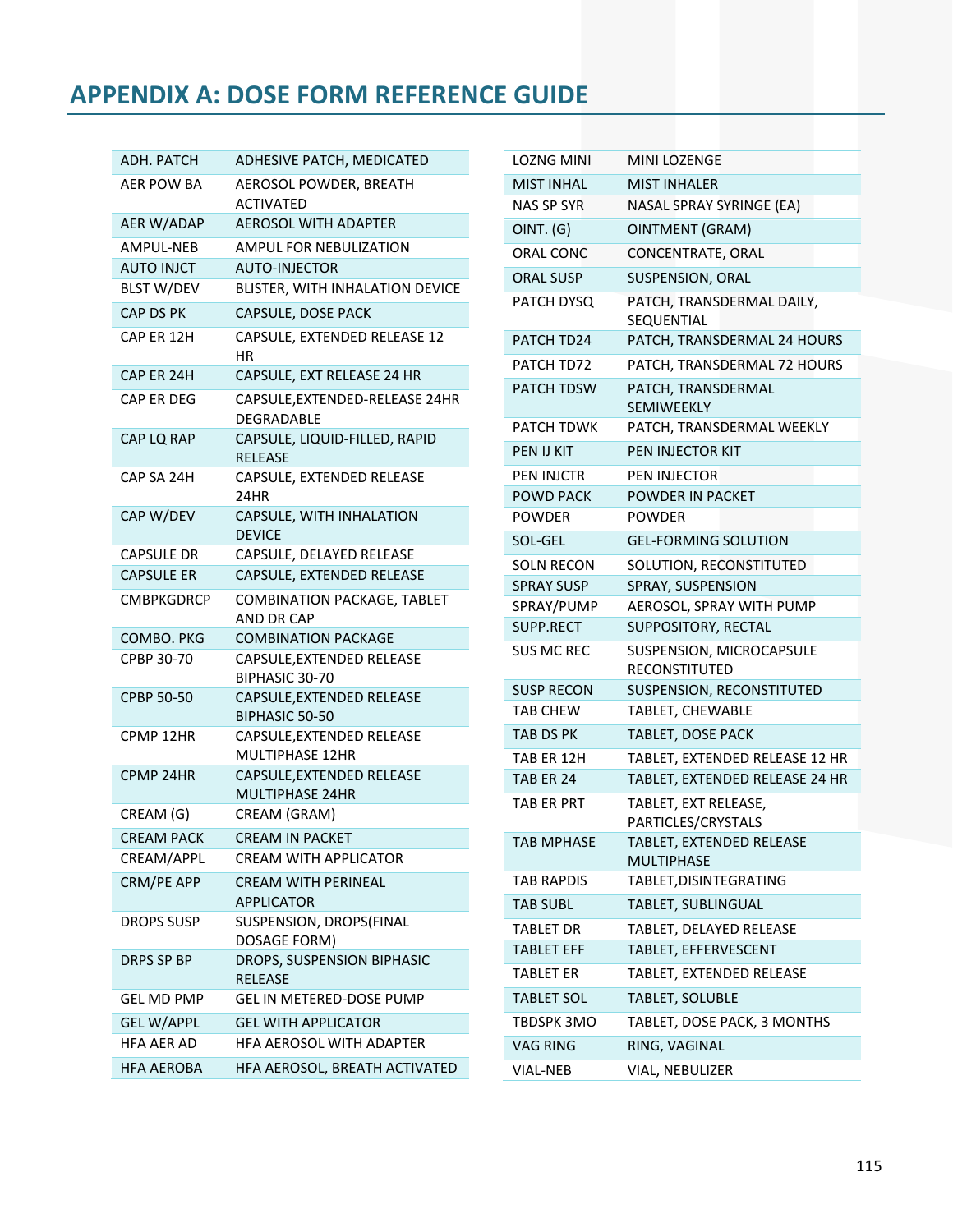# **APPENDIX B: ALTERNATIVES FOR COMMONLY REQUESTED NON‐FORMULARY DRUGS**

### **HOW TO USE THIS DOCUMENT:**

- This list is provided to assist with prescribing decisions for select common conditions that have multiple clinically appropriate options.
- Our current complete list of covered medications, also called a preferred drug list or "formulary," and our coverage guidelines for drugs on our formulary that require a prior authorization are included online at https://www.umpquahealth.com/pharmacy-services/
- For the list of CPT codes for medications covered under the medical benefit, refer to the Prior Authorization Grid on the Prior Authorization page.

| <b>THERAPEUTIC CLASS</b>                                                   | <b>NON-PREFERRED DRUG</b>                                                                                                | $\bullet$<br>S      | <b>ALTERNATIVE PREFERRED DRUG</b>                                                                                                                                                                                                                                                                                        |
|----------------------------------------------------------------------------|--------------------------------------------------------------------------------------------------------------------------|---------------------|--------------------------------------------------------------------------------------------------------------------------------------------------------------------------------------------------------------------------------------------------------------------------------------------------------------------------|
| <b>ALLERGY</b>                                                             |                                                                                                                          |                     |                                                                                                                                                                                                                                                                                                                          |
| ANTIHISTAMINES                                                             | <b>CETIRIZINE CHEW TAB</b><br>$\bullet$<br><b>FEXOFENADINE TABLET</b><br>$\bullet$<br>LEVOCETIRIZINE TABLET<br>$\bullet$ | $\bullet$           | <b>CETIRIZINE 1 MG/ML ORAL</b><br>$\bullet$<br><b>SOLUTION</b><br><b>CETIRIZINE TABLET</b><br>$\bullet$<br><b>LORATADINE TABLET</b><br>$\bullet$                                                                                                                                                                         |
| <b>NASAL ANTI-</b><br><b>INFLAMMATORY</b><br><b>STEROIDS</b>               | <b>FLONASE ALLERGY RELIEF 50</b><br>$\bullet$<br><b>MCG SPRAY</b>                                                        | $\bullet$           | <b>FLUTICASONE PROPIONATE 50</b><br>$\bullet$<br><b>MCG NASAL SPRAY</b><br><b>SUSPENSION</b><br><b>IPRATROPIUM BROMIDE 21</b><br>$\bullet$<br><b>MCG NASAL SPRAY</b>                                                                                                                                                     |
| <b>ANTHELMINITICS</b>                                                      |                                                                                                                          |                     |                                                                                                                                                                                                                                                                                                                          |
| <b>ANTHELMINITICS</b>                                                      | ALBENDAZOLE 200 MG TABLET<br>$\bullet$                                                                                   | $\bullet$           | REESE'S PINWORM 50 MG/ML<br>$\bullet$<br><b>ORAL SUSPENSION</b>                                                                                                                                                                                                                                                          |
| <b>ASTHMA AND COPD</b>                                                     |                                                                                                                          |                     |                                                                                                                                                                                                                                                                                                                          |
| ANTICHOLINERGICS,<br>ORALLY INHALED LONG<br><b>ACTING</b>                  | <b>TUDORZA PRESSAIR 400 MCG</b><br>$\bullet$<br><b>INHALER</b>                                                           | $\bullet$           | <b>INCRUSE ELLIPTA 62.5 MCG</b><br>$\bullet$<br><b>INHALER</b>                                                                                                                                                                                                                                                           |
| <b>BETA-ADRENERGIC</b><br>AGENTS, INHALED,<br><b>SHORT ACTING</b>          | PROAIR RESPICLICK 90 MCG<br>$\bullet$<br><b>INHALER</b>                                                                  | $\bullet$           | <b>ALBUTEROL SULFATE HFA 90</b><br>$\bullet$<br><b>MCG INHALER</b><br>LEVALBUTEROL TARTRATE HFA<br>$\bullet$<br><b>45 MCG INHALER</b>                                                                                                                                                                                    |
| <b>BETA-ADRENERGIC AND</b><br><b>GLUCOCORTICOID</b><br><b>COMBINATIONS</b> | <b>ADVAIR HFA INHALER</b><br>$\bullet$<br><b>BREO ELLIPTA INHALER</b>                                                    | $\ddot{\mathbf{z}}$ | FLUTICASONE-SALMETEROL<br>$\bullet$<br><b>INHALERS (GENERIC AIRDUO,</b><br><b>GENERIC ADVAIR DISKUS, AND</b><br><b>WIXELA INHUB)</b>                                                                                                                                                                                     |
| <b>GLUCORTICOIDS</b>                                                       | <b>FLOVENT HFA 220 MCG</b><br>$\bullet$<br><b>INHALER</b>                                                                | $\bullet$           | <b>ARNUITY ELLIPTA INHALER</b><br>$\bullet$<br><b>ASMANEX INHALER</b><br>$\bullet$<br><b>ASMANEX HFA INHALER</b><br><b>FLOVENT DISKUS INHALER</b><br>$\bullet$<br>FLOVENT HFA 44 MCG & 110<br>$\bullet$<br><b>MCG INHALER STRENGTHS</b><br><b>PULMICORT FLEXHALER</b><br>$\bullet$<br><b>QVAR REDIHALER</b><br>$\bullet$ |

## **MEDICATION LIST:**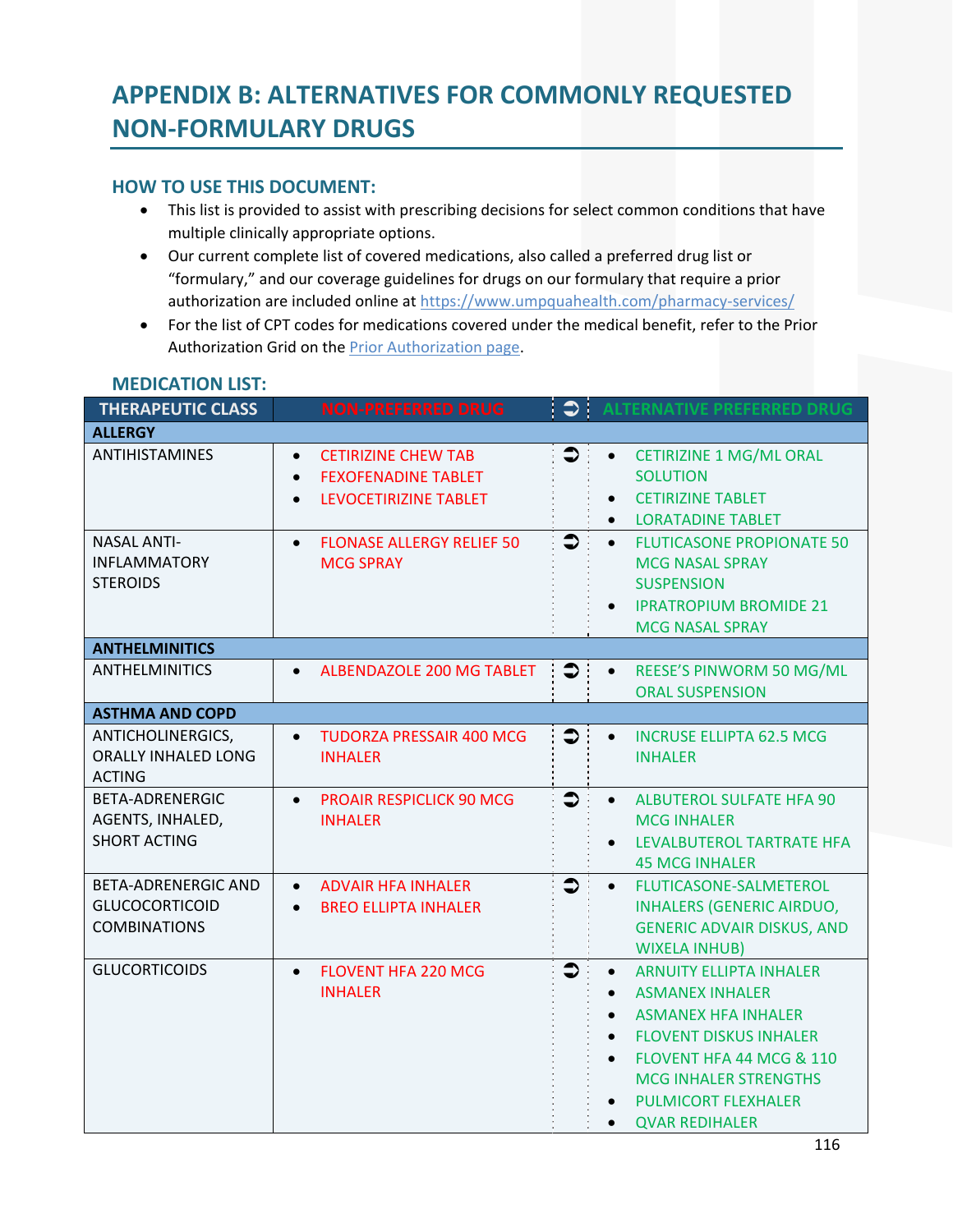| <b>THERAPEUTIC CLASS</b>                                    | <b>NON-PREFERRED DRUG</b>                                                                        |           | <b>ALTERNATIVE PREFERRED DRUG</b>                                                                                                                                                                                                                                                                                                                                                                              |
|-------------------------------------------------------------|--------------------------------------------------------------------------------------------------|-----------|----------------------------------------------------------------------------------------------------------------------------------------------------------------------------------------------------------------------------------------------------------------------------------------------------------------------------------------------------------------------------------------------------------------|
| <b>BEHAVIORAL HEALTH - OTHER</b>                            |                                                                                                  |           |                                                                                                                                                                                                                                                                                                                                                                                                                |
| ADRENERGICS,<br>AROMATIC, NON-<br>CATECHOLAMINE             | <b>VYVANSE 30 MG CAPSULE</b><br>$\bullet$                                                        | $\bullet$ | DEXTROAMPHETAMINE IR<br>$\bullet$<br><b>TABLET</b><br><b>METHYLPHENIDATE IR TABLET</b><br>$\bullet$<br><b>METHYLPHENIDATE ER 10 MG</b><br>$\bullet$<br>AND 20 MG TABLET<br><b>AGE LIMITS FOR ALL</b><br>$\bullet$<br><b>ALTERNATIVES, PA</b><br><b>REQUIREMENTS MAY APPLY</b>                                                                                                                                  |
| SEDATIVE-<br>HYPNOTICS, NON-<br><b>BARBITURATE</b>          | <b>ESZOPICLONE 2 MG TABLETS</b>                                                                  | $\bullet$ | <b>ZOLPIDEM TARTRATE IR TABLET</b><br>$\bullet$<br>(QUANTITY LIMITS APPLY)                                                                                                                                                                                                                                                                                                                                     |
| <b>CARDIVASCULAR DISEASE - HYPERTENSION</b>                 |                                                                                                  |           |                                                                                                                                                                                                                                                                                                                                                                                                                |
| BETA-ADRENERGIC<br><b>BLOCKING AGENTS</b>                   | <b>BYSTOLIC 10 MG TABLET</b><br>$\bullet$                                                        | €         | <b>ACEBUTOLOL CAPSULE</b><br>$\bullet$<br><b>ATENOLOL TABLET</b><br>$\bullet$<br><b>BISOPROLOL FUMARATE</b><br><b>TABLET</b><br><b>METOPROLOL SUCCINATE ER</b><br>$\bullet$<br><b>TABLET</b><br><b>METOPROLOL TARTRATE</b><br>$\bullet$<br><b>TABLET</b><br><b>NADOLOL TABLET</b><br>$\bullet$<br>PROPRANOLOL ER CAPSULE<br>$\bullet$<br>PROPRANOLOL TABLET<br>$\bullet$<br><b>SOTALOL TABLET</b><br>$\bullet$ |
| <b>CONTRACEPTION/OXYTOCICS</b>                              |                                                                                                  |           |                                                                                                                                                                                                                                                                                                                                                                                                                |
| CONTRACEPTIVES, ORAL                                        | LO LOESTRIN FE 1-10 TABLET                                                                       | $\bullet$ | <b>SPRINTEC TABLET</b><br>$\bullet$<br><b>JUNEL FE TABLET</b><br><b>PORTIA TABLET</b><br><b>NORA-BE TALBET</b><br><b>MANY ADDITIONAL OPTIONS</b><br><b>FOR ORAL BIRTH CONTROL IS</b><br><b>FOUND ON THE FORMULARY</b>                                                                                                                                                                                          |
| <b>COUGH AND COLD</b>                                       |                                                                                                  |           |                                                                                                                                                                                                                                                                                                                                                                                                                |
| DECONGESTANTS, ORAL                                         | PSEUDOEPHEDRINE ER 120 MG<br>$\bullet$<br><b>TAB</b><br>SUDOGEST 12 HOUR 120 MG<br><b>CAPLET</b> | $\bullet$ | SUDOGEST 30MG OR 60MG<br>$\bullet$<br><b>TABLET (QUANTITY LIMITS)</b><br>APPLY)                                                                                                                                                                                                                                                                                                                                |
| NON-NARCOTIC<br><b>ANTITUSSIVE AND</b><br>EXPECTORANT COMB. | MUCINEX ER 600 MG TABLET<br>$\bullet$                                                            | $\bullet$ | <b>MUCUS ER 600MG TABLET</b><br>$\bullet$<br>MUCUS ER 1,200MG TABLET<br>$\bullet$<br><b>GUAIFENESIN TABLET</b><br>$\bullet$<br><b>QUANTITY LIMITS MAY APPLY</b><br>$\bullet$<br>TO THESE OPTIONS                                                                                                                                                                                                               |
| <b>DERMATOLOGY - ANTIINFECTIVE</b>                          |                                                                                                  |           |                                                                                                                                                                                                                                                                                                                                                                                                                |
| <b>TOPICAL ANTIBIOTICS</b>                                  | CLINDAMYCIN PH 1% SOLUTION $\Box$<br>$\bullet$                                                   |           | <b>MUPIROCIN 2% TOPICAL</b><br><b>OINTMENT</b>                                                                                                                                                                                                                                                                                                                                                                 |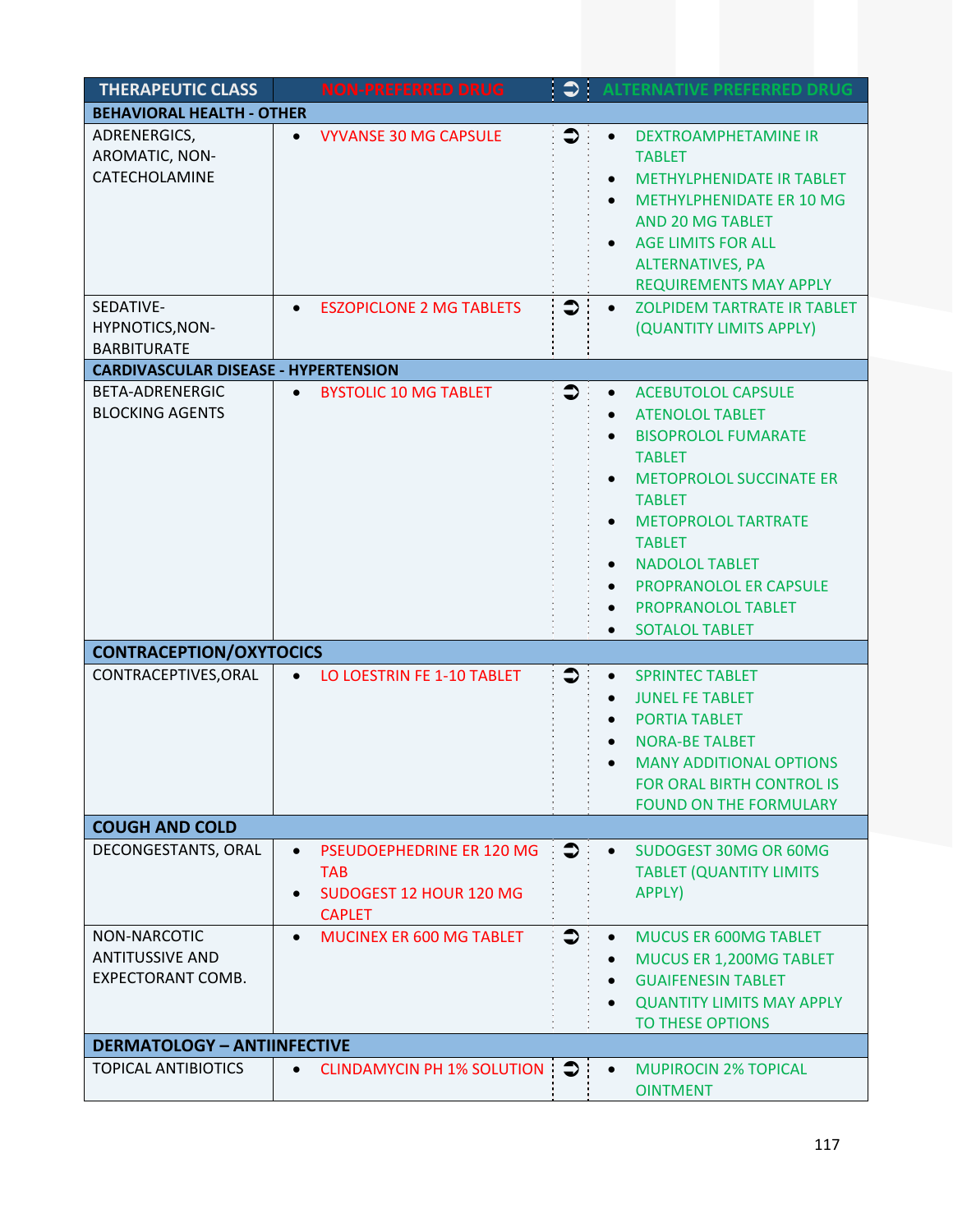| <b>THERAPEUTIC CLASS</b>                                                   | <b>NON-PREFERRED DRUG</b>                                                                                                                      | $\bullet$   | <b>ALTERNATIVE PREFERRED DRUG</b>                                                                                                                                                                                                                                                                                        |
|----------------------------------------------------------------------------|------------------------------------------------------------------------------------------------------------------------------------------------|-------------|--------------------------------------------------------------------------------------------------------------------------------------------------------------------------------------------------------------------------------------------------------------------------------------------------------------------------|
|                                                                            |                                                                                                                                                |             | <b>CLINDAMYACIN 1% TOPICAL</b><br>$\bullet$<br><b>SOLUTION (PA REQUIRED)</b>                                                                                                                                                                                                                                             |
| <b>TOPICAL ANTIFUNGALS</b>                                                 | <b>CLOTRIMAZOLE 1% SOLUTION</b><br>$\bullet$<br><b>ECONAZOLE NITRATE 1%</b><br><b>CREAM</b><br>NYSTATIN-TRIAMCINOLONE<br><b>CREAM/OINTMENT</b> | $\bullet$   | <b>CLOTRIMAZOLE 1% CREAM</b><br>$\bullet$<br><b>TERBINAFINE 1% CREAM</b><br>$\bullet$<br><b>MICONAZOLE NITRATE 2%</b><br>$\bullet$<br><b>CREAM</b><br><b>NYSTATIN</b><br>$\bullet$<br>CREAM/OINTMENT/POWDER<br><b>TRIAMCINOLONE</b><br>$\bullet$<br><b>CREAM/OINTMENT (AVAILABLE</b><br><b>SEPARATELY FROM NYSTATIN)</b> |
| <b>TOPICAL</b><br>ANTIFUNGAL/ANTIINFL<br>AMMATORY,<br><b>STERIOD AGENT</b> | CLOTRIMAZOLE-<br>$\bullet$<br><b>BETAMETHASONE CREAM</b>                                                                                       | $\bullet$   | <b>CLOTRIMAZOLE 1% CREAM</b><br>$\bullet$<br><b>BETAMETHASONE DP</b><br>$\bullet$<br><b>AUGMENTED CREAM</b><br><b>BETAMETHASONE VALERATE</b><br>$\bullet$<br><b>CREAM</b><br><b>EACH AVAILABLE SEPARATELY</b>                                                                                                            |
| <b>DERMATOLOGY - ANTIINFLAMMATORY</b>                                      |                                                                                                                                                |             |                                                                                                                                                                                                                                                                                                                          |
| <b>TOPICAL ANTI-</b><br><b>INFLAMMATORY</b><br><b>STEROIDAL</b>            | <b>BETAMETHASONE DP 0.05%</b><br>$\bullet$<br><b>CREAM/OINTMENT</b><br><b>FLUOCINONIDE 0.05%</b><br>$\bullet$<br><b>SOLUTION</b>               | $\bullet$   | <b>BETHAMETHASONE DP</b><br>$\bullet$<br><b>AUGMENTED</b><br><b>CREAM/OINTMENT</b><br><b>BETAMETHASONE VALERATE</b><br><b>CREAM/OINTMENT</b><br><b>TRIAMCINOLONE</b><br>$\bullet$<br><b>CREAM/OINTMENT</b><br><b>HYDROCORTISONE</b><br>$\bullet$<br><b>CREAM/OINTMENT (QUANTITY</b><br><b>LIMITS APPLY)</b>              |
| <b>DERMATOLOGY - MISCELLANEOUS</b>                                         |                                                                                                                                                |             |                                                                                                                                                                                                                                                                                                                          |
| <b>TOPICAL LOCAL</b><br><b>ANESTHETICS</b>                                 | <b>LIDOCAINE 3% CREAM</b><br>$\bullet$<br><b>LIDOCAINE 5% OINTMENT</b>                                                                         | €           | LIDOCAINE-PRILOCAINE 2.5%-<br><b>2.5% TOPICAL CREAM</b>                                                                                                                                                                                                                                                                  |
| <b>DIABETES</b>                                                            |                                                                                                                                                |             |                                                                                                                                                                                                                                                                                                                          |
| ANTIHYPERGLY, INCRETI<br>N MIMETIC(GLP-1<br>RECEP.AGONIST)                 | <b>OZEMPIC PEN</b><br>$\bullet$<br><b>TRULICITY PEN</b><br><b>VICTOZA PEN</b>                                                                  | €           | BYETTA, ADLYXIN, AND<br>$\bullet$<br><b>RYBLESUS</b><br><b>PA REQUIRED FOR ALL</b><br>$\bullet$<br><b>OPTIONS, OTHER</b><br><b>ALTERNATIVES MAY APPLY</b>                                                                                                                                                                |
| ANTIHYPERGLYCEMC-<br>SOD/GLUC<br>COTRANSPORT2(SGLT2)I<br><b>NHIB</b>       | <b>FARXIGA TABLET</b><br><b>JARDIANCE TABLET</b><br>$\bullet$                                                                                  | $\clubsuit$ | STEGLATRO (PA REQURED;<br>$\bullet$<br><b>OTHER ALTERNATIVES MAY</b><br>APPLY)                                                                                                                                                                                                                                           |
| ANTIHYPERGLYCEMIC,<br><b>DPP-4 INHIBITORS</b>                              | <b>JANUVIA TABLET</b><br>$\bullet$                                                                                                             | $\bullet$   | ALOGLIPTIN (PA REQURED;<br>$\bullet$<br><b>OTHER ALTERNATIVES MAY</b><br>APPLY)                                                                                                                                                                                                                                          |
| <b>INSULINS</b>                                                            | <b>BASAGLAR KWIKPEN</b><br><b>LANTUS VIAL</b><br><b>LANTUS SOLOSTAR PEN</b>                                                                    | $\bullet$   | <b>SEMGLEE PEN/VIALS</b><br>$\bullet$                                                                                                                                                                                                                                                                                    |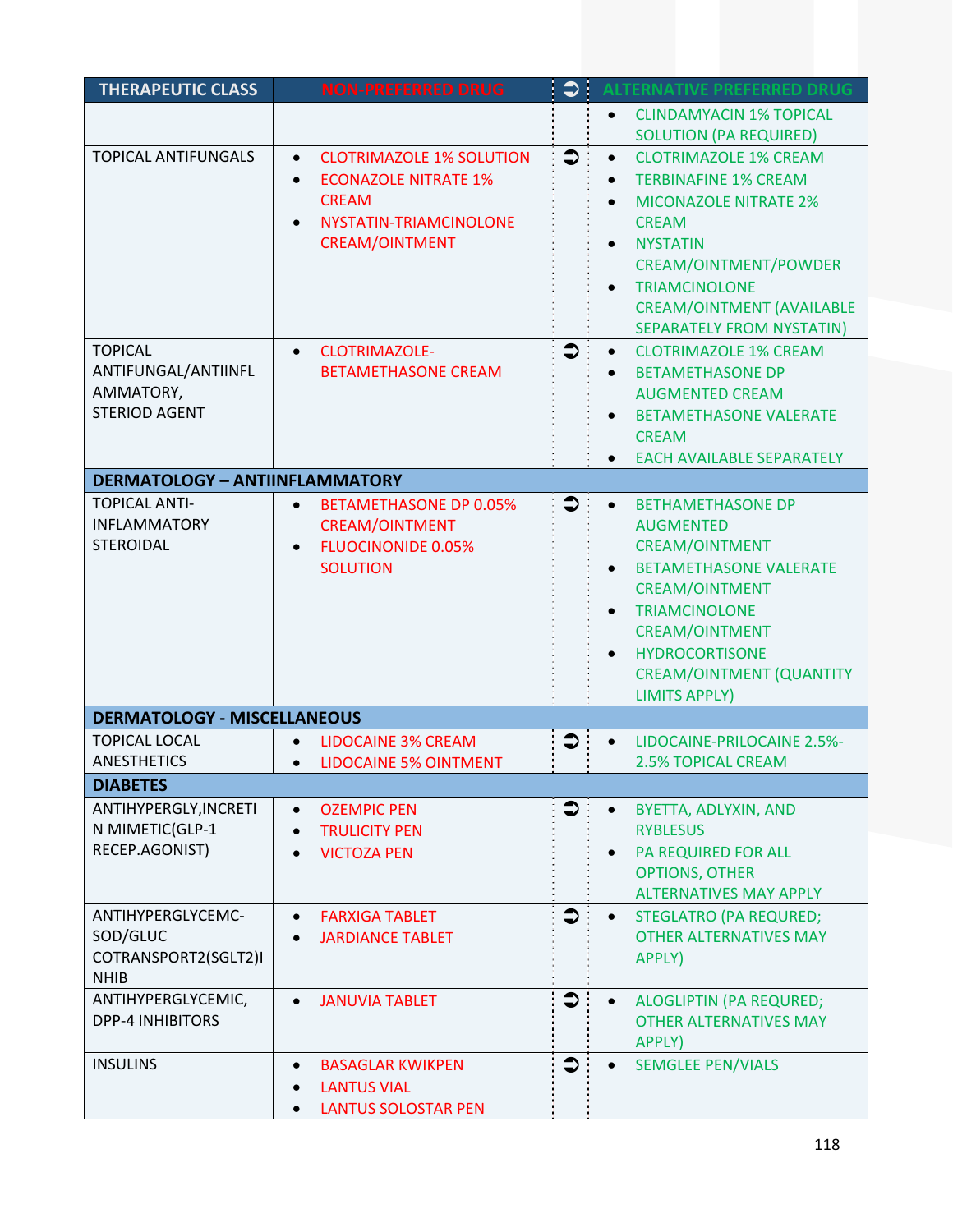| <b>THERAPEUTIC CLASS</b>                                              |                                                             | <b>NON-PREFERRED DRUG</b>                              | $\bullet$           | <b>ALTERNATIVE PREFERRED DRUG</b>                                                                                                                                                                                                                                                                           |
|-----------------------------------------------------------------------|-------------------------------------------------------------|--------------------------------------------------------|---------------------|-------------------------------------------------------------------------------------------------------------------------------------------------------------------------------------------------------------------------------------------------------------------------------------------------------------|
| <b>EAR - GENERAL DISORDERS</b>                                        |                                                             |                                                        |                     |                                                                                                                                                                                                                                                                                                             |
| <b>EAR</b><br>PREPARATIONS, ANTIBIO<br><b>TICS</b>                    | <b>CORTISPORIN-TC EAR</b><br>$\bullet$<br><b>SUSPENSION</b> |                                                        | $\bullet$           | NEOMYCIN-POLYMYXIN-<br>$\bullet$<br><b>HYDROCORTISONE 3.5-10K-1</b><br><b>OTIC SOLUTION</b><br><b>OXFLOXACIN 0.3% OTIC DROPS</b><br>$\bullet$                                                                                                                                                               |
| <b>HORMONAL DEFICIENCY</b>                                            |                                                             |                                                        |                     |                                                                                                                                                                                                                                                                                                             |
| <b>ANDROGENIC AGENTS</b>                                              | $\bullet$<br><b>PUMP</b>                                    | <b>TESTOSTERONE 1.62% GEL</b>                          | $\bullet$           | <b>TESTOSTERONE CYPIONATE</b><br>$\bullet$<br>200MG/ML (PA REQUIRED)                                                                                                                                                                                                                                        |
| <b>INFECTIOUS DISEASE - VIRAL</b>                                     |                                                             |                                                        |                     |                                                                                                                                                                                                                                                                                                             |
| ANTIVIRALS, GENERAL                                                   | $\bullet$                                                   | <b>FAMCICLOVIR TABLET</b>                              | $\clubsuit$         | <b>ACYCLOVIR CAPSULE/TABLET</b><br>$\bullet$<br><b>VALACYCLOVIR TABLET</b><br>(QUANTITY LIMITS MAY APPLY)                                                                                                                                                                                                   |
| <b>INFLAMMATORY DISEASE</b>                                           |                                                             |                                                        |                     |                                                                                                                                                                                                                                                                                                             |
| ANTI-INFLAMMATORY<br><b>TUMOR NECROSIS</b><br><b>FACTOR INHIBITOR</b> | $\bullet$                                                   | <b>HUMIRA PEN/SYRINGE</b>                              | $\bullet$           | <b>INFLECTRA (PA REQUIRED;</b><br>$\bullet$<br><b>OTHER ALTERNATIVES MAY</b><br>APPLY)                                                                                                                                                                                                                      |
| <b>GLUCOCORTICOIDS</b>                                                | $\bullet$                                                   | <b>BUDESONIDE EC CAPSULE</b>                           | $\bullet$           | <b>BALSALAZIDE 750MG CAPSULE</b><br>$\bullet$<br><b>SULFASALAZINE IR OR ER</b><br>$\bullet$<br><b>TABLET</b><br><b>PREDNISONE TABLET</b><br>$\bullet$<br>METHYLPREDNISOLONE TABLET<br>$\bullet$<br><b>DEXAMETHASONE TABLET</b><br>$\bullet$<br><b>PREDNISLONE SODIUM</b><br>$\bullet$<br>PHOSPHATE SOLUTION |
| LOWER GASTROINTESTINAL DISORDERS - BOWEL INFLAMMATORY                 |                                                             |                                                        |                     |                                                                                                                                                                                                                                                                                                             |
| RECTAL PREPARATIONS                                                   | $\bullet$                                                   | <b>ANUCORT-HC SUPPOSITORY</b>                          | $\bullet$           | LIDOCAINE-PRILOCAINE 2.5%-<br>$\bullet$<br><b>2.5% TOPICAL CREAM</b>                                                                                                                                                                                                                                        |
| <b>DRUG TX-CHRONIC</b><br>INFLAM. COLON DX,5-<br>AMINOSALICYLAT       | <b>PENTASA CAPSULE</b><br>$\bullet$                         |                                                        | $\ddot{\mathbf{z}}$ | <b>BALSALAZIDE 750MG CAPSULE</b><br>$\bullet$<br><b>SULFASALAZINE IR OR ER</b><br>$\bullet$<br><b>TABLET</b><br><b>MESALAMINE (PA REQUIRED)</b>                                                                                                                                                             |
| <b>SKELETAL MUSCLE DISORDER</b>                                       |                                                             |                                                        |                     |                                                                                                                                                                                                                                                                                                             |
| <b>SKELETAL MUSCLE</b><br><b>RELAXANTS</b>                            | $\bullet$                                                   | <b>CARISOPRODOL TABLET</b><br><b>METAXALONE TABLET</b> | $\bullet$           | <b>BACLOFEN TABLET</b><br>$\bullet$<br><b>CYCLOBENZAPRINE TABLET</b><br>$\bullet$<br>METHOCARBAMOL TABLET<br>$\bullet$<br><b>TIZANIDINE TABLET</b><br>$\bullet$<br><b>QUANTITY LIMITS APLLY TO ALL</b><br>$\bullet$<br><b>THESE OPTIONS</b>                                                                 |
| <b>UPPER GASTROINTESTINAL DISORDERS - ULCER DISEASE</b>               |                                                             |                                                        |                     |                                                                                                                                                                                                                                                                                                             |
| <b>ANTI-ULCER</b><br><b>PREPARATIONS</b>                              | $\bullet$<br><b>SUSPENSION</b>                              | <b>SUCRALFATE 1 GM/10 ML</b>                           | $\bullet$           | <b>SUCRALFATE 1 GM TABLET</b><br>$\bullet$                                                                                                                                                                                                                                                                  |
| PROTON-PUMP<br><b>INHIBITORS</b>                                      | $\bullet$<br><b>DR CAPSULE</b>                              | <b>ESOMEPRAZOLE MAGNESIUM</b>                          | $\bullet$           | <b>OMEPRAZOLE DR</b><br>$\bullet$<br>CAPSULE/TABLET<br>PANTOPRAZOLE DR TABLET<br>$\bullet$<br>LANSOPRAZOLE DR CAPSULE                                                                                                                                                                                       |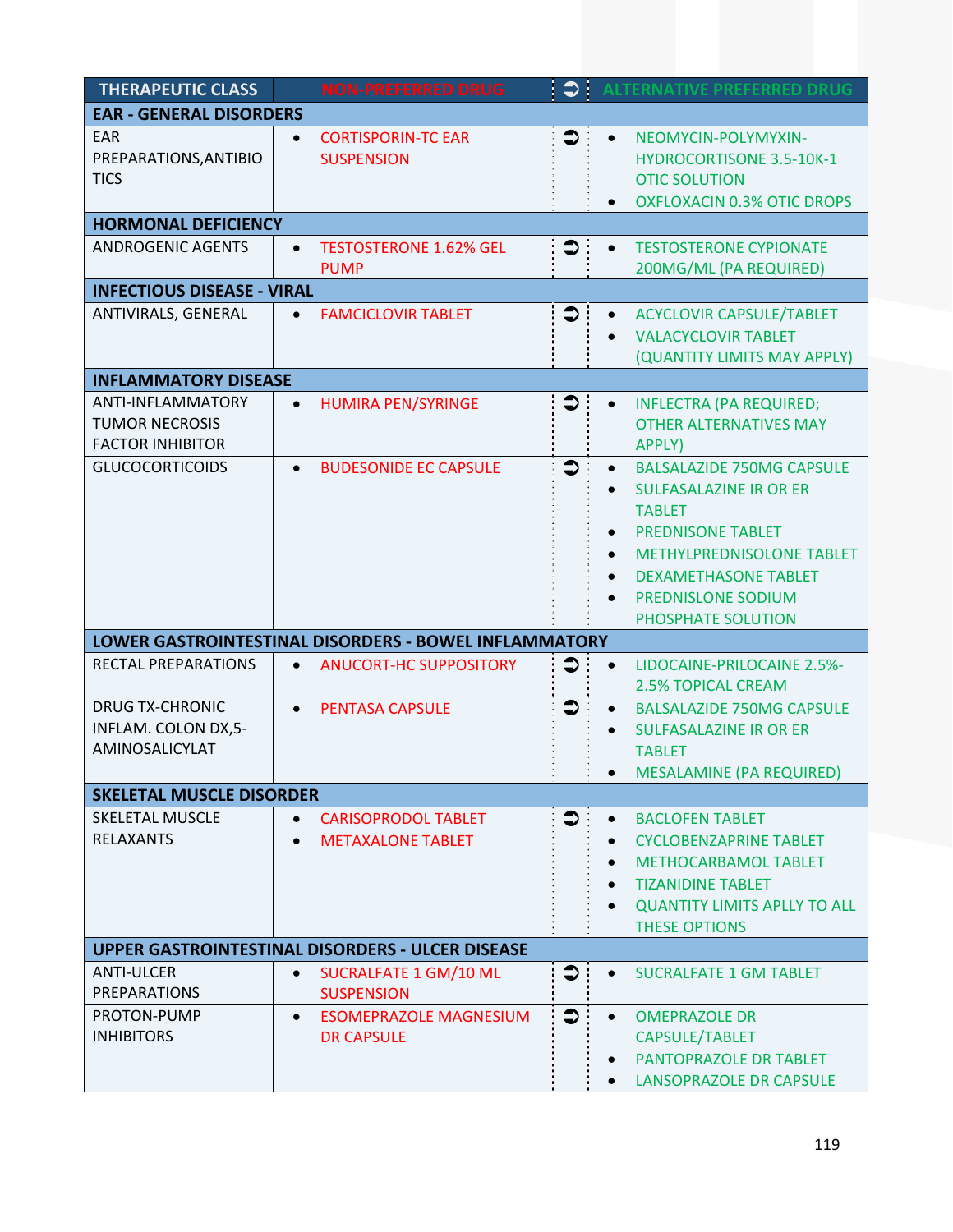| <b>THERAPEUTIC CLASS</b>                    | <b>NON-PREFERRED DRUG</b>  |           | <b>ALTERNATIVE PREFERRED DRUG</b>                           |  |
|---------------------------------------------|----------------------------|-----------|-------------------------------------------------------------|--|
|                                             |                            |           | <b>QUANTITY LIMITS APLLY TO ALL</b><br><b>THESE OPTIONS</b> |  |
| <b>URINARY TRACT - FUNCTIONAL DISORDERS</b> |                            |           |                                                             |  |
| <b>OVERACTIVE BLADDER</b>                   | <b>MYRBETRIQ ER TABLET</b> | $\bullet$ | <b>TROSPIUM</b>                                             |  |
| AGENTS, BETA-3                              |                            |           | <b>OXYBUTYNIN IR AND ER</b>                                 |  |
| <b>ADRENERGIC RECEP</b>                     |                            |           | <b>TOLTERODINE IR AND ER (STEP</b>                          |  |
|                                             |                            |           | <b>THERAPY REQUIRED)</b>                                    |  |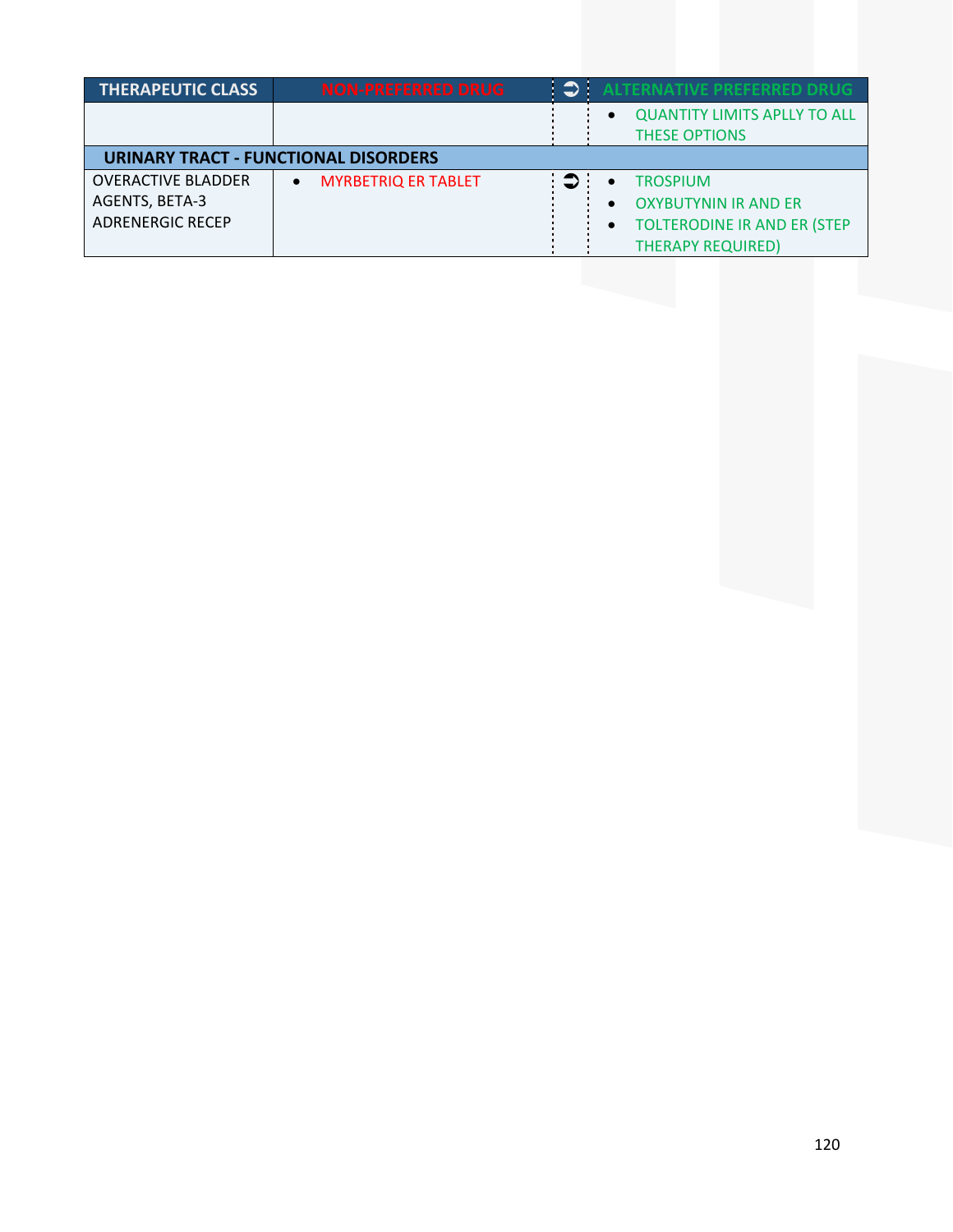24HOUR ALLERGY, 8 3-DAY VAGINAL CREAM, 100 8 HOUR ACETAMINOPHEN, 84 8 HOUR PAIN RELIEF, 84 8HR ARTHRITIS PAIN, 84 8HR ARTHRITIS PAIN RELIEF, 84 8HR MUSCLE ACHES-PAIN, 84 A THRU Z, 103 A THRU Z ADVANCED FORMULA, 106 A THRU Z SELECT, 103 ABACAVIR, 68 ABACAVIR-LAMIVUDINE, 68 ABACAVIR-LAMIVUDINE-ZIDOVUDINE, 68 **ABIRATERONE ACETATE, 79** ABSORICA, 42 ACAMPROSATE CALCIUM, 16 ACARBOSE, 47 ACCUTANE, 42 ACE AEROSOL CLOUD ENHANCER, 13 **ACEBUTOLOL HCL, 23** ACEROLA C, 113 ACETAMINOPHEN, 84 **ACETAMINOPHEN 8 HOUR, 84 ACETAMINOPHEN ER, 84** ACETAMINOPHEN EXTRA STRENGTH, 84 ACETAMINOPHEN-CODEINE, 90, 91 ACETAZOLAMIDE, 55 ACETIC ACID, 50 ACETYLCYSTEINE, 83 **ACID CONTROLLER, 99** ACID GONE, 98 ACID GONE ANTACID, 98 ACID REDUCER, 98, 99 ACIDOPHILUS, 82 **ACIDOPHILUS PROBIOTIC, 82** ACIDOPHILUS PROBIOTIC COMPLEX, 82 ACID-PEP, 99 ACITRETIN, 47 ACYCLOVIR, 68 ADACEL TDAP, 61 ADAPALENE, 42 ADDAPRIN, 71 ADLYXIN, 47 ADMELOG, 50 ADMELOG SOLOSTAR, 50 ADULT ASPIRIN REGIMEN, 58 **ADULT GLYCERIN, 77** 

ADULT LOW DOSE ASPIRIN EC, 58 ADULT TUSSIN CHEST CONGESTION, 38 ADULT TUSSIN COUGH CONGEST DM, 40 **ADULT TUSSIN DM, 40** ADULT WAL-TUSSIN, 38 ADULT WAL-TUSSIN DM, 40 ADVANCED ANTACID-ANTIGAS, 98 **AEROCHAMBER MINI, 13** AEROCHAMBER MV. 13 AEROCHAMBER PLUS FLOW-VU, 13 AEROCHAMBER Z-STAT PLUS, 13 **AEROTRACH PLUS, 13 AEROVENT PLUS, 13** AFIRMELLE, 33 AFTER PILL, 33 AFTERA, 33 AIMOVIG AUTOINJECTOR, 89 AJOVY AUTOINJECTOR, 89 AJOVY SYRINGE, 89 AK-POLY-BAC, 54 ALA-CORT, 44 ALBUTEROL SULFATE, 10, 11 ALBUTEROL SULFATE HFA, 11 ALENDRONATE SODIUM, 51, 52 ALER-CAPS, 7 ALEVE, 72 ALFUZOSIN HCL ER, 99 ALKA-SELTZER PLUS ALLERGY, 17 ALL DAY ALLERGY, 8 ALL DAY PAIN RELIEF, 72 ALL DAY RELIEF, 72 ALLER-CHLOR, 7 ALLERCLEAR, 9 ALLER-G-TIME, 7 ALLERGY, 7, 8 **ALLERGY MEDICATION, 7** ALLERGY MEDICINE, 7 ALLERGY RELIEF, 7, 8, 9 ALLERGY-TIME, 7 ALLER-TEC, 9 ALLOPURINOL, 55 ALOGLIPTIN, 47, 48 **ALOPHEN PILLS, 73** ALORA, 59 ALTAVERA, 33 ALUM-MAG HYDROXIDE-SIMETHICONE, 98 ALYACEN, 36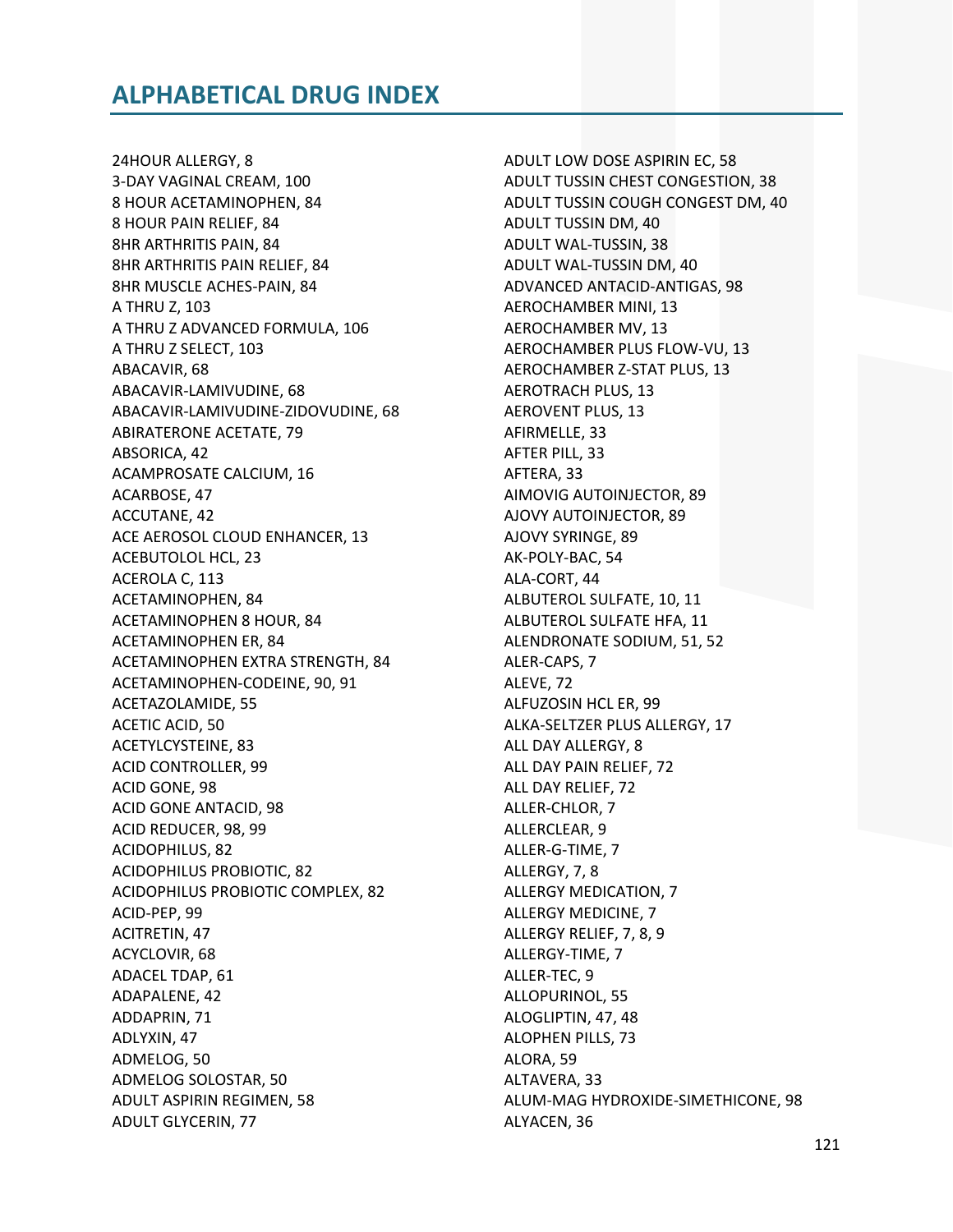ALYQ, 27 AMABELZ, 60 AMANTADINE, 92 AMILORIDE HCL, 27 AMIODARONE HCL, 19 AMLODIPINE BESYLATE, 25 AMLODIPINE BESYLATE‐BENAZEPRIL, 20 AMNESTEEM, 42 AMOXICILLIN, 65 AMOXICILLIN‐CLAVULANATE POT ER, 64 AMOXICILLIN‐CLAVULANATE POTASS, 64, 65 AMPICILLIN TRIHYDRATE, 65 ANALPRAM HC, 46 ANASTROZOLE, 79 ANIMAL CHEWS, 108 ANORO ELLIPTA, 11 ANTACID, 97, 98 ANTACID CALCIUM, 97 ANTACID EXTRA STRENGTH, 98 ANTACID M, 98 ANTACID PLUS ANTI‐GAS, 98 ANTACID PLUS GAS RELIEF, 98 ANTACID‐ANTIGAS, 98 ANTIBIOTIC, 42 ANTI‐DIARRHEAL, 73 ANTIFUNGAL, 43, 44 ANTIFUNGAL CREAM, 43 ANTIFUNGAL RINGWORM, 43 ANTI‐ITCH, 44 ANTITUSSIVE DM, 40 ANTIVERT, 9 APHEN, 84 APREPITANT, 9 APRI, 31 APRODINE, 38 APTIVUS, 68 AQUAPHOR ITCH RELIEF, 44 ARANELLE, 36 ARMOUR THYROID, 53, 54 ARNUITY ELLIPTA, 12 ARTHRITIS PAIN, 45, 84 ARTHRITIS PAIN RELIEF, 46, 84 ARTHRITIS PAIN RELIEVER, 46, 84 ARTHRITIS PAIN RELIEVING, 46 ASA‐BUTALB‐CAFFEINE‐CODEINE, 90 ASCOMP WITH CODEINE, 90 ASCORBIC ACID, 113 ASMANEX, 12, 13 ASMANEX HFA, 13 ASPERFLEX HOT, 46

ASPIRIN, 58, 83 ASPIRIN EC, 58, 83 ASPIR‐TRIN, 83 ATAZANAVIR SULFATE, 69 ATENOLOL, 23, 24 ATENOLOL‐CHLORTHALIDONE, 24 ATHENOL, 84 ATHLETIC FOOT CREAM, 43 ATORVASTATIN CALCIUM, 28 ATROPINE SULFATE, 55 ATROVENT HFA, 10 AUBRA, 33 AUBRA EQ, 33 AUGMENTIN, 65 AUROVELA, 35 AUROVELA FE, 34 AVIANE, 33 AVITA, 42 AVONEX, 81 AVONEX PEN, 81 AYUNA, 33 AZACITIDINE, 79 AZATHIOPRINE, 62 AZITHROMYCIN, 64 AZURETTE, 32 B‐1, 112 B‐12, 112 B‐12 DOTS, 112 B‐6, 112 BACITRACIN, 42, 54 BACITRACIN ZINC, 42 BACITRACIN‐POLYMYXIN, 54 BACITRAYCIN PLUS, 42 BACLOFEN, 95 BALSALAZIDE DISODIUM, 72 BALZIVA, 36 BANOPHEN, 7 BAQSIMI, 49 BAYER ADVANCED, 83 BAZA ANTIFUNGAL, 43 BD VERITOR SYSTEM SARS‐COV‐2, 82 BENADRYL ALLERGY, 7 BENAZEPRIL HCL, 22 BENZONATATE, 38 BENZTROPINE MESYLATE, 92 BEST FIBER, 77 BETAMETHASONE DIPROP AUGMENTED, 44 BETAMETHASONE VALERATE, 44 BETATEMP, 84 BETHANECHOL CHLORIDE, 78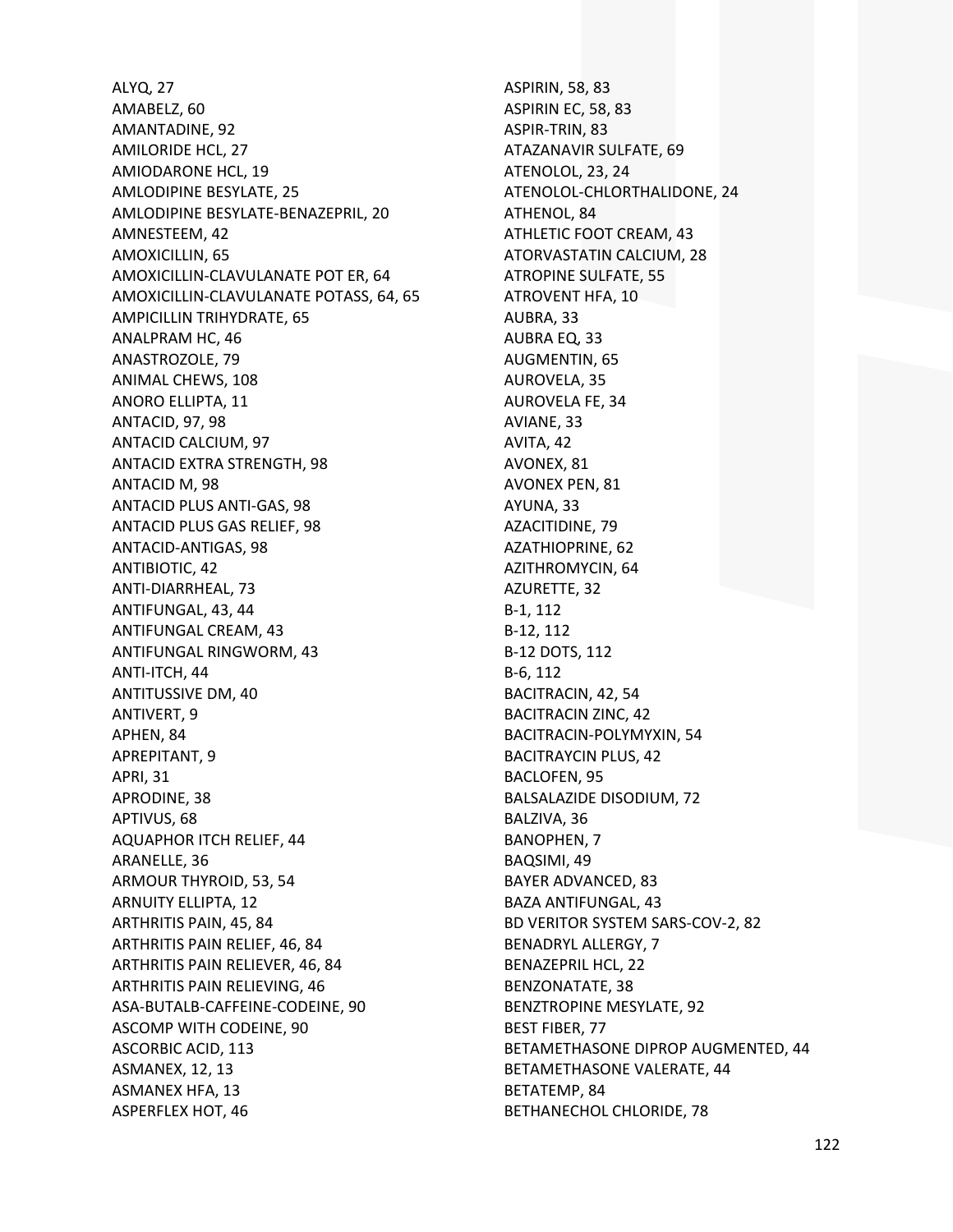**BEVESPI AEROSPHERE, 11** BEXAROTENE, 81 BEXSERO, 61 **BIMATOPROST, 55** BINAXNOW COVD AG CARD HOME TST, 82 BINAXNOW COVID-19 AG CARD, 82 BINAXNOW COVID-19 AG SELF TEST, 82 **BIOCOTRON, 40** BISACODYL, 73, 77 BISA-LAX, 73 **BISOPROLOL FUMARATE, 24** BISOPROLOL-HYDROCHLOROTHIAZIDE, 24, 25 BLEPH-10, 54 BLISOVI FE, 34 **BOOSTRIX TDAP, 61 BREATHERITE, 13** BREATHERITE SPACER-ADULT MASK, 13 **BREATHERITE SPACER-INFANT MASK, 13** BREATHERITE SPACER-LG CHLD MSK, 13 BREATHERITE SPACER-NEONATE MSK, 13 BREATHERITE SPACER-SM CHLD MSK, 13 **BREATHRITE, 13** BRIELLYN, 36 **BRIMONIDINE TARTRATE, 55 BROMOCRIPTINE MESYLATE, 92** BUDESONIDE, 12 BUDESONIDE-FORMOTEROL FUMARATE, 11 **BUFFERED ASPIRIN, 83 BUFFERIN, 83** BUMETANIDE, 26, 27 **BUPRENORPHINE HCL, 91, 92** BUPRENORPHINE-NALOXONE, 92 **BUPROPION HCL SR, 96** BUTALB-ACETAMINOPH-CAFF-CODEIN, 90 BUTALBITAL COMPOUND-CODEINE, 90 BUTALBITAL-ACETAMINOPHEN, 83 BUTALBITAL-ACETAMINOPHEN-CAFFE, 83 BUTALBITAL-ASPIRIN-CAFFEINE, 83 **BYDUREON BCISE, 47** BYETTA, 47 C-1000, 113 C-1000 WITH ROSE HIPS, 113 C-500, 113 CABERGOLINE, 52 **CALCIPOTRIENE, 47** CALCITONIN-SALMON, 52 CALCITRIOL, 113 CALCIUM, 101, 102 CALCIUM 250-VIT D3, 101 CALCIUM 500 + VIT D, 102

CALCIUM 500-VIT D3, 101, 102 CALCIUM 600 + VIT D, 102 CALCIUM 600+D PLUS MINERALS, 101 CALCIUM 600+MINERALS, 101 CALCIUM 600-D3-MINERALS, 101 CALCIUM 600-VIT D3, 101, 102 CALCIUM 600-VIT D3-MINERAL, 101 CALCIUM ACETATE, 51 CALCIUM ANTACID, 97 CALCIUM CARBONATE, 97, 101 CALCIUM CITRATE, 102 CALCIUM CITRATE - VITAMIN D, 102 CALCIUM CITRATE - VITAMIN D3, 103 CALCIUM CITRATE-D, 103 CALCIUM CITRATE-VIT D, 103 CALCIUM CITRATE-VIT D3, 103 CALCIUM CITRATE-VITAMIN D3, 103 CALCIUM GLUCONATE, 103 CALCIUM MAGNESIUM, 103 CALCIUM-MAGNESIUM, 103 CALCIUM-MAGNESIUM-ZINC, 103 CAL-GEST, 97 CAMILA, 35 CAMPTOSAR, 79 CAPECITABINE, 79 CAPRELSA, 80 CAPSAICIN, 46 CAPSAICIN HEAT PATCH, 46 **CAPSAICIN HOT PATCH, 46** CAPSICUM HOT PATCH, 46 **CAPTOPRIL, 22** CAPTOPRIL-HYDROCHLOROTHIAZIDE, 20 CARBAMAZEPINE, 93 CARBAMAZEPINE ER, 93, 94 CARBIDOPA-LEVODOPA, 92 CARBIDOPA-LEVODOPA ER, 92 CARBIDOPA-LEVODOPA-ENTACAPONE, 92, 93 CARNITOR SF, 83 CARTEOLOL HCL, 55 CARTIA XT, 25 CARVEDILOL, 21 CAZIANT. 31 CEFACLOR, 63 CEFACLOR ER, 63 CEFADROXIL, 63 CEFDINIR, 63 CEFIXIME, 63 CEFPODOXIME PROXETIL, 63 CEFPROZIL, 63 CEFUROXIME, 63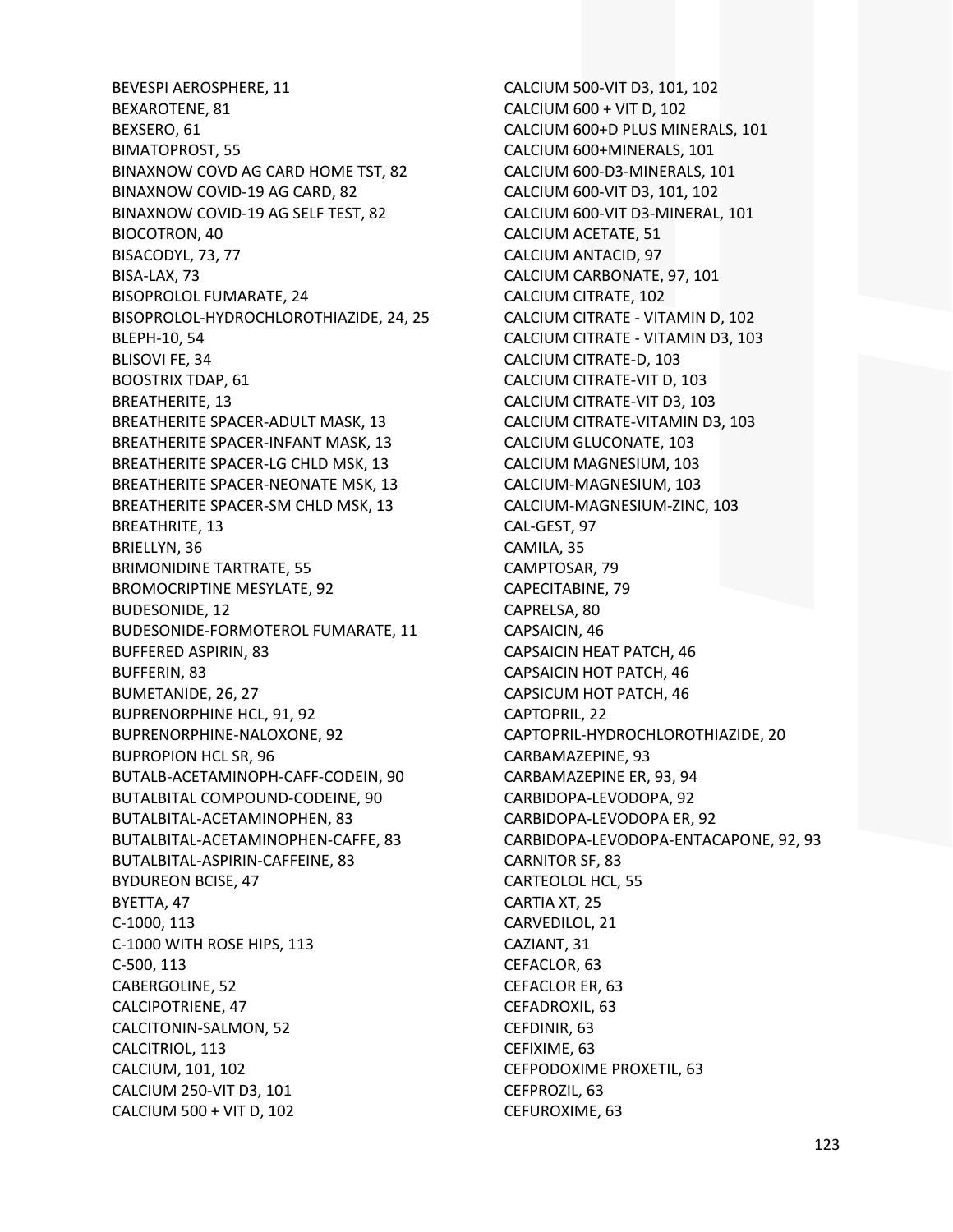CELECOXIB, 71 CENTRAL‐VITE, 107 CENTRAVITES, 107 CENTRUM COMPLETE, 106 CENTURY, 106 CEPHALEXIN, 63 CERTA PLUS, 106 CERTAVITE SENIOR, 107 CERTAVITE‐ANTIOXIDANT, 107 CETIRIZINE HCL, 9 CHANTIX, 96 CHATEAL, 33 CHATEAL EQ, 33 CHEST CONGESTION RELIEF, 38 CHEST CONGESTION RELIEF DM, 40 CHILD CHEW + IRON, 108 CHILD FEVER REDUCER, 84 CHILD FEVER REDUCER‐PAIN RELVR, 84 CHILD LITTLE ANIMALS VITAMINS, 108 CHILD PAIN REL‐FEVER REDUCER, 84 CHLORHEXIDINE GLUCONATE, 81 CHLORHIST, 7 CHLOROQUINE PHOSPHATE, 67 CHLORPHENIRAMINE MALEATE, 7 CHLORTABS, 7 CHLORTHALIDONE, 27 CHLORZOXAZONE, 95 CHOLESTYRAMINE, 28 CHOLESTYRAMINE LIGHT, 28 CICLOPIROX, 43 CILOSTAZOL, 58 CIMETIDINE, 98, 99 CIPRO, 65 CIPROFLOXACIN, 65 CIPROFLOXACIN HCL, 54, 65 CIPROFLOXACIN‐DEXAMETHASONE, 51 CITRACAL + D MAXIMUM, 103 CITRATE OF MAGNESIA, 75 CITROMA, 75 CLARAVIS, 42 CLARITHROMYCIN, 64 CLARITHROMYCIN ER, 64 C‐LAX LAXATIVE, 73 CLEARLAX, 75 CLEVER CHOICE HOLDING CHAMBER, 13, 14, 15 CLIMARA PRO, 60 CLINDAMYCIN (PEDIATRIC), 67 CLINDAMYCIN HCL, 67 CLINDAMYCIN PHOSPHATE, 42, 100 CLOBETASOL EMOLLIENT, 44

CLOBETASOL PROPIONATE, 44 CLONAZEPAM, 93 CLONIDINE HCL, 23 CLOPIDOGREL, 58 CLOTRIMAZOLE, 43, 66, 100 CLOTRIMAZOLE AF, 43 CLOTRIMAZOLE‐3, 100 CLOTRIMAZOLE‐7, 100 CODEINE SULFATE, 86 CODEINE‐GUAIFENESIN, 40 COLCHICINE, 55 COLD, ALLERGY & SINUS, 38 COLESTIPOL HCL, 28 COL‐RITE, 74 COMBIPATCH, 60 COMBIVENT RESPIMAT, 11 COMFORT GEL, 98 COMPACT SPACE CHAMBER, 13, 14, 15 COMPLETE ALLERGY, 8 COMPRO, 10 CONSTULOSE, 74 CORAL CALCIUM, 101 CORTAID, 44 CORTISONE, 44 CORTISONE WITH ALOE, 44 CORTIZONE‐10, 45 CORTIZONE‐10 PLUS, 45 COSENTYX (2 SYRINGES), 47 COSENTYX PEN, 47 COSENTYX PEN (2 PENS), 47 COSENTYX SYRINGE, 47 COUGH DM, 40 COUGH SYRUP, 38 COUGH SYRUP DM, 40 COVARYX, 59 COVARYX H.S., 59 COVID19 SPECIMEN COLLECT NCPDP, 82 COVID19 TEST ADM BY PHARMACIST, 82 CREON, 96 CROMOLYN SODIUM, 13 CRYSELLE, 37 CUT N CRUSH, 78 CYANOCOBALAMIN INJECTION, 112 CYCLAFEM, 36 CYCLOBENZAPRINE HCL, 95 CYCLOPENTOLATE HCL, 55 CYCLOPHOSPHAMIDE, 78 CYCLOSPORINE, 62 CYCLOSPORINE MODIFIED, 62 CYRED, 31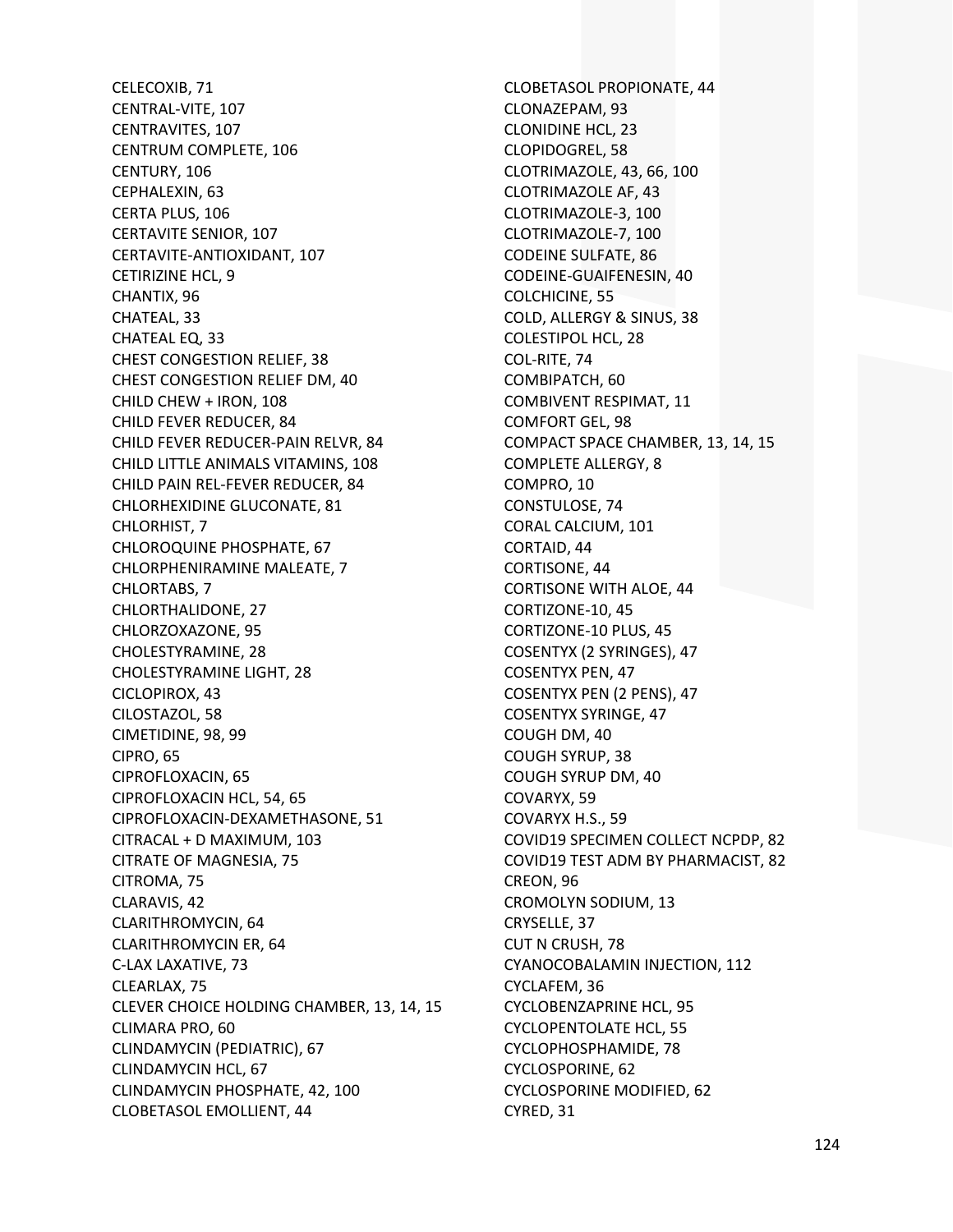CYRED EQ, 31 CYTRA‐2, 100 D3 DOTS, 113 D3‐2000, 113 DACTINOMYCIN, 79 DAILY FIBER, 75, 76 DAILY MULTIPLE, 106 DAILY VALUE, 106 DAILY VITAMIN + IRON, 106 DAILY VITAMIN FORMULA, 106 DAILY VITAMIN FORMULA‐MINERALS, 107 DAILY VITE, 106 DAILY VITE WITH IRON, 106 DAILY‐VITE, 106 DANAZOL, 52 DAPSONE, 67 DASETTA, 36 DEBLITANE, 35 DECADRON, 70 DECARA, 113 DELTA D3, 113 DEPO‐SUBQ PROVERA 104, 31 DERMAFUNGAL, 43 DESMOPRESSIN ACETATE, 51 DESOGESTREL‐ETHINYL ESTRADIOL, 31 DESOGESTR‐ETH ESTRAD ETH ESTRA, 32 DEXAMETHASONE, 70 DEXAMETHASONE INTENSOL, 70 DEXAMETHASONE SODIUM PHOSPHATE, 54 DEXMETHYLPHENIDATE HCL, 18 DEXMETHYLPHENIDATE HCL ER, 18 DEXTROAMPHETAMINE SULFATE, 16 DEXTROAMPHETAMINE SULFATE ER, 16 DEXTROAMPHETAMINE‐AMPHET ER, 15 DEXTROAMPHETAMINE‐AMPHETAMINE, 16 DIABETIC TUSSIN, 38 DIABETIC TUSSIN DM, 40 DIABETIC TUSSIN EX, 38 DIALYVITE VITAMIN D, 113 DIAMODE, 73 DIARRHEA RELIEF, 73 DICLOFENAC SODIUM, 46, 54, 71 DICLOXACILLIN SODIUM, 65 DICYCLOMINE HCL, 97 DIGESTIVE RELIEF, 73 DIGITEK, 20 DIGOX, 20 DIGOXIN, 20 DILANTIN, 94 DILTIAZEM 12HR ER, 25

DILTIAZEM 24HR ER, 25 DILTIAZEM 24HR ER (CD), 25 DILTIAZEM 24HR ER (LA), 25 DILTIAZEM 24HR ER (XR), 25, 26 DILTIAZEM HCL, 26 DILT‐XR, 26 DIMETHYL FUMARATE, 81 DINO‐LIFE, 108 DINO‐LIFE EXTRA C MULTIVITAMIN, 106 DINO‐LIFE MULTIVITAMIN, 106 DIOCTO, 74 DIPHEDRYL, 8 DIPHEDRYL ALLERGY, 8 DIPHEN, 8 DIPHENHIST, 8 DIPHENHYDRAMINE HCL, 8, 17 DIPHENOXYLATE‐ATROPINE, 73 DISOPYRAMIDE PHOSPHATE, 19 DISULFIRAM, 16 DOCEFREZ, 80 DOCETAXEL, 80 DOCU LIQUID, 74 DOCUPRENE, 74 DOCUSATE CALCIUM, 74 DOCUSATE SODIUM, 74 DOCUZEN, 77 DOK, 74 DONEPEZIL HCL, 15 DONEPEZIL HCL ODT, 15 DORZOLAMIDE HCL, 55 DORZOLAMIDE‐TIMOLOL, 55 DOTTI, 59 DOXAZOSIN MESYLATE, 21 DOXYCYCLINE HYCLATE, 66 DOXYCYCLINE MONOHYDRATE, 66 DRAMAMINE LESS DROWSY, 9 DROSPIRENONE‐ETHINYL ESTRADIOL, 32 DRYSOL, 46 DSS, 74 DULCOEASE, 74 DULCOLAX, 75 DULCOLAX STOOL SOFTENER, 74 DULERA, 12 DUTASTERIDE, 99 DUTASTERIDE‐TAMSULOSIN, 100 D‐VI‐SOL, 113 E.E.S. 400, 64 EASIVENT, 13, 15 EC‐NAPROXEN, 72 ECONTRA EZ, 33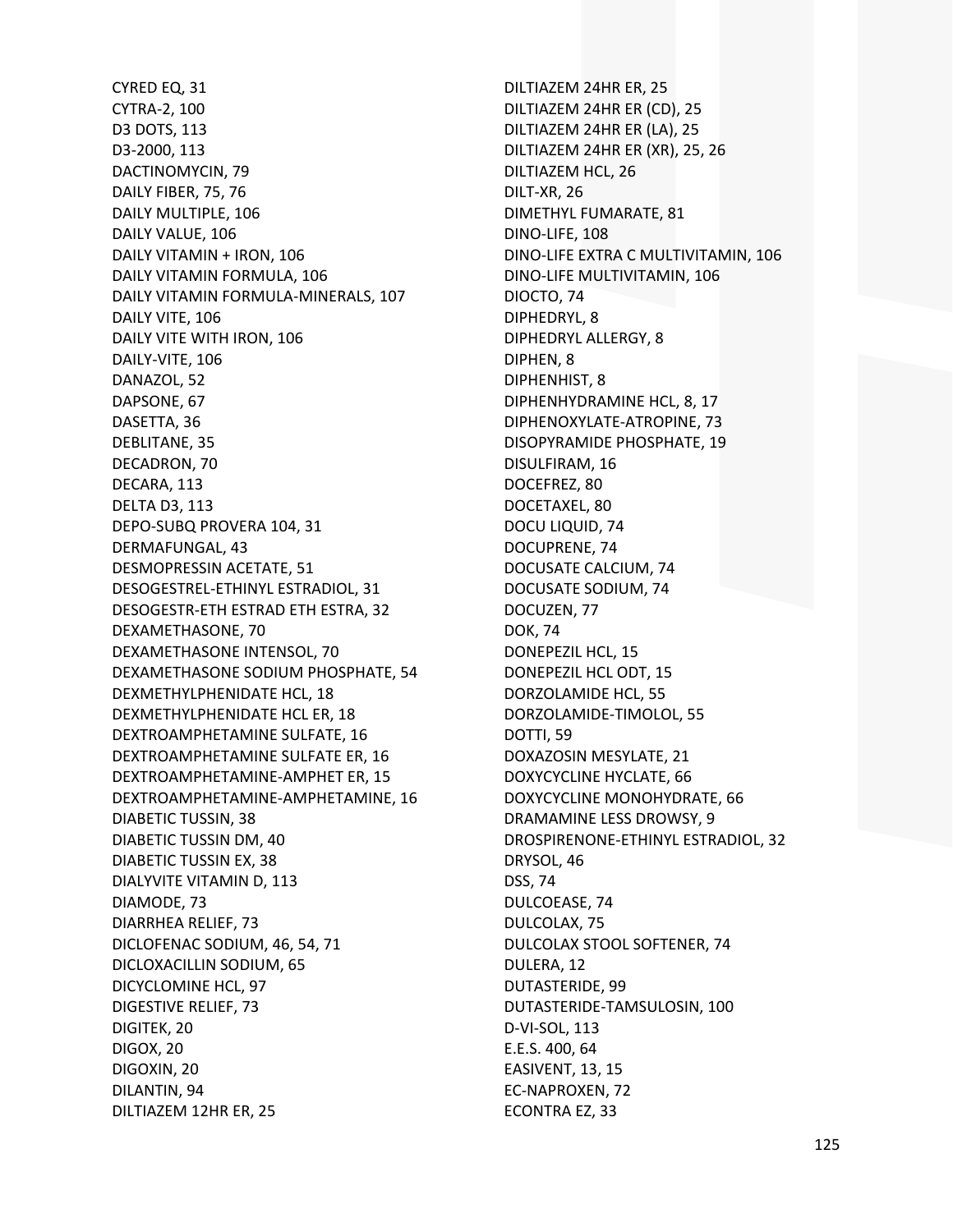ECONTRA ONE‐STEP, 33 ECOTRIN, 83 ED‐APAP, 85 ED‐SPAZ, 97 EDURANT, 68 EEMT, 59 EEMT H.S., 59 EFAVIRENZ, 68 EFAVIRENZ‐LAMIVU‐TENOFOV DISOP, 69 EFFACLAR ADAPALENE, 42 EFFER‐K, 51 ELEMENTAL ZINC, 114 ELIGARD, 51 ELINEST, 37 ELIQUIS, 56 ELITE‐OB, 106 ELLA, 37 ELLUME COVID‐19 HOME TEST, 82 ELURYNG, 31 EMCYT, 81 EMGALITY PEN, 89 EMGALITY SYRINGE, 89, 90 EMTRICITABINE‐TENOFOVIR DISOP, 68 ENALAPRIL MALEATE, 22 ENALAPRIL‐HYDROCHLOROTHIAZIDE, 20 ENBREL, 70 ENBREL SURECLICK, 70 ENDOCET, 91 ENEMA, 78 ENEMA DISPOSABLE, 78 ENOXAPARIN SODIUM, 57, 58 ENPRESSE, 33 ENSKYCE, 31 ENTACAPONE, 93 ENTRESTO, 30 ENULOSE, 73 EPINEPHRINE, 78 EPITOL, 94 EPOGEN, 56 ERBITUX, 79 ERLOTINIB HCL, 80 ERRIN, 35 ERY‐TAB, 64 ERYTHROCIN STEARATE, 64 ERYTHROMYCIN, 54, 64 ERYTHROMYCIN ETHYLSUCCINATE, 64 ESTARYLLA, 36 ESTRADIOL, 59, 101 ESTRADIOL (ONCE WEEKLY), 59 ESTRADIOL (TWICE WEEKLY), 59

ESTRADIOL‐NORETHINDRONE ACETAT, 60 ESTROGEL, 60 ESTROGEN‐METHYLTESTOSTERONE, 59 ETHAMBUTOL HCL, 67 ETHOSUXIMIDE, 94 ETHYNODIOL‐ETHINYL ESTRADIOL, 32 ETODOLAC, 71 ETONOGESTREL‐ETHINYL ESTRADIOL, 31 ETOPOSIDE, 80 ETRAVIRINE, 68 EUTHYROX, 53 EVAC‐U‐GEN, 76 EVAMIST, 60 EVEROLIMUS, 79 EXEMESTANE, 79 EXPECTA PRENATAL, 109 EXPECTORANT, 38 EXPECTORANT COUGH SYRUP, 38 EXPECTORANT DM, 40 EXTREME OMEGA‐3 MICROGEL, 30 EZ NITE SLEEP, 17 EZETIMIBE, 29 FALMINA, 33 FAMOTIDINE, 99 FAST RELIEF LAXATIVE, 77 FE C PLUS, 105 FELODIPINE ER, 26 FEMYNOR, 36 FENESIN IR, 38 FENOFIBRATE, 29 FENTANYL, 86, 87 FEOSOL, 104 FERATE, 104 FEROSUL, 104 FERREX 150, 104 FERREX 28, 104 FERRO‐TIME, 104 FERROUS GLUCONATE, 104 FERROUS SULFATE, 104 FEVER REDUCER‐PAIN RELIEVER, 85 FEVERALL, 85 FIBER, 74, 75, 76 FIBER LAX, 74 FIBER LAXATIVE, 74 FIBER TABS, 74 FIBER THERAPY, 74, 75, 76 FIBER‐LAX, 74 FINASTERIDE, 99 FIRST AID ANTIBIOTIC, 43 FISH OIL, 28, 29, 30, 114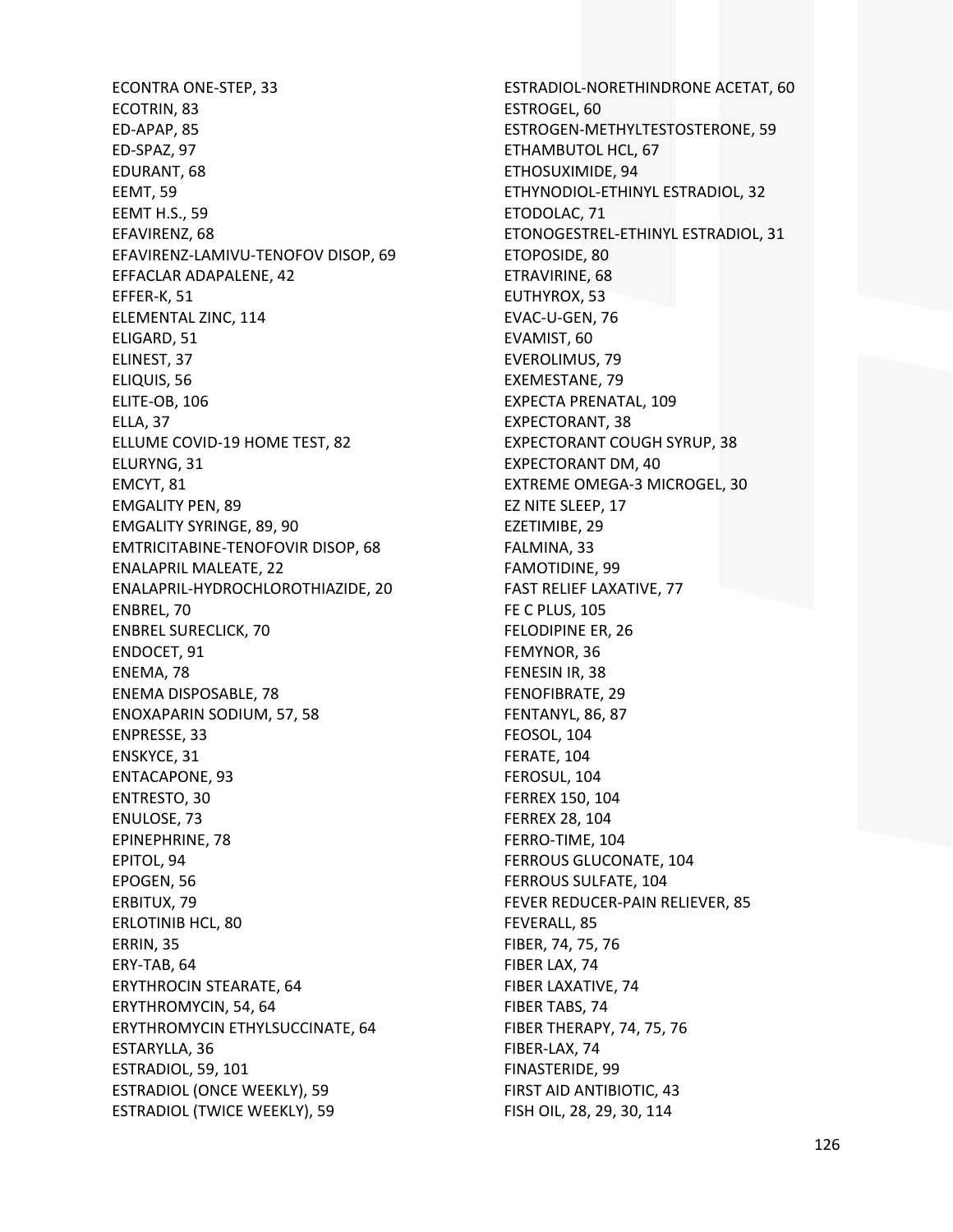FISH OIL CONCENTRATE, 28 FISH OIL OMEGA‐3, 28, 29 FISH OIL‐VIT D3, 29 FLANAX, 72 FLECAINIDE ACETATE, 19 FLEXICHAMBER, 13 FLEXICHAMBER MASK, 15 FLINTSTONES, 108 FLINTSTONES COMPLETE, 108 FLINTSTONES WITH EXTRA C, 108 FLOVENT DISKUS, 12 FLOVENT HFA, 12 FLUCONAZOLE, 66 FLUDROCORTISONE ACETATE, 71 FLUOCINOLONE ACETONIDE, 44 FLUOCINONIDE, 44 FLUORIDE, 103 FLUOROMETHOLONE, 54 FLUOROURACIL, 47 FLURBIPROFEN, 71 FLUTAMIDE, 79 FLUTICASONE PROPIONATE, 9, 116 FLUTICASONE‐SALMETEROL, 11, 12 FLUZONE QUAD SOUTHERN HEM 2021, 61 FOAMING ANTACID, 98 FOLIC ACID, 103 FOLIVANE‐OB, 107 FOLOTYN, 79 FOSAMPRENAVIR CALCIUM, 69 FOSINOPRIL SODIUM, 22 FOSINOPRIL‐HYDROCHLOROTHIAZIDE, 20 FRUIT C‐100, 113 FRUIT C‐500, 113 FULL SPECTRUM B, 112 FUROSEMIDE, 27 FYAVOLV, 60 G TUSSIN AC, 40 GABAPENTIN, 94 GARDASIL 9, 62 GAS RELIEF, 96 GAVILYTE‐C, 75 GAVILYTE‐G, 75 GAVILYTE‐N, 77 GEMCITABINE HCL, 79 GEMFIBROZIL, 29 GENERLAC, 73 GENGRAF, 62 GENOTROPIN, 52 GENTAK, 54 GENTAMICIN SULFATE, 54

GENTLE LAXATIVE, 73, 77 GENTLELAX, 75 GENVOYA, 69 GERI‐DRYL, 8 GERI‐KOT, 76 GERI‐LANTA, 98 GERI‐MOX, 98 GERI‐MUCIL, 75, 76 GERI‐PECTATE, 73 GERI‐TUSSIN, 38 GERI‐TUSSIN DM, 40 G‐FENESIN, 38 GILTUSS COUGH‐CONGESTION, 40 GILTUSS DIABETIC, 40 GILTUSS EX, 39 GILTUSS HBP, 40 GLEOSTINE, 78 GLIMEPIRIDE, 48 GLIPIZIDE, 48 GLIPIZIDE ER, 48 GLIPIZIDE XL, 48 GLIPIZIDE‐METFORMIN, 48 GLUCAGEN, 82 GLUCAGON EMERGENCY KIT, 49 GLYBURIDE, 48 GLYBURIDE‐METFORMIN HCL, 48, 49 GLYCERIN, 77 GLYCOPYRROLATE, 98 GRANIX, 58 GUAIASORB DM, 40 GUAIATUSSIN AC, 40 GUAIFENESIN, 39 GUAIFENESIN AC, 40 GUAIFENESIN DAC, 39 GUAIFENESIN ER, 39 GUAIFENESIN/DEXTROMETHORPHAN, 40 GUAIFENESIN‐CODEINE, 40 GUAIFENESIN‐DEXTROMETHORPHAN, 40, 41 GUANFACINE HCL, 23 GUMMI BEAR MULTIVITAMIN, 108 GVOKE HYPOPEN 1‐PACK, 49 GVOKE HYPOPEN 2‐PACK, 49 GVOKE PFS 1‐PACK SYRINGE, 49 GVOKE PFS 2‐PACK SYRINGE, 49 HAILEY, 35 HAILEY FE, 34 HAIR VITAMIN, 106 HAIR, SKIN & NAILS, 107 HAIR, SKIN AND NAILS, 107 HEARTBURN ANTACID, 98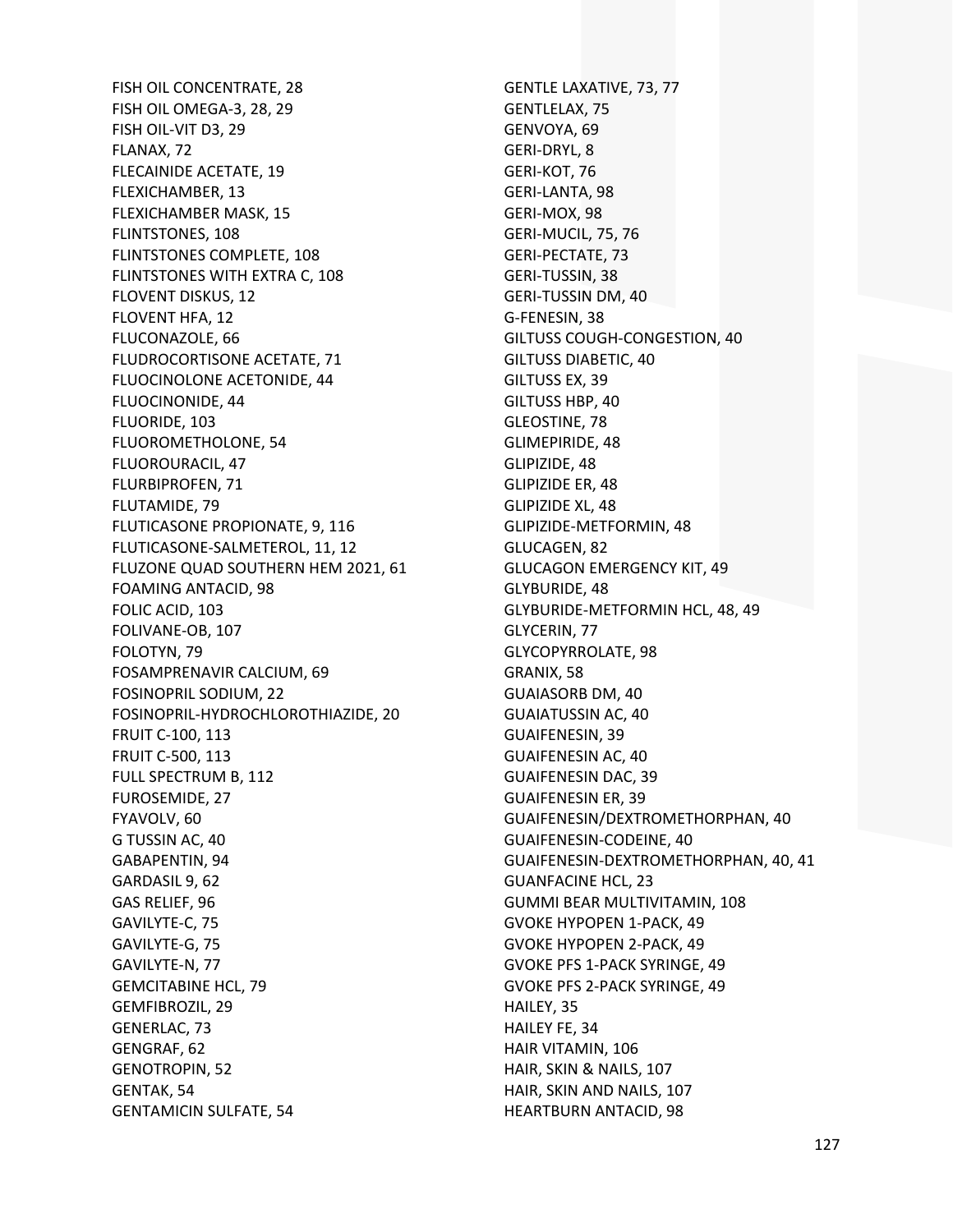HEARTBURN PREVENTION, 99 HEARTBURN RELIEF, 98, 99 HEATHER, 35 HEMATINIC WITH FOLIC ACID, 104 HI‐CAL, 102 HIGH POTENCY IRON, 104 HIGH POTENCY MULTIVITAMIN, 105 HOME LICE‐BEDBUG‐DUST MITE, 83 HONEY BEARS, 108 HONEY BEARS MULTIVITAMIN, 106 HUMALOG, 50 HUMALOG MIX 50‐50, 50 HUMALOG MIX 50‐50 KWIKPEN, 50 HUMALOG MIX 75‐25, 50 HUMATROPE, 52 HUMIRA, 70 HUMIRA PEN, 70 HUMIRA PEN CROHN'S‐UC‐HS, 70 HUMIRA PEN PSOR‐UVEITS‐ADOL HS, 70 HUMULIN 70/30 KWIKPEN, 49 HUMULIN 70‐30, 49 HUMULIN N, 50 HUMULIN N KWIKPEN, 50 HUMULIN R, 50 HUMULIN R U‐500, 50 HUMULIN R U‐500 KWIKPEN, 50 HYCAMTIN, 79 HYDRALAZINE HCL, 23 HYDROCHLOROTHIAZIDE, 27 HYDROCIL INSTANT, 76 HYDROCODONE‐ACETAMINOPHEN, 91 HYDROCODONE‐HOMATROPINE MBR, 39 HYDROCODONE‐IBUPROFEN, 86 HYDROCORTISONE, 45 HYDROCORTISONE ACETATE, 45 HYDROCORTISONE‐ACETIC ACID, 50 HYDROCORTISONE‐ALOE, 45 HYDROCORTISONE‐PRAMOXINE, 46 HYDROCREAM, 45 HYDROMET, 39 HYDROMORPHONE HCL, 87 HYDROXYCHLOROQUINE SULFATE, 67 HYDROXYUREA, 78 HYDROXYZINE HCL, 8 HYDROXYZINE PAMOATE, 8 HYOSCYAMINE SULFATE, 97 HYOSCYAMINE SULFATE ER, 97 HYOSCYAMINE SULFATE SR, 97 HYOSYNE, 97 IBANDRONATE SODIUM, 52

IBU, 71 IBU‐200, 71 IBUPROFEN, 71 IBUPROFEN IB, 71 ICAR‐C PLUS, 105 ICLEVIA, 33 ID NOW COVID‐19 TEST KIT, 82 IFEREX 150, 104 IMATINIB MESYLATE, 80 IMODIUM A‐D, 73 INCASSIA, 35 IN‐CHECK DIAL, 13 INCRUSE ELLIPTA, 10 INDAPAMIDE, 27 INDOCIN, 72 INDOMETHACIN, 72 INFANT FEVER‐PAIN RELIEVER, 85 INFANT PAIN RELIEF, 85 INFANT PAIN‐FEVER, 85 INFANTS IBUPROFEN, 71 INFANTS PROFENIB, 72 INSPIRACHAMBER, 13 INSULIN ASPART, 49 INSULIN ASPART FLEXPEN, 49 INSULIN ASPART PENFILL, 49 INSULIN ASPART PROT MIX 70‐30, 50 INSULIN GLARGINE‐YFGN, 49 INSULIN LISPRO, 50 INSULIN LISPRO JUNIOR KWIKPEN, 50 INSULIN LISPRO KWIKPEN U‐100, 50 INSULIN LISPRO PROTAMINE MIX, 50 INTELISWAB COVID‐19 HOME TEST, 82 INVIRASE, 69 INZO ANTIFUNGAL, 43 IPRATROPIUM BROMIDE, 10, 81, 116 IPRATROPIUM‐ALBUTEROL, 11 I‐PRIN, 72 IRBESARTAN, 23 IRBESARTAN‐HYDROCHLOROTHIAZIDE, 21 IRESSA, 80 IRINOTECAN HCL, 79 IRON, 104 IRON 100 PLUS, 105 ISENTRESS, 69 ISIBLOOM, 32 ISONIAZID, 67 ISOSORBIDE DINITRATE, 30, 31 ISOSORBIDE MONONITRATE, 31 ISOSORBIDE MONONITRATE ER, 31 ISOTRETINOIN, 42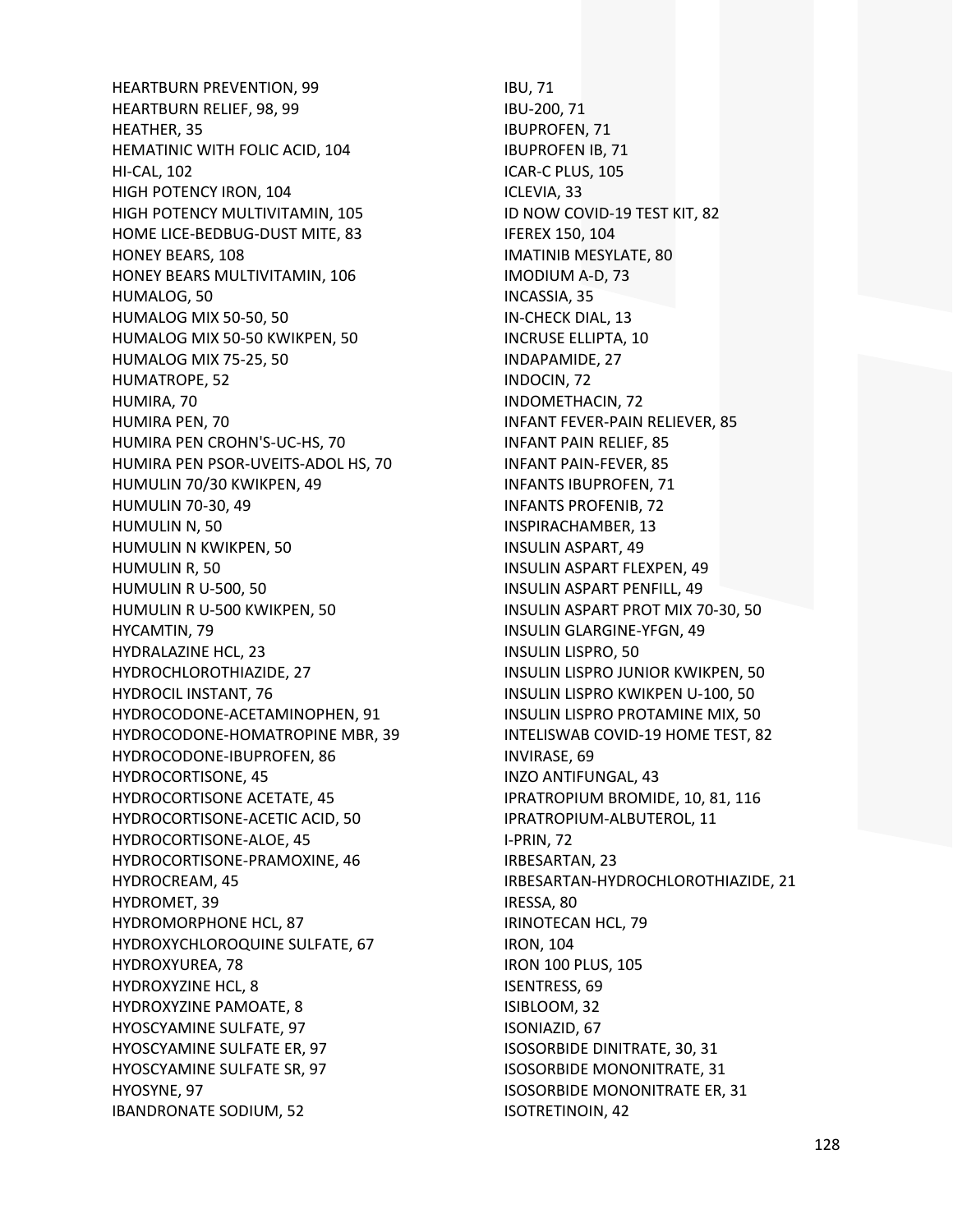ISTODAX, 80 ITCH RELIEF, 43 ITRACONAZOLE, 66 I‐VITE, 101 JANSSEN COVID‐19 VACCINE (EUA), 61 JANTOVEN, 56 JASMIEL, 32 JENCYCLA, 35 JEVTANA, 80 JINTELI, 60 JOCK ITCH, 43, 44 JOCK ITCH RELIEF, 43 JOLESSA, 33 JULEBER, 32 JUNEL, 35 JUNEL FE, 34 KALETRA, 69 KALLIGA, 32 KAOPECTATE, 73 KARIVA, 32 KELNOR 1‐35, 32 KELNOR 1‐50, 32 KETOCONAZOLE, 43, 66 KETOROLAC TROMETHAMINE, 54, 72 KLOR‐CON M10, 51 KLOR‐CON M15, 51 KLOR‐CON M20, 51 KONSYL, 75, 76 K‐PEC, 73 K‐PHOS ORIGINAL, 100 KPN, 110, 111 KURVELO, 33 LABETALOL HCL, 21 LACOSAMIDE, 94 LACTULOSE, 73, 74 LAMISIL, 44 LAMIVUDINE‐ZIDOVUDINE, 68 LANSOPRAZOLE, 99 LAPATINIB, 80 LARIN, 35 LARIN FE, 34 LARISSIA, 33 LATANOPROST, 55 LAX STOOL SOFTENER WITH SENNA, 77 LAXA BASIC 100, 74 LAXACIN, 77 LAXACLEAR, 75 LAXATIVE, 73, 74 LAXATIVE PEG 3350, 75 LAXATIVE SUPPOSITORY, 77

LEENA, 36 LEFLUNOMIDE, 70 LENALIDOMIDE, 79, 80 LESSINA, 34 LETROZOLE, 79 LEUCOVORIN CALCIUM, 81 LEUKERAN, 78 LEUKINE, 58 LEVALBUTEROL CONCENTRATE, 11 LEVALBUTEROL HCL, 11 LEVALBUTEROL TARTRATE HFA, 11 LEVEMIR, 49 LEVEMIR FLEXTOUCH, 49 LEVETIRACETAM, 94 LEVETIRACETAM ER, 94 LEVOBUNOLOL HCL, 55 LEVOCARNITINE, 83 LEVOCARNITINE SF, 83 LEVOFLOXACIN, 54, 66 LEVONEST, 34 LEVONORGESTREL, 33 LEVONORGESTREL‐ETH ESTRADIOL, 34 LEVORA‐28, 34 LEVOTHYROXINE SODIUM, 53 LICE BEDDING, 83 LICE KILLING, 44 LICE PYRINYL SHAMPOO, 44 LICE TREATMENT, 44 LICE‐BEDBUG‐MITE BEDDING, 83 LIDOCAINE, 47 LIDOCAINE HCL, 72 LIDOCAINE HCL VISCOUS, 72 LIDOCAINE‐PRILOCAINE, 47 LILLOW, 34 LINEZOLID, 64 LIOTHYRONINE SODIUM, 53 LIQUITUSS GG, 39 LISINOPRIL, 22 LISINOPRIL‐HYDROCHLOROTHIAZIDE, 20, 21 LITEAIRE, 14 LITETOUCH, 15 LITTLE ANIMALS WITH IRON, 108 LITTLE REMEDIES FEVER‐PAIN, 85 LO‐DOSE ASPIRIN EC, 58 LOPERAMIDE, 73 LOPINAVIR‐RITONAVIR, 69 LORADAMED, 9 LORATADINE, 9 LORATADINE ALLERGY, 9 LORYNA, 32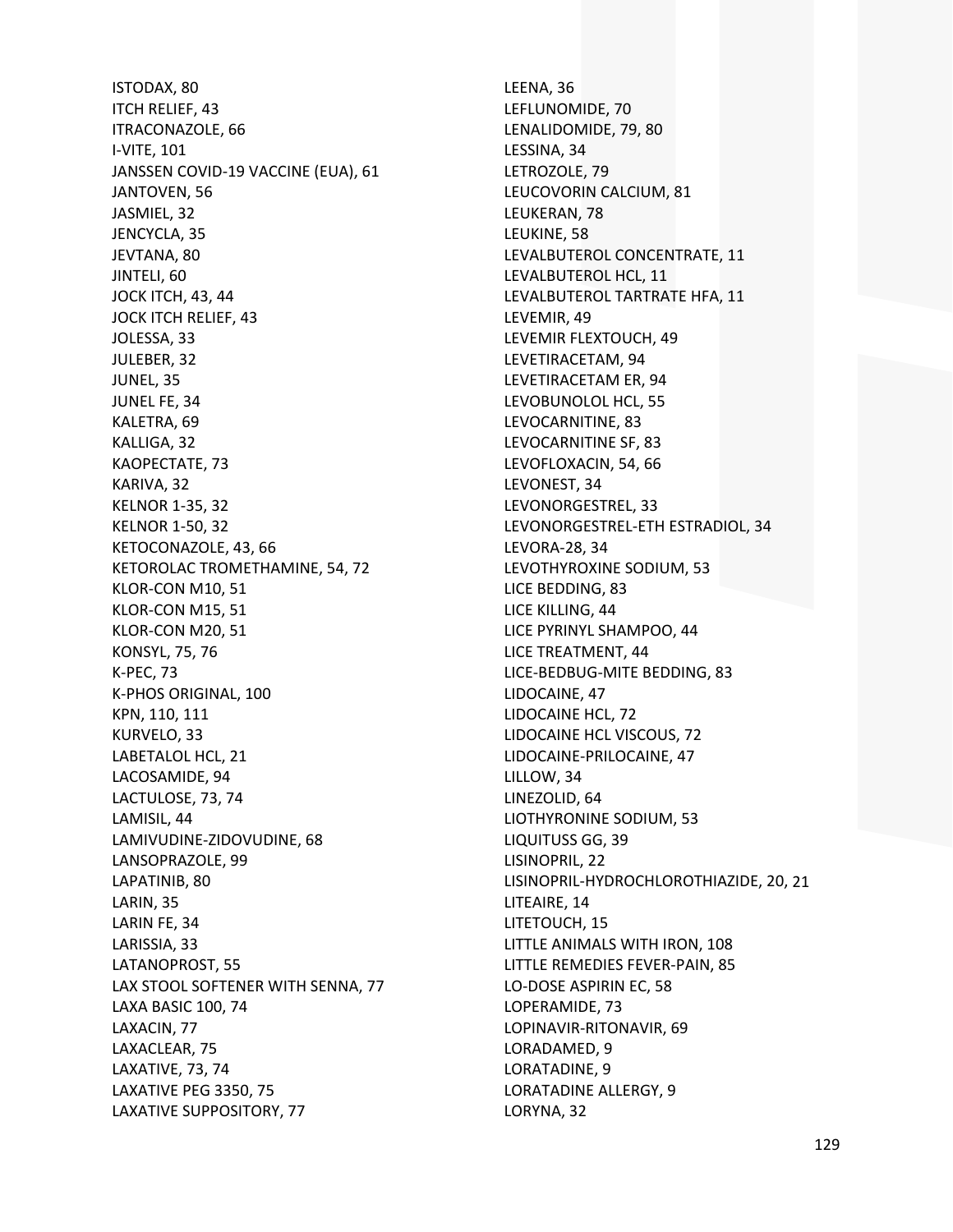LOSARTAN POTASSIUM, 23 LOSARTAN‐HYDROCHLOROTHIAZIDE, 21 LOVASTATIN, 28 LOW DOSE ASPIRIN EC, 58 LOW‐OGESTREL, 37 LO‐ZUMANDIMINE, 32 LUMIGAN, 55 LUTERA, 34 LYLEQ, 35 LYLLANA, 60 LYSODREN, 80 LYZA, 35 MAALOX ADVANCED, 98 MAG DELAY, 105 MAG64, 105 MAG‐AL PLUS, 98 MAG‐G, 105 MAGIC BULLET, 77 MAGNESIUM, 105 MAGNESIUM CHLORIDE, 105 MAGNESIUM CITRATE, 75 MAGNESIUM GLUCONATE, 105 MAGNESIUM OXIDE, 98, 105 MAG‐OXIDE, 105 MAG‐OXIDE MAGNESIUM, 105 MAPAP, 86 MAPAP ARTHRITIS PAIN, 86 MARAVIROC, 68 MARLISSA, 34 MASOPHEN, 86 MATULANE, 81 MATZIM LA, 26 MAVYRET, 69 MAXEPA, 29 MAXI‐TUSS AC, 40 MAXI‐TUSS G, 41 M‐DRYL, 8 MECLIZINE HCL, 9, 10 MEDICATED HEAT PATCH, 46 MEDI‐MECLIZINE, 10 MEDIPROXEN, 72 MEDROXYPROGESTERONE ACETATE, 31, 61 MEFLOQUINE HCL, 67 MEGA MULTI W‐CHELATED MINERALS, 107 MEGESTROL ACETATE, 81, 82 MELATIN, 16 MELATONIN, 16, 17 MELATONIN‐VITAMIN B6, 17 MELOXICAM, 72 MENEST, 60

MENOSTAR, 60 MEPERIDINE HCL, 87 MERCAPTOPURINE, 79 MESALAMINE, 72 MESALAMINE DR, 72 METADATE ER, 18 METAMUCIL, 75 METAMUCIL MULTIHEALTH FIBER, 75 METAPROTERENOL SULFATE, 10 METFORMIN HCL, 48 METFORMIN HCL ER, 48 METHADONE HCL, 87 METHAZOLAMIDE, 55 METHIMAZOLE, 52 METHITEST, 58 METHOCARBAMOL, 95 METHOTREXATE, 79 METHOTREXATE SODIUM, 79 METHYLDOPA, 23 METHYLERGONOVINE MALEATE, 38 METHYLPHENIDATE ER, 18 METHYLPHENIDATE ER (LA), 18 METHYLPHENIDATE HCL, 18, 19 METHYLPHENIDATE HCL CD, 19 METHYLPHENIDATE HCL ER (CD), 19 METHYLPHENIDATE LA, 19 METHYLPREDNISOLONE, 70 METHYLTESTOSTERONE, 58 METOCLOPRAMIDE HCL, 99 METOLAZONE, 27 METOPROLOL SUCCINATE, 24 METOPROLOL TARTRATE, 24 METRONIDAZOLE, 67, 100 MGO, 105 MI‐ACID, 96 MICATIN, 43 MICONAZOLE 7, 101 MICONAZOLE NITRATE, 43, 101 MICONAZOLE‐7, 101 MICOTRIN AC, 43 MICROCHAMBER, 14 MICROGESTIN, 35, 36 MICROGESTIN FE, 35 MICROSPACER, 14 MIDODRINE HCL, 30 MILI, 36 MILK OF MAGNESIA, 75 MILLTRIUM SENIOR, 103 MIMVEY, 60 MINI PRENATAL, 110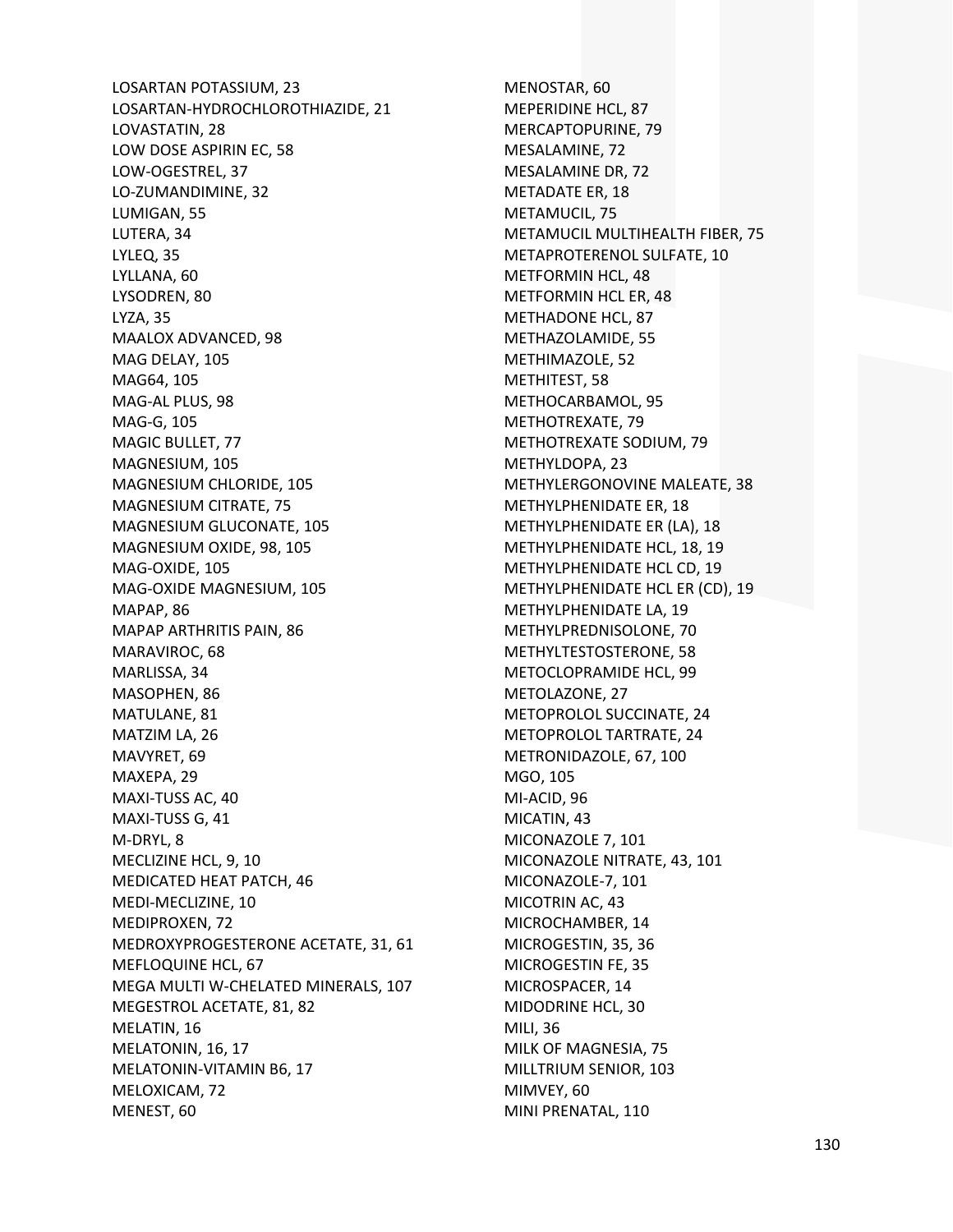MINOCYCLINE HCL, 66 MINOXIDIL, 23 MISOPROSTOL, 98 MISTASSIST, 14 MISTASSIST KIT, 15 M‐M‐R II VACCINE, 61 M‐NATAL PLUS, 110 MODERNA COVID‐19 VACCINE (EUA), 61 MOMETASONE FUROATE, 45 MONDOXYNE NL, 66 MONISTAT 7, 101 MONO‐LINYAH, 37 MONTELUKAST SODIUM, 13 MORPHINE SULFATE, 87, 88 MORPHINE SULFATE ER, 88 MOTION SICKNESS, 10 MOTION SICKNESS RELIEF, 10 MOTION‐TIME, 10 MOUTHPIECE, 14 MOVE IT ALONG, 74 MOXIFLOXACIN HCL, 66 M‐PAP, 86 MUCINEX FAST‐MAX CHEST‐CONGEST, 39 MUCOSA, 39 MUCUS ER, 39 MUCUS RELIEF, 39 MUCUS RELIEF ER, 39 MUCUS‐ER MAX, 39 MULTI‐DAY PLUS IRON, 107 MULTIHEALTH FIBER, 75, 76 MULTIPLE VITAMIN, 107 MULTIPLE VITAMINS, 106 MULTIVITAMIN, 106 MULTIVITAMIN 50 PLUS, 103 MULTI‐VITAMIN DAILY, 106 MULTI‐VITAMIN W‐FLUORIDE‐IRON, 108 MULTIVITAMIN WITH FLUORIDE, 108, 109 MULTIVITAMIN‐IRON‐FLUORIDE, 108 MULTIVITAMINS, 106 MULTIVITAMINS WITH IRON, 107 MULTIVITAMINS WITH MINERALS, 107 MUPIROCIN, 43 MVC‐FLUORIDE, 109 MY CHOICE, 33 MY WAY, 33 MYCOPHENOLATE MOFETIL, 62 MYCOZYL AC, 43 MYFERON 150, 104 MYLERAN, 78 MYNATAL, 111

MYNATAL ADVANCE, 111 MYNATAL PLUS, 111 MYNATAL‐Z, 111 MYNATE 90 PLUS, 111 MYORISAN, 42 NADOLOL, 24 NAFTIFINE HCL, 43 NALOXONE HCL, 16 NALTREXONE HCL, 16 NAPROXEN, 72 NAPROXEN SODIUM, 72 NARATRIPTAN HCL, 89 NASAL DECONGESTANT, 38, 41 NATEGLINIDE, 48 NATURAL CALCIUM, 101 NATURAL DAILY FIBER, 75, 76 NATURAL FIBER, 75, 76 NATURAL FIBER POWDER, 76 NATURAL FIBER SUPPLEMENT, 75 NATURAL LAXATIVE, 76 NATURAL VEGETABLE LAXATIVE, 76 NATURAL VEGETABLE POWDER, 76 NATURA‐LAX, 75 NEBUSAL, 82 NECON, 36 NEOMYCIN SULFATE, 66 NEOMYCIN‐BACITRACIN‐POLY‐HC, 54 NEOMYCIN‐BACITRACIN‐POLYMYXIN, 54 NEOMYCIN‐POLYMYXIN‐DEXAMETH, 54 NEOMYCIN‐POLYMYXIN‐GRAMICIDIN, 55 NEOMYCIN‐POLYMYXIN‐HC, 50 NEOMYCIN‐POLYMYXIN‐HYDROCORT, 50 NEO‐POLYCIN, 55 NEO‐POLYCIN HC, 54 NEO‐TUSS, 41 NEPHRO‐VITE, 112 NEW DAY, 33 NEXAFED, 38 NEXAVAR, 80 NIACIN ER, 29 NICOTINE GUM, 95 NICOTINE LOZENGE, 96 NICOTINE PATCH, 95 NICOTROL, 95 NICOTROL NS, 95 NIFEDIPINE ER, 26 NIGHTTIME ALLERGY RELIEF, 8 NIGHTTIME SLEEP AID, 17 NIGHTTIME SLEEP GEL, 17 NIGHTTIME SLEEP‐AID, 17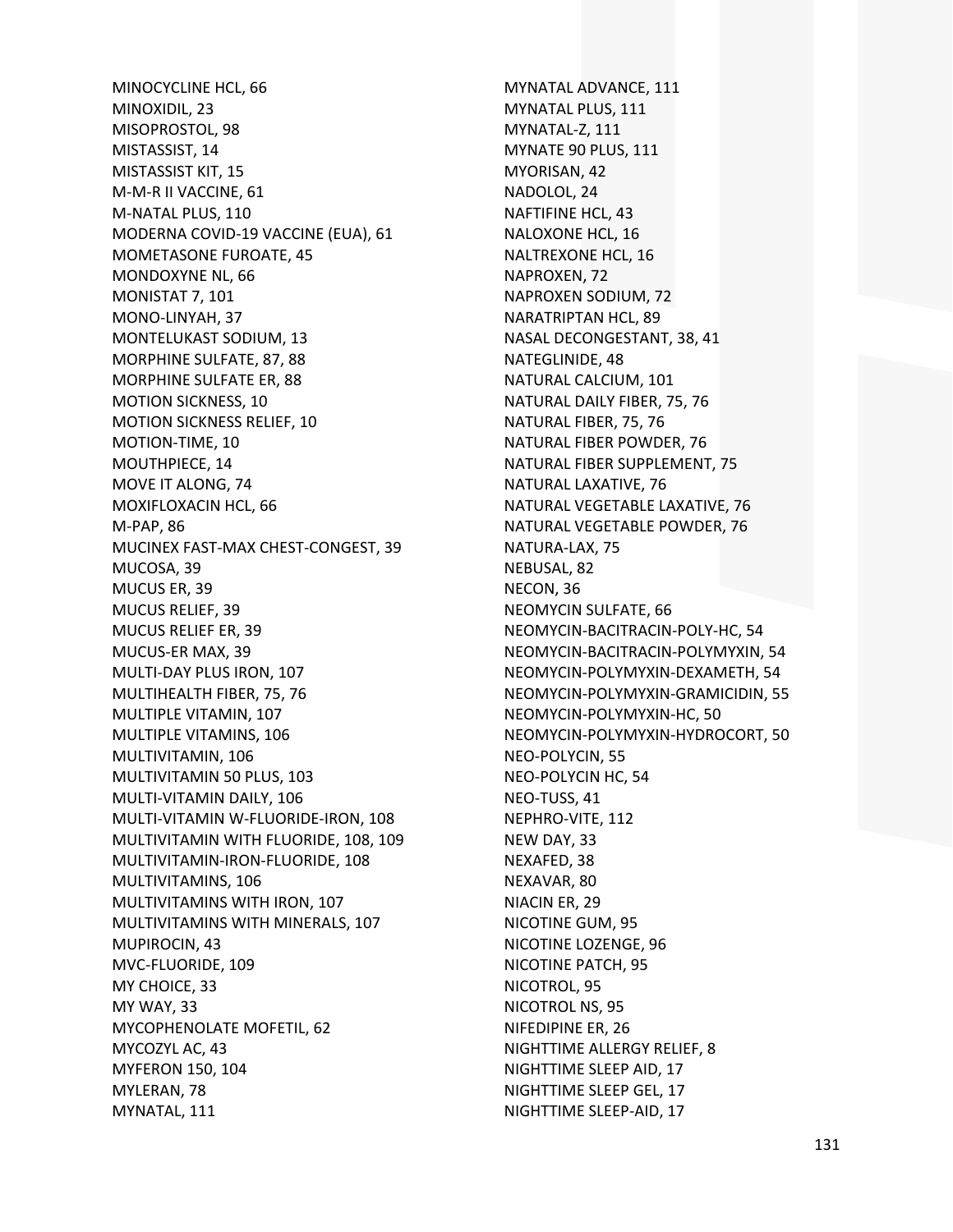**NIKKI. 32** NILUTAMIDE, 79 NITRO-BID, 31 NITRO-DUR, 31 NITROFURANTOIN, 64 NITROFURANTOIN MONO-MACRO, 64 NITROGLYCERIN, 31 NITROGLYCERIN PATCH, 31 NIVA-PLUS, 107 NIVESTYM, 58 **NOBLE FORMULA HC, 45** NON-ASPIRIN, 85, 86 NON-ASPIRIN EXTRA STRENGTH, 86 NON-ASPIRIN PAIN RELIEF, 86 NORA-BE, 35 NORDITROPIN FLEXPRO, 52 NORETHINDRONE, 35 NORETHINDRONE AC (LUPANETA), 61 NORETHINDRONE ACETATE, 61 NORETHINDRONE-E.ESTRADIOL-IRON. 35 NORETHINDRON-ETHINYL ESTRADIOL, 36, 60, 61 NORGESTIMATE-ETHINYL ESTRADIOL, 37 NORLYDA, 35 NORTEMP, 86 NORTREL, 36 NORVIR, 69 **NOVOLIN 70-30, 49** NOVOLIN 70-30 FLEXPEN, 49 NOVOLIN N, 50 NOVOLIN N FLEXPEN, 50 NOVOLIN R, 50 NOVOLIN R FLEXPEN, 50 NP THYROID, 53, 54 **NU-IRON 150, 105** NULYTELY, 77 **NU-MAG, 105** NURTEC ODT, 90 NYAMYC, 43 NYLIA, 36 NYMYO, 37 NYSTATIN, 43, 66 NYSTOP, 43 **NYTOL QUICKCAPS, 17** OB COMPLETE, 106 OBSTETRIX EC, 112 O-CAL FA, 108 O-CAL PRENATAL, 111 OCELLA, 32 OFLOXACIN, 51, 55, 66

OLMESARTAN MEDOXOMIL, 23 OMEGA-3, 29 OMEGA-3 FISH OIL, 29, 30 OMEPRAZOLE, 99 OMEPRAZOLE MAGNESIUM, 99 ONCCOR, 107 ONCOVITE, 107 **ONDANSETRON HCL. 10 ONDANSETRON ODT. 10** ONE DAILY COMPLETE, 107 ONE DAILY ENERGY, 107 ONE DAILY ESSENTIAL, 105, 106 ONE DAILY FOR WOMEN, 106 ONE DAILY MAXIMUM, 106 ONE DAILY MULTIVITAMIN, 105 ONE DAILY PLUS MINERALS, 107 ONE DAILY PRENATAL, 110 ONE WAY MOUTHPIECE, 14 ONE-A-DAY ESSENTIAL, 106 ONE-A-DAY MAXIMUM FORMULA, 107 ONE-A-DAY MEN'S, 106 ONE-A-DAY PRENATAL-1, 110 **ONE-DAILY MULTI-VITAMIN, 106** ONELAX, 77 **OPCICON ONE-STEP, 33** OPTICHAMBER, 14 OPTICHAMBER DIAMOND, 14 OPTIMAL D3, 113 OPTION 2, 33 ORAZINC, 114 **ORPHENADRINE CITRATE ER, 95** ORSYTHIA, 34 OSCIMIN, 97 OSCIMIN SL, 97 OSELTAMIVIR PHOSPHATE, 68 OXALIPLATIN, 78 OXCARBAZEPINE, 94 OXYBUTYNIN CHLORIDE, 100 OXYBUTYNIN CHLORIDE ER, 100 OXYCODONE HCL, 88, 89 OXYCODONE HCL ER, 89 OXYCODONE-ACETAMINOPHEN, 91 OXYCONTIN, 89 OXYMORPHONE HCL. 89 OYSCO 500-VIT D3, 102 OYSTER SHELL CALCIUM, 101 OYSTER SHELL CALCIUM W-VIT D, 102 OYSTER SHELL CALCIUM-VIT D3, 102 OYSTER SHELL CALCIUM-VITAMIN D, 102 OYSTERCAL-D, 102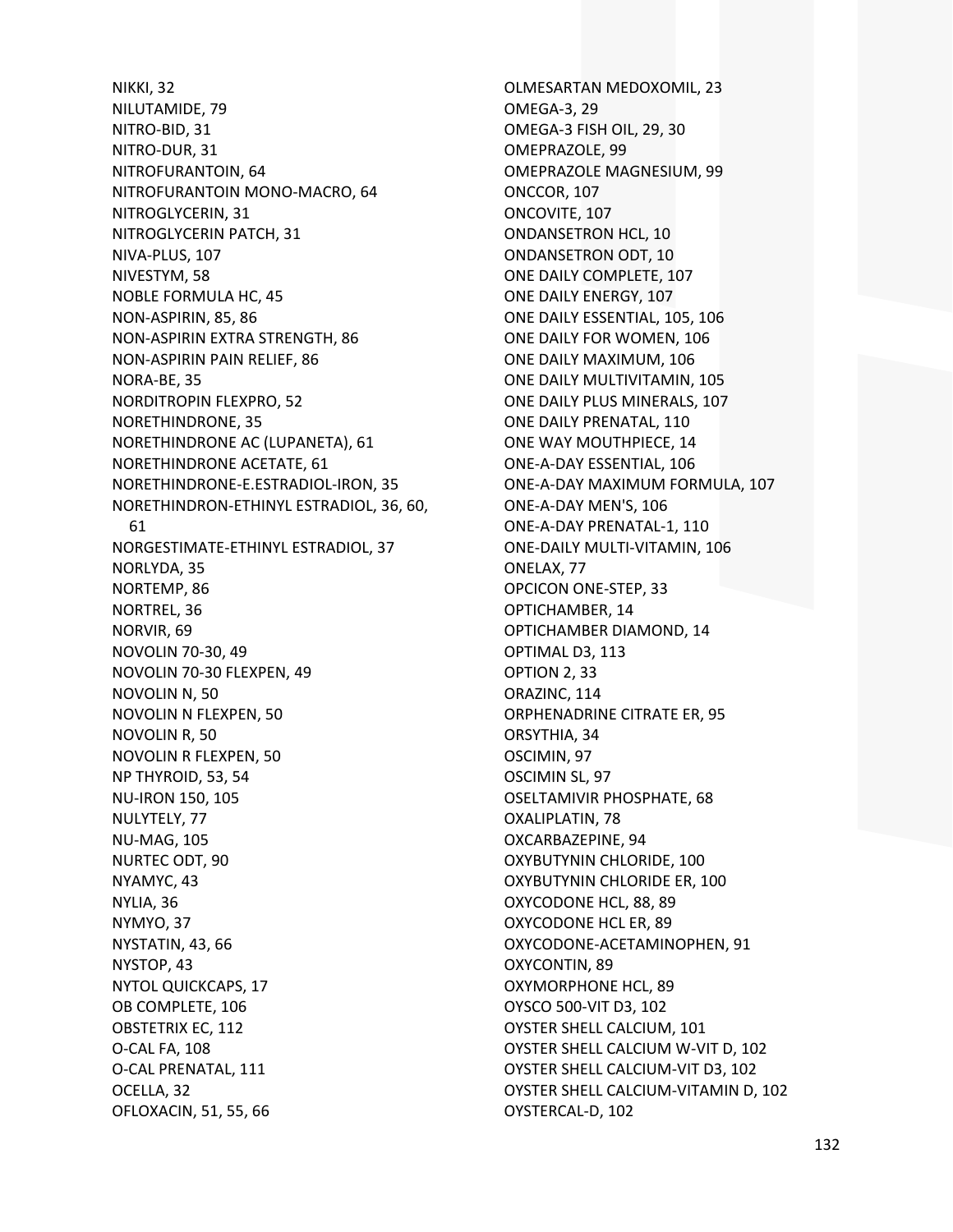PACERONE, 19 PAIN RELIEF, 86 PAIN RELIEF EXTRA STRENGTH, 86 PAIN RELIEVER, 86 PAIN RELIEVING, 46 PAIN‐RELIEVING, 46 PANCREAZE, 96, 97 PANDA MASK, 14 PANTOPRAZOLE SODIUM, 99 PAROEX, 81 PARVA‐CAL 500, 102 P‐COL RITE, 77 PEDIA D‐VITE, 113 PEDIA IRON, 104 PEDIA POLY‐VITE, 108 PEDIA‐LAX, 77 PEDIATRIC D‐VITE, 113 PEDIATRIC ENEMA, 78 PEDIATRIC FE‐VITE, 104 PEDIATRIC IRON, 104 PEDIATRIC MASK, 14 PEDIATRIC PANDA MASK, 14 PEDIATRIC POLY‐VITAMIN, 108 PEDIATRIC VITAMIN D3, 113 PEG 3350‐ELECTROLYTE, 77 PEG‐3350 AND ELECTROLYTES, 75 PENICILLIN V POTASSIUM, 65 PENTOXIFYLLINE, 57 PERIOGARD, 81 PERMETHRIN, 44 PERRY PRENATAL, 111 PFIZER COVID‐19 VACCINE (EUA), 61 PFLEX TRAINER, 14 PHARBECHLOR, 7 PHARBEDRYL, 8 PHARBETOL, 86 PHENAZOPYRIDINE HCL, 100 PHENOBARBITAL, 16 PHENYTOIN, 94 PHENYTOIN SODIUM EXTENDED, 94 PHILITH, 36 PHILLIPS, 105 PHYTONADIONE, 58 PILOCARPINE HCL, 55 PIMTREA, 32 PINAWAY, 67 PINK BISMUTH, 73 PINWORM MEDICINE, 67 PINWORM TREATMENT, 67 PIOGLITAZONE HCL, 48

PIRMELLA, 36 PNV‐FERROUS FUMARATE‐DOCU‐FA, 110 POCKET CHAMBER, 14 POLYCIN, 54 POLYETHYLENE GLYCOL 3350, 75 POLY‐IRON, 105 POLYMYXIN B SUL‐TRIMETHOPRIM, 55 POLYSACCHARIDE IRON, 105 POLY‐VITA, 108 PORTIA, 34 POTASSIUM CHLORIDE, 51 POTASSIUM CITRATE ER, 100 POWDERLAX, 75 PRADAXA, 58 PRAMIPEXOLE DIHYDROCHLORIDE, 93 PRAMOSONE, 46 PRASUGREL HCL, 58 PRAVASTATIN SODIUM, 28 PRAZOSIN HCL, 21 PREDNISOLONE, 70 PREDNISOLONE ACETATE, 54 PREDNISOLONE SODIUM PHOSPHATE, 54, 70 PREDNISONE, 70, 71 PREDNISONE INTENSOL, 71 PREFEST, 60 PREGABALIN, 94, 95 PREMARIN, 60, 101 PREMIUM OMEGA‐3, 29 PREMPHASE, 60 PREMPRO, 60 PRENATA, 111 PRENATABS FA, 111 PRENATABS RX, 111 PRENATAL, 109, 110, 111 PRENATAL 19, 109, 110, 111 PRENATAL COMPLETE, 109 PRENATAL FORMULA, 109, 111 PRENATAL FORMULA‐DHA, 110 PRENATAL LOW IRON, 110 PRENATAL MULTI, 109 PRENATAL MULTI‐DHA, 110 PRENATAL MULTIVITAMIN, 109, 111 PRENATAL MULTIVITAMIN‐DHA, 110 PRENATAL ONE DAILY, 111 PRENATAL PLUS, 110 PRENATAL PLUS‐DHA, 112 PRENATAL VITAMIN, 110 PRENATAL VITAMIN PLUS LOW IRON, 110 PRENATAL VITAMINS, 110, 111 PRENATAL‐U, 107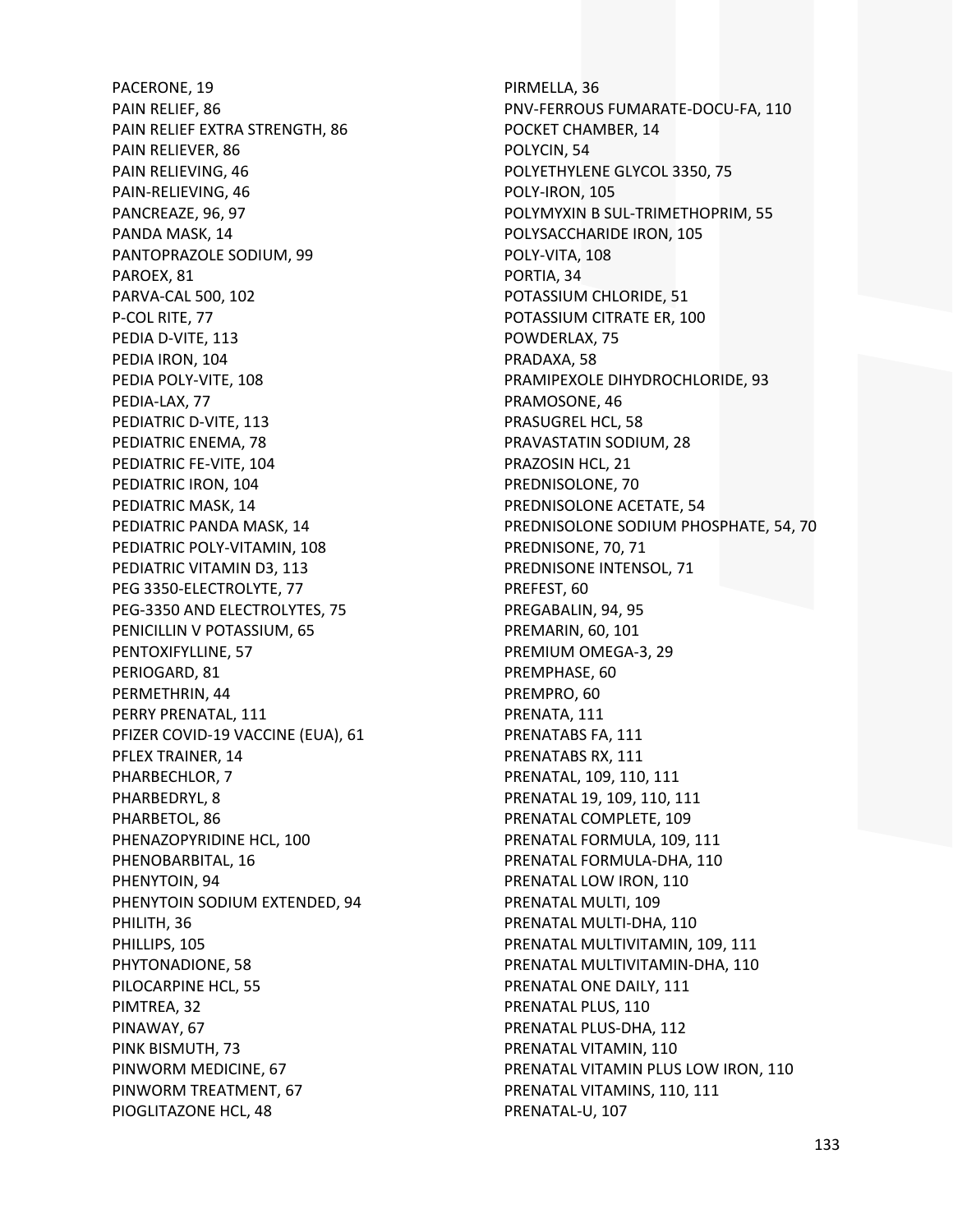PREPARATION H, 45 PREPLUS, 110 PREVALITE, 28 PREVIFEM, 37 PREZCOBIX, 68 PRIMEAIRE, 14 PRIMIDONE, 95 PRO COMFORT SPACER WITH MASK, 14, 15 PROBENECID, 56 PROBENECID‐COLCHICINE, 56 PROCARE SPACER WITH ADULT MASK, 14 PROCARE SPACER WITH CHILD MASK, 14 PROCHAMBER, 14 PROCHLORPERAZINE, 10 PROCHLORPERAZINE MALEATE, 10 PROCRIT, 56, 57 PROCTO‐PAK, 45 PROGESTERONE, 61 PROMETHAZINE HCL, 8, 10 PROMETHAZINE VC, 38 PROMETHAZINE VC‐CODEINE, 39 PROMETHAZINE‐CODEINE, 39 PROMETHAZINE‐PHENYLEPH‐CODEINE, 39 PROMETHAZINE‐PHENYLEPHRINE, 38 PROMETHEGAN, 10 PROMOLAXIN, 74 PROPAFENONE HCL, 19, 20 PROPRANOLOL HCL, 24 PROPRANOLOL HCL ER, 24 PROPRANOLOL‐HYDROCHLOROTHIAZID, 25 PROPYLTHIOURACIL, 52 PROSIGHT, 107 PSEUDOEPHEDRINE HCL, 38, 41 PSYLLIUM FIBER, 75 PULMICORT FLEXHALER, 12 PURE AND GENTLE SALINE ENEMA, 78 PURELAX, 75 PYRAZINAMIDE, 67 PYRIDOXINE HCL, 112 QUICKVUE AT‐HOME COVID‐19 TEST, 82 QUICKVUE SARS ANTIGEN, 82 QUINAPRIL HCL, 22 QUINAPRIL‐HYDROCHLOROTHIAZIDE, 21 QUINIDINE SULFATE, 20 QUIT 2, 96 QUIT 4, 96 QVAR REDIHALER, 12 RALOXIFENE HCL, 52 RAMIPRIL, 22, 23 RECLIPSEN, 32

REFENESEN, 39 REGRANEX, 49 REMEDY ANTIFUNGAL, 43 RENAL VITAMIN, 112 RENAL‐VITE, 112 RENA‐VITE, 112 RENA‐VITE RX, 112 REPAGLINIDE, 48 REPAGLINIDE‐METFORMIN HCL, 49 RETACRIT, 57 REVLIMID, 80 REYVOW, 89 RID, 44, 83 RIFAMPIN, 67 RISEDRONATE SODIUM, 52 RITEFLO, 14 RITONAVIR, 69 RIZATRIPTAN, 90 ROBAFEN, 39 ROBAFEN DM COUGH, 41 ROBAFEN DM COUGH‐CHEST CONGEST, 41 ROMIDEPSIN, 80 ROPINIROLE ER, 93 ROPINIROLE HCL, 93 ROSUVASTATIN CALCIUM, 28 RYBELSUS, 47 SAFETUSSIN DM, 41 SALINE ENEMA, 78 SALMON OIL‐1000, 29 SALONPAS, 46 SALSALATE, 84 SAVAYSA, 56 SCOOBY‐DOO, 108 SCOT‐TUSSIN, 39 SCOT‐TUSSIN EXPECTORANT, 39 SEA‐OMEGA, 82 SECURA ANTIFUNGAL, 43 SELEGILINE HCL, 93 SELENIUM SULFIDE, 46 SEMGLEE (YFGN), 50 SEMGLEE (YFGN) PEN, 50 SE‐NATAL 19, 111 SENEXON‐S, 77 SENNA, 76 SENNA LAX, 76 SENNA LAXATIVE, 76 SENNA PLUS, 77 SENNA‐S, 77 SENNA‐S LAXATIVE, 77 SENNA‐TIME S, 77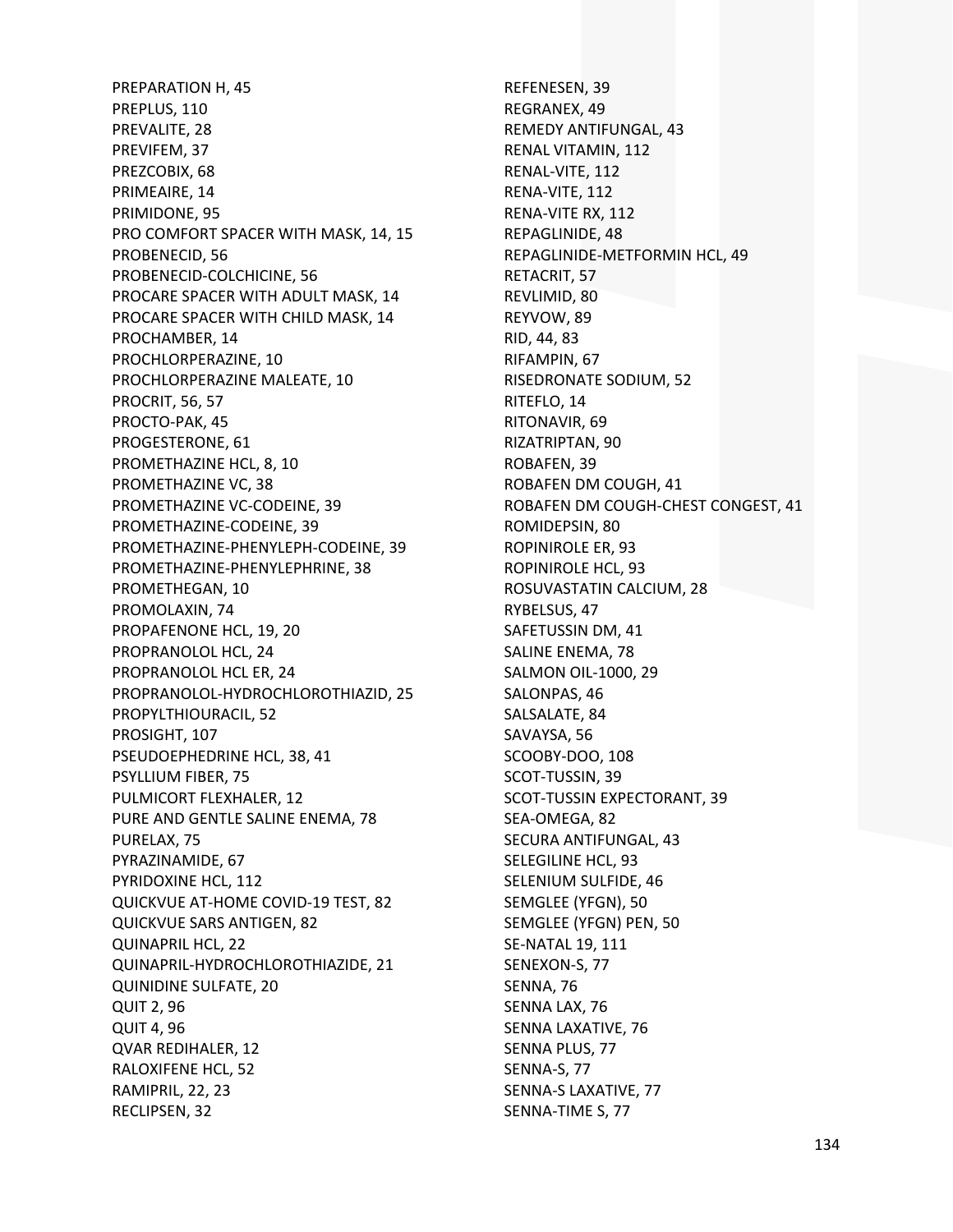SENNOSIDES-DOCUSATE SODIUM, 77 SENOKOT-S, 77 SEN-O-TAB, 76 SENTRY, 106 SEREVENT DISKUS, 11 SETLAKIN, 34 **SHAKE THAT ACHE, 86** SHAROBEL, 35 SHINGRIX, 62 SHINGRIX GE ANTIGEN COMPONENT, 62 SIDESTREAM PEDIATRIC, 14, 15 SILACE, 74 SILADRYL, 8 SILAPAP, 86 SILDENAFIL CITRATE, 27 SILICONE MASK, 14 SILTUSSIN DM, 41 SILTUSSIN DM DAS, 41 SILTUSSIN SA, 39 SILVER SULFADIAZINE, 44 SIMETHICONE, 96 SIMILAC PRENATAL, 110 SIMLIYA, 32 SIMPLY SLEEP, 17 SIMVASTATIN, 28 SIROLIMUS, 62 SLEEP AID, 17 SLEEP II, 17 **SLEEP TABLET, 17** SLEEP TABS, 17 SLEEP TIME, 17 SLEEP-AID, 17 SLEEPING. 17 SLOW RELEASE IRON, 104 SMOOTHLAX, 75 SODIUM BICARBONATE, 98 SODIUM CHLORIDE, 51, 82 SODIUM CITRATE-CITRIC ACID, 100 SODIUM FLUORIDE, 103 SODIUM POLYSTYRENE SULFONATE, 51 SOFIA SARS ANTIGEN FIA, 82 SOFIA2 FLU-SARS ANTIGEN FIA, 82 SOFOSBUVIR-VELPATASVIR, 69 SOMINEX, 17 SOOTHE, 73 SOOTHING CARE, 45 SOOTHING PUREWAY-C, 113 SORBUGEN NR, 41 SORINE, 24 SOTALOL, 24

SOTALOL AF, 24 **SPACE CHAMBER, 14** SPACE CHAMBER-LARGE MASK, 15 SPACE CHAMBER-MEDIUM MASK, 15 SPACE CHAMBER-SMALL MASK, 14 SPECTRAVITE ADVANCED FORMULA, 106 SPIRIVA, 10 SPIRIVA RESPIMAT. 10 SPIRONOLACTONE, 27 SPRINTEC, 37 SPRYCEL, 80 SPS, 51 SRONYX, 34 SSD, 44 **SSKI, 53** ST. JOSEPH ASPIRIN, 58 ST. JOSEPH ASPIRIN EC, 58 STEGLATRO, 47 STIMULANT LAXATIVE PLUS, 77 STIOLTO RESPIMAT. 11 STOMACH RELIEF, 73 STOMACH RELIEF ORIGINAL, 73 STOOL SOFTENER, 74 STOOL SOFTENER-LAXATIVE, 77 STOOL SOFTENER-STIMULANT LAX, 77 STOP LICE, 83 **STOP SMOKING AID, 96** STRIVERDI RESPIMAT, 11 **STUART ONE, 109** SUCRALFATE, 98 **SUDOGEST, 38, 41** SUDOGEST COLD AND ALLERGY, 38 SULFACETAMIDE SODIUM, 54 SULFACETAMIDE-PREDNISOLONE, 54 SULFADIAZINE, 62 SULFAMETHOXAZOLE-TRIMETHOPRIM, 62, 63 SULFASALAZINE, 72 SULFASALAZINE DR, 73 SULFATRIM, 63 SULINDAC, 72 SUMATRIPTAN, 90 SUMATRIPTAN SUCCINATE, 90 **SUNITINIB MALATE, 80 SUPER CALCIUM. 101** SUPER CALCIUM 600-VIT D3, 102 SUPER MULTIVITAMIN, 106 SUPER OMEGA-3, 30 SUPHEDRIN, 41 SUPHEDRINE, 41 SUPHEDRINE SINUS CONGESTION, 41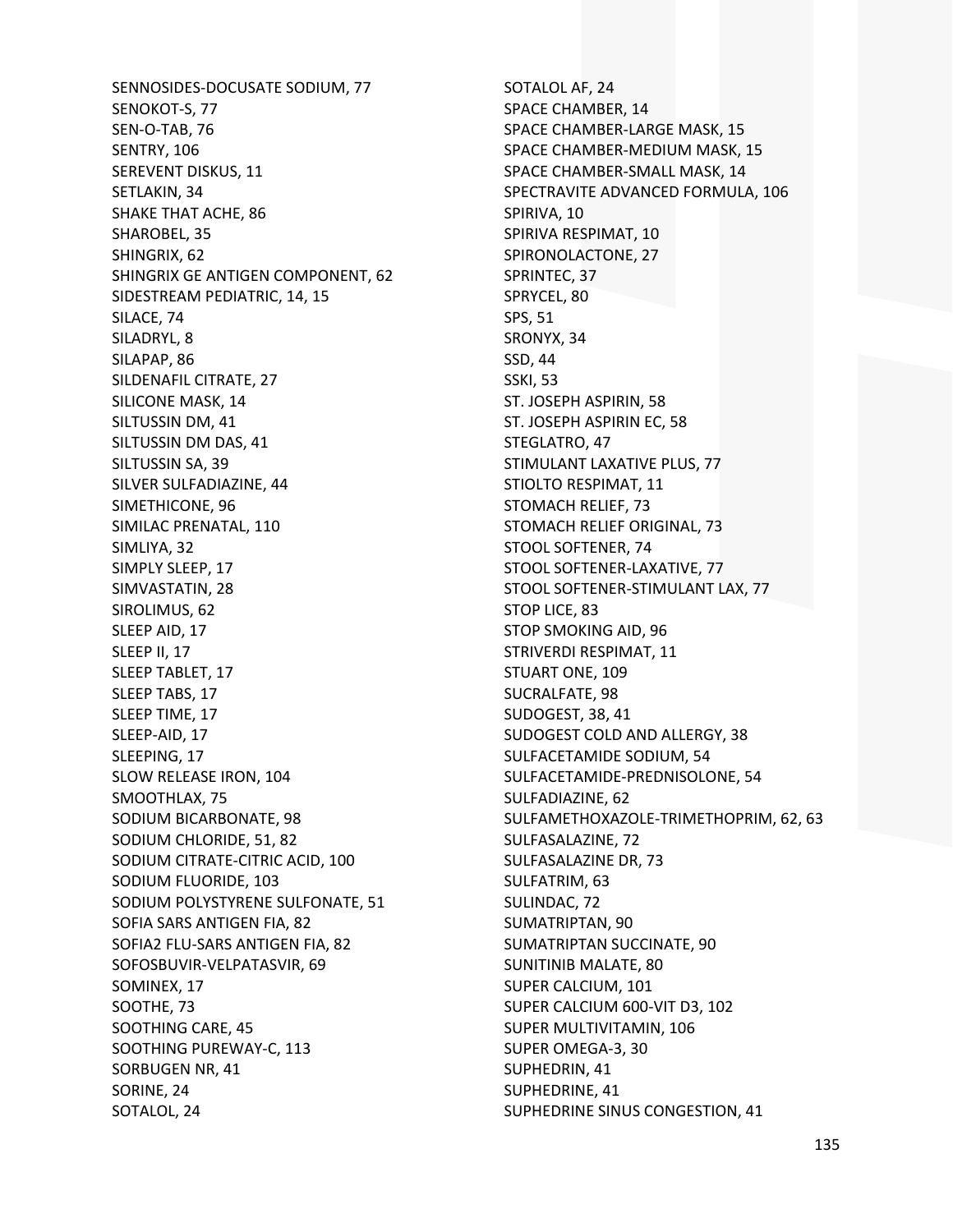SUPREP, 77 SUSTIVA, 68 SYEDA, 32 SYNAGIS, 67 TAB‐A‐VITE, 105, 106 TAB‐A‐VITE MULTIVIT WITH IRON, 107 TABLET CUTTER, 78 TABLOID, 79 TACROLIMUS, 47, 62 TADALAFIL, 27 TAKE ACTION, 33 TAMOXIFEN CITRATE, 81 TAMSULOSIN HCL, 99 TAPERDEX, 70 TARINA FE, 35 TARINA FE 1‐20 EQ, 35 TARON‐C DHA, 108 TASIGNA, 80 TAZAROTENE, 47 TAZTIA XT, 26 TELMISARTAN, 23 TELMISARTAN‐HYDROCHLOROTHIAZID, 21, 22 TEMAZEPAM, 17 TEMIXYS, 68 TEMOZOLOMIDE, 78, 79 TENCON, 83 TENIVAC, 61, 62 TENOFOVIR DISOPROXIL FUMARATE, 69 TERAZOSIN HCL, 21 TERBINAFINE, 44 TERBINAFINE HCL, 66 TERBUTALINE SULFATE, 10, 11 TERCONAZOLE, 101 TESTOSTERONE CYPIONATE, 59 TETRACYCLINE HCL, 66 THALITONE, 27 THEOCHRON, 15 THEOPHYLLINE, 15 THEOPHYLLINE ANHYDROUS, 15 THERA, 107 THERA ANTIFUNGAL, 43 THERA‐D, 113 THERANATAL, 109 THERANATAL OVAVITE, 109 THERANATAL PLUS, 109 THERA‐TABS, 107 THERATRUM COMPLETE 50 PLUS, 103 THEREMS MULTIVITAMIN, 106 THIAMINE HCL, 112 THRESHOLD IMT, 14

THRESHOLD PEP, 14 THRIVITE 19, 108 THYROLAR‐1, 53 THYROLAR‐1/2, 53 THYROLAR‐1/4, 53 THYROLAR‐2, 53 THYROLAR‐3, 53 TIADYLT ER, 26 TIAGABINE HCL, 95 TIMOLOL MALEATE, 55 TIVICAY, 69 TIZANIDINE HCL, 95 TOBRAMYCIN, 55 TOBRAMYCIN‐DEXAMETHASONE, 54 TOLTERODINE TARTRATE, 100 TOLTERODINE TARTRATE ER, 100 TOPIRAMATE, 95 TOPOTECAN HCL, 79 TOREMIFENE CITRATE, 81 TORSEMIDE, 27 TOTAL ALLERGY, 8 TOUJEO SOLOSTAR, 49 TRAMADOL HCL, 89 TRAVEL‐EASE, 10 TRAVOPROST, 55 TREANDA, 78 TRELEGY ELLIPTA, 12 TRETINOIN, 42, 81 TRI FEMYNOR, 37 TRIAMCINOLONE ACETONIDE, 45 TRIAMTERENE‐HYDROCHLOROTHIAZID, 27 TRI‐BUFFERED ASPIRIN, 83 TRIDERM, 45 TRI‐ESTARYLLA, 37 TRIFLURIDINE, 54 TRIHEXYPHENIDYL HCL, 92 TRI‐LINYAH, 37 TRI‐LO‐ESTARYLLA, 37 TRI‐LO‐MARZIA, 37 TRI‐LO‐MILI, 37 TRI‐LO‐SPRINTEC, 37 TRIMETHOPRIM, 63 TRI‐MILI, 37 TRINATE, 111 TRI‐NYMYO, 37 TRI‐PREVIFEM, 37 TRI‐SPRINTEC, 37 TRIUMEQ, 69 TRI‐VI‐FLOR, 108 TRI‐VITAMIN WITH FLUORIDE, 109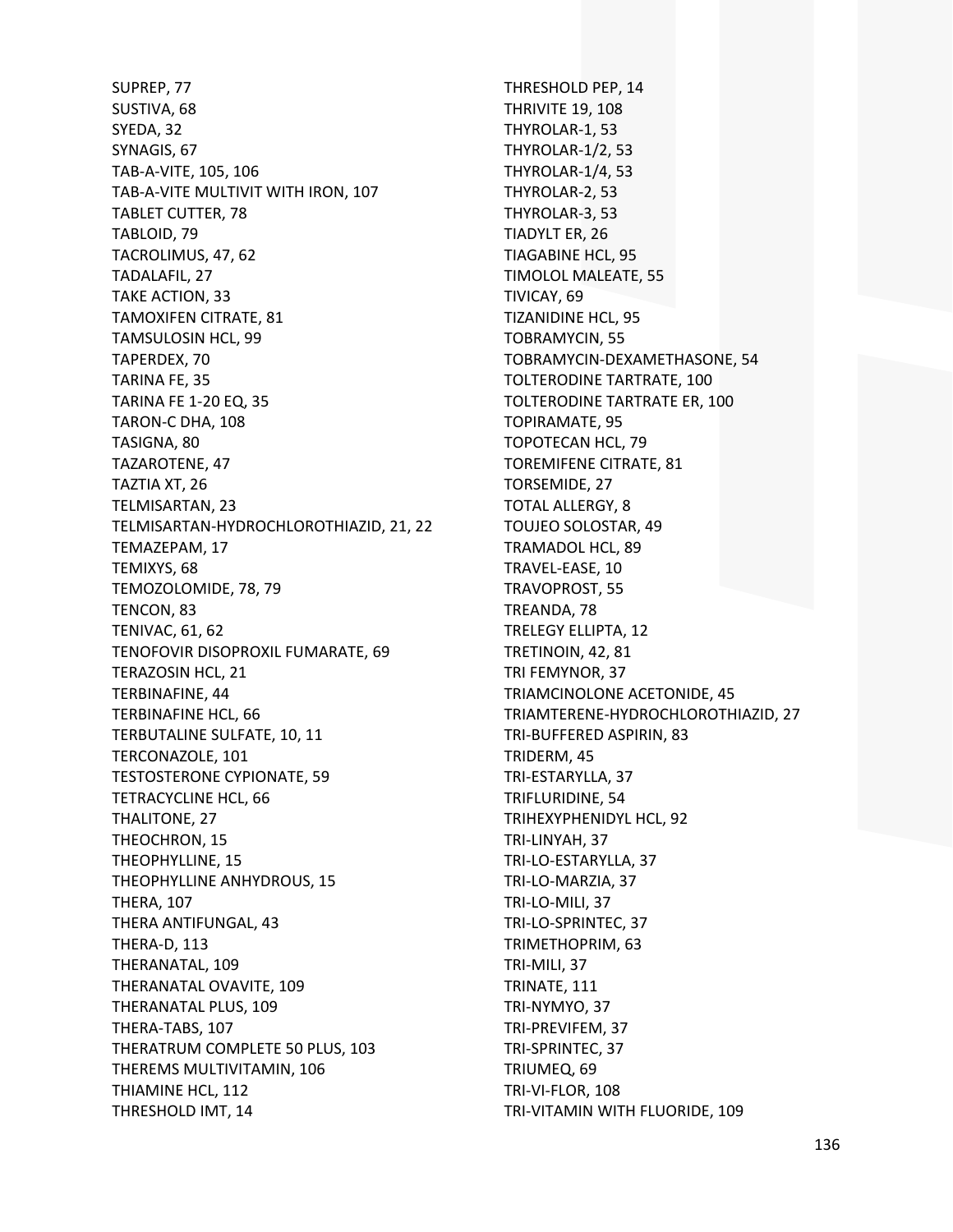TRI-VITE WITH FLUORIDE, 109 **TRIVORA-28, 34** TRI-VYLIBRA, 37 TRI-VYLIBRA LO, 37 TROSPIUM CHLORIDE, 100 TRUMENBA, 61 TULANA, 35 **TUSNEL DIABETIC, 41** TUSNEL-EX. 39 TUSSIN, 39 TUSSIN CHEST CONGESTION, 39 **TUSSIN COUGH, 41** TUSSIN DM, 41 TUSSIN DM CLEAR, 41 TUSSIN DM COUGH-CHEST CONGEST, 41 **TUSSIN HONEY, 39** TUSSIN MUCUS-CHEST CONGESTION, 39 TWINRIX, 62 TYBLUME, 34 TYLOPHEN, 86 UBRELVY, 90 ULTRA A-D. 73 ULTRA DM FREE & CLEAR, 41 ULTRA OMEGA-3, 29 ULTRA PRENATAL PLUS DHA, 110 ULTRA TUSS, 41 UNISOM, 17 UNISOM SLEEP AID, 18 URSODIOL, 73 VALACYCLOVIR, 68 **VALSARTAN, 23** VALSARTAN-HYDROCHLOROTHIAZIDE, 22 VANCOMYCIN HCL. 67 VANDAZOLE, 100 **VANICREAM HC, 45 VARENICLINE TARTRATE, 96** VARIVAX VACCINE, 62 V-C FORTE, 106 **VEGETABLE LAXATIVE, 76** VEGETABLE LAX-STOOL SOFTENER, 77 VELIVET, 32 **VERAPAMIL ER. 26 VERAPAMIL HCL, 26** VERITOR SARS-COV-2 AND FLU A-B, 82 VERTICALM, 10 VESTURA, 32 VIBRAMYCIN, 66 VIC-FORTE, 106 VICODIN HP, 91 VIENVA, 34

VIMPAT, 94 VINATE GT, 111 VINATE II, 111 VINATE ULTRA, 111 VIORELE, 32 VIRACEPT, 69 VIRT-C DHA, 108 VIRTRATE-2, 100 VIRTUSSIN AC, 40 **VIRTUSSIN DAC, 39** VISION PLUS LUTEIN, 103 VITAJOY DAILY C, 113 VITAJOY DAILY D, 113 VITALETS, 108 VITAMIN B-1, 112 **VITAMIN B-12, 112** VITAMIN B-6, 112, 113 VITAMIN C, 113 VITAMIN C WITH ROSE HIPS, 113 VITAMIN D. 113 VITAMIN D2, 114 VITAMIN D3, 113, 114 VITAMIN D-400, 114 VITAMINS A, C, D AND FLUORIDE, 109 VITAMINS FOR HAIR, 106 VITATRUM, 107 VITRUM 50 PLUS SENIOR, 107 VITRUM SENIOR, 104 VOLNEA, 32 VORTEX, 14 **VORTEX VHC FROG MASK, 14** VORTEX VHC LADYBUG MASK, 14 VOSEVI, 69 VOTRIENT, 80 VYEPTI, 89 VYFEMLA, 36 VYLIBRA, 37 WAL-ACT D COLD & ALLERGY, 38 WAL-DRAM 2, 10 WAL-DRYL, 8 WAL-DRYL ALLERGY, 7, 8 WAL-FINATE, 7 WAL-ITIN, 9 **WAL-MUCIL, 75, 76** WAL-MUCIL NATURAL FIBER LAX, 76 WAL-PHED, 41 WAL-PROFEN, 72 WAL-PROXEN, 72 WAL-SLEEP Z, 17 WAL-SOM, 17, 18